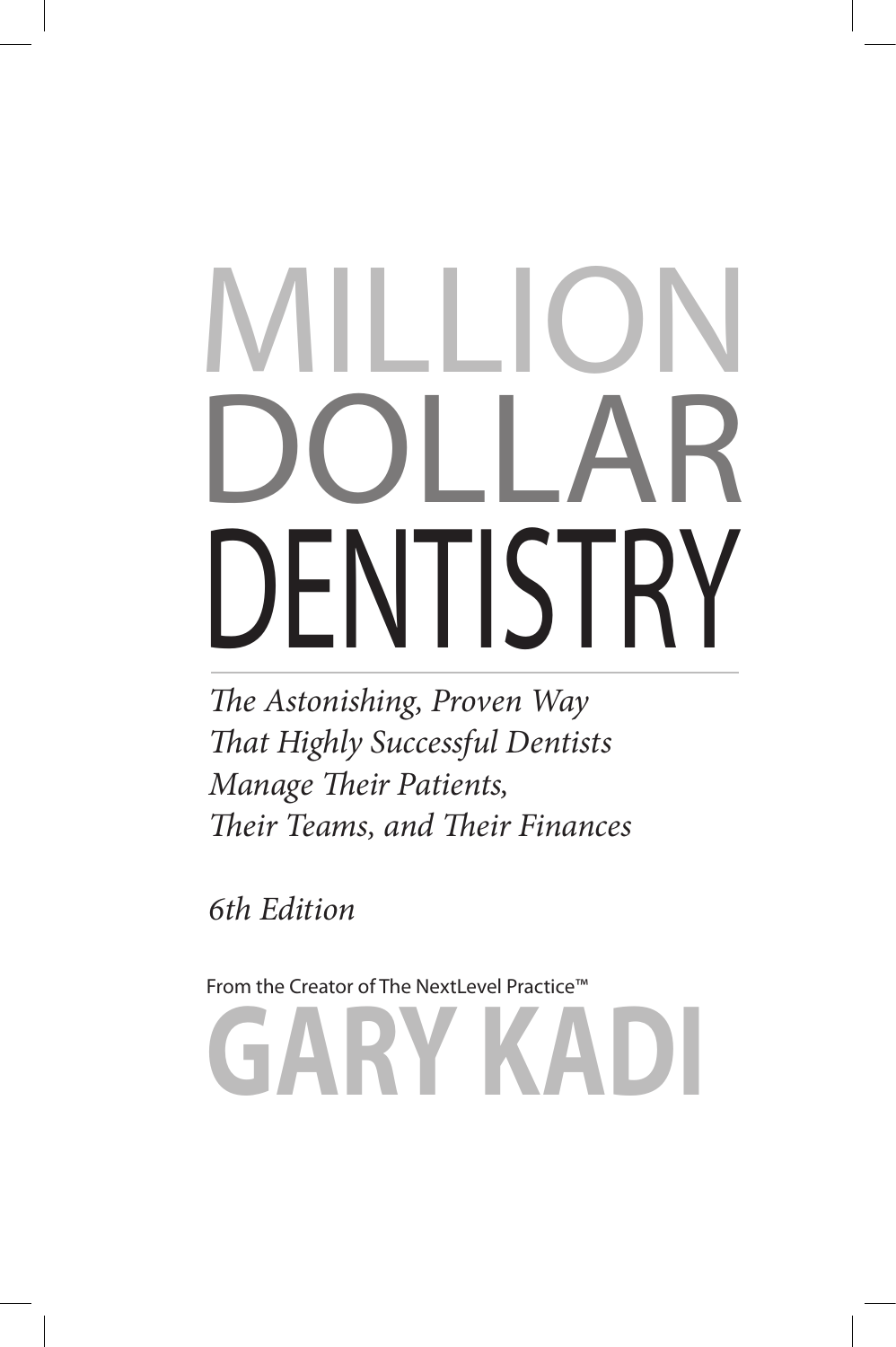Million Dollar Dentistry Copyright © 2008, 2009, 2010, 2013 by Gary Kadi

All rights reserved. Printed in the United States of America. No part of this book may be used or reproduced in any manner whatsoever without written permission except in the case of brief quotations embodied in articles and reviews.

ISBN: 978-0-9820719-1-5

Million Dollar Dentistry books may be purchased in quantities for educational, business or promotional use. For information go to www.garykadi.com.

Sixth Edition

Printed on acid-free paper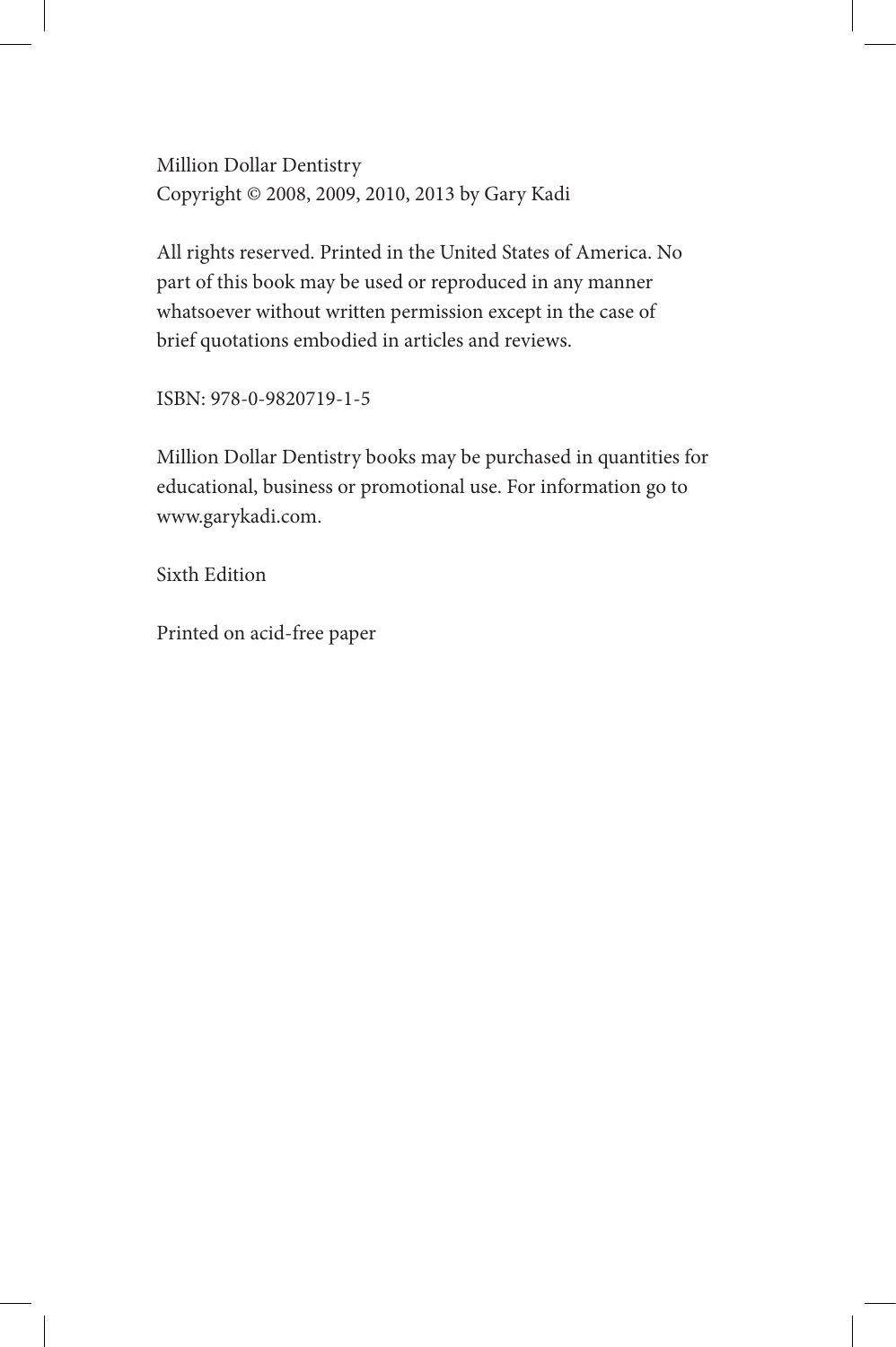# **Contents**

| Acknowledgments                                                  |                                                               | $\mathcal V$ |
|------------------------------------------------------------------|---------------------------------------------------------------|--------------|
| Personal Insights and Reader Feedback Since<br>the First Edition |                                                               | vii          |
| CHAPTER 1                                                        | A Day in the Life of Larry Laserguy, D.D.S.                   | $\mathbf{1}$ |
| <b>CHAPTER 2</b>                                                 | The Life You're Entitled to Lead                              | 17           |
| <b>CHAPTER 3</b>                                                 | CPR: Cash in Your Pocket Right Now                            | 39           |
| <b>CHAPTER 4</b>                                                 | What You Really Should be Doing with<br>Your Dental Hygienist | 63           |
| CHAPTER 5                                                        | Why Your Team Hates You                                       | 79           |
| CHAPTER 6                                                        | There's a Fortune in Your Storage Closet                      | 101          |
| CHAPTER 7                                                        | Turn Your Payroll into a Profit Center                        | 121          |
| <b>CHAPTER 8</b>                                                 | When Your Patients Try Your Patience                          | 135          |
| CHAPTER 9                                                        | Getting Off the New Patient Treadmill                         | 153          |
| CHAPTER 10                                                       | Attaining the Next Level in Your Practice                     | 173          |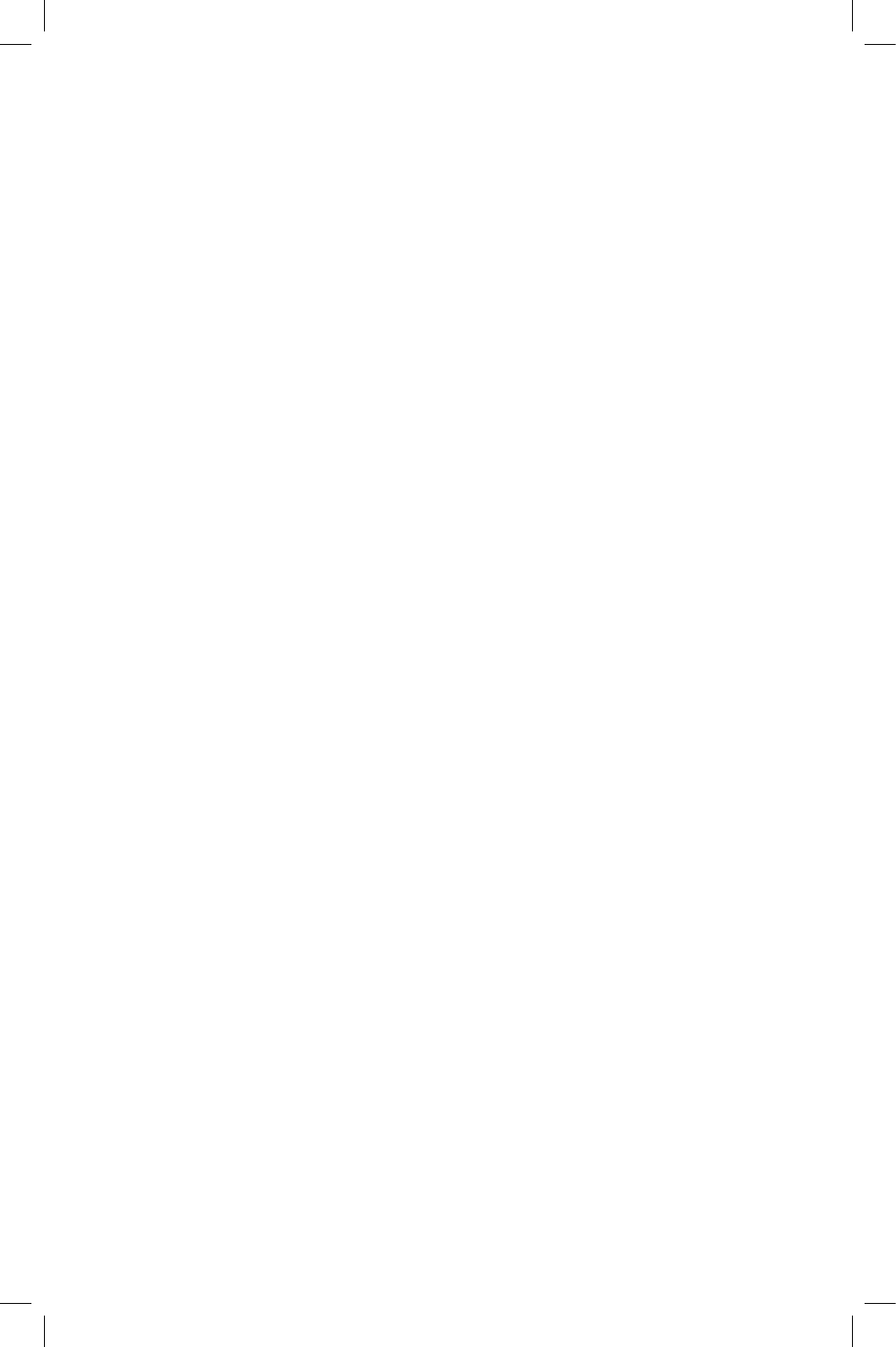# **Acknowledgments**

To our clients: Thank you for your trust and the privilege of working with you. I know it takes a lot to allow a person into one of your most valued possessions, and I do not take our relationship lightly.

To the NextLevel Practice Team: Thank you for your dedication and commitment to fulfill on our company mission. Thanks to you, the public is starting to agree that dentists and their teams are unsung healthcare heroes and they deserve to make more than a living; they deserve to have a life they love. To our many mentors and manuscript readers: Thank you for your time, insight, and candor, which make this book even more valuable and easier to read and understand.

I would also like to recognize our Team for making a huge difference in refining the methods and implementing profound change on a personal, professional industry and for all of humanity.

To our friend Michael Levin: Thank you for your ability to turn a great book into an I-cannot-put-this-book-downuntil-I'm-finished book.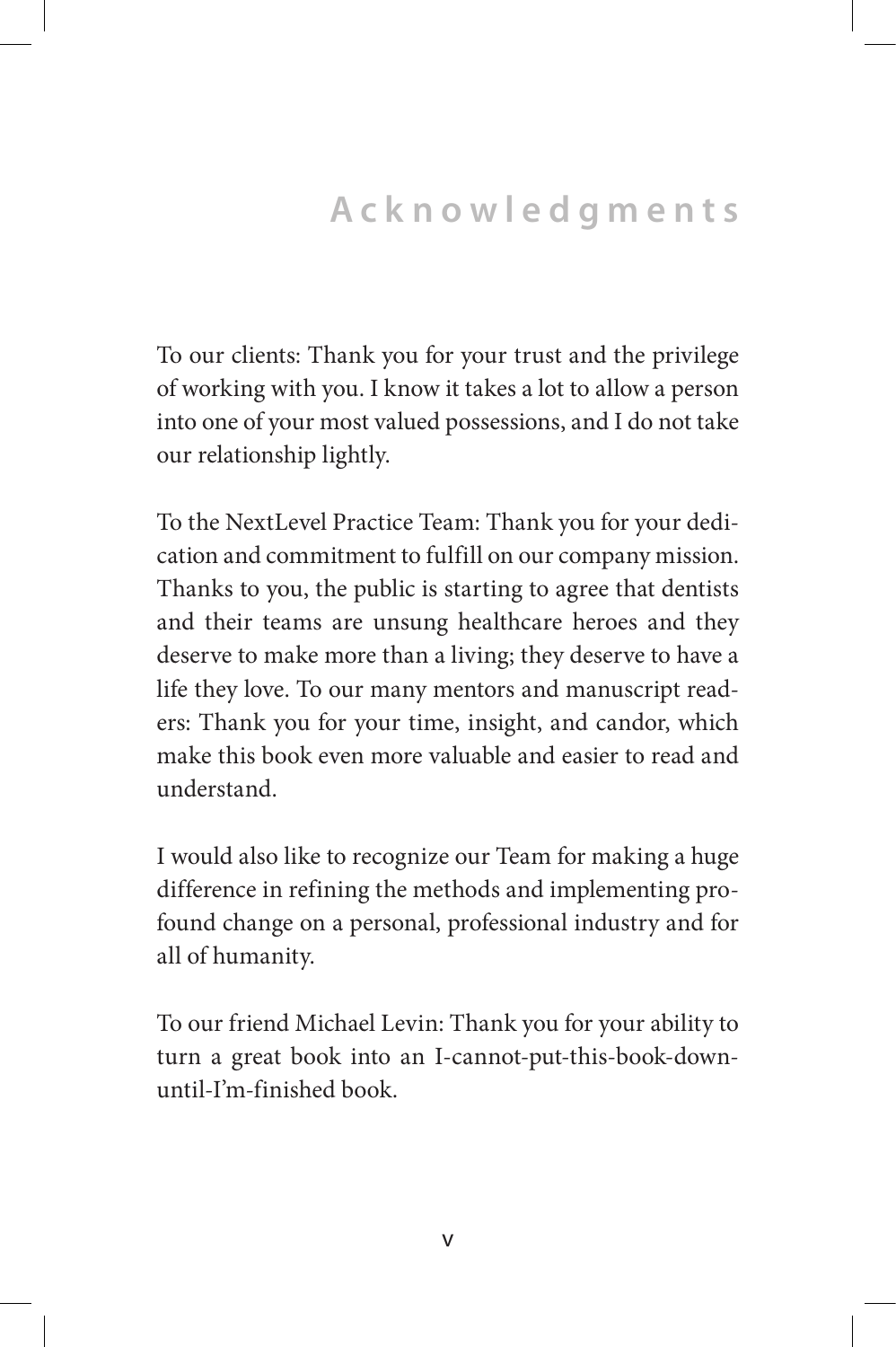#### vi — MILLION DOLLAR **DENTISTRY**

To our friend Michael Fishman: Thank you for your limitless contribution and generous giving to my work and life. To my amazing Team: Thank you for the world class difference you make in the lives of every person you touch. You are world class and you are the change you wish to see in the world.

To my best friend and dear wife, Judith: Thank you from the bottom of my heart for your unconditional loving support and the birth of Rome Jacob. I admire and appreciate your beauty, grace, and love. I am completely honored to be your husband.

To my son, Rome: Thank you for the true joy of being your father. You have taken me beyond my reality of love. You have taught me patience and acceptance. You give me the strength and purpose to live a sober, meaningful life. Thank you for all the lessons you have helped me see. I am a very proud dad.

To my family: Thank you for instilling great values in me and for your unconditional love and support.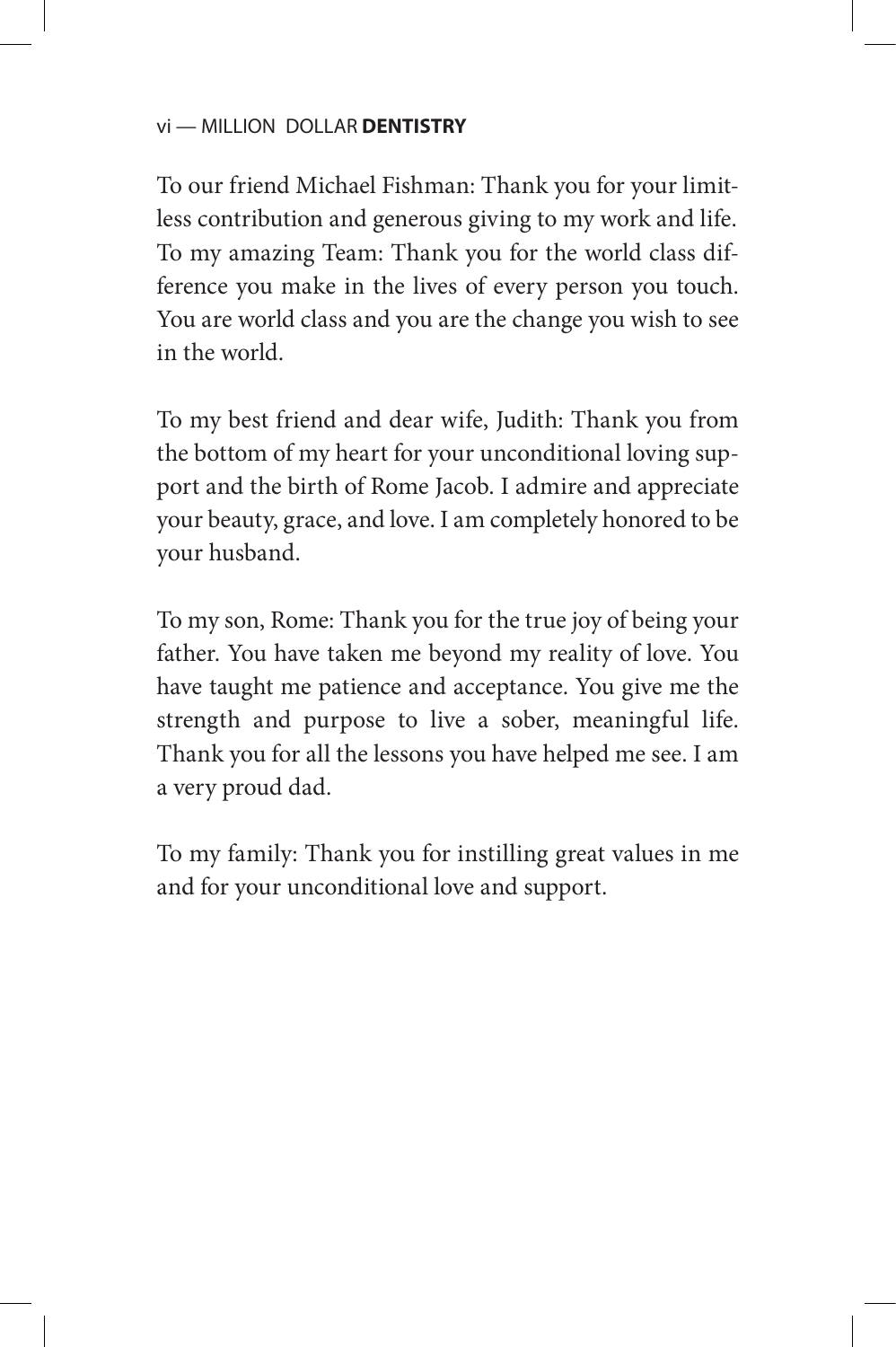Personal Insights and Reader Feedback Since the First Edition 6th Edition Update

You hold in your hands the sixth edition of the book that has transformed the lives and practices of more dentists, dental teams, and patients than any book ever published.

I am humbled by the many personal and professional success stories I hear every day. My intention is that the ideas you'll discover here will do for you what they did for the previous editions' 70,000+ readers: enable you to lead happier, more fulfilling, and more productive lives; serve more patients far more effectively and give them the outstanding, complete care they deserve; and in so doing, have way more fun and make radically more money than you ever thought possible.

If that sounds like a bold promise for a book, as the expression goes, "It ain't braggin' if you can back it up." Here are the statistics:

Dentists in 37 countries have read *Million Dollar Dentistry* and attended more than 150 live events over the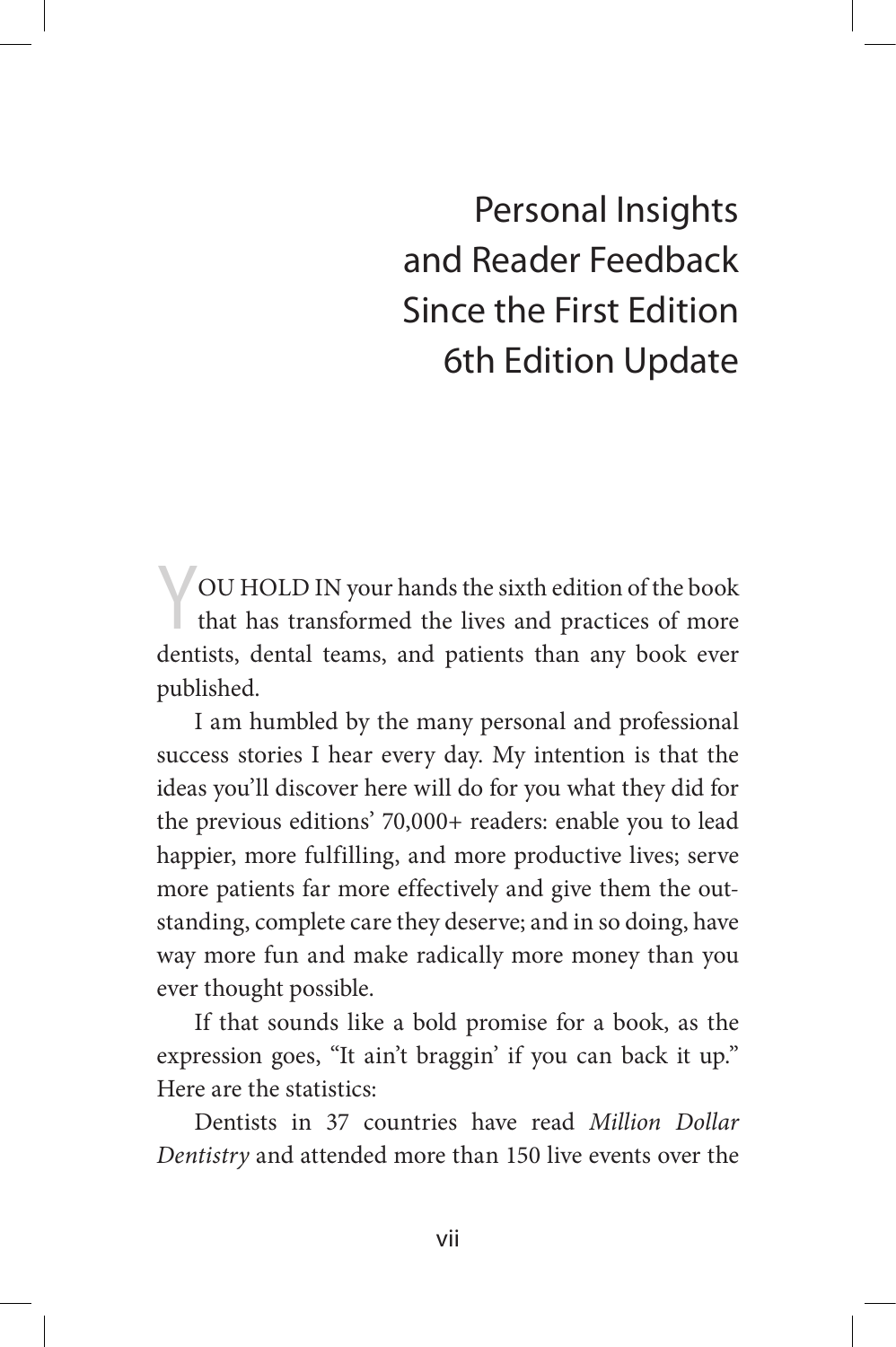#### viii — MILLION DOLLAR **DENTISTRY**

past six years. They have applied these ideas in more than 2,000 practices worldwide, increasing collections by an estimated \$40 million, providing more than a million patients with increased oral and overall health and wellbeing.

Now it's your turn to live the benefits of *Million Dollar Dentistry*.

In a very real sense, *not* reestablishing your practice on the terms that this book presents is no longer an option. The old model of dentists drilling, billing, and filling no longer works. Dentists who operate on those terms are rapidly becoming extinct. The choice is stark: reinvent or die. But how?

The good news is that, in these pages, you'll find a roadmap to a new way of thinking about and practicing dentistry. One that takes into account the collapse of the firewall between dentistry and medicine. The world has changed. This is a defining time in dentistry. With the dip in the global economy and consumers investing massively in sustainability and longevity, cosmetic dentistry has given way to the Complete Health Dental movement. You now have the opportunity to be your patient's primary total healthcare advocate. This revolution shifts the public's relationship to you. You're no longer a dreaded necessity: you're a trusted healthcare ambassador.

This means that it's never been easier, and the opportunities have never been greater, to take the complexity out of dental practices and replace it with simplicity. This shift gets to the source of the reoccurring problems of team disharmony and your patients' resistance to showing up and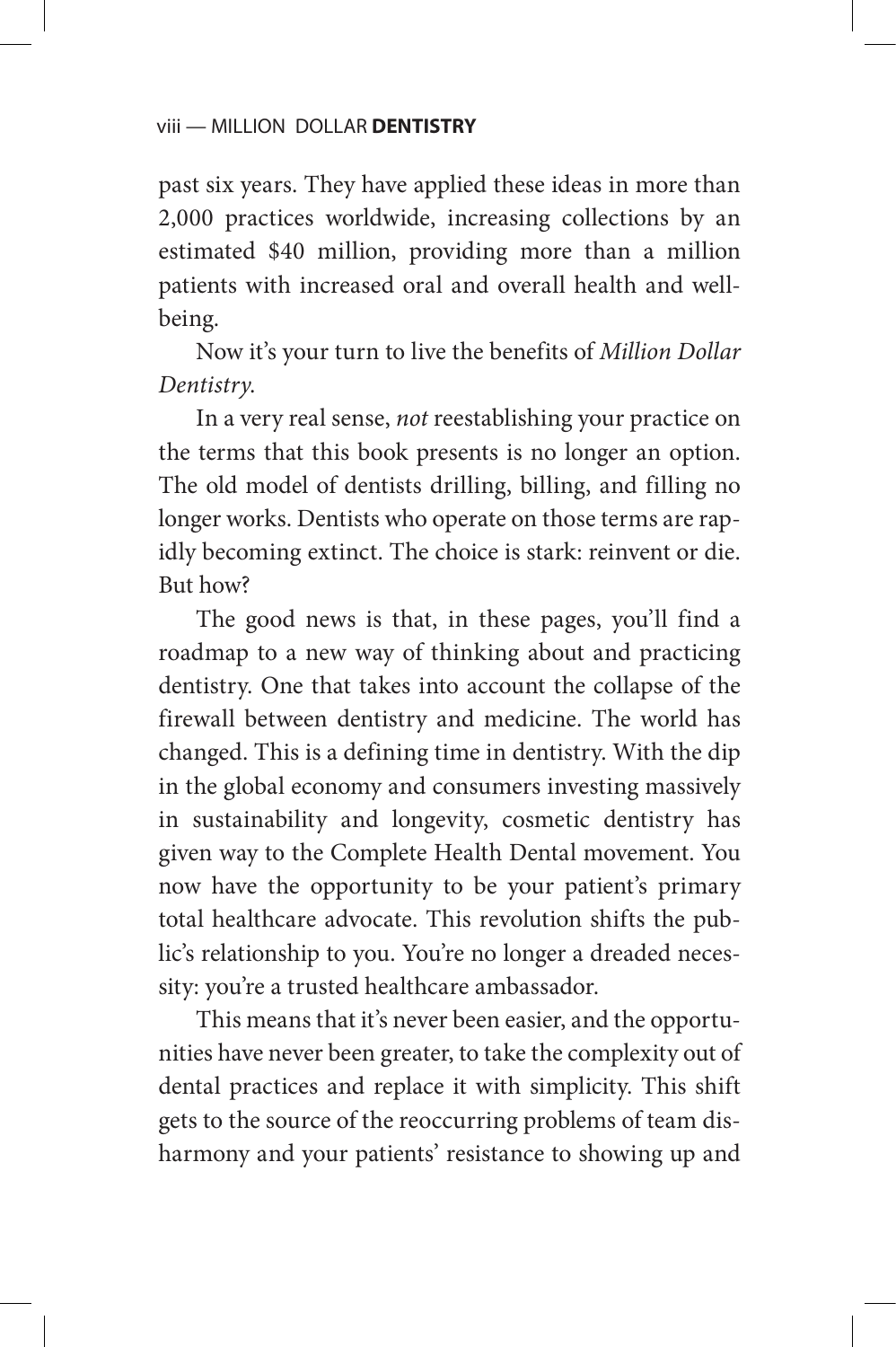paying for dentistry. It takes you from making a living to making a life.

You'll no longer be enslaved by insurance companies reducing reimbursement payments. By patients turning down cases, or failing to show up for appointments, or not paying you for the work you've done.

The old way doesn't work. The old business model originally created in the 1950s did not have the demands a dentist in 2013 has. Sure, throwing up a "shingle" and being a chief complaint problem fixer will work—if you are looking to have a slow roast on your way to your "dirt nap."

The good news is that there is a new approach to running a dental practice, and it really works. This is not a short cut. This is not a quicker, better, or more efficient rehash of the old model.

It's *Million Dollar Dentistry*.

And now it's in your hands.

So what are you waiting for? Your big, juicy future and legacy await you, whether you are in dental school or months away from hanging up your loupes.

And remember: information without implementation has no value. Call me at 212-388-1718 if you want to take what you learn and implement it in your practice, utilizing our owe-as-you-grow, shoulder-to-shoulder implementation curriculum.

Game on!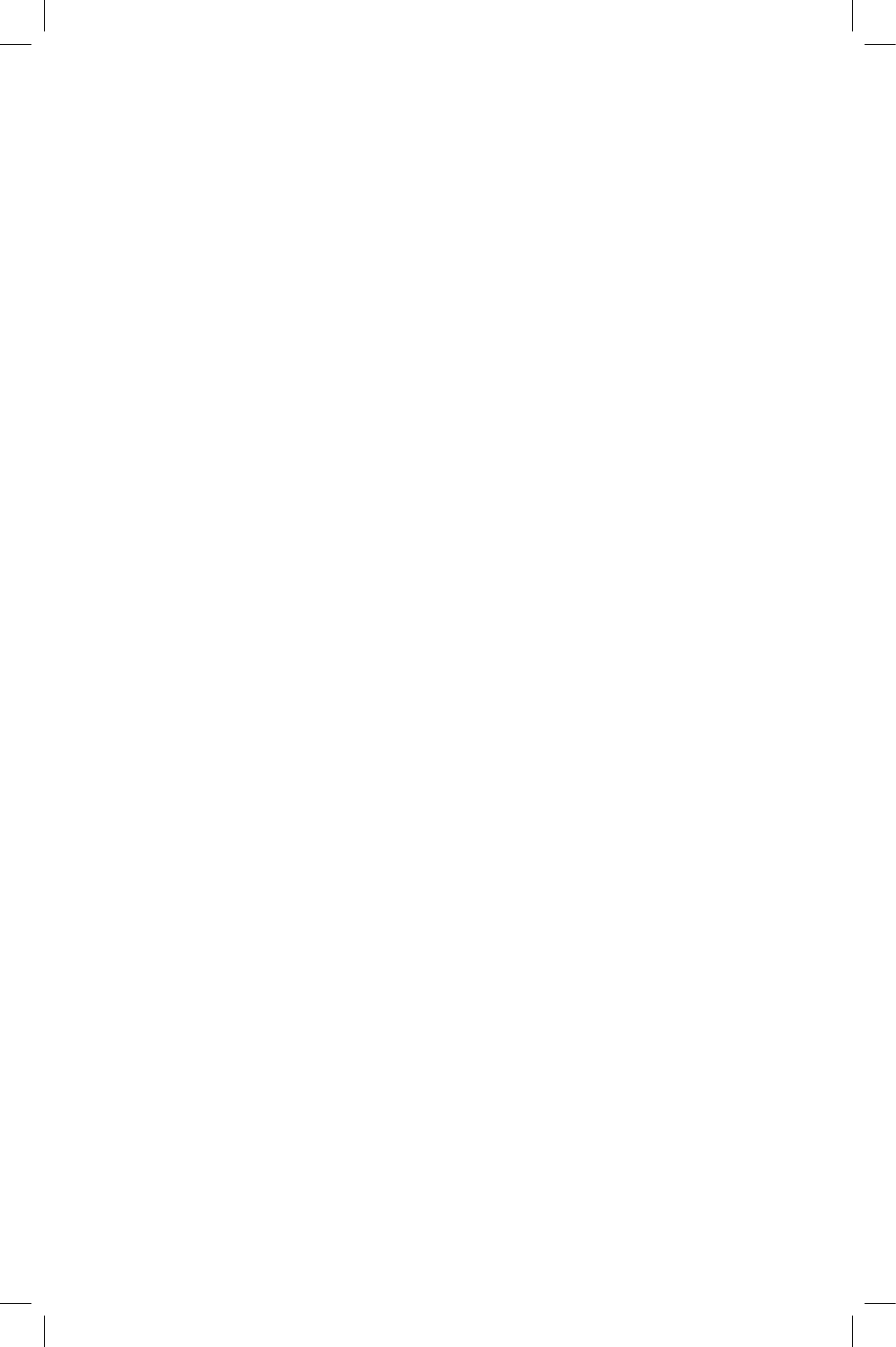## **Chapter 1**

# A Day in the Life of Larry Laserguy, D.D.S.

Monday morning.

THE TWO MOST dreaded words in the life of Larry Laserguy, D.D.S.

As he piloted his newly leased 7 Series BMW from his multimillion-dollar home in the best neighborhood in town to his ultramodern suite of dental offices in the best medical building in the region, his life somehow made no sense to him.

A highly successful dentist with twenty years of experience; a large, thriving and lucrative practice; a gorgeous second wife and three attractive, athletic and capable kids, Larry felt as though he should have been on Cloud Nine. Instead, the only numbers that formed in his mind were 911. His life felt like an ongoing emergency, and no one was there to answer the call.

As he navigated the early morning traffic, sipping on his Starbucks and glancing at his new Rolex—a gift from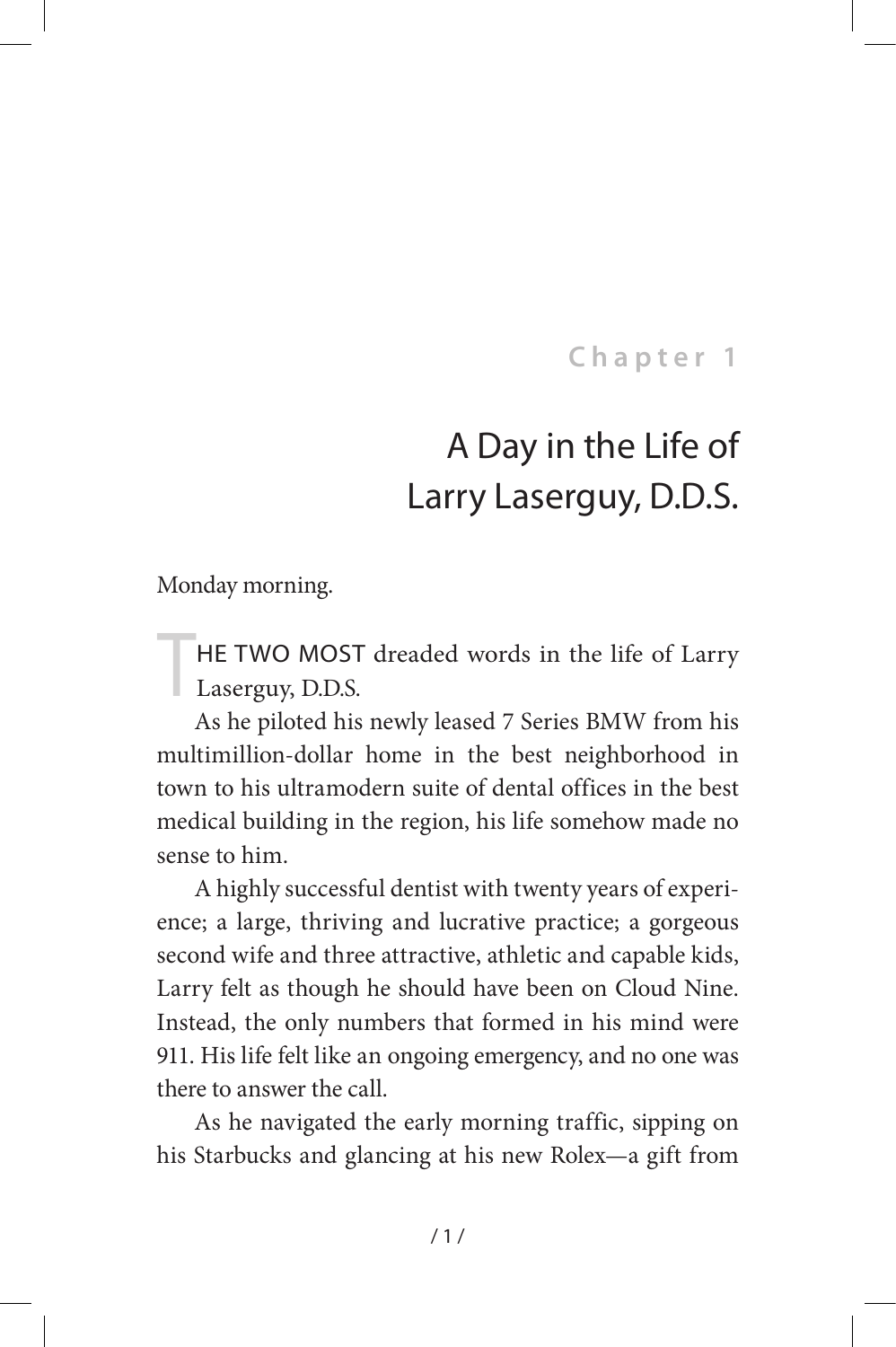#### 2 — MILLION DOLLAR **DENTISTRY**

his wife, although it was a gift that he would ultimately pay for, since he was the sole provider—Larry felt that nagging sense of upset in the pit of his stomach. The Monday morning team meeting, to begin in fifteen minutes, should be a weekly cause for celebration. After all, the office was jammed with patients, new and old. A sense of what Larry liked to call "organized chaos" pervaded the entire practice, giving off a sense of importance and success. Every year, the office grossed more and more money, enrolled more new patients, closed more cases. Larry's bi-monthly draw represented far more money than he ever expected to make. It was certainly radically more money than his father had ever made, and yet his father had paid off their house early, bought all of his new cars for cash, and sent Larry and his brother and sister to private colleges and to dental, medical, and law school, without benefit of scholarships.

And his father had never even been to college.

As Larry's beautiful office tower came into view, he thought for a brief moment about how the weekend had gone. It had gone badly. He and his wife, Linda, had had one of those big blowups—over money, as usual. The kids, all in their teens, were expecting new cars for their birthdays, the kinds of cars that they could drive with pride at their private high schools and private colleges. The cost of insuring three teenagers on the road—he'd just gotten a quote from his insurance buddy at the club—made Larry just shake his head. And they couldn't have driven tenyear-old clunkers, the kind that Larry drove all through college and dental school. No way. For Larry's kids, even a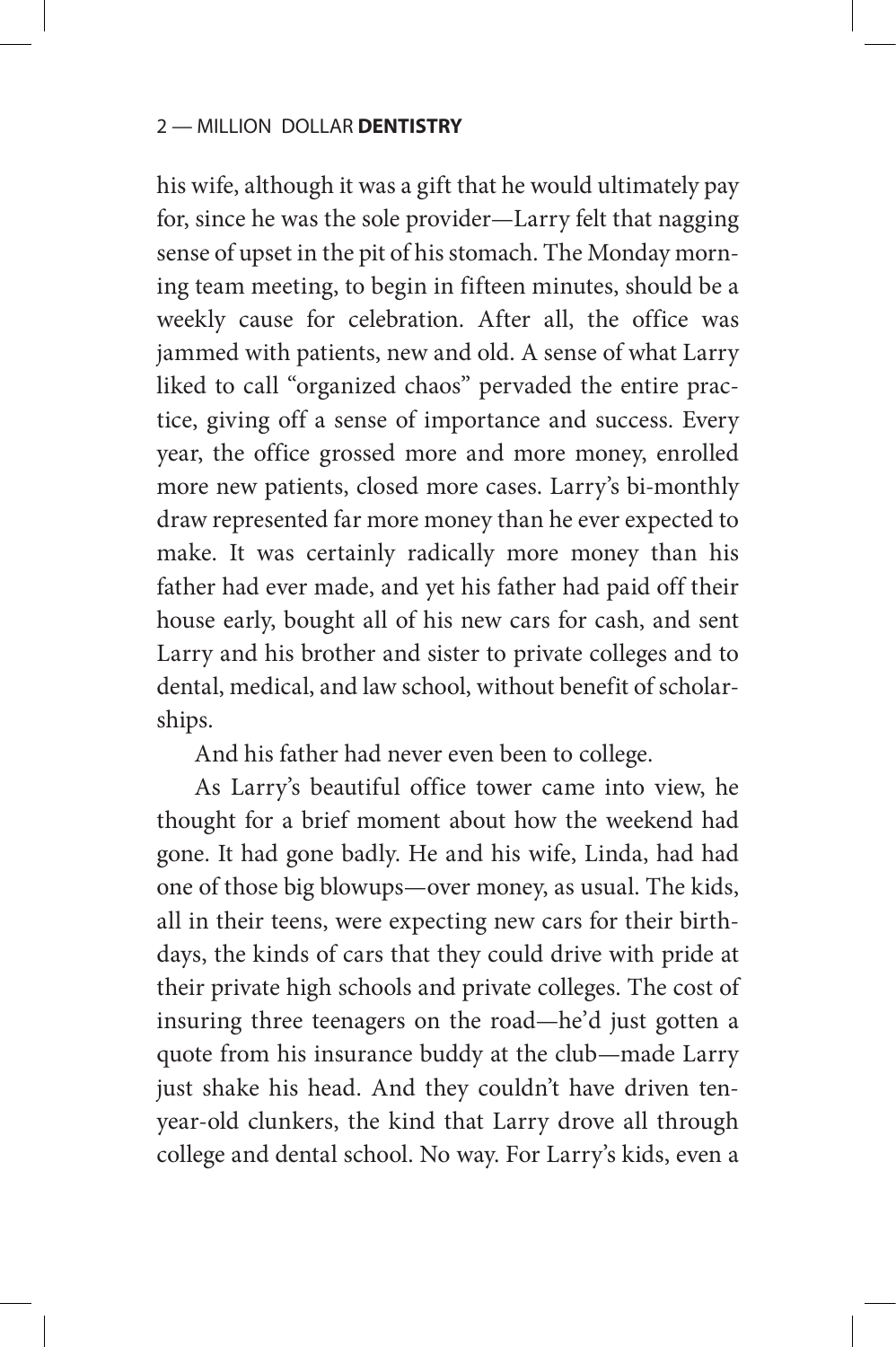3 Series BMW was a compromise, and not a happy one at that.

They also had fought again about the idea of installing a home theater, something Linda wanted to begin immediately. After all, half a dozen families in their gated community already had home theaters installed, and Linda didn't want to feel as if their family were being left behind. The idea was enticing to Larry, who imagined himself on a Sunday afternoon watching an NFL game with half a dozen of his envious buddies, reclining on buttery leather seats in front of a screen the size of which you would expect to see in a cineplex. Talk about looking like you've arrived.

But arrived where? The poorhouse? The only downside to the home theater was the price. Larry's parents' first (and only) house had cost less than the estimate that the guy from the home theater company had presented. But Linda was digging in her heels; she really wanted it, and he did not want to let her down.

With interest rates ticking upward, payments on the interest-only adjustable-rate super jumbo mortgage and the second mortgage were steadily, ominously creeping up, and Larry had the sneaking feeling that not only was he building no equity, he was actually going backwards. Just last night, Larry had checked his bank balance before he went to bed—always a bad idea—only to discover that he was overdrawn, again, this time to the tune of \$4,300. And yet Linda still wanted to install that home theater *and*  buy all the kids new cars. Yikes.

Larry pulled into his reserved parking space and put on his game face, ready to start the new day. Maybe the Monday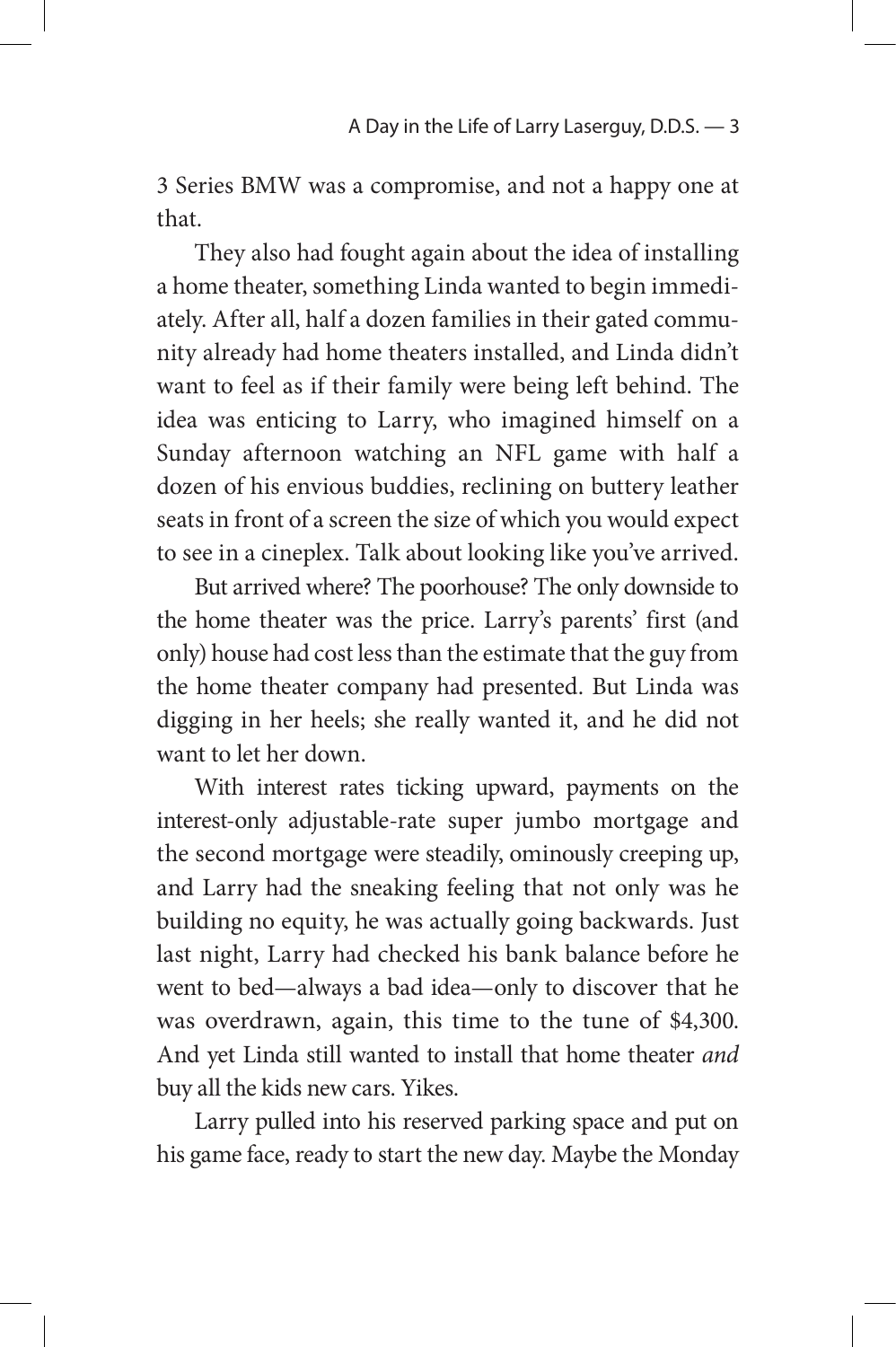morning team meeting would go well, for a change. But as Larry rode the elevator to his top-floor office, with its commanding view of the city, he knew it wouldn't.

"Good morning, Doctor Laserguy." Diane, his trusted office manager of nineteen years, greeted him with a smile as he stepped into the office. "How was your weekend?"

"Fine," Larry lied. As usual, Larry was a bit too consumed with his own concerns to ask Diane how her weekend went; he gave no indication that he noticed the slight frown on her face due to his perpetual neglect of her emotional wellbeing. Larry knew well, nonetheless, that Diane was the linchpin of his entire organization. Without her, he knew well, his practice would implode. When she took her annual vacation, two weeks that filled Larry's every waking thought for the preceding two months with dread, he typically ended up doing the million and one things that Diane did. She did them cheerfully, gracefully, and always with a smile. He did them reluctantly, unhappily, and in stark terror that he was going to run out of time. He knew Diane had been entertaining offers from other dental practices, and he had had no choice but to constantly raise her salary. Diane now made a very nice living as an office manager. And unlike Larry, when she had a paycheck, she cashed it immediately.

Larry's paychecks, large as they were, would ride around in his wallet for weeks, sometimes for a month or more, until those rare, blissful moments of cash flow that permitted him to actually deposit the darned things.

Even at that moment, Larry could feel the weight of two paychecks in his pocket, his compensation for the last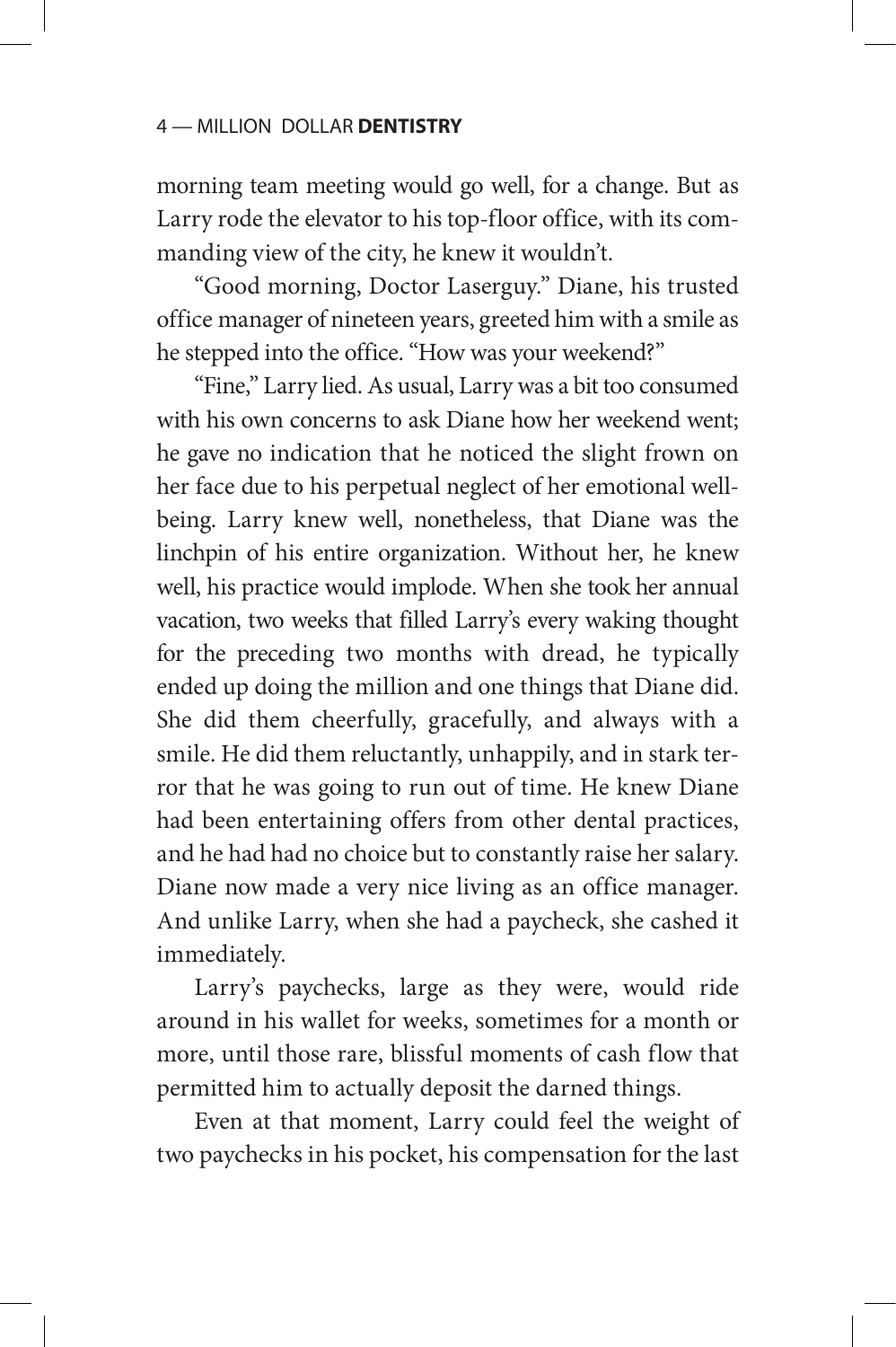two pay periods, totaling almost \$30,000. That money would go a long way toward resolving the overdraft, taking care of his mortgage payment, and putting down a down payment on the home theater, which Linda would not be denied, and which he really wanted as much as she did. But Larry had somehow developed the philosophy of "pay yourself *last,*" simply because if he didn't pay everybody else, and if he didn't pay his vendors, nobody would show up at his office.

If he didn't cash those paychecks, his accountant had warned him, he would be late—again—on his mortgage, and his formerly pristine, 800+ credit score would slip a tiny bit further.

Larry shook his head quickly, as if to banish all thoughts of personal and business finance, and he strode purposefully toward the conference room for the team meeting.

Larry believed in starting team meetings promptly, at exactly 7:30 a.m. Larry was the only person on his team who felt that way. Everybody else straggled in between 7:30 and 7:40, to Larry's weekly consternation, chatting about the weekend bachelorette party in Vegas that two of them had attended and little Jimmy's soccer game and the other sorts of things that people talk about as they gather on Monday mornings in workplaces everywhere.

Larry took their lateness and their lack of desire to focus on the important matters at hand as a personal affront. Larry vaguely sensed that his team, for all the salary and benefits he provided them, didn't like him, and this fact pained him. He didn't understand *why* they didn't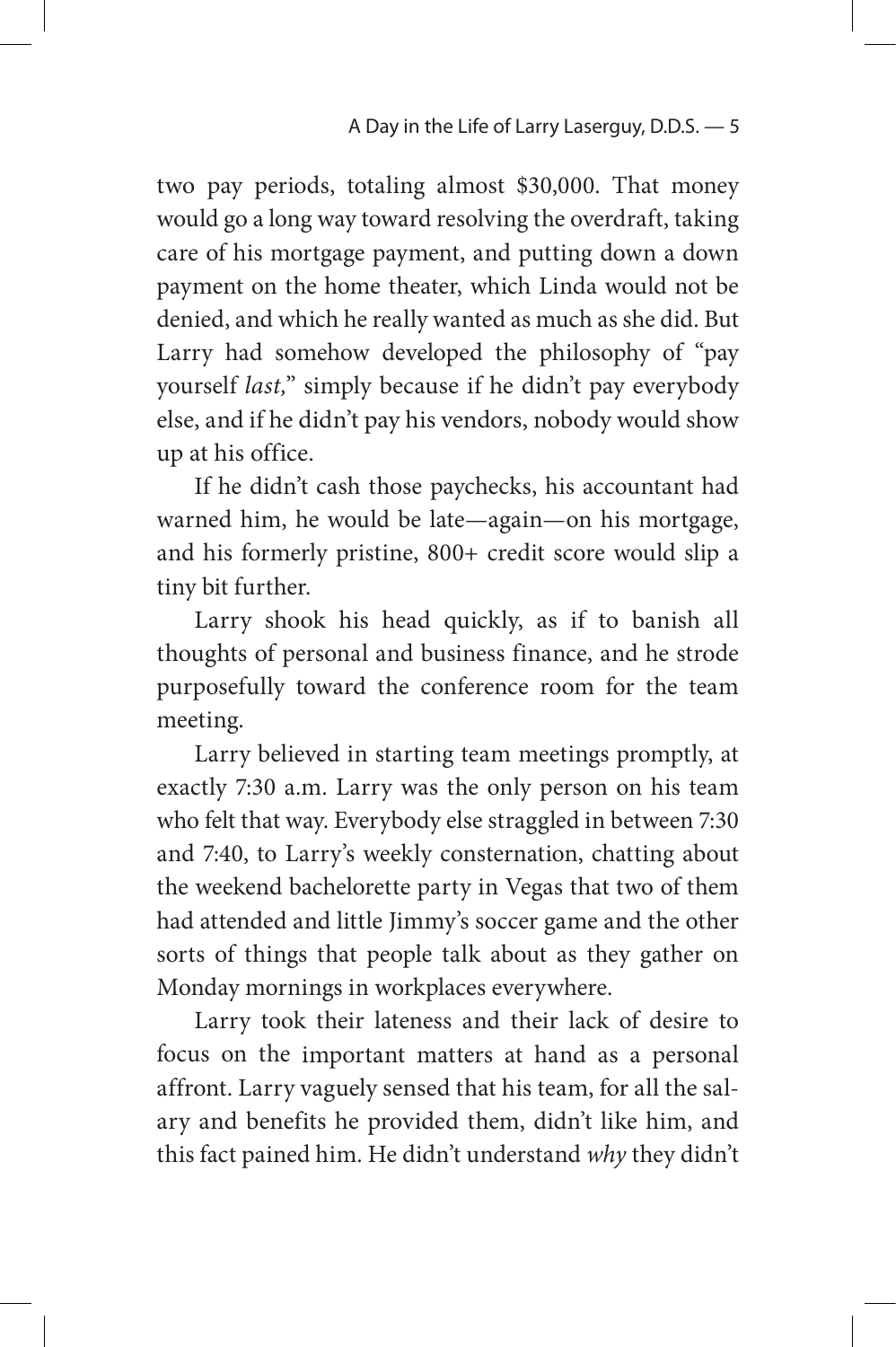like him. He was as competent as any dentist in the city, he never fired anybody, and his salary and benefits package was comparable to most of the other dental practices around town. Sure, some people paid more, but Larry believed in frugality, especially when it came to paying salaries. Thirteen dollars an hour was plenty, especially when given the attitude of the kinds of people who came to work in dental offices, Larry believed.

It was 7:35 before enough people were present for the meeting to begin. Larry's partner, Charlie Chairside, D.M.D., was nowhere to be seen. He typically made a grand entrance about ten minutes into the meeting. What was *with* that guy, Larry thought, as he surveyed his unruly troops. How does he manage to close cases with just about everybody who walks into his office, while I struggle to close one-third of the people I talk to? And why does he think he's so important that he can just walk into an allhands meeting whenever he wants? Exactly what kind of example is he setting for everyone else?

At that exact moment, Charlie strode in, flashing his movie star smile at the assembled throng—the dental hygienists, the front desk people, the assistants, the whole team. As soon as Charlie came in, a hush fell over the group, and they all turned expectantly toward Diane to find out what was going on.

Why does he get more respect than I do? Larry asked himself, and then he turned to Diane and said, as he did every Monday morning, "How do we look?"

Diane grimaced and tried to cover it quickly with a smile, but everybody could tell that it was going to be another crazy Monday morning.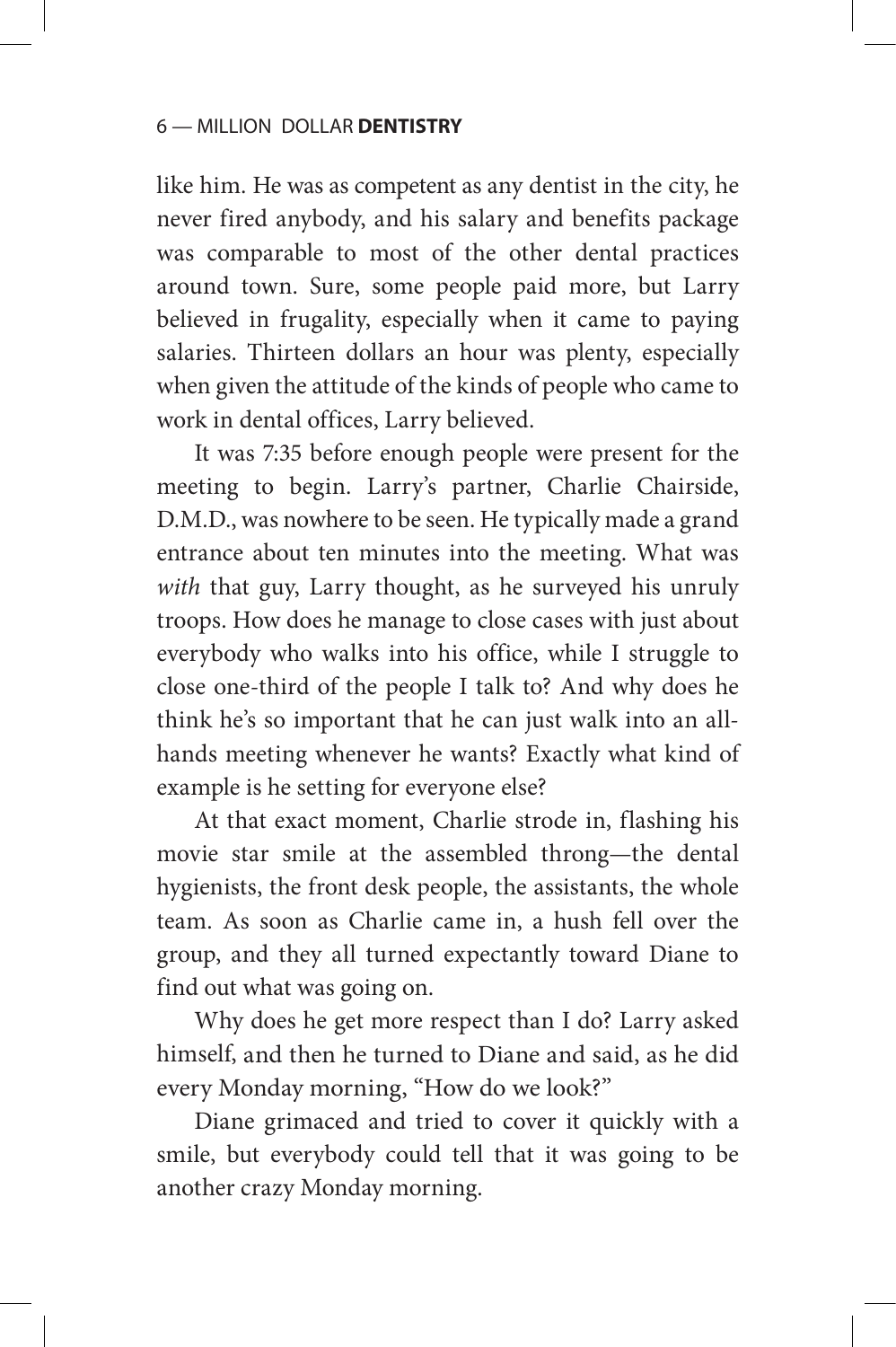"Here we go," Diane began, reading from her handwritten notes. "We're packed today, and we have six emergencies. I hope you all have your roller skates on."

A general groan went up from the group.

"Good old Ms. Backbreaker is scheduled for her fifth redo on number nineteen," she said, as Larry rolled his eyes. "She's scheduled for four units and I only need fifteen minutes<sup>"</sup>

Larry looked heavenwards and asked silently, why me? Ms. Backbreaker was never satisfied with his work and, for that matter, never paid for it, either. She must owe the office thousands. Probably exactly as much as I'm overdrawn at the bank.

## **"WE'RE PACKED TODAY, AND WE HAVE SIX EMERGENCIES. I HOPE YOU ALL HAVE YOUR ROLLER SKATES ON."**

Anita, the appointment coordinator, gave Diane something of an angry look. "Yeah," Anita said, her jaw tense. "But you talk to her for fifteen and you take calls for fifteen and then you hang out at your desk for fifteen."

Larry didn't want this weekly meeting to dissolve into arguments, as they often did. "We need to talk about scheduling at our next team meeting," Larry said. "Let's not waste time. What else is happening, Diane?"

"Jennifer Hanson is coming in at 11:00," she said, looking at her notes. "But the case is not back from the lab. And by the way, does anybody know where Amy is? The new lab coordinator?"

Dani, one of the hygienists, spoke up.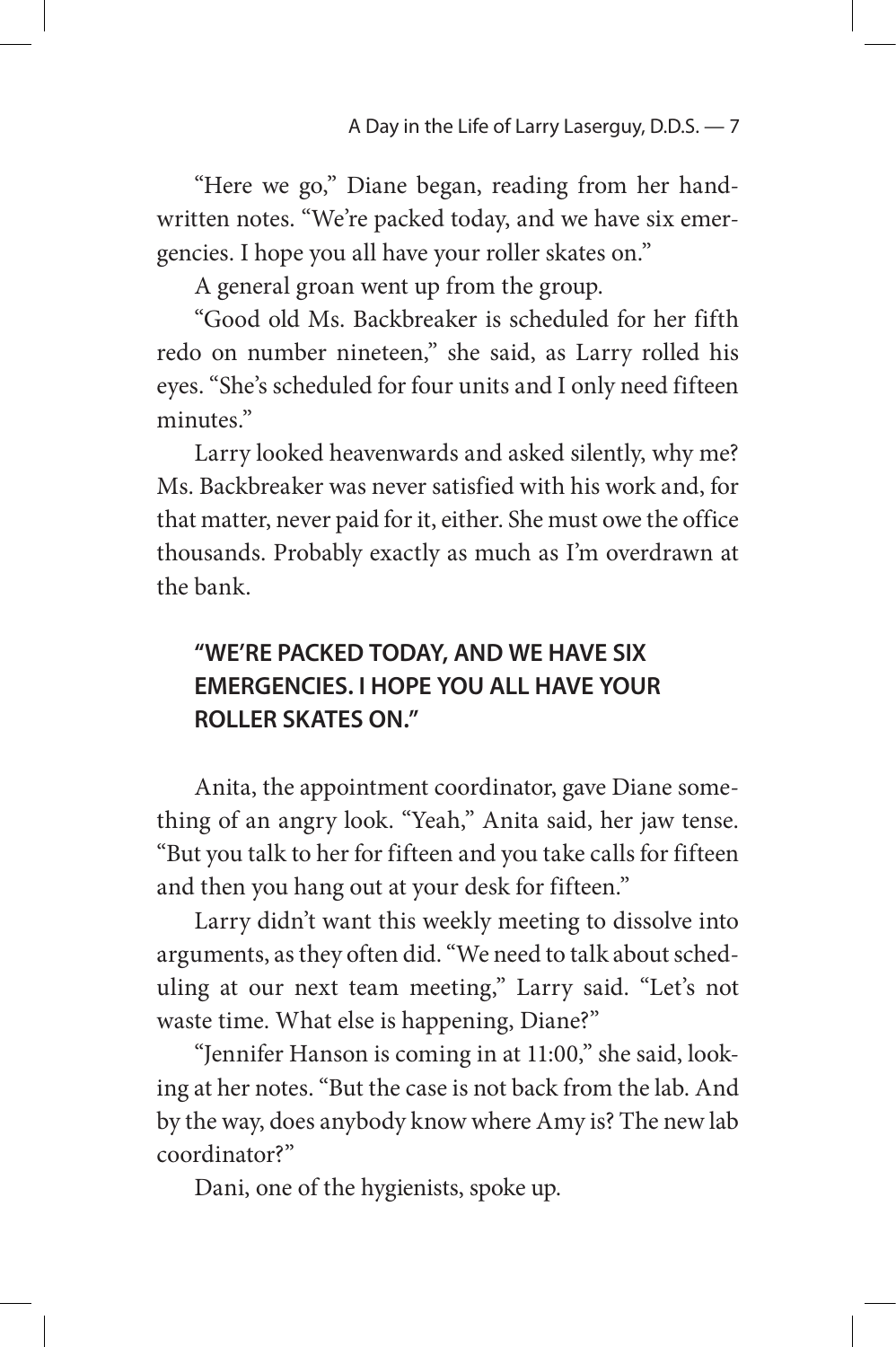"She's out today," Dani said. "She called this morning and sounded terrible"

Larry sighed.

"Diane," he said, "see me after this meeting regarding Amy. And call the lab immediately."

Diane nodded.

"Okay," she said.

"Let's move on. Our daily goal, as you all know, is \$10,000. Unfortunately, we've only got \$3,200 on the books, and five hygiene patients cancelled. We need the hygienists to get on the phone and fill their schedules. Okay?"

Suzi and Dani, the dental hygienists, rolled their eyes. Like most dental hygienists, they believed that their jobs were to clean teeth—not to support the re-care system, call old patients, educate the patients they do see about cosmetic dentistry, answer the phones, close cases, propose dental work, or do any of the myriad things that Larry kept telling them to do.

Larry could never understand the star mentality that dental hygienists possessed. After all, what exactly was so glamorous about cleaning teeth all day long? Where did they get so much attitude from? You'd think they were all in Hollywood, getting ready for their starring roles, the way they carried on. Larry watched Dani and Suzi's body language. You could see that if they didn't have any patients, they were going to sit around and make phone calls to friends, get their nails done, or do anything other than something that might be useful and productive for the office. Obviously not team players.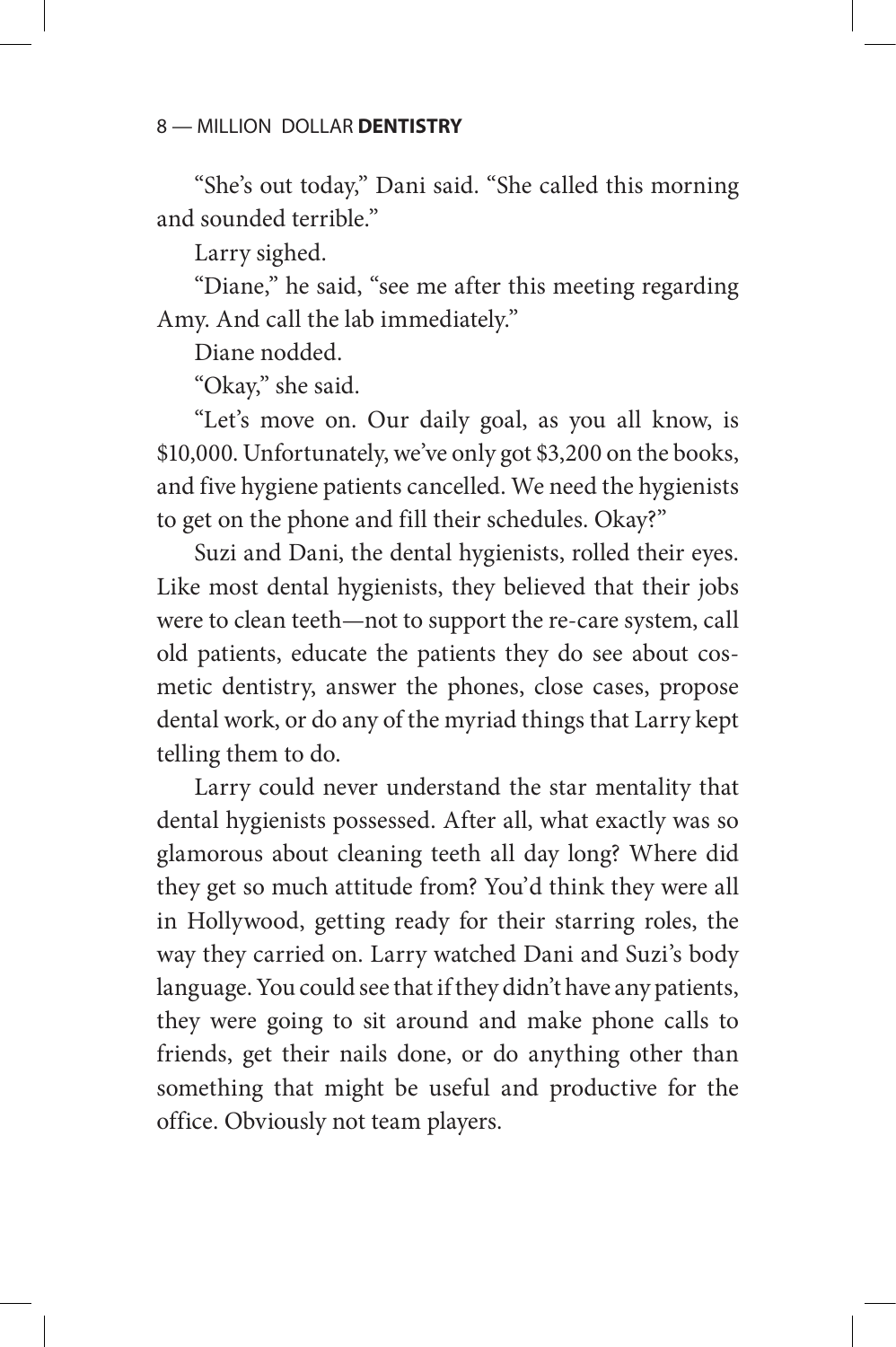I'd fire them in a heartbeat, Larry thought, if they weren't so good-looking.

At that moment, Denise, the one team member who stayed outside the meeting and handled incoming calls, stuck her head in the door.

"Dr. Laserguy," she said urgently, "your wife, your lawyer, and the home theater guy are holding for you, and your eight o'clock is seated in room three. And you got an e-mail from the bank about your—"

"I know all about it," Larry said quickly, embarrassed to have his personal finances a potential topic of discussion at the team meeting. What a great way to start the day, he thought.

"Tell them all I'll call them back."

"Your wife is insisting," Denise said, with that look in her eye that suggested that Larry better take the call.

"Tell her to hold a little longer," Larry said wearily. "I'll be right there." He turned back to the group. "Anything else?" he asked, anxious to get the call with Linda over with so he could finally get chairside in room three.

"Mary, the new dental assistant?" Diane said, her voice rising an octave as she spoke, as if asking a question.

"What about her?" Larry growled. A more incompetent assistant he had never seen in his entire life. He'd forgotten all about Mary, with everything else on his mind. Another day with Mary was positively going to drive him nuts, maybe drive him out of dentistry altogether.

"She quit," Diane said. "She called me over the weekend"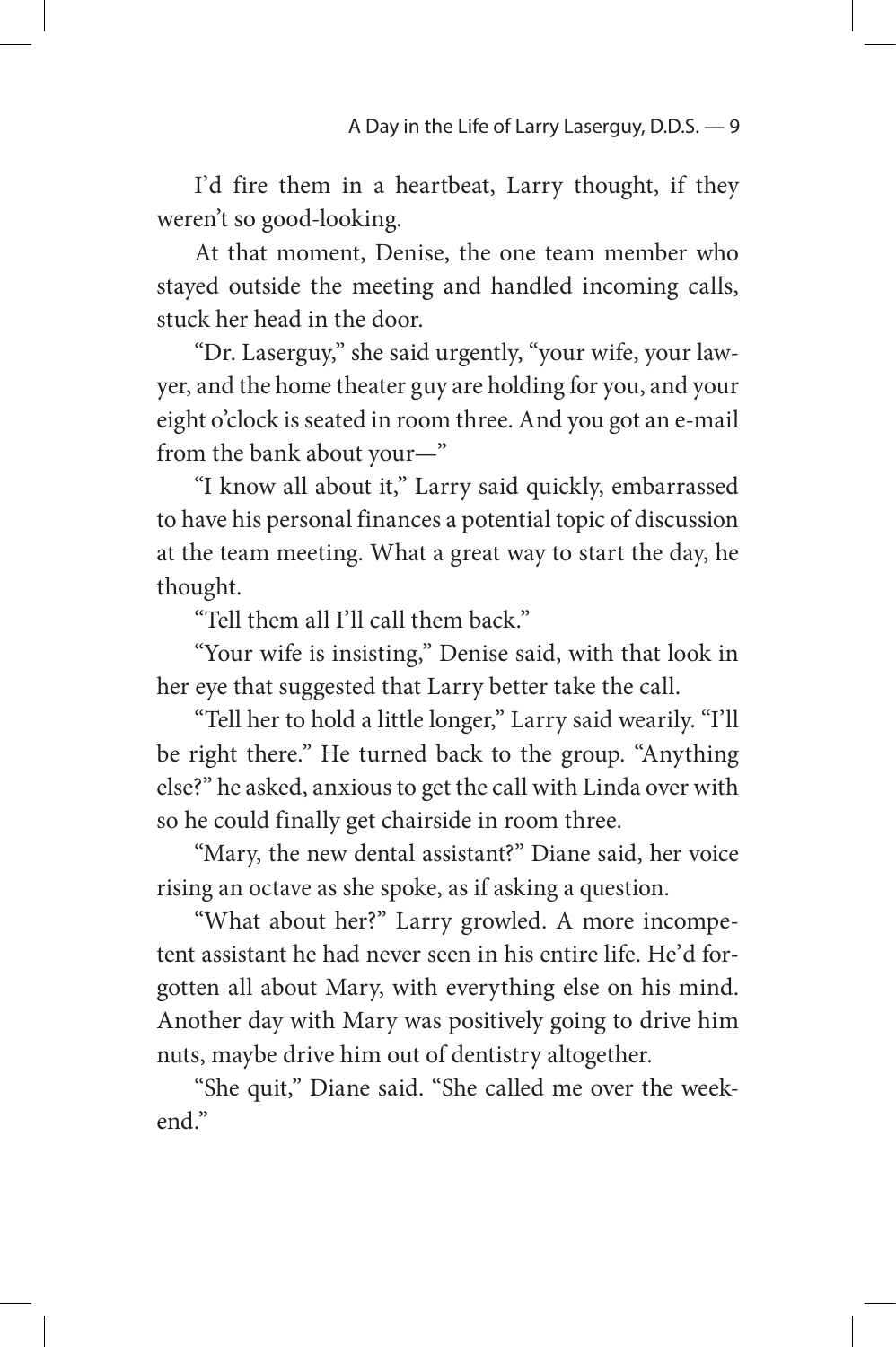"But why?" Larry asked, stunned. "Do we have anybody to replace her?"

"She said that you yelled at her in front of a patient." And there was general tittering among the office team. Larry, truth be told, had a reputation for speaking sharply to team members in front of the patients.

Well, why not? He was a perfectionist, and he wanted to do perfect dental work. And if the team members couldn't keep up with him or do things the right way the first time, that was their problem, not his. He was the commander in chief, and the chair was his operating theater. And anybody who couldn't hang with that was welcome to hit the trail.

"I couldn't find anybody on such short notice," Diane said, embarrassed. "She called me late last night. She also said that she was talking to a lawyer. Something about sexual harassment, Dr. Laserguy?"

Charlie Chairside looked up quickly from his Blackberry. Larry reddened. He'd made a few innocent jokes to Mary, who really was very attractive. An *attorney*? Didn't anybody have a sense of humor anymore?

"Anything else?" he sighed.

"Just a couple of more things," Diane said, and from the expression on her face, they didn't look like positive things. Larry glanced at his partner, Charlie, who had gone back to his Blackberry and was doing his e-mail and checking his portfolio in front of everybody. Charlie wasn't even paying attention! What kind of team player was he?

"Julie, the insurance coordinator?" Diane began. "Well, she opened the supply closet, and it was jammed so tight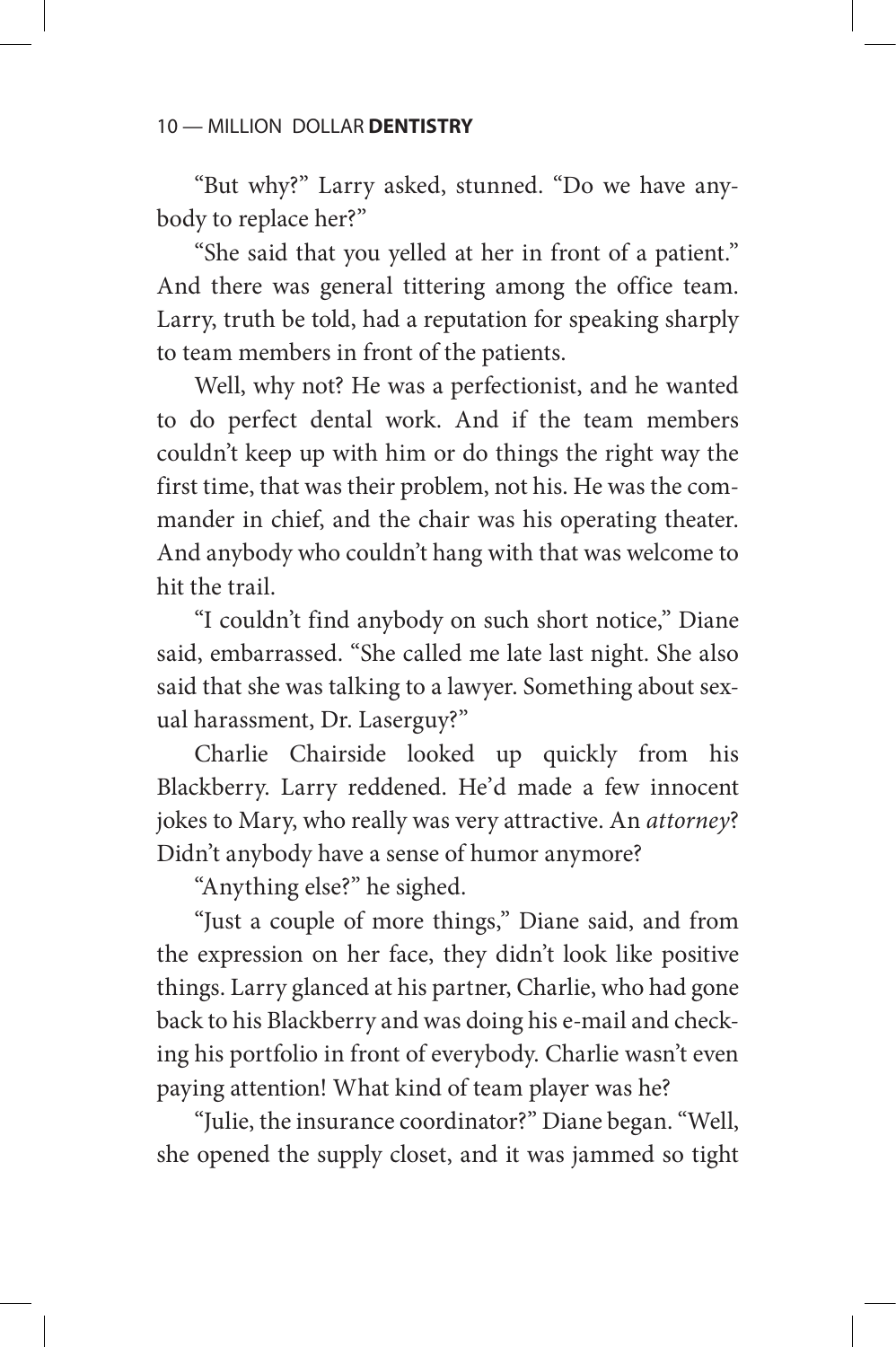with all kinds of junk that a computer monitor fell on her toes. She was wearing sandals, and she thinks she broke a couple of toes."

"Oh, no," Larry muttered, wishing that he could magically vanish from the team meeting and head to the only place in the world where he truly felt safe and in control next to his chair, alongside a patient.

 "And the Jerome family is coming in later today," Diane added, avoiding looking at her boss while she mentioned the name of the family the whole office called the Dental Deadbeats. "They still owe \$2475 on their account, and they're only paying fifteen dollars a month. Are you sure you still want to treat them?"

"Who's in charge," Larry asked, looking around the room, "of managing our accounts, so that we don't have situations like this?"

Everybody looked at the floor. Nobody was in charge, Larry realized. We'd better get this handled, he thought. We just can't go on like this.

"Anything else?" he said, feeling emotionally drained. And it wasn't even 7:45 yet. Denise stuck her head in the door and gave Larry another anxious look. Obviously, his wife, his lawyer, and his home theater guy were all still holding. And before long he'd be chairside with the Jerome family, the most phobic group of gaggers and squirmers he had ever seen in his entire career.

There's got to be a better way, Larry said to himself, as he adjourned the meeting and went to take the calls from the three people he wanted to speak to the least at that moment. There's got to be a better way.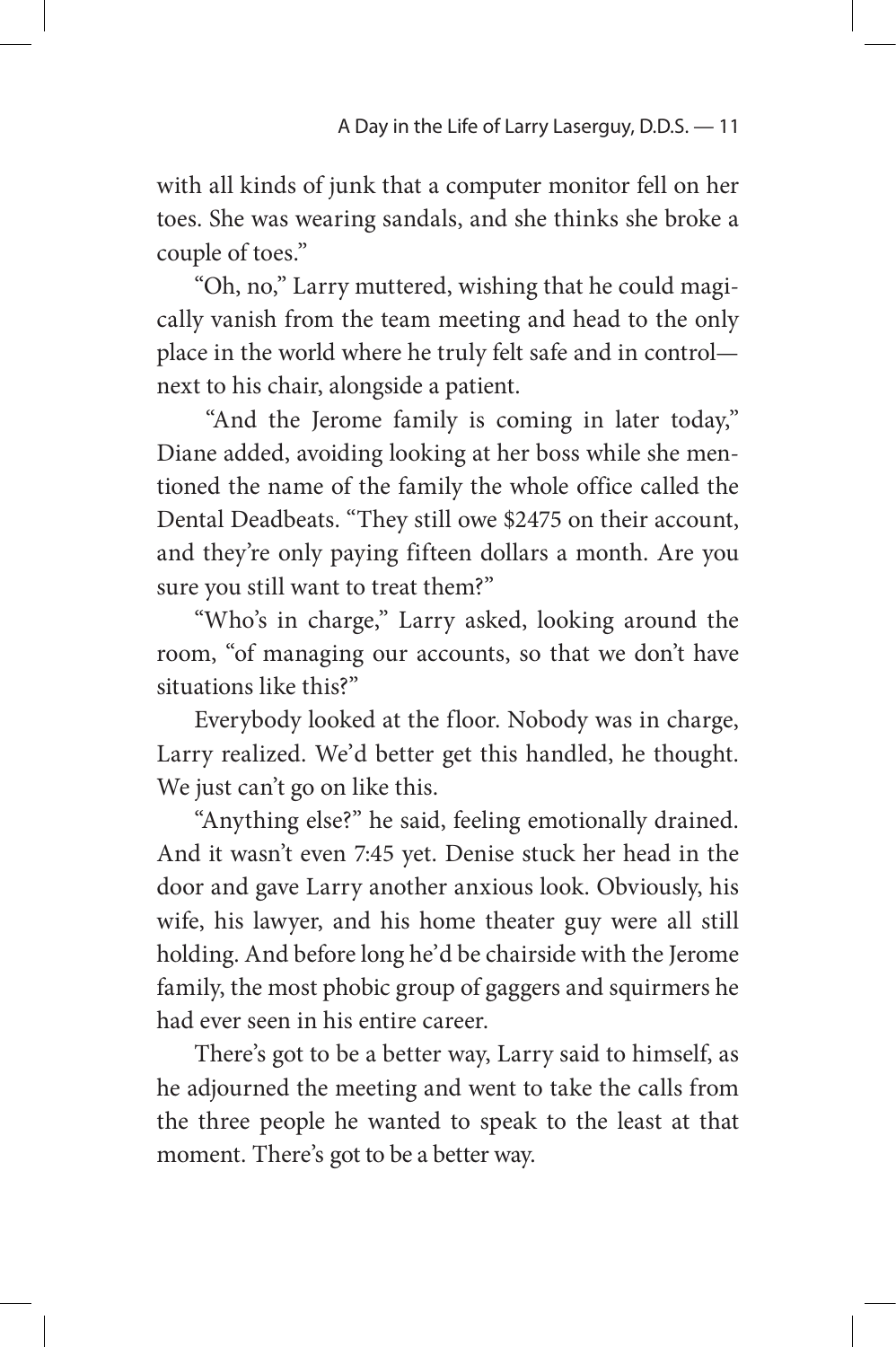#### 12 — MILLION DOLLAR **DENTISTRY**

If anything of the foregoing sounds in any way familiar to you, you're not alone. We consult to dentists across the country who face, to varying degrees, the problems of Larry Laserguy—problems that threaten to swamp or even destroy dental practices, problems that lead to financial disaster, broken marriages, unhappy relationships with children, and the sort of ongoing misery that countless highly successful dentists face and have no one with whom they can discuss it.

The sad truth is that countless dentists deal with many of these problems every single day of their lives. They're frustrated, they're angry, and they've got no idea what to do. They need a break, and they need someone who understands. Most of all, they need solutions.

Larry's story, as comical as it might be to somebody who isn't undergoing all these multiple crises, admittedly is an exaggeration of the problems dentists face. Yes, many dentists generate huge amounts of income in their highly successful practices, but their expenses, at home and at work, are even greater. I work with some dentists who have been practicing for decades and have nothing to show for it but six- and even seven-figure levels of debt.

They sense that their team members dislike them and sometimes even hate them and that their partners disrespect them, and they cannot figure out why. They are happiest chairside yet find themselves performing the sorts of management and office tasks that they cannot understand why their team doesn't have the common sense or even the decency to handle. After all, that's what they're getting paid for.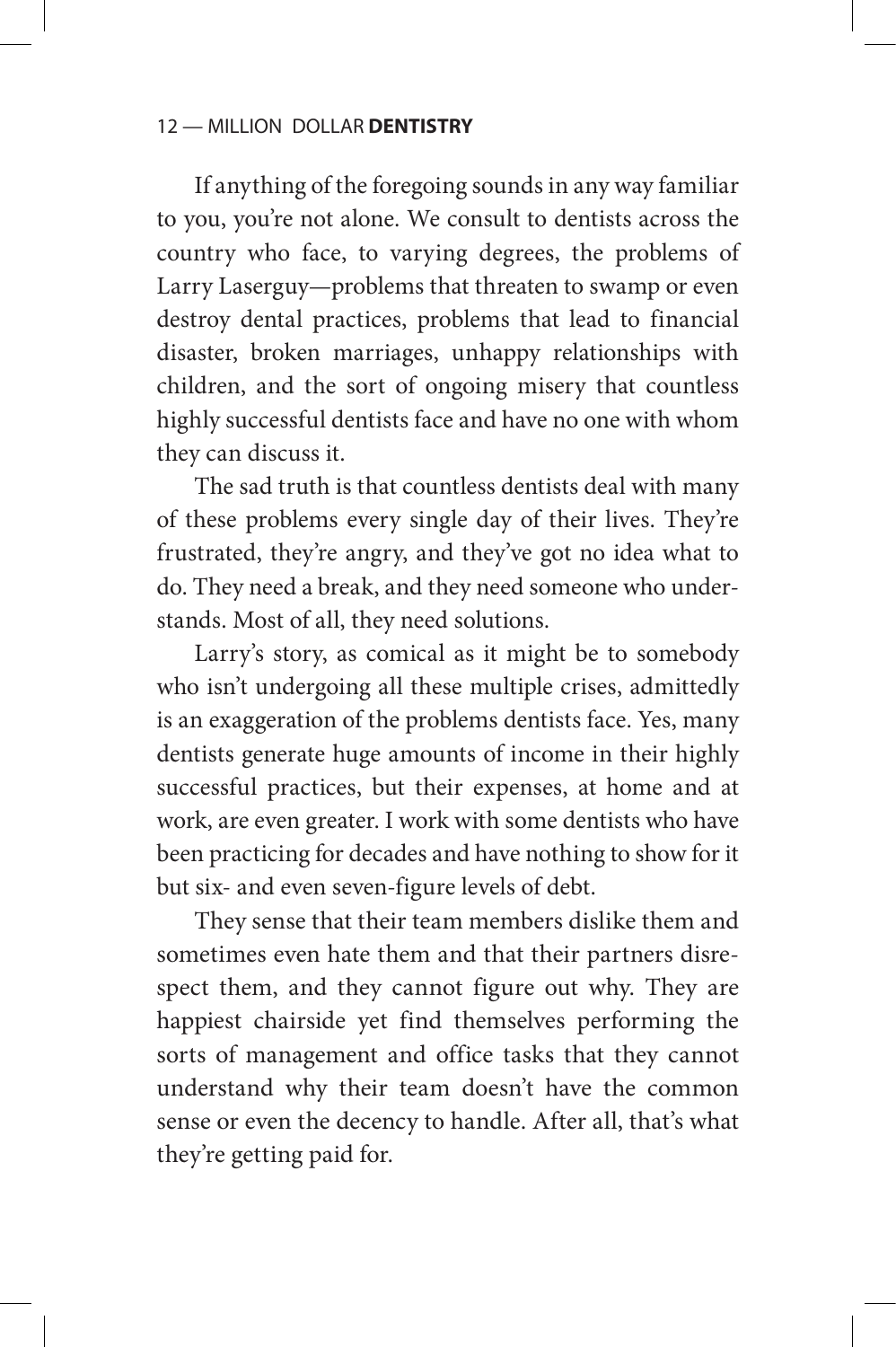It gets worse. They have patients who drive them crazy, who don't pay, who cancel with no notice, and who generally make their lives miserable. They have ongoing cash flow crises that turn their entire business and personal financial lives into houses of cards. And they feel that there is no end in sight.

These dentists invest their hard-earned money to solve these and similar problems. Our promise to them—which we back up with a 100-percent guarantee—is that we will work with them to show them how to solve their problems and enjoy a guaranteed minimum of a dollar-for-dollar return on investment for my services. The average office increases collections 20 to 50 percent in the first year, and income continues to grow year after year. Our clients describe the residual effect of my work as an annuity: the increases in income, happiness, and peace of mind that ratchet up every single year.

Your business becomes your best possible investment it becomes much more prudent for you to invest in your own business than in anyone else's on the stock market, where you're not in control.

## **OUR CLIENTS DESCRIBE THE RESIDUAL EFFECT OF MY WORK AS AN ANNUITY—THE INCREASES IN INCOME, HAPPINESS, AND PEACE OF MIND RATCHET UP EVERY SINGLE YEAR.**

In this book, I'm going to share with you the solutions that we implement with our clients, who resolve their debt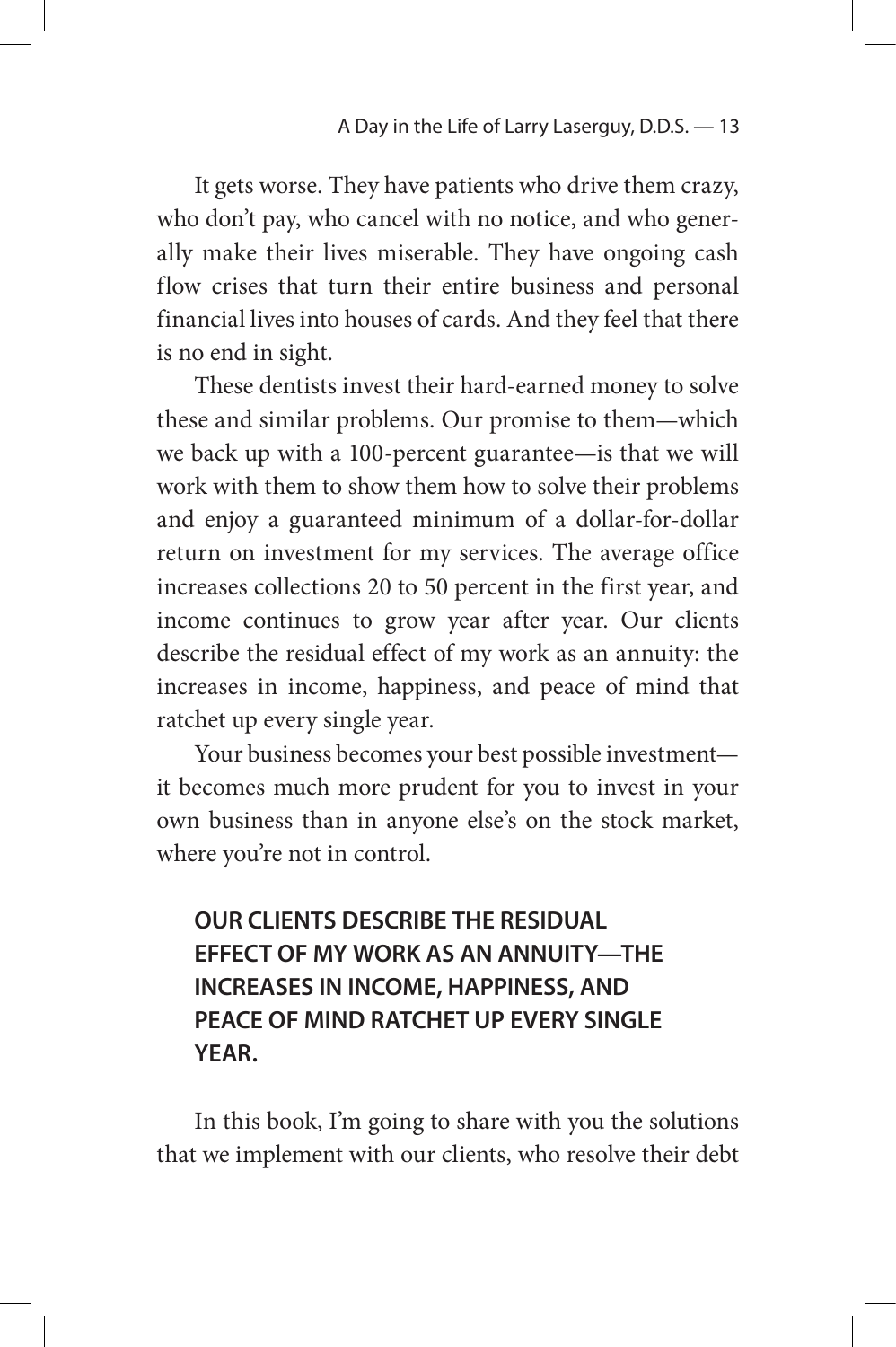#### 14 — MILLION DOLLAR **DENTISTRY**

crises, their staffing crises, and their marital and family crises. They also end up with far more money in the pocket, far more time chairside relative to other tasks, and far more career and life satisfaction and happiness than they ever dreamt was possible. We help these dentists lead the lives that they are entitled to enjoy, after all the hard work they have put into their training and after the years of work they have put into building their practices.

This is not a book about how to start a dental practice—you could find plenty of those. And this is not cookiecutter consulting that doesn't grasp the real dilemmas dentists face. Instead, together, we are going to expose and solve—the kinds of problems that dentists face that nobody wants to talk about and that very few people know how to solve. I know how to solve these problems. I've done it for countless dentists, and together, I'm going to do the same thing for you.

The scenario we just viewed, that of Larry Laserguy and his mounting personal, financial, and professional woes, paints a picture of the extreme situations in which many of our clients find themselves before they come to us. In the next chapter, I'd like to paint a very different picture for you. I'd like to show you the life that you are entitled to lead, and just how much joy, excitement, and success you can reap. And I'll show you how to work less and make more money, too. So let's take a look right now at the life you deserve to live, and let's find out together exactly how to make it a reality for you.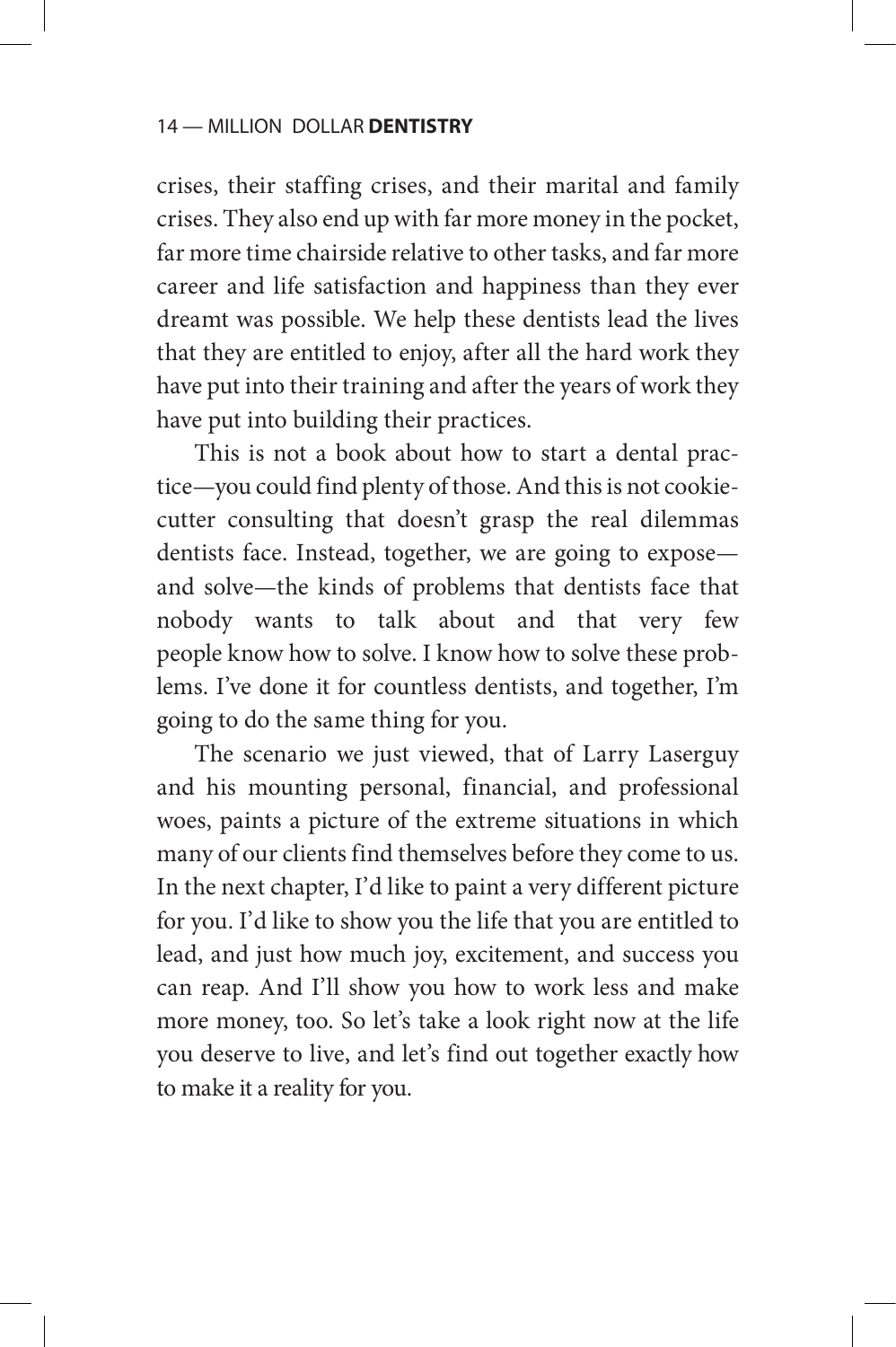#### **Take Your Practice To The NextLevel**

- 1. Many highly successful dentists lead a double life. Their world sees them as affluent and powerful, but in reality they are struggling to maintain control over their financial situations and their teams.
- 2. I've worked with dentists for long enough to recognize the specific problems they face—at the office, with their teams, with their patients, with their spouses and children, and in their financial lives. That's why my methodology is designed to address the dentist's unique plight.
- 3. Even highly successful dentists can find new levels of professional satisfaction and financial success…if they only know how.

#### **Exercise**

Look at your life and make a list of all the things you don't *want other people to know about you. What are you withholding? Where are you settling? What are you not saying that needs to be said? Making this list will help you identify the parts of your life that could use a jolt of authenticity, responsibility and communication. All change begins with acceptance of what is right now.*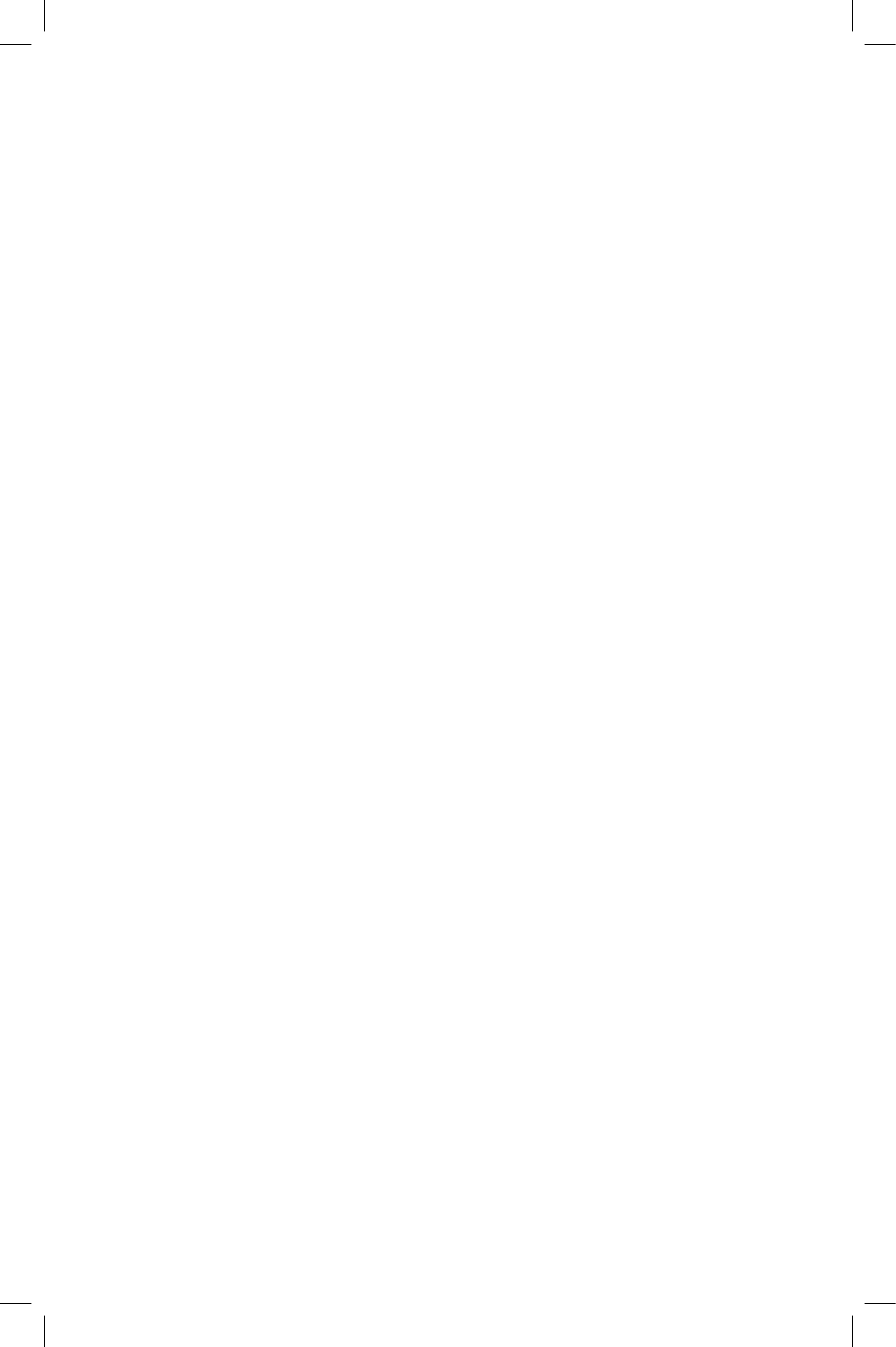## **Chapter 2**

## The Life You are Entitled to Lead

N THE PREVIOUS chapter, I painted a fairly bleak, if all too accurate, picture of what many dentists' lives if all too accurate, picture of what many dentists' lives resemble—an outward display of success masking a painful sense of desperation fueled by crises at work, at home, and in their financial lives.

It doesn't have to be that way.

In this chapter, I'd like to focus on the sorts of results that my clients have achieved. They now enjoy unimagined financial success. They spend fewer hours at work. They report a much higher degree of job satisfaction, harmony in the workplace (it can happen!) and at home. They even possess a plan for an orderly and well-crafted retirement, so they can do the other things in life that matter to them.

Now it's your turn to live this way.

Throughout the rest of the book, I'll show you how you can achieve each of these goals in your own practice, and I'll show you specific tools, methods, and approaches that have had wonderful, long-lasting results on the bottom line and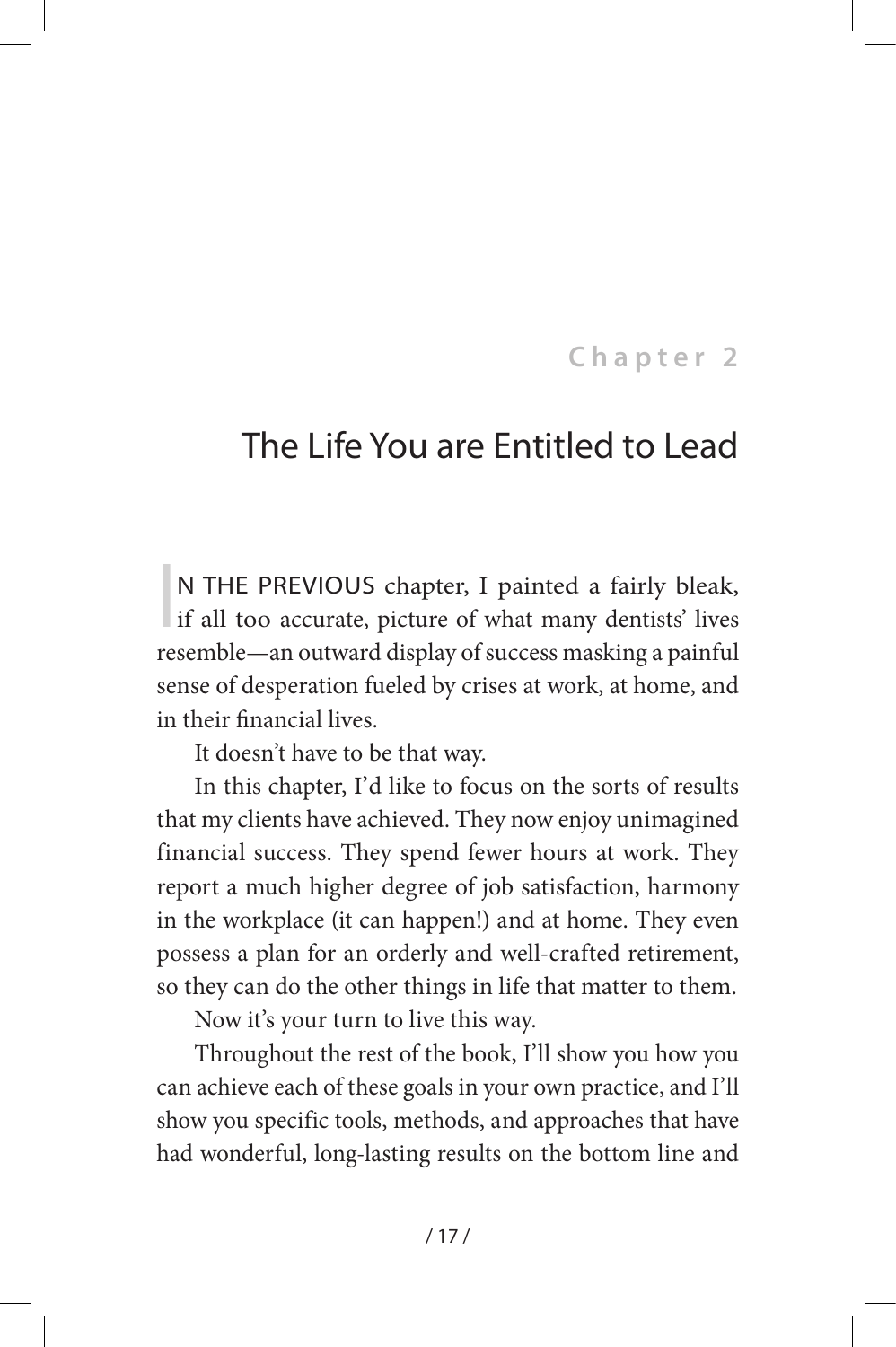#### 18 — MILLION DOLLAR **DENTISTRY**

on the personal satisfaction of my dentist clients. But first, let's paint a picture of exactly how life *can* be.

Before we get into the specifics of how to achieve these results, let's first talk about what you can reasonably hope to achieve if you are willing to expand your sense of possibility and try a few new approaches to the practice—and the business—of dentistry.

#### **1. Have all the income you desire.**

Before anything else, I get our clients to dream big dreams. As the expression says, "Green goes with everything." There's nothing like a healthy, regular dose of high income to make people feel good about themselves, their dental practice, and their personal lives. Typically, sole practitioners working with one hygienist in an office gross about \$50,000 a month when they come to see us. By implementing the suggestions we offer, they go up to \$85,000 a month *within the first year*, and they have the opportunity to continue to achieve similar rates of increase year after year.

## **BEFORE ANYTHING ELSE, I GET OUR CLIENTS TO DREAM BIG DREAMS.**

Two dentists working together and employing two dental hygienists typically gross \$100,000 plus a month. Our programs can take them to a gross of \$200,000 plus per month, and again, the increases keep on coming.

Three dentists working together and employing multiple hygienists will typically gross \$150,000 a month. We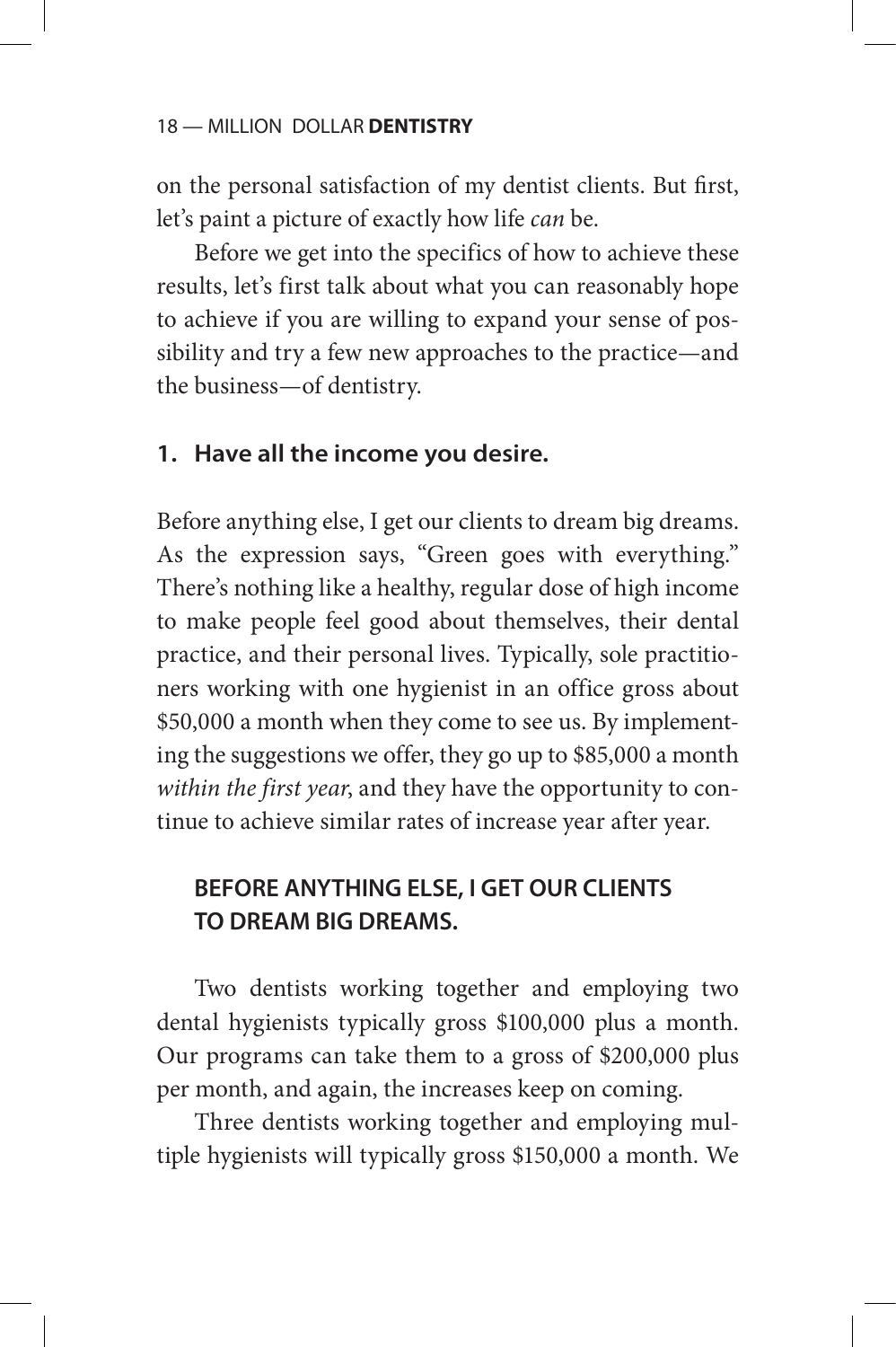generally take them to between \$300,000 and \$350,000 a month in gross income.

In the overwhelming majority of cases, our clients achieve these remarkable growth rates *without* adding to their existing team, *without* working additional hours, and *without* any new forms of marketing. They don't achieve these results with smoke and mirrors. Instead, we show them how to apply the sorts of business practices that simply aren't taught in dental school—or, for that matter, anywhere else.

Our consulting work typically leads dentists to have a brand new problem—what to do with all the money that's rolling in, far more money than they ever expected to handle. After all, where do you put all that new-found cash that flows in, unceasingly, steadily, month after month, year after year?

That's *exactly* the sort of problem that I want to create for you.

Dentists typically have what I call blind spots in their belief systems. They have caps on what they think they can earn. They don't realize that a well-managed dental office permits a dentist to gross up to a thousand dollars an hour for his or her time chairside. They don't realize that every aspect of their business can be turned into a profit center until I show them exactly how. I'll show you exactly those same methods in this book.

I start off by asking dentists exactly how much money they would *like* to earn. Then I ask them how much money they can earn per hour if the practice is managed well, and then we multiply that figure by the number of hours they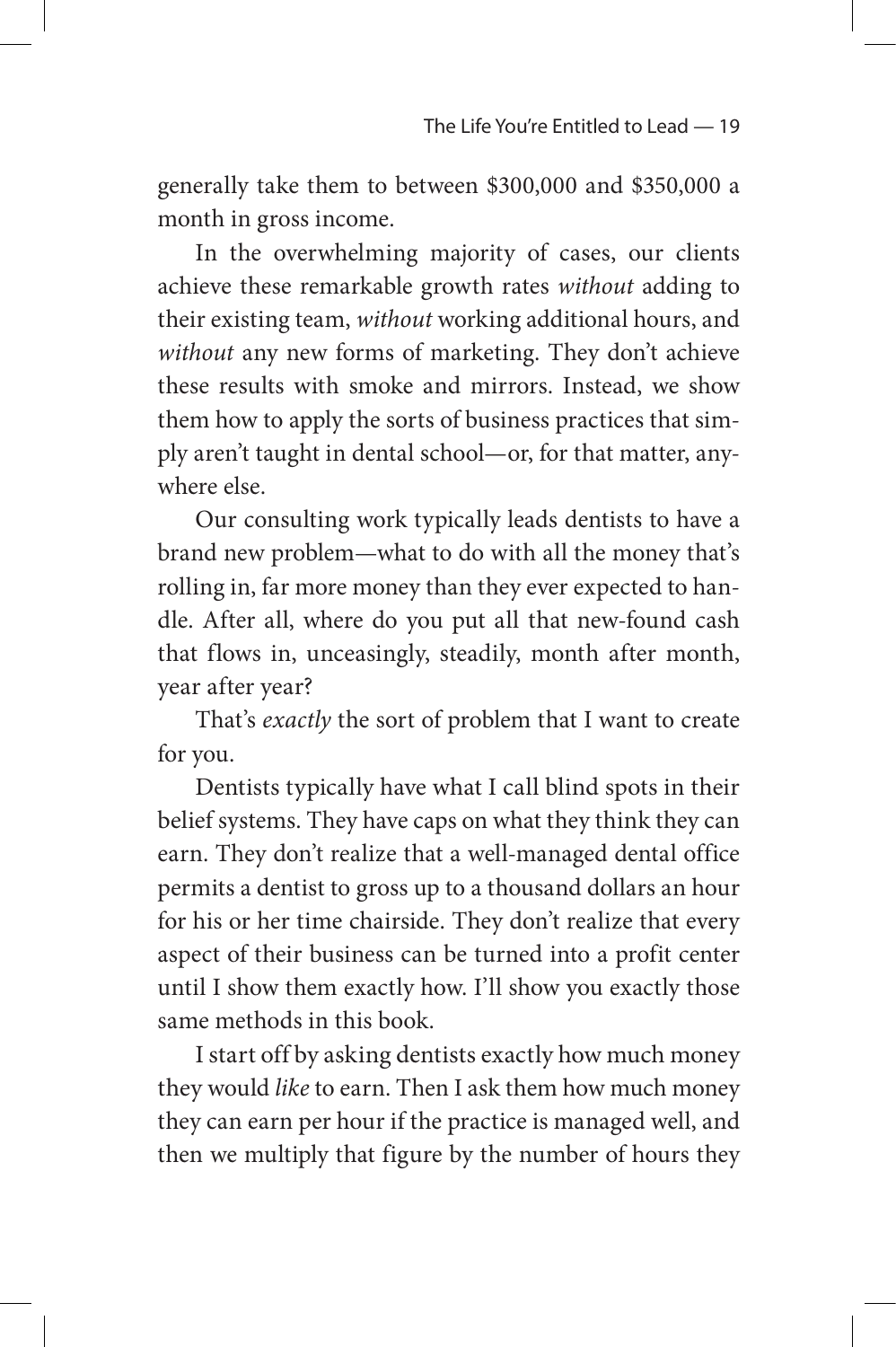wish to work. In so doing, our clients set income goals often for the first time in their entire careers—and these goals far exceed what they are currently earning.

They have trouble at first believing that they can reach those goals without adding a new team, without working more hours, and without marketing efforts that they fear would make them look unprofessional in their own eyes, in the eyes of their peers, and in the eyes of the general public. But it's entirely possible for a dentist to earn up to twelve hundred dollars an hour for every hour he practices dentistry. I've shown our clients how to do it, and now it's your turn to have all the income you desire.

#### **2. Work as many or as few hours as you would like.**

There are three basic ways for dentists to increase production. The first method is that they can increase the number of hours they practice, doing the same amount of production per hour. I don't recommend this method, yet this is the most commonly accepted way for a dentist to make more money.

The second way: Dentists can increase their production per hour, and I show our clients how to do that. Often, our clients find themselves strapped for time *and* for cash flow. They feel that they are on an endless treadmill, spinning faster and faster, and they are working more and more hours, but they seem to be standing still nonetheless in terms of cash flow and net worth.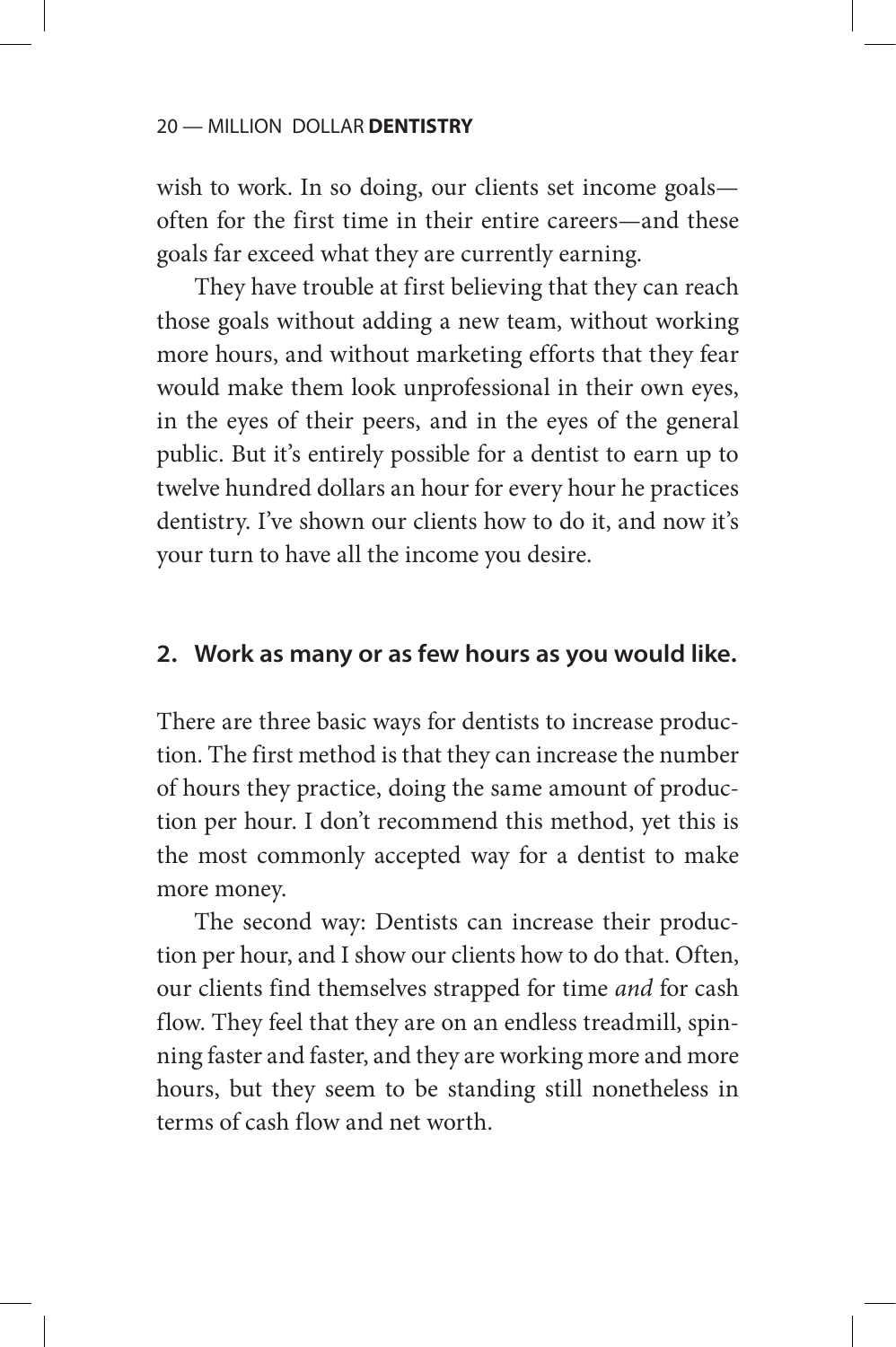Again, it doesn't have to be that way. Our clients learn how to increase their productivity per hour and thus reduce the number of hours they work, from thirty-two down to twenty-five, without evenings or weekends. This way, they alleviate the frustration of not being able to spend enough time with their spouses and children. They eliminate the sense of exhaustion and frustration that overwork typically creates. And they have a heck of a lot more fun, too.

The third way to increase income is to increase production and hire an associate at the same time. The new business skills that you will bring to your practice, the second dentist's production, and the equity of his buy-in will combine to radically increase your income. I'll show you how to do all that. The bottom line here: you can work as many or as few hours as you would like, if you know the secrets our clients know about how to increase your production and make each hour spent practicing dentistry truly count.

#### **3. Have your patients show up—and have them show up on time.**

One of the most frustrating things about practicing dentistry is that none of your patients want to come see you. They show up late. They cancel appointments at the last minute. Sometimes they don't even give you the courtesy of any notice at all. They back away from the suggestions that you have made about the kind of dental care they need.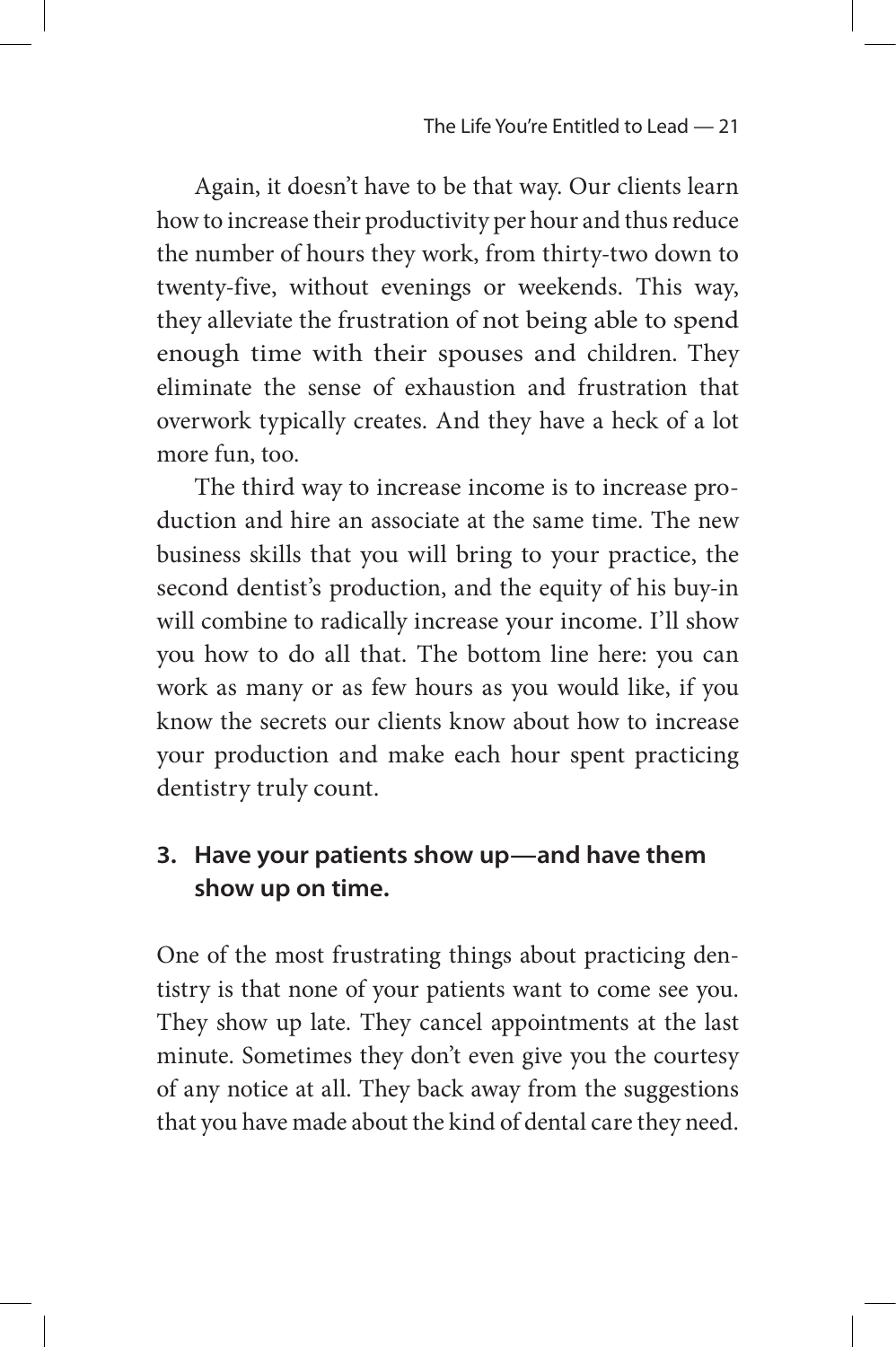#### 22 — MILLION DOLLAR **DENTISTRY**

While you think they have accepted the case you have presented, the reality is that they have no intention at all of letting you do your job.

Our clients experienced the frustration I've just described until I taught them methods for educating new patients from the start about the nature of the dental work they truly needed and also *the importance of keeping their commitments.* Believe it or not, there are proven ways to get patients to show up—and show up on time! Imagine how much freer your life would feel if you did not have the constant, nagging irritation of knowing that on any given day some of your patients were bound to cancel the appointments they had made with you, and thus deprive themselves of the dental work they need and deprive you of the income that you deserve.

## **BELIEVE IT OR NOT, THERE ARE PROVEN WAYS TO GET PATIENTS TO SHOW UP—AND SHOW UP ON TIME!**

It *is* possible to create a new framework with your patients that has them showing up—and showing up on time—for their dental work.

## **4. Be free to present comprehensive treatment without any fear of rejection or negative reaction from the patient.**

We all hate rejection, whether in our personal lives or in our professional lives. For dentists, that fear of rejection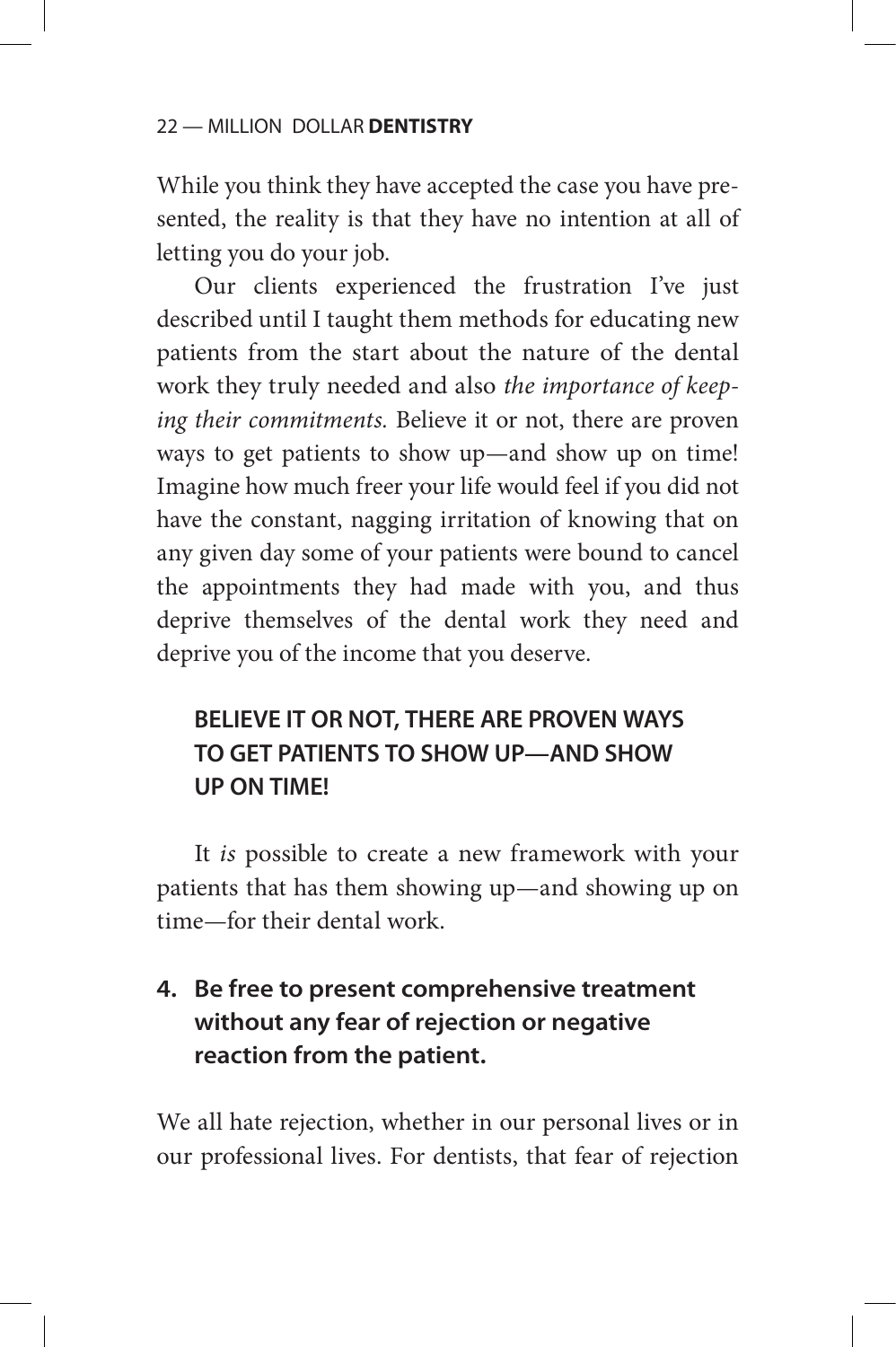translates into a myriad of lost opportunities—and lost income. They are trapped by their fear and unable to present the comprehensive treatment that they know their patients need. Dentists are not really doing their patients a service by minimizing real problems, simply because they sense that the patient might say no to comprehensive treatment, might claim to be unable to afford such treatment, or simply won't come back.

In our society, for some bizarre reason, there is a stigma attached to anything to do with sales. Dentists rightly think of themselves as highly educated and highly competent medical professionals. But the reality is that if your patients don't accept treatment and your team doesn't close, your practice is headed for trouble.

Most dentists are frustrated by the fact that their lives seem to be an endless, boring succession of "drilling, filling, and billing." In other words, they see themselves doing the same relatively dull, mundane tasks of dentistry over and over again, simply because they don't have the selling training necessary to explain to patients what is truly necessary for their optimal dental health. I'm not talking about offering you high-pressure sales tactics or sleazy "can't miss" closes. Instead, I'm talking about knowing how to educate patients in a sophisticated, confident, trustworthy manner that enhances the patient's confidence in you as you accomplish your goal of providing maximum service to your patient.

With the kind of educating techniques I will show you, everybody wins: the patient will get all of the dental care he or she needs, and you will earn more and practice the more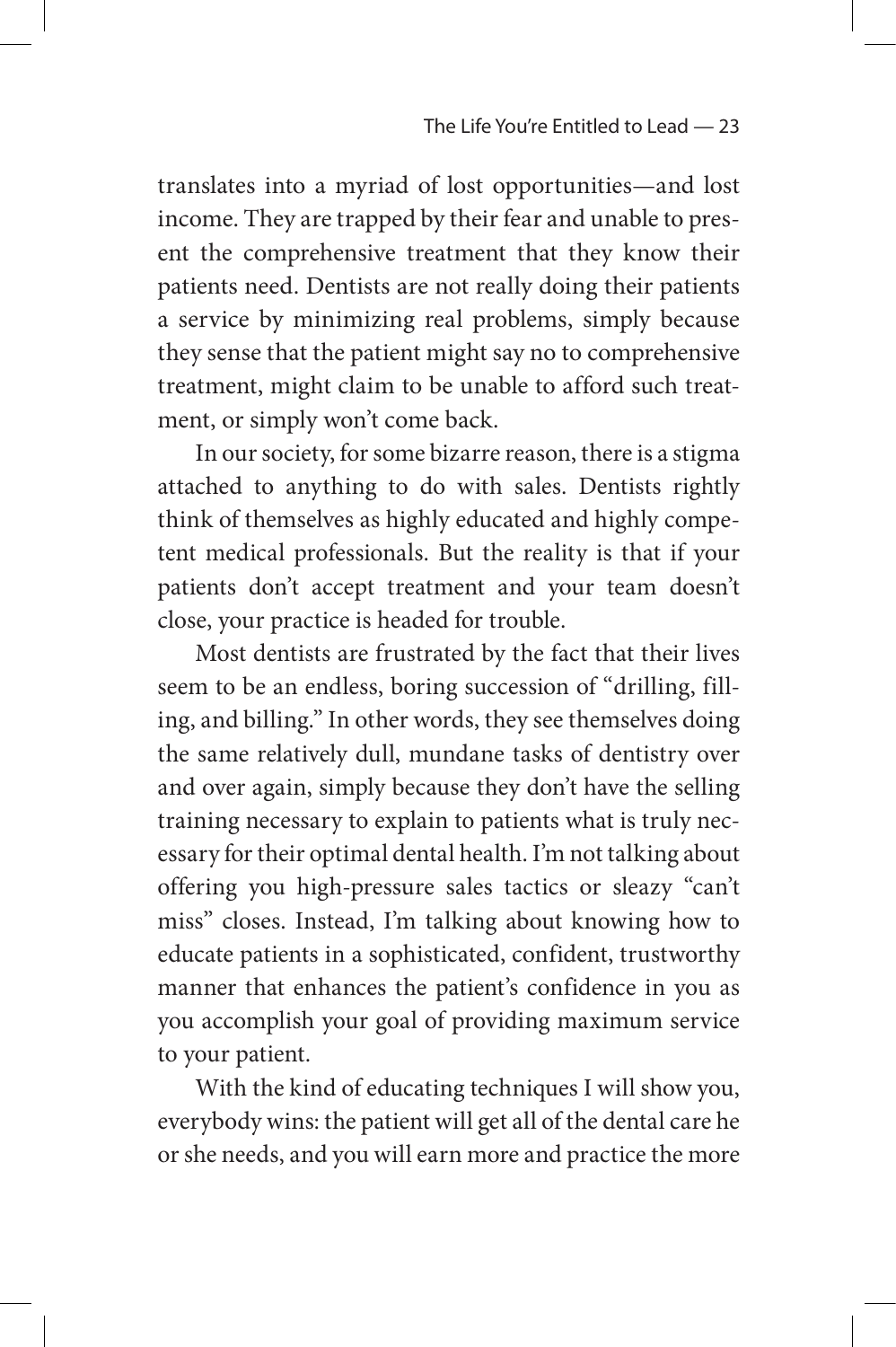interesting kinds of dentistry, the sorts of treatments that require multiple visits, that challenge you and get you out of that "drill, fill, and bill" mentality.

Our clients are not afraid to present a comprehensive case and complex cases, and they thoroughly enjoy the process. And their confidence in the ability of the entire team to sell cases has a huge impact both on the dental health of their patients and on their own financial bottom line.

## **5. Have patients accept at least 67 percent of treatment presented and pay for it . . . in full and in advance.**

These must seem like outrageous claims to the average dentist who struggles to convince patients to accept anything more complicated than a couple of fillings. The fact is that if you present a case properly, you have every reason to expect that your patient will accept that case 67 percent of the time. Not only that, I will show you how to have your patient pay in full for that treatment—and pay in advance.

Most dentists look inside the patient's mouth and present the solution—you need three crowns, you need a bridge, whatever. The acceptance rate for dentists who practice in this traditional manner, I have discovered, is approximately 38 percent. In other words, in most offices, patients are rejecting their dentists' recommendations almost twothirds of the time. Actually, most dentists don't even track this figure, and they are often quite surprised to learn just how low their acceptance rate really is. Why is the rate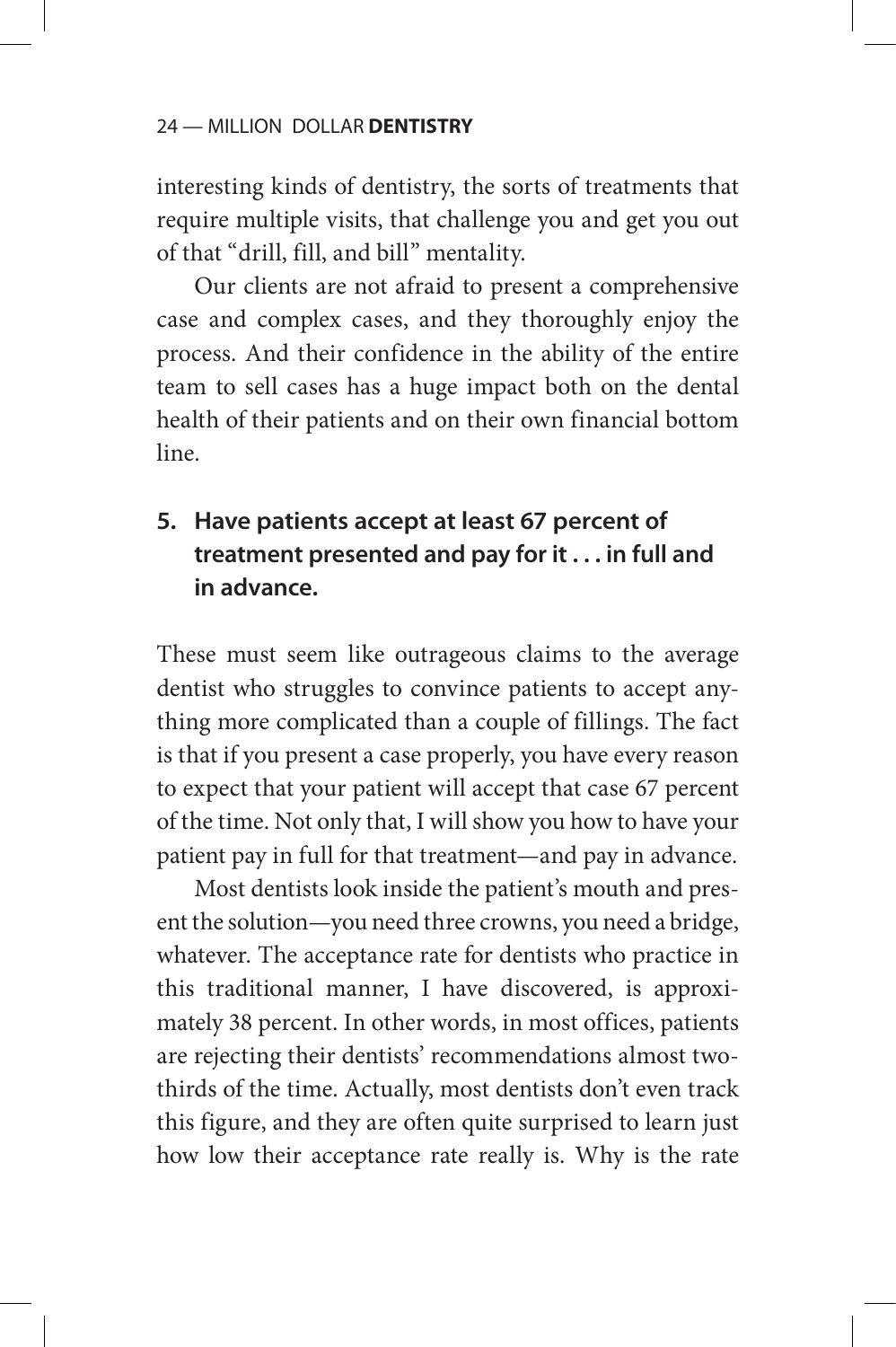traditionally so low? It's because these dentists only present solutions.

Your patient will accept treatment far more often if you also present the problem in all its clarity by use of an intraoral camera, so that you show the patient exactly what has to be treated. On top of that, I can show you how to explain to the patient exactly what the dream of 100 percent dental and overall health looks like. When you combine these three elements—the problem, the solution, and the implications for complete dental health—your case acceptance rate will shoot up, just as our clients have experienced.

> **WHEN YOU COMBINE THESE THREE ELEMENTS—THE PROBLEM, THE SOLUTION, AND THE IMPLICATIONS FOR COMPLETE DENTAL HEALTH— YOUR CASE ACCEPTANCE RATE WILL SHOOT UP, JUST AS OUR CLIENTS HAVE EXPERIENCED.**

**6. See the exact type of patient you enjoy seeing and do the exact type of dentistry you want to do.** 

These concepts tie in with the points we discussed earlier—the idea that most dentists want to get away from "drilling, filling, and billing." Many dentists have specific types of dentistry that they would prefer to perform. But they can't seem to find patients who need that kind of work or will accept those treatments. These dentists believe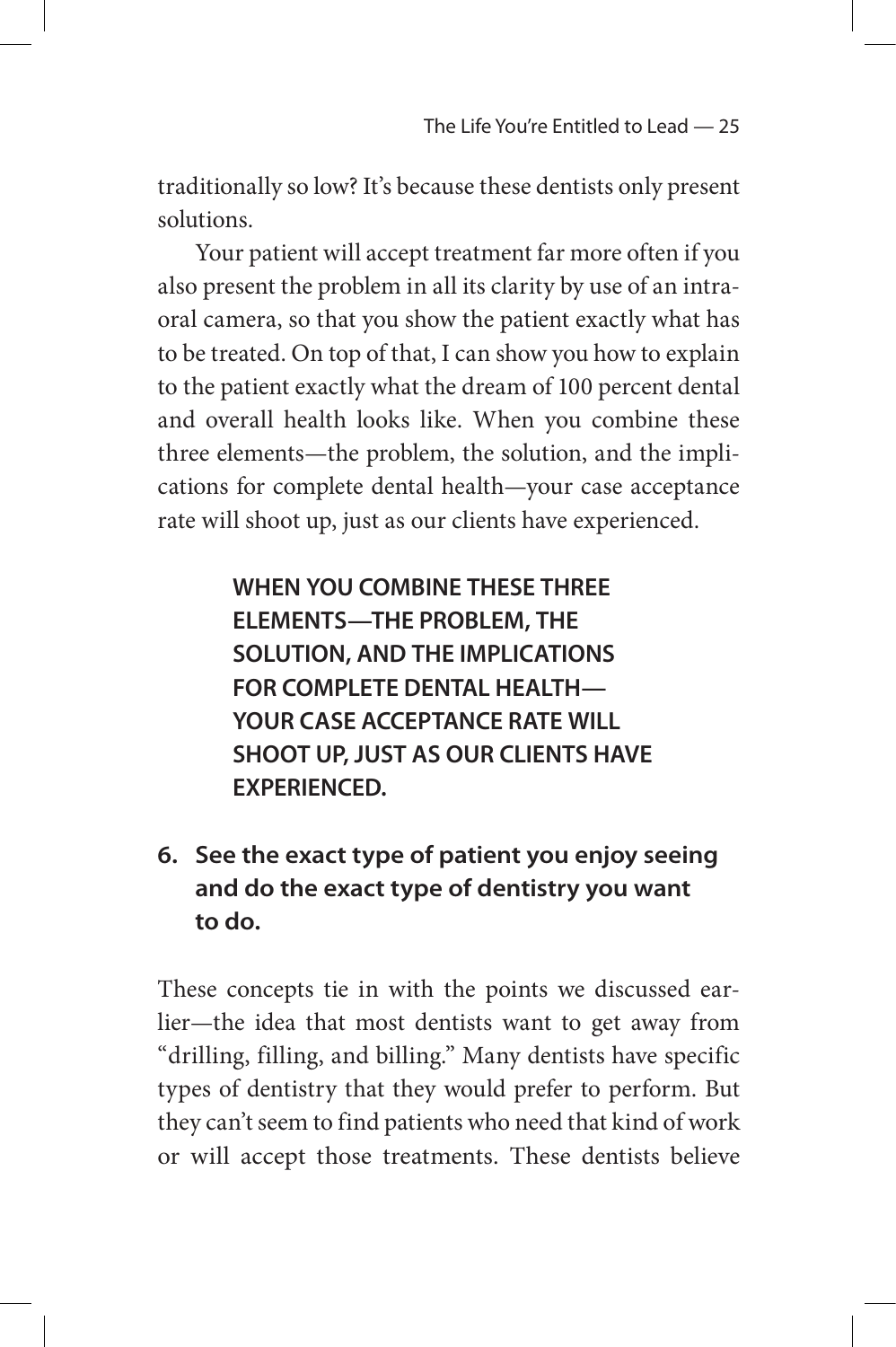patients who can and will accept those kinds of treatments can be found only by resorting to hope…and external marketing.

Hope is simply not an adequate foundation for building a thriving and lucrative dental practice, as many of our clients had already discovered by the time they came to see us. The fact is that you can perform the kind of dentistry you prefer, and you can find—and sell—the kind of patients to which you aspire, if you only know how. And, as I'm sure you've guessed, I can show you exactly how to find them. Actually, you'll discover that the greatest source of ideal patients…is your existing patient baseline! I'll show you a new way to relate to and care for your current patients that will allow you to do the dentistry you want to do the most.

## **7. See as few or as many patients as you would like.**

My clients no longer practice what I call "assembly line" dentistry. They are not tied to finding patient after patient after patient who for the most part can only be sold on the simplest, least lucrative, and least interesting forms of dental care. The key for my clients to moving beyond assembly line dentistry is to understand *how to structure payment options and agreements.* 

This may seem counterintuitive—what exactly do methods of payment have to do with the number of patients you see? The surprising answer is that when you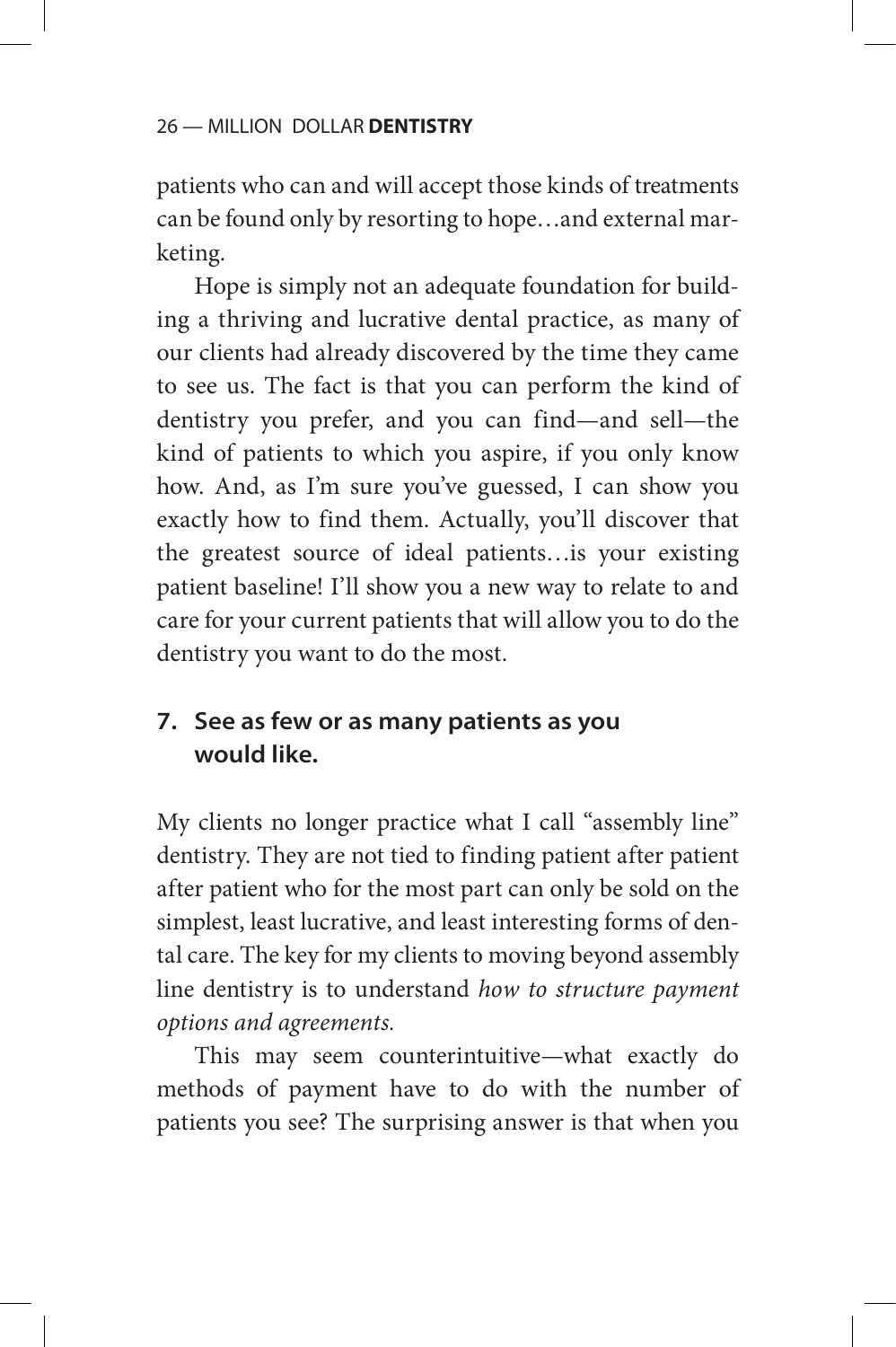know exactly what payment options to offer—and when to offer them in the selling process—you can educate more people on more care that they truly need.

Let me offer you a different way to think about this issue. Who spends more on a meal in a restaurant—an individual who orders *a la carte,* or someone who orders a *prix fixe* menu? Naturally, it's the person who orders the complete meal. That person knows exactly how much he or she is going to pay for the entire dinner and doesn't leave until the last course is served!

The analogy fits well with the practice of dentistry. Most dentists educate their patients about dental services on an *a la carte* basis. It stands to reason that if a dentist knew how to propose and sell patients on *prix fixe* dentistry, that dentist would make far more money than one who continued to offer services *a la carte*. This may seem like an impossible dream for many dentists, but *my* clients do it with ease. They also understand how to remove the question of financing dental treatment from the patient's decision to go ahead with comprehensive treatment. By taking money off the table as an issue, our clients are able to sell far more cases than they ever had in the past. Also, when patients pay in advance, you'll enjoy another side benefit: They'll find less wrong with your work! When people owe money, they can *claim* that something's wrong with the service or product for which they owe . . . and thus duck out of their responsibility to pay. Has this ever happened to you?

In short, the key to seeing as few or as many patients as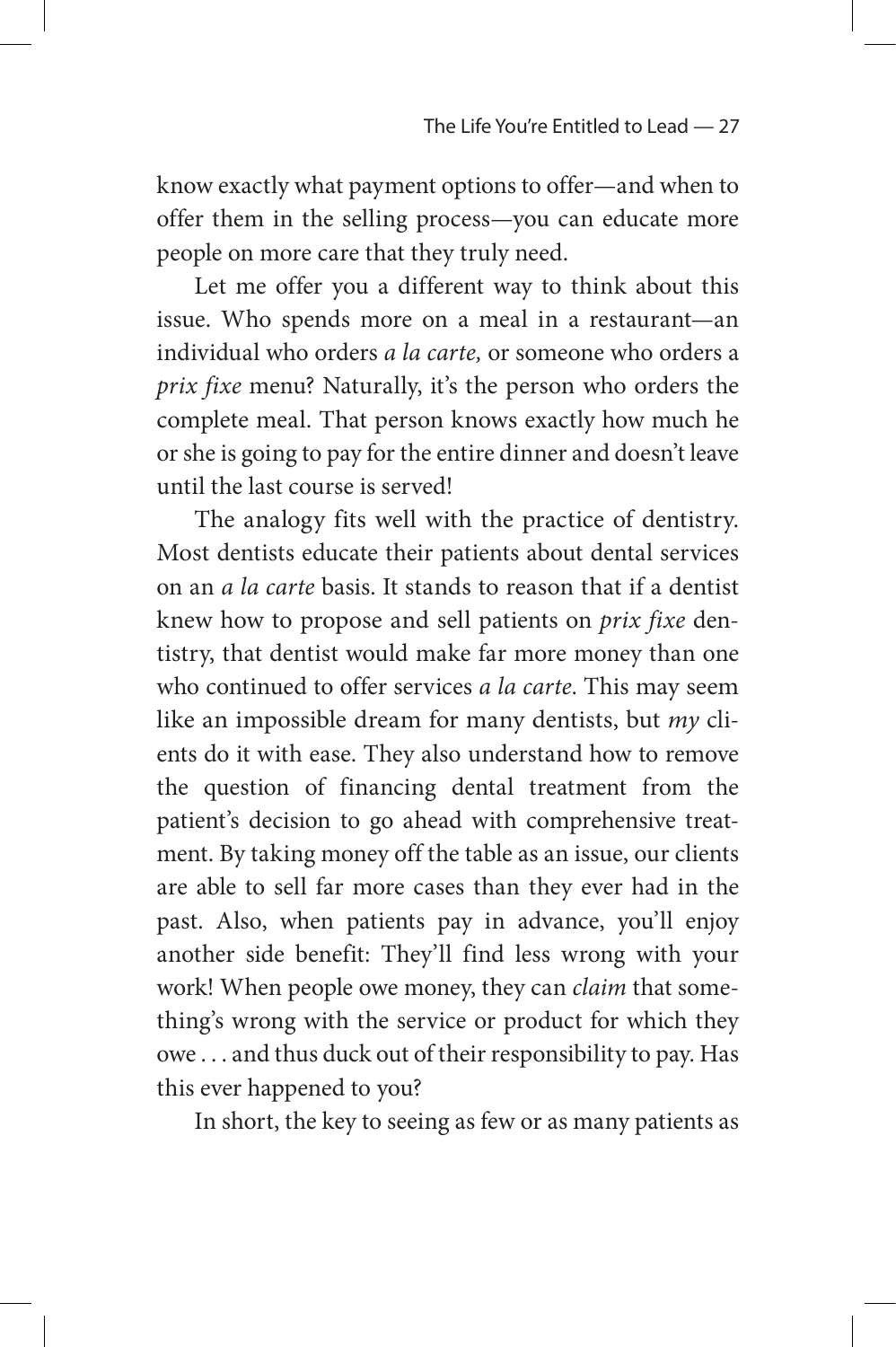you would like is knowing how to handle the question of payment, so that you can move your patients from an *a la carte* basis to a *prix fixe* approach that benefits them—and you.

### **8. Have little or no accounts receivables.**

There's nothing more frustrating than performing dental work for people who won't pay for it. I've never been in a dental office that didn't have that little plaque that says, "Payment is due at the time services are delivered." I've also never been in a dental office (except for those belonging to our clients, who know better) that didn't have thousands or even tens of thousands of dollars of accounts receivable on the books. If you know how to get your patients to pay in full and to pay in advance, you don't have a lot of accounts receivable. Plus you save the expense of sending out statements.

## **9. Delegate all tasks that you dislike and still retain complete control and accuracy in your practice.**

Whenever we come on board with a new client, we are always shocked to find the degree to which that dentist, like so many dentists who are not achieving their highest level of success, is unable to delegate.

Many dentists suffer a need for compulsive over-control in their workplace. They find it impossible to delegate financial matters to people who are specifically trained to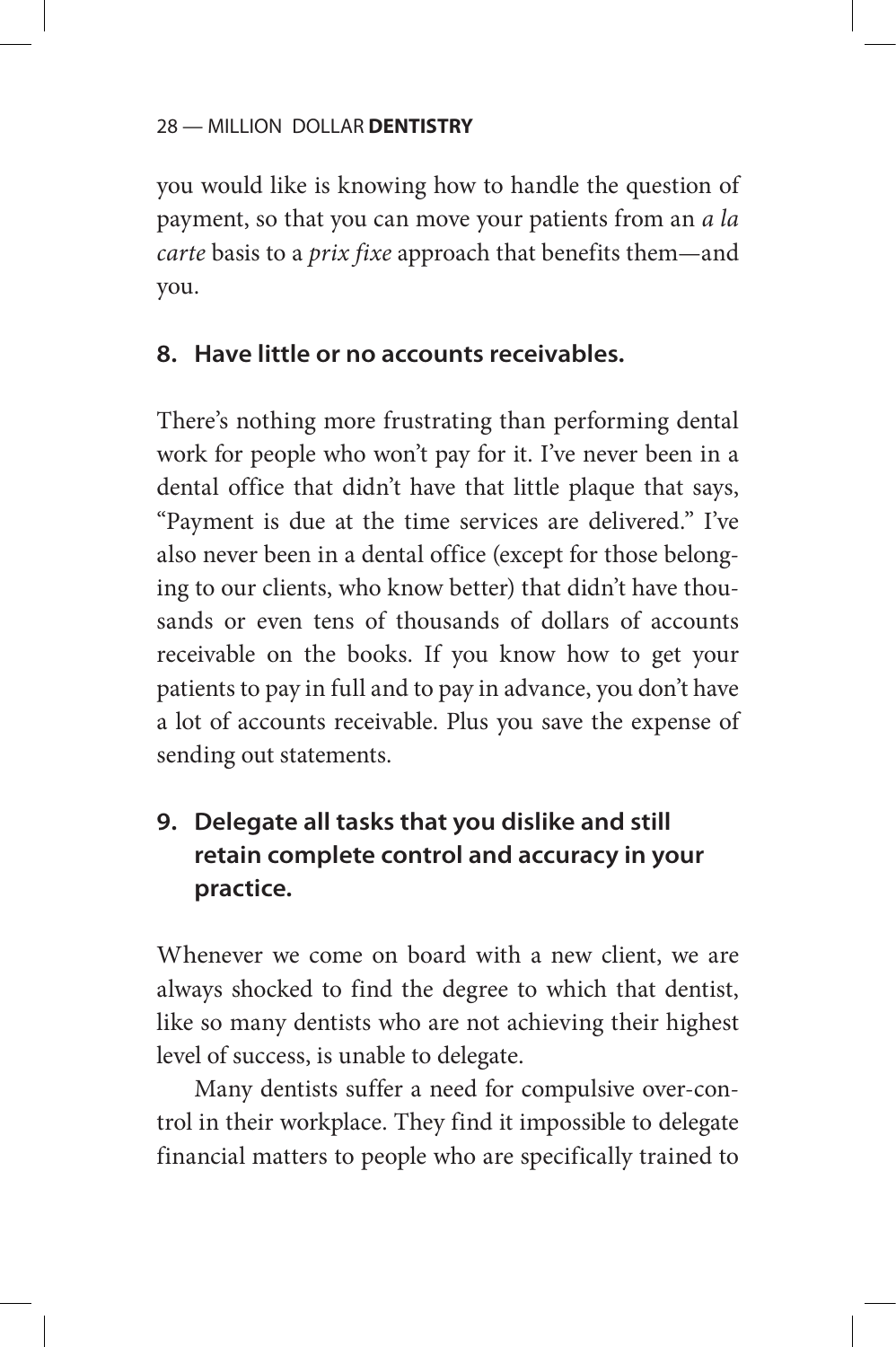work as bookkeepers or accountants. They meddle in staffing problems that ought to be handled by the office manager or some other designated person.

They've constantly got their noses in the appointment book, moving patients around, insisting that people reschedule for the convenience of the dentist and not for the patient. They behave like out-of-control traffic cops, sometimes creating motion and havoc with everybody's schedules for no discernible benefit to anyone. Still other dentists spend valuable time writing up charts instead of having their assistants do that kind of work. They bypass the person accountable for these tasks and, in so doing, invalidate them.

A dentist who does not know how to delegate wastes his or her own time and demeans the entire team. After all, a dentist's team is (at least in theory) trained and competent to complete the tasks that the dentist can't seem to let go of. Our clients learn how to delegate all the tasks that they dislike and all the tasks that they shouldn't be involving themselves with, because their time is too valuable. They end up with an office that runs more smoothly and a team with a much higher level of morale.

### **10. Work 80 percent chairside, 10 percent on managing your business, and 10 percent on designing your future.**

As we saw in the previous point, most dentists waste an enormous amount of time managing the wrong things. Not our clients. They spend only 10 percent of their time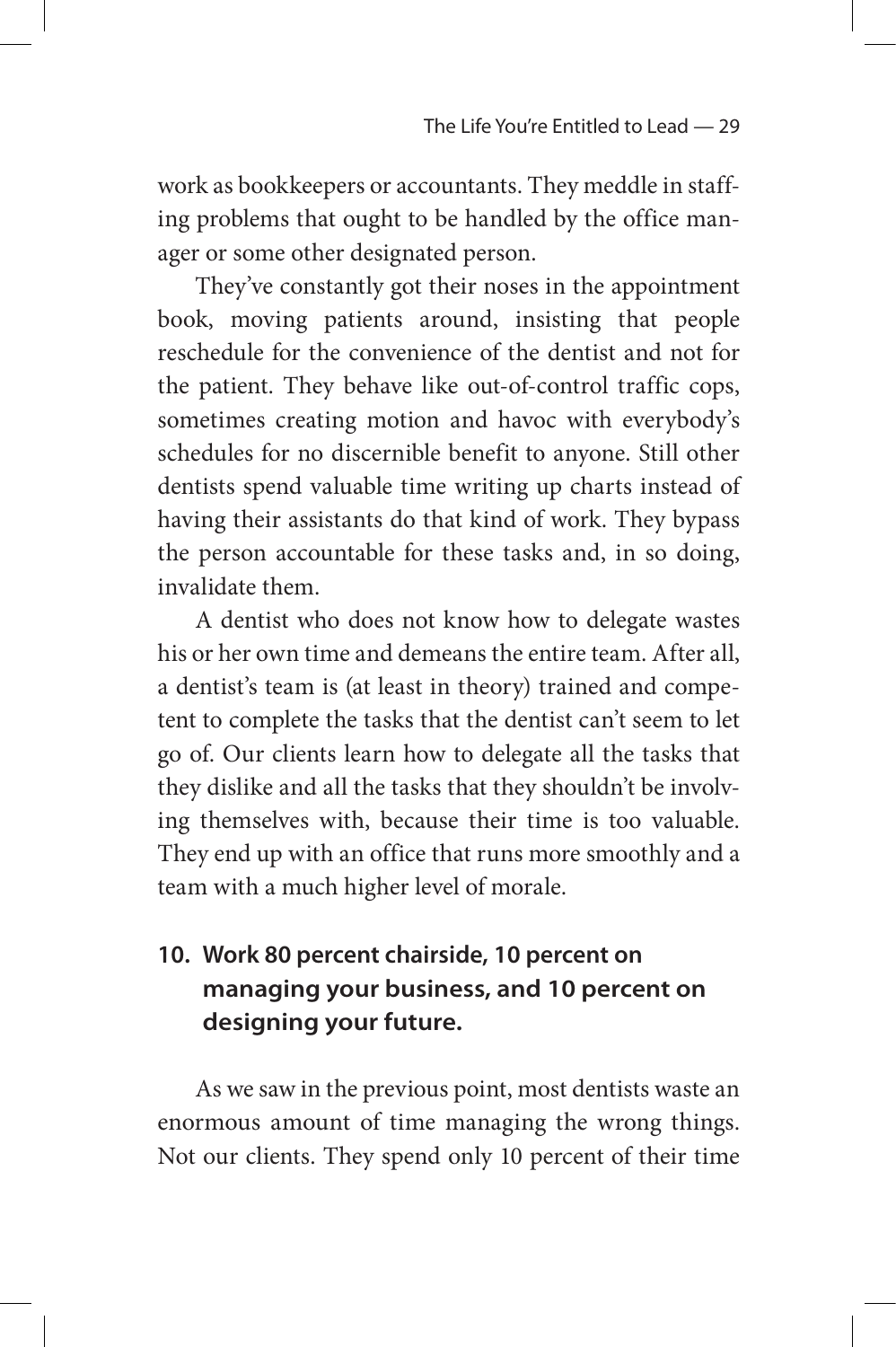managing the business because they know how to delegate, empower, and avoid undercutting the people they are paying to accomplish things for them. Instead of spending 60 percent of their time chairside, they now spend 80 percent chairside.

In addition to the 10 percent of the time managing the business, they spend another 10 percent of the time designing the future of the business. This is the sort of advance planning—some might call it dreamwork or just time away or time off—that totally eludes most dentists, who don't have the time for it and don't even know how to go about doing it, even if they could make the time, which is highly unlikely.

#### **11. Have a team that motivates you.**

Most dentists think that they have the responsibility of motivating their entire team, from the front desk people to the hygienists to the person who books the appointments to the bookkeeper. Most dentists think that they are expected to be a combination of Tony Robbins and Vince Lombardi, imparting motivational thoughts to their teams at all times. The reality is that most dentists are far too frazzled to motivate anybody, including themselves.

We teach our clients that motivation actually flows from the team upward to the dentist, instead of the other way around. I'll show you how to turn every aspect of your practice into a profit center.

You'll discover how to train your dental hygienists to present cases and not just clean teeth, and how to motivate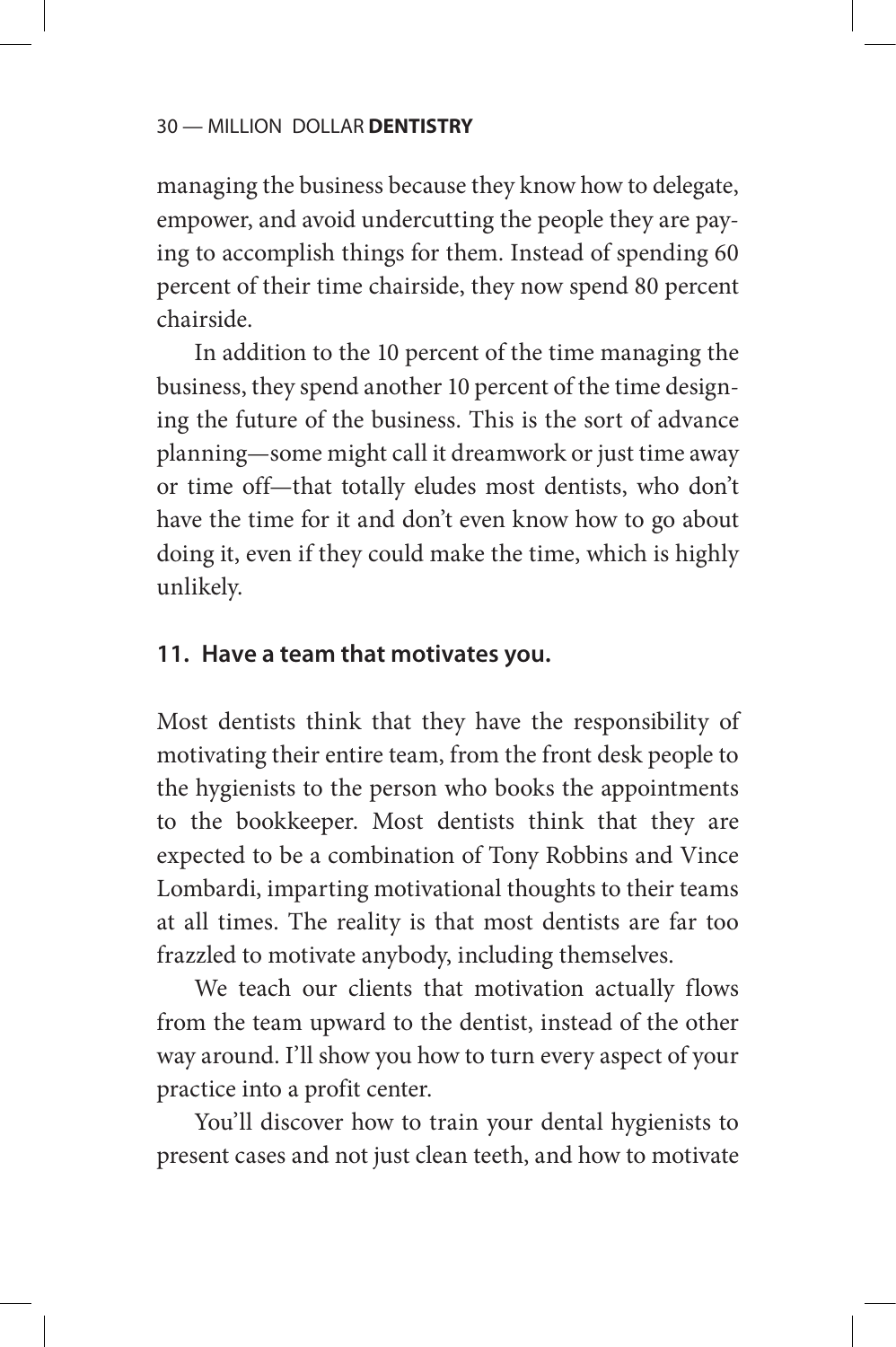the hygienists, the appointment coordinator, the front desk people, and everyone else in the office. Everyone receives incentives to bring in more revenue for the business. You want to show them how to be entrepreneurial in their outlook and approach to work.

Ironically, the number one complaint we hear from our clients' team members has to do with the fact that the dentists who hired us aren't doing all the dentistry that they took the initiative to do! Doesn't that sound like the ideal problem to have with *your* team? That's right—the team is actually pushing the doctor to do more dentistry. Why not you?

## **12. Have a team that respects you and takes your direction.**

When the energy of the team is unleashed and team members are encouraged, through direct financial incentives, to be proactive in terms of creating revenue, everybody wins. Our clients look at each aspect of their practice—the appointment coordinator, the hygienists, the front desk people—as individuals who are playing a great game, and that game is, "Healthy Patients. Healthy Practice. Healthy Lives."

There's no denying that you may be at least in part motivated by money; for most dentists, this is at least one reason why they went into dentistry in the first place. Why should it be any different for your team? When you bring out the entrepreneurial spirit in your team members, they will respect you, appreciate you, and be highly motivated to do whatever it takes to keep their jobs.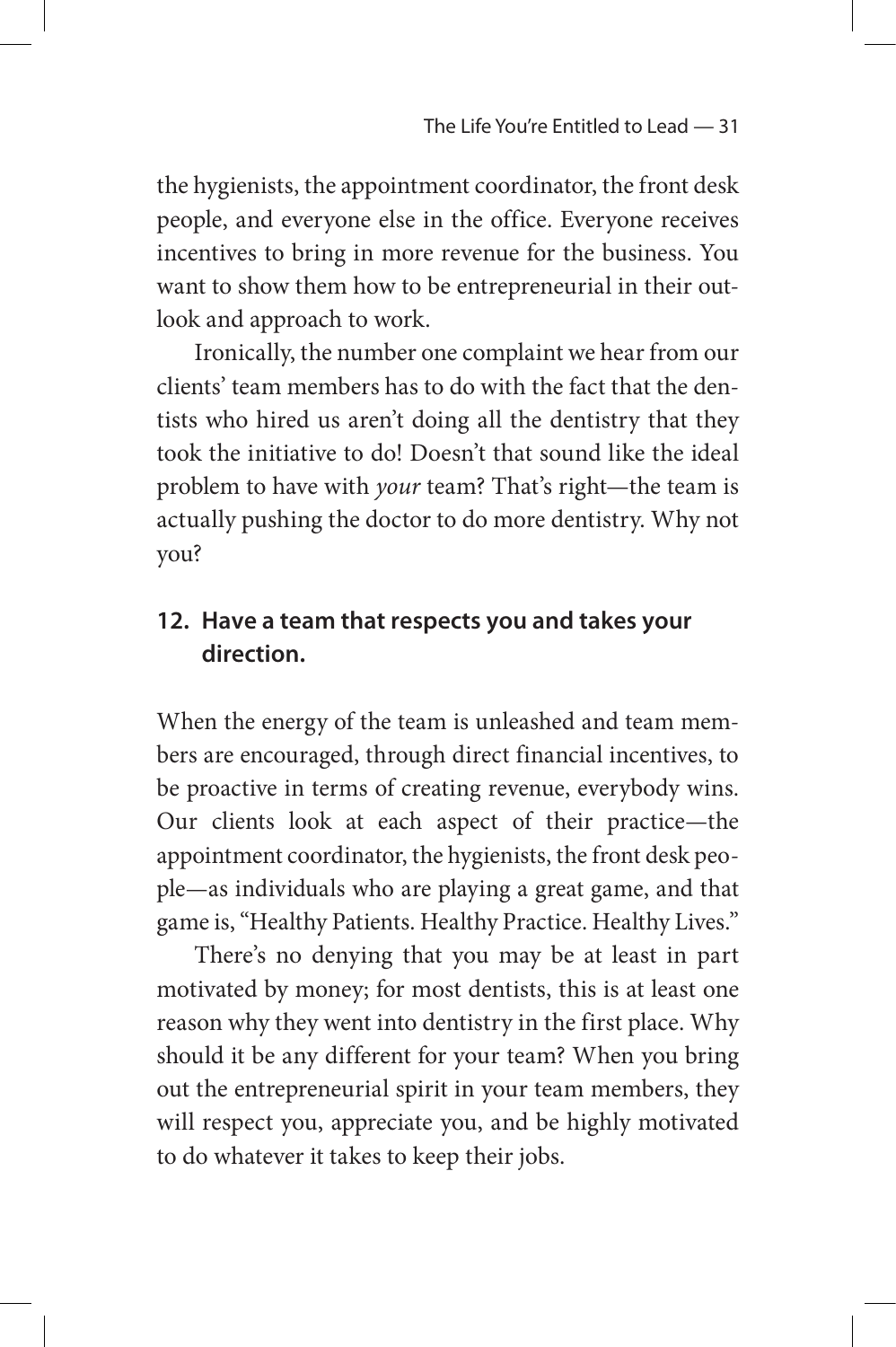After all, there exist grapevines among all of the different groups of people who work in dental offices in any town or community. They all know which offices are hot, which offices pay the best, which offices make the biggest difference, and which offices are the most fun. The people currently working for you will be highly motivated to do the best job possible for you so that they can keep their jobs, because they know that everybody else in town wishes they worked for you. How does that sound? Best of all, you'll no longer be solely responsible for driving your practice. You'll see how everyone else in the office will actually be very excited and motivated to share that all-important responsibility with you.

### **13. Have a waiting list of professionals demanding to work for you.**

Some dentists have rocky relationships with their team members. Most people—not just dentists—shy away from confrontation, and dentists take the attitude that it's better to have a mediocre team member on board than to have no one at all. Many dentists tell themselves, "There are no good people out there anyway," and they figure the devil they know is better than the devil they don't know.

Other dentists take a very different approach, churning through team members in an effort to find the "perfect" person. This search for perfection inevitably fails, not because the team members are uniformly terrible but because the demands that the dentist places on these people are simply far too high for any reasonable human being,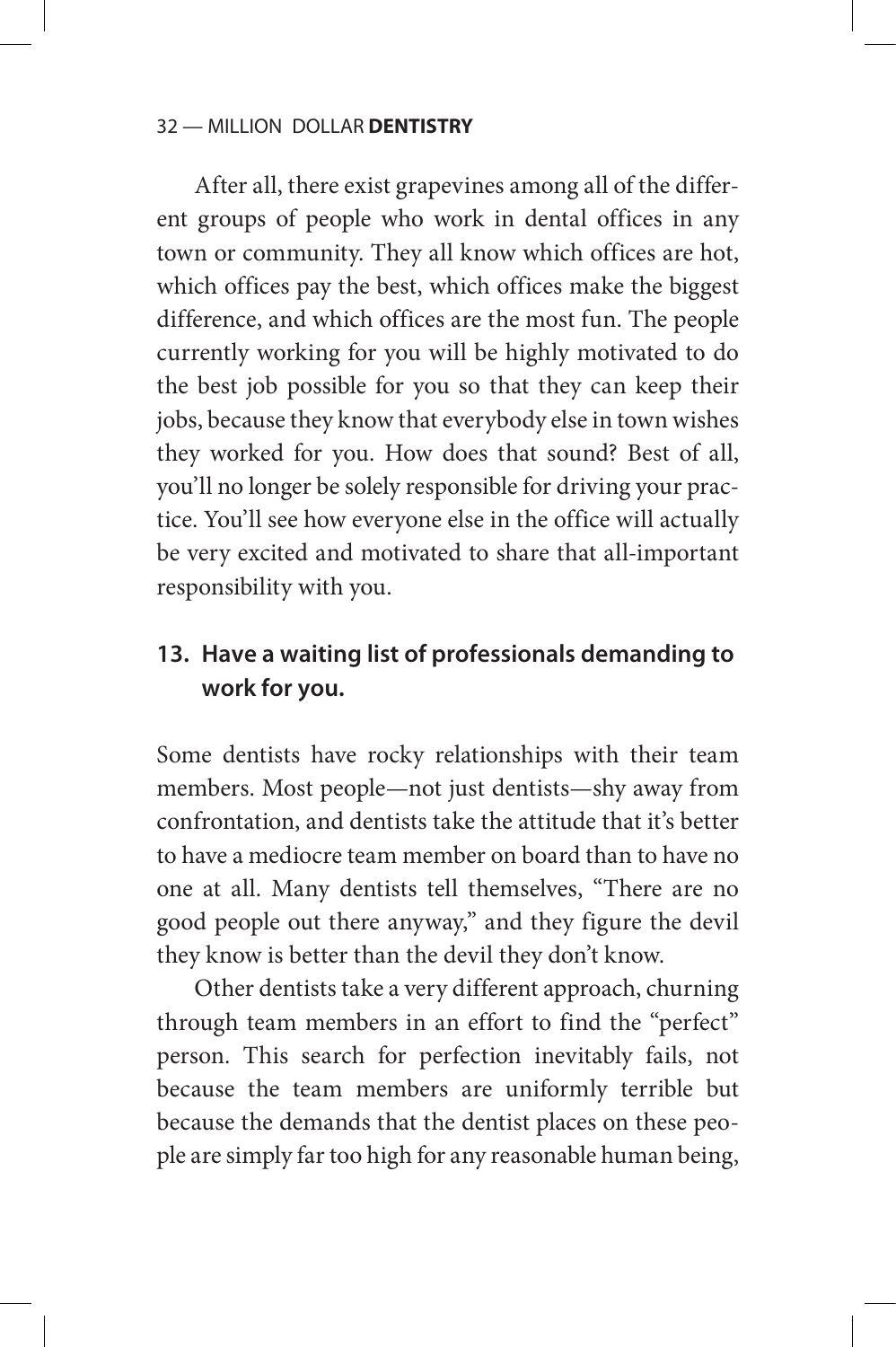especially for the salaries offered. One of our clients went through seventy-seven people in seven years before he brought us on board. That's no way to run an office.

## **ONE OF OUR CLIENTS WENT THROUGH SEVENTY-SEVEN PEOPLE IN SEVEN YEARS BEFORE HE BROUGHT US ON BOARD. THAT'S NO WAY TO RUN AN OFFICE.**

The fact is that there are wonderful people out there, and they have enough self-esteem and dignity to work only in wonderful places. If your office transcends the usual sorts of problems by applying the exceptional sorts of solutions that I offer our clients, word will get around the grapevine in your community, and you will be in the delightful position of being able to pick and choose from the best of the best in every aspect of hiring your team.

#### **14. Have fun and enjoy going to the office daily.**

Most dentists think that they are stuck for life with the stressors that make their lives miserable: recalcitrant team members; nonpaying patients; patients who cancel appointments, show up late, or are simply no-shows. Most dentists think that these aggravating factors are simply part of the cost of doing business. Not our clients, who know how to remove each of these different stressors and thus free themselves from the pain that most dentists experience on a daily basis.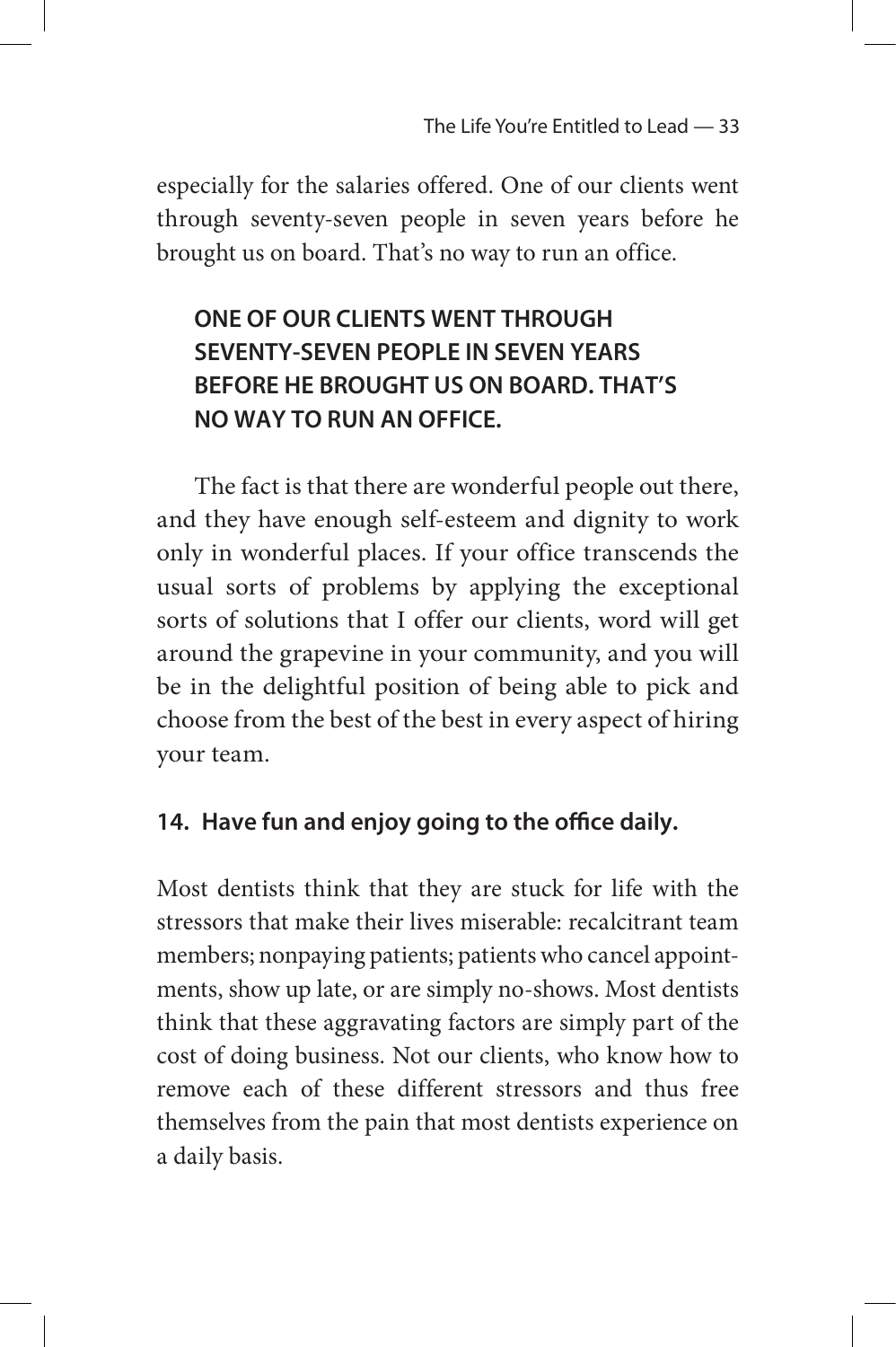## **15. Be recognized by your colleagues, your team, and your community as a leader in making a difference in people's lives.**

It's said that anybody who goes to dental school for the money is not likely to finish dental school. You really have to love people, at least on some level, and you have to be motivated and even inspired to serve. That's true for practically every dentist in the world. The difference is that most dentists are stuck in survival mode, working endless hours so they can keep billing, just to keep their heads above water.

When you can cut your weekly hours down from, say, forty or fifty to twenty-five, that leaves you with plenty of time to serve the community. You can open your office one day a month to residents of a homeless shelter, a shelter for battered women, underprivileged children, or whomsoever you choose. If you are able to select the kind of dental work you would rather practice instead of the drilling, filling, and billing routine that most dentists endure, you will develop a reputation among your peers for that kind of work, and they will be far more likely to refer that kind of work to you. These are only some of the upsides to taking control of your practice and your financial life.

Your colleagues in your community will be well aware of the personality change you'll undergo, if complaining about patients, team, or the practice of dentistry has been a way of life for you. They'll notice your happier demeanor, and they'll sense that something radical has changed for you. And they'll want to know what it is.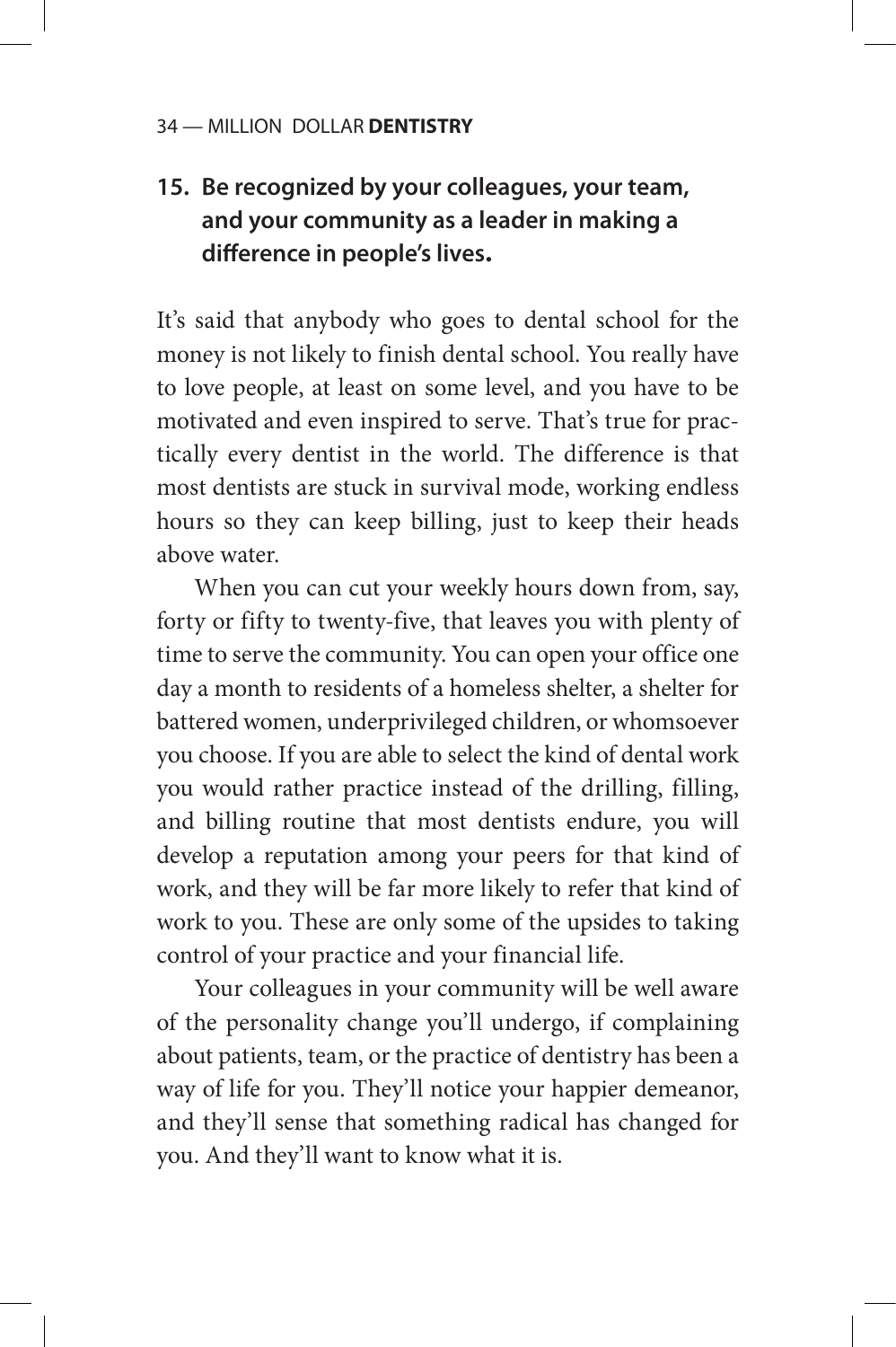### **16. Maintain control over your life and practice no matter what breakdowns come your way.**

There's no such thing as a breakdown-free existence. Since the first edition of this book, I have personally dealt with alcoholism, my son being diagnosed with autism, and hardship in my marriage. When you are in the middle of these things, they really stink. Looking back, they have made me a better father, husband, leader, and person.

Problems persist; not all patients are ideal. Life happens. But by taking control of so many aspects of one's life, practice, and finances, the breakdowns that do occur—and they are fewer and farther between for our clients—simply don't matter as much. They don't represent the kind of significant setbacks that they might have been in the past. When you're in control of the big things, the little things eliminate themselves—or just don't matter as much anymore.

## **17. Have a secure future; retire with peace and dignity and leave a legacy.**

Most dentists have no plan for retirement. That's because they can't afford to retire. Only 2 percent of all dentists retire financially free. They are so deeply imbedded in that financial morass of too many accounts receivable, anemic cash flow, and too many expenses at home that they can't even think about retirement. My clients do have plans for retirement. I ask them whether they want to keep practicing dentistry ten years from now. Together, we work out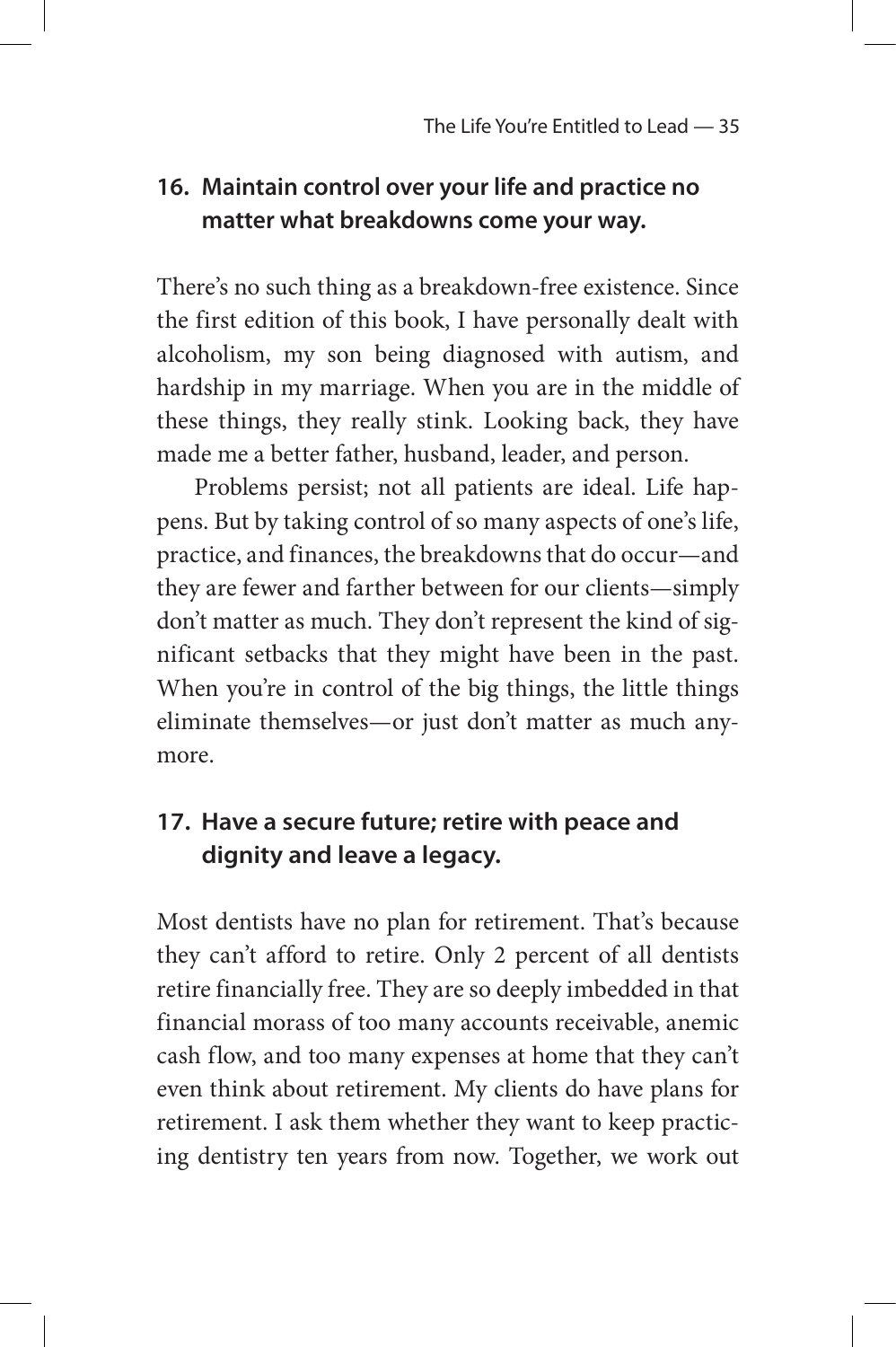exactly how many hours—how many highly profitable hours, that is—it would take over a period of how many years in order to retire at whatever age they choose. I show them that it's possible to sell parts of their practice to associates, bank the proceeds, and create investment assets with that money. There are a lot of things dentists would rather do other than practice dentistry all day long, all year long, or throughout their whole lives. I show our clients how to make all their dreams come true.

There you have it—seventeen aspects of the life you are entitled to lead. Freedom from financial pressure, a convivial and focused team, patients who show up for—and pay for—all of the treatment they need: when you put all this together, it adds up to the most elusive benefit of all freedom and peace of mind. Throughout the rest of this book, I'm going to work with you in every aspect of your practice, so that you can make the same transformations our clients have made and you can reap the same benefits they now enjoy.

You've already done the hard work. You survived dental school. You've built a practice. Now it's time to take the next step and get everything out of your education, experience, and hard work that you so richly deserve. In the next chapter, I'll begin to show you how to accomplish just that.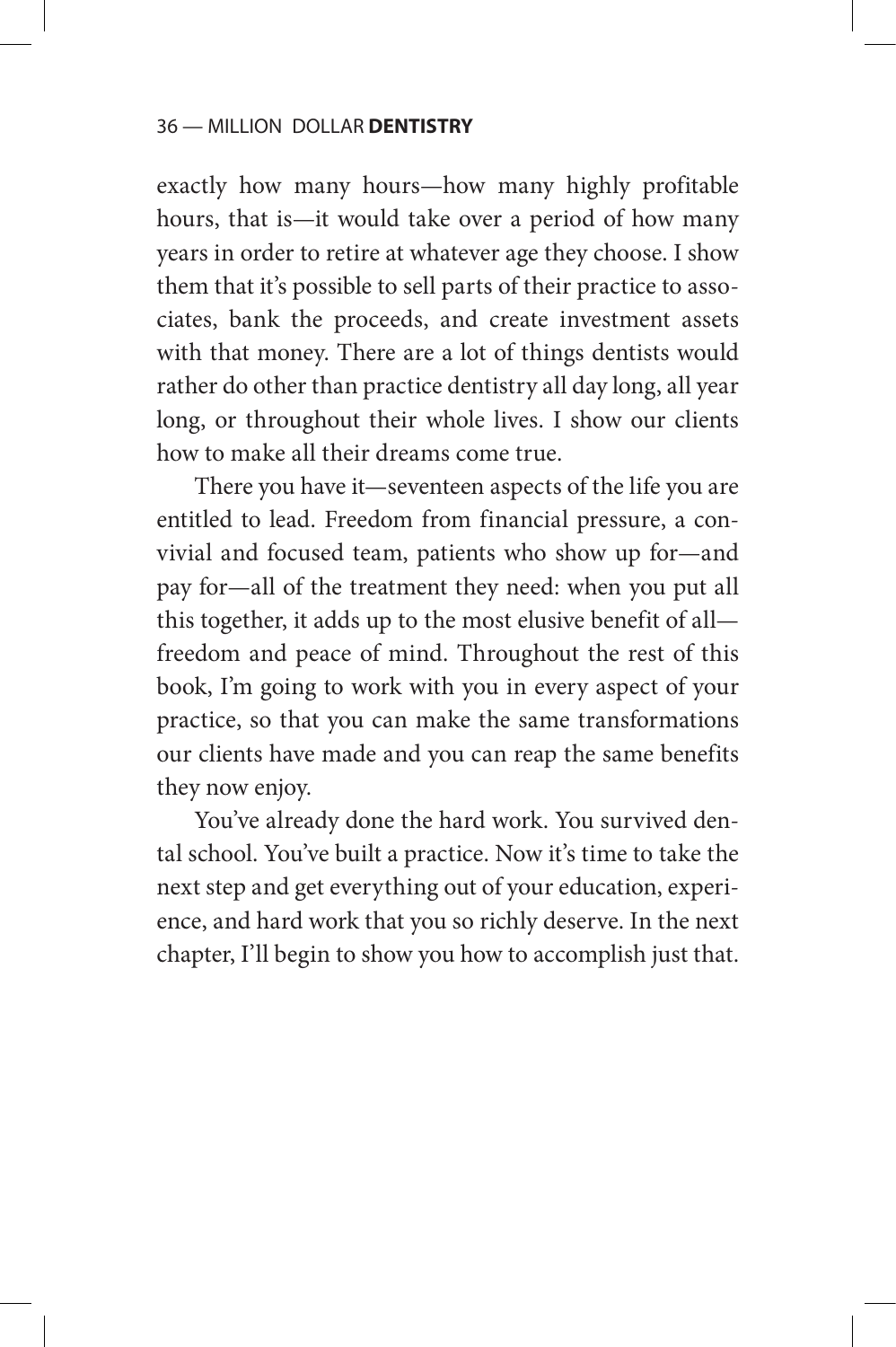#### **Take Your Practice to the NextLevel:**

- 1. I want you to envision the life you're entitled to lead. It's a life in which your office operates smoothly, your team supports you as never before, your patients show up—on time—and pay for their care in advance, and your stress level radically diminishes. What would you be doing if you weren't stressed or worried about your business? What options would suddenly become available to you?
- 2. In the life you deserve, you'll no longer have to worry about late, broken, or cancelled appointments, accounts receivable, patients who cause more trouble than they're worth, or team members who disrupt your office. Instead, top professionals will be seeking ways to learn how they can work for you.
- 3. In the life you're meant to have, you'll be recognized as a leader in your field and a contributor to your community. You'll also have the income that will permit you to plan a lifestyle and retirement on your terms.

Now does that sound like a great life or what? Well, that's the future that you deserve.

#### **Exercise**

*Take a moment to envision the kind of life you want. Make a list of the things you want to accomplish, both within and beyond your business. Use this as a guidepost to where you want to go.*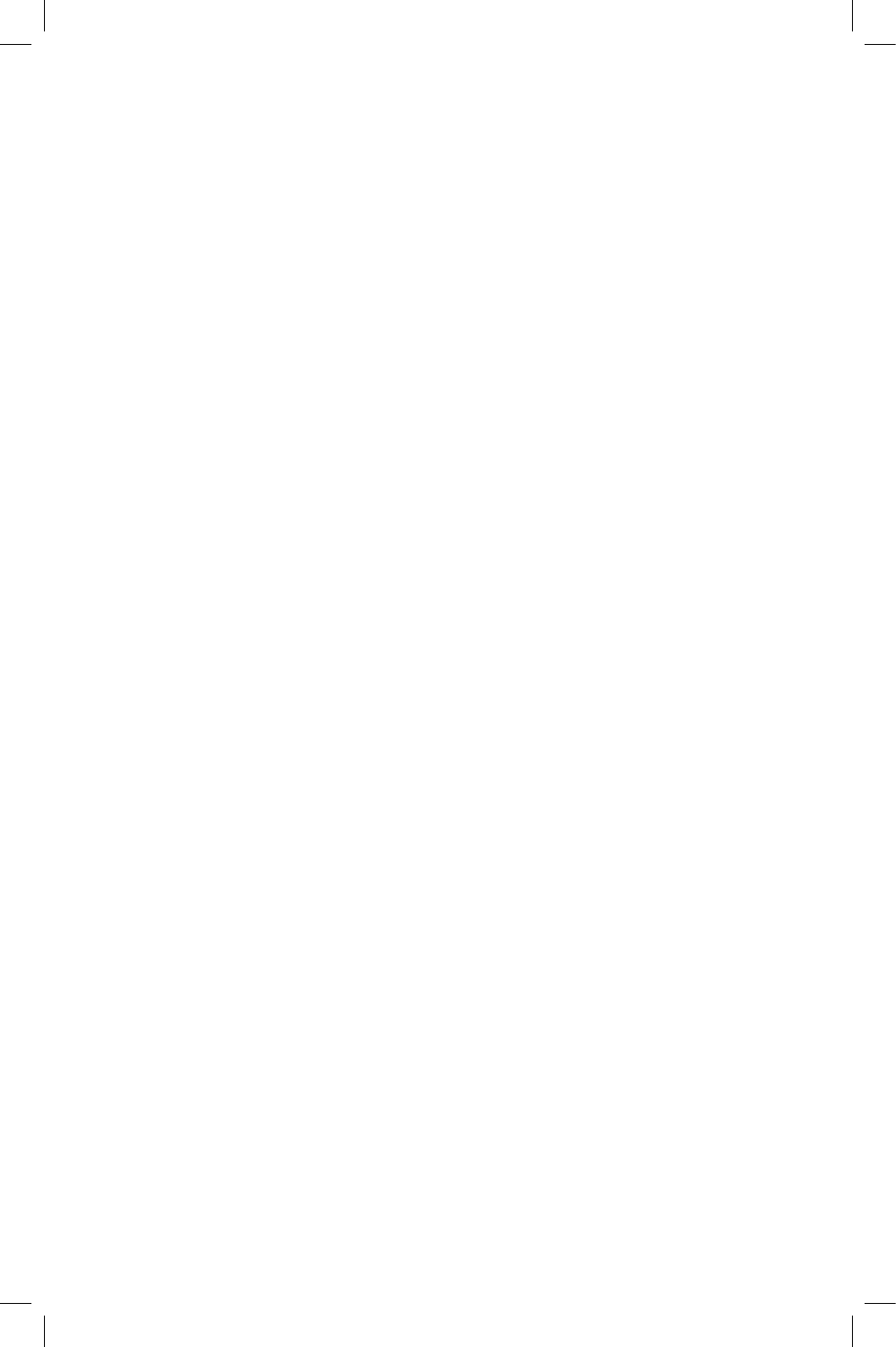### **Chapter 3**

# CPR—Cash in Your Pocket Right Now

O FAR, WE'VE seen the kinds of real problems dentists face in their practices, in their financial lives, and at home. In Chapter 2, we saw what life can be like for dentists who take a different approach to the way they run their offices . . . and their lives. One of the primary problems many dentists face has to do with generating enough cash flow to support the needs of their businesses and their personal needs as well. So in this chapter, I'd like to share with you some ideas about what I call financial CPR—Cash in Your Pocket Right Now.

You can apply some or all of these ideas in your practice immediately. You'll find additional sums of money flowing in right away—and the great news is that you don't have to do any further investing in your business or in hiring a new team member to make this income possible.

My philosophy is that dentists succeed not because of economic conditions but because of the way they view themselves and their practices. We have lots of dentists thriving in this recession and downturn in the economy. The reason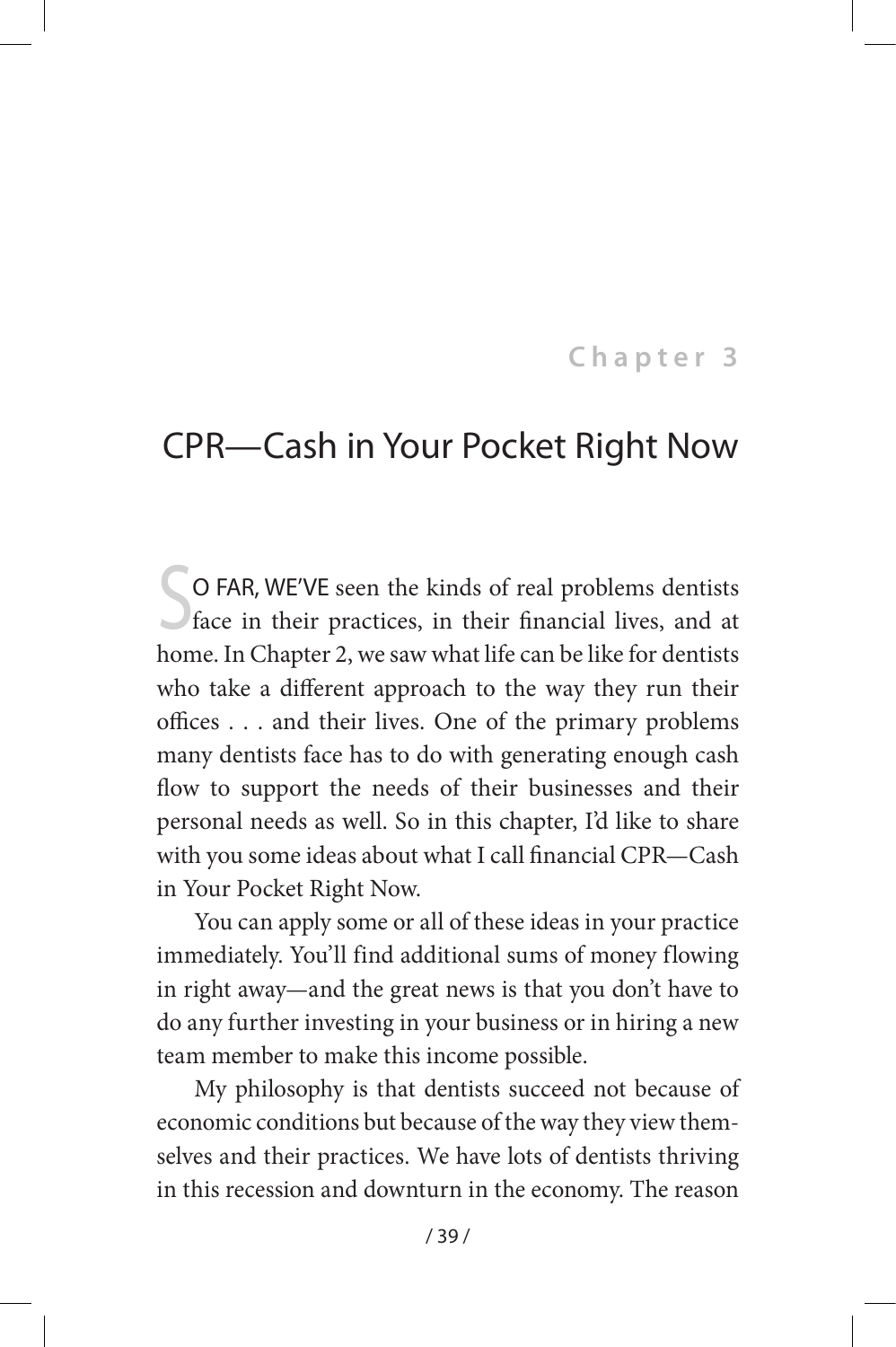they succeed is that they have a willingness to open their minds to new ideas. They are willing to examine and reexamine the beliefs they have about themselves, about what's possible financially in their lives, and about how their offices can run more smoothly. I'd like you to try these ideas on for size yourself. The good news is that they always work—they worked for all of our clients, and they will work for you as well. There is no secret to success.

Don't expect to find in this chapter "guaranteed" closing scripts, high-pressure sales tactics, or questionable new ways to "persuade." The ideas I'm going to share with you now are honest, straightforward, proven, and extremely powerful. So let's dive right in.

## **DON'T EXPECT TO FIND IN THIS CHAPTER "GUARANTEED" CLOSING SCRIPTS, HIGH-PRESSURE SALES TACTICS, OR QUESTIONABLE NEW WAYS TO "PERSUADE."**

#### **1. Get paid.**

Many dentists have long lists of outstanding balances patients who have owed them money for weeks, months, or even longer.

It's time to collect.

Appoint a "point person" for handling these debts. Most of the time, offices are scrambling just to keep up with whatever immediate crisis needs attention. Instead, I'd like you to take a different approach. I want you to give that point person—whether it is your office manager or some other individual with good phone skills—dedicated,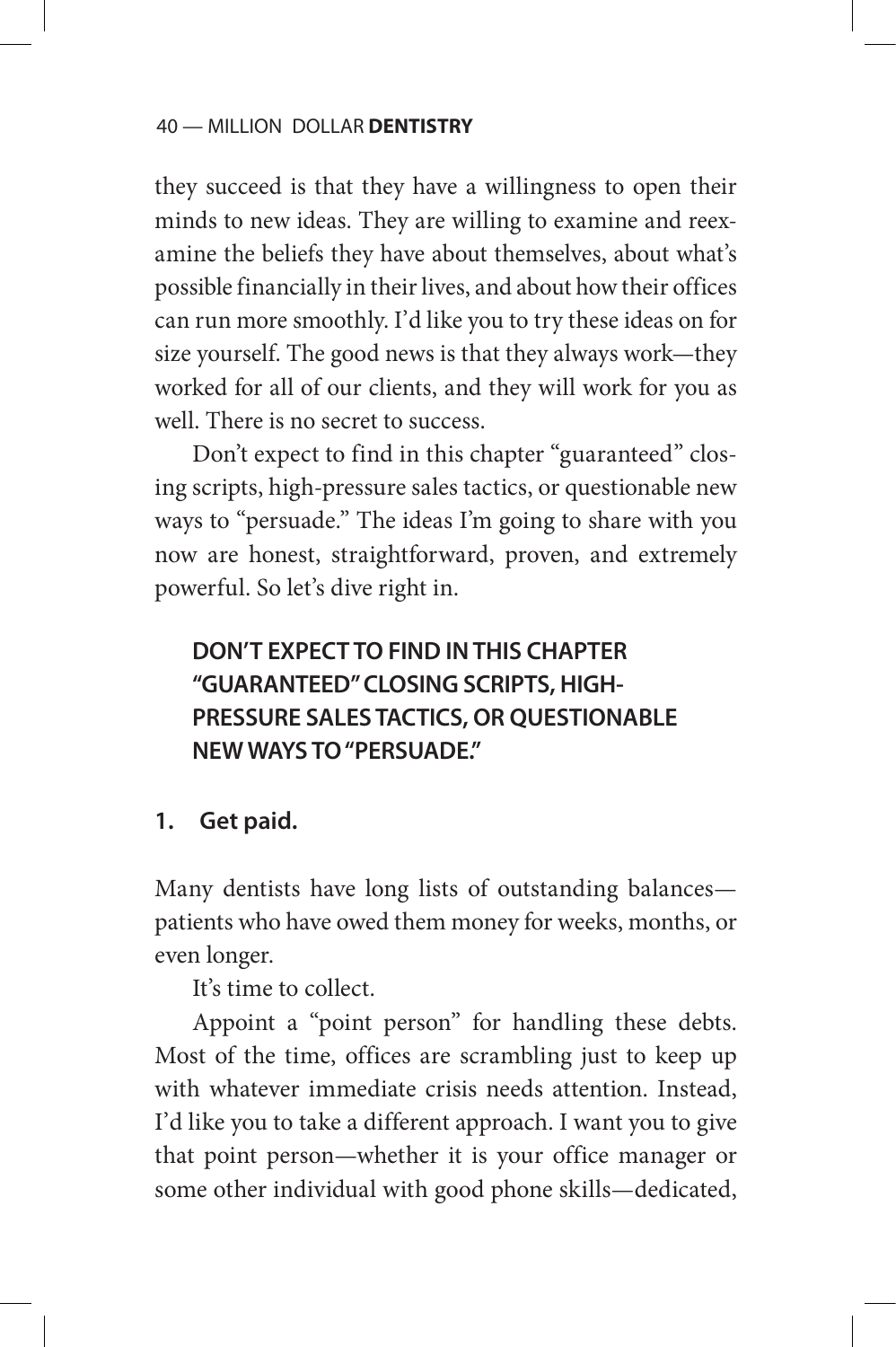quiet time so that he or she can focus on this extremely important task. Your point person cannot be on the floor when making these calls. What you really want to do is lock this person up in a room somewhere, and only let him or her come out tens of thousands of dollars later!

Seriously, schedule your point person to come in on his or her off day, or schedule a block of hours for that person when the office isn't expected to be busy. Begin by generating a list of all outstanding balances and the patients who owe them. Then separate that list into two groups: those who are likely to pay if you simply contact them, and those who might be a little more difficult. Have your point person start with the easy ones.

Many dentists fear that if they call patients, asking to be paid, those patients will leave. So you want to start off with your best patients—the ones who understand that they owe money and simply haven't gotten around to sending a check. These people will invariably clean up their debts right on the spot, putting cash in your pocket right now (the theme of this chapter!).

Incidentally, you will lose only the patients you should fire anyway—the ones who have no interest in paying you.

Next, let's deal with the people who use you and your office as a bank. Send them a letter in which you explain that it's just not fair for some patients in your office not to pay for their services. So instead of raising your fees, you've instituted a new policy under which you ask everyone to pay what they owe. You offer different options in order to give the patient an opportunity to correct this situation, which you (meaning your office) have been responsible for permitting to happen.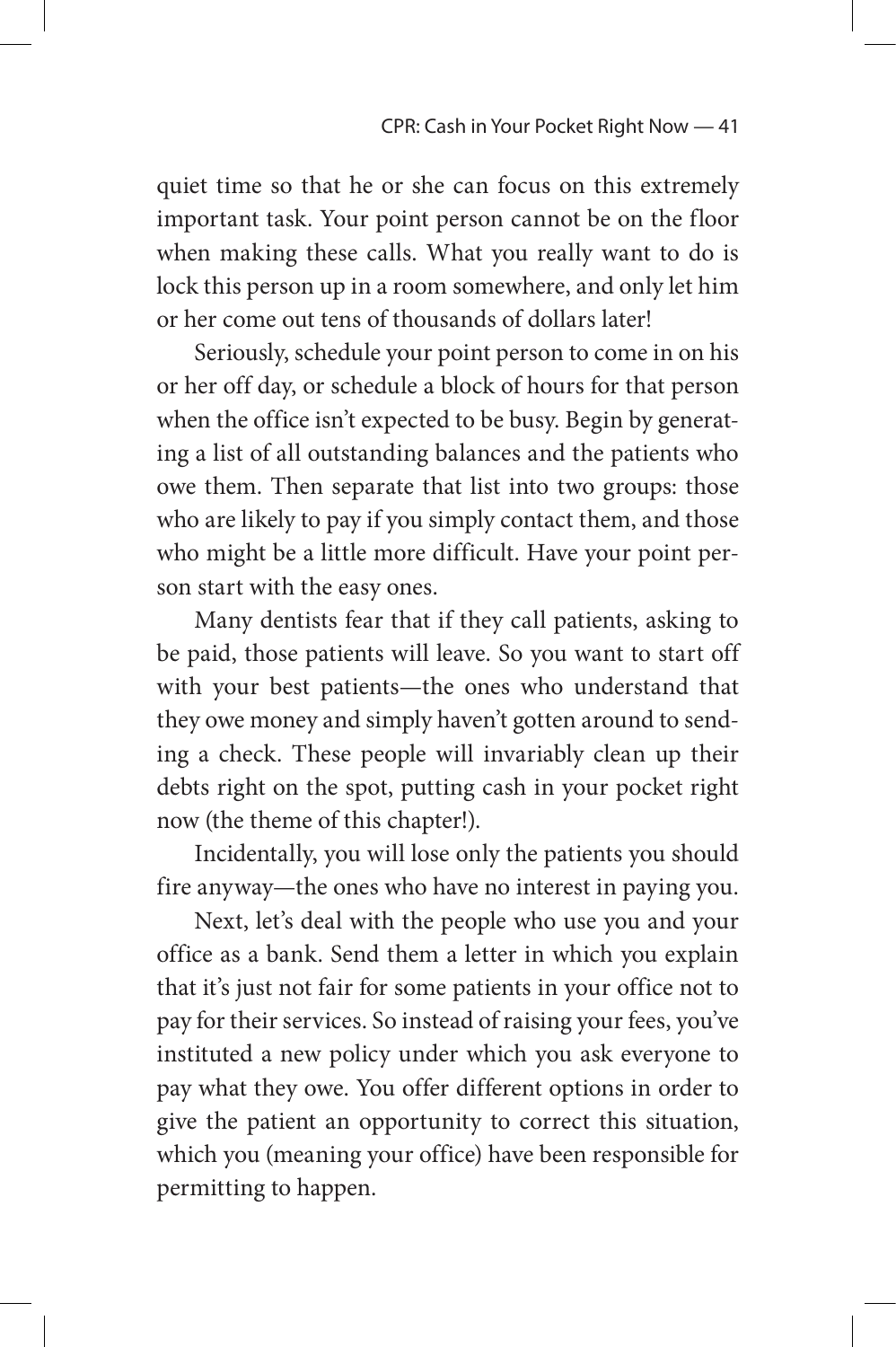Here are the financing options you offer: Patients can pay in full right now with a 5 percent courtesy. They can use interest-free third party financing (more about that later in this chapter). Or they can tell your office when they expect to have the entire balance paid in full. Essentially, with that third option, you are making a new agreement, in writing, with the patient, because it is likely that the patient never signed off on any sort of verbal or written treatment agreement back when you did the work.

If the money isn't forthcoming, then it's up to you to have your point person follow up with a phone call.

The purpose of this approach is to get agreements from those people who still owe you money, so that you can clean up your past. It's virtually impossible to build a solid financial present or future unless the past is already handled. Most dentists think that they constantly need a higher and higher number of new patients. The reality is that they just have to go back and collect what is owed to them, and then they won't need to churn quite so many people through the office.

If you get paid on your past due accounts and get paid on time with the new work you do, you'll enjoy an abundance of cash rolling into your office.

Again, the only thing that keeps most dentists from seeking payment for work from their late-paying patients is the fear that those patients will leave. Think about it this way: You are extending no-interest loans to patients you should have no interest in keeping!

Another way to understand this is to think of it in terms of the difference between scarcity thinking and abundance thinking. Most people think in terms of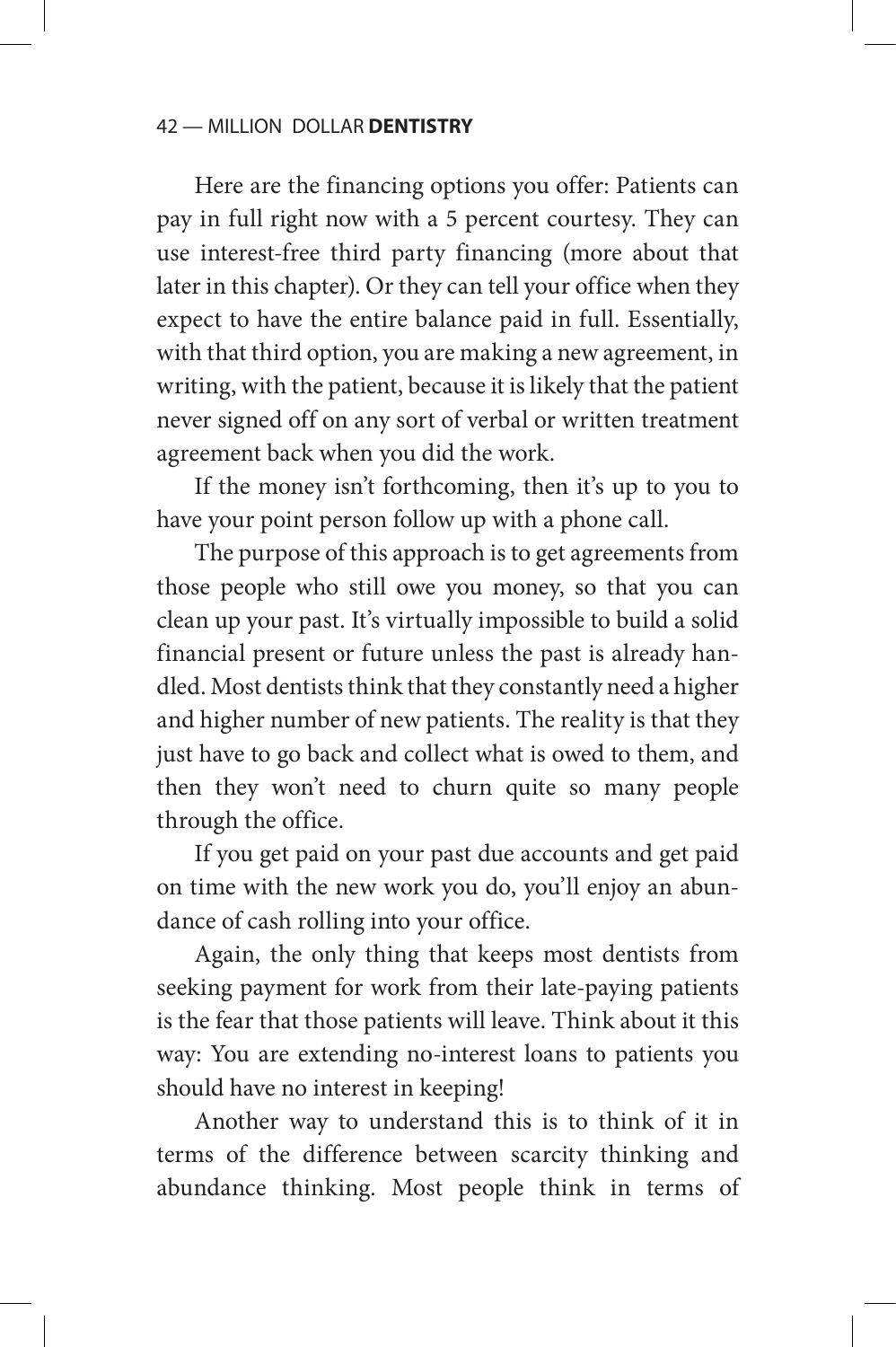scarcity—they fear that there isn't enough, and if they don't scramble, they won't get what they need in life. I want you to take a different point of view—I want you to begin to accept the idea that we live in an abundant universe. Without sounding too woo-woo, there really is enough to go around, especially in our society, and especially for people who have the right to practice dentistry! There's no benefit to hanging onto patients who aren't going to pay. It's frustrating, it's upsetting to you, and it does nothing for your bottom line.1

## **THE ONLY THING THAT KEEPS MOST DENTISTS FROM SEEKING PAYMENT FOR WORK FROM THEIR LATE-PAYING PATIENTS IS THE FEAR THAT THOSE PATIENTS WILL LEAVE.**

So have your point person first contact the people who will pay, and then contact the people who might pay, and thus you can put money in your pocket right now for work you have already performed—without doing an additional minute of dentistry and without finding an additional new patient.

### **2. Bring individual accountability to the front desk.**

On a baseball team, everybody has a specific role to play. The pitcher pitches, the shortstop plays short, and they don't suddenly switch positions in the middle of the game. Your front desk ought to be the same way.

<sup>&</sup>lt;sup>1</sup>6<sup>th</sup> Edition Bonus: To learn more about the source of why you have accounts receivable, read the sequel to *MDD*: my second book, *Raise Your Healthy Deserve Level*.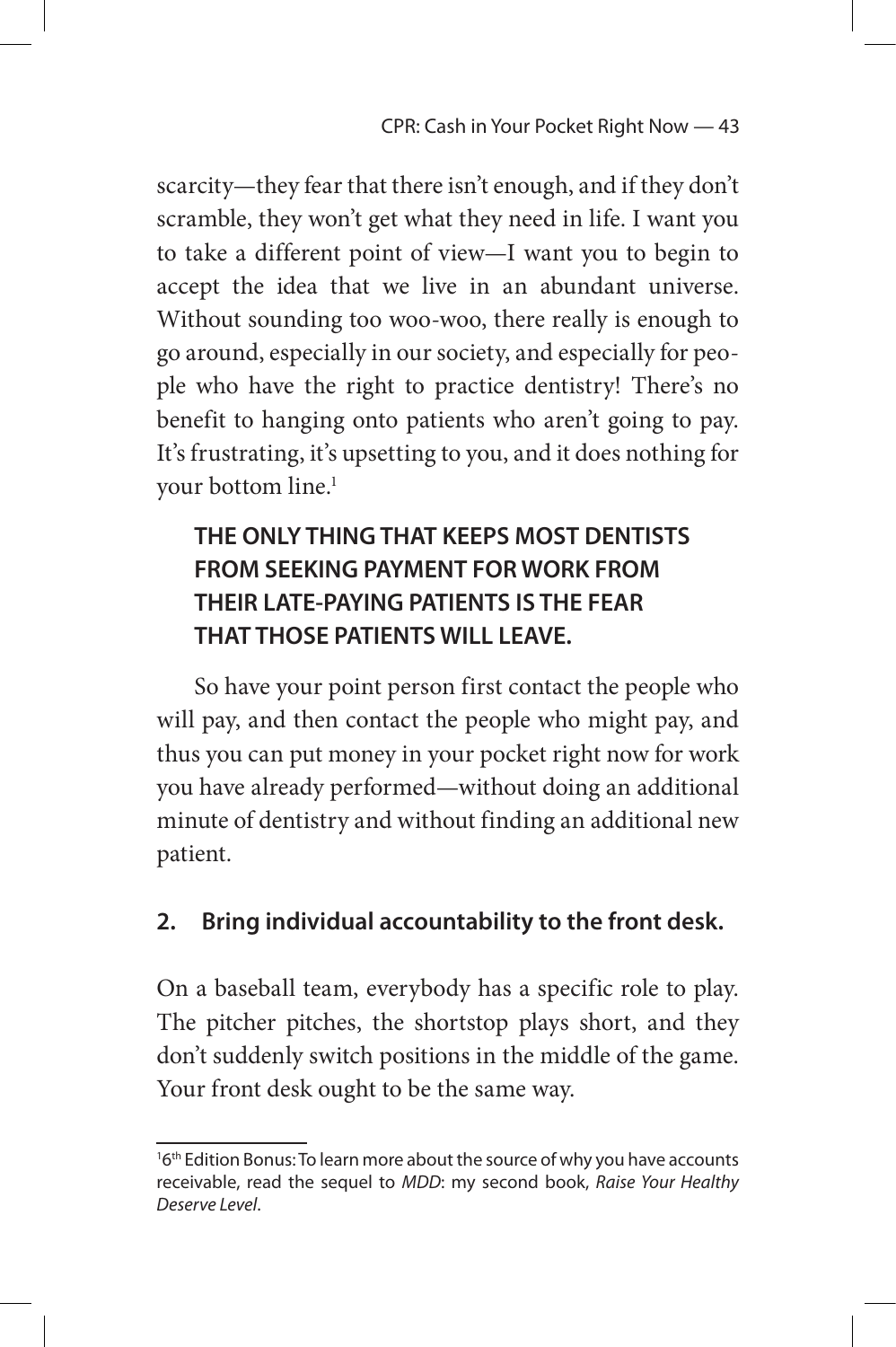In most dentists' offices, the front desk has no accountability whatsoever. Oh, they all have jobs to do—they mind the appointment book, locate charts that have somehow fallen between the file cabinets (and the office is paperless!), call patients to remind them of upcoming appointments, make coffee. But the reality is that when everyone is responsible for everything, no one is truly responsible for anything.

## **THE REALITY IS THAT WHEN EVERYONE IS RESPONSIBLE FOR EVERYTHING, NO ONE IS TRULY RESPONSIBLE FOR ANYTHING.**

I want you to begin to move your front desk people into two specific positions: an appointment coordinator, to manage your time, and a treatment coordinator, to manage your finances. Ultimately, you want these individuals to be spending 80 percent of their time on those tasks. Otherwise, they will simply do the easiest, least confrontational things in the world, like confirming appointments. Meanwhile, if they don't fill the appointment book properly, your precious time is lost forever. And if they don't coordinate treatment with good agreements, you'll be back to where you were, with lots of accounts receivable.

Also, you don't want to have to be working on a patient while worrying whether Annie is on the phone at the front desk finding someone to come in and fill the suddenly vacant four o'clock. You want to keep your energies focused on practicing dentistry, not on making sure that other people are doing what they're supposed to do.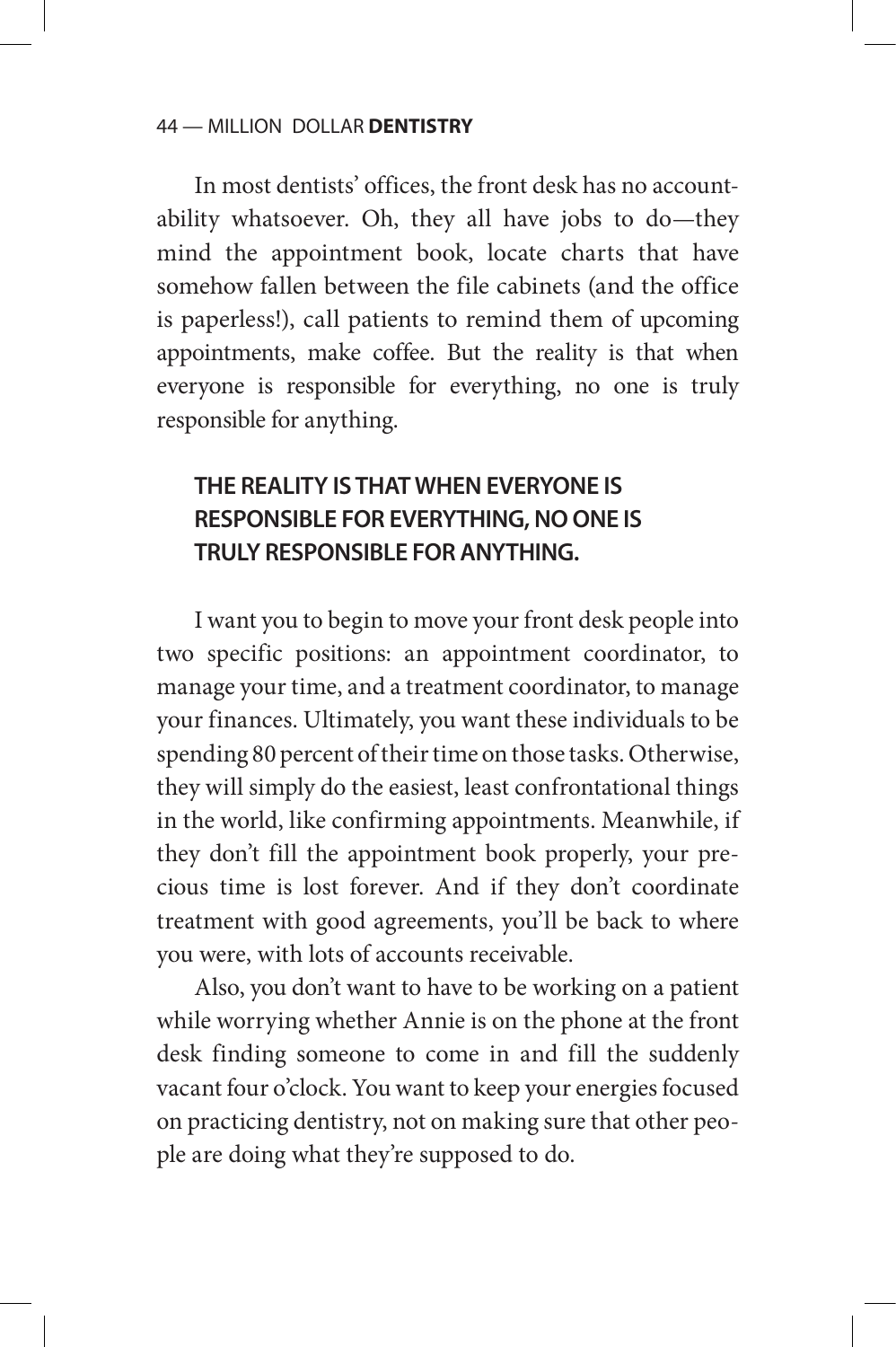What exactly are these new positions, appointment coordinator and treatment coordinator?

The appointment coordinator has the responsibility of maximizing the effectiveness of your time. You want to set up a game with your appointment coordinator. Let's say you are a two-doctor, two-hygienist office. Let's say you'd like to have the office gross \$2 million a year, while you only work sixteen days a month. Sound good so far?

Two million dollars a year breaks down to roughly \$166,000 a month. If you want to work only sixteen days, your office has to generate roughly \$10,000 a day for each of those sixteen days. This means that each doctor should do \$4,000 worth of dentistry a day and each of your hygienists should do \$1,000 worth of work as well. Two doctors each grossing \$4,000, plus two hygienists each grossing \$1,000, equals that \$10,000 a day. Multiply that \$10,000 a day by the sixteen days you want to work (incidentally, that's just four days a week, with no nights or weekends). That's \$160,000 a month . . . and that's just shy of two million a year.

Compensate your appointment coordinator based on her ability to reach that financial goal. Give her a bonus of \$10 per provider per day that she books \$4,000 worth of dentistry for each of the doctors and \$1,000 worth of services for each hygienist. Many dentists worry about how much they'll have to shell out in bonuses, so let's take a look. Your maximum exposure equals four providers a day times ten dollars a day times sixteen working days a month. That's a maximum possible \$640 a month, in exchange for which you'll be hitting your goal of approximately \$2 million. Not a bad return on investment, wouldn't you agree?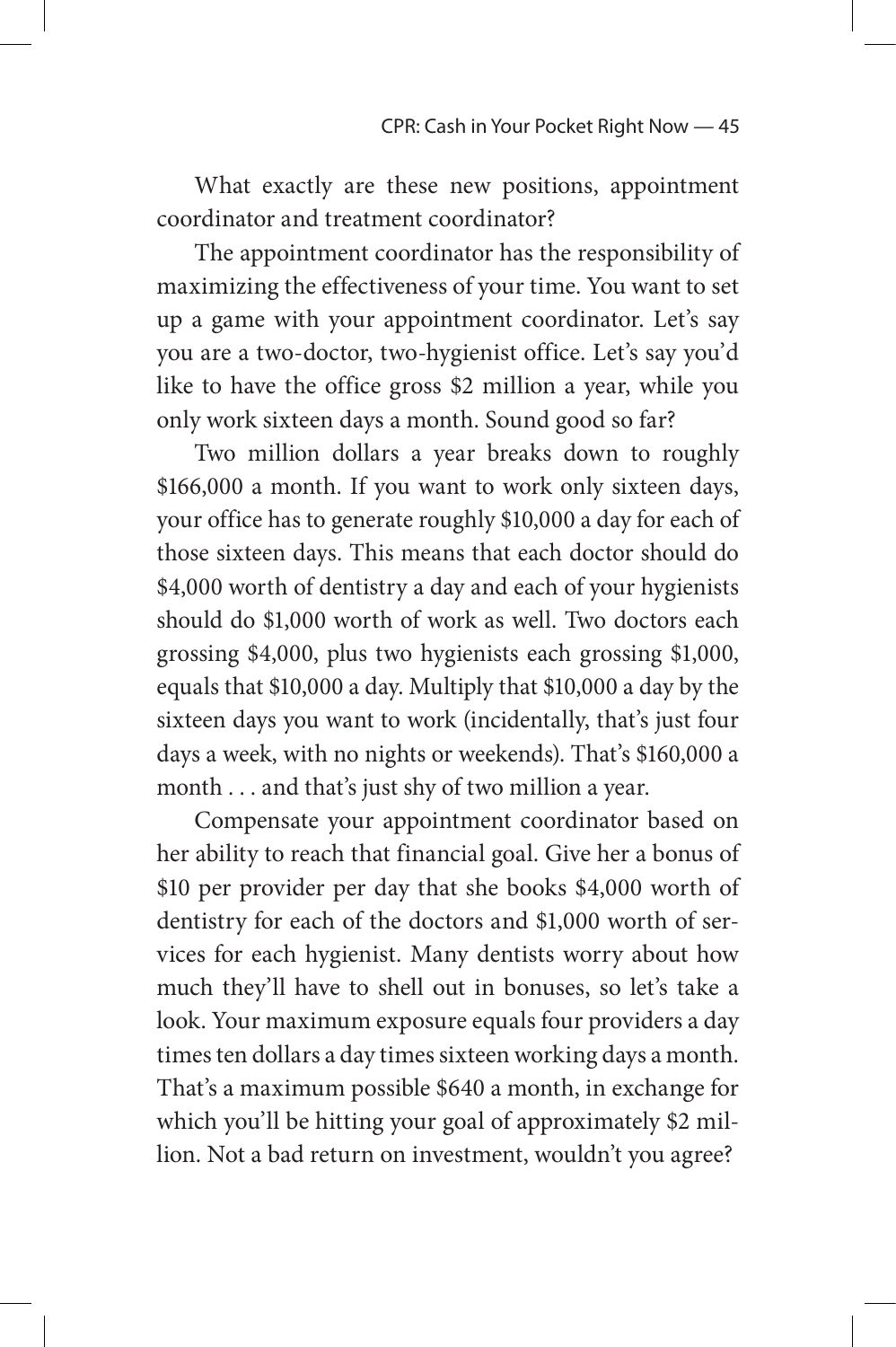Let's take a deeper look at the numbers. You'll find that your dedicated appointment coordinator will pay for herself from day one. If you pay her \$15 an hour for eight hours, that works out, to around \$120 a day. A typical dentist, prior to the implementation of this system, often makes \$400 or more per hour. If the appointment coordinator fills and keeps just one additional hour that would have gone open had she not been serving as your dedicated appointment coordinator, you made money. And that's just if she filled in that one extra hour. Imagine if you were compensating her with bonuses on a daily basis, so that she makes those goals every day.

To return to our baseball metaphor, fans and players alike sometimes forget that April games count as much as September games in the standings. It all adds up. In your office, you want to act as if every day was the World Series of cash flow. Most dental offices pay bonuses based on what their people do every month or even every year. These bonuses are often tied to a metric or statistic that has nothing to do with the actual job descriptions of the team members. For example, an assistant may receive a bonus for collections, an aspect of the practice with which she has no actual connection.

That method doesn't work, because people only start to focus on what they are earning or what they should be doing once bonus time rolls around. Or they're helpless to affect their bonuses, because there's no connection between what they do and what they can earn bonuses for. The assistant should be incentivized for co-piloting with the doctor to reach the daily goal. You can pay him/her \$20/day for supporting you to win your game.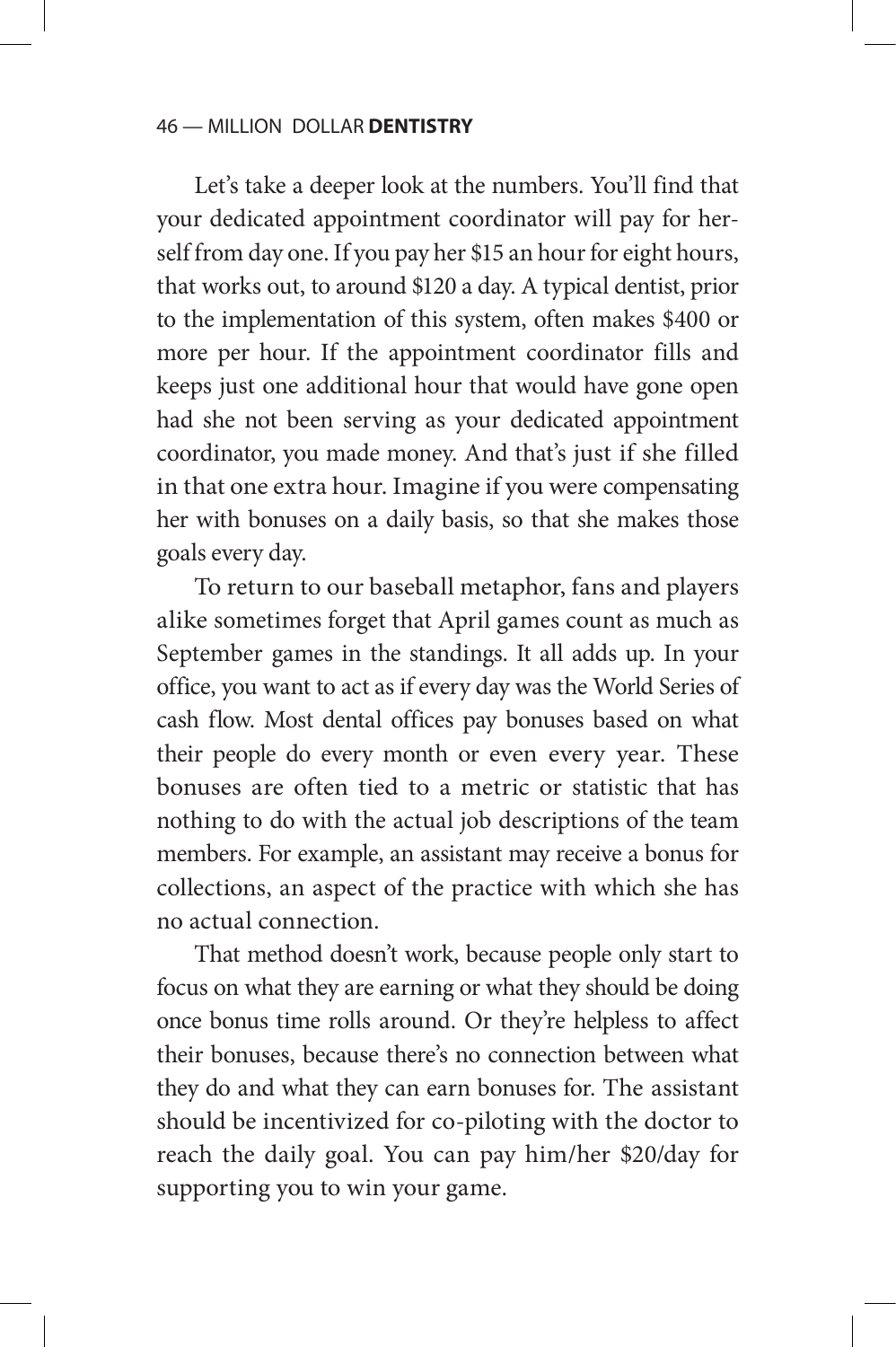Sure, it's great to have a baseball team that plays their September games with intensity. But you want them just as focused on those April dates as well! How do you make this happen? Have bonuses accrue on a daily and hourly basis. I'll show you how to do this later on, but this is the approach you want to begin to take.

You also want to turn one of your people into a treatment coordinator. This is an individual who closes cases, especially when your patients come out of hygiene. Here's how it works—the patient has his visit with the hygienist, who notices and points out specific dental work that is necessary (and accrues a bonus for all cases that she initiates). In most offices, the patient goes directly from the hygienist to the front desk, to schedule an appointment. But the patient has not really agreed to any treatment. In fact, the patient may be simply making an appointment just to save face—he or she may have no intention of following through and actually showing up for the work.

That's not acceptable anymore.

In your new approach to practicing dentistry, make sure that your hygienist turns the patient over not to the front desk, but to your dedicated treatment coordinator. Your treatment coordinator will close the case, get an agreement from the patient to show up, and have the patient agree to pay in advance, or at the latest, when the case is completed. Once people have made written agreements as to the treatment to be delivered and the terms of payment, they rarely back out of them. This is doubly true if they have put their money where their mouth is! (Couldn't resist that one!)

Incidentally, your treatment coordinator is also the person who will explain to new patients that "we are a zero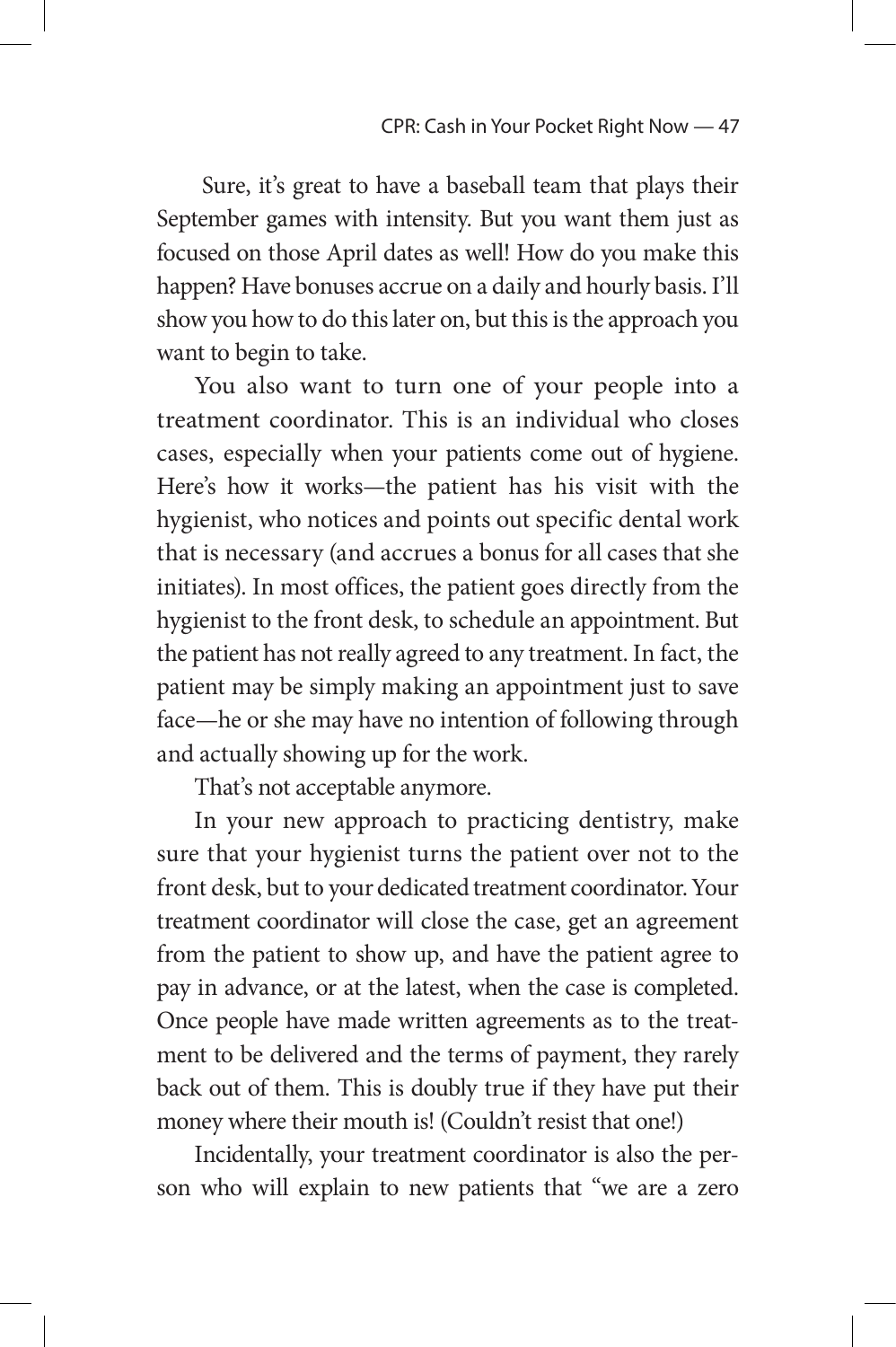balance office." You want to have that phrase tattooed on everybody's minds! A "zero balance office" is an office where patients are expected to pay in advance or when the case is completed. That way, you have no more accounts receivable—you just have cash in the bank.

## **A "ZERO BALANCE OFFICE" IS AN OFFICE WHERE PATIENTS ARE EXPECTED TO PAY IN ADVANCE OR WHEN THE CASE IS COMPLETED.**

## **3. Establish an agreement among ALL team members as to the standard for a Completely Healthy Mouth.**

Typically, I'll go into an office and meet with the dentists and hygienists and ask this question: "On a scale of 1 to 100, how many of the patients you treat have a completely healthy mouth?" The dentists will routinely say about 30 percent of the patients.

The hygienists will roll their eyes. Their typical answer: 1 percent.

Most dentists' offices have no standard at all, let alone a common standard, for what constitutes a Completely Healthy Mouth. Once you establish this criterion, you will find that 80 to 90 percent of all existing patients need some form of treatment. What's a Completely Healthy Mouth? One in which all soft tissue is completely healthy, with no bleeding points and no recession. Moreover, there is no decay in the hard tissue. This should be your standard, and nothing less.

For example, at what point does your office put in a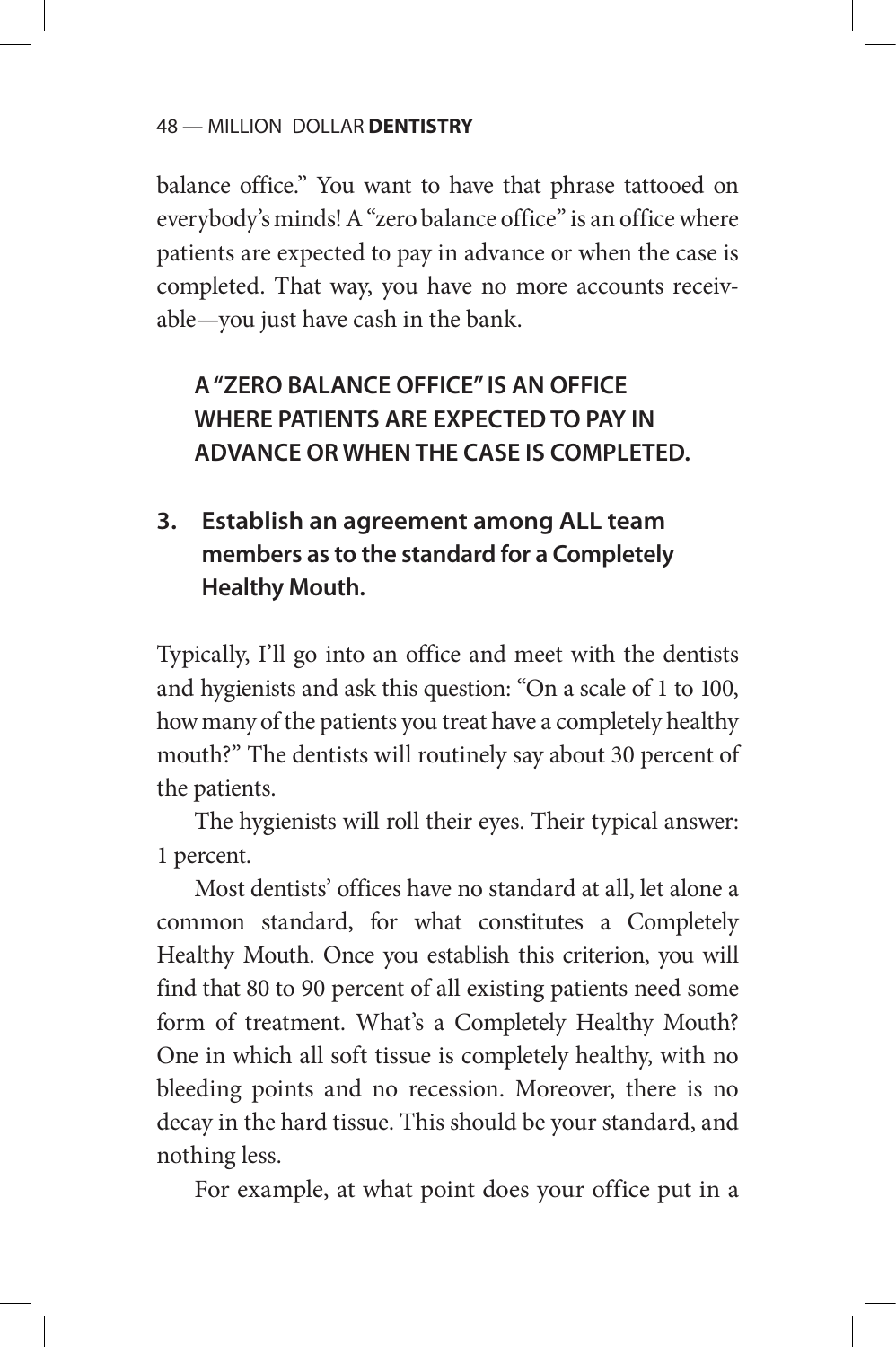crown versus putting in fillings? There has to be a uniformly agreed-upon standard, and it may well take your office days of discussion to determine exactly what that dividing line is. Get agreement among all practitioners in your office as to the precise dividing line, so that you are all practicing dentistry in a uniform manner.

If you establish such standards throughout your office, you will soon find that you have so much work to do on your existing patients that you'll need very few new ones (as we'll discuss in greater detail in Chapters 8 and 9).

Once you can recommend necessary treatment to existing patients, your monthly production will skyrocket. It's easier to sell cases to existing patients because you already have a relationship with them. This way, you don't have to worry so much about where the new patients are going to come from. Instead of focusing, as do most dentists (and most businesses) on finding new patients (or customers), you can most likely do a much better job serving the people who already come to you. You're in the business of providing dentistry so that people have healthy mouths.

You're not in the business of "watching" their soft and hard tissue decay. We call this supervised neglect. Don't be afraid to stand for your patient's health and wellness. If it isn't you than who? From now on, you stand for making sure that every patient enjoys the benefits of having a Completely Healthy Mouth. (Go to nextlevelpractice.com for your free download.)

Under no circumstances am I advocating that a dentist sell a case for which there is no need. The simple fact is that most people are in such great need of dental care that if you make the "healthy mouth" I described above as your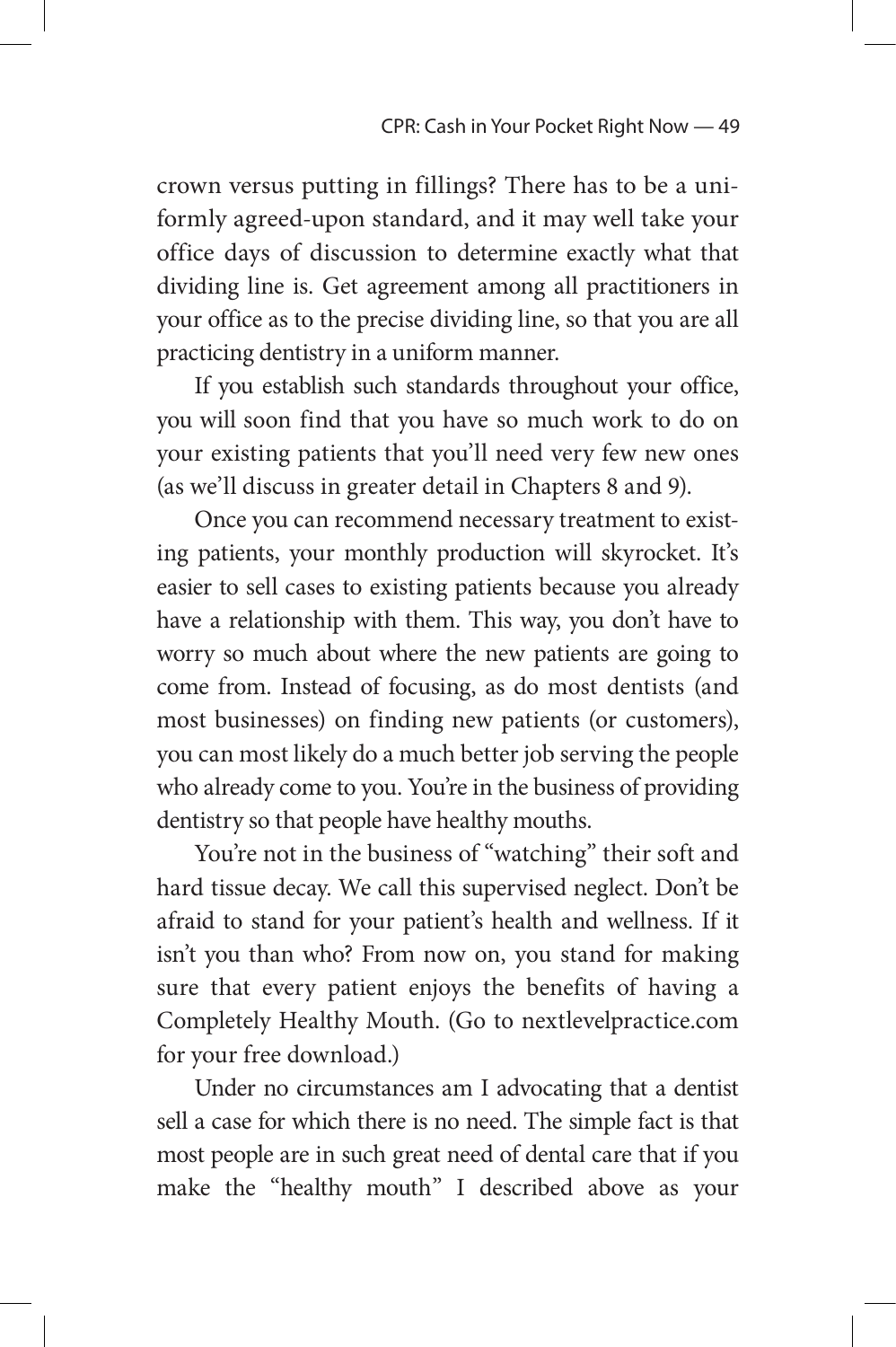standard—and the uniform standard throughout your office, to which everyone on your team signs on—you will not need another new patient for a long, long time.

**4. Dust off your intraoral camera and have your hygienist have at least four shots of problem areas up when you enter the hygiene room for a re-care visit.** 

Chances are that you already have an intraoral camera, which offers a ten-times-actual-size blowup of situations in a patient's mouth. Big flat screen TVs are very inexpensive and on them decay looks like the Grand Canyon, and as for gum recession . . . there aren't any words. Most dentists have intraoral cameras, yet few of them use these expensive devices. If you don't show the patient what's unhealthy, how could the patient possibly understand the nature of the problem? That's actually the job of the hygienist, so that by the time the dentist comes into the room, all the dentist has to do is go over the necessary treatment instead of wasting valuable time convincing the patient that there really is a problem.

Remember that most people don't think they have anything wrong with their mouths. That's a simple fact of the dental profession—people figure that as long as nothing is hurting or falling out, everything is fine. They have been trained—by dentists!—to harbor that notion, simply because dentists have been telling their patients for decades that "we'll just watch that." Patients assume that if something bears watching, it doesn't need action.

You have to interrupt that mindset, and it's really not that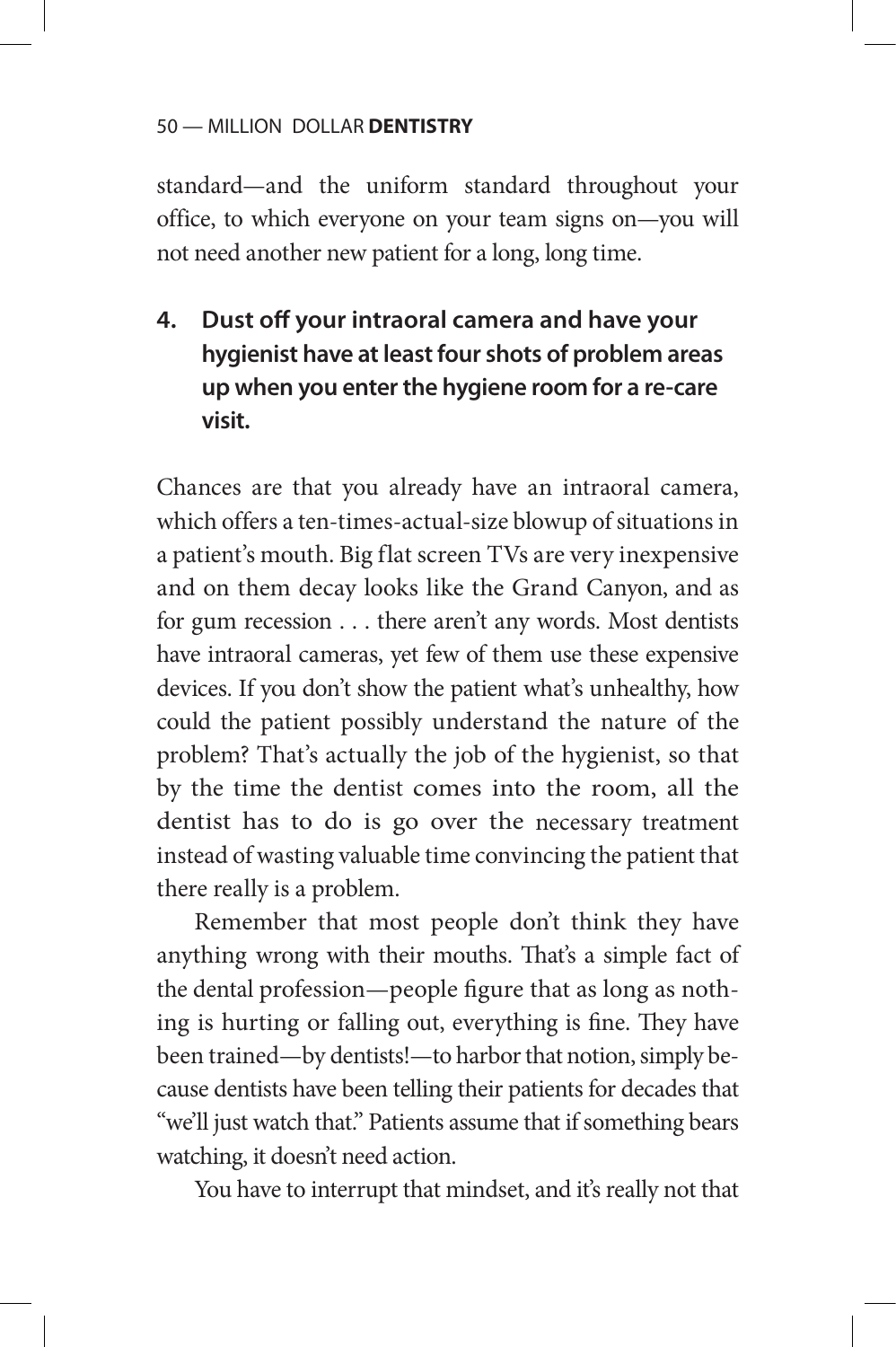hard. Have your hygienist show the patient the problem with at least four shots of problem areas. The patient will understand that work is necessary. And then when you come into the hygienist's room, the patient will be listening very carefully to what you have to say about how to rectify what is clearly an unacceptable situation. If you do not establish a patient's condition as unacceptable—and gain his or her agreement that the situation is unacceptable—stop. Do not present the solution; you'll just be wasting your time.

If you don't have an intraoral camera, buy one right now. You want your hygienist to show the patient exactly what's unhealthy before you ever step into the hygienist's room to discuss treatment.

## **5. When presenting to the patient, always describe first the problem, then the consequences if left untreated, and only after that the solution.**

Dentists, who may be driven by fear of inadequate cash flow, tend to go right to the solution. "Mr. Smith, you need two fillings and one crown." Again, the patient is sitting there thinking, "It doesn't hurt, and I've been okay up until now. I don't need this." You won't make a case that way, and if the patient doesn't show up for the treatment that you have prescribed in this manner, don't be surprised.

You may be practicing dentistry, but you are also engaged in a business dependent on sales. If you and the people around you don't sell, you can't work. So you want to keep in mind the basic ideas about selling that govern all businesses. Specifically, consumers buy for one or both of two reasons either to solve a problem or to make themselves feel good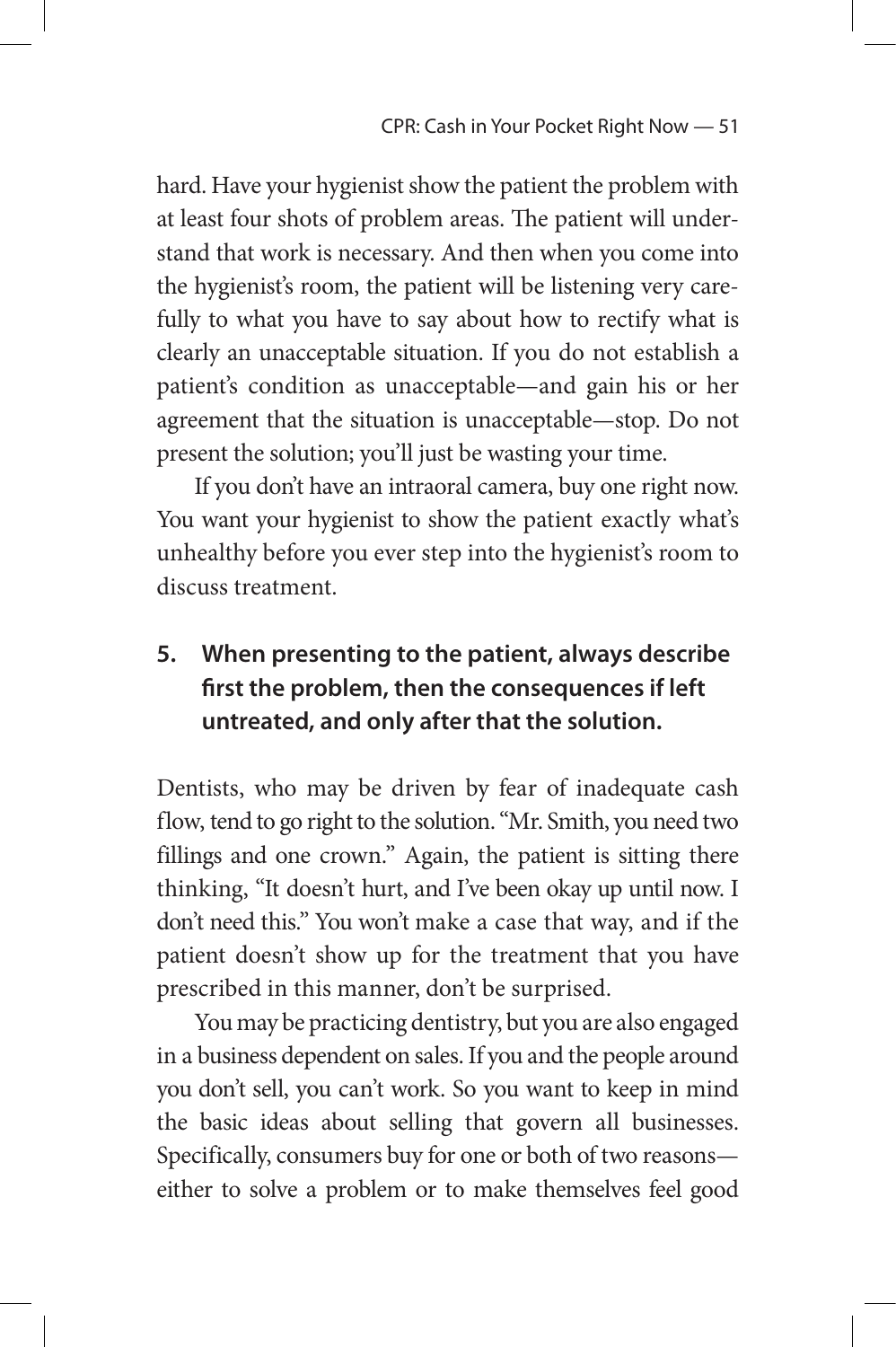about the purchase they made. You buy things because you want to feel good about yourself. Most people don't feel good about getting dental work done, unless it's cosmetic dentistry. So your job is to show that you are providing a solution to a problem. A solution offered in the abstract will not lead to the patient accepting the case.

Let's review an important point we made earlier. Once you have presented, don't let the patient go off to the front desk to schedule an appointment. Keep in mind that a patient is not likely to confront you and say no. A patient sitting in a dental chair is in a vulnerable position. You have to get that patient to agree to the treatment—and the way you do that is by handing the patient off not to the front desk but to your treatment coordinator. The treatment coordinator will make the agreement with the patient we discussed earlier—the type of treatment, the fee, the treatment schedule, and the manner in which the fee will be paid. The treatment coordinator will also handle any questions the patient may have with regard to the treatment. You want your patient to go home with a clear plan for treatment and payment, not worries, questions, or doubts. This is the key element in virtually eliminating broken and cancelled appointments. Failure to do so means that the patient will exaggerate in his or her mind the pain in the mouth and the wallet or purse, and will be far less likely to show up for treatment.

#### **6. Keep track of important statistics every day.**

Most dentists have absolutely no idea of how much treatment they present in a given day and how much treatment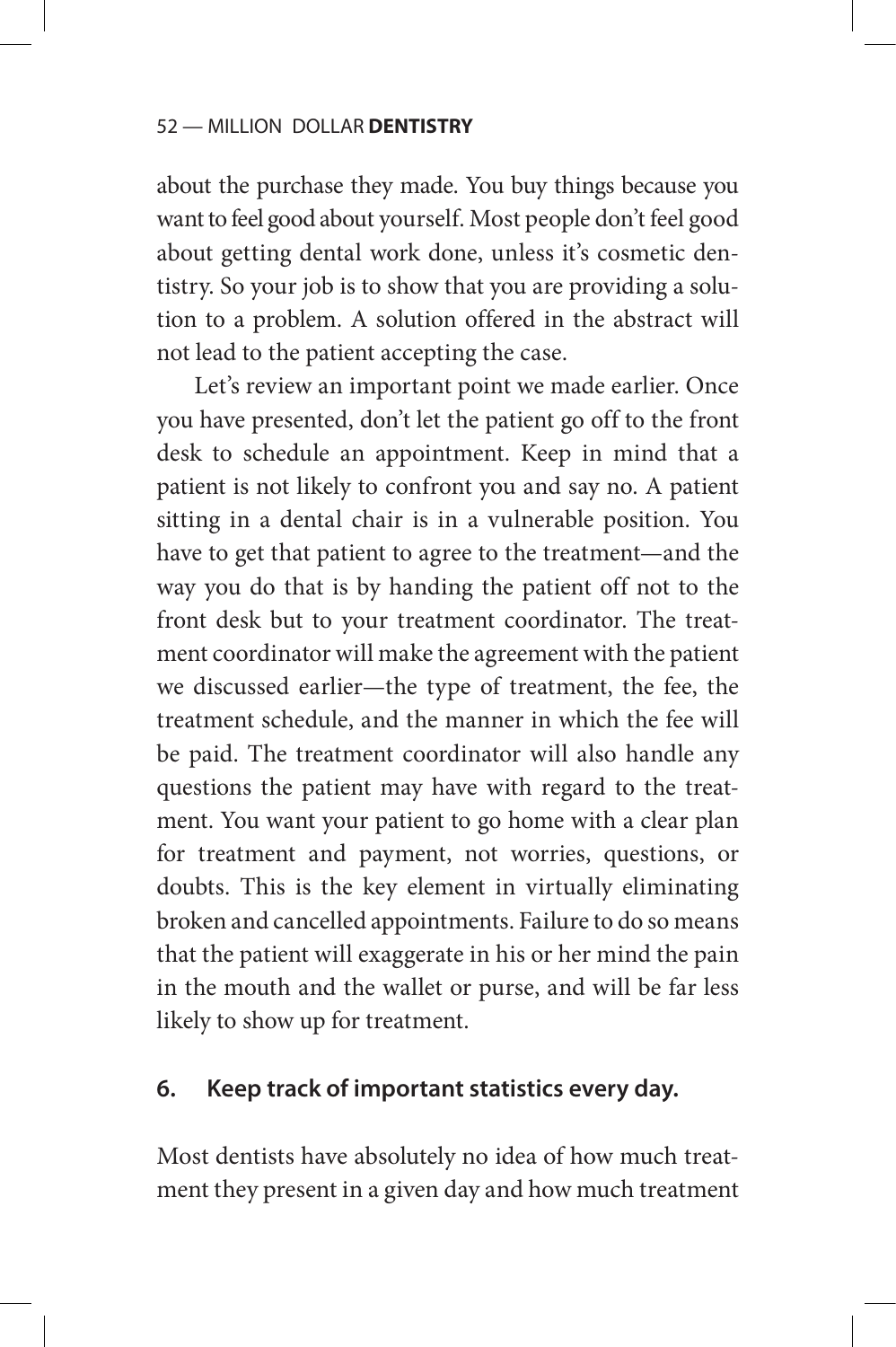is accepted, both for their new patients and their existing patients. They have no idea of how much production they are doing and how collections are going. They have no concept of the number of new patients coming into their office each month. And they have zero idea of how many broken or cancelled appointments there are in a day. Deputize someone in your office to maintain accurate statistics about all of this information, especially with regard to the vital question of how much treatment you are presenting and how much treatment is accepted, both by new and existing patients. What can be measured can be improved. Tracking these numbers gets your office off the cash-flow roller coaster and will help you predict your future production and cash flow.

#### **7. Slow down!**

A busy schedule is not always a productive schedule. Most dentists feel that if their offices aren't running at a frenetic pace, nothing good is happening. Or they might wish that they could practice dentistry in a more relaxed fashion, but they know they can't, simply because they have to "drill, fill, and bill" just to keep up with their cash-flow obligations. That's why we end up suggesting to many of our clients that they have to slow down, take a deep breath, and ask themselves whether all that frenetic activity really is healthy for their bottom line—or for their own well-being and longevity.

It's better to see fewer patients who match your practice philosophy than to try to be all things to all people. A career in dentistry is not a hundred-yard dash. It's a marathon, and pacing is essential.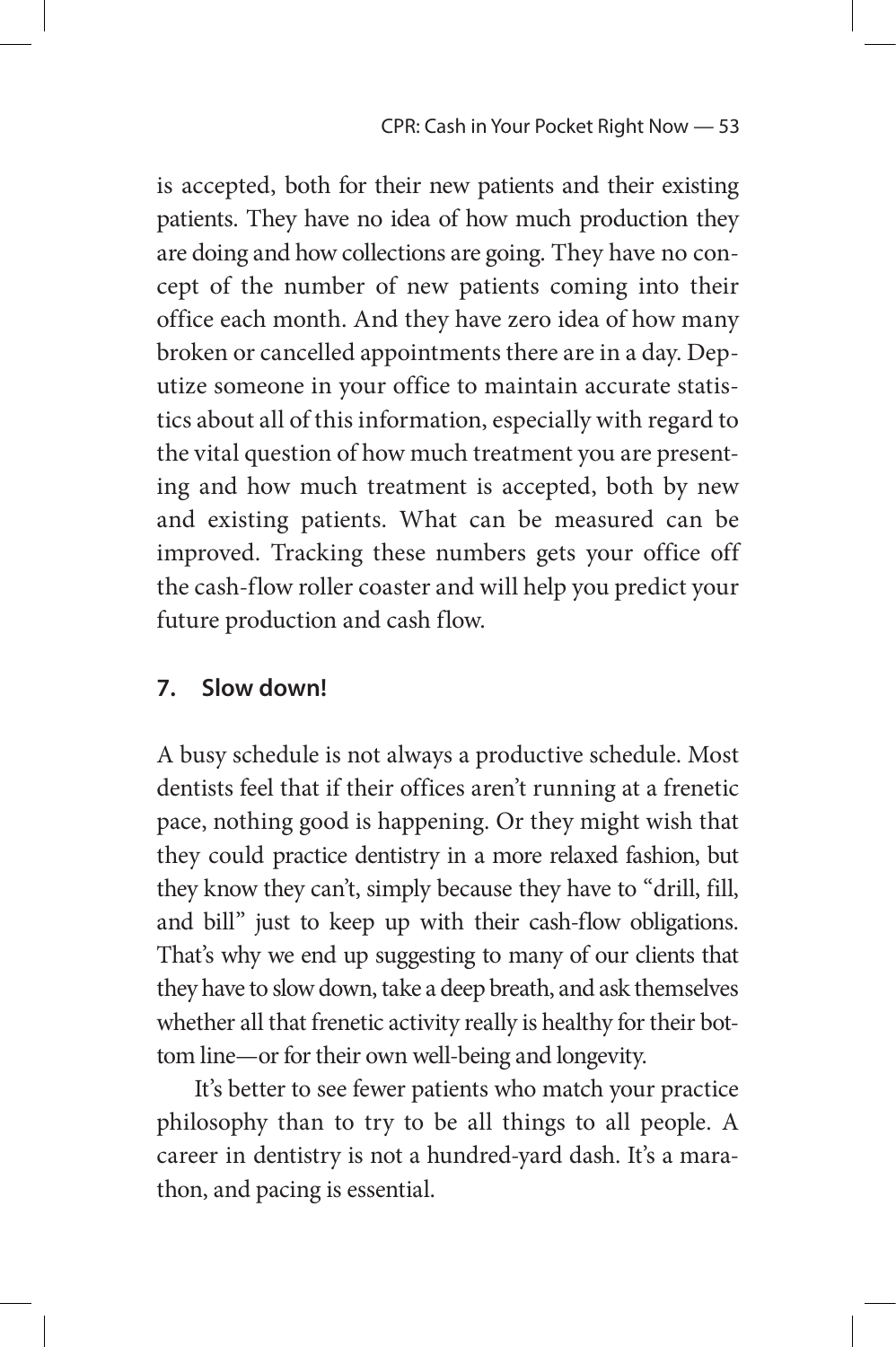## **8. Come face to face with the person or thing you have been avoiding, and take action immediately.**

We'll talk about this in greater detail in Chapter 5. For now, though, let's discuss a key way to eliminate a serious cause of distraction in your office. This distraction is intangible and often hard to quantify, but it actually costs an office hundreds of thousands of dollars a year if left unchecked.

Many offices have team members who behave in a most unprofessional manner. We call them Debbie or Darryl Downer. That person might show up late on a regular basis, come in hung over, call in sick and appear the next day with a nice tan, or cause upsets with other team members. Today—right now—go over to that person and bring that person into your office, and name the game: tell the person exactly what he or she is doing, and explain that that behavior does not match your expectations for professionalism.

Don't know what to say? Try this: "It's no longer acceptable that you operate this way." Leave the meeting with an agreement from that person as to how things will go in the future. And if the person continues to behave in that unacceptable manner, follow up with a verbal warning, a written warning, and finally dismissal.

Most dentists simply do not realize the amount of time, money, and energy that they spend by keeping on their teams those individuals who simply do not know how to behave in an appropriate manner.

Basically, there are three types of team members those who are open and willing, those who are negative,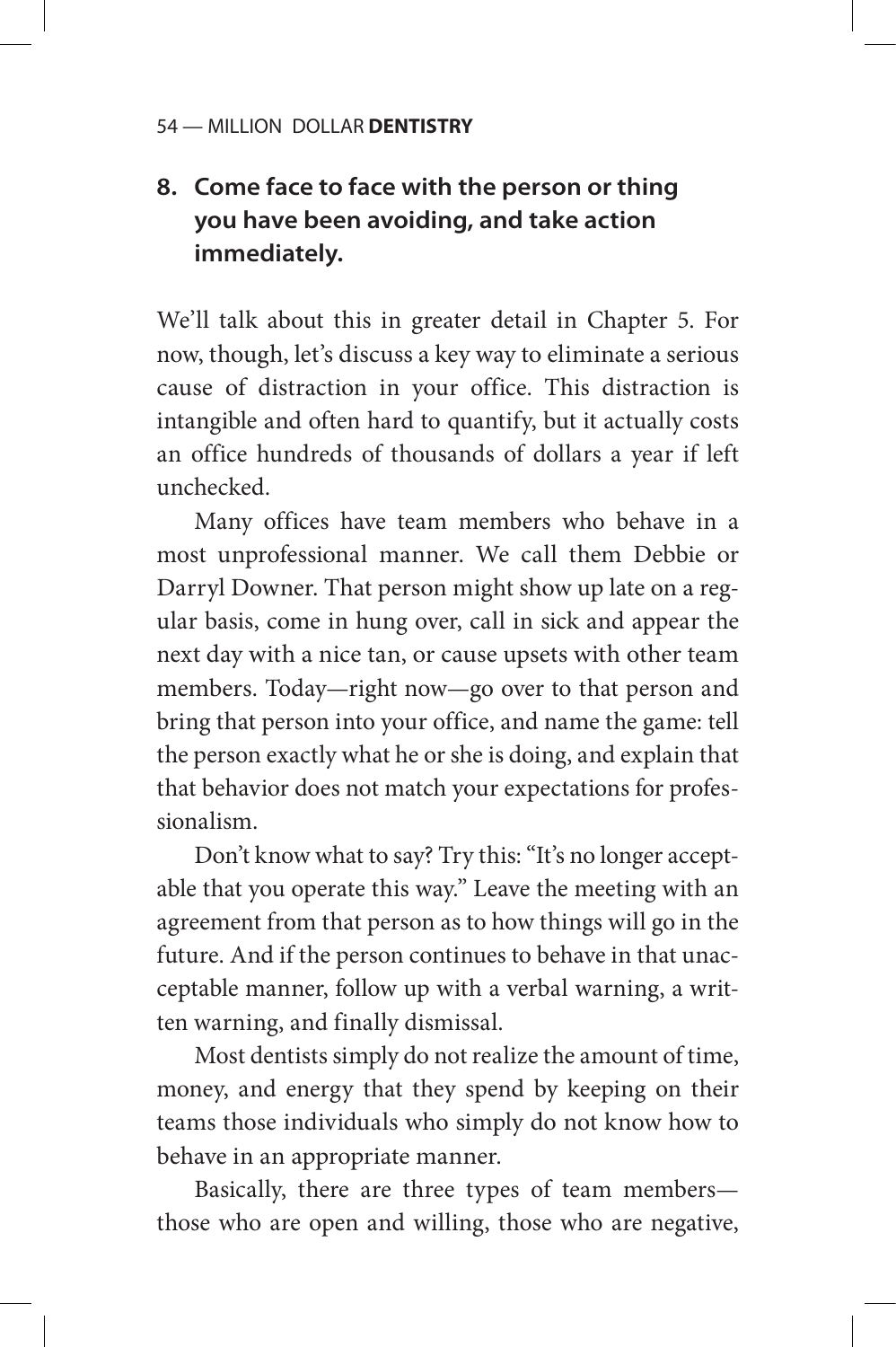and those who are outright thieves. You can work only with the willing. You've got to face any employee who is distracting you and your practice from reaching your goals. We tell our clients to hire slowly and fire fast. Take your time so that you get a really quality person on board, instead of doing what too many dentists do: simply hiring the next pretty face or even the next person with a pulse who comes along. And above all, don't keep troublesome people on your payroll. Confront them and give them an opportunity to correct themselves. If they do not, then relieve them of their duties.

#### **9. Fire problem patients.**

Have the courage to fire your problem patients. They probably don't even pay you, and even if they do, you could easily replace that income many times over with the amount of mental energy they consume—and the anguish they cause. Let them find some other dentist to annoy.

### **10. Pay your own bills on time. . . and show up on time for your own commitments.**

When you pay your own bills on time, people pay you on time. I call it the Zen form of accounts receivable. After all, if you have outstanding balances with your vendors, you have no right to expect other people to pay you on time. I'd like to share a simple solution with you. Countless credit card companies are falling over each other trying to extend interest-free loans to high-income and high-status individuals like you. Take advantage of one of these offers borrow money from a credit card company at zero percent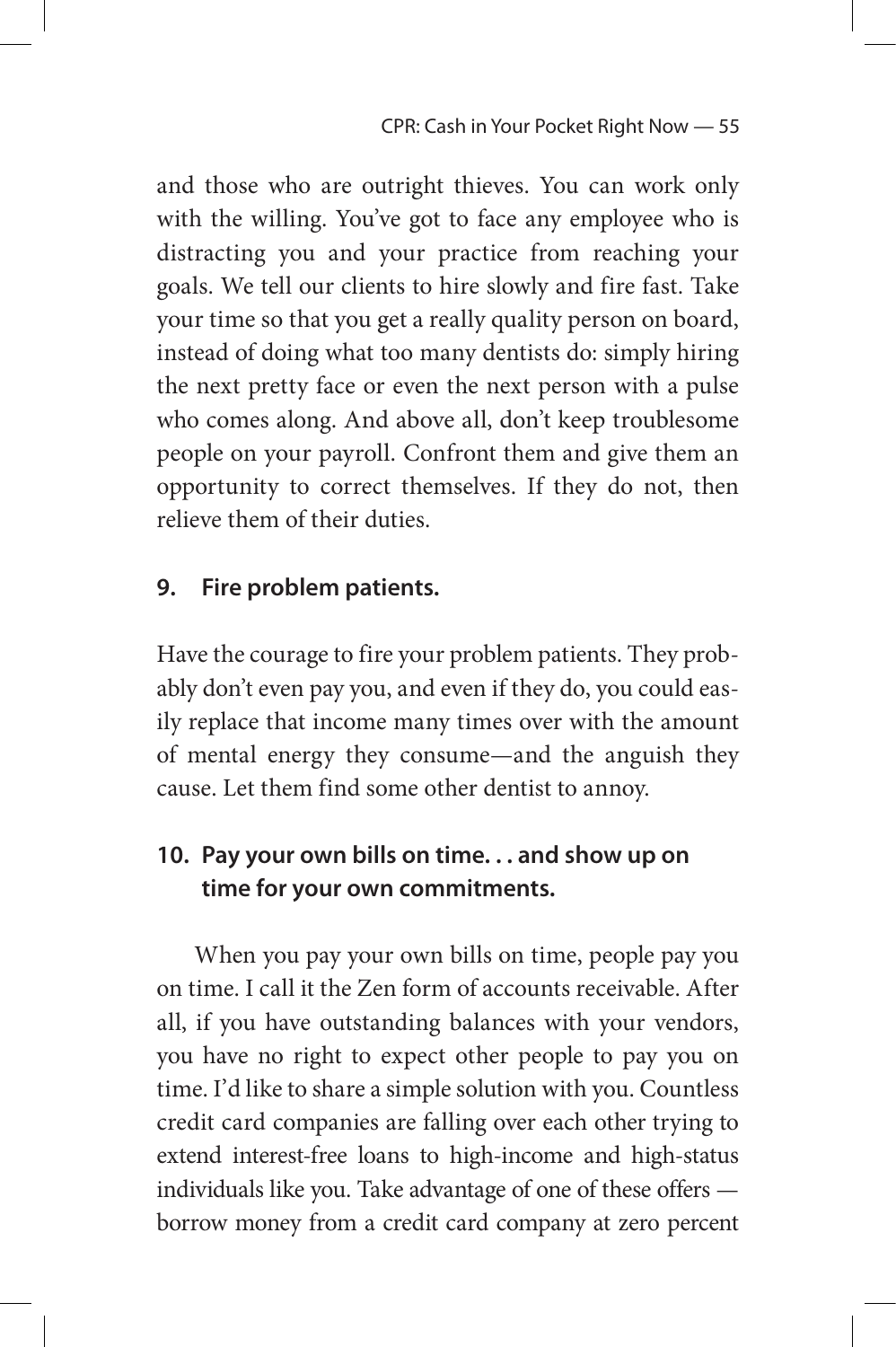interest for six months. Pay off all your outstanding debts and your credit card balances. Six months from now, when the bill comes due for this loan, you'll have more than enough money to pay it off instantly because of this cash-generating system you're installing at work.

Now let's talk about time. What applies to money applies to time as well. If you show up late and constantly rearrange your schedule and the schedules of everyone around you, your patients and team will believe that this is acceptable conduct. Start on time, and see people on time. Correcting this time issue will transform the way your patients relate to you. Your team's accountability rises and falls with your own.

We charge our dentist clients \$100 a minute for every minute they are late to their appointments. We don't tolerate lateness, in ourselves or in others, and neither should you. Yes, certainly there are moments when lateness is unavoidable. But I'm talking about those who run late consistently. That behavior is simply unacceptable.

The wife of one of our clients once approached me and said, "I know my husband is responsible at work, but I can't count on him at home. Can you do anything about that for me?"

I called up the dentist and said, "Do you want to play a game?"

"Sure, what is it?"

"I want you to pay your wife a thousand dollars for every broken agreement."

He agreed. That day, his wife asked him to clean the garage. He said he would, but he didn't get around to it for a week. He ended up writing her a check for \$7,000!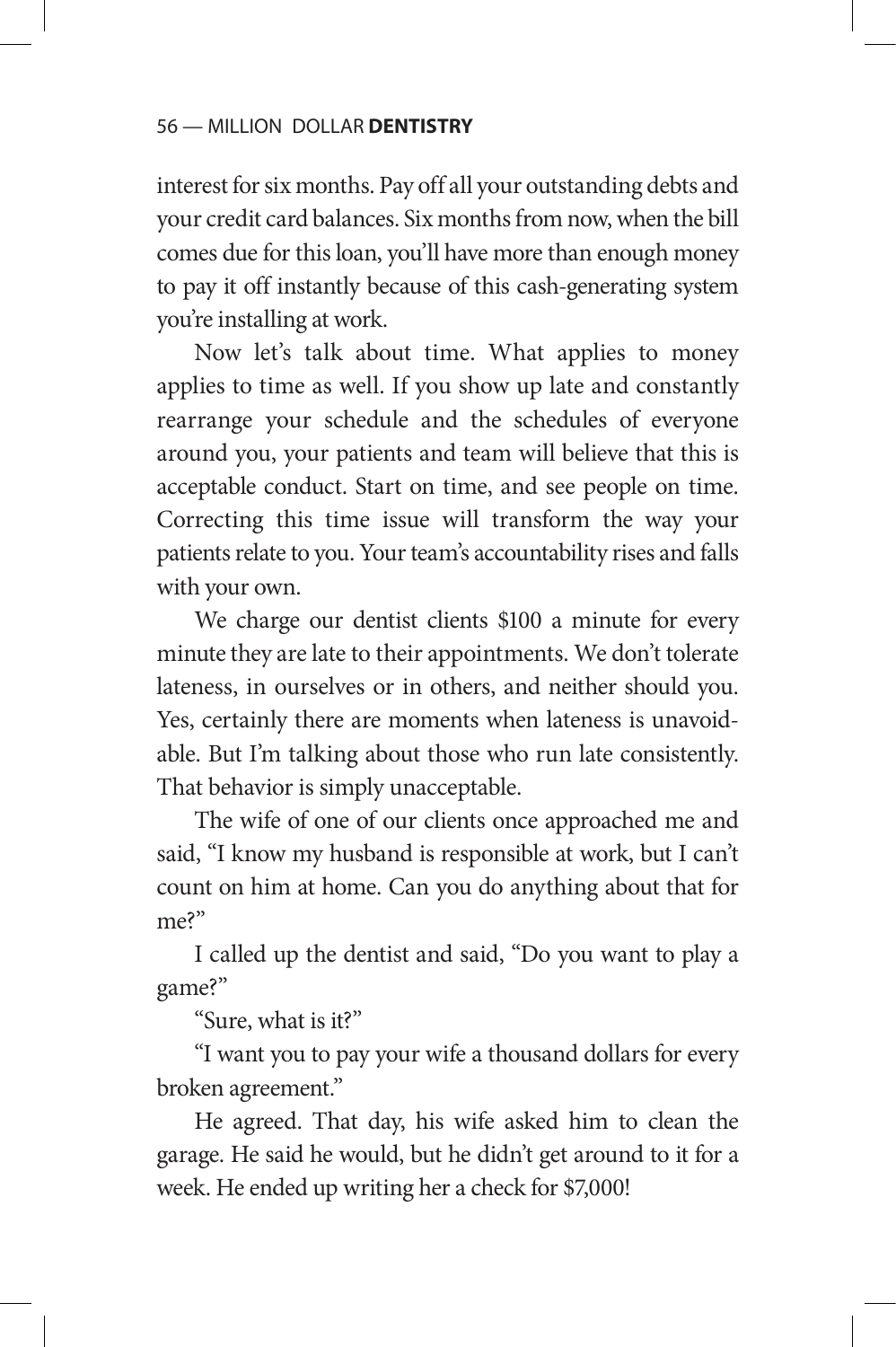At his twentieth college reunion, which followed shortly after this experience, he and all the rest of his classmates were asked what was the most important thing they had learned in their twenty years since graduation. He told his classmates, "Clean your garage!" What he meant was that it is vital to keep your word at the office . . . and at home.

#### **11. Cancel your Yellow Pages ad.**

It's a tradition for a dentist to run an ad in the Yellow Pages. But so what? Yellow Pages ads very rarely return their full investment, unless you specialize in sedation dentistry. Patients do not make a buying decision to do cosmetic dentistry or other expensive forms of dentistry because of ads in the Yellow Pages. On top of that, there are two major competing books, and then you've also got the Internet. These factors diminish the usefulness of Yellow Pages ads, and you end up getting the wrong type of patient.

The people who come to you shouldn't come from the Yellow Pages. They should come from referrals—satisfied, happy patients who appreciate the professionalism of you and your office, who pay in advance or when the case is inserted, and who have friends who live their lives in exactly the same manner. Let your fingers do the walking . . . somewhere else like online doctor search engines.

#### **12. Offer three payment options.**

Again, stop being the bank. As I mentioned, our clients allow their patients to pay in full at the time of treatment with one "bookkeeping courtesy" of 5 percent. I've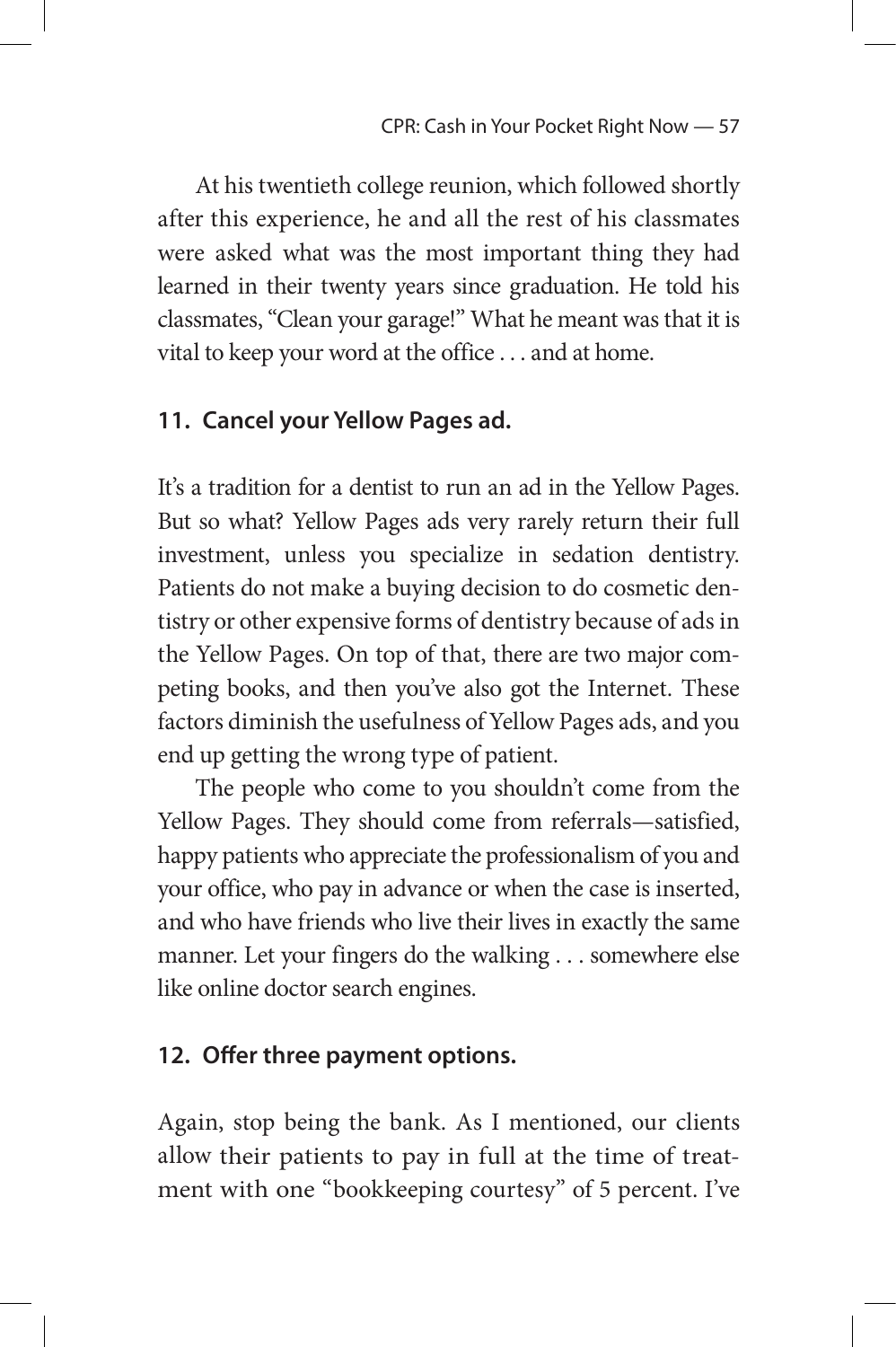found that ninety-nine percent of dental offices have tried CareCredit, but most dentists' offices simply don't know how to use these plans. CareCredit is a hugely powerful closing tool, but only if you and your team know how to use them properly. Yes, there is a fee for using these plans, but there's a much higher cost to having outstanding receivables and incomplete treatment sitting in your patient charts. Essentially, you want your patient to buy the dentistry, and at the same time, you want to show the patient how to pay. More about this later. The third option: onehalf payment upon agreement and one-half on a specifically agreed-upon date before the case is completed.

## **13. Quit tearing up hundreds of "four-dollar bills" every month.**

What's a four-dollar bill? Every bill you send from your office costs you an average of four bucks. Most offices send out two hundred to three hundred bills a month, a shockingly high percentage of which are routinely ignored by their patients. This triggers the need to send out another bill, and another bill, and another bill, until you give up or retire from dentistry. Get off the mailing merrygo-round by having a dedicated team person making calls to patients, who will either give credit card numbers over the phone or commit to sending in a check, as we discussed in item one of this chapter. That way, you can take the eight hundred to twelve hundred dollars a month that you've been spending on bills that go nowhere and put that money where it belongs—on the lease payment for your new 7 Series.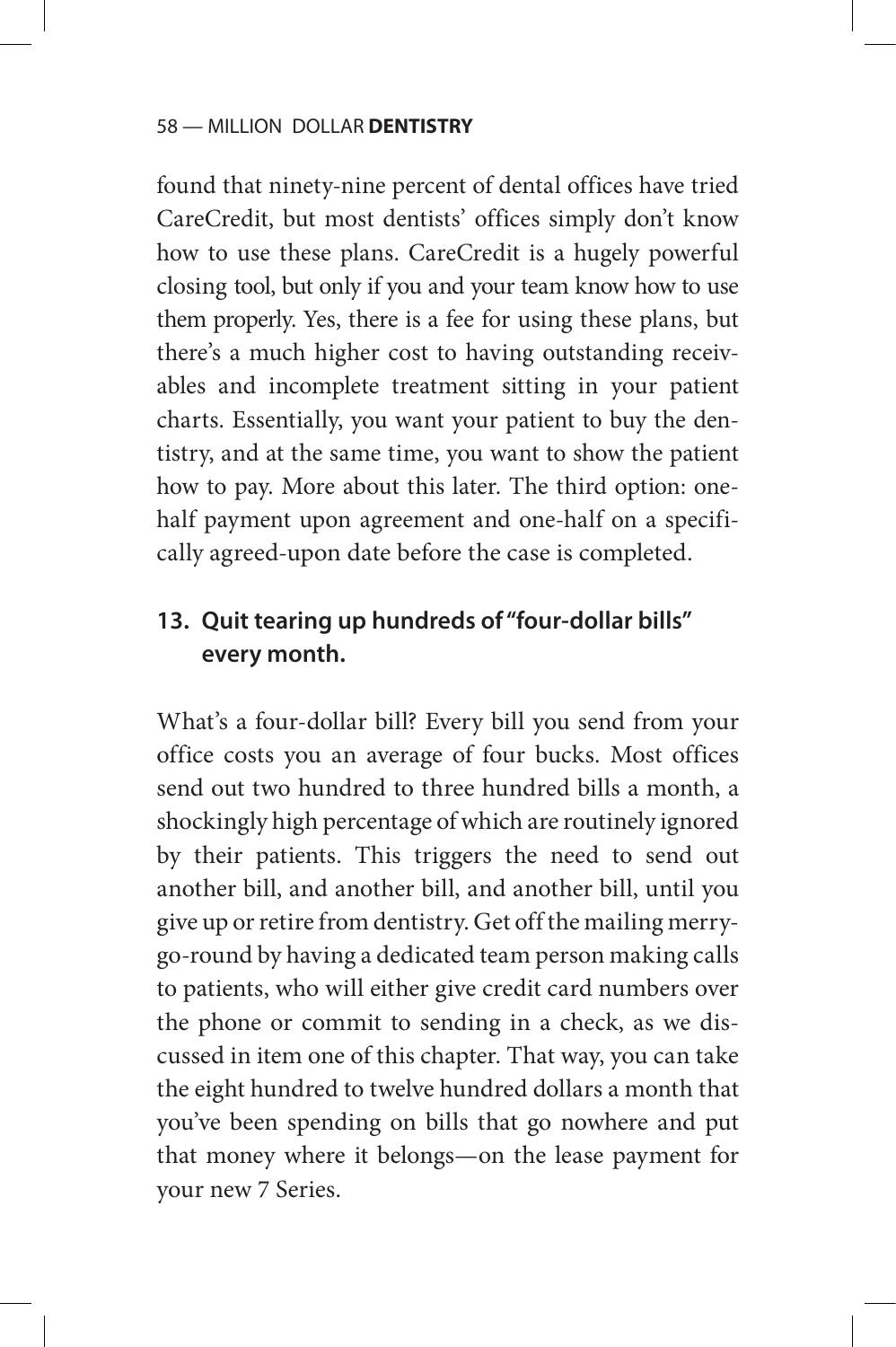## **14. Present comprehensive, preventative care to each and every patient.**

You cannot be afraid to present comprehensive, preventative care to each patient. You are your patient's sole trusted advisor when it comes to their dental health. They're counting on you to tell them what is necessary, so don't let them down by failing to present cases simply because you are afraid of rejection or for any other reason. This is a vital point, and we will come back to it a number of different times in this book.

# **YOU CANNOT BE AFRAID TO PRESENT COMPREHENSIVE, PREVENTATIVE CARE TO EACH PATIENT. YOU ARE YOUR PATIENT'S SOLE TRUSTED ADVISOR WHEN IT COMES TO THEIR DENTAL HEALTH.**

## **15. Pay off all high-interest debt, including credit cards.**

Dentists often get in arrears with suppliers because they and their spouses—believe they deserve to lead a certain kind of upscale lifestyle. These dentists "rob" their businesses by taking more in salary than the practice actually collects. Many things contribute to this accounts receivable crisis. Do you really need to carry all that credit card debt? Pay it down, and pay cash from now on. Use the new money you're making as a result of the ideas in this chapter to pay off your credit cards once and for all.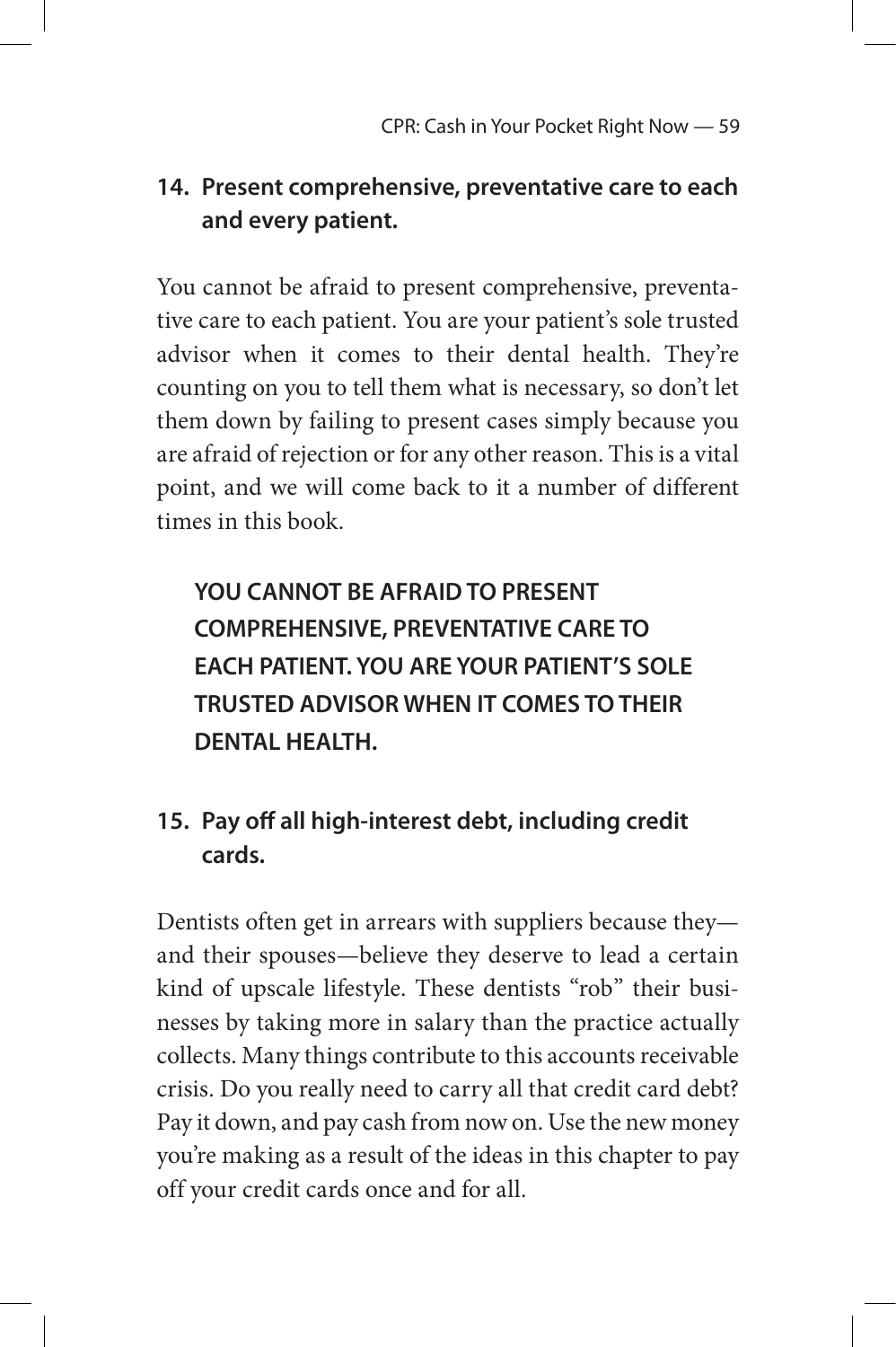#### **16. Finally, do not try to be everything to all people.**

I want to introduce you to a concept called the QSP Positioning Guide. The three aspects of the QSP Positioning Guide are quality, service, and price. A good business can offer two of the three, but not all three. Let's see how this works.

If you want quality and service when you stay at a hotel, you'll go to a Ritz-Carlton. If you want quality and service when you buy jewelry, you'll visit Tiffany's. In neither case will you expect to find the vendor competitive in terms of price. These businesses focus on quality and service for a clientele that is not scared off by relatively high prices.

If you want quality and price, you can go to a Costco or a Walmart, but you might get run over by a forklift in one of those huge warehouse stores. Or if you want a lawnmower, you'll have to buy six of them that are shrink-wrapped together. The quality and prices cannot be beat in stores like this, but if you're looking for service, you may be looking a long time.

Finally, you've got businesses like McDonald's, which provide great service. You're in and out in seven minutes or less. They also provide low prices, like the Dollar Menu. But is the quality there?

Of these three businesses, which one is right? The simple answer is that they're all right. Each of these businesses focuses on two aspects of the QSP Positioning Guide and ignores the third. But what about you?

Most dentists run into trouble because they try to serve everyone. The idea of QSP simply hasn't been on their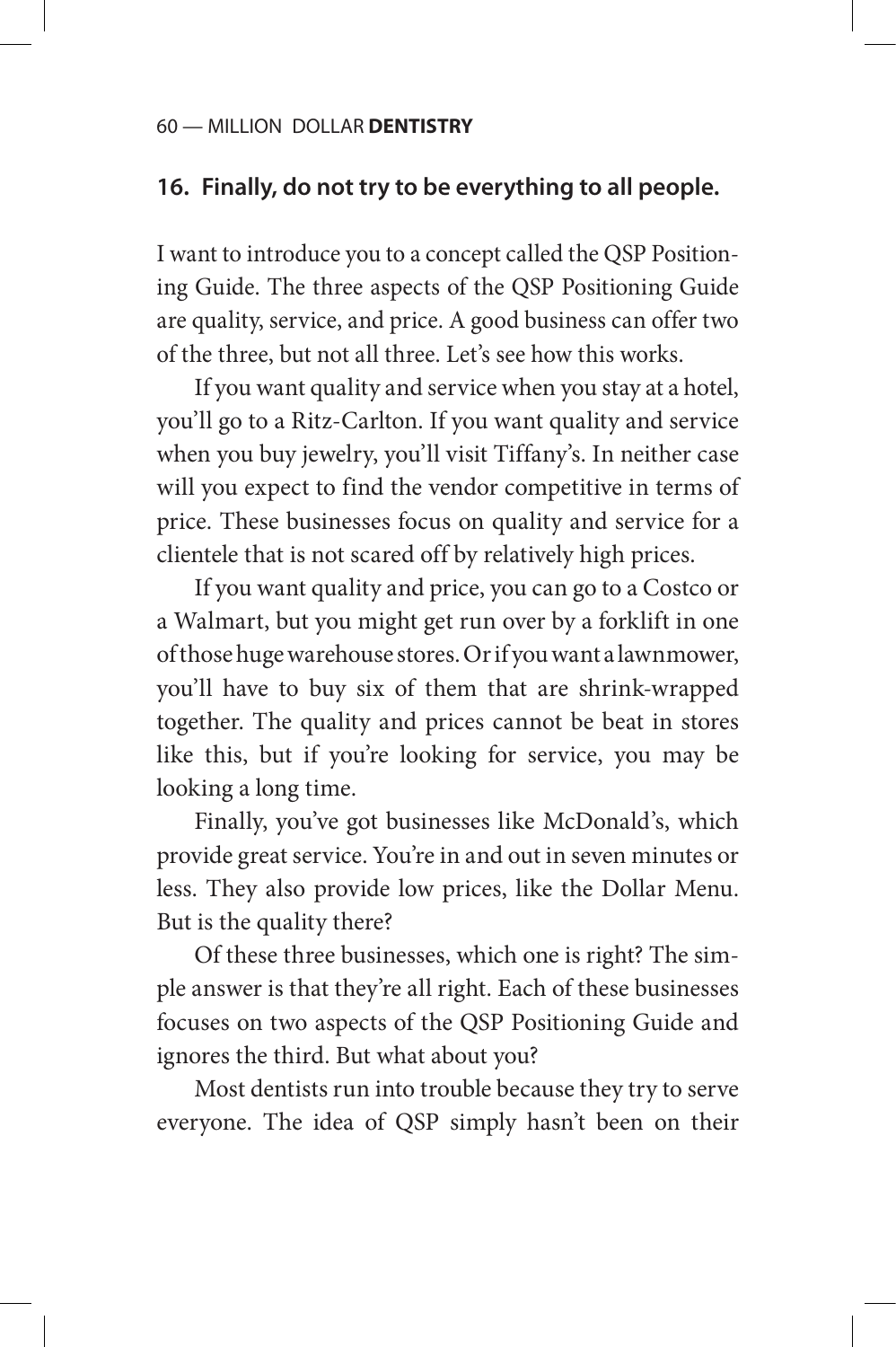radar. You want to eliminate confusion. You're most likely going to be about quality and service, and that means that you don't have to compromise on price. We tell our clients to tell their patients, "We offer high quality and impeccable service, and it costs money to offer this. If you don't want that, if you don't care about the best quality of materials, there are plenty of places to go for a lower level of treatment"

Again, it comes back to that earlier idea we mentioned regarding scarcity and abundance. If a dentist embraces a point of view based on scarcity, that dentist will scrap for every possible client and will never turn down any work. As a result, that dentist will have a muddled image in the community. But if a dentist believes in the abundance of the kind of patients he or she really wants to treat, that dentist will find those patients—and will thrive treating them. None of us can be all things to all people. Choose your two sides of the QSP Positioning Guide, and act accordingly.

These sixteen ideas are guaranteed to perform CPR on your dental practice—to put Cash in Your Pocket Right Now. In succeeding chapters, I'd like to take you deeper into each of the ideas we discussed in this chapter and show you exactly what my clients do, so that they can practice as much or as little dentistry as they choose, have their offices running more smoothly than they could ever believe, and make far more money—in far less time, with far less stress—than they ever thought imaginable. We'll begin with the age-old question of what you really should be doing with your dental hygienist in the next chapter.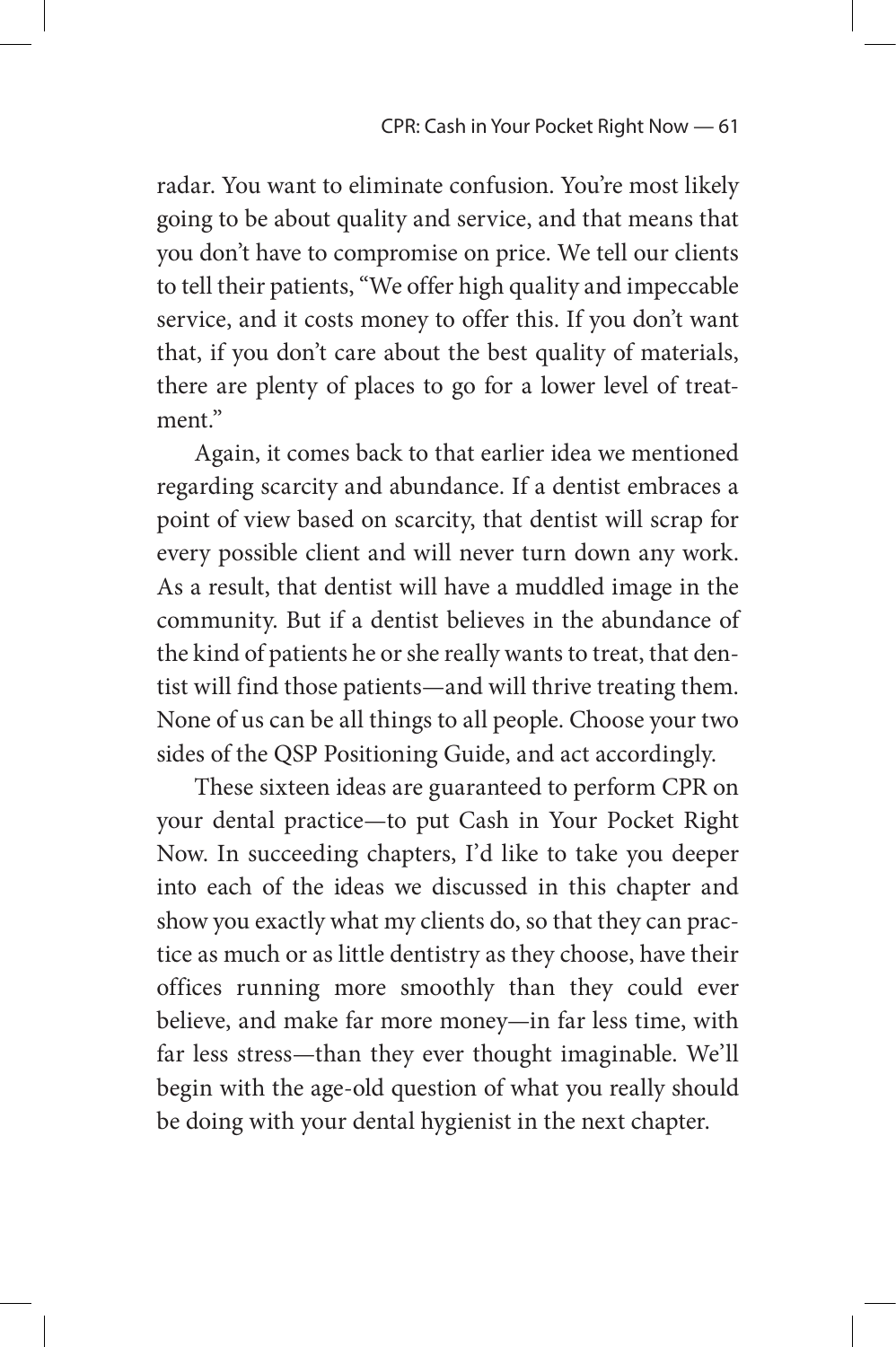#### **Take Your Practice To The NextLevel:**

- 1. You can put "cash in your pocket right now" simply by collecting the fees you are currently owed.
	- a. Enroll someone in your office to make calls and collect fees. Create a game to pay this person per call, per collection, or by a percentage.
	- b. Invest in good training for your collections person. Make it a point to support your collections person, reminding him or her to not take it personally if people are rude. Create games that make the rejection acceptable and even fun.
- 2. Create the positions of appointment coordinator and treatment coordinator, and give these employees bonuses that track their performance on an hour-by-hour and day-by-day basis.
- 3. Make your office a "zero balance office" to eliminate accounts receivable, which amount to interest-free loans for your patients. For more info on how to be effective using third party financing, download CCWare at CareCredit.com.
- 4. Problem patients—and problematic team members—have no place in your office. You are only as strong as your weakest link.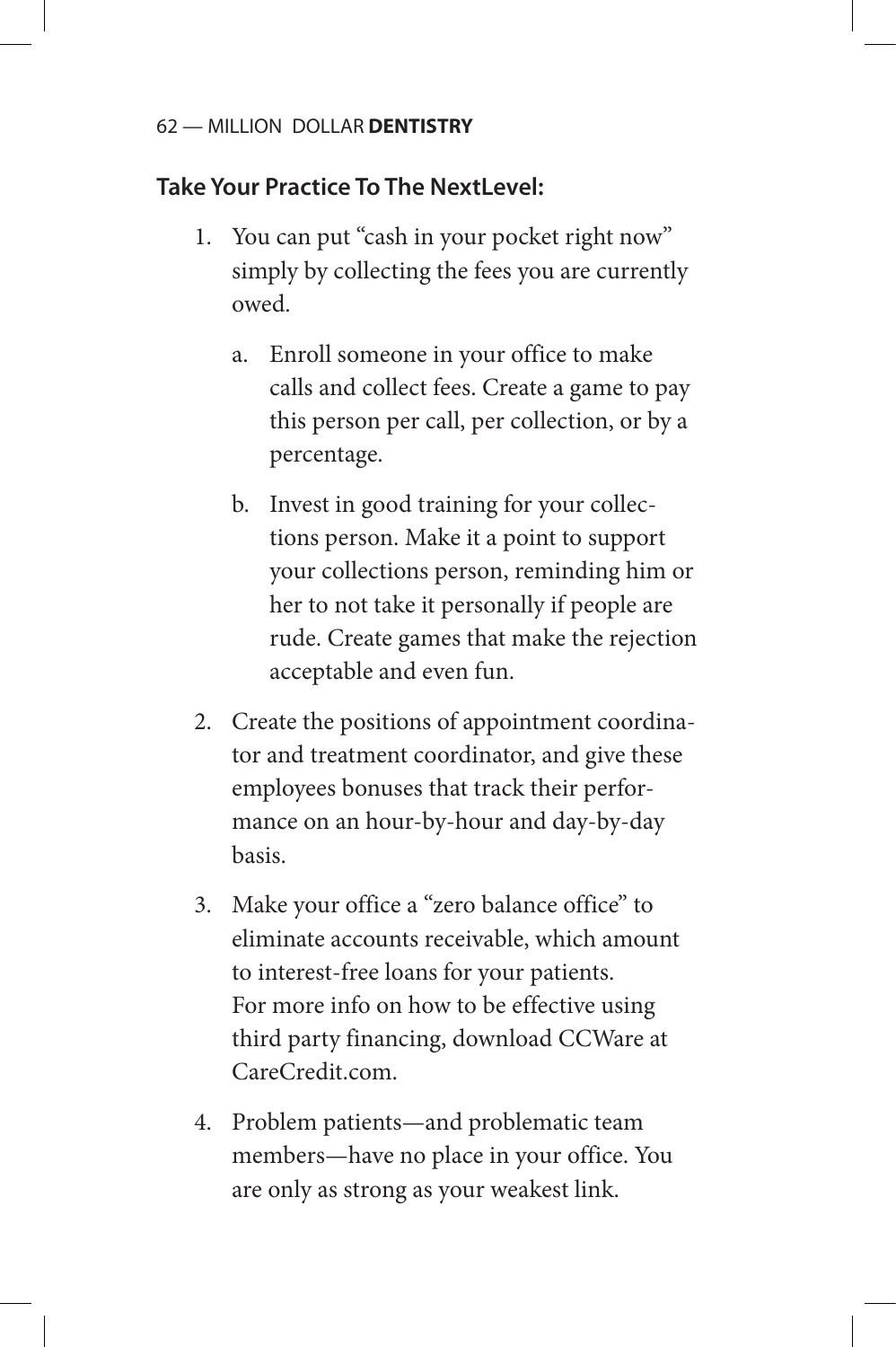## **Chapter 4**

# What You Really Should Be Doing with Your Hygienist

F YOU'RE LIKE most dentists, you turned to this chapter first! first!

The real purpose of this chapter is to give you some ideas about how to make your dental hygienist the catalyst of a perpetual motion dental practice money machine. The ideas we are going to share with you generate a huge amount of cash for our clients.

Most dentists tend to look at their hygienists as a cost to the practice. They say, "I'm paying my hygienist good money, and I just want my money's worth." As a result, some dentists will insist that the hygienist actually squeeze in two patients an hour, instead of giving each patient all the time that he or she really needs. Worst of all, most dentists fail to recognize that they can build a substantial dental practice if only they would utilize their hygienists to do the following:

- • recognize problems
- • educate patients about the nature of those problems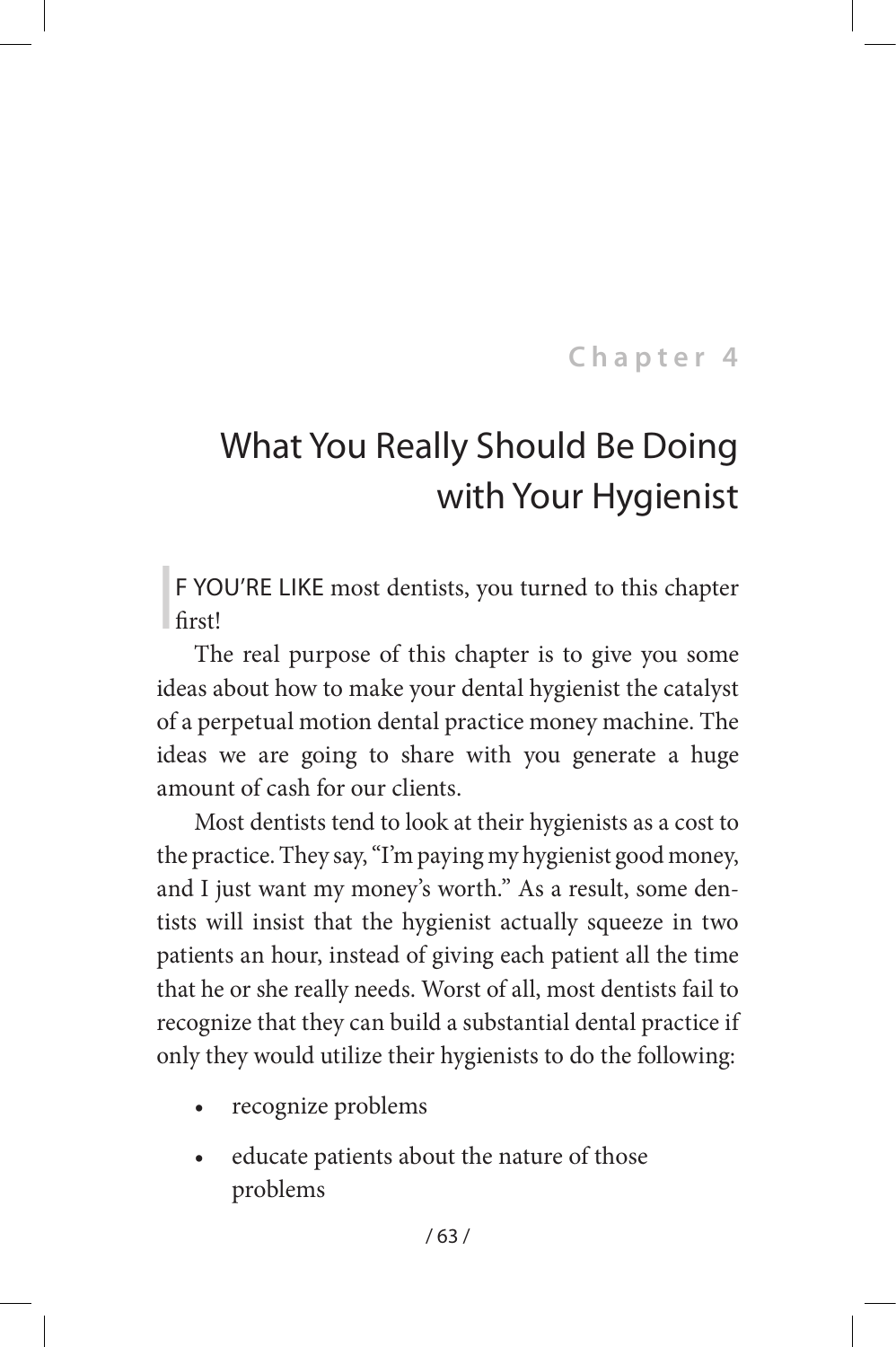point out those problems to the dentist when he or she comes into hygiene to visit with a patient

Simply put, the hygienists our clients employ now generate \$30,000 to \$50,000 a month in new cases, which means as much as half a million dollars or more per hygienist in additional income generated for their dentists each year. If your hygienist isn't generating that kind of income for you, then you are leaving an awful lot of money on the table.

I want to show you how to turn your hygienist into a profit center and how to make her the cornerstone of the dental care delivery system in your office. But before we get into the specifics of how to do that, let's review the three ways to build a practice.

# **I WANT TO SHOW YOU HOW TO TURN YOUR HYGIENIST INTO A PROFIT CENTER AND HOW TO MAKE HER THE CORNERSTONE OF THE DENTAL CARE DELIVERY SYSTEM IN YOUR OFFICE.**

The hardest way to build a practice—and most frequently the first choice of dentists—is through bringing in new patients. The problem is that it's hard work—and expensive—to create a constant flow of new patients. This is simply the toughest way to build a dental practice, because it relies on a churn-and-burn philosophy. You're not getting off the treadmill by increasing the number of new patients you see. You're simply causing the treadmill to run faster and faster. That's detrimental to your health, to the peace and serenity of your office, and to your bottom line.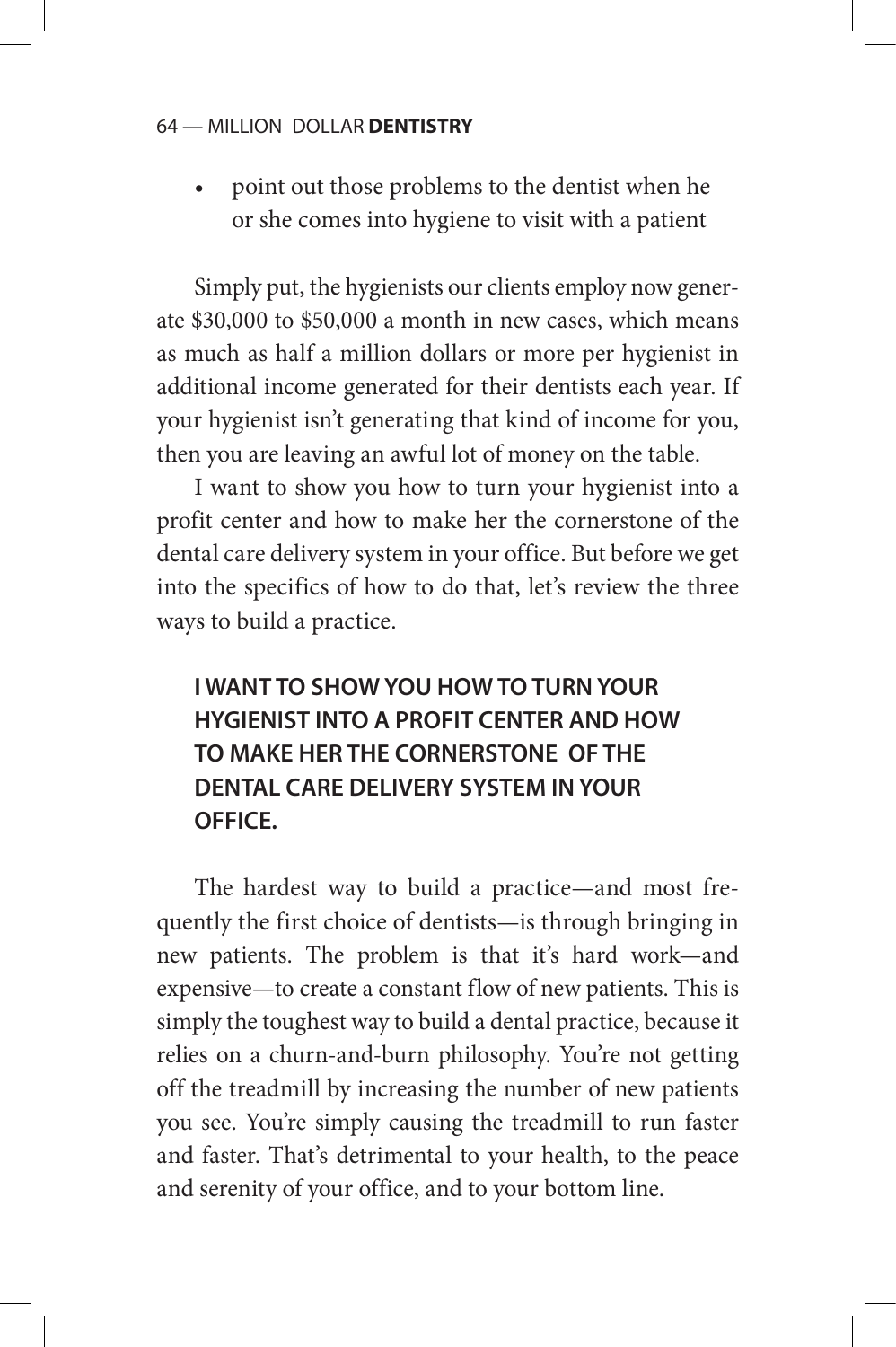The second way to build a dental practice is to have your existing patients increase the frequency of their visits. This is easier than trying to generate a constant stream of new faces, and it requires your office to be considerably more efficient in implementing its re-care system. The problem is that most dentists allow patients to fall out of the system, to slip through the cracks, and to fail to reappear for regular re-care visits. The other problem is that most dentists rely on hope and prayer to close cases. Unless you've got a better way of closing cases, you're not going to increase your business in any meaningful way simply by getting your existing patients to return more frequently.

It doesn't really help to have patients coming through your office if you keep telling them the same thing over and over again—"We're going to watch that," "Let's see what happens with that in a few months," and all the other clichés that dentists use. Why do dentists resort to these clichés? Most of the time, it's in order to avoid the rejection they may face when they present cases to their patients.

In short, bringing your existing patients back more frequently for re-care visits is a step up from trying to find new ways to bring in a constant flow of fresh new patients, but the benefit to your bottom line is marginal.

The easiest way to build your dental practice in a significant manner is to get your existing patients to accept at least 80 percent of the treatment presented. You've already got people coming through your office whose mouths don't match the "healthy mouth" standard we discussed in the previous chapter—healthy soft tissue and healthy hard tissue. If you could sell them on the services they truly need 80 percent of the time—and we can show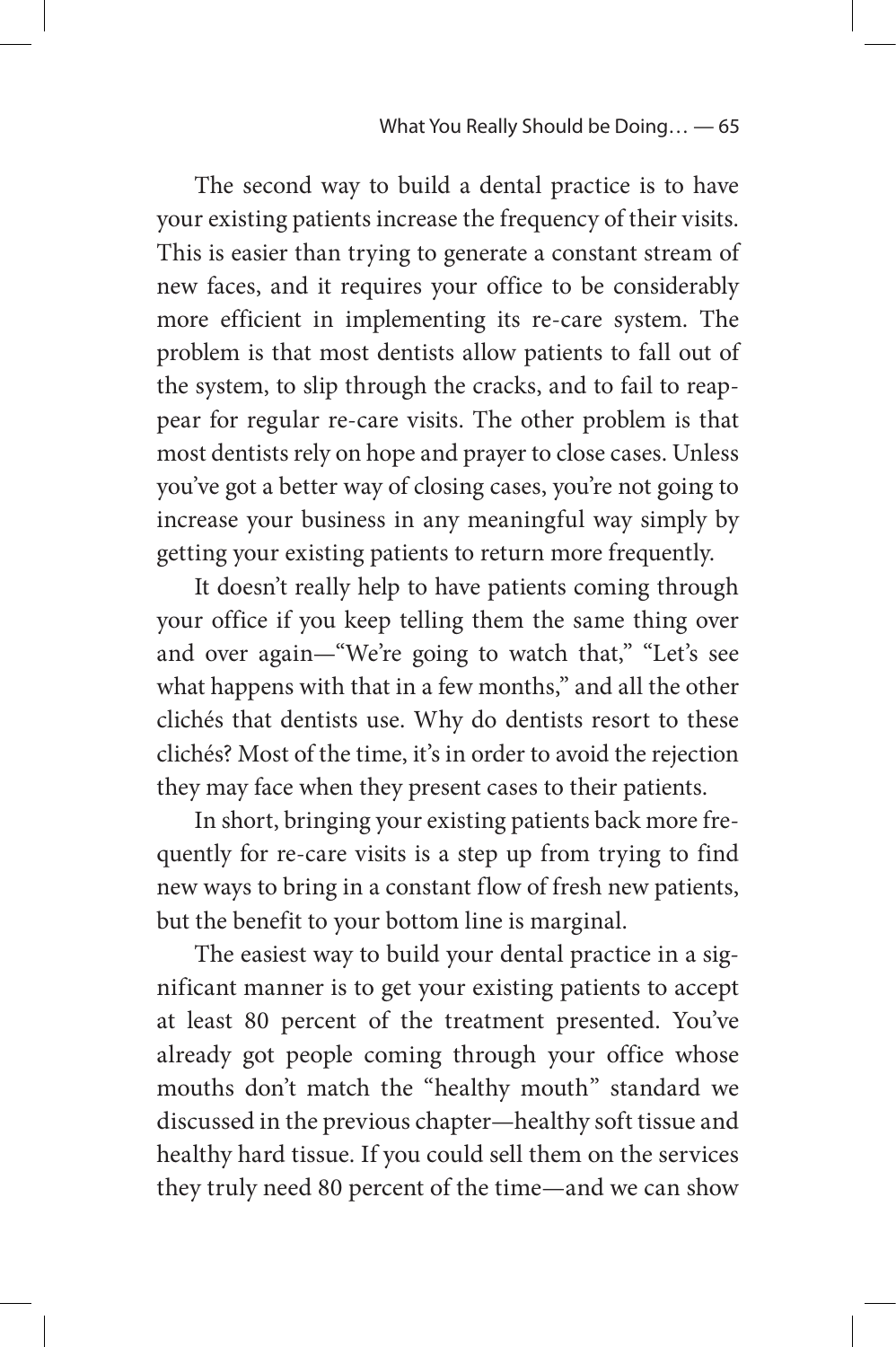you how to do that—you wouldn't need to keep churning new patients.

In our coaching and education work with dentists, we have come to the surprising discovery that in the average dental office, new patients accept only 17 percent of the treatment proposed to them. Or to put it another way, 83 percent of the treatment that dentists propose is rejected. No wonder dentists become gun-shy about presenting comprehensive care.

The numbers are better for existing patients, but they're nothing to get excited about. The average dental practice only closes 34 percent of the treatment proposed. Our clients raise their rate of closing cases for new patients to 60 percent, and they close cases with their existing patients over 80 percent of the time. They do this by making efficient use of their hygiene program. To put it simply, patient education—and therefore the closing of cases—starts in hygiene.

Just as your dental hygienist does not want to work the phones, your dental hygienist also does not want to go into sales. Hygienists don't like the term "sales." They do love the term "patient education," and they do love getting paid. So from now on, you want to have your hygienist educate patients about problems in their mouths and the consequences that will follow if those problems are not treated. Your hygienist shouldn't come out and say definitely, "You'll need a crown for that tooth." Instead, your hygienist should suggest that you are likely to propose a crown, given the situation that she sees. She is foreshadowing the solutions that you'll offer when you step into her room to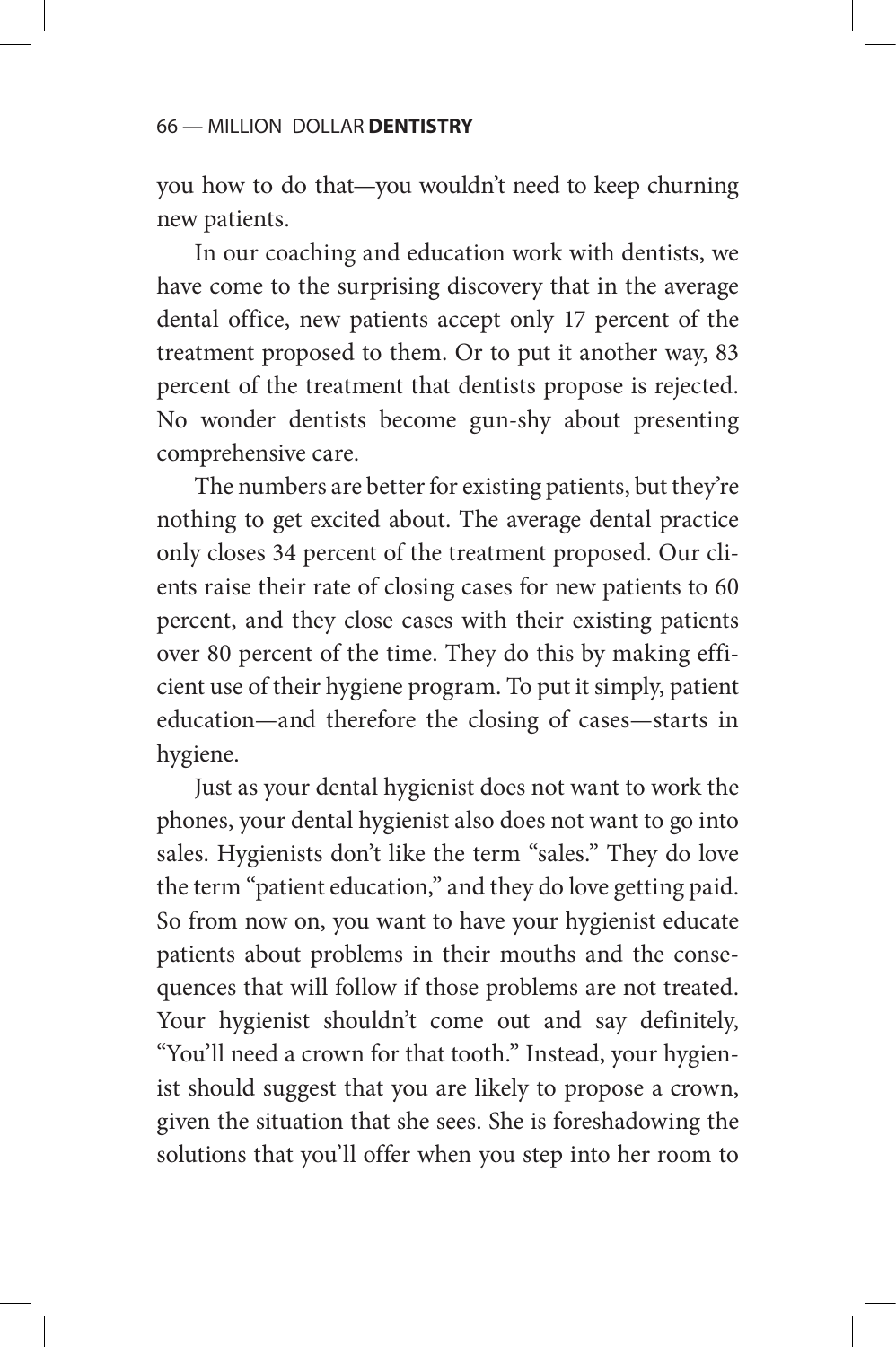see the patient. But by the time you come in, the hygienist should have educated the patient thoroughly about the nature of the problems that he or she is presenting and the consequences if those problems are left untreated.

How do you motivate a hygienist to provide this level of patient education? First, don't give her just half an hour or forty-five minutes per patient. Give her a full hour. Over the course of that hour, she will have all the time she needs in order to do her hygiene work at the highest level, and then she will have all the time she needs in order to provide the patient education that you want—and need—her to provide.

Second, pay your dental hygienist 1 percent of everything your office makes on cases that originate from the patient education she provides. This 1 percent is over and above the amount that you are paying her in salary.

Again, dental hygienists do not want to work the phones, they do not want to be telemarketers, and they do not want to go into sales. They went to hygiene school in order to learn how to do preventative care on teeth and gums and to help people maintain healthy mouths. So allow your dental hygienist to achieve her main purpose in life. At the same time, share with her the fact that you want her to provide a much higher level of patient education than in the past, and that you will compensate her for work that is generated in this manner.

You want your hygienist to be very clear with you, with herself, and with your patients about the precise nature of her purpose. We counsel our clients to have their hygienists write up their own personal statements of purpose and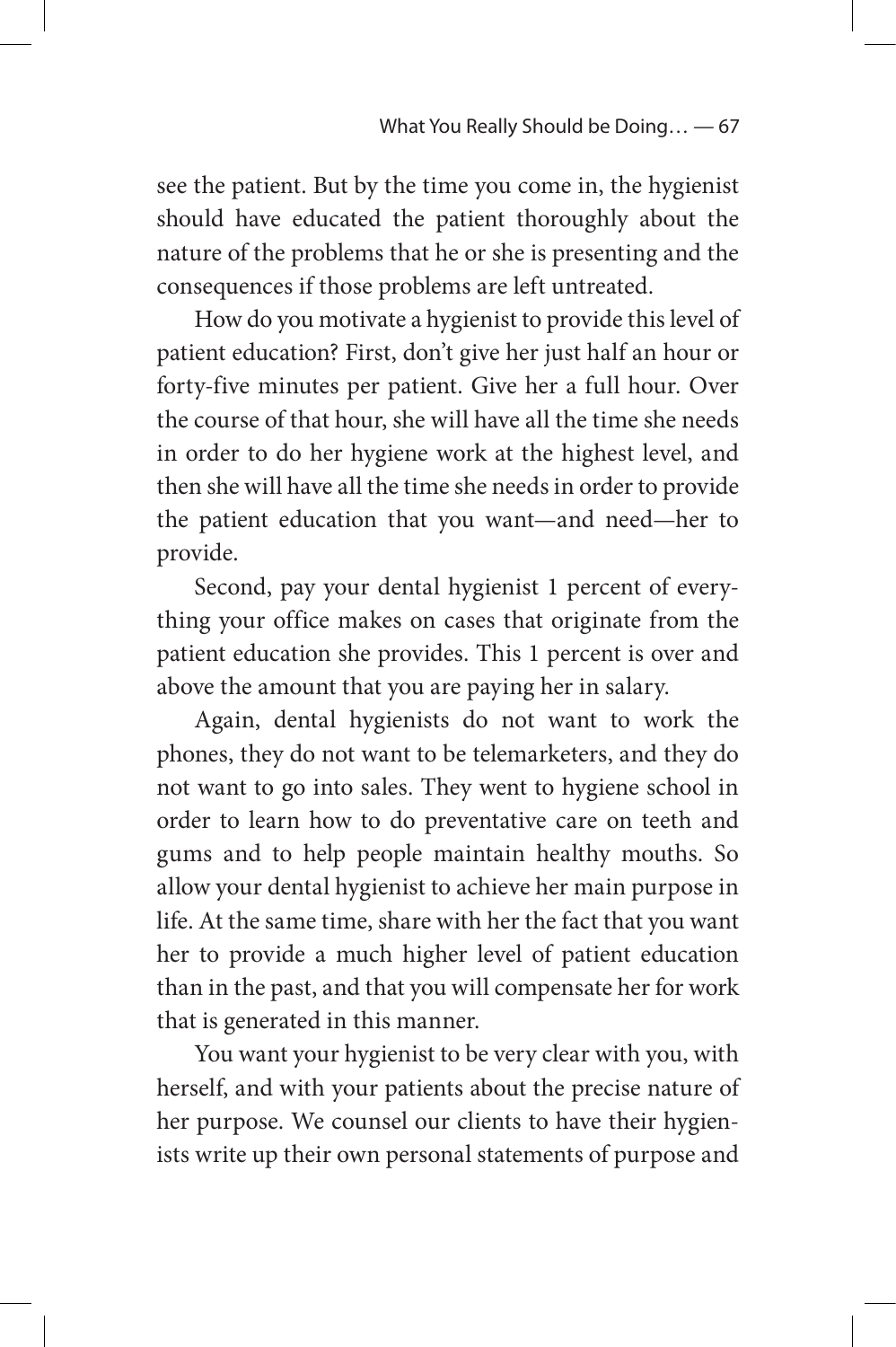post those statements in their rooms. One example: "My commitment to my patients—to help you achieve and maintain completely healthy teeth and gums, for the rest of your life."

Tell your hygienist that you are not expecting her to sell. However, you may want to mention to her that there's nothing to be ashamed of with regard to the selling process. After all, if patients aren't informed of and sold on the care they need, they won't have healthy mouths, and that ultimately defeats her purpose as a dental hygienist and your purpose as a dentist. You might even want to tell her that the root of the word "sales" is "assisting," not persuading or making people do something they don't want to do. The main thing is that you want to stress with her that she is *providing patient education*—she is *not* selling.

**AFTER ALL, IF PATIENTS AREN'T INFORMED OF AND SOLD ON THE CARE THEY NEED, THEY WON'T HAVE HEALTHY MOUTHS, AND THAT ULTIMATELY DEFEATS HER PURPOSE AS A DENTAL HYGIENIST AND YOUR PURPOSE AS A DENTIST.** 

What does a practice look like when the hygienist is committed to this level of patient education and has the time in order to do her job—and provide this new higher level of patient education—properly?

First, she isn't diagnosing. She is simply pointing out problems. To that end, neither she nor you should be performing "wallet biopsies" on patients. So often, dentists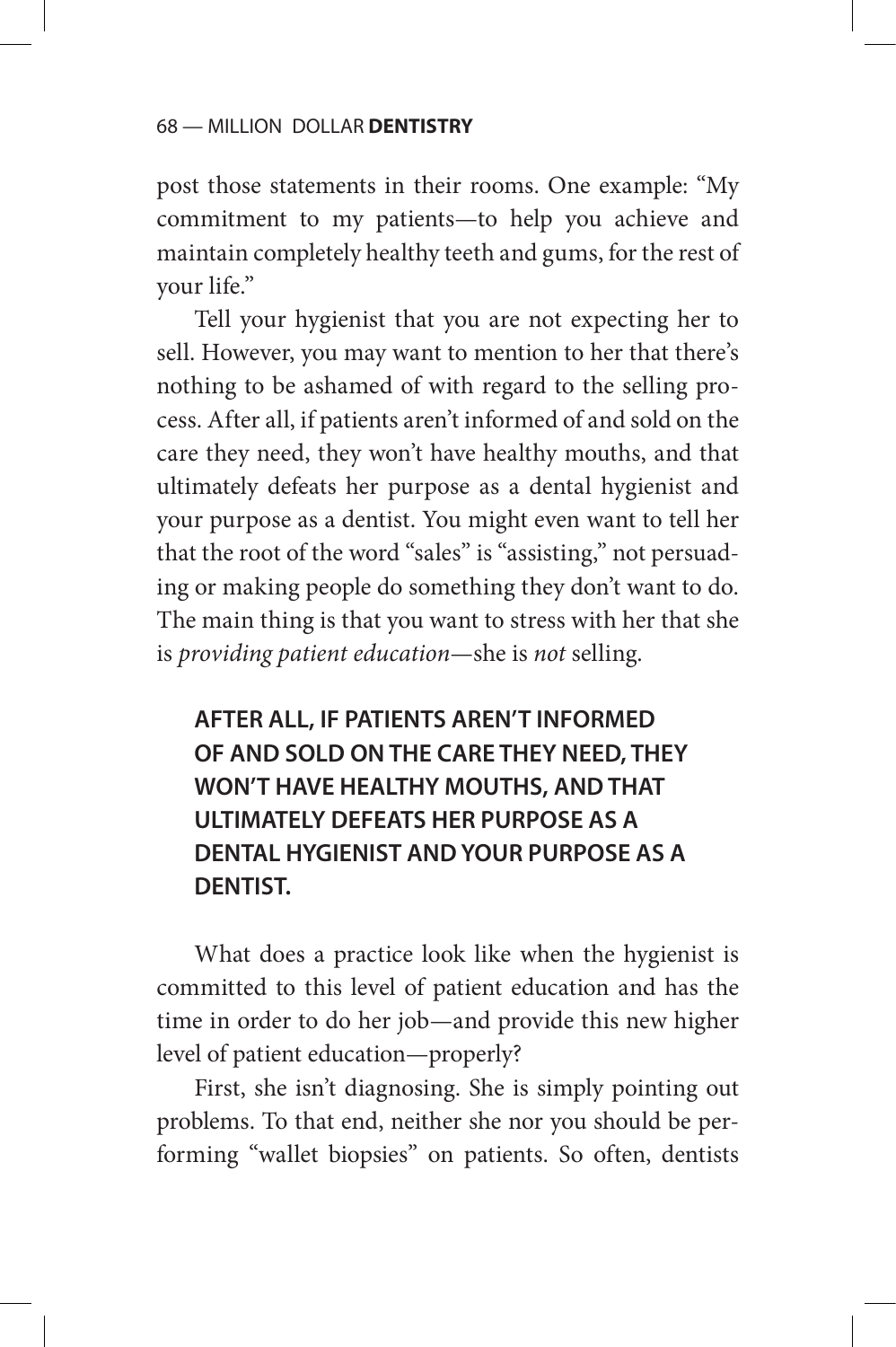and hygienists only present cases to the limit of what they think the patient can pay for or their insurance can pay for. Tell your hygienist not to worry about how the patient is going to pay for the service. If the patient asks the hygienist, "Is it going to cost a lot?" then train your hygienist to offer this answer:

"I understand your concern about your investment in your care. After we're finished, I'm going to take you to the treatment coordinator. We have different types of payment options to meet your budget, and the treatment coordinator will help you with the budgeting, so it will all work for you."

A script like this will give your dental hygienist confidence when people raise that question about money. The specific wording I am suggesting will assuage your patient's fears about how he or she is going to handle this new financial burden. Your dental hygienist thus can focus specifically on the thing that makes her happiest—taking care of her patients' dental hygiene needs and demonstrating to the patient the problems and the consequences of those problems if left untreated. These are the tasks she feels motivated to perform. And then when you pay her 1 percent of all the cases that close and are completed, she becomes deeply invested in making sure that neither you nor anyone else in the office drops the ball on getting that work done.

Second, this approach maximizes the use of your precious time. By the time you walk into hygiene to meet the patient, your hygienist has already put up four pictures of the problem on the intraoral camera so that the problems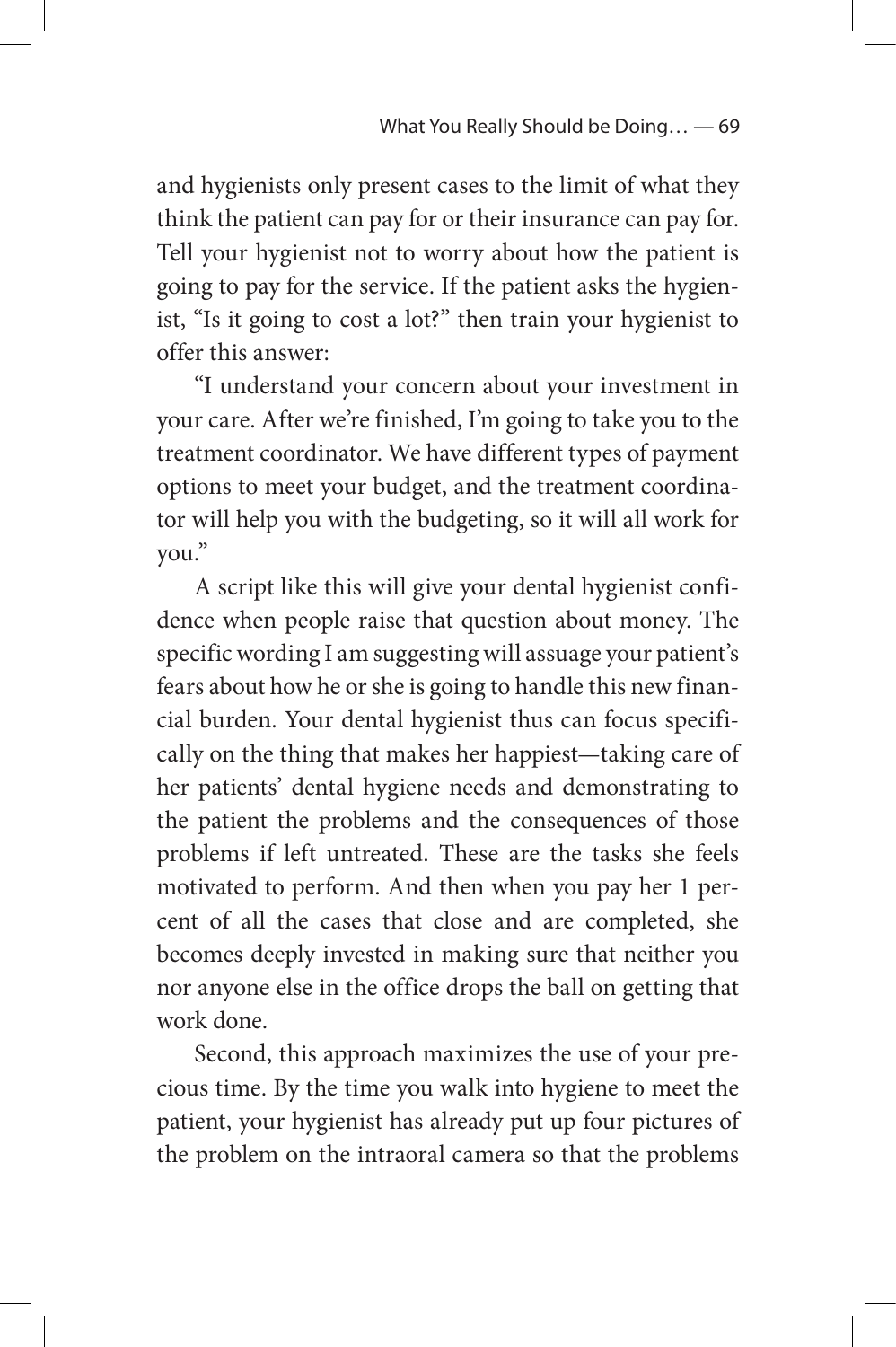are visible to the patient. Again, if you do not have an intraoral camera, go get one—as soon as you can. It is the single most important and lucrative tool your office could possibly have when it comes to presenting and closing cases. When the patient sees four views of the problem or problems magnified on the screen, your patient is going to be far more likely to accept the case.

The key element in shifting from selling the patient to having the patient buy is transferring your attention on what you want to having the patient see the problem. Selfdiscovery by patients enrolls them in their treatment. This is what we call "the moment of truth," when the patient tells you, "Doctor, let's take care of this problem."

When your hygienist, motivated by her desire to care for your patients' teeth and mouths, and also motivated by that additional 1 percent she's going to make, has performed her patient education role, then and only then do you come in to hygiene. Instead of spending a long, laborious time with the patient, where you are essentially starting from scratch, trying to figure out what, if anything, the dental hygienist has accomplished in terms of patient education, now the hygienist is expecting you to come in to confirm the case that she has already presented. This is only going to take you five minutes.

You don't have to do a whole lot of selling—the views presented on the intraoral camera will speak volumes. If the patient asks you about the cost of the care, tell the patient the same thing the hygienist said—the treatment coordinator will discuss payment options with you. You spend an efficient five minutes with the patient, and then you're out of there, off to do something else that makes an equally efficient use of your time.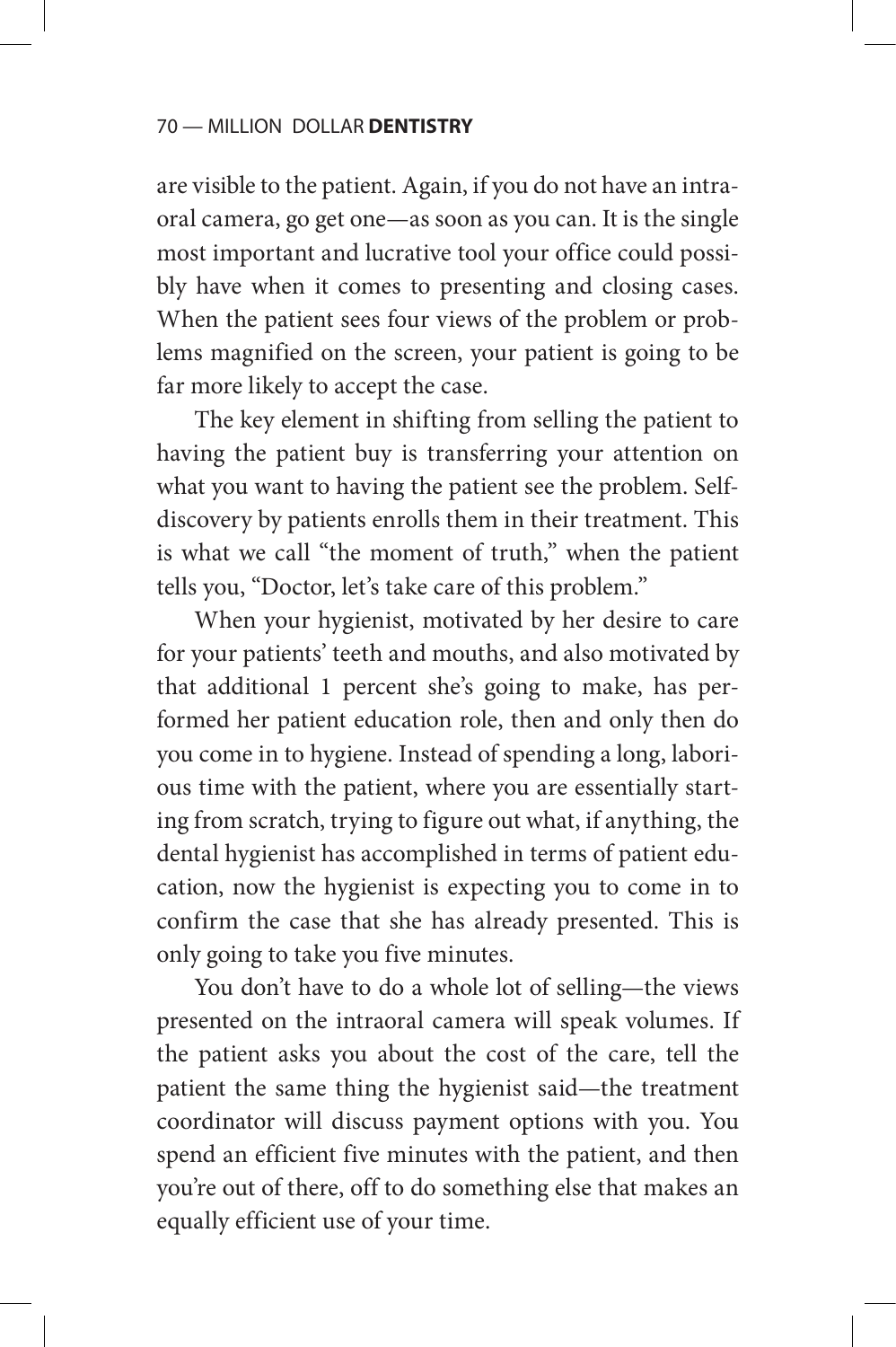*Why all this emphasis on patient education?* Let me ask you this question. When was the last time you made a buying decision that cost you \$5,000 to \$8,000 when you didn't even know you had a problem, when you were in a vulnerable position like a dental chair, when you didn't want to make that purchase, and when you weren't feeling any pain or discomfort that made you think you needed that purchase in the first place? Keep in mind that for years now, you've been probably telling your patients, "We'll put a watch on that." In other words, most dentists have conditioned their patients to believe that unless something is hurting or falling out of their mouths, they don't need any treatment!

That's why patient education is so important, and it's not your job. It is the job of the dental hygienist, because she can tell the patient what the problem is and what the consequences are, in a non-threatening way.

Third, by coming in and seeing what she's put up on the intraoral camera, the dentist is far less likely to undercut the hygienist—something that happens accidentally, but all too often. Here's how the situation usually unfolds. First, the dental hygienist will present problems to the patient, and the patient is in accord with the idea that something needs to be done. And then the dentist enters, concerned that if he presents an expensive case he might be rejected. That fear of rejection may actually cause him to invalidate everything the hygienist so accurately pointed out to the patient.

The dentist, afraid of rejection, says things like, "We're not going to do that" or "We're going to watch that" or "We'll take it easy on that." This results in the hygienist becoming gun-shy about presenting. You've got to trust the fact that your hygienist knows what's going on inside a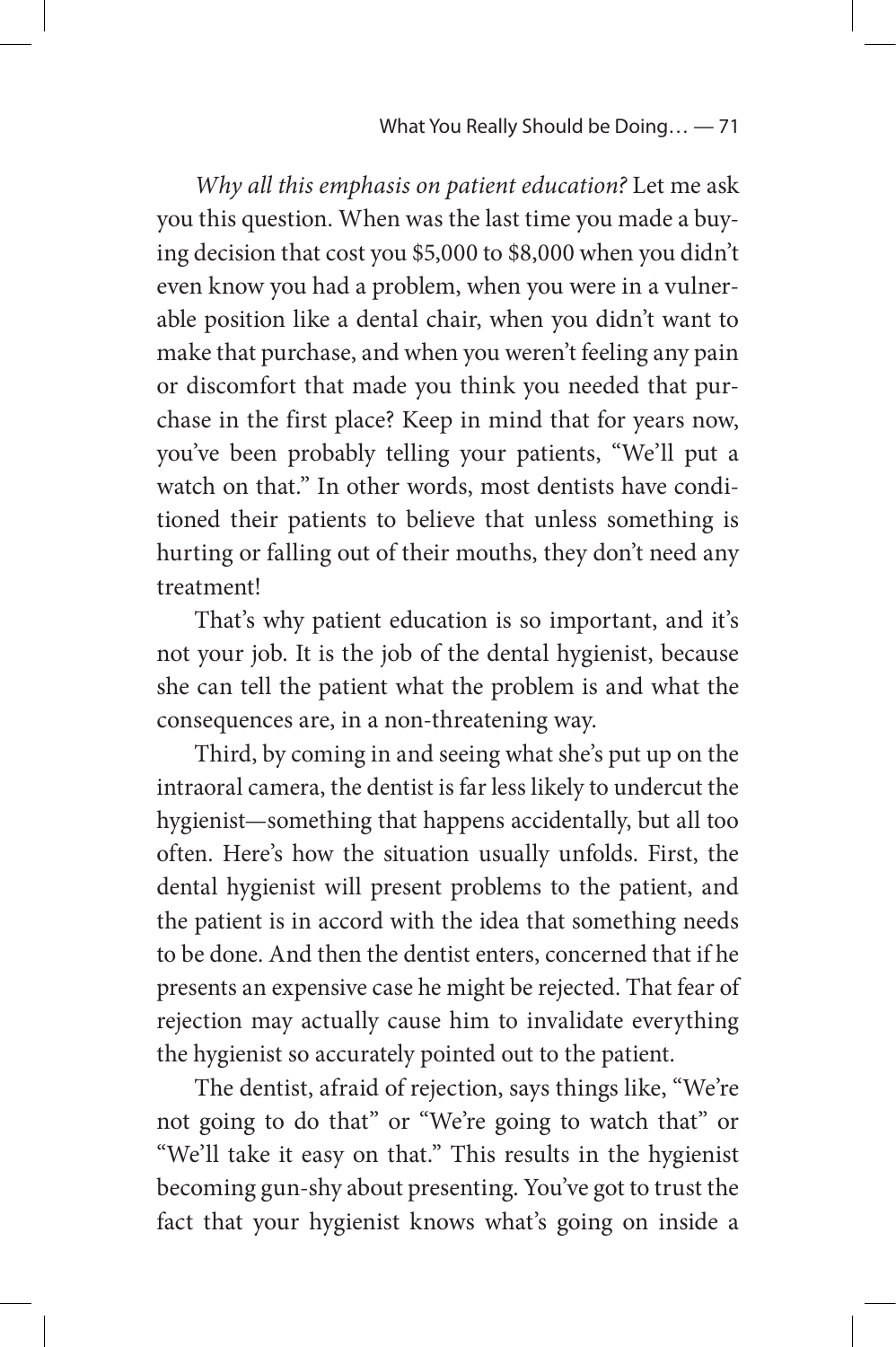mouth. So instead of invalidating her, accustom yourself to acknowledge her for what she found. Tell her, in front of the patient, "It's great that you found that!" Find her doing things the right way, and acknowledge her for it.

When your hygienist is performing her role, she is likely to generate that \$30,000 to \$50,000 a month in additional work for you. Here's how it happens: You've got a dedicated appointment coordinator, who is making sure that every one of your hygienist's slots is full. She's got an hour for each patient, more than enough time for her to provide the care she needs and offer the education that you want her to provide. She then suggests the care that is needed or at least presents the problems and potential consequences. You enter and spend five minutes confirming the findings. The hygienist then brings the patient not to the front desk or to the front door, but instead to the treatment coordinator, who essentially closes the deal. And then, when that case closes, is completed, and is paid for, your hygienist gets 1 percent of the deal.

# **WHEN YOUR HYGIENIST IS PERFORMING HER ROLE, SHE IS LIKELY TO GENERATE THAT \$30,000 TO \$50,000 A MONTH IN ADDITIONAL WORK FOR YOU.**

After each patient has come through hygiene, the hygienist needs to fill out a Hygiene Tracking Form, which should include the name of the patient, the actual treatment presented, and the treatment accepted. Your hygienist has access to those forms at all times. This way, she can keep track of how much of the case has closed. In fact, she is going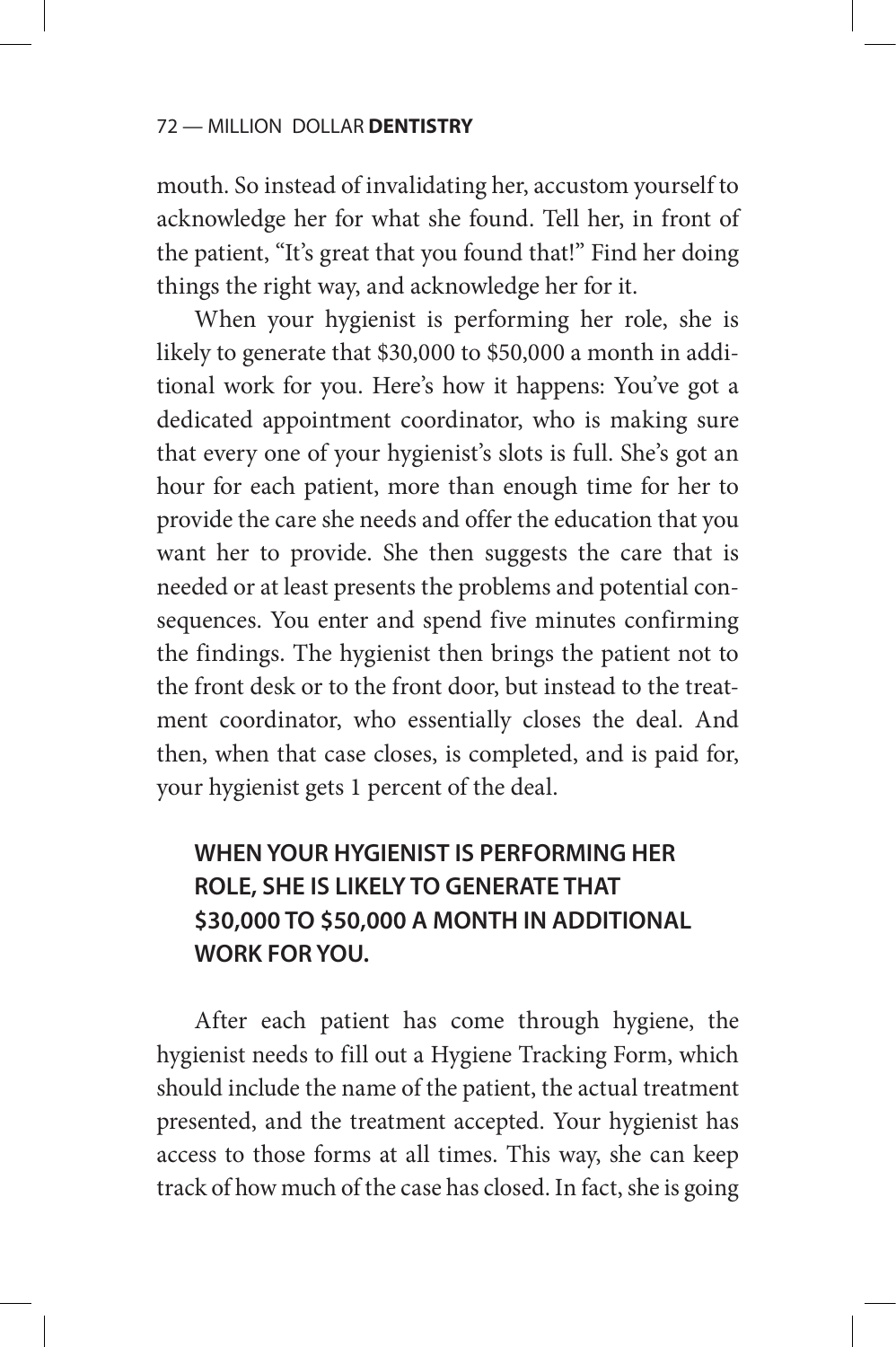to be bugging your treatment coordinator to make sure that the case is closed. That's the way it should be—you want everybody in your office to be focused on making sure that all cases close, get done, and get paid for in full.

Just as the dental hygienist gets 1 percent for all work that is completed and then paid for, the treatment coordinator also gets 1 percent. This will guarantee that the treatment coordinator is just as concerned as the hygienist that you don't drop the ball and that you complete—and make sure that you get paid for—all this extra work.

You might say, "I don't want to pay these people all that much money." In reality, the bigger the checks you write to your dental hygienist and your treatment coordinator, based on those 1 percent bonuses, the happier you should be—because the other 98 percent (after those two bonuses of 1 percent each) is money that flows to your bottom line only because this system is in effect. The additional income that you're earning as a result of this system is practically pure profit, because the only expenses associated with this income relate to the bonuses, lab work, and supplies. On average, about 80 percent of the income you'll generate this way goes directly to your bottom line.

Take it a step further. Have your hygienist introduce other products such as Invisalign and whitening. Think of the benefits to your patients, who would love to have these products explained to them. And think of the benefit to the bottom line in your office.

Products like Invisalign and whitening will never be mentioned unless you and your hygienist have this system in place, by which you are tracking and rewarding her for all the work that she generates.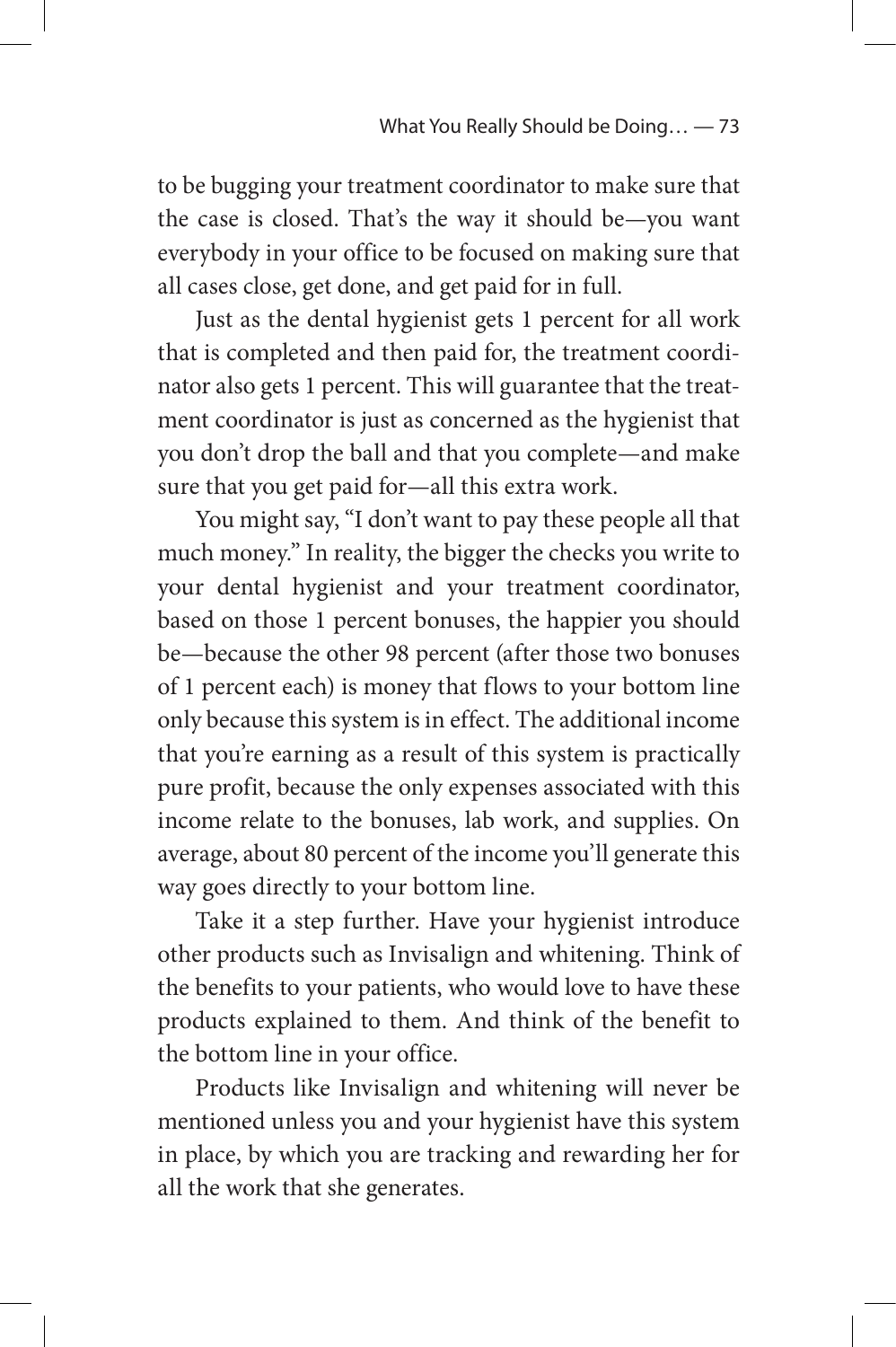Let's say you're with me so far—the hygienist now gets an hour to do her thing, you come in for five minutes to confirm problems she identified, and the treatment coordinator closes the deal, arranges payment, and makes additional appointments, if necessary. When you employ this system, you'll want to make sure that your hygienist has a patient in her chair every hour she's at work. Why? Because every patient she educates is likely to produce additional, high-profit income for you. Every hour she's not working is costing you a lot of money. So how do you ensure that your hygienist is always with a patient?

The solution: Hire a new part-time individual in your office—a re-care coordinator. The role of the re-care coordinator is to make sure that there is someone in your hygienist's chair every single hour of her working day. Generally, candidates for the position of re-care coordinator are individuals who are patients in your practice—people you know, and people who know people in your community. Often, these individuals are moms who need to get out of the house a few hours a week or people who are just simply burned out on watching Oprah and Dr. Phil.

Your new re-care coordinator will come in three days a week, from four to seven p.m. or from three to six p.m., to call people and remind them to get back into the re-care system. This fills up a major "bleeding point" in most dental practices—patients who simply fall out of the re-care system for whatever reason.

Your re-care coordinator ought to be able to enroll at least five patients a day for hygiene appointments during the three or four hours a day they work. Pay your re-care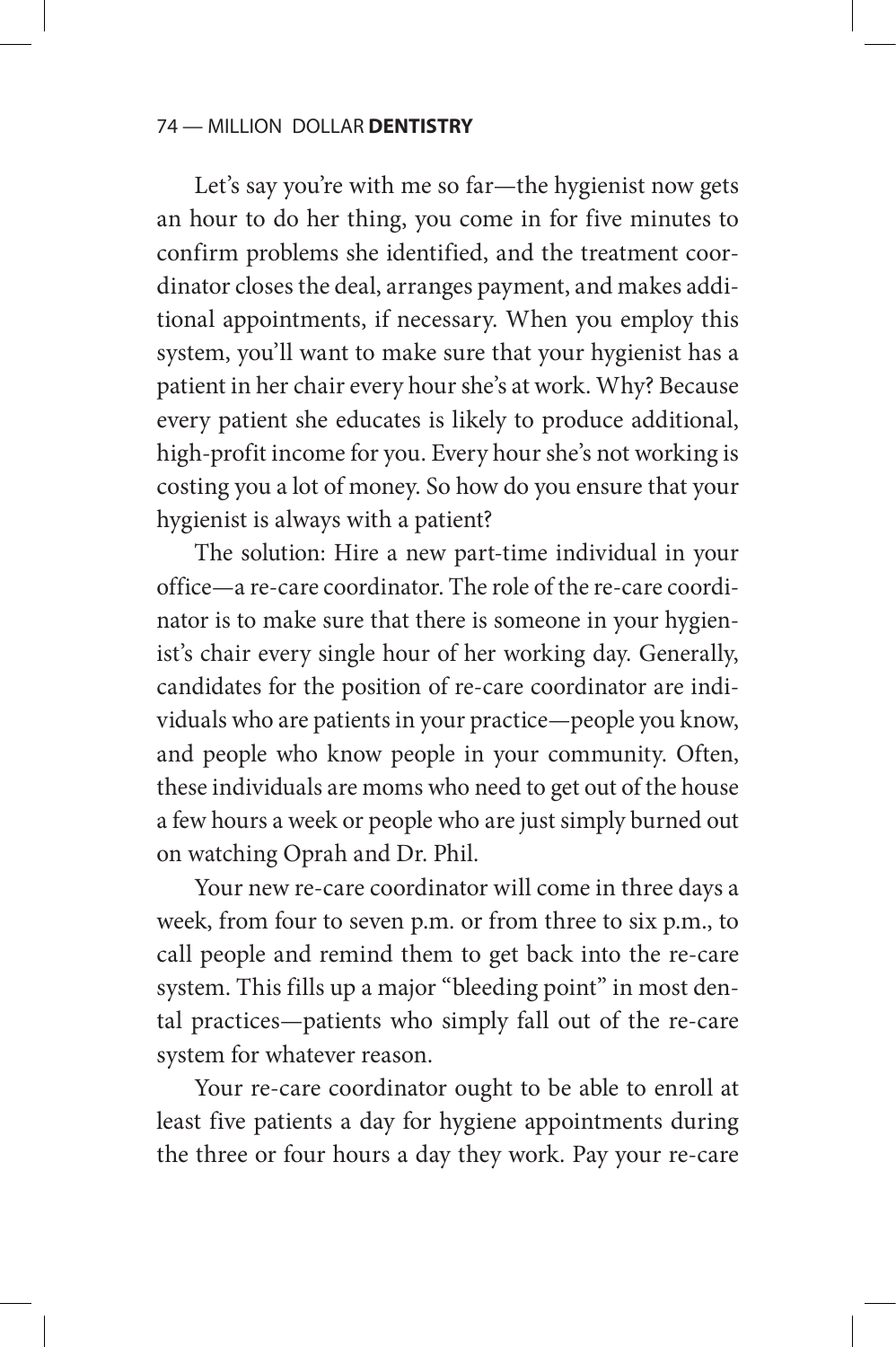coordinator \$10 an hour, and an additional \$1 for each patient who makes an appointment and shows up. You're spending about \$100 a week on your new re-care coordinator, but you're supercharging your hygienist's schedule. Your hygienist now has the maximum number of people to care for, and to whom she can present thousands of dollars of new treatment.

Take the time to train your re-care coordinator; explain exactly what you want from her. As a result, you'll get to do more dentistry without churning more patients. And no one else other than your treatment coordinator has to sell, because everybody else is playing his or her specific role.

## **YOU'RE SUPERCHARGING YOUR HYGIENIST'S SCHEDULE.**

One more point about the re-care system before we conclude this chapter. Aim for 100 percent pre-appointments before your patients leave. Get them back into the computer immediately—don't let them out of the system. This is another "bleeding point" in the practice. Make sure that everybody gets a card one month before an appointment, a call two weeks before, and then a call forty-eight hours in advance of the appointment. If you've got people who say, "I don't know what my schedule is going to be," simply be proactive with them. Have your re-care coordinator say, "Your next appointment is three (or four or six) months from today, the same day and time. We'll keep you in the system. Call us and make a change if you need to, but we'll hold this appointment for you for now."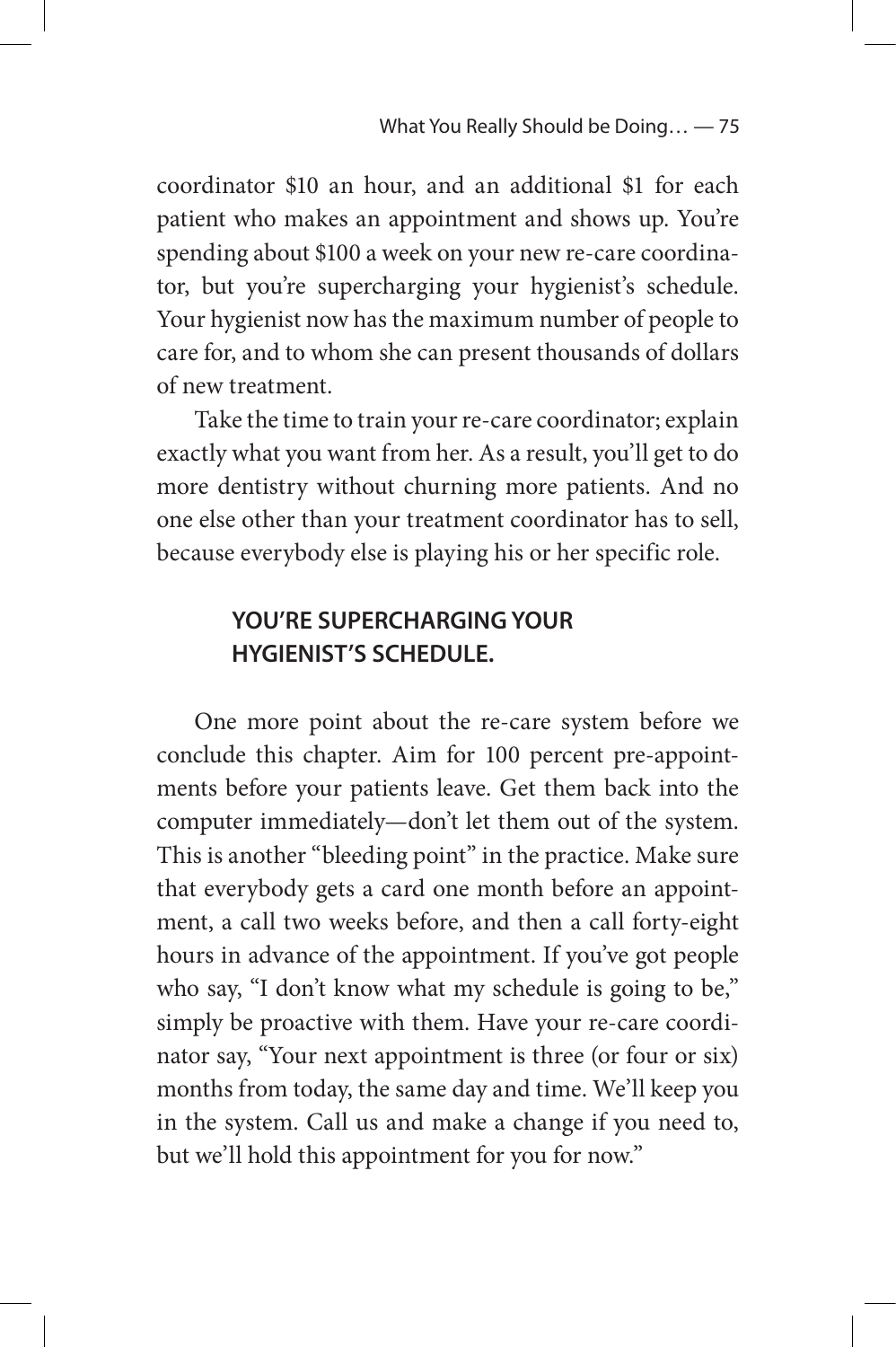By getting them into the system automatically, and by contacting them three times—one month, two weeks, and then forty-eight hours prior to their next re-care appointment—you are showing your patients that you are serious about them showing up on time. This dramatically reduces the number of broken and cancelled hygiene appointments. And you don't have to make it all that easy for them to change appointments once they are made. But that's up to you.

Keep a short call list or a wish list handy for your appointment coordinator. These are individuals who would be happy to come in at a given day and time, if such appointments open up. That way, if those slots suddenly open, you've got people on the short call list who can fill them immediately.

Now, your practice runs this way:

- The re-care coordinator comes in ten hours a week and makes the calls.
- The appointment coordinator makes sure that your hygienist's time is always used to the maximum.
- • Your hygienist has an hour to do her hygiene work and to do the patient education that you now want her to do.
- You come in for five minutes and confirm the case.
- Your hygienist then turns the patient over to the treatment coordinator, who arranges payment options and makes plans for the next treatment appointment, if necessary.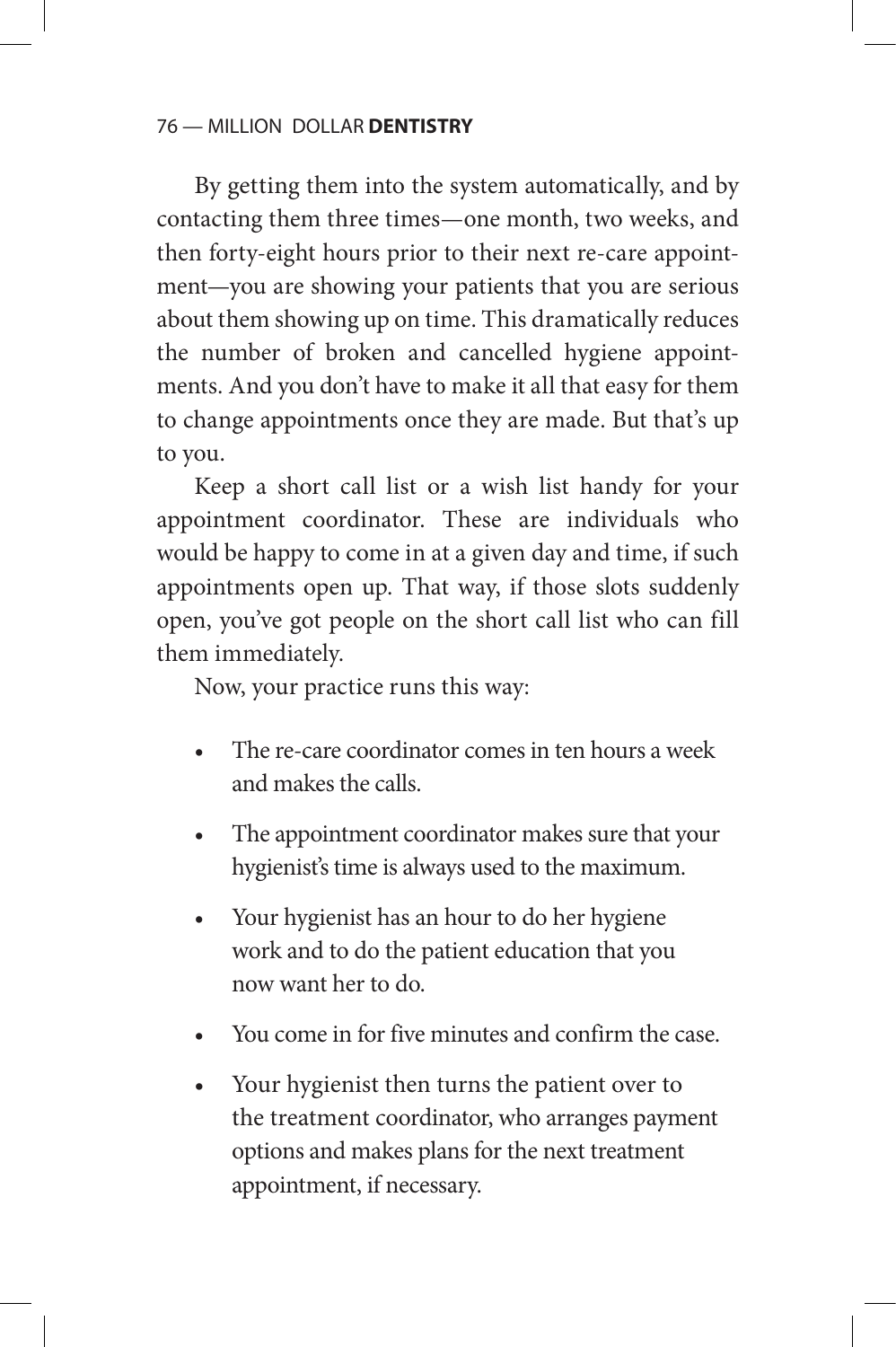- You perform the dentistry, knowing that everybody else in your office is perhaps even more dedicated to keeping you working than you are!
- And then when your patient's work is finished, the patient goes directly to re-care.

This is the way truly successful dentists make huge amounts of money—they've got everybody in the office totally invested in making sure that the work is flowing and that everybody is doing his or her job. Now you know exactly what you should be doing with your dental hygienist—you want to have her serving as the linchpin of patient education in your office, because when she generates more work, far more money flows to your bottom line, perhaps as much as half a million dollars a year. And those are numbers that will put a smile on any dentist's face.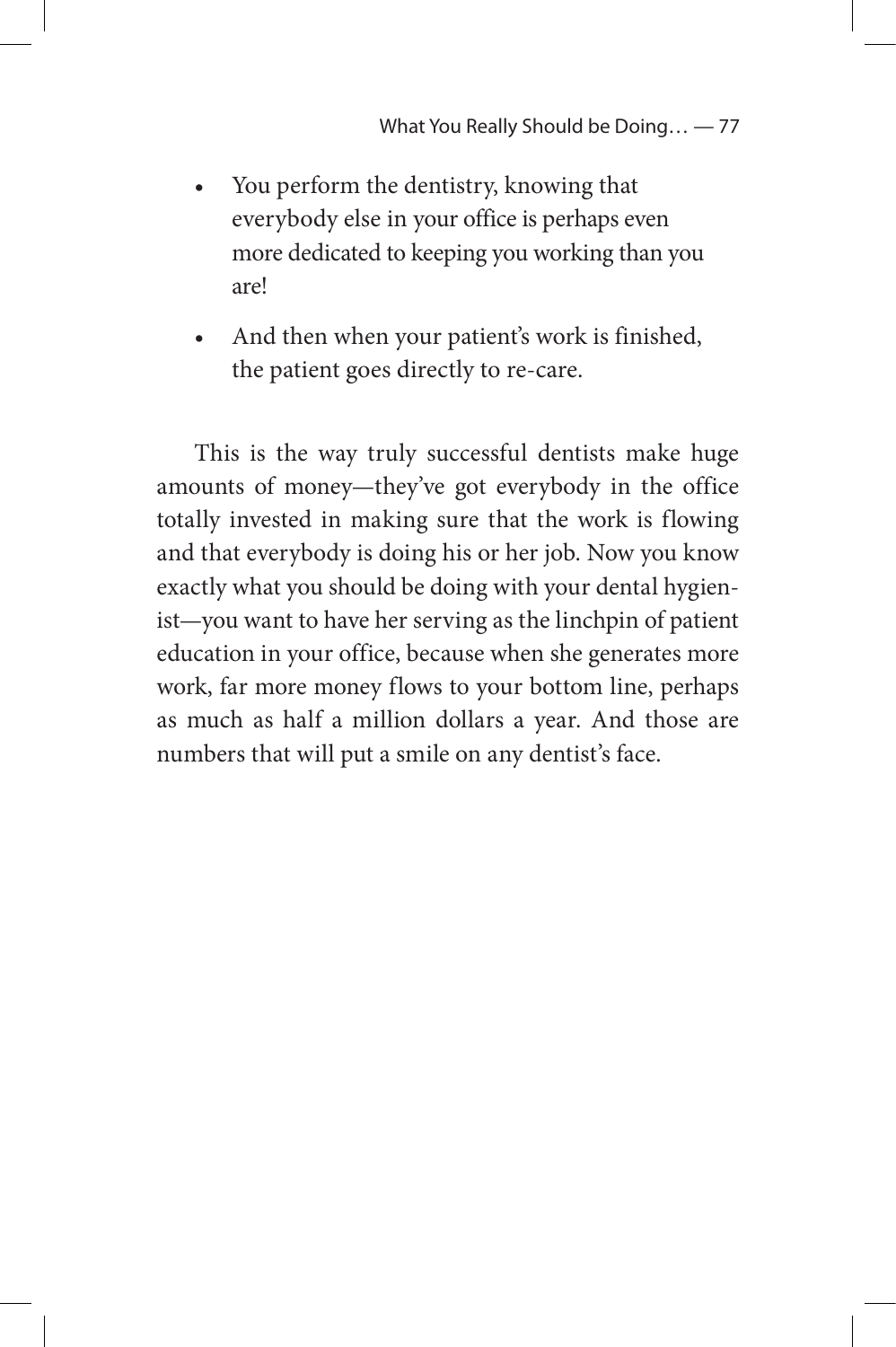## **Take Your Practice To The Next Level:**

- 1. The more you allow your dental hygienist to do his or her real job—professional hygiene and providing education to your patients—the less selling you'll have to do and the more dentistry you'll get to practice. Whatever your hygienist says, nod and say "OK." Then say, "Let me take a look and confirm." Reconfirming your hygienist's analysis adds credibility to what he/she says, which increases credibility for your entire team.
- 2. Your hygienist can and should be a profit center and the cornerstone of the dental care delivery system in your office. When you add credibility to your hygienist by confirming his/ her findings, your patients begin to listen to your entire team and respect them as a knowledgeable, well-respected unit.
- 3. If you give your hygienist enough time and a large enough bonus, he or she will radically increase the profitability of your practice.
- 4. A re-care coordinator will fill the empty places in your hygienist's schedule and keep your best patients from "slipping through the cracks." Have your coordinator run the report of patients who have not been in for their 6-month recall visit, and pay them for every patient they put back into the schedule who shows up.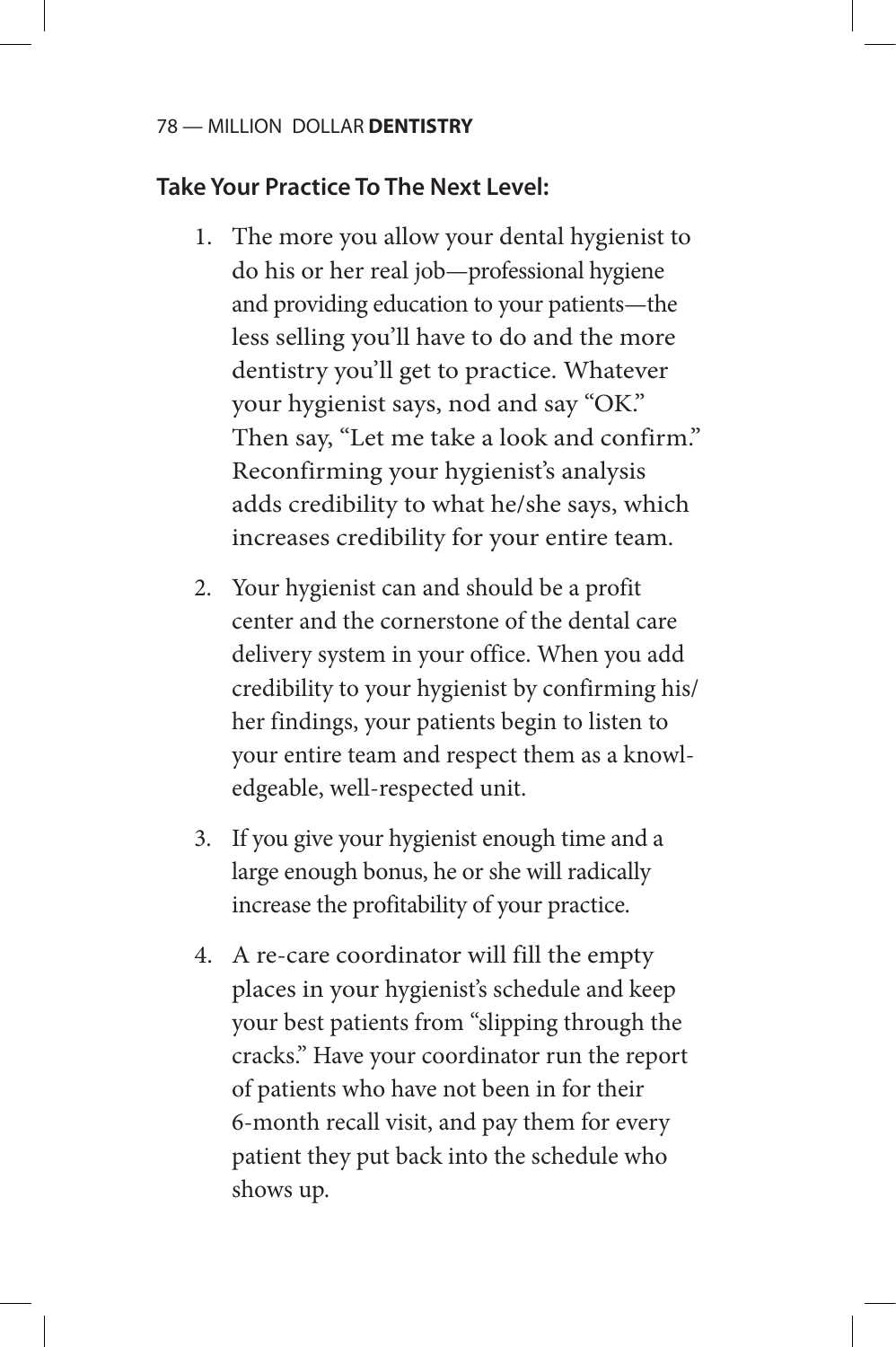# **Chapter 5**

# Why Your Team Hates You

HERE'S A WONDERFUL Peanuts cartoon where Charlie Brown is discussing with Linus who exactly in Charlie Brown's life loves him. Charlie Brown can't think of anybody. Then he remembers Snoopy.

"Snoopy doesn't count," Linus reminds him. "You feed him. He has to love you."

I tell this story now to illustrate the point that some dentists don't realize exactly how their team members feel about them. The unfortunate reality is that team members in many dental offices have feelings toward their dentistemployers that range from cordial dislike to outright animosity. There are many reasons for this, as we shall see in this chapter, but the obvious point is that it's hard to have a dental office create huge amounts of success and wealth for the dentist when his team can't stand him.

Some of our clients have been shocked to discover that their team members don't like or respect them nearly as much as they had previously thought. As in the Peanuts cartoon, these dentists often fail to realize that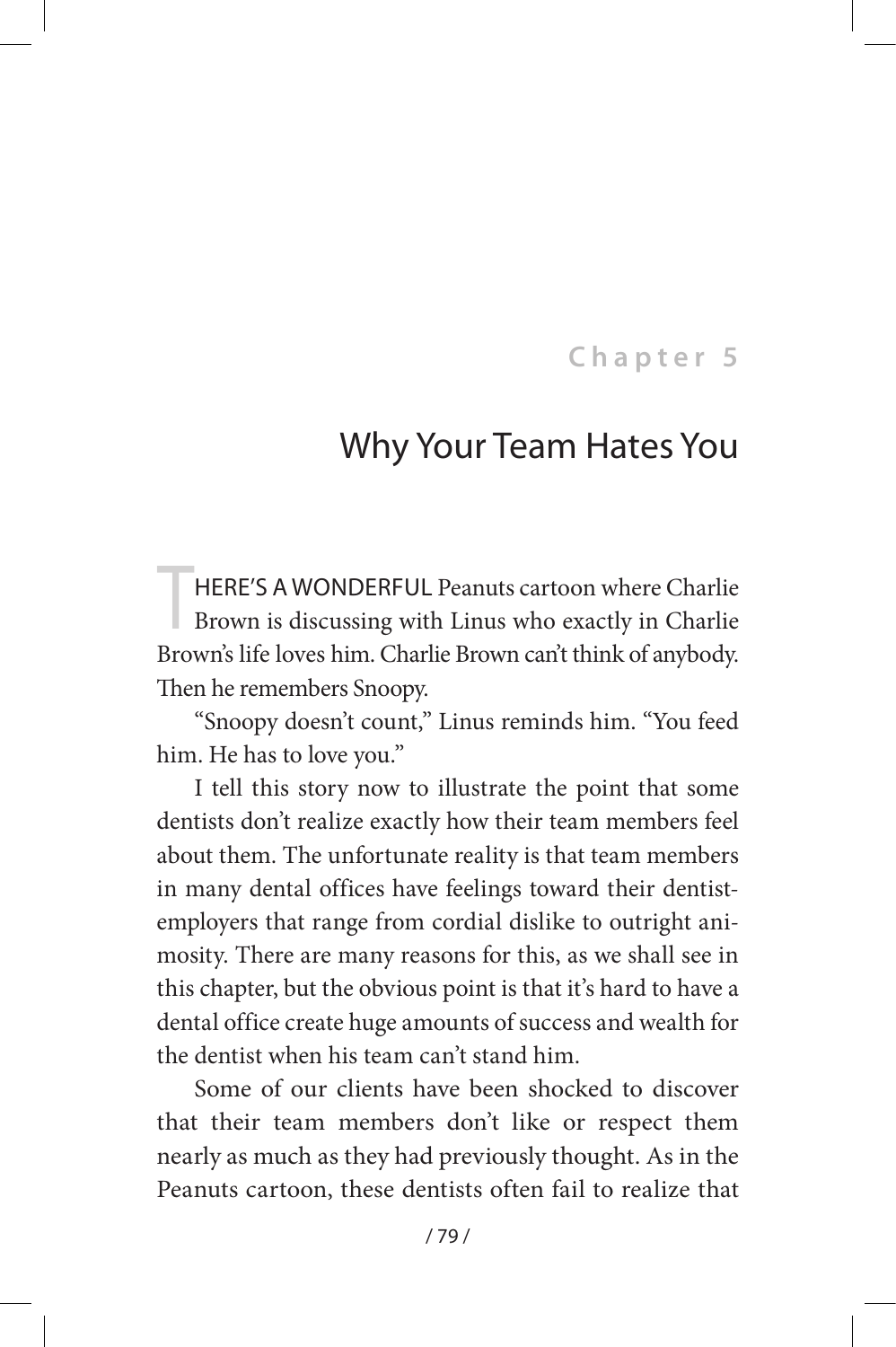their team members are beholden to the dentist for their jobs and their livelihoods. Workers tend to treat their boss with at least a minimal amount of respect, since he or she is signing their paychecks. But does that grudging respect, often insincere, really translate into the team liking the dentist, wanting to go all out for him, ready to go that extra mile?

# **THE UNFORTUNATE REALITY IS THAT TEAM MEMBERS IN MANY DENTAL OFFICES HAVE FEELINGS TOWARD THEIR DENTIST-EMPLOYERS THAT RANGE FROM CORDIAL DISLIKE TO OUTRIGHT ANIMOSITY.**

As long as you're writing checks, people will have a higher affinity to you. But an affinity based strictly on paychecks is simply not sufficient for the kind of relationships you need with your team in order to maximize the effectiveness—and the profitability—of your practice.

In this chapter, I'd like to explore the sometimes edgy relationships that may exist between dentists and their teams. Then I want to show you how to transform the nature of your relationships with each of your team members so that the office operates in the smoothest, most frictionless way possible.

I'd like to bring back from Chapter 1 our old friend Larry Laserguy, D.D.S. Like some dentists, Larry has an often uneasy relationship with his team. I'd like to take you inside Larry's practice and show you the nine reasons why his team doesn't love him.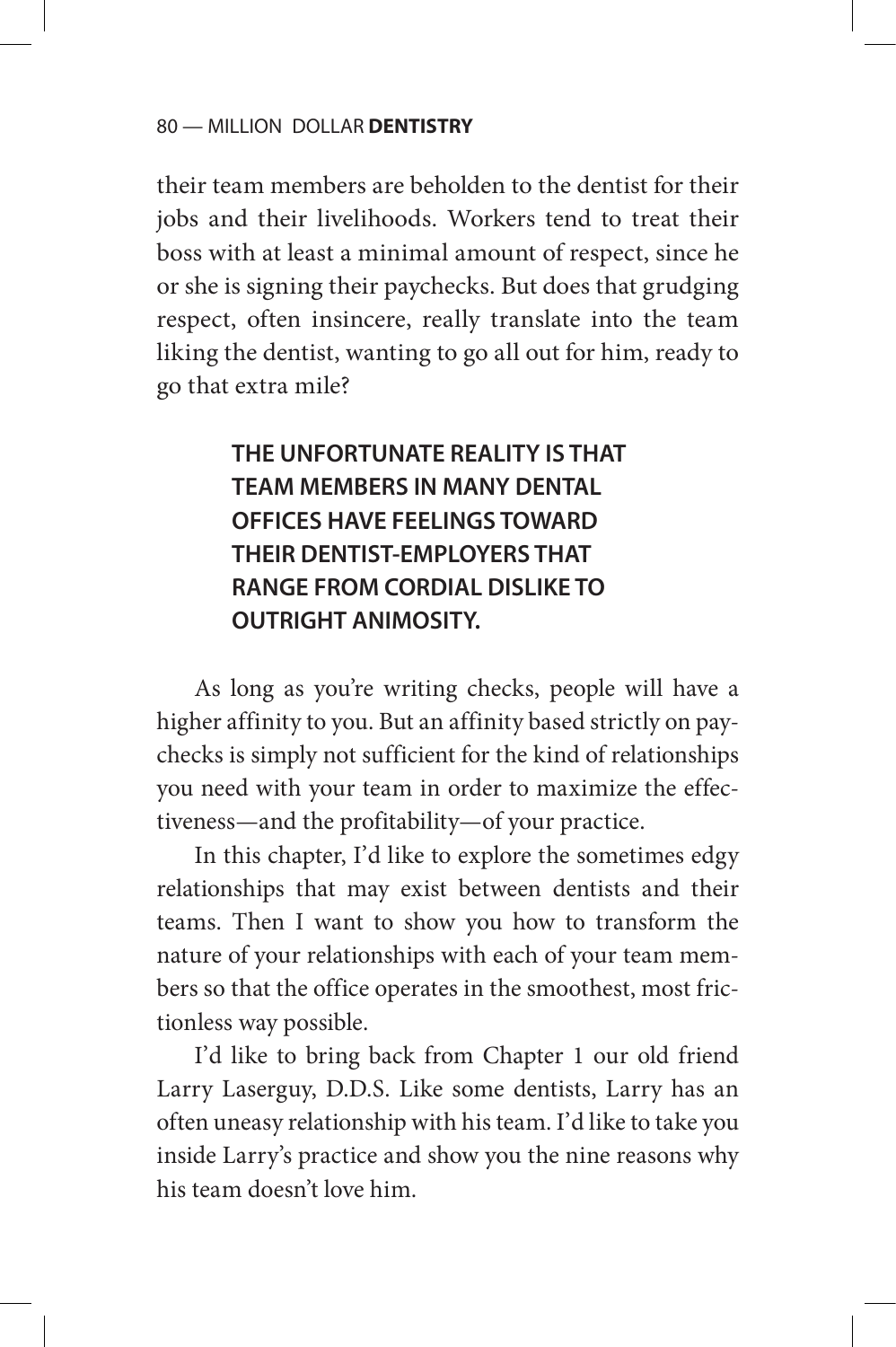# **1. Larry leaves behind a trail of broken agreements and promises.**

Larry has the nasty habit of hiring individuals to do one job but then making them do something else, often something they don't want to do. Larry's dental hygienist is frequently asked to jump on the phones when no one else can do it. His dental assistant frequently has to work the front desk whenever the front desk person (more about that title later) doesn't show up for work, takes an extremely extended coffee break or lunch, or otherwise isn't available. Larry made these individuals promises back when he hired them, but cash-flow concerns or a too-busy schedule has prevented him from seeing those agreements through.

Another classic example of a broken agreement is Larry's promise to all of his new hires to give them a review in ninety days with the possibility of a pay raise if they have done well to that point. The ninety-day mark comes and goes, but that promised review never materializes, and neither does the raise. Was Larry being sincere when he made the promise to give a review in ninety days? Most likely. It's just that he never made a note in his date book to keep that commitment. And then the team member never brought it up again, so it completely slipped Larry's mind. At least until the next time he hires somebody and makes the same promise, a promise that he breaks again and again.

How do Larry's team members feel when they have been promised a review and a possible raise, and neither materializes? As you can imagine, they feel quite bad about it. They're not going to say anything to Larry, because they don't want to risk their jobs.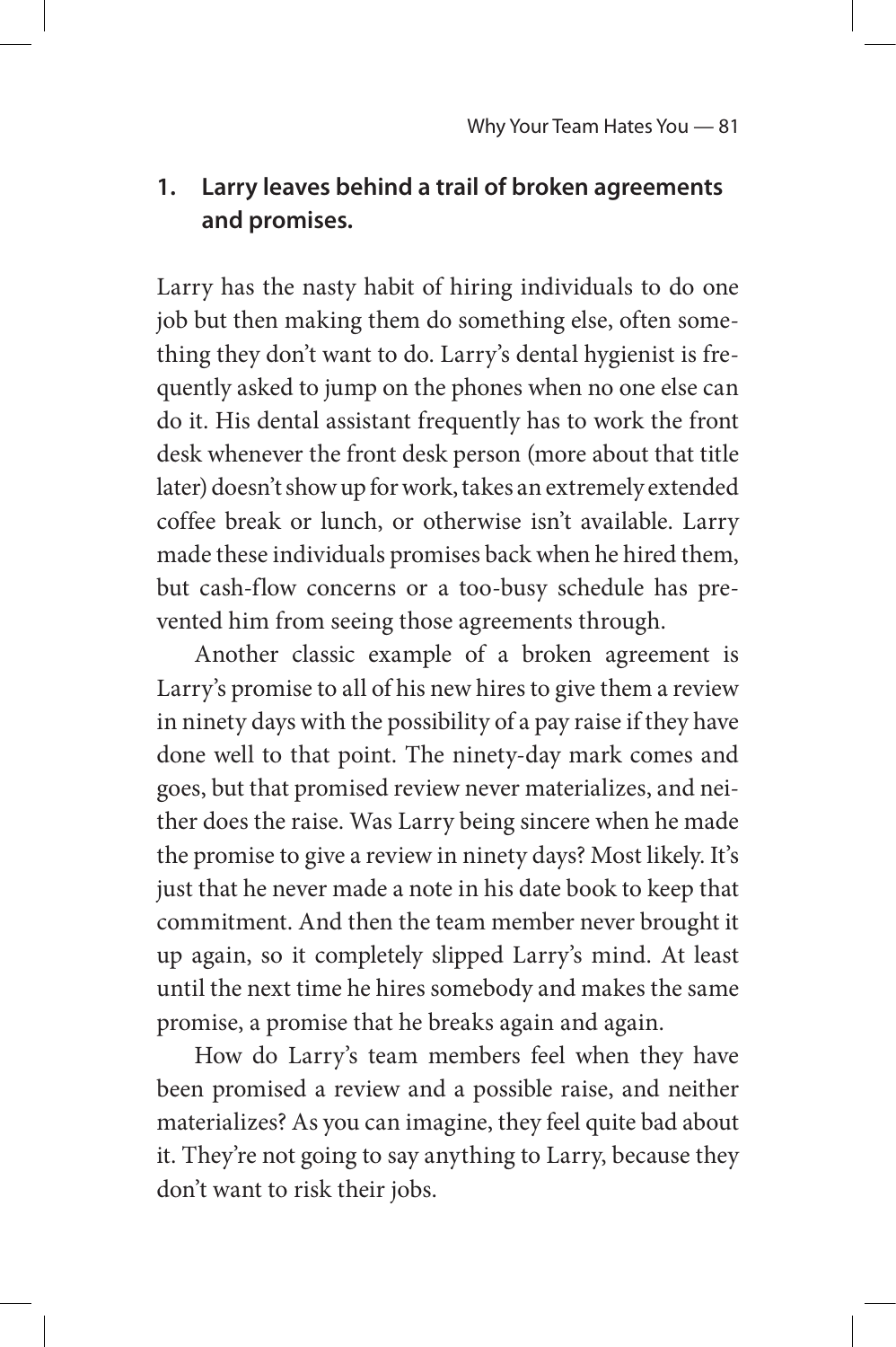Instead, they will feel resentful, and they will act resentfully toward Larry. Since they see that Larry is doing the minimum for them, they will do the minimum for Larry. Their attitude rapidly disintegrates from "I'm going to do the best job I can" to "I'm gonna take the money and run." Can Larry really blame them?

### **2. Larry manages by emotion rather than by results.**

Larry has a tendency to base his management style, on any given day, on a variety of factors that have little to do with making an office run well. If he had a good night at home with his wife, Larry is likely to be all smiles in the morning, treating everybody with backslapping glee. If he had a fight with his wife, or if his accountant called and told him that his cash flow wasn't where it needed to be, or if one of his kids made yet another demand for a new 3 Series convertible (or a new Boxster, given the nature of Larry's kids), then it's going to be a rough day at the office for the whole team. Larry is going to be barking orders, making incessant demands, and generally treating everybody shabbily. Larry leads by emotion, rather than giving people clear guidelines, clear responsibilities, and a clear sense of what constitutes acceptable results.

### **3. Larry's got a new long-term plan every two weeks.**

Larry has a real penchant for seminars, motivational tapes, books, and other "tools" for improving his practice.

Frequently, Larry will take a Friday off to attend a seminar on how to improve some aspect of his dental practice. He'll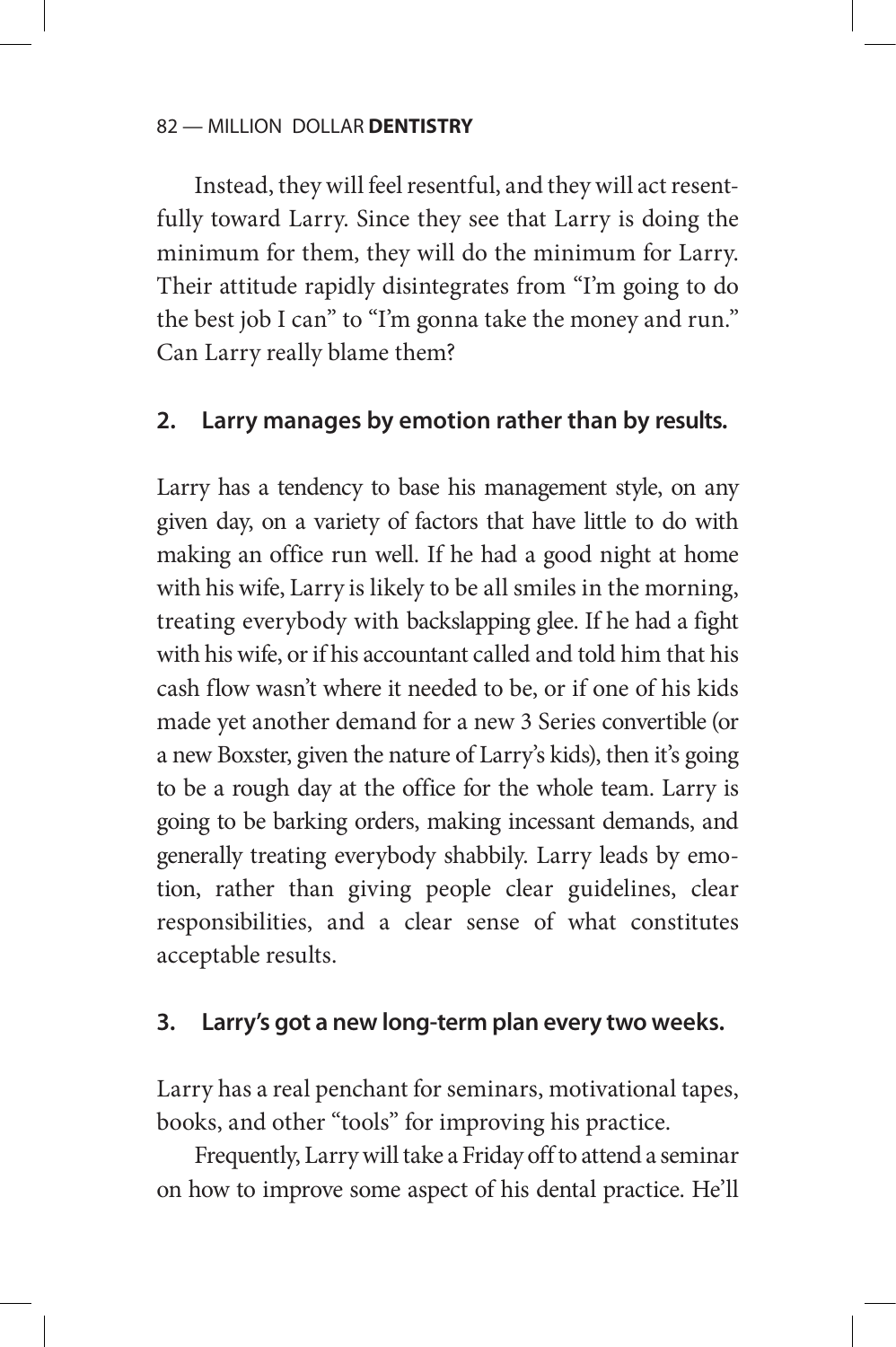get all jazzed up over the weekend about these ideas, and then come in Monday morning with a brand new set of management tools, slogans, trinkets, or who knows what to motivate (and sometimes terrorize) the team. Of course, by Tuesday or Wednesday, Larry's ardor for these new innovations has cooled, and by the end of the week, it's back to business as usual.

As a result, no one in the office takes it seriously when Larry enthusiastically institutes a brand new set of procedures on Monday morning, because everybody knows they'll be gone with the wind by Friday afternoon. Larry, for his part, can't understand why his team members never buy into these great ideas. How can he make money, he asks himself, when he's got a bunch of people allergic to change working for him?

## **4. Larry is either too controlling or too lax.**

You could say that Larry has a split personality. Sometimes, he micromanages everything that happens in the office, making sure that everybody is busy doing something, regardless of whether that "something" actually benefits the bottom line. When people see Larry in that frame of mind, they snap to attention and start looking busy. The office takes on the energy (and fear) of an Army base, where everybody is either saluting or painting something. When Larry gets in his super-controlling mode, nothing of any importance gets done in the office. People are too busy looking busy, too scared that he might turn and snap at them.

At other times, Larry is simply too lax. His team whispers that he has no backbone and that he actually wants his team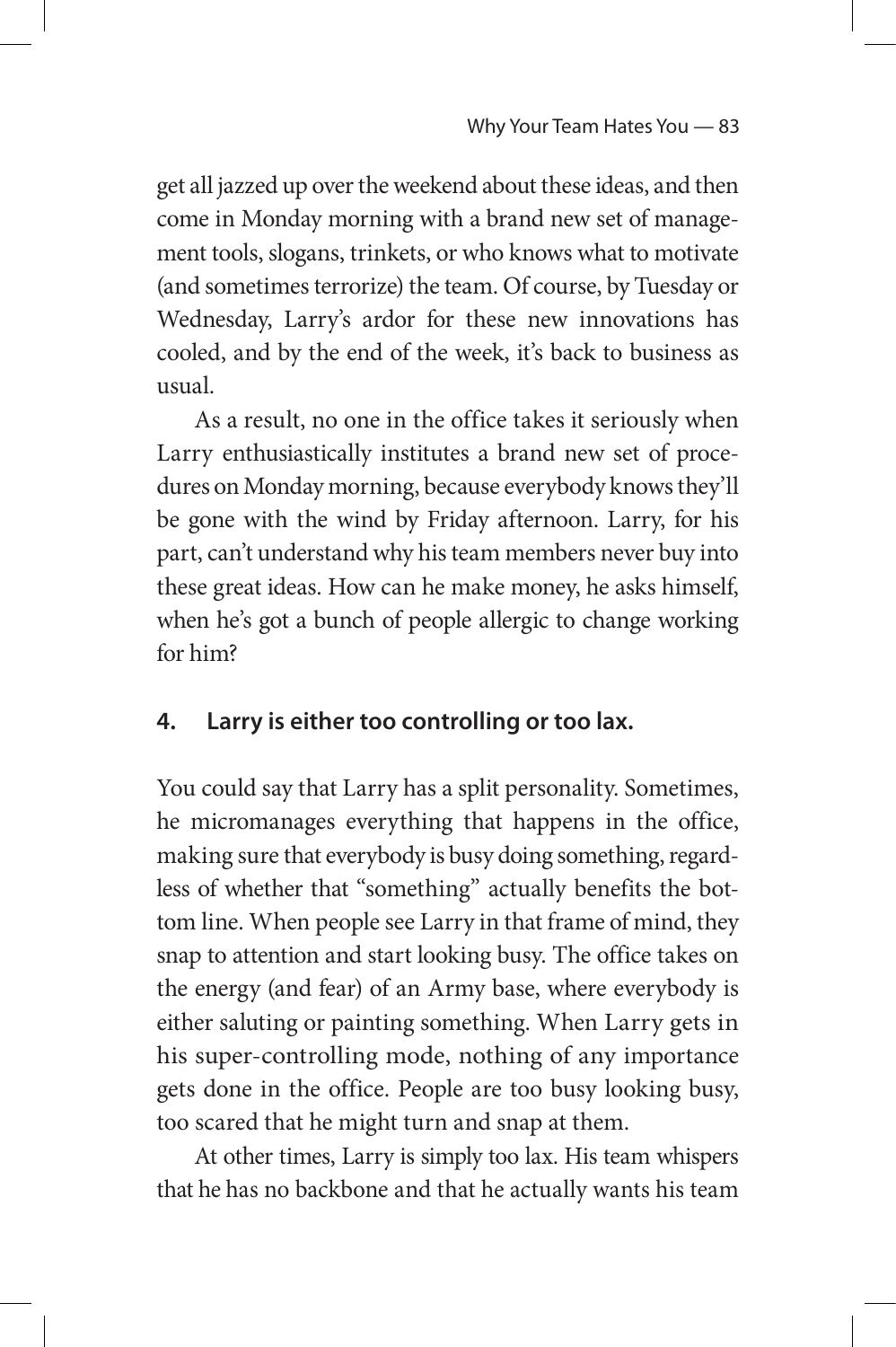to lead him, instead of the other way round. He doesn't deal with troublesome situations or quarrelsome people. He doesn't have the guts to confront the team member who is behaving badly, showing up late, stealing from the office, picking fights with everybody else, or just generally making a dreadful nuisance of himself or herself. Everybody wishes Larry would step up and fire that person, but Larry is simply too afraid of confrontation. He thinks in terms of scarcity—the crummy employee he has is better than nothing, and how on earth can he hope to find somebody who is at least as minimally competent as this person, despite all the trouble that he or she causes?

As a result of Larry's lax nature, unless he is in his hyper-control mode, the office is really run by the strongest personality in the suite. In Larry's office, it happens to be Anita, his strong-willed appointment coordinator. She is the most feared person in the office, making every decision from hiring to salaries, from choosing vendors to installing new technologies. She's running a multi-milliondollar dental practice, with no business training and not even a great deal of aptitude for the job. But Larry is too scared to stand up to her, and so is everyone else in the office. No wonder Larry's team hates him. They want an office to be run by a leader, and they want the leader to be Larry and no one else.

## **5. Larry lives in a world where it is better to look good than to be real.**

His team cannot stand what they consider his addiction to inauthenticity. They all know what he drives—they all see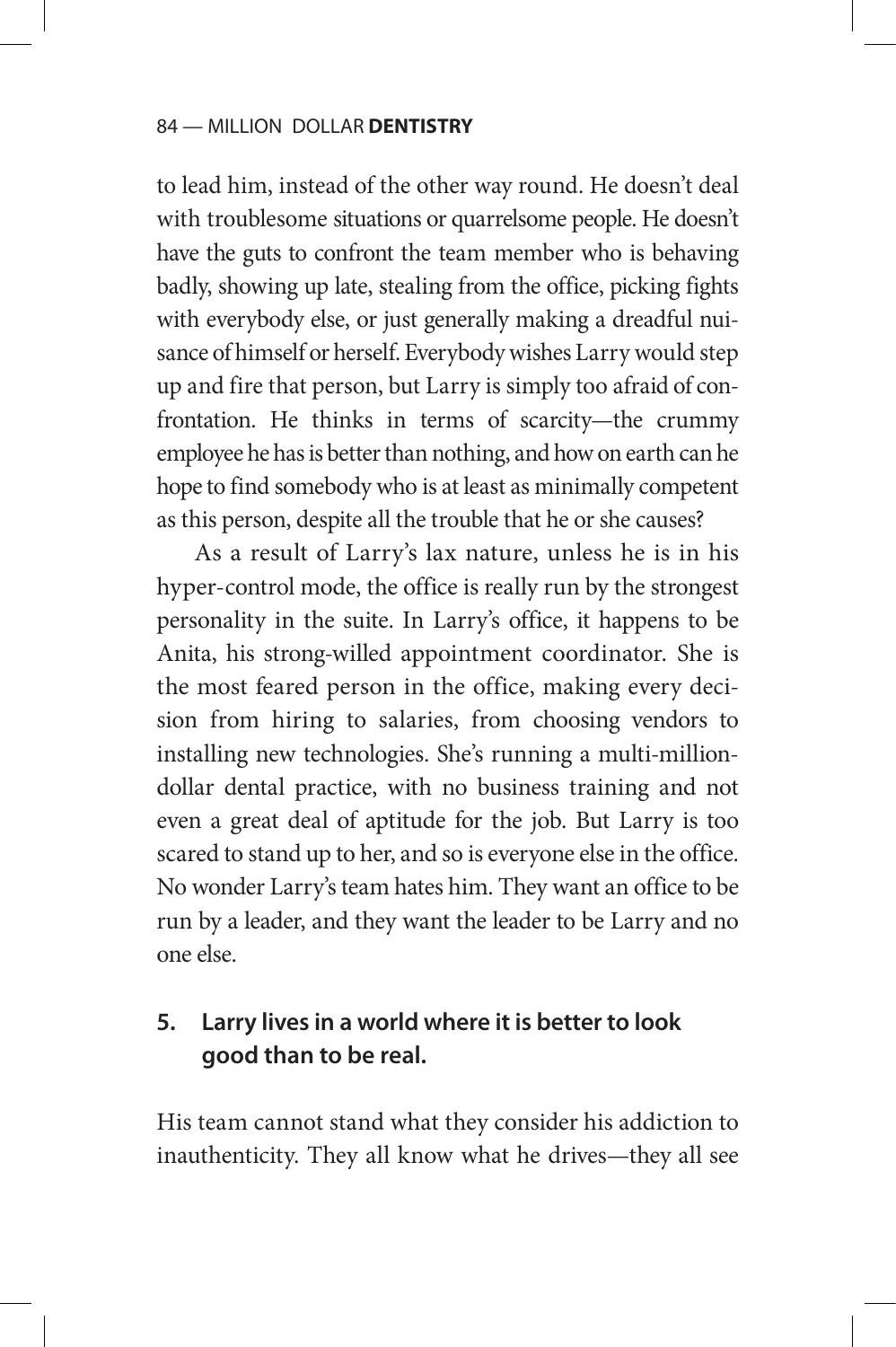that fully loaded 7 Series BMW in his reserved parking space right next to the elevator, while the rest of them have to park in unreserved spaces further away. They all know that Larry prides himself on belonging to the best country club in town. They also know how much that car, the country club, and the whole lifestyle cost Larry. At the same time, they know that Larry refuses to give them the fifty-cent-anhour raise that they expect, after having worked so many years at relatively low pay.

For Larry to give any one team member a fifty-centan-hour raise would equal about four tankfuls of gas in his Beemer over the course of the year. But does Larry pay up? Of course not. Does his team notice this? You bet.

## **6. Larry always has to be right.**

"Doctor knows best," is Larry's philosophy. He blames everybody else in the office when things go wrong, when he isn't making as much as his buddies at the club, or when anything happens that meets with his disapproval. And Larry is a very hard person to please. He frequently vents his frustration and is upset at his team members in front of patients. This really drives Larry's team nuts. It's bad enough that he always has to be right, and it's bad enough that he can't possibly see that the lax, careless manner in which he runs the office, and the degree to which he allows his appointment coordinator to be the real boss, is responsible for the confusion—and low profitability—of the office. If Larry didn't have to be right so often, his team might find him a little bit easier to bear.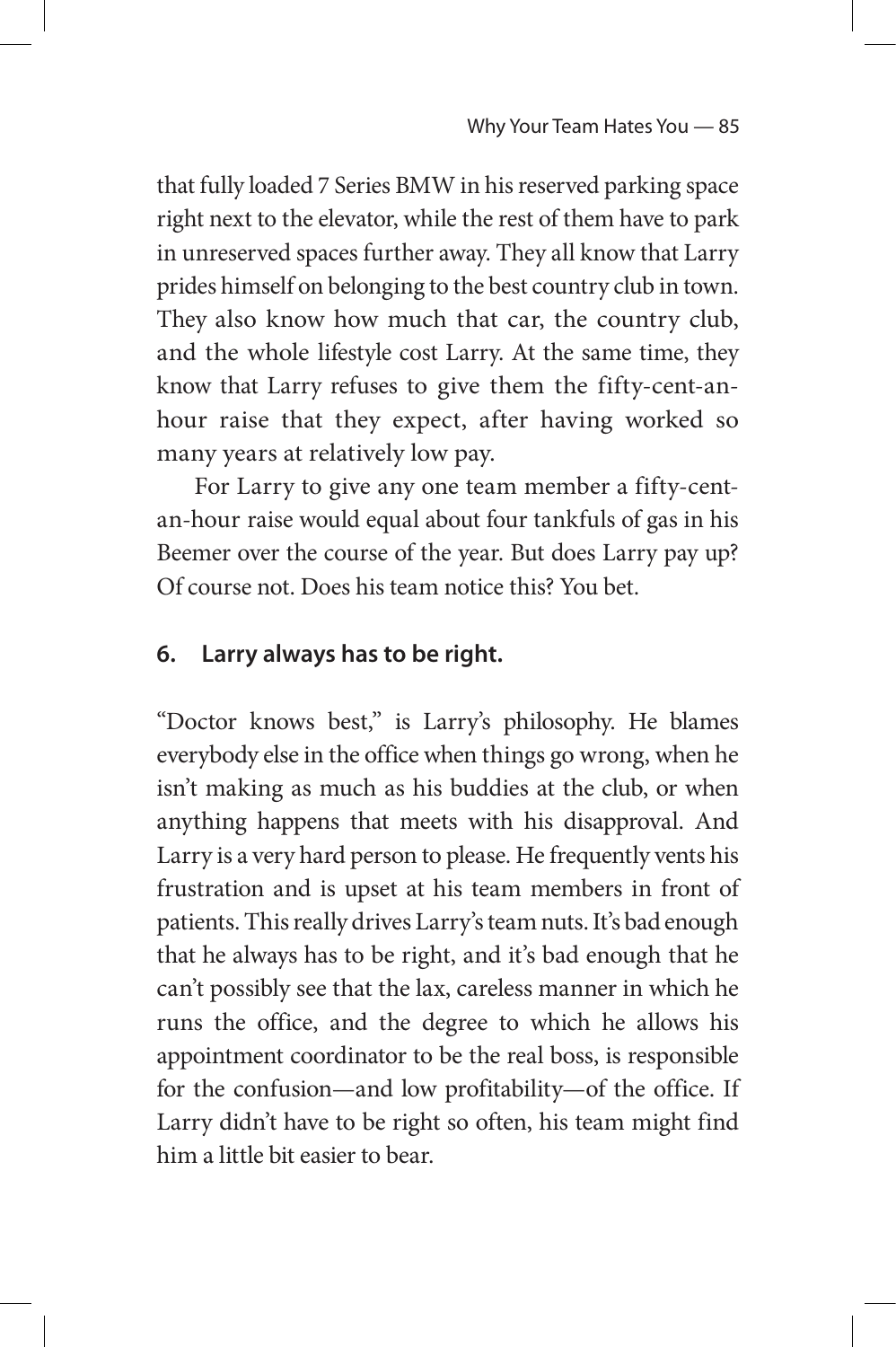# **7. Larry treats his patients with respect and patience, while he treats his team like garbage.**

Larry does this because he thinks that his patients pay the bills. If only he took proper care of his team, they would feel energized to take great care of his patients. The technical term for the way Larry's team views his relations with his patients is "sucking up." His team members feel that Larry spends so much time kissing his patients' asses that they wonder how he has any time left over to kick theirs. Larry doesn't realize that if he would only make his team number one, they would take even better care of his patients, and he'd be even more successful as a result.

## **8. Larry uses names for jobs that demean his team members.**

He calls the single most valuable person in his office—the woman who steps in and handles any crisis or emergency without being asked twice and who willingly fills in at the front desk or wherever she is needed—"the floater." Floater? Not a lot of dignity in that term. Larry also tends to call his front desk people "the front desk people." Are they people? Or are they desks? Larry hasn't learned to relabel job titles, so that people are defined by what they are accountable for and not by where they sit. When Larry gets around to turning his "floater" into an "MVP" and his front desk people into appointment coordinators, re-care coordinators, insurance coordinators, and such, his employees will have greater self-esteem and greater esteem for their positions in his office.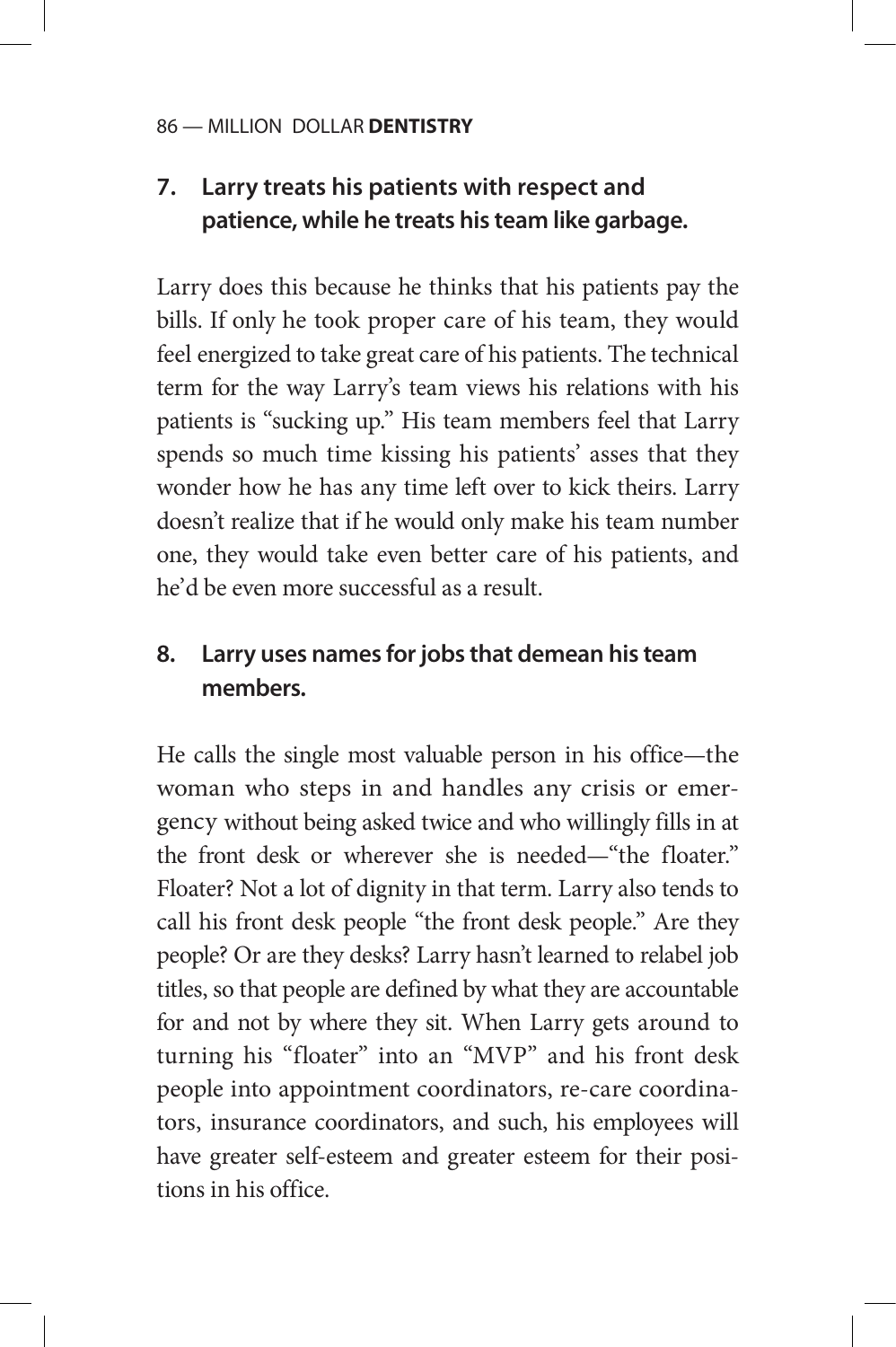# **9. Larry consistently fails to provide the three most important things a team member values appreciation and acknowledgment, safety and security, and respect.**

Larry doesn't realize that talk isn't just cheap—it's free. It wouldn't kill him to say a few appreciative or thoughtful words to the people who bust their butts on his behalf. But he never can bring himself to do so. He keeps everybody in the office running so scared that they have no sense of job security. Larry's pretty quick to threaten to fire people behind their backs, because he believes that an office that runs scared runs well. (Larry's wrong, of course, but you and I know that.)

And when it comes to respecting the team members . . . fuggetaboutit. Larry has the inability to control his tongue, whether he is criticizing a team member in front of other team members or in front of patients.

When an employer consistently fails to provide these three basic desires—appreciation and acknowledgment, safety and security, and respect—there's only one thing left for a team member to hang onto. And that's money. Once again, Larry unwittingly instigates in his people an attitude of "take the money and run." He isn't even aware of the things that come out of his mouth, because he figures that he's the boss, and whatever he says has to be right. Poor Larry. He just doesn't get it.

That line from Cool Hand Luke—"What we have here is a failure to communicate"—applies to Larry's office in spades. There's a lack of timely, efficient communication. Nobody knows what's flying. When there are important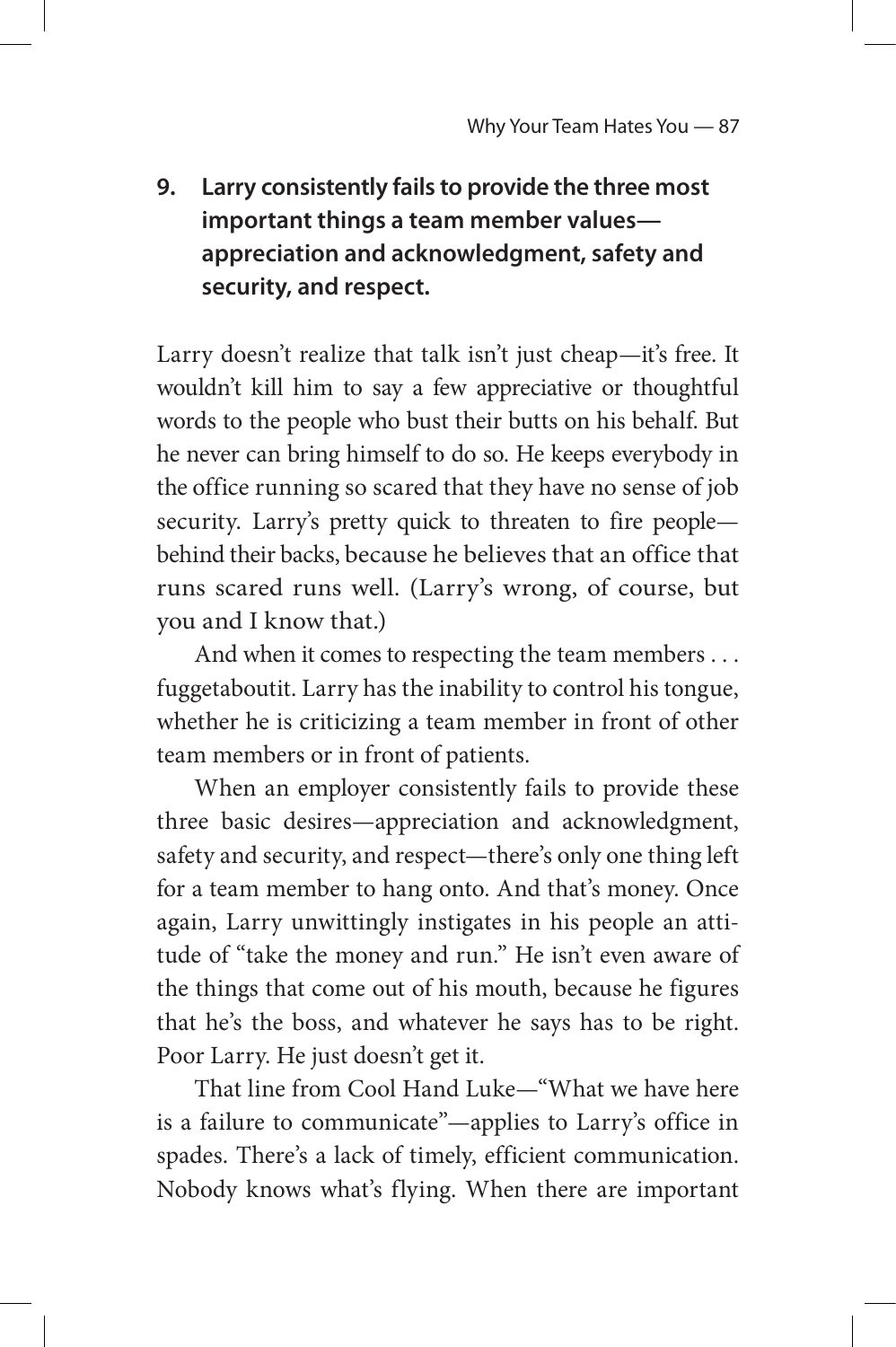changes, news comes only through gossip. Information travels quickly—and inaccurately—from team member to team member. Everybody resents the fact that Larry doesn't take the time to inform them in a structured way about things that are going on in the office.

If Larry were wise, he could solve this problem by holding twice-monthly team meetings with everyone present, monthly department lunches, and daily morning meetings. That way, he can get all the information out to his team members without playing the "telephone game," where the information is usually totally garbled by the time it reaches the end of the line.

> **WHEN AN EMPLOYER CONSISTENTLY FAILS TO PROVIDE THESE THREE BASIC DESIRES— APPRECIATION AND ACKNOWLEDGMENT, SAFETY AND SECURITY, AND RESPECT—THERE'S ONLY ONE THING LEFT FOR A TEAM MEMBER TO HANG ONTO. AND THAT'S MONEY.**

To summarize these nine points, it all comes down to a lack of integrity on Larry's part.

Integrity means being true to your word. It means that people will follow where you lead, because they know they can trust you to keep the commitments that you make. When we work with doctors, we share with them the simple fact that their team members will only trust them in the future to the extent that they have kept their word to their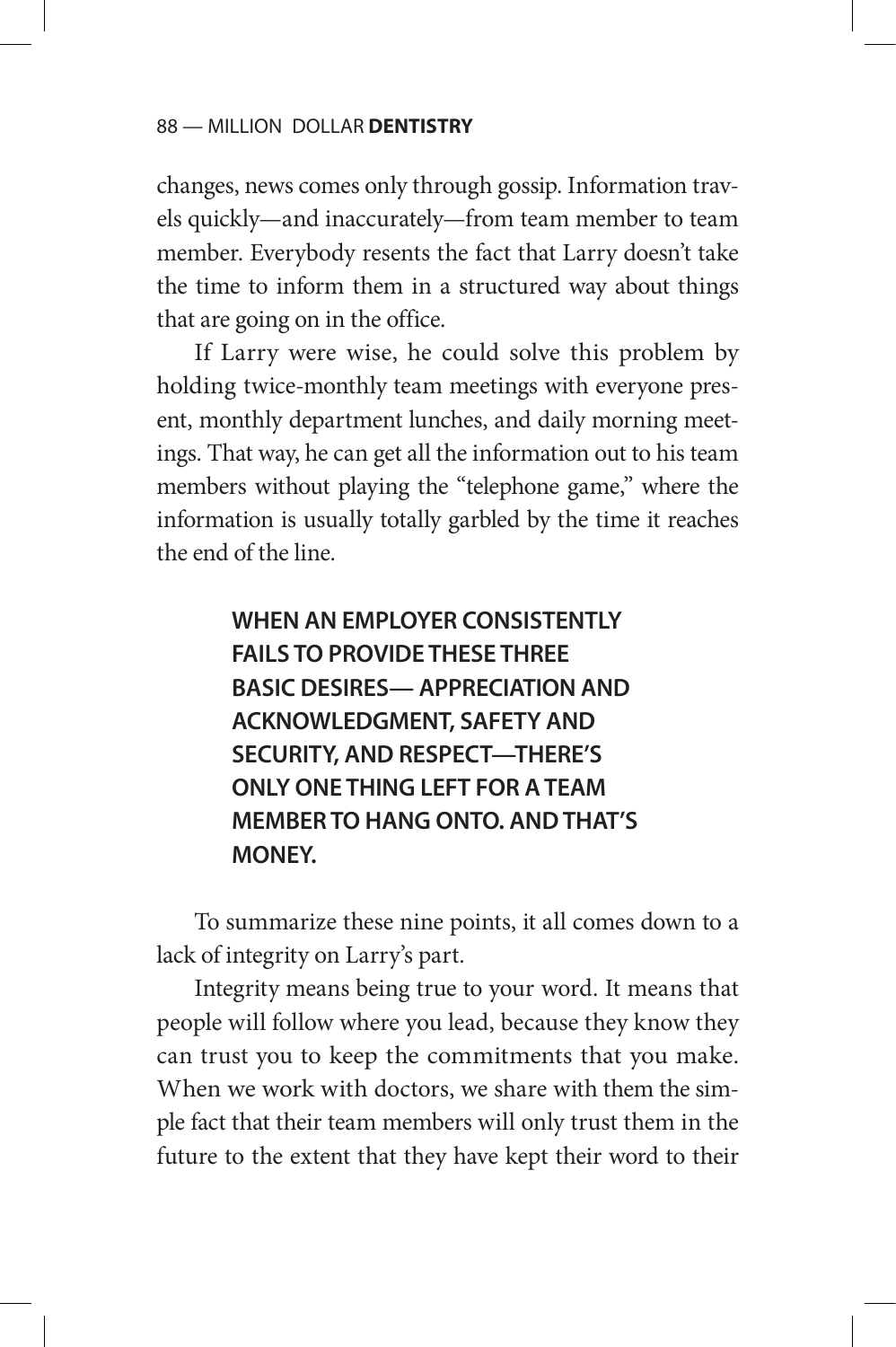team members in the past. The better a doctor is at not keeping his word, the less power he has as a leader.

Our clients often feel a sense of despair at this point. They realize that they have been guilty of making promises they haven't kept—like promising reviews, rewards, raises, bonuses, and the like. They may have wanted to keep those promises, but their inadequate cash flow or lack of time prevented them from doing so. Again, as the expression goes, green goes with everything. The more money you are bringing in, the easier it is to be generous with your team.

In the past, doctors may have shifted people from the position for which they were hired to tasks they really didn't want to do, and those doctors didn't really care how much it bothered their employees that they had to perform tasks outside their basic job description.

Our clients have come to realize that they spent enormous amounts of time and effort buttering up the patients when they should have been treating their teams as number one. They realize that speaking harshly and critically of a team member in front of a patient or other team members has been a regular part of their approach to doing business, and now they see that this approach is counterproductive.

They realize that they have been too controlling, micromanaging and redirecting the efforts of team members, when their team members know exactly what to do and how to do it. Or they have been too lax, giving away far too much power to a team member who is neither trained for nor appropriate for handling so important a role.

They further realize that they have failed to fire the "problem child" in their office—the individual whose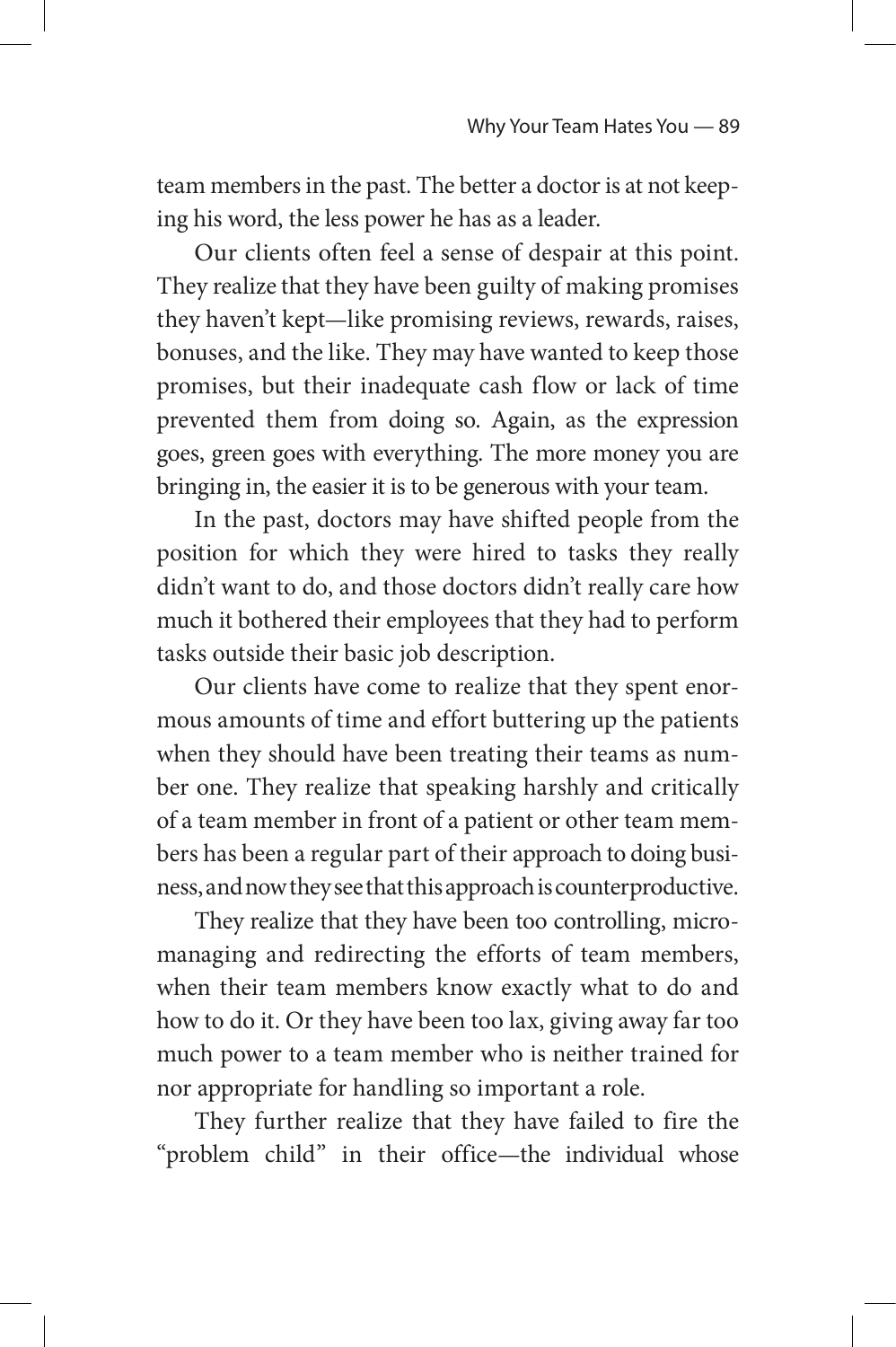inappropriate behavior sets the whole office on edge, destroys morale, and encourages other team members to behave badly as well.

Our clients feel a momentary sense of despair at this juncture, because they suddenly realize that the tongue in the shoe does not match the tongue in the mouth—they've said things would change, but they never caused a change. They might have had good intentions, but they lacked the ability, the time, the knowledge, or percent the structure to make necessary changes. The bottom line: They didn't keep their word.

So what do they do now?

Here's the good news: *It's not nearly as hard as you think to restore your team's trust in you.* 

Restoring trust requires doctors first to realize that 80 percent of the problems in their offices come from promises that they made . . . and broke. As a result, their word has no value. They can't create a new future, and they can't solve the problems from the past. They are just stuck.

## **IT'S NOT NEARLY AS HARD AS YOU THINK TO RESTORE YOUR TEAM'S TRUST IN YOU.**

So what do you have to do to get your team completely on your side? Before I answer that question, I want to explain how I learned about the value of integrity. To put it simply, I learned it the hard way. I was running a consulting firm, and I hired a business coach to show me how to take my firm to the next level. After a number of sessions, he said to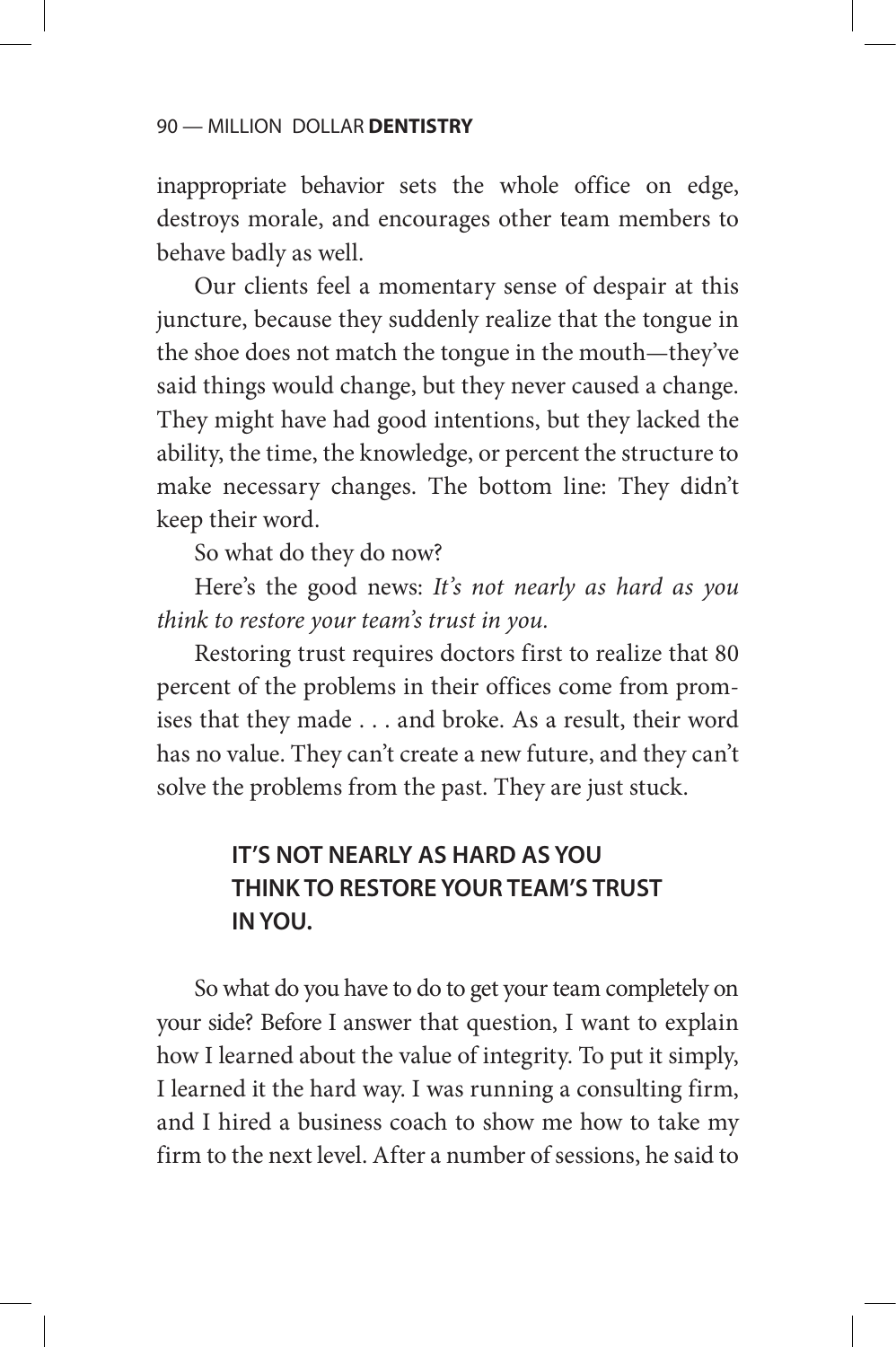me, "Gary, you don't keep your word. How can you expect your business to grow if you don't keep your word? All your business practices are fine, but you lack integrity."

I was stung by his words. "What are you talking about?" I asked. "Give me an example of where I'm not true to my word!"

"You're late all the time," my coach said.

"*That's* a breach of integrity?" I asked, amazed. I couldn't believe it! "I'm late maybe five minutes every so often. Why is that such a big deal?"

"If you don't keep your word all the time," my coach said, "you are devaluing your word. And nobody's going to trust you. Being five minutes late for meetings just doesn't work. It's an insult to the people with whom you are meeting, because you're essentially telling them that your time is far more important than theirs."

I didn't like where this was going, as you can imagine.

"I want to make an agreement with you," he continued. "From now on, every minute you're late, it's going to cost you a hundred dollars. We'll reconcile at the end of the month. Deal?"

"Deal," I said, laughing, and we shook hands.

Little did I know that my coach was serious.

At the end of the month, I arrived at my session—a couple of minutes late, I must confess—and my coach said, "You owe me thirty-five hundred dollars. You were late a total of thirty-five minutes this month. I'm not going to work with you any longer unless you pay me."

I couldn't believe what I was hearing.

"I thought we were just kidding about that!" I exclaimed.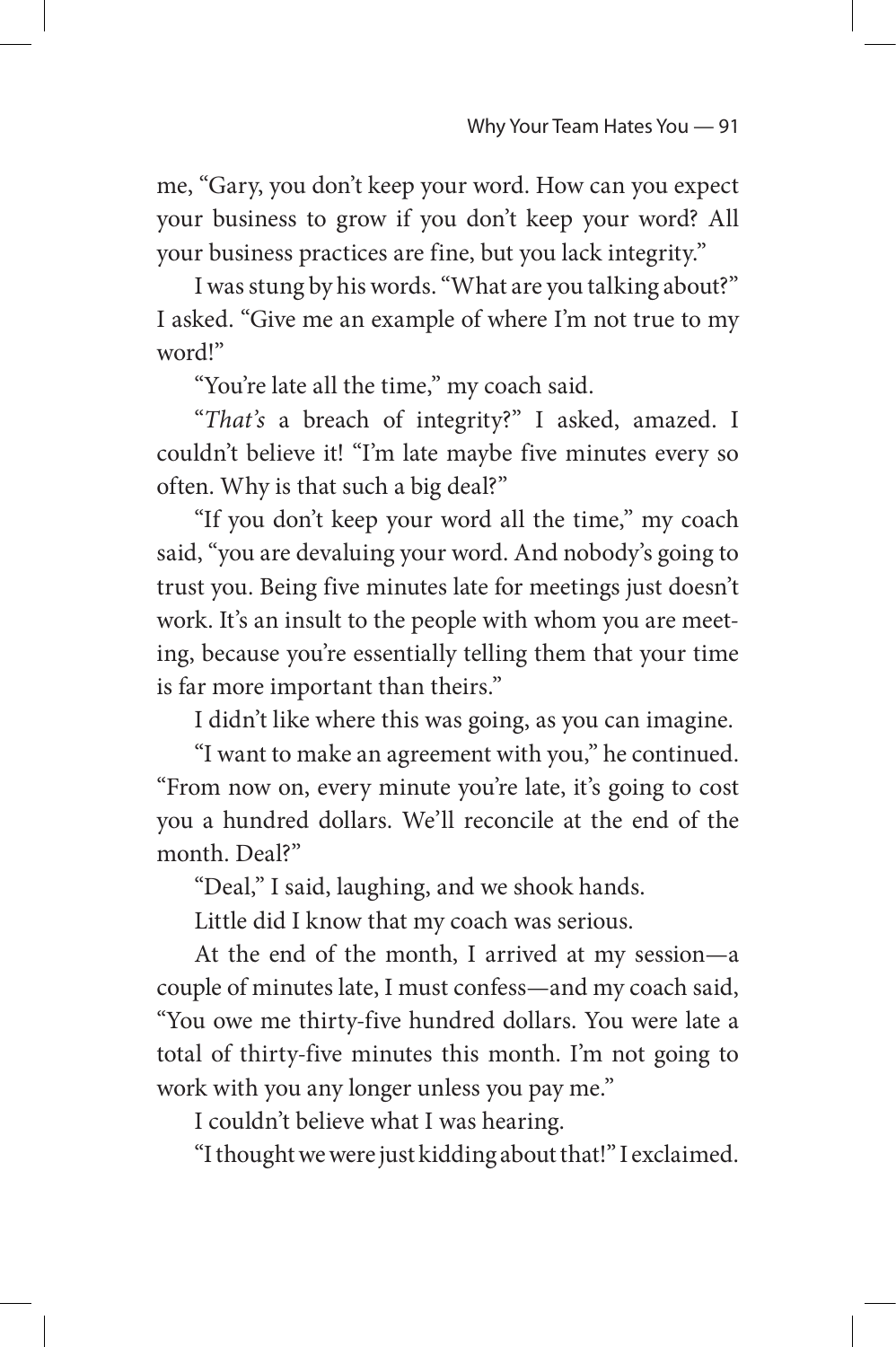"I was completely serious," my coach said, "and we shook hands on it. Gary, we made an agreement. You've got to honor it." I did what just about anybody would do in that position. I walked out. I didn't need him to fine me for being late. Who did he think he was? I could do just fine building my consulting practice *without his help.*

But the next two or three weeks were pure torture for me. I just couldn't stand the fact that he was right and I was wrong. I hadn't kept my word.

I scheduled a new session with my coach and went back to his office, carrying a check for thirty-five hundred dollars.

"You've done a very smart thing," my coach said. "You're going to see that this thirty-five hundred dollars will turn into millions."

He was right. It has, for myself and for our clients. I keep my agreements, and I expect our clients to keep their agreements with me. By learning to keep their agreements, our clients discover that people listen to them much more carefully. They are able to enroll their team members and their patients (and their family members, too!) in new, healthy agreements, because everyone in their lives now recognizes that these individuals will keep their word.

A lot of people in our society think that they can make more money by scamming, trying to get over on people, trying to hustle or take advantage. The reality is that you have a much better time—and you make a heck of a lot more money—when you color within the lines. That's the foundation of integrity.

Let's return now to the question of how you develop trust with your team members, especially in situations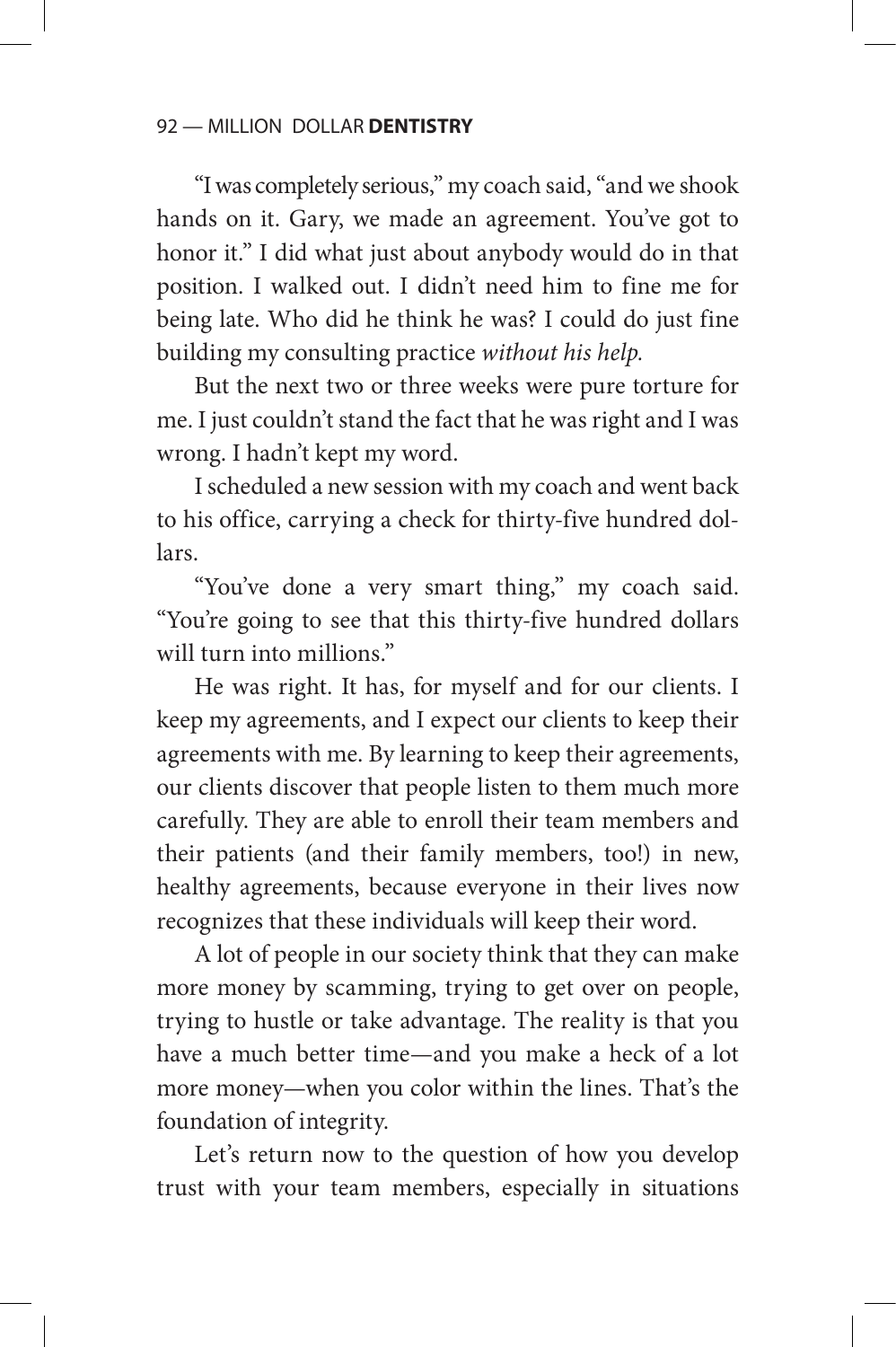where trust was lacking in the past. You start by drawing a line in the sand. You tell your team, "The past is over. We're going to start fresh with a clean sheet of paper."

Here's what you do: You sit down with each member of your team and you listen, without judgment. Here's what you say: "I want to have a genuine conversation with you, a conversation that's different from any we've ever had in the past. I want to know if there's anything that affects our relationship, anything from the past, any agreement I haven't kept, that keeps you from being fully engaged and giving your absolute best."

They may not tell you everything, and there may be nothing to tell. Yet the fact that you're taking these actions will elevate their trust in you. But they'll most likely tell you at least a few things that you might not want to hear, that you need to do differently, if you want to gain and build their trust.

Listen without judgment to the points that these individuals make. Find out what it would take to get these issues handled. And then do whatever it takes to be true to the promises that you made in the past, broken promises of which you are being reminded now, or the promises that you are making in this conversation. Tell your people that you want to take responsibility for keeping your word and for the fact that you haven't kept your word in the past. Remember that they are going to be sharing with you their reality, not yours. Your mission here is to get the facts.

Until you've got your entire team confronting the problems about how you've been dealing with them, you simply can't create a new future. You'll be like Larry Laserguy, all revved up from that seminar he took last Friday, unable to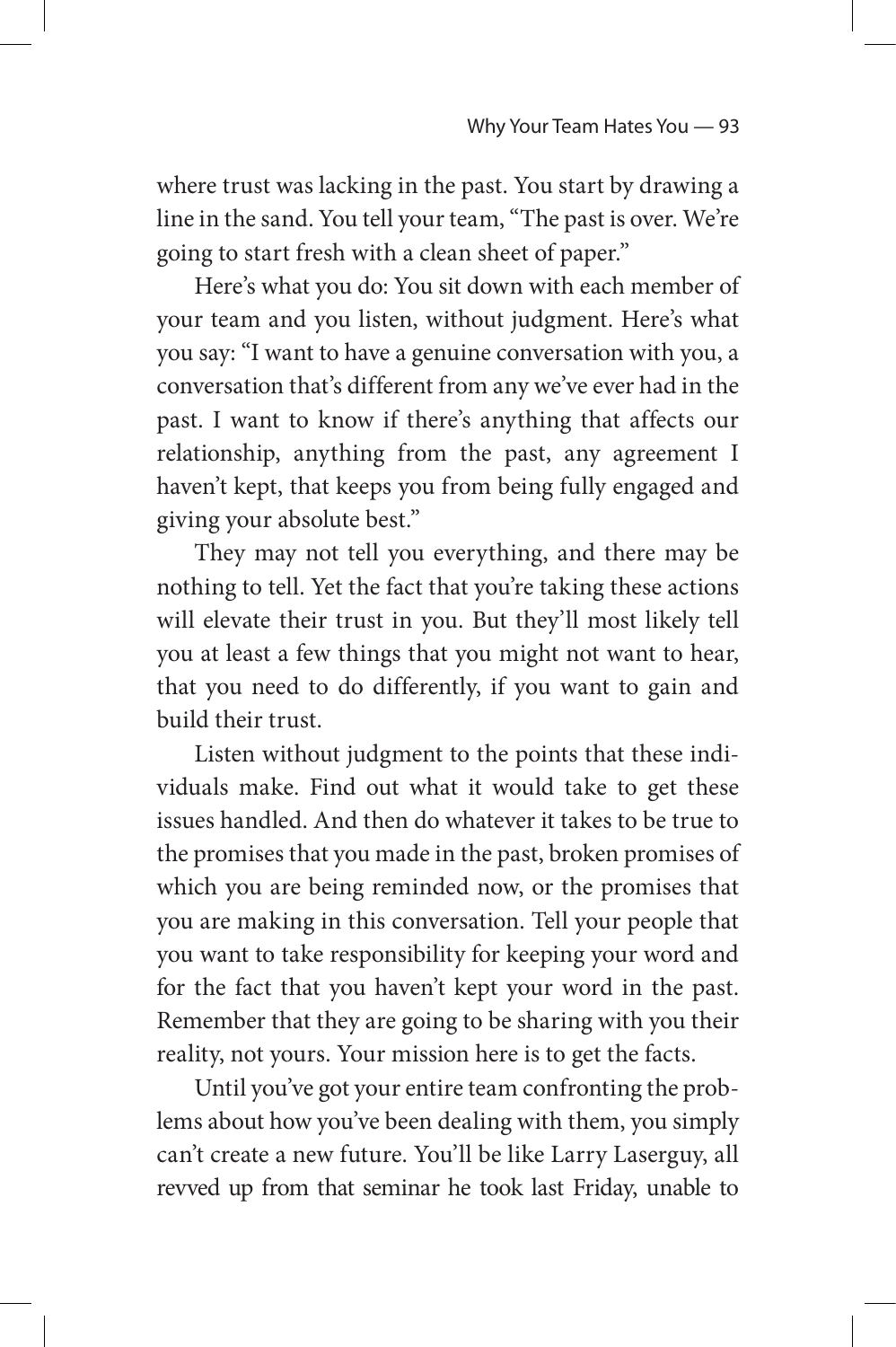enroll any of his people in the changes he'd like to effect, simply because they don't have any reason to believe him. You are going to do it differently. You are going to take responsibility for the broken promises of the past, and you're going to take responsibility for keeping your word in the future.

If you want your team to give you their best, then you've got to play straight with them. No more broken agreements. If you promise to show up on time and you're late, acknowledge when you're late. Don't just let it slide.

Don't criticize your team members in front of each other or in front of patients. Treat your team members right, and they will end up treating your patients so well that you won't have to put so much effort into diplomacy instead of dentistry. If there's a problem child in the office, fire that person immediately. Normally I don't recommend firing people, but in this case, you've got to do it, for the good of all.

Don't let your team leader—or your dental assistant, or even your hygienist—run the office any longer, if that has been going on. Initially, these strong-willed individuals may be afraid of me, or of any good consultant, because they fear losing power. Part of my job is to reassure them that things will be fine for them even if they're not in a power position. You've got to be the boss. We'll talk more about how to make that happen in later chapters, but this is the way you've got to start thinking.

Another key point: Stop scheduling the team member schedule the position. Instead of micromanaging what everybody in your office is doing, instead create the positions of treatment coordinator, appointment coordinator, re-care coordinator, and so on, as we have discussed and as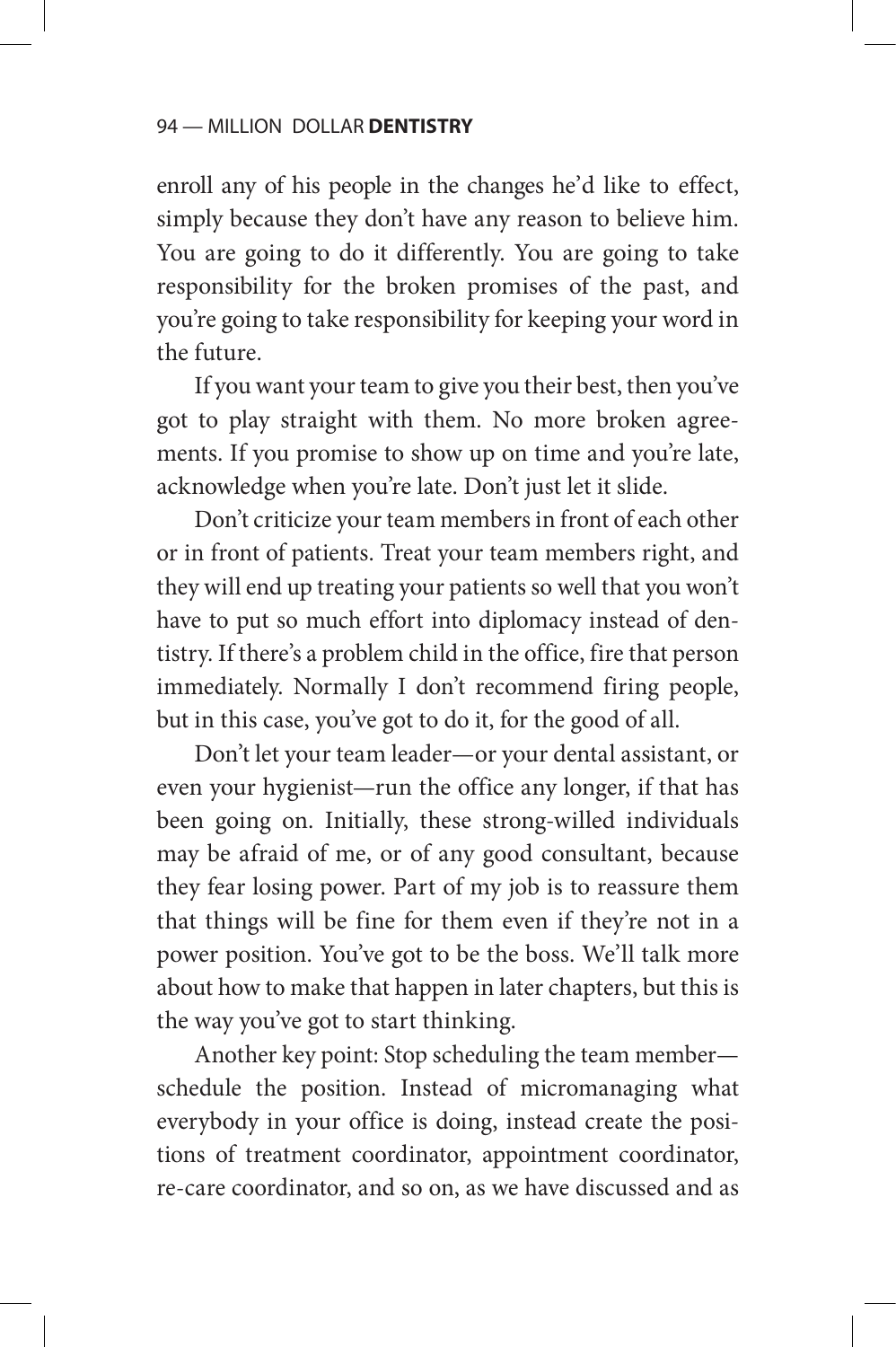we will discuss further in later chapters, and make sure that someone is filling each of those positions every hour. Make sure that people have specific tasks for which they are accountable, goals they are to reach, structures in place for helping them reach those goals, and accountability measures so that you—and they—can see if they are doing their jobs.

And then turn them loose. Give them the responsibility they need and the trust they need, so they know that you—and the rest of the team—know that they'll do their jobs properly.

Along these lines, set up accountabilities that are tied to tangible results. Put a structure in place, a piece of paper, a computer program, some way of tracking what they are supposed to do. Then monitor the statistics—how much is being sold, produced, collected? How many people are seated on time every day? Third, establish a process by which each individual will accomplish what he or she is supposed to do. And then step back and let them do what they need to do.

In so doing, you will shift their thinking about money from "He treats me so badly, I'm just going to take the money and run" to "I wouldn't go somewhere else, even for more money." Our clients frequently have lower salary costs, because they are careful to provide their team members with the appreciation and acknowledgment, respect, and security they actually value more than money.

Don't be afraid to share the numbers with your team members. Let them know how you're doing. Forty percent of the doctors who hire me initially won't share their numbers with anyone else in the office. This kind of secrecy is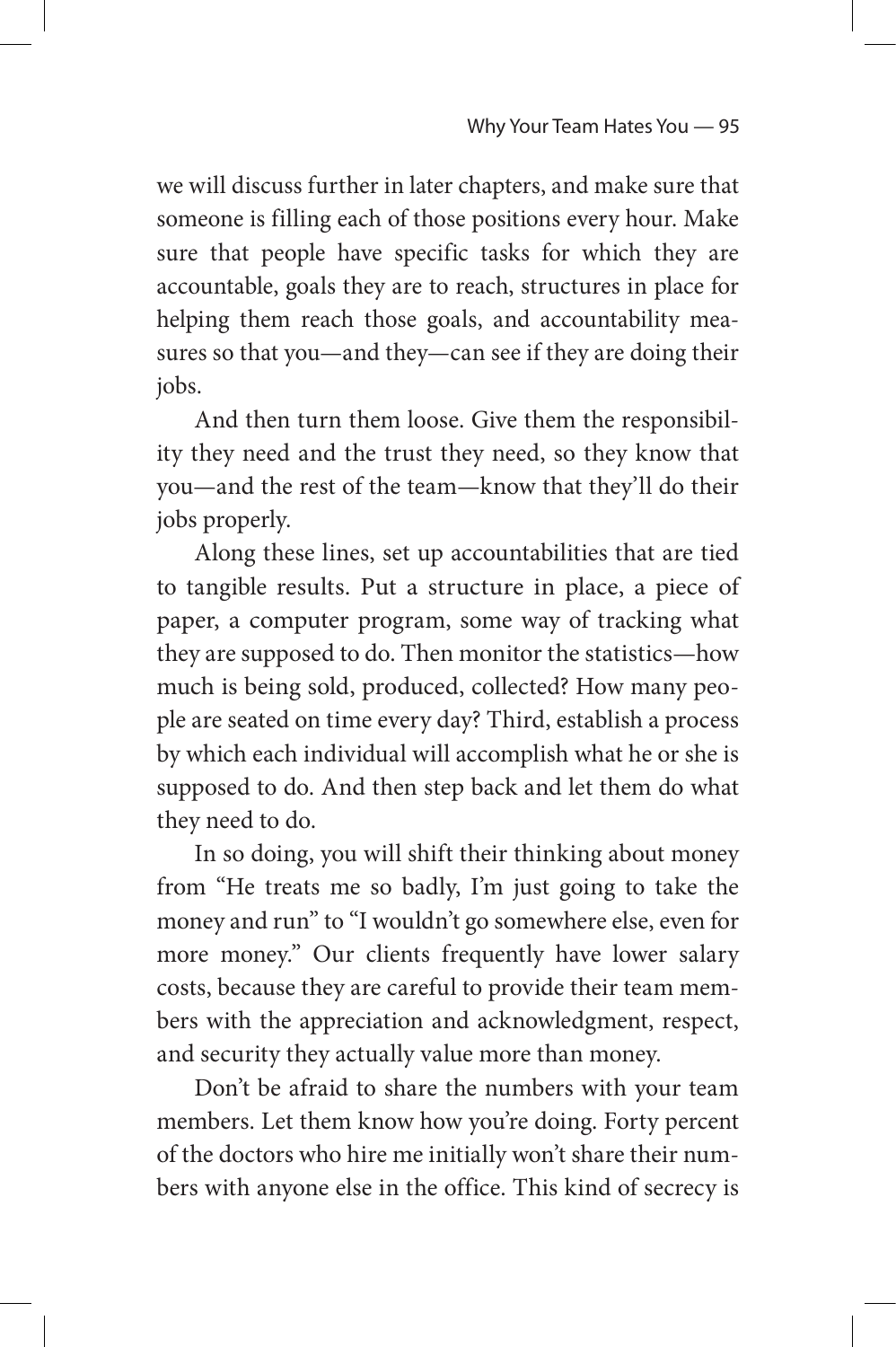counterproductive. It's like going to a ball game without a scoreboard. Everybody needs to know exactly how they are doing, relative to rational expectations for their position.

Give up the idea of "doctor knows best." Keep in mind that your team members need a measuring stick. They need a means of course correction if they're not getting done what they need to accomplish. Fix the process; stop blaming the people.

Try to see things from their point of view. Right now, most dentists have only one view of their office—top down. They don't think even for a moment about what it's like to work at any of the other positions on the team. As part of my training to work with dentists, I spent weeks in dental offices, seeing what everybody does and how they're treated. I sat next to the hygienist. I didn't scrape teeth, but I sat beside her and watched what she goes through. I sat next to the assistant on the high speed, when the dentist was doing four wisdom teeth extractions. I don't like the sight of blood, but I sure did get to see their experience.

## **GIVE UP THE IDEA OF "DOCTOR KNOWS BEST."**

I've sat next to insurance coordinators in dental offices, watching them as they are on the phone with insurance companies. Most dentists have no idea what it takes for a team member to get the appropriate information from an insurance company. As a result, they underestimate the amount of time that a job takes, and then they become annoyed when their team members aren't getting done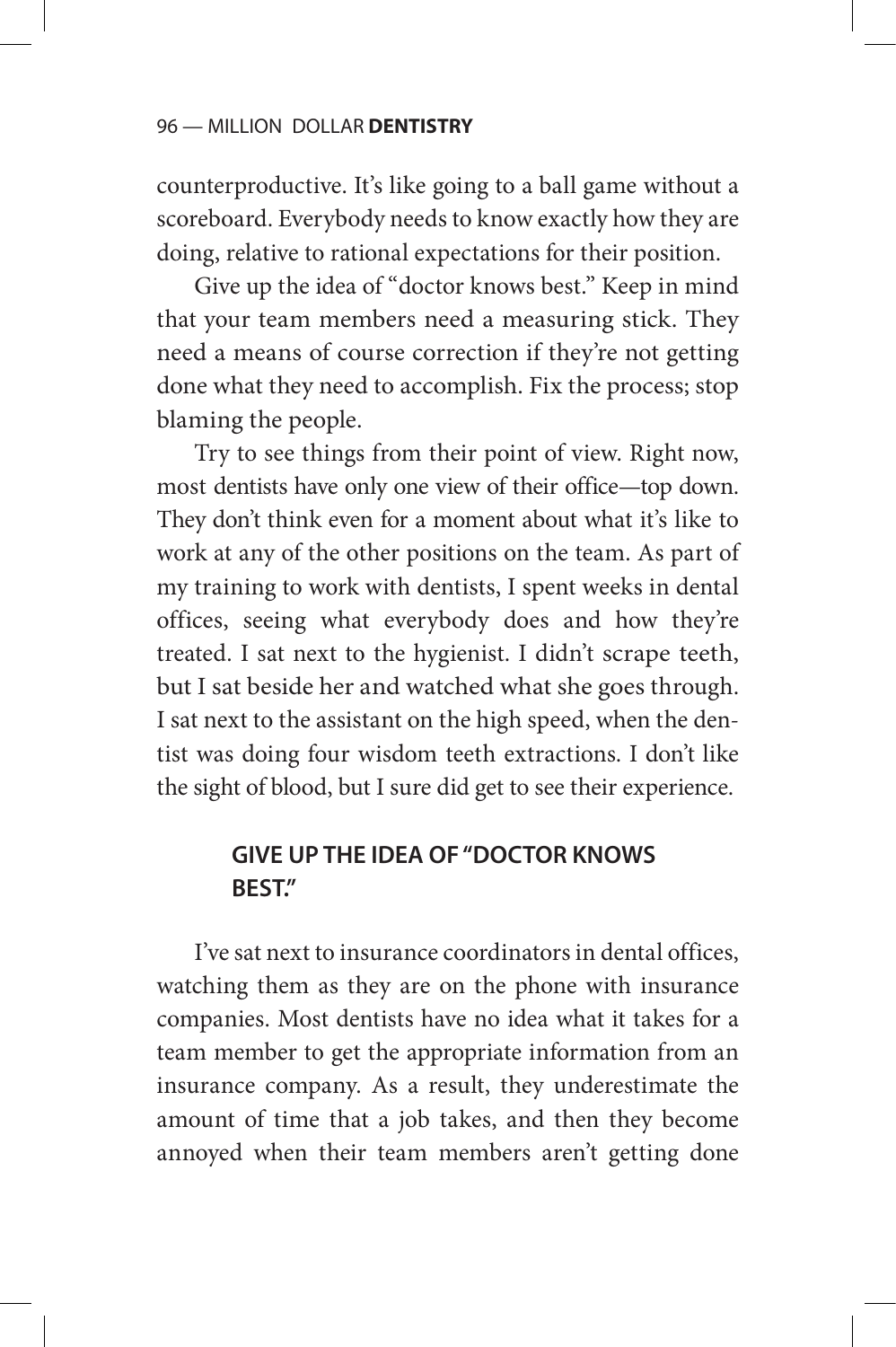what they need to get done in a timely fashion. Try to see what life is like from the perspective of your team members. It will most likely be an eye-opening experience for you.

Expect to be tested. Your team won't know initially whether your new approach to integrity and trust is the wave of the future or a one-day wonder. Expect them to hold you to this word that you're now promising to keep. Expect them to challenge you if you aren't living up to your promises. Above all, be patient with them. They had to live with the "old" you for a long time! Don't expect them to act anything other than wary and mistrustful at first. They'll come around. And if any of them don't come around, if any of your team members prefer to wallow in their misery instead of getting with the new program, don't worry about it. They'll fire themselves. If they're unhappy working in a productive, upbeat, successful office, they'll leave to find a place where the company loves misery. You won't even have to fire the problem people. They really will fire themselves.

To come back to the title of this chapter, team members hate dentists who don't keep their word. Team members hate dentists who lack integrity and who cannot be trusted. If you are willing to display the humility that it takes to acknowledge that your word has not been worth all that it should have been in the past, if you're willing to sit down and really listen to your team members and find out what promises have not been kept, and if you are willing to walk your talk and act in a trustworthy manner, displaying the kind of integrity that they want you to demonstrate as the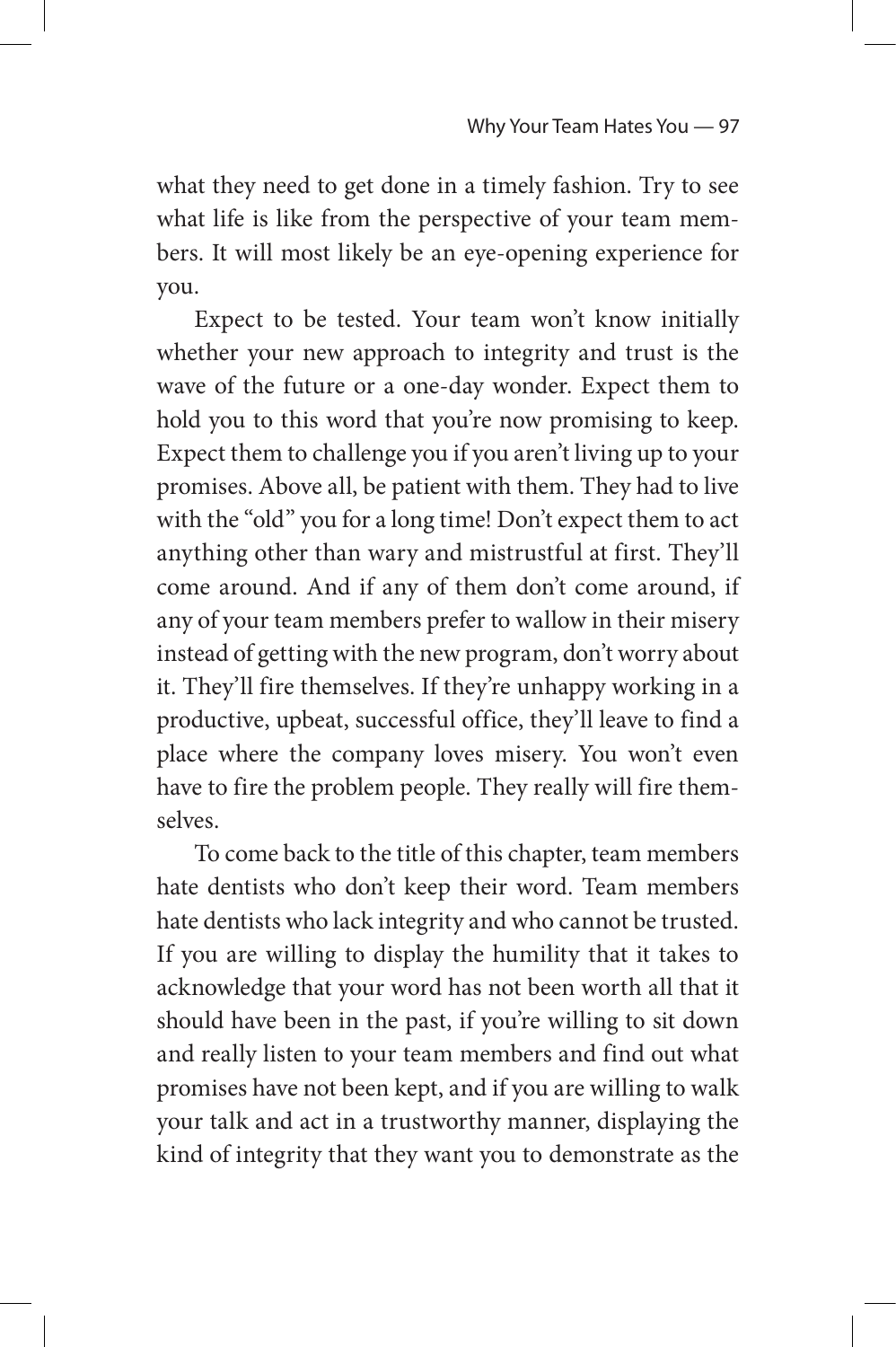captain of the ship, your team will treat you with respect. Your office will be a much happier place in which to work or receive services. And you'll discover that it's not your patients who really pay your bills. It's actually your team that will be generating the growth of your practice . . . and your income, by taking the best possible care of your patients on your behalf. Your newfound commitment to integrity and trust will demonstrate itself in a highly dramatic fashion . . . in your bottom line.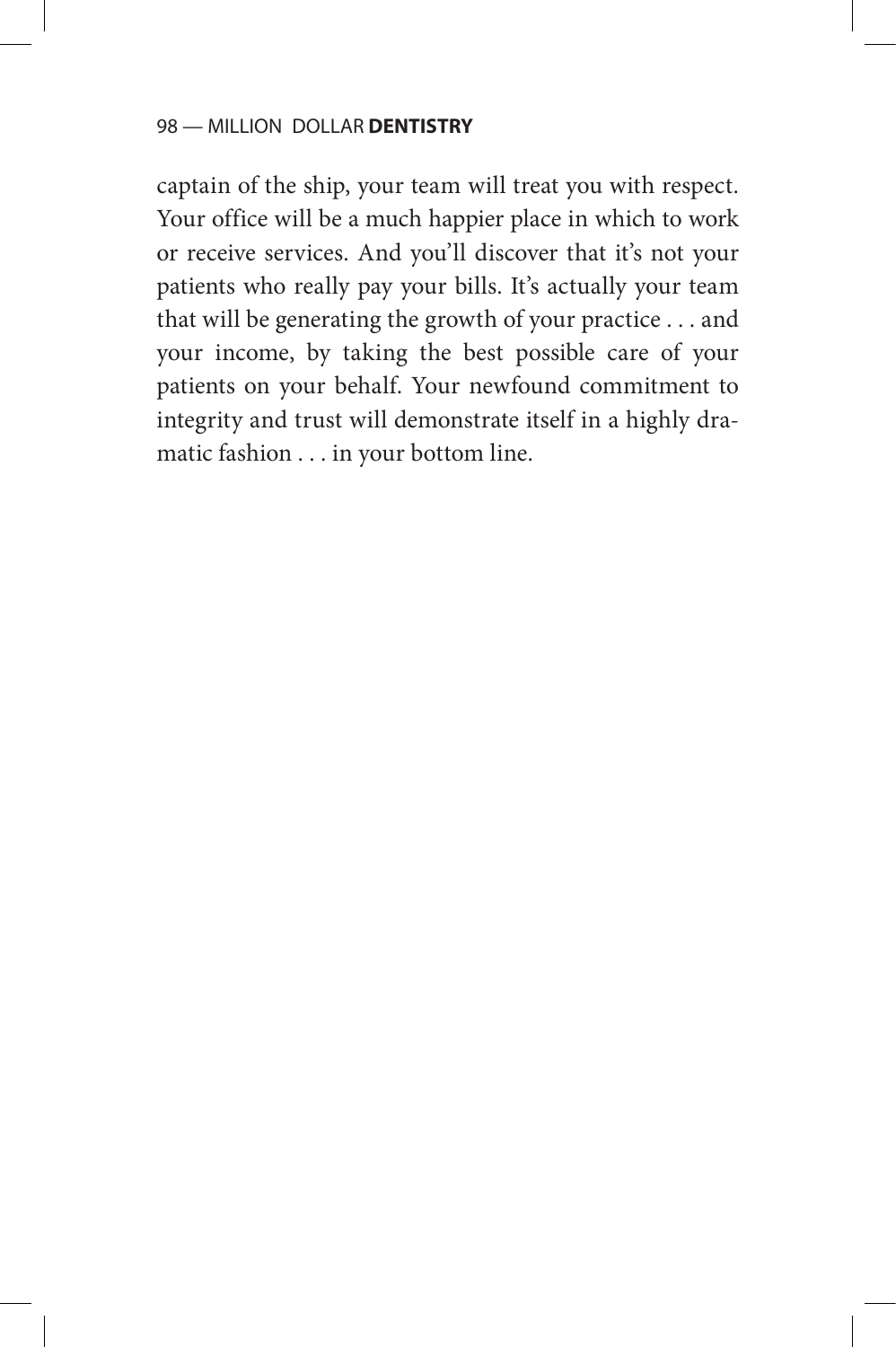#### **Take Your Practice To The Next Level:**

- 1. Practicing integrity is the key to the successful practice of dentistry. Integrity doesn't matter if you aren't aspiring to something great. The truth is that life works, whether you keep your promises or not. However, if you're aiming for something awesome—like having an amazing profitable business, perhaps—integrity matters! So keep your promises to your team, patients, friends, and family. When's the best time to restore your integrity? RIGHT NOW!
- 2. For one week, keep your promise with two specific things each day. For example, if you say you will be home at 5pm, be home at 5pm. If you tell your child you'll be at their practice or rehearsal at a certain time, be there when you said you would, with a smile and positive attitude to boot.
- 3. Integrity means keeping your promises to your team with regard to salary, benefits, reviews, and any other commitments you make. They deserve appreciation, acknowledgement, safety, security, and respect. Your team, not just your patients, are the cornerstone of your successful practice. You can't have a successful dental practice alone—you have to have a dependable team. It's important to remember that the team will only be as dependable as you are. If you don't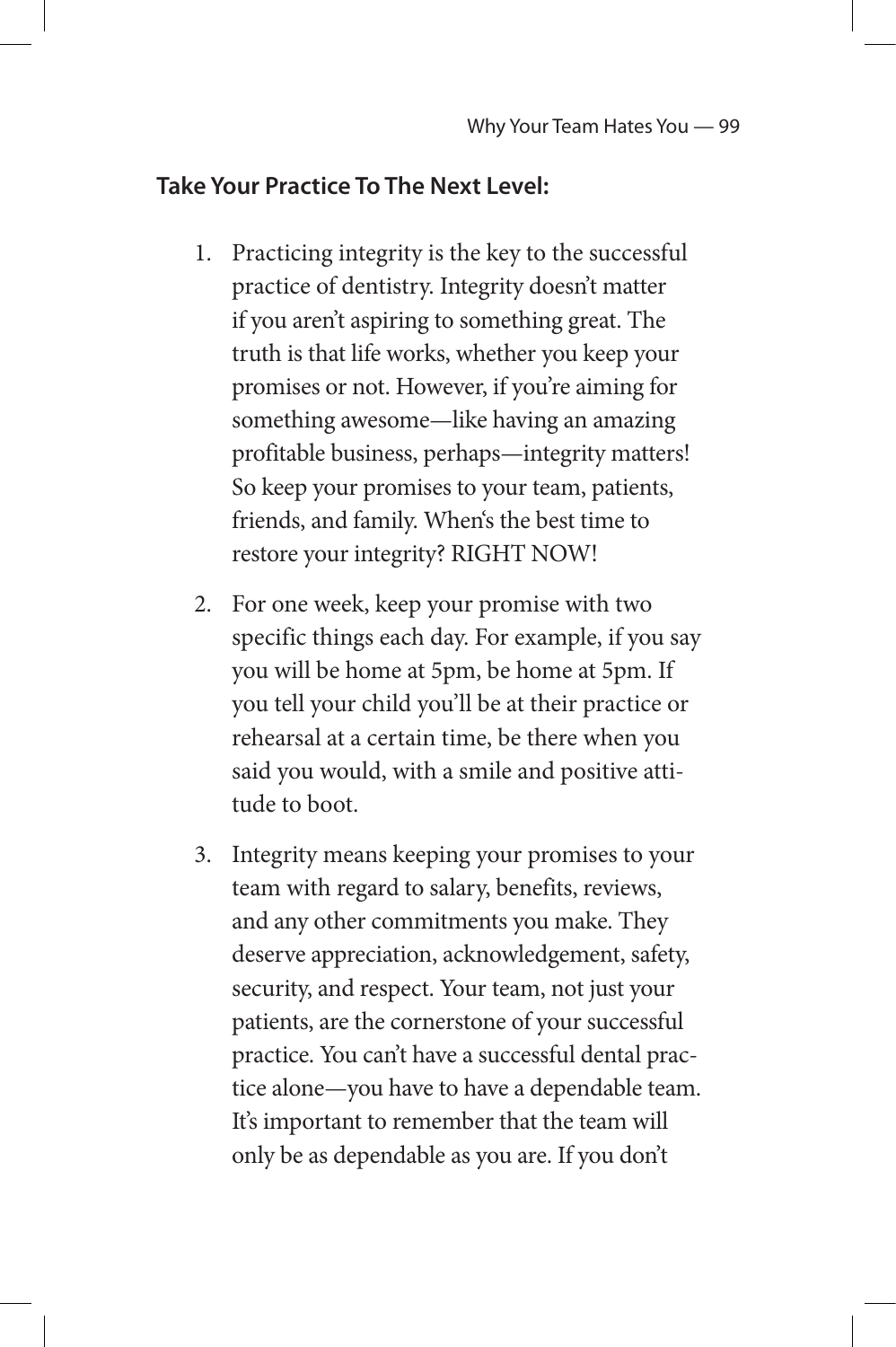keep your promises to them, they have no reason to keep their promise to you to serve your customers.

If your team isn't performing up to their full potential, examine the ways in which you may be unconsciously cutting your own support system out from under you. What have you promised and not delivered? Have there been review dates that were not met? If so, restore your word today. When it comes to acknowledging the contributions of your team, always go the extra mile. Write a thank you card to each one of your team members to acknowledge them for all the things they do right. It's also important to say these things out loud to your team—even if it means reading off the card! If you want love and respect you got to give it away. Swing out and do it today.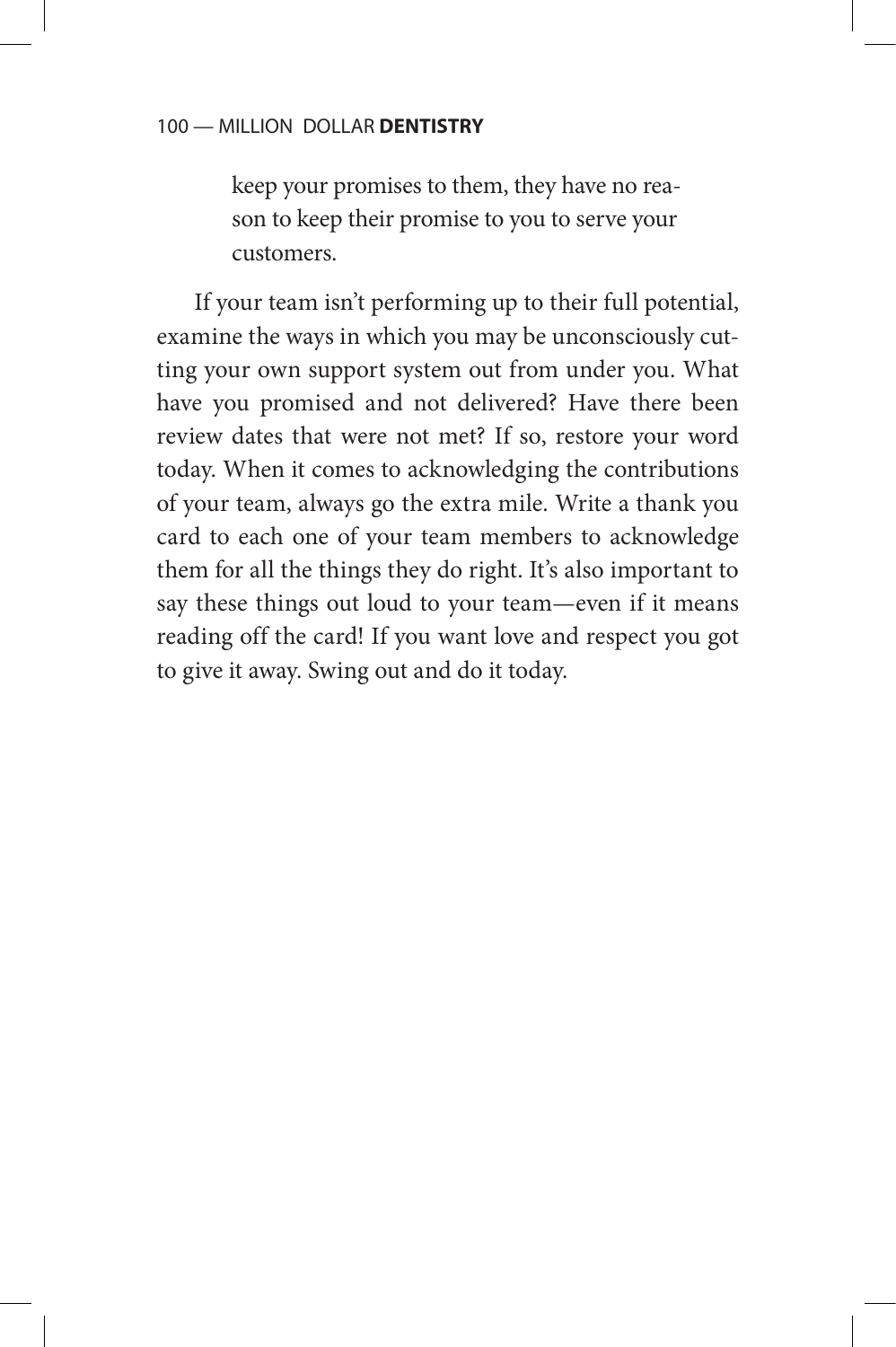# **Chapter 6**

# There's a Fortune in Your Storage Closet

**ENTISTS ALWAYS WANT** to know the key to closing big cases. The simple fact is that you can't close big cases if you don't present them. We often ask dentists what is the biggest case they ever closed. The typical response is \$15,000 to \$20,000. "How did you do it?" we ask. Invariably, it turns out that the dentist didn't do anything. A patient simply came in and said, "Do my whole mouth."

So then we ask the dentist, "What's the most you've ever presented, educated about, and closed?" The answer is in the \$3,000 to \$5,000 range. Dentists who don't have a method in place for presenting comprehensive cases cannot close them.

The key to closing big cases is to know how to have your entire office involved in the selling process—so you can be chairside, doing the work that's the most interesting and lucrative for you, all day long.

Most dentists despise anything to do with the concept of selling. They see themselves, and correctly so, as health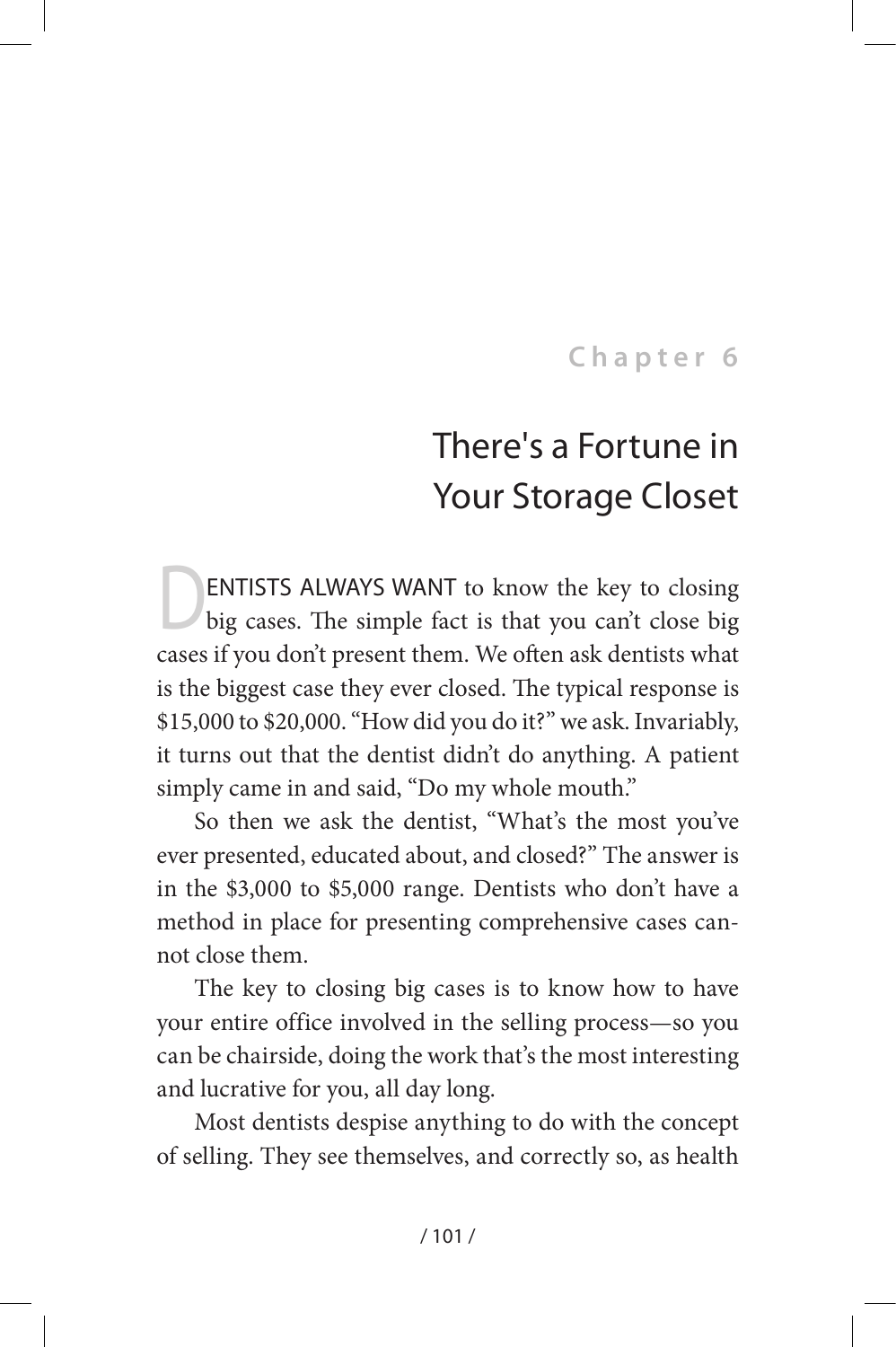professionals, and they regard selling as dirty, disreputable, and somehow beneath them. The problem is, if you don't sell, you don't work. Most dental practices plod along in a mediocre fashion because the dentists simply don't realize how important it is to know how to sell.

Alternatively, some dentists take an overly aggressive approach to sales. They hammer their patients and annoy them so much that the dentist is the last person on earth the patient ever wants to see. Some hygienists tell us that their patients want to avoid any contact with the dentist while they are getting their teeth cleaned. The patients actually ask the hygienist to sneak them out of the office before the dentist gets there. That shows you the extent to which dentists who are overly aggressive in their sales practices upset their patients and lose sales.

### **IRONICALLY, IF YOU PUT THE PROCEDURES IN THIS CHAPTER INTO PLACE, YOU WON'T HAVE TO DO MUCH—OR ANY—OF THE SELLING.**

I want to propose a happy medium, a situation in which you feel comfortable enough with the sales process so that you are able to generate the huge amounts of income that we talked about earlier in this book. Ironically, if you put the procedures in this chapter into place, you won't have to do much—or any—of the selling. Your team will be doing it for you, allowing you to practice the kind of dentistry you want to practice, while making the kind of money you may never have dreamt that you could make.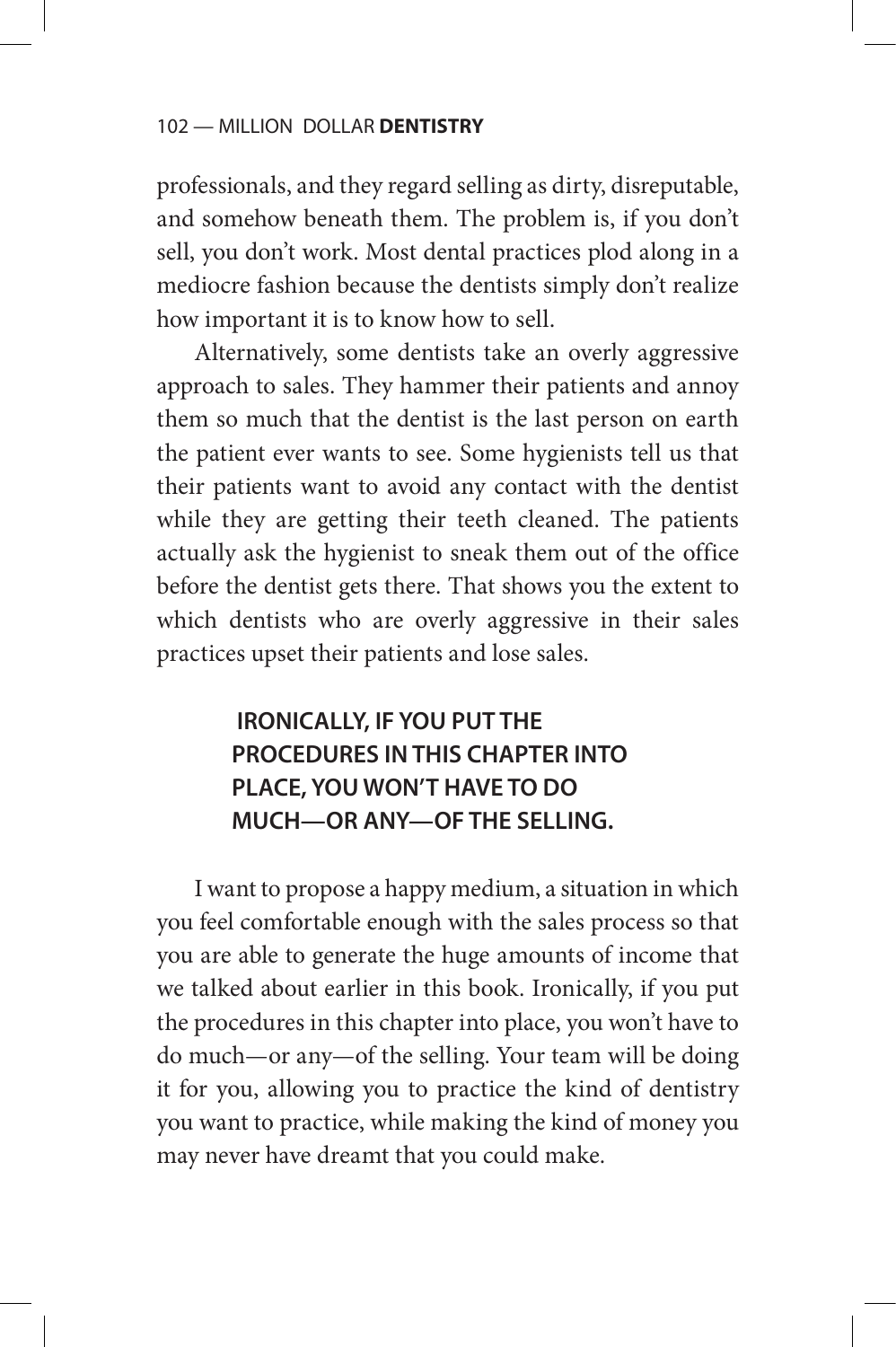Most dentists—and most people, for that matter think about sales as a process of forcing other people to do things against their will and not necessarily in their best interests. That's a form of sales, certainly, but unfortunately, the entire world of sales is tainted by that perception. Those tactics may be appropriate on a third-rate used car lot, but the fact is that you can sell with dignity and respect for yourself, your patient, and the practice of dentistry. Let me show you how.

Let's review what we've discussed already about the nature of my approach to building a dental practice.

Your re-care coordinator will be making sure that your hygienist has a completely booked schedule. Your appointment coordinator makes sure that the calendar is adhered to and that if patients cancel at the last moment, other patients from the "wish list" or short-call list are called and take those appointment times that otherwise would have gone empty. The hygienist gets a full hour with each patient, in order to perform her work to the highest professional degree, and then she educates the patient in terms of what problems she sees and what dental work is necessary in order to treat those problems. She'll be putting up at least four pictures on the intraoral camera so that the patient—and you—can see exactly what needs to be done.

Only at that point will you step into the hygienist's room, not to slice and dice the patient with high pressure sales tactics, but simply to confirm the work that the hygienist has suggested. You'll answer any questions the patient might have, and then you leave the room.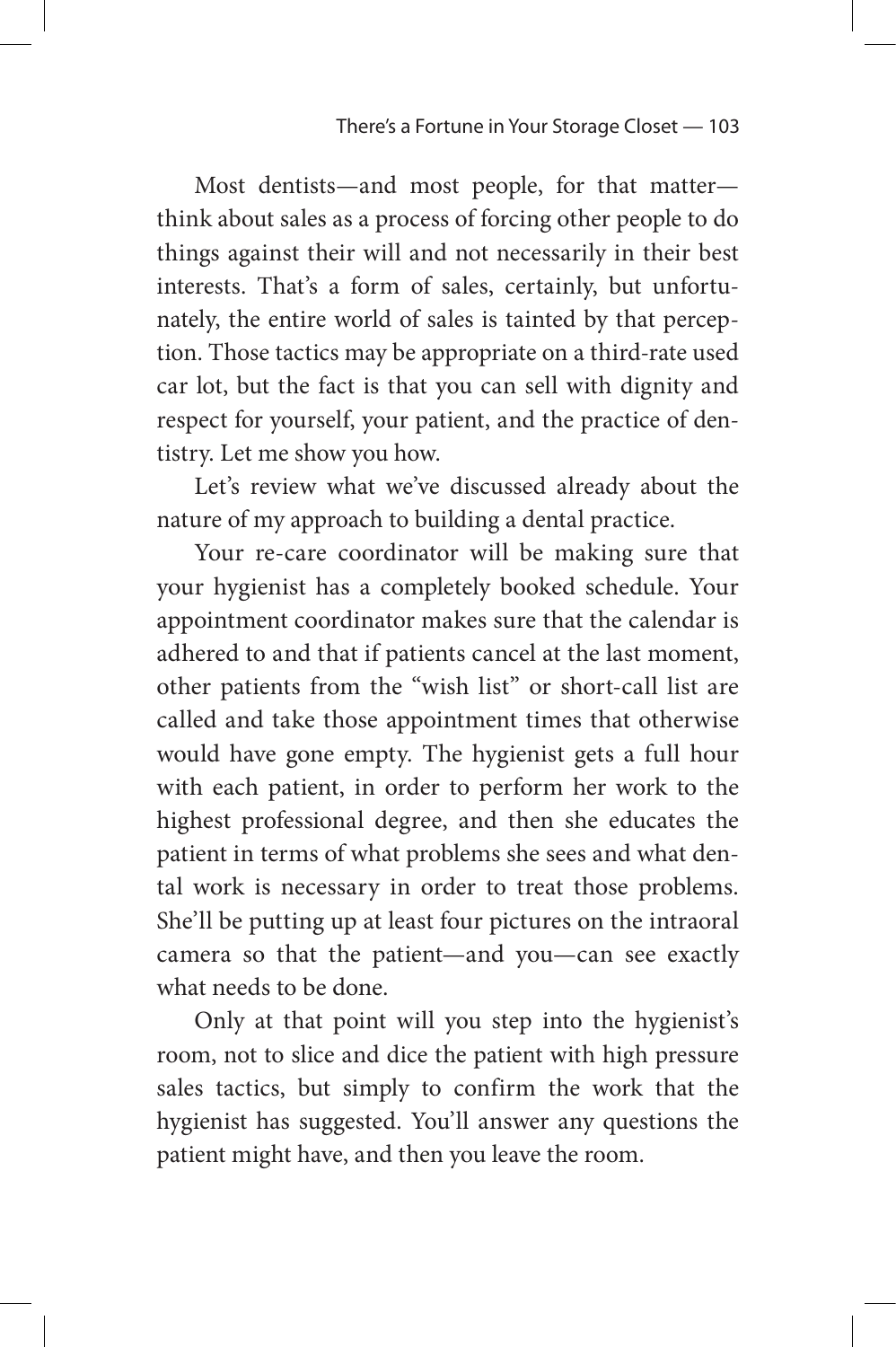#### 104 — MILLION DOLLAR **DENTISTRY**

With you moving on to do more important things with your time, the hygienist finishes up her session with the patient and turns the patient over to the treatment coordinator, who will go over the nature of the treatment, answer concerns and questions, and make agreements with regard to time and money. How much selling did you have to do in that paradigm?

Not much at all.

Selling really isn't your business. Setting up a system in your office by which sales can happen easily—that's your responsibility.

## **SELLING REALLY ISN'T YOUR BUSINESS. SETTING UP A SYSTEM IN YOUR OFFICE BY WHICH SALES CAN HAPPEN EASILY— THAT'S YOUR RESPONSIBILITY.**

The key to this process working is to allow your treatment coordinator to have a dedicated space in which to hold these extremely important conversations with the patients. This point is so important that I want to repeat it, because I don't want you to miss it. You must give your treatment coordinator a dedicated space where she will do the selling for you, in a dignified and entirely honorable manner.

Most dentists respond, "I simply don't have the space!"

In 99 percent of the cases, that's just not true. There's often a corner of the front office area where the team stores those big five-gallon water bottles. That area could be cleaned out and you can put in movable partitions to create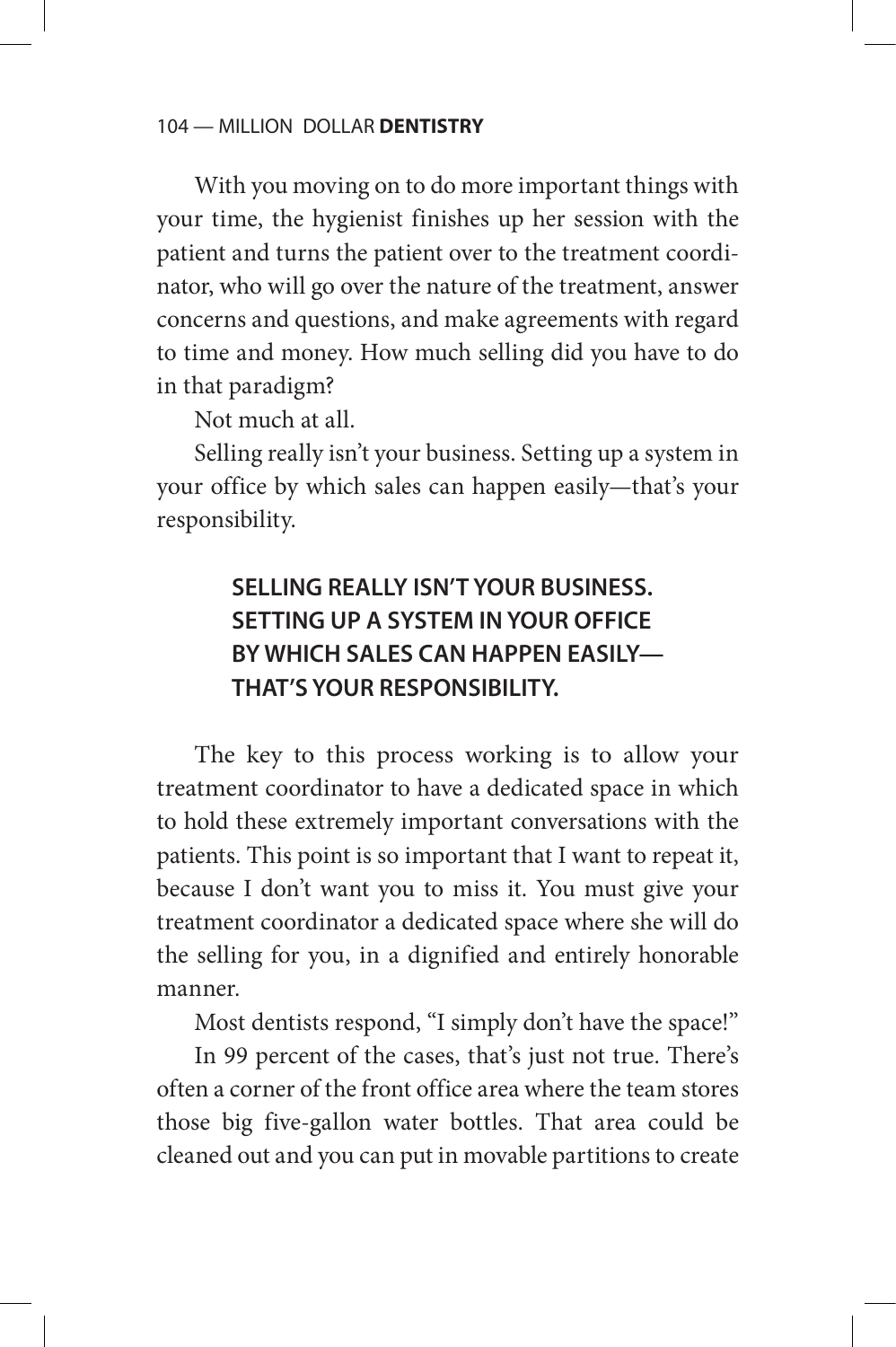a dedicated treatment coordinator space. There's also your office, which you occupy only about 10 percent of the time. You'll be in there even less as you spend increasing amounts of lucrative time chairside. The treatment coordinator could easily set up shop there.

Another approach is to take a second look at your storage closet. Most dental offices have storage closets that are filled not with supplies but with old junk that no one has the interest—or often the authority—to remove. What about your office? Do you have a "storage closet" with ancient computer gear that no one on the planet could possibly use? Might it be filled with the old office furniture that somehow never got dumped, or other large, bulky pieces of equipment that are no longer part of your practice?

If so, that storage closet that could be transformed into a treatment coordinator's office is costing you hundreds of thousands of dollars a year until you clean it out and use it at its highest level of efficiency.

Let's take a look at what goes on in that office, and then let's take a look at how it should appear.

The first thing to note about the treatment coordinator's space, whether it is a newly formed cubicle somewhere in your office area, your own office, or the storage closet that you are transforming, is that no one else should use it under any circumstances for any other purpose. This is not a place for team members to go make personal phone calls. This is not a place for your assistant to fill out charts. This space has to be 100 percent dedicated to the use of the treatment coordinator. It's going to cost you far too much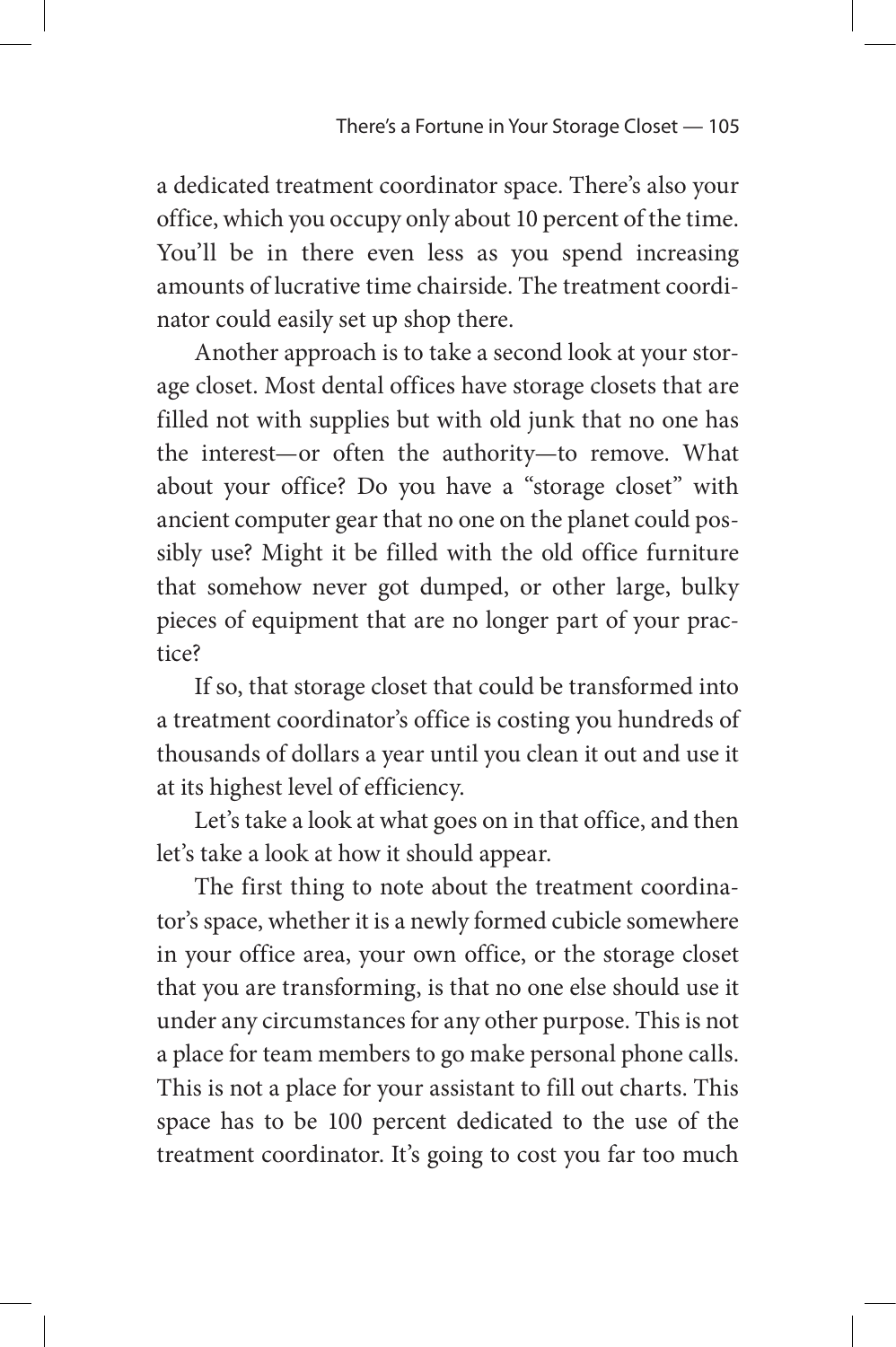money to allow it to be used for any other purpose at any time.

So lay down the law—this space belongs to the treatment coordinator, or the secondary treatment coordinator when your treatment coordinator's out of the office. The space is inviolate and cannot be used by any other person for any other purpose at any time.

By now, in our new process, the hygienist has walked the patient from her room to the treatment coordinator's office. At this moment, the patient's emotional attachment to getting the dental work done is at its highest. Keep in mind that people buy based on their emotions and then justify their purchases based on logic (that's how Larry Laserguy leased his big Beemer, right?). If patients leave before they have made agreements about the nature of the work to be performed, the time or times when that work will be performed, and the cost and method of payment for that work, their emotional connection to getting the work done will diminish rapidly . . . and then you've lost them.

I'm not suggesting that you hammer people, or have your treatment coordinator hammer people on your behalf. I am suggesting strongly that your closing ratio will collapse if you are not getting agreements at the time when emotions are the strongest.

When the patient gets home, if these agreements have not already been put in place, the spouse might say, "It's not worth that kind of money—that dentist is a scammer. I don't want to spend it. It doesn't hurt, does it?"

And other sorts of things will intervene to diminish the likelihood that the patient will return to get the work done.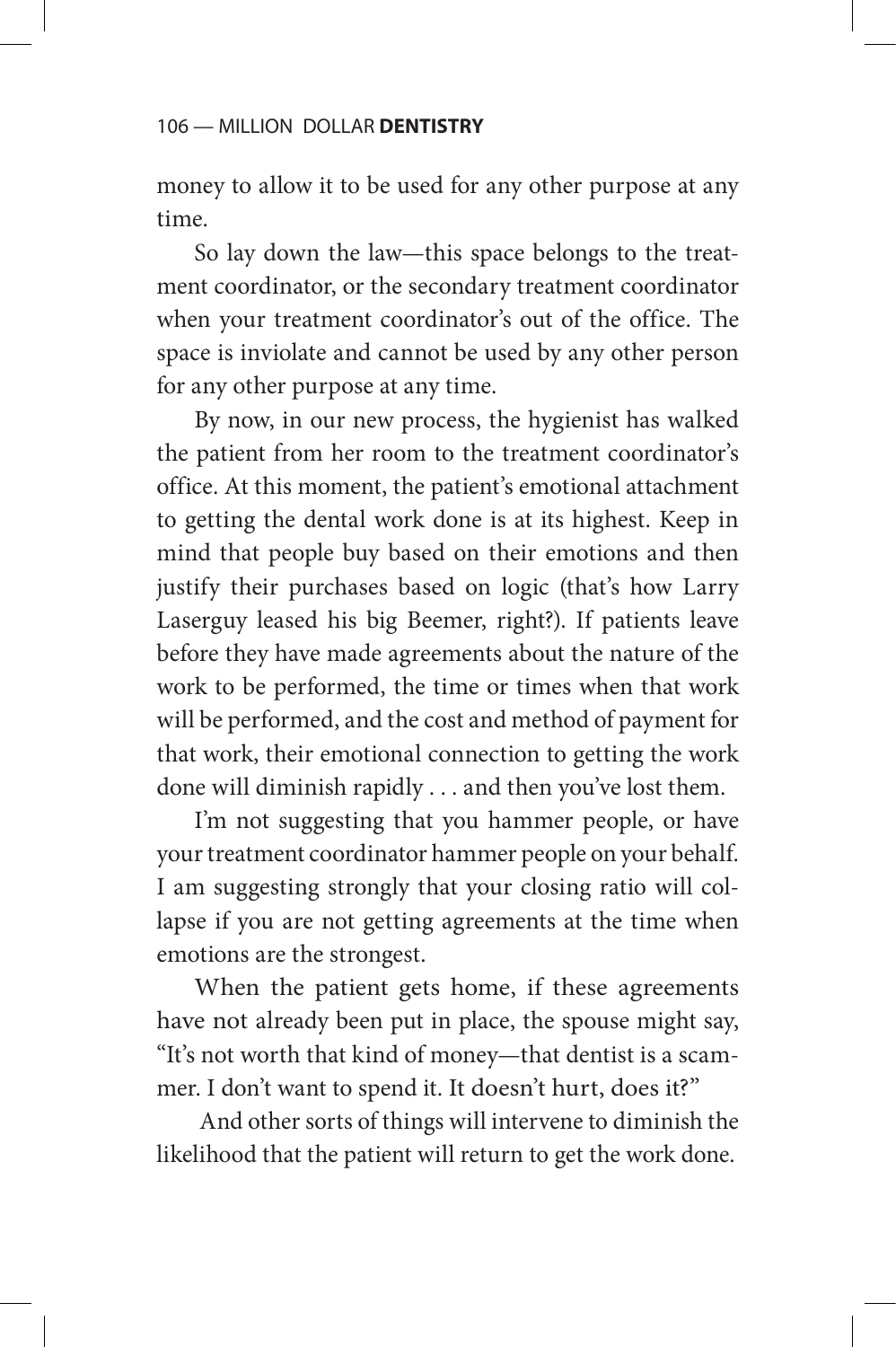## **YOUR CLOSING RATIO WILL COLLAPSE IF YOU ARE NOT GETTING AGREEMENTS AT THE TIME WHEN EMOTIONS ARE THE STRONGEST.**

So it's the role of your treatment coordinator to get agreements while the patient's emotional attachment to getting the work done is at its peak. The treatment coordinator will first go over the nature of the treatment with the patient. The treatment coordinator needs to recognize that patients often don't listen to dentists, because when dentists speak, patients are dealing with their own fears about pain and expense. On top of that, dentists often use terms that make a lot of sense to the dentist, but make no sense to the patient. So it's up to your treatment coordinator to explain the nature of the treatment in lay person's terms, go over the questions, concerns, and fears of the patient, and make sure that the patient understands exactly what is necessary.

For example, the dentist might take a quick look in the patient's mouth and say, "You need root planing and scaling." First, this language is frightening to the patient. It sounds painful, it sounds unpleasant, and it sounds expensive. What the dentist has done—and dentists do this all the time—is to skip the nature of the problem and instead proceed directly to the proposed solution. Why do dentists think primarily in terms of solutions? Because they think that solutions put money in their pockets.

If a dentist sees a mouth in which root planing and scaling is necessary, the dentist knows that this is a case he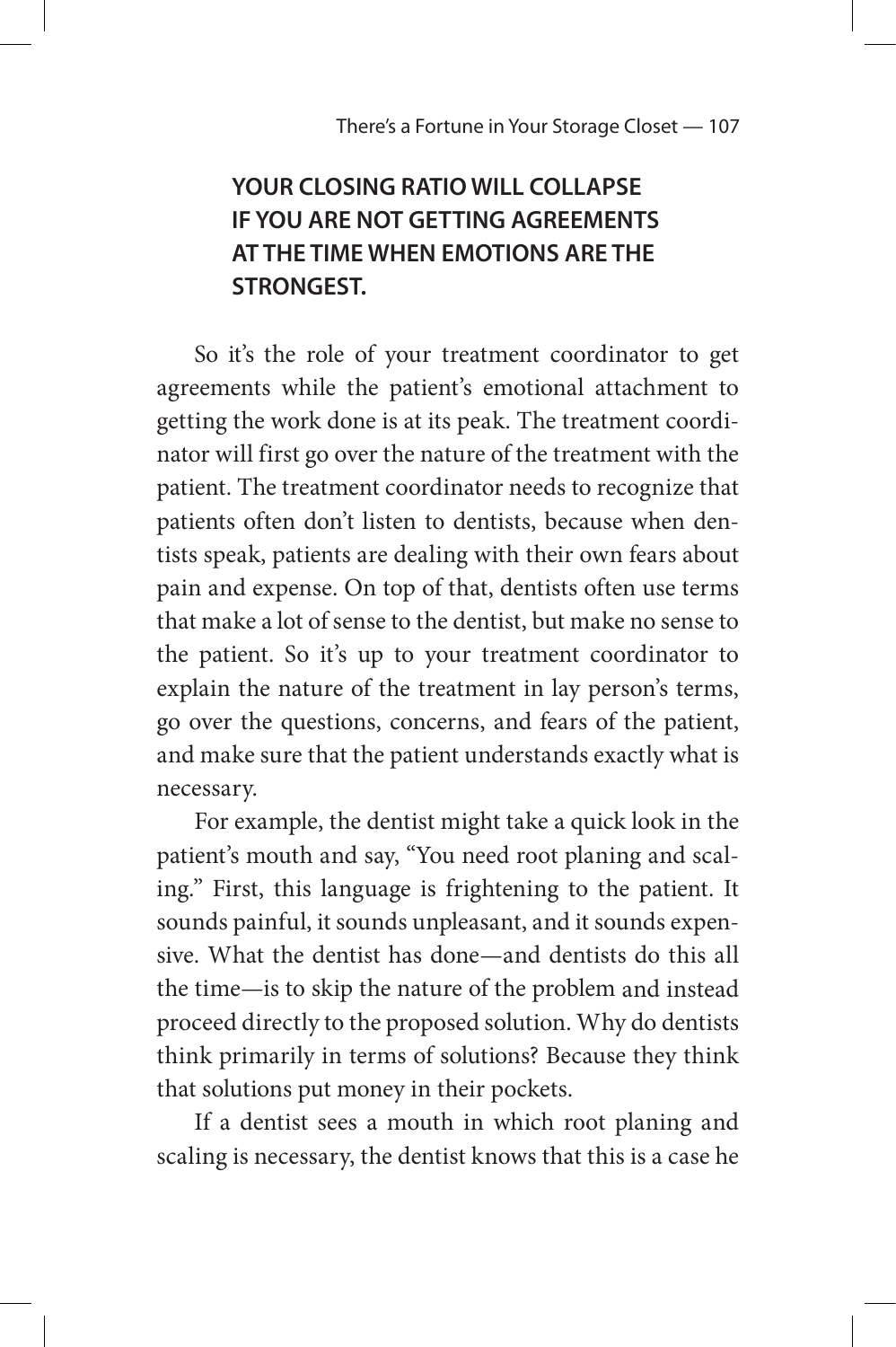is likely to close for about eight hundred dollars. Dentists are sometimes thinking on a subconscious level about exactly where that money is going—to help defray a mortgage payment, a car payment, an alimony payment, or some other specific, and often overwhelming, financial need. In other words, dentists aren't always thinking about patient care. They're thinking about the many responsibilities they have, including paying their own bills. That's not the best mindset with which to win the trust of a patient.

By the way, the hygienist and the dentist should never be talking about money and insurance. Remember that the patient is in a very vulnerable situation in that dental chair and won't be able to focus on information about money and insurance at that time. In any event, money and insurance are the wrong things for hygienists and dentists even to be thinking about. Your focus, and your hygienist's focus, should be on getting the patient well. If the patient asks you about the cost of treatment, your only response should be, "My job is to tell you what's happening. My treatment coordinator will discuss with you everything to do with money."

### **THE HYGIENIST AND THE DENTIST SHOULD NEVER BE TALKING ABOUT MONEY AND INSURANCE.**

The treatment coordinator therefore needs to remember that the doctor was probably speaking in a language the patient could not comprehend—or probably even hear straight. The treatment coordinator also has to recognize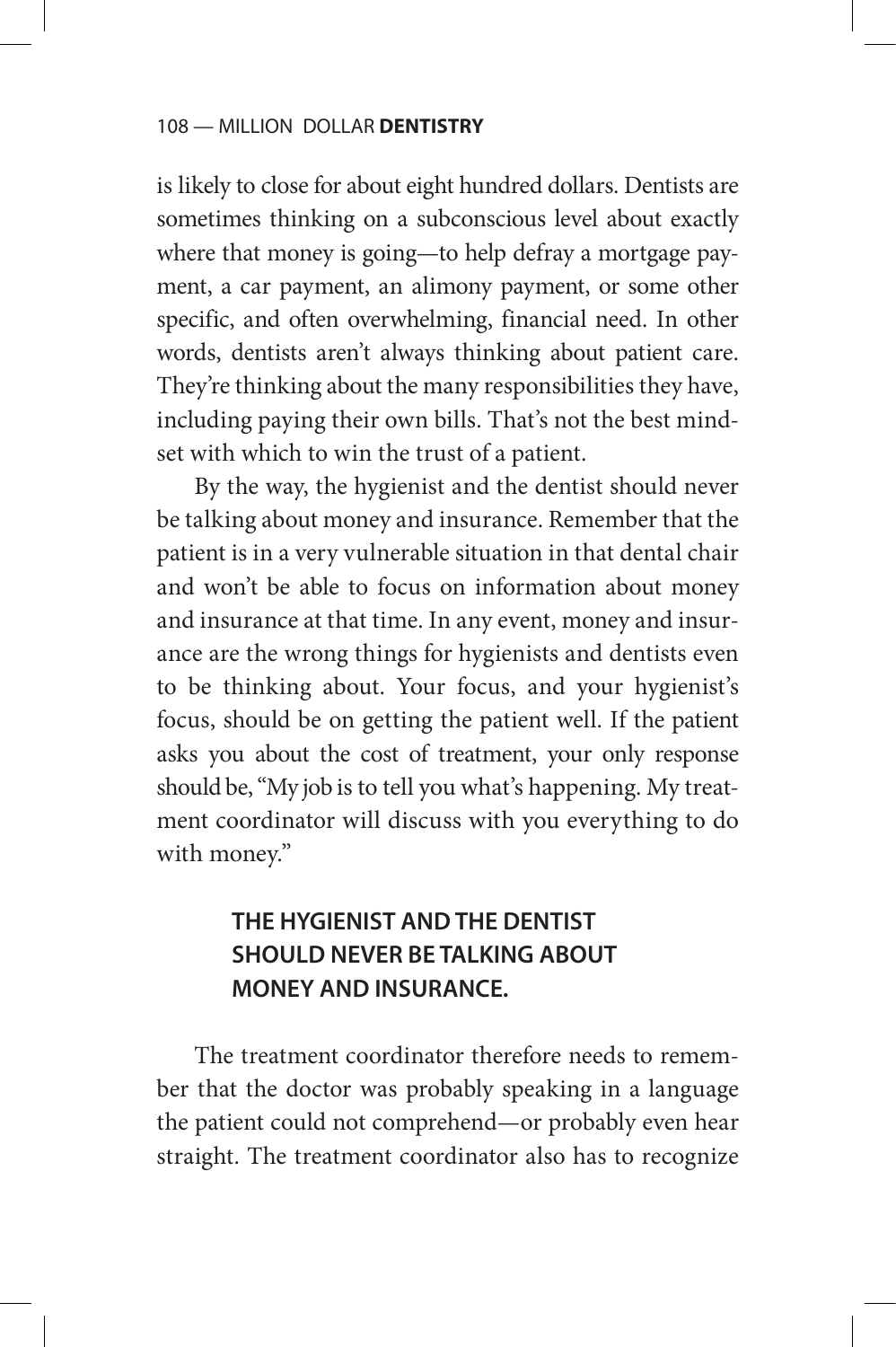that there is a lot of fear going on in that hygienist's room. To put it simply, everybody's afraid. The dentist is afraid that if he doesn't close the case, he won't be able to meet his many financial obligations. The patient is afraid that it's going to hurt and cost a lot. The hygienist is afraid that she will lose credibility with the patient if the dentist contradicts her suggestions that are based on the office's agreedupon standard of care.

By now, you've read enough of this book to know that you've got to think about life from the patient's point of view and not just from your own. Of course, your job is not to be Dr. Phil. Your job is to be a dentist, and this means that the psychology—and financial aspects—of your patient's situation shouldn't be your concern. It's up to the treatment coordinator to spell out exactly what you were talking about, if you weren't clear enough when you were telling the patient what was necessary and why.

In our earlier example, your treatment coordinator ought to explain root planing and scaling in this manner: "We're going to meticulously deep clean your gums, removing all the bacteria that eats away at your bone. If you don't do this, you'll lose your teeth. Gum disease is a silent killer of teeth. Many people come to us when it's too late, when gum disease has already done its work, and by then we can't stabilize the condition. Everybody wants to be able to eat crusty bread or corn on the cob their whole life. If we get your mouth really clean in this manner, you'll be able to enjoy complete confidence that you'll keep your teeth."

This is what I mean by addressing the dental situation in terms that the patient can understand.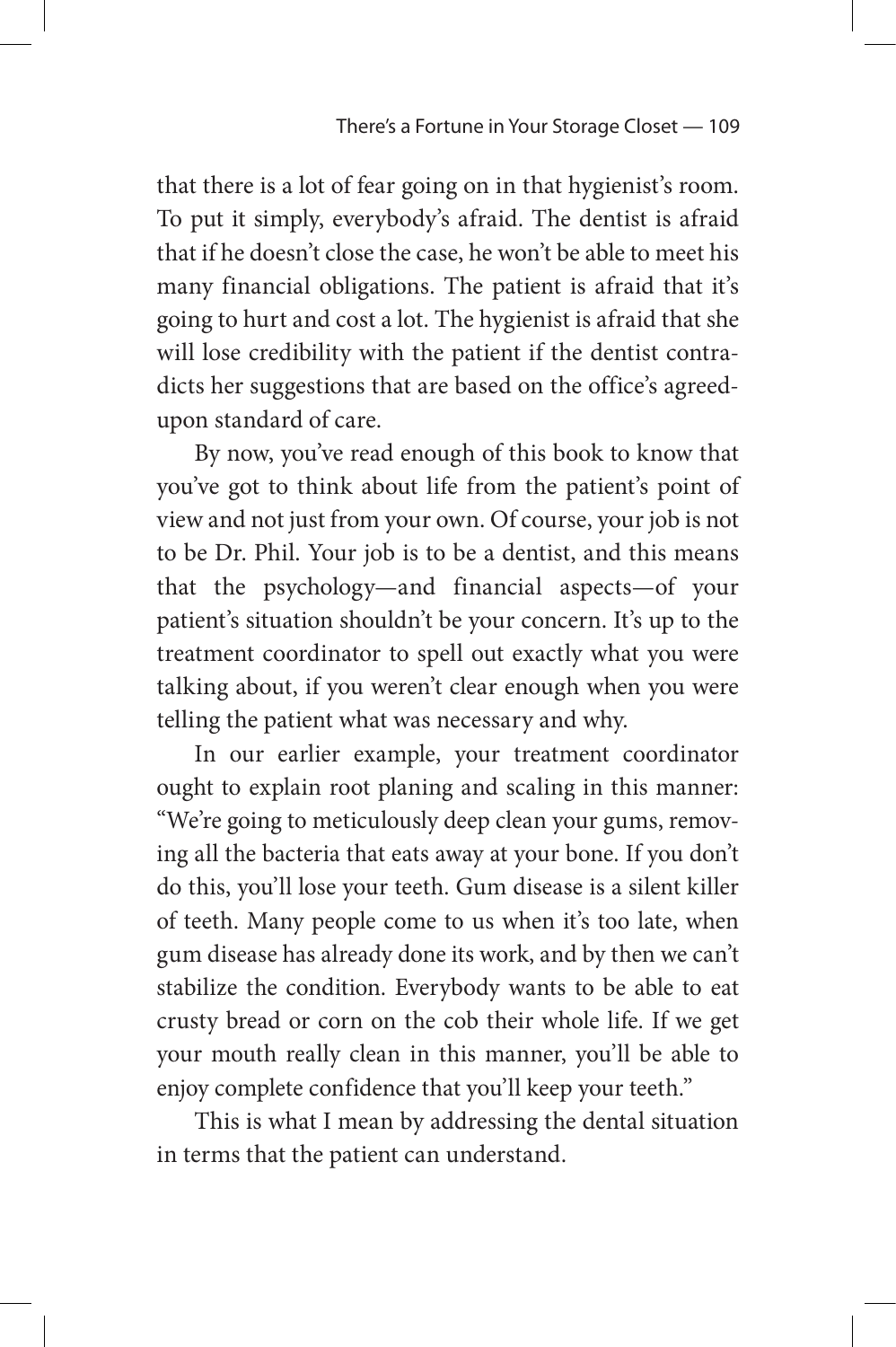At this point, then, the treatment coordinator has demonstrated to the patient the value of the particular treatment the hygienist has proposed and the dentist has agreed to. Now you've got the patient saying, "I understand exactly what the treatment is! Get that nasty stuff out of my mouth!"

This brings the treatment coordinator to her next task to assist the patient in paying for the treatment. Only when the patient understands the value of the treatment should you present the investment necessary for the treatment.

The treatment coordinator has established value in the mind of the patient for the treatment, and the patient has a very strong emotional attachment to getting this situation handled right now. The next thing for us to discuss is the role of insurance in paying for dental care.

Before the patient has even entered the treatment coordinator's office, the treatment coordinator should determine exactly how much the patient's insurance, if the patient has insurance, will cover. You want the treatment coordinator to get the patient to think of dental insurance as a benefit, not as a cure-all for the high cost of dentistry. The treatment coordinator has to get the patient away from the mindset that says that "insurance" covers everything. Instead, you want the patient to view insurance like getting a discount. You will have people saying, "What does my insurance cover? That's all I want to pay."

> **ONLY WHEN THE PATIENT UNDERSTANDS THE VALUE OF THE TREATMENT SHOULD YOU PRESENT THE INVESTMENT NECESSARY FOR THE TREATMENT.**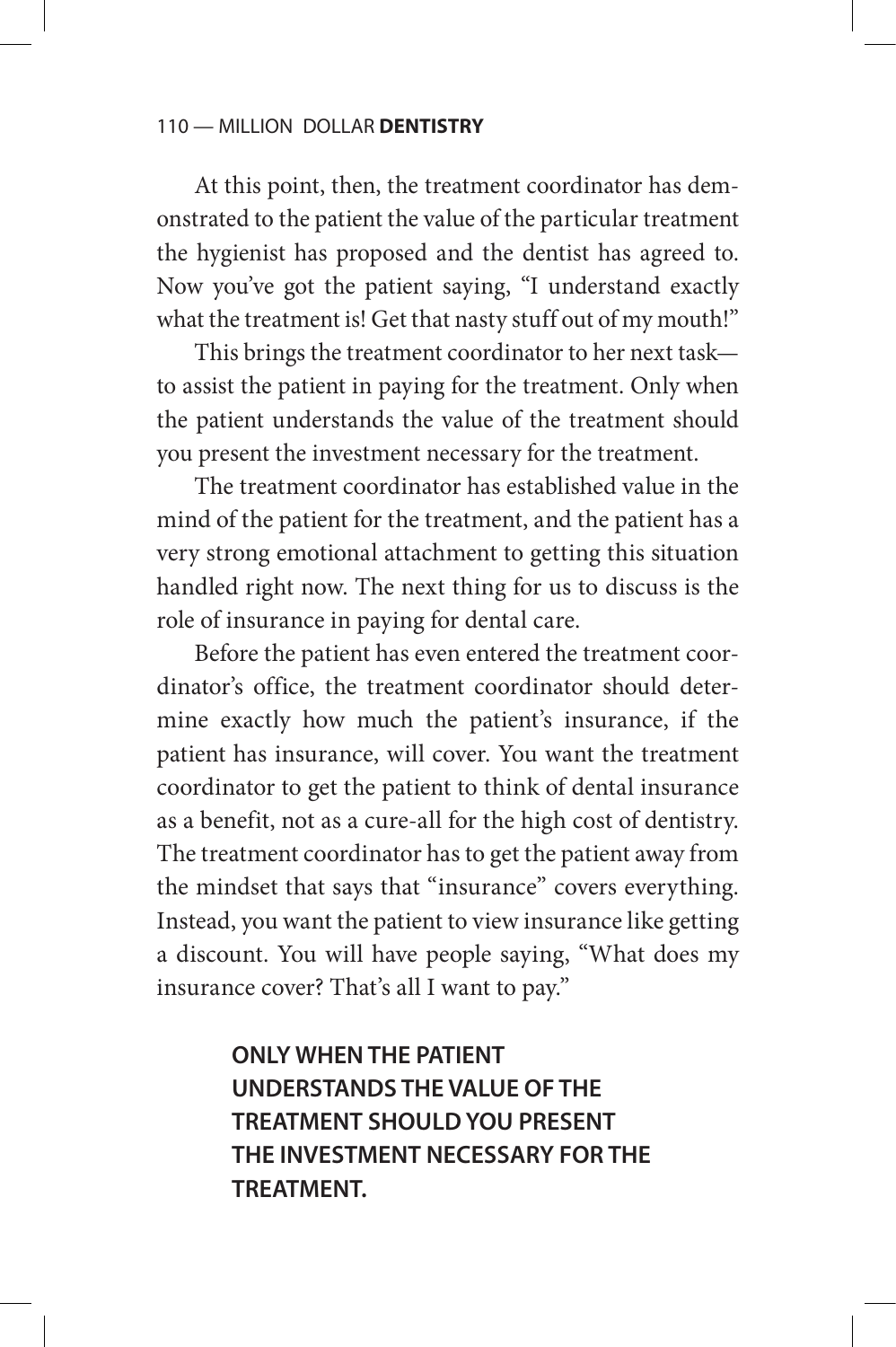Instead, your treatment coordinator should say the following: "The investment for your treatment is \$6,000. We have been able to maximize your insurance and we estimate they will pay \$1,000. So your responsibility is only \$5,000. Everybody else who comes in the office who doesn't have your quality of insurance has to pay \$6,000 and most companies aren't offering insurance, you are lucky."

By installing this system, and by educating the patient properly, you cause the patient to think about the care instead of the cost. That's the way you handle insurance again, you make sure the patient sees it as a gift and benefit and not as a panacea. You can use the college scholarship analogy, where you may get tuition paid for but books, room and board are extra. This dramatically reduces broken and cancelled appointments—and also reduces complaints about your work.

At this point, it's time to share with your patient four payment options. I'll share each of them with you right now, but make sure that your treatment coordinator understands that she is not to move on from one to the next until the patient has thoroughly declined the offer currently on the table.

"Now let's talk about that \$5,000," your treatment coordinator says. "If you want to pay for it in full today with cash, check, or a credit card, we'll be happy to give you a pay-today discount of 5 percent. So if you pay in full today, instead of paying \$5,000, you would only have to pay \$4,750. How does this work for you?"

Wait and see. Do not talk while they are thinking! People with cash love to get the discount. Whatever their response, you're starting off by establishing your best case scenario—you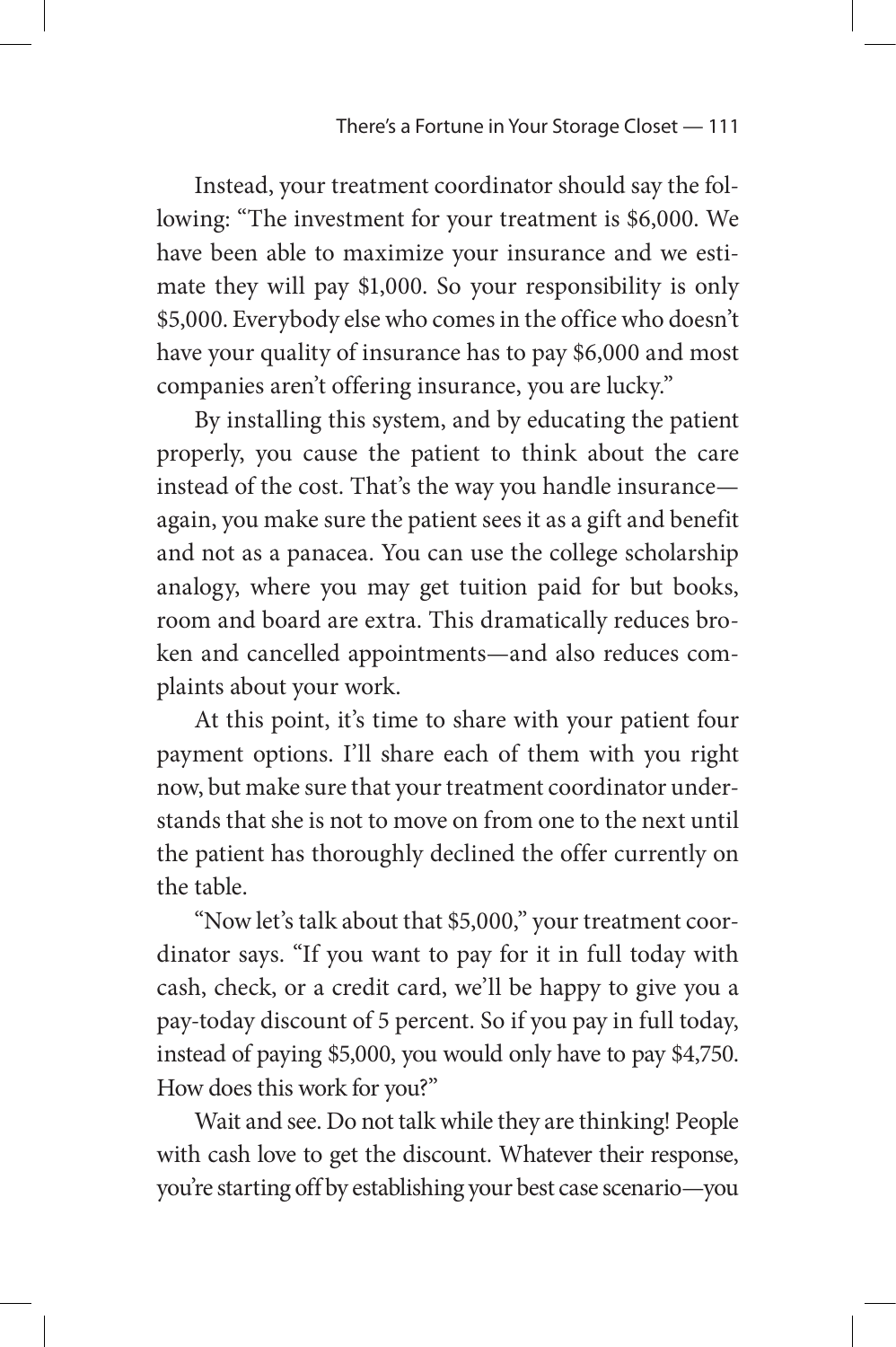get paid in full right now. Do not move on to the next option unless and until the patient rejects this first approach.

The second option is to offer third-party financing on an interest-free basis. Yes, you'll have to pay up to 10 percent fee on that money, but it's truly worth it to you, because you get the whole payment immediately from the thirdparty provider. Otherwise, you get it piecemeal, and you'd have to bill to get it. With today's economic uncertainty it is important to remove money as a barrier on each visit. If the patient defaults, you've still got their money and it's no longer your problem. It's up to the third-party finance provider to collect. And your patient isn't going to have to make a buying decision every time he or she walks into the office.

Here's what your treatment coordinator tells the patient: "We have another option. How about having the work done interest-free for one year? Can you make \$416.66 a month work?"

Again, wait and see what the patient has to say. If the patient can handle the \$416.66 a month, make the deal. Yes, you'll be paying a fee to the third-party finance provider. But you don't want to look at this in terms of losing \$500 (\$5,000 less 10 percent). You want to look at it in terms of making \$5,500 that you otherwise never would have been able to earn.

Your treatment coordinator can actually have your patient preapproved online for third-party financing through CareCredit even before the patient steps out of hygiene. You can discuss that with your third-party finance provider.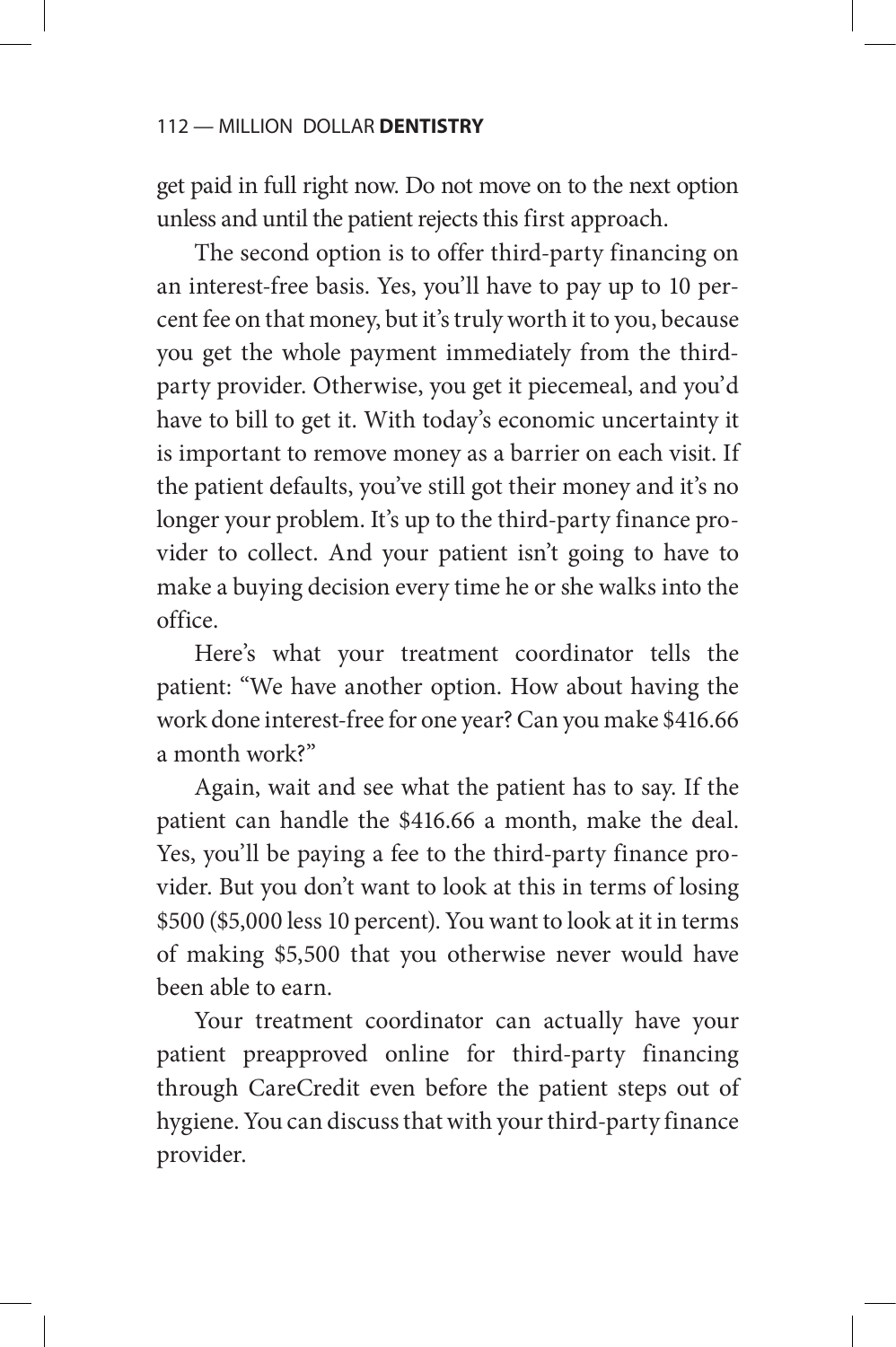Let's say that your patient does not want to spend the \$400 a month. Then and only then, proceed to this third approach, which you will offer only to your most trustworthy patients. Here's the script for your treatment coordinator: "We could do it this way. You could pay half today, and half before we complete your case."

If the patient agrees, then the patient writes a check or gives you a credit card for \$2,500. You then make a written agreement with a specific date for that second payment, and then you hold the patient to that agreement when the patient returns for the work. Again, only offer this approach to patients who are reliable, trustworthy individuals. You don't want to be the bank for any other kind of person.

Let's now turn to the last resort so that you don't lose the patient, in the event that the patient turns down all three of the previous payment options. Have the treatment coordinator go back to you. The treatment coordinator will say, "The patient can't handle the case—it's way out of their budget. All of the work we've proposed is urgent, but doing something is better than doing nothing at this point. Can we split this case up over a year? Can we do \$2,500 through CareCredit, do this tooth and that tooth and let the rest wait for a year?"

In this case, the patient's monthly outlay would be \$208.33 instead of \$416.66. Here's your script for whenever the treatment coordinator asks you a question like this:

"Yes."

Any questions?

If your patient continues to object, don't coerce the patient. Go back to the original point that we made in this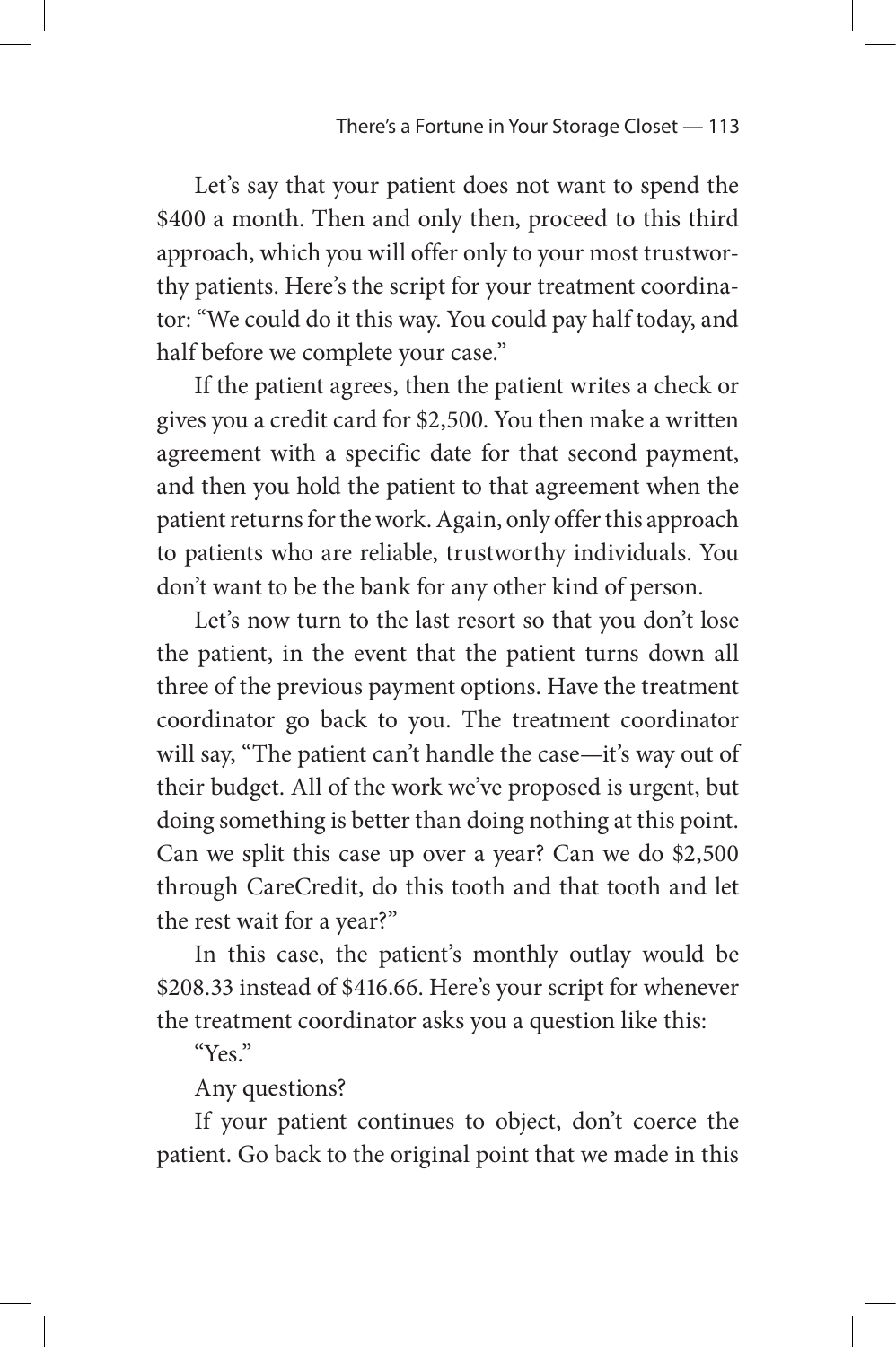#### 114 — MILLION DOLLAR **DENTISTRY**

chapter—you are in the business of educating patients as to the problems they have and the consequences they face. If the desire not to spend the money truly outweighs the need for the dentistry, if they don't want to get the problem solved, let them go. Allow the patient the freedom to accept or decline the treatment you present. You'll have plenty of other patients on whom you can practice the kind of dentistry that you want to practice. You no longer have to come from a sense of scarcity and work with people who simply do not want to pay for the quality you want to provide.

> **ALLOW THE PATIENT THE FREEDOM TO ACCEPT OR DECLINE THE TREATMENT YOU PRESENT. YOU'LL HAVE PLENTY OF OTHER PATIENTS ON WHOM YOU CAN PRACTICE THE KIND OF DENTISTRY THAT YOU WANT TO PRACTICE.**

You—and your team—can experience a paradigm shift. Instead of selling dentistry, you'll have the patient buying it.

Now that the patient sees the value in getting the dental work performed, and now that the financial issues have been resolved, we have to deal with the patient's next important barrier to getting their treatment done—their fear of pain. This fear is the next main objection that most patients express—and only when they are asked, which is all too infrequently. Most dentists take no for an answer when they present cases and never ask patients why they're saying no. The art of sales is all about the art of understanding and handling objections. Now that you're going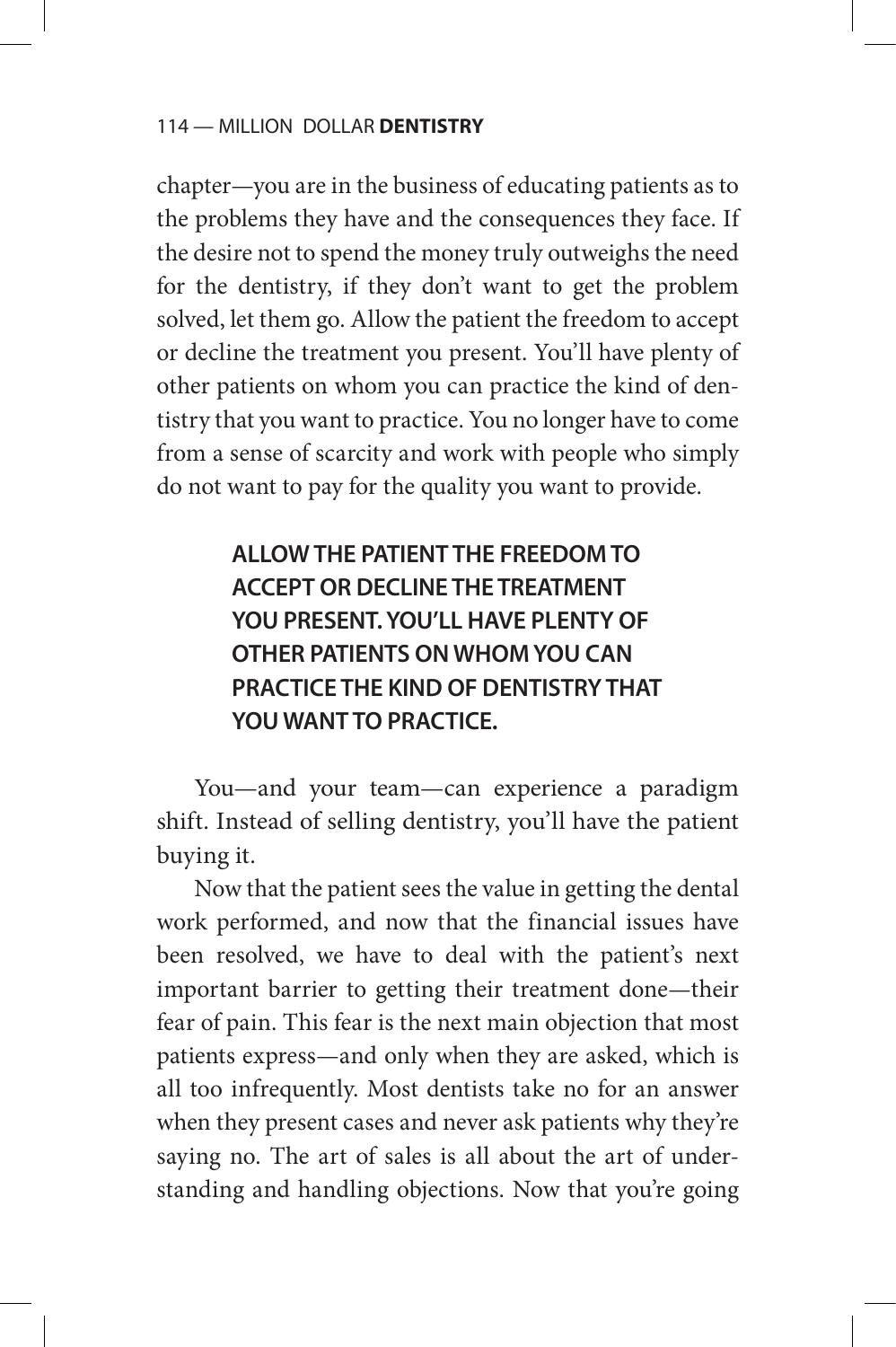out of the selling business and instead having your treatment coordinator handle that task, train your treatment coordinator to ask recalcitrant patients this simple question: "What's stopping you or preventing you from getting the treatment done?" As I said, nine out of ten times, after the value has been established and the financial terms have been agreed upon, the patient will respond that it has to do with fear of pain and fear of getting his or her teeth drilled.

Your treatment coordinator should then respond as follows: "We have all the comfort measures. Dr. Chairside has the latest in numbing techniques. We'll numb you before we numb you. We'll numb you and then cover you with a blanket. You can bring in your favorite CD. You can bring your teddy bear." Whatever it takes to make the patient comfortable, within the bounds of morality and good taste, is fine. But if the patient isn't asked, the patient will never explain about his or her level of fear.

You may also want to train your treatment coordinator in the traditional sales approach to handling objections called "feel, felt, find." This means that the treatment coordinator will express her response in these terms: "I understand how you feel. A lot of our patients felt that way. And you'll find…"

This approach gives the patient the sense that he or she has been heard. It then validates the patient's feelings by acknowledging that these feelings are valid and sensible and that many other new patients in the office have shared those same feelings. Those last three magic words—"And you'll find…"—offer the patient some very good news. The news is that things are different in your dentist's office. You have the latest techniques. Your patient is thinking about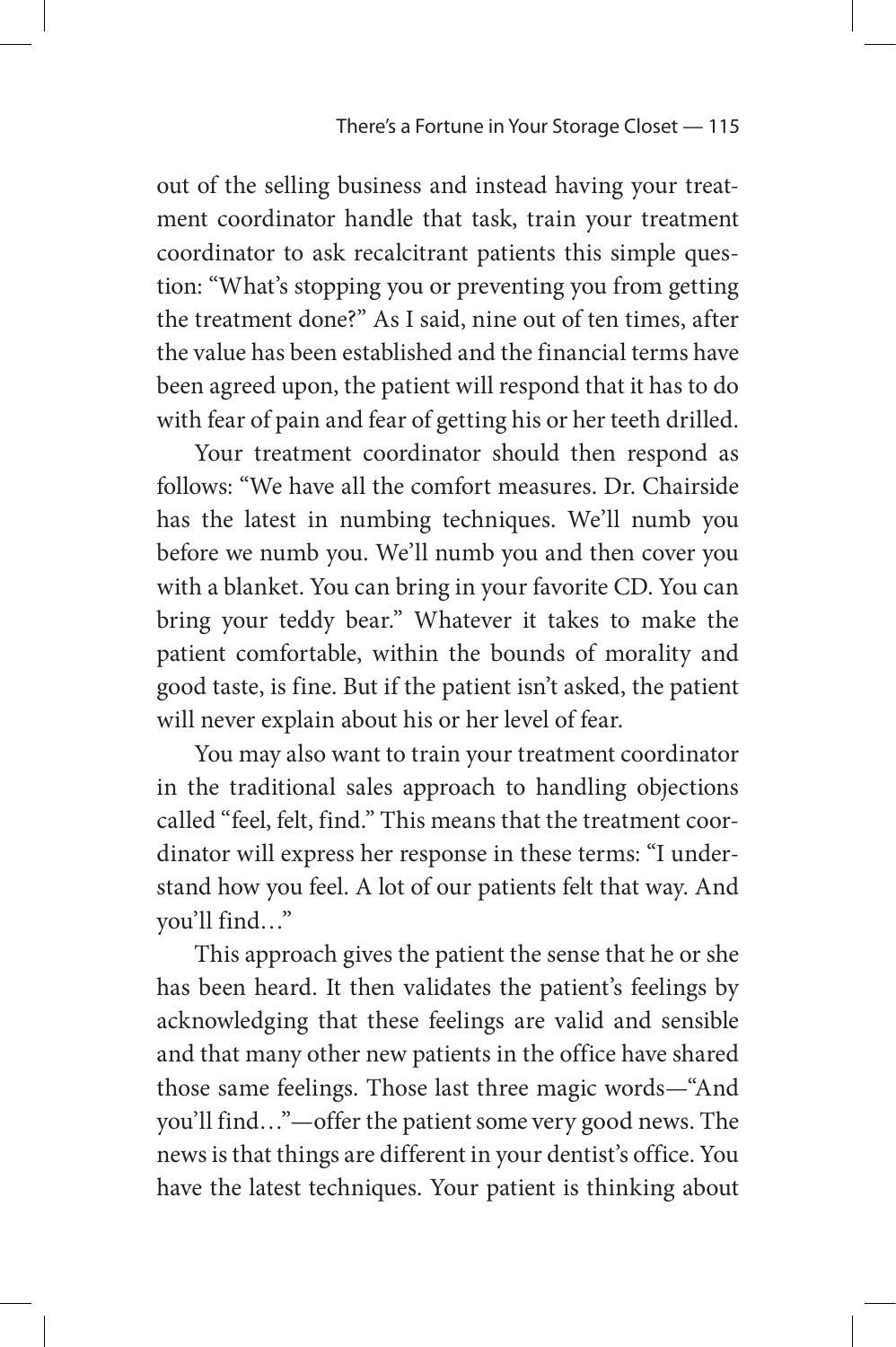experiences he or she had with a prior dentist. We're not like them. It's not like when we were kids and dental technology was in the dark ages. The main thing is for you and your treatment coordinator to recognize that when patients are expressing fear, they are coming from the past. That's the key to understanding your patients' fear of pain. You've got to find ways to help them focus on the present moment that your office is conscious of the suffering that people experience in the dental chair, and that you do everything in the world to minimize those negative or painful experiences.

So far, we've discussed the nature of the conversations between the treatment coordinator and patient—how to handle insurance, how to help the patient pay for care, and how to cope with fear of dentistry. Now, let's turn to the issue of how the treatment coordinator's office should appear. The setting in which this all-important conversation between the treatment coordinator and the patient takes place must be friendly. I want to give you some specific suggestions for how to set up and decorate the office.

First, it should be set up like a living room, not like a business office. Take out the desk—you want a friendlier atmosphere. Put up "after" shots on the walls, so the patients get a sense of exactly what they can look forward to. I don't believe in "before" shots. They're just too aesthetically unpleasant. Leave the "before" shots out.

Everybody loves success stories, so frame pictures of your patients with written success stories and testimonials under the picture. Spend the money to have these photos and success stories framed beautifully. Also, you want to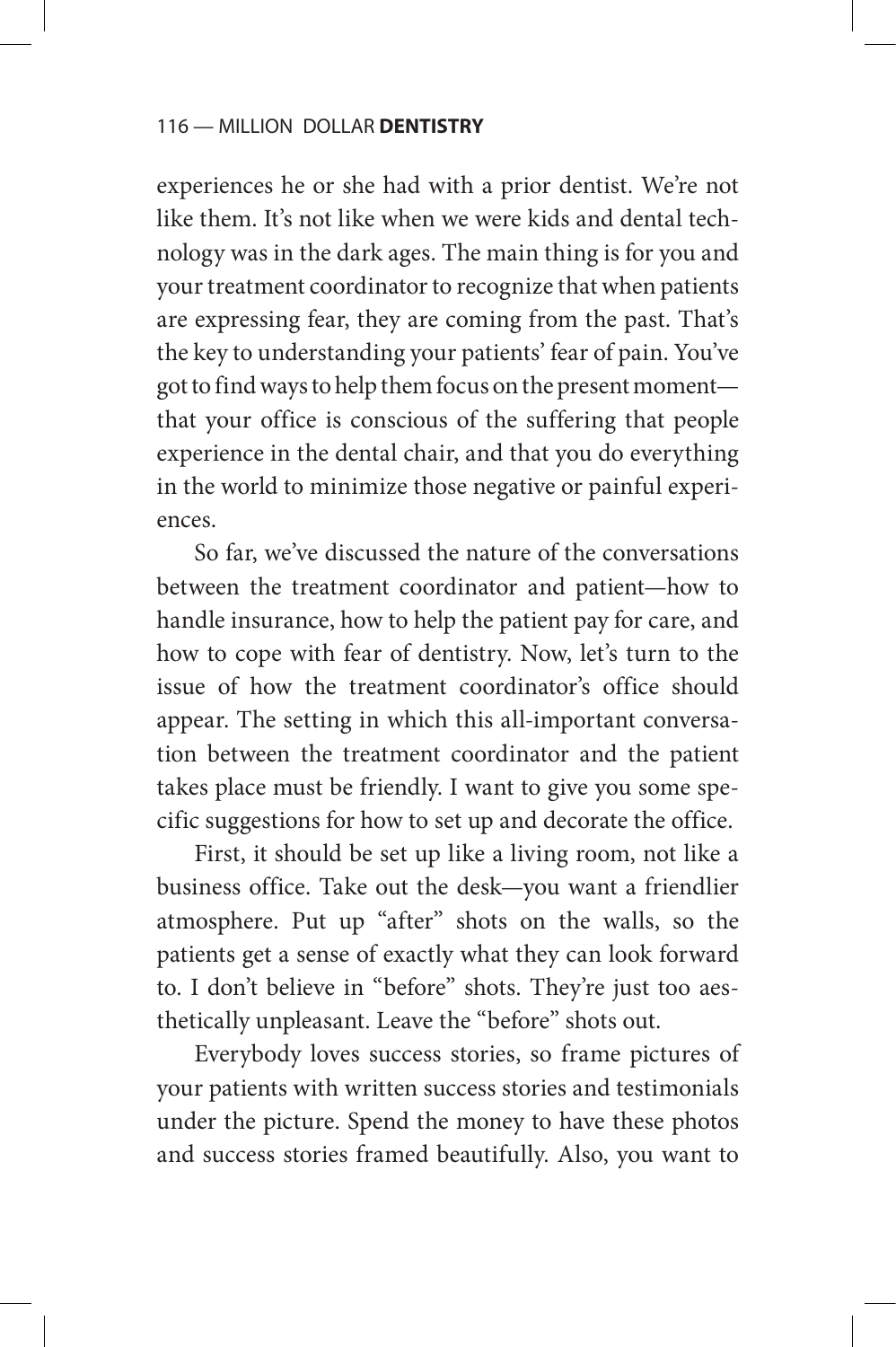have articles about your community work framed beautifully, because this will humanize you. Put up pictures of your entire team, along with their outside interests. This humanizes them. Write out the vision, purpose, and values of your office. Have it printed beautifully and framed nicely on your wall as well. Have patient education materials in the room—models, computer programs, whatever it takes to show patients exactly how they will benefit from the care you prescribe.

When you've got a dedicated treatment coordinator working in a dedicated treatment coordinator space, a lot of wonderful things happen. First, your bottom line soars, because you are now getting written agreements with patients as to the nature of the case, the nature of the cost, the nature of the payment method, and the specific time or times when the work will be performed. All of our clients— and I mean all of them—experienced skyrocketing gross income as a result of the changes I am proposing for you in this chapter.

You'll be getting written agreements from your patients, unlike 99 percent of your fellow practitioners. They don't have true agreements with their patients, so it's not surprising when their patients break those agreements. Keep in mind also that you are allowing your patients to have their intimate conversations about medical care, emotions, and money in a private area. Again, this room always has to be ready to receive the next patient coming out of hygiene.

On top of that, you'll be reducing flow and congestion at the front desk and making the entire office considerably more serene.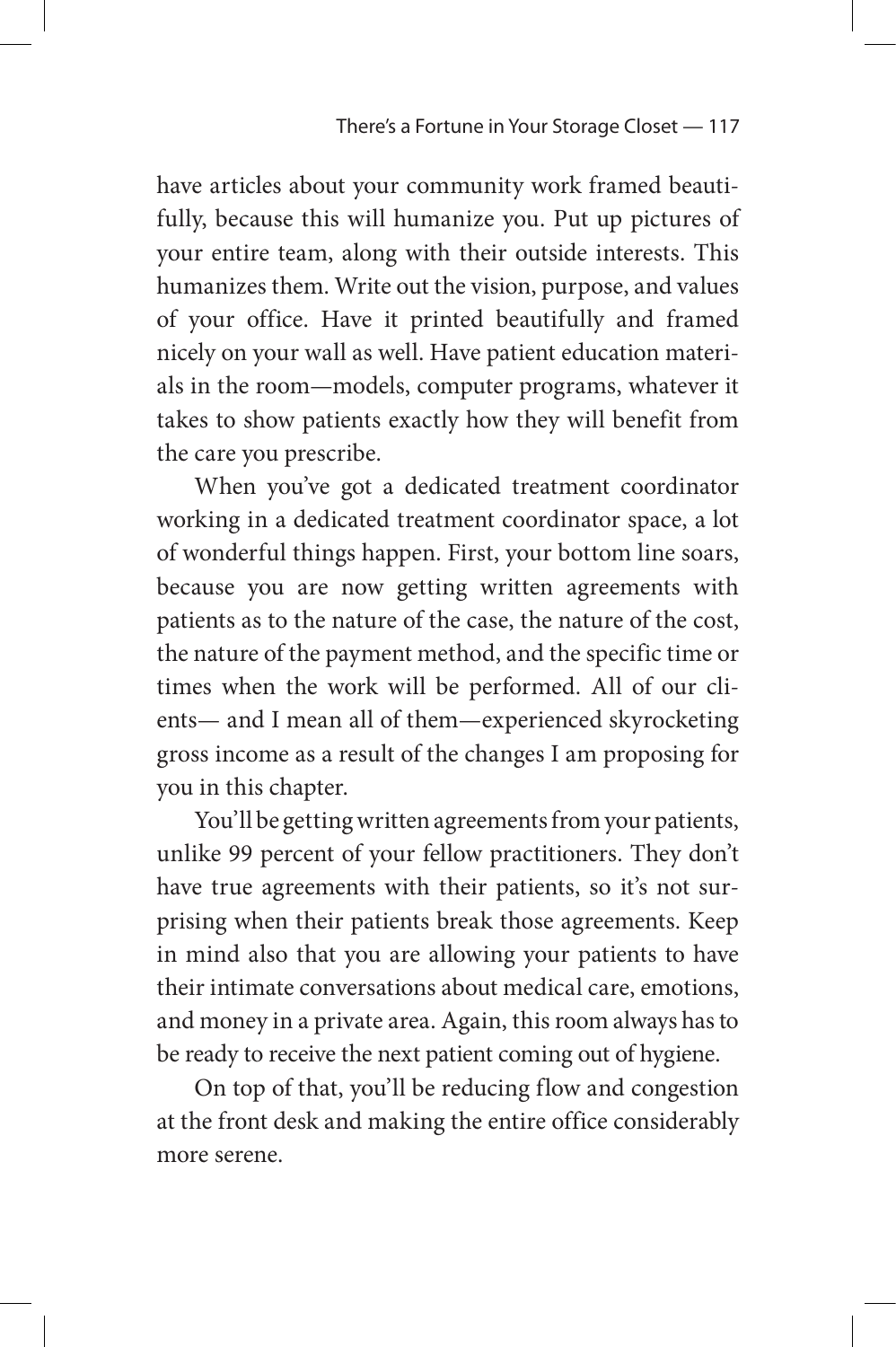#### 118 — MILLION DOLLAR **DENTISTRY**

If your office manager is going to be the treatment coordinator, then she should be spending 10 percent of her time managing the office and 90 percent of the time serving as treatment coordinator. For the hours when she is not present in the office, or when she is performing office managing tasks, it is up to you to designate and train a secondary treatment coordinator. You've got to have a treatment coordinator on duty all the time, every hour that your office is open. Otherwise, you'll be back to the old routine of no agreements, broken agreements, unsold cases, and accounts receivable. The way to avoid that is by scheduling the position—not the person. You've always got to have someone working as treatment coordinator all the time.

### **YOU'VE GOT TO HAVE A TREATMENT COORDINATOR ON DUTY ALL THE TIME, EVERY HOUR THAT YOUR OFFICE IS OPEN.**

To sum up, there really is a fortune in your storage closet. That fortune will manifest itself in your appointment book—and in your bankbook—the day you turn that storage closet (or other specific space in your office) into the office for the treatment coordinator.

We started off this chapter by saying that most dentists don't like to sell and don't know how to sell. Our clients, who install the procedures I've outlined for you in this chapter, are in the fortunate position of not having to sell. Their teams do that for them. And their teams do it beautifully.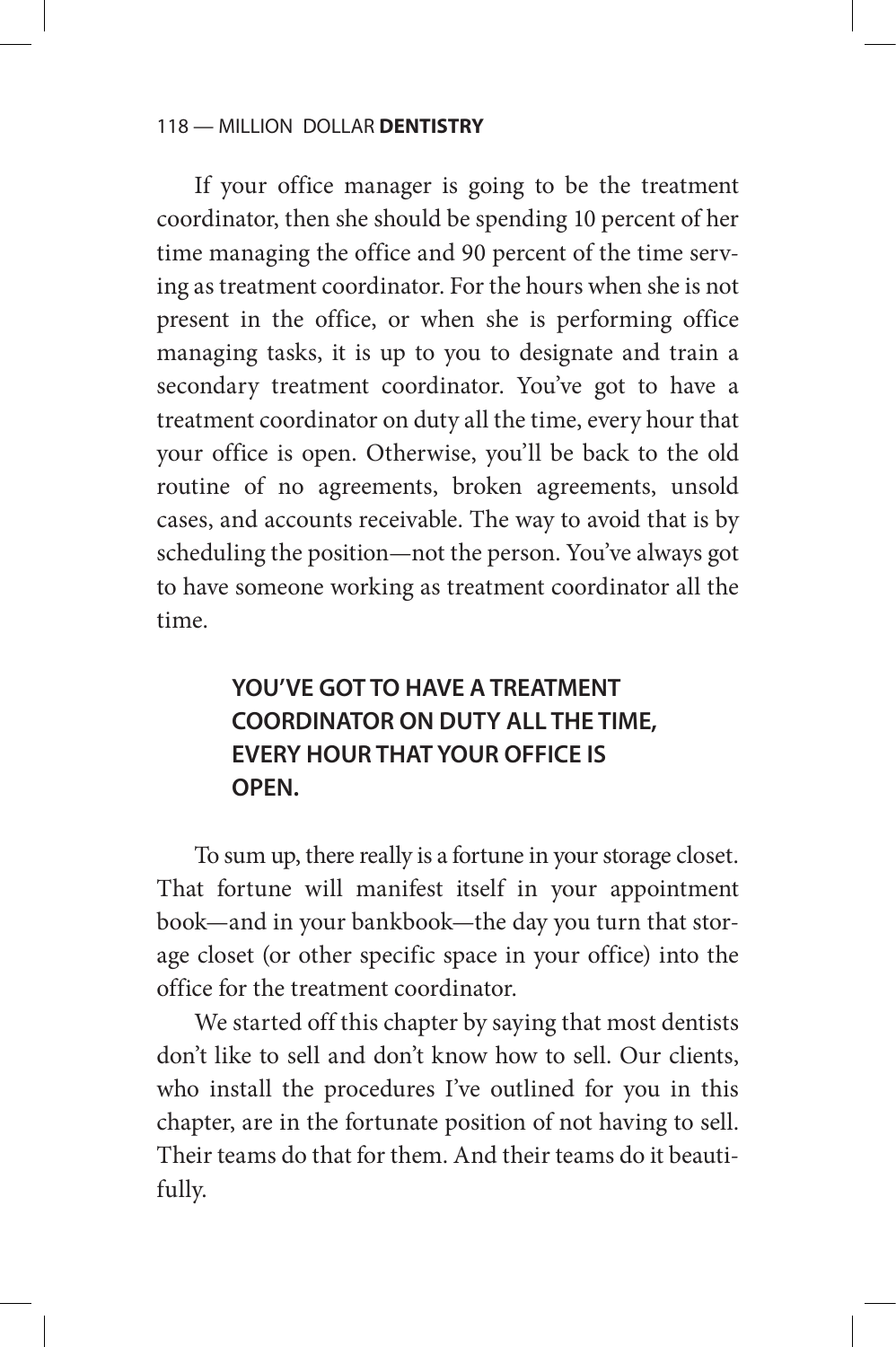Once you learn and install this new system, neither you, your team, nor your patients will ever want to go back to the old way. Think about it: Your patient will get educated and will know exactly what's necessary. Your hygienist and assistants, and the rest of your team, will feel fulfilled. They're getting to help people, which is exactly what drove them into dentistry in the first place.

And coincidentally, you're going to get really, really wealthy; you'll work less, and have more fun and respect.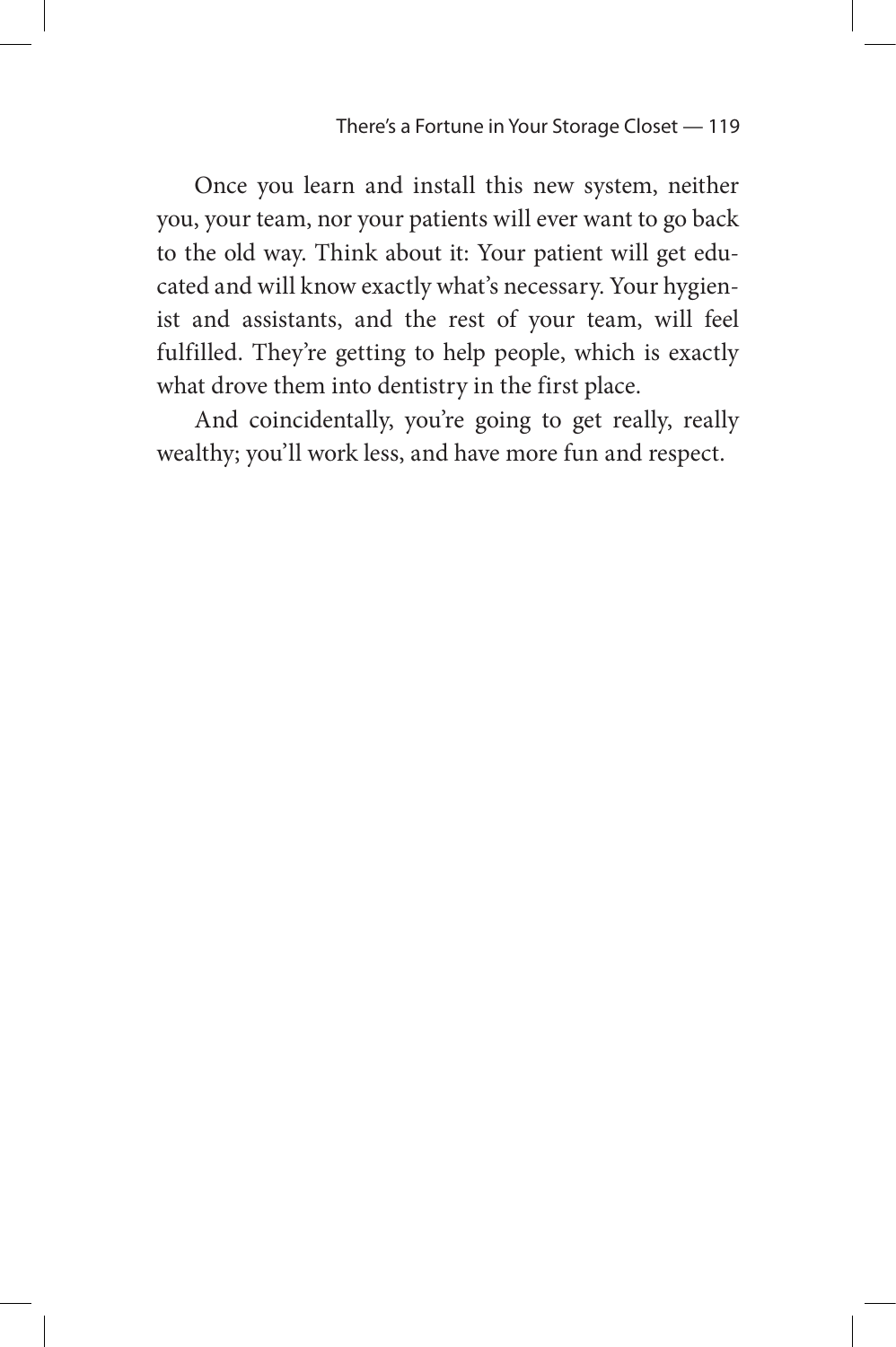#### 120 — MILLION DOLLAR **DENTISTRY**

#### **Take Your Practice To The NextLevel:**

- 1. Give your treatment coordinator a dedicated, quiet space in which to create clear and specific agreements with patients regarding the nature of their treatment, the method of payment, and the importance of keeping appointments. For a checklist for what things you should have in your treatment room, go to my website at www. GaryKadi.com.
- 2. Always present treatment to the patient in terms of the value you and your team will provide. Show and discuss the problems and their consequences. Don't skip directly to the solutions, because if you do, you'll alienate the patient and your closing ratio will suffer. The patient must know the facts about their mouth before they can make an informed decision. They must see their mouth as you see it. It's the treatment coordinator's job to show them how.
- 3. Your treatment coordinator should provide multiple payment options to your patient—one option at a time. Proper understanding and use of third-party financing is vital to the success of your practice. If you offer the first option and are greeted by an uncomfortable silence, don't move on to the second option without giving the patient a chance to answer. Instead, make your patient comfortable as you take time to discuss each of the options in depth.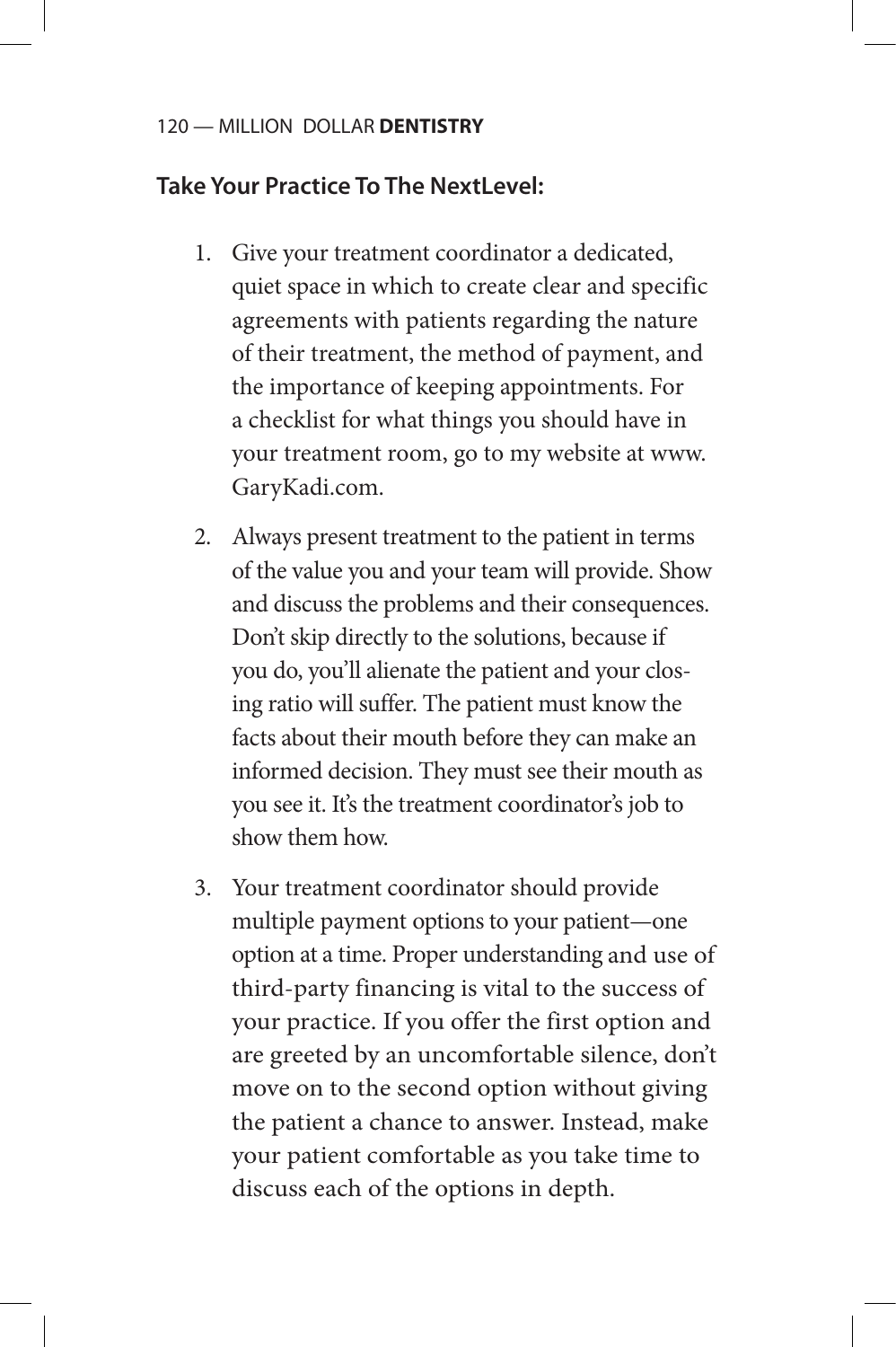# **Chapter 7**

# Turn Your Payroll Into a Profit Center

N THIS CHAPTER, we'll review the process by which you can reorganize your office so as to maximize income, N THIS CHAPTER, we'll review the process by which job satisfaction for every member of the team, and the amount of time that you get to spend chairside performing the types of dentistry you most enjoy. But first, I want to introduce one new point: Highly successful dentists stop viewing the salaries they pay their team members as an expense. Instead, they view salary as an investment in their own financial future.

> **HIGHLY SUCCESSFUL DENTISTS STOP VIEWING THE SALARIES THEY PAY THEIR TEAM MEMBERS AS AN EXPENSE. INSTEAD, THEY VIEW SALARY AS AN INVESTMENT IN THEIR OWN FINANCIAL FUTURE.**

This psychological shift is subtle and extremely important. Nobody likes expenses. In theory, if we could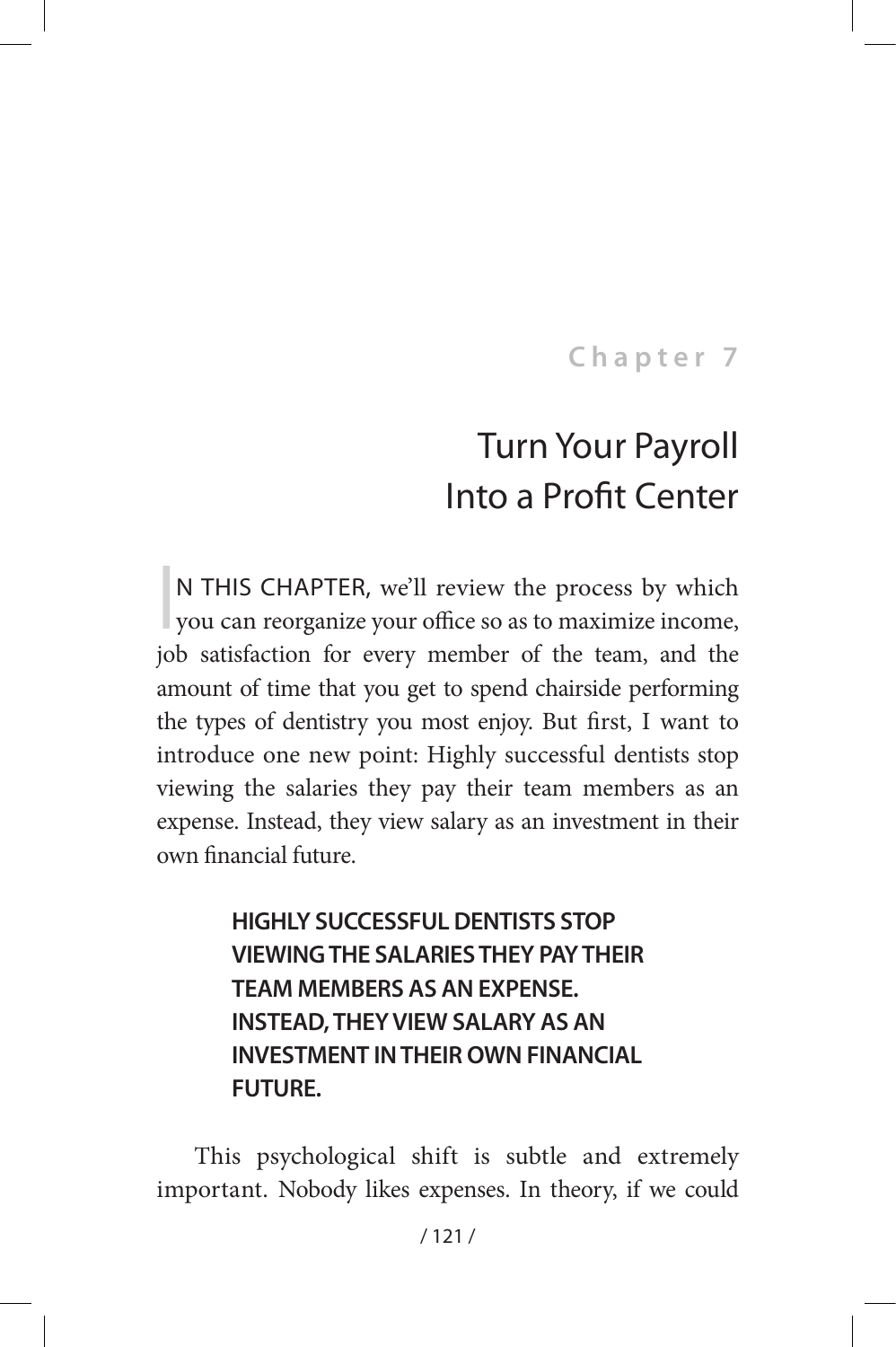reduce our expenses, we tend to believe that our income will increase. Yet it's much more profitable to view the salaries you pay your team as an investment than as an expense. In reality, the more salary our clients pay, the more money they make. That's because they have come to view many of their expenditures as investments in their practices, and they see the stunning return on investment that's possible for them and for their teams.

What is an investment? An investment is a situation where we place part of our money or time in a situation from which we expect back a decent—or even a substantial—return. Our clients no longer begrudge the salaries they pay their team members, because they know that there's nothing on the stock market or in real estate (or even at the racetrack) that could possibly match the return on investment they receive from properly compensating their team members.

You'll notice that nowhere in this book have I suggested lavishing huge salaries on your team in order to motivate them. Rather, I am suggesting that you pay appropriate salaries combined with the extremely reasonable bonuses outlined earlier. This combination of appropriate salary plus reasonable bonuses creates a team highly motivated to make you money; to bring in new patients and return current ones; and close, insert, and arrange payment for the maximum amount of dentistry that your patients truly need. That's what happens when you view salary as an investment rather than an expense. You're investing in your own financial freedom when you set proper salary levels and proper bonus levels for every member of your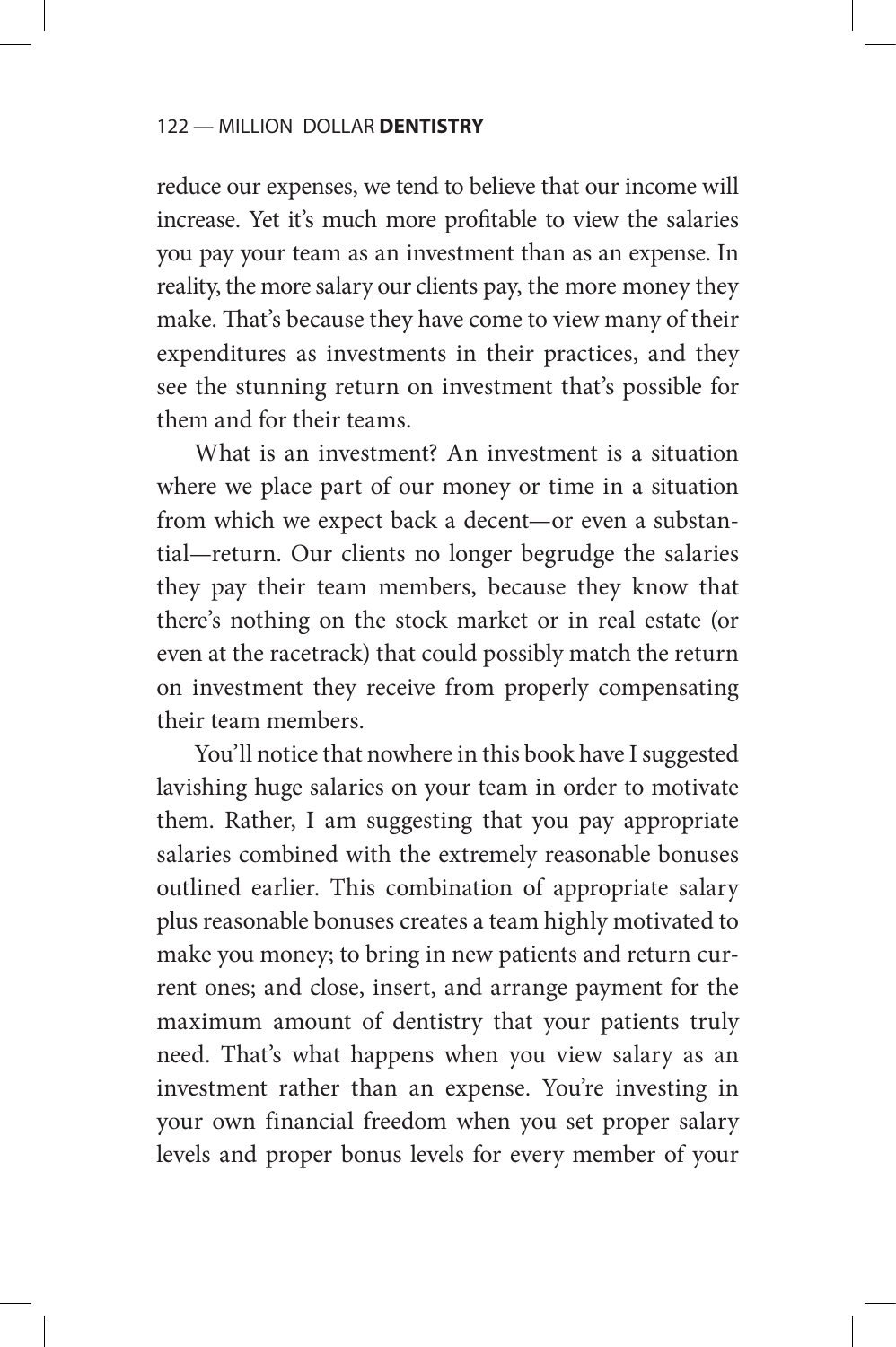team. When your net income increases as radically as that of all of our clients who have installed this system, you won't mind those few extra dollars in bonus money that you are paying out. You'll come to realize that the more dollars you pay in bonuses, the more thousands of dollars accrue to your own personal bottom line.

### **THE MORE DOLLARS YOU PAY IN BONUSES, THE MORE THOUSANDS OF DOLLARS ACCRUE TO YOUR OWN PERSONAL BOTTOM LINE.**

This makes coming to work a game for our clients and then for every member of their teams, freeing them from the mindset of "I owe, I owe, it's off to work I go." In every game, each player has a specific position, a specific responsibility at that position, and accountabilities. The same thing ought to be going on in your office. You want to place people in a situation where they are playing a game, where they have a specific position, where they have specific responsibilities and accountabilities, and where it's possible to win. When your team members win, your patients, your team, and you are all happy.

So you want to begin to look at each position in your office as a separate business with accountability for managing its process and with specific results to be attained. In other words, each position must justify the investment you make in it. The amount of money you pay out to your team is now tied precisely to performance. This means that we no longer have two or three people manning the front desk,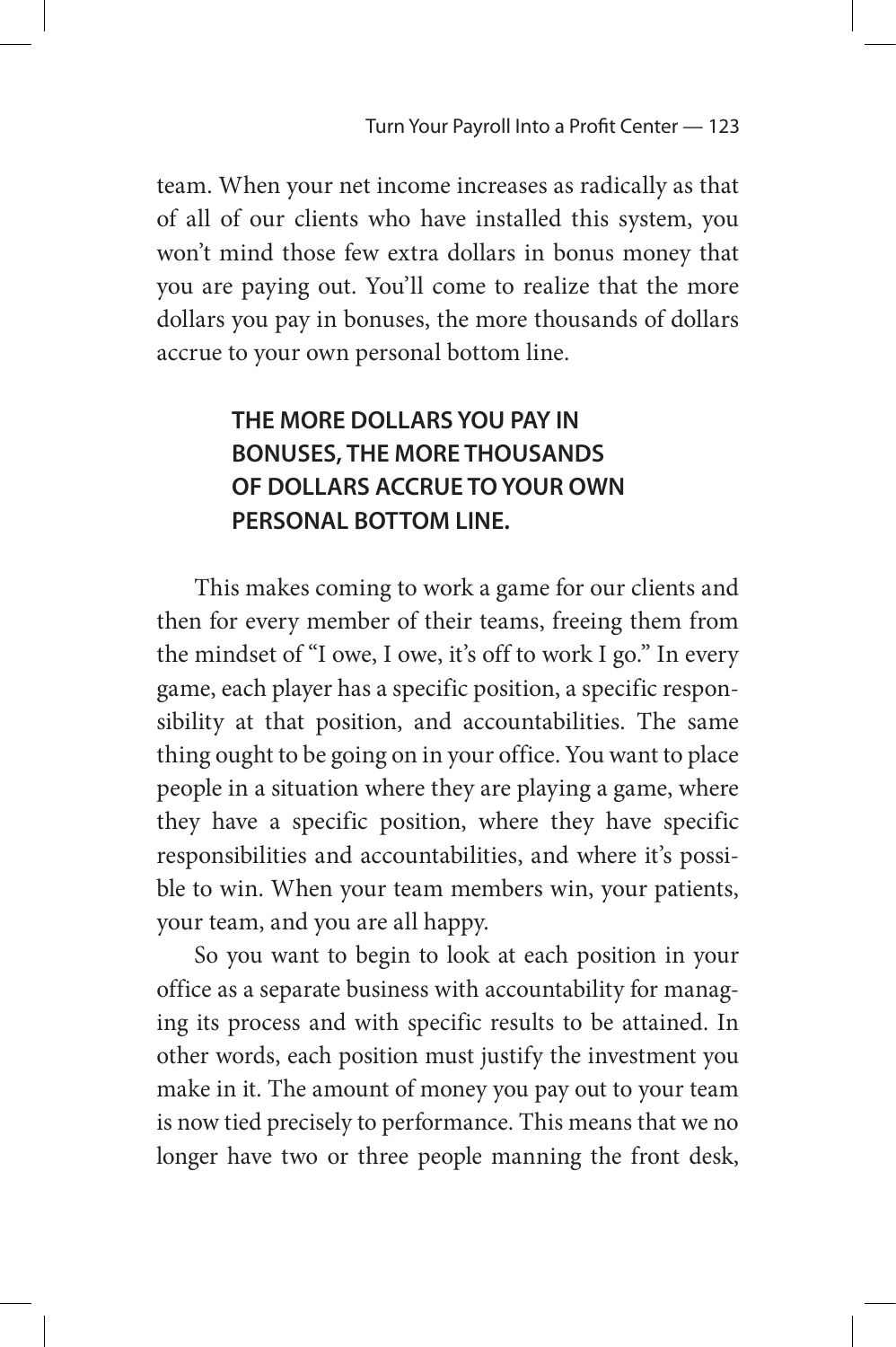#### 124 — MILLION DOLLAR **DENTISTRY**

handling situations and crises as they arise. Instead, you are scheduling your team members to specific positions, and making sure that when the normal team member in that position isn't available, someone else is playing that position. For example, if a baseball team's shortstop can't play due to injury, the manager brings in someone else to play shortstop. He doesn't leave a massive hole in between second and third base. You've got to do the same thing.

For example, if Debbie is your appointment coordinator and there are practice hours when Debbie is not in the office, you've got to make sure that other people are trained to serve as appointment coordinator and serve in that position while she is out. You want to have no gaps on this team, because your patients can always exploit those gaps. Think about it this way: If there's no appointment coordinator, then no one's in charge of managing your office's time, and patients will break appointments or come late. If there's no treatment coordinator, there are no agreements about treatment and payment, which means that you end up with receivables instead of income. And so on.

### **LOOK AT EACH POSITION IN YOUR OFFICE AS A SEPARATE BUSINESS WITH ACCOUNTABILITY FOR MANAGING ITS PROCESS AND WITH SPECIFIC RESULTS TO BE ATTAINED.**

It's vital to set targets for each team member. On a sports team, the manager or coach and the general manager have specific expectations for each player in each position. Your office ought to be the same way. Let's review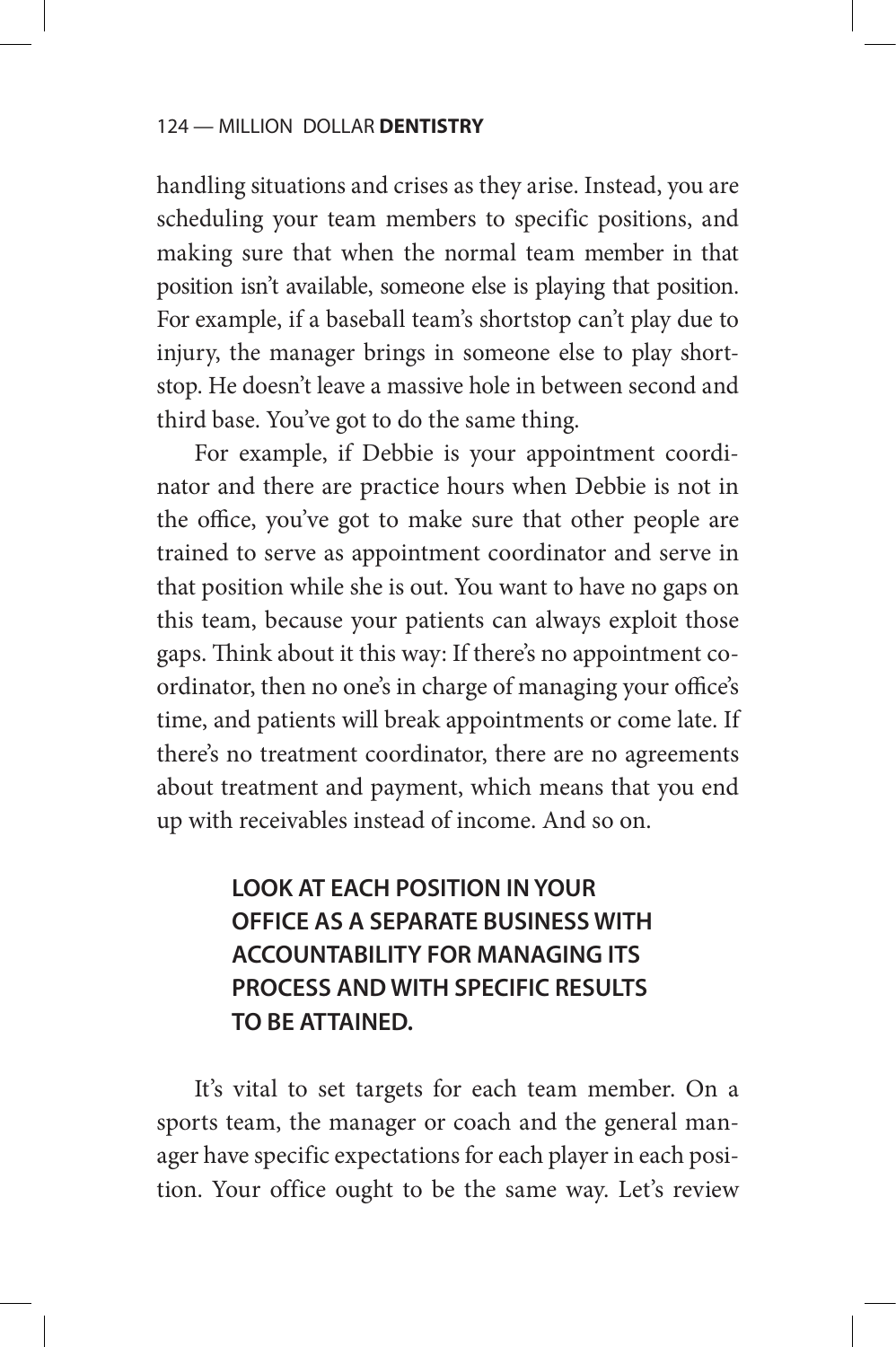examples of what those targets ought to be for your team members.

The re-care coordinator is accountable for securing at least five patients who need to get back into the re-care system during each session when she is on the phone. She is also accountable for quality assurance, by tracking the reasons patients are not returning to the practice. If she encounters former patients who do not want to come back, it is her responsibility to ask why and to inform you of those reasons. This is the least expensive and most effective way of maintaining quality control at your office. It's her job to ask the questions, and it's your job to listen to the hard truths she may present. It's also your job to fix those problems. The re-care coordinator receives an hourly salary plus a bonus of one dollar per individual whom she gets back into the re-care system and who shows up for his or her new appointment.

The appointment coordinator is accountable for meeting or exceeding the daily goal you set for each of the providers in your office—the dentists and the hygienists. It's also the responsibility of the appointment coordinator to minimize schedule changes and to assure that patients show up on time. We've already discussed how she can accomplish these things in previous chapters. Her bonus like the bonus structures of everyone in the office—has to be rooted in what she does on a day-by-day basis. Most incentive plans that doctors employ don't work, because the goals cover too great a period of time. It's impossible to measure in any useful manner exactly how an individual performs over an entire quarter or an entire year. But we can certainly see whether a person is getting her job done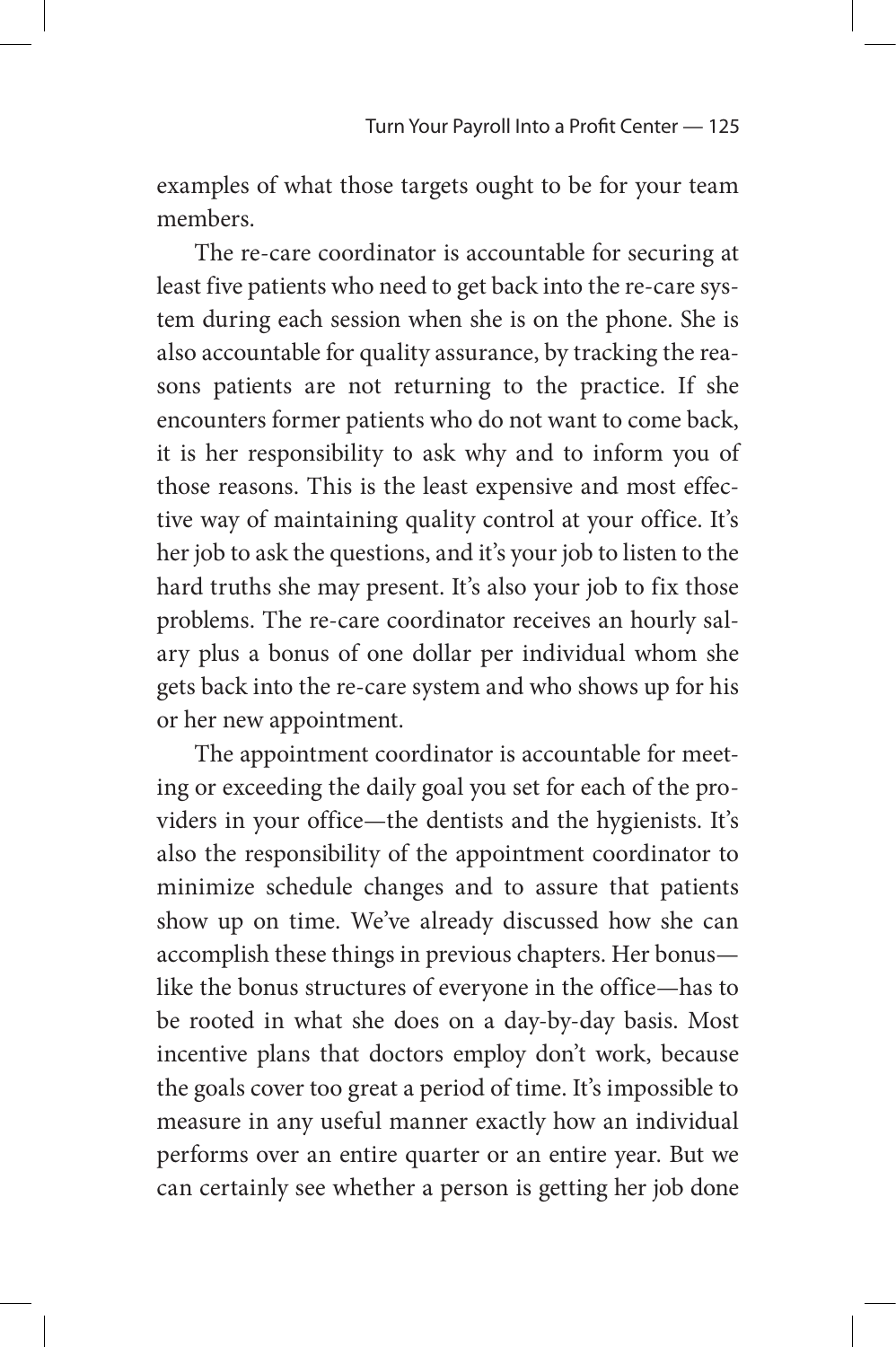on an hourly or daily basis. So we want to motivate our appointment coordinator by making sure that she knows she is responsible on an hour-by-hour and day-by-day basis for seeing that patients show up for their appointments—and show up on time.

Along these lines, we performed a study on the reasons that patients change their appointments. In our study, we learned that only 15 percent of the changes that patients make are legitimate involving illness, a need to watch the children, car trouble, and the like. The other 85 percent of the reasons patients want to change their appointments are not legitimate. They simply have to do with the convenience of the patient or with the patient's desire to minimize contact with his or her dental office. Frankly, they'd rather be anywhere else. You cannot and should not stay in business to meet the whims of your patients. You don't have to make it easy for them to change their appointments, and you can train them to keep their appointments, except for those 15 percent of the cases where the reasons for change are legitimate. This is something we show our clients precisely how to do. So to sum up, the appointment coordinator has a very clear job—and should be compensated in direct proportion to the manner in which she fulfills her responsibilities.

Let's turn now to the treatment coordinator. As we discussed earlier, the treatment coordinator is responsible for knowing the patient's insurance coverage, for offering treatment explanations in layperson's terms, listening to the concerns of the patients—and also listening for the unspoken concerns that patients have and successfully addressing them. In addition, the treatment coordinator is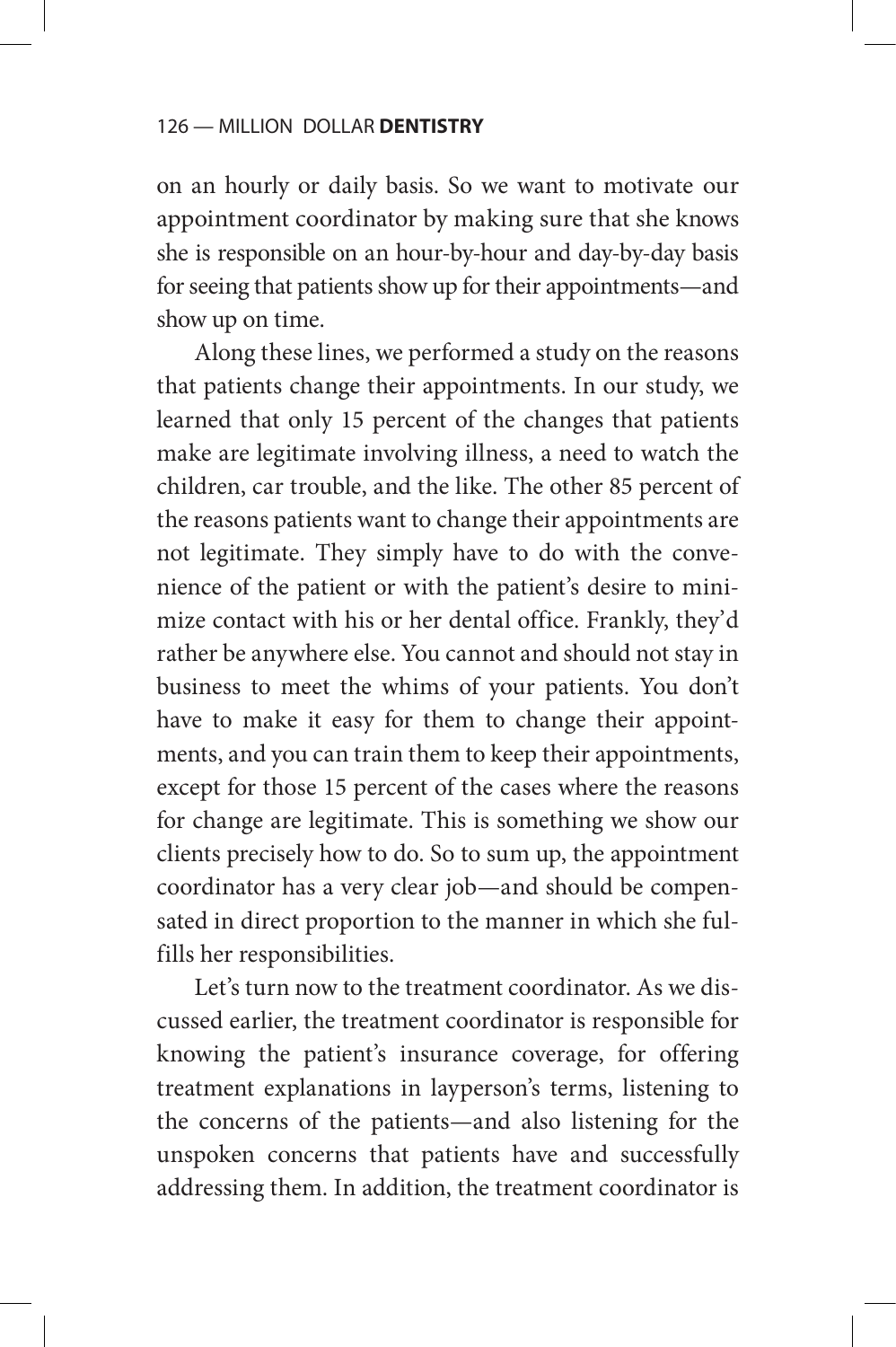responsible for knowing how to use third party financing and knowing how to get agreements for treatment. The treatment coordinator essentially serves as the liaison or case manager.

Turn Your Payroll Into a Profit Center between the practice and the patient. The treatment coordinator receives as a bonus 1 percent of all cases over \$500 that are presented, closed, and paid for. Many times, when we first offer this concept to dentists, they respond that it's not going to work. People won't prepay; it can't happen; it's not going to work in this office. But then they discover it does work, because it's a natural incentive for the treatment coordinator to receive a bonus for pre-payment of services. As she works to achieve that bonus, she's also working to achieve additional financial success for you. Many dentists are extremely surprised by the number of patients who accept the idea of pre-payment. The only reason these patients have never accepted it in the past is that it was never offered to them!

Next, the assistant. The dental assistant is responsible for serving the doctor beyond expectation and ensuring the doctor's daily goal is met or exceeded. She must understand the verbal, assumed, and foreshadowed needs and wants of the dentist, his or her colleagues, and his or her patients. She also is in charge of ensuring what we call "time integrity" for the clinical team—she must make sure that the dentist's time is never wasted. Top offices actually have assistants directing the doctor during patient hours.

I like to use the analogy of a great restaurant. If you order a peppercorn steak, not only will the waiter in a great restaurant bring a steak knife, which is an assumed need,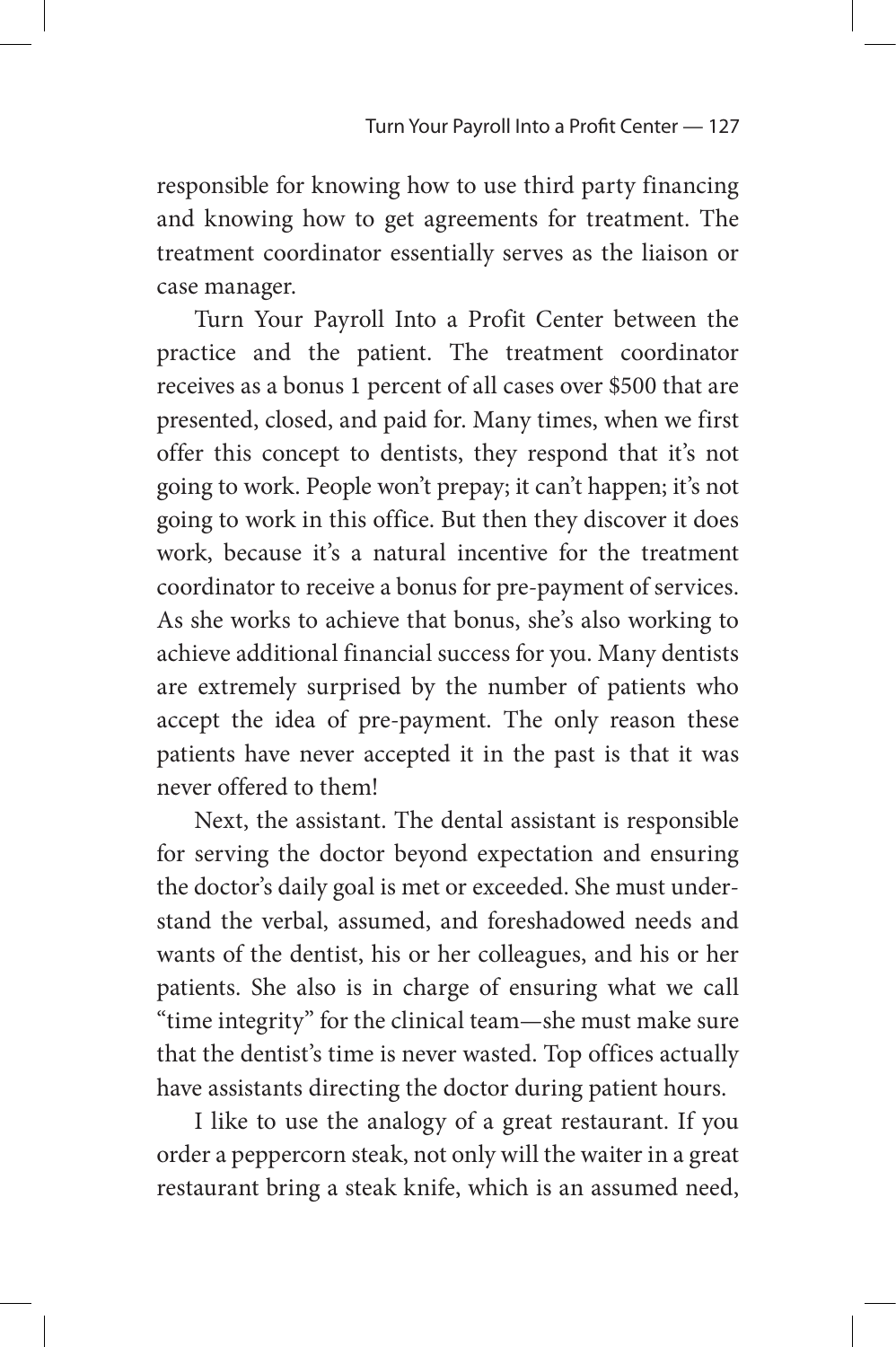but the waiter will also bring an extra glass of water—a foreshadowed need—because peppercorn steak is hot. That simple foreshadowing of the typical expectations of the dinner represents the difference between good and great service. Your assistant should be providing you, your team, and your patients that same thoughtful service. You become more productive, and thus your assistant makes more money as well. We suggest you pay your assistant a flat rate per day for the doctor hitting his or her goal and 1 percent for any case that she/he closes.

Next, we turn to the hygienist. As we have discussed, the hygienist is a catalyst for maintaining the practice standard for care. In other words, she is responsible for making sure that every patient has the opportunity to have the highest level of soft and hard tissue care and is the primary patient educator along those lines. She must be excellent at following the agreed-upon hygiene process, which includes the use of the intraoral camera on every patient. The dentist might slide—you're busy, and you've got a lot on your plate, between practicing dentistry, running the office, and maintaining your life at home. So the hygienist—not you has the responsibility for holding you to the new standards that you have set for your office.

#### **THE HYGIENIST—NOT YOU— HAS THE RESPONSIBILITY FOR HOLDING YOU TO THE NEW STANDARDS THAT YOU HAVE SET FOR YOUR OFFICE.**

Your associate is accountable for the long-term growth of the office, assuming the lion's share of evening and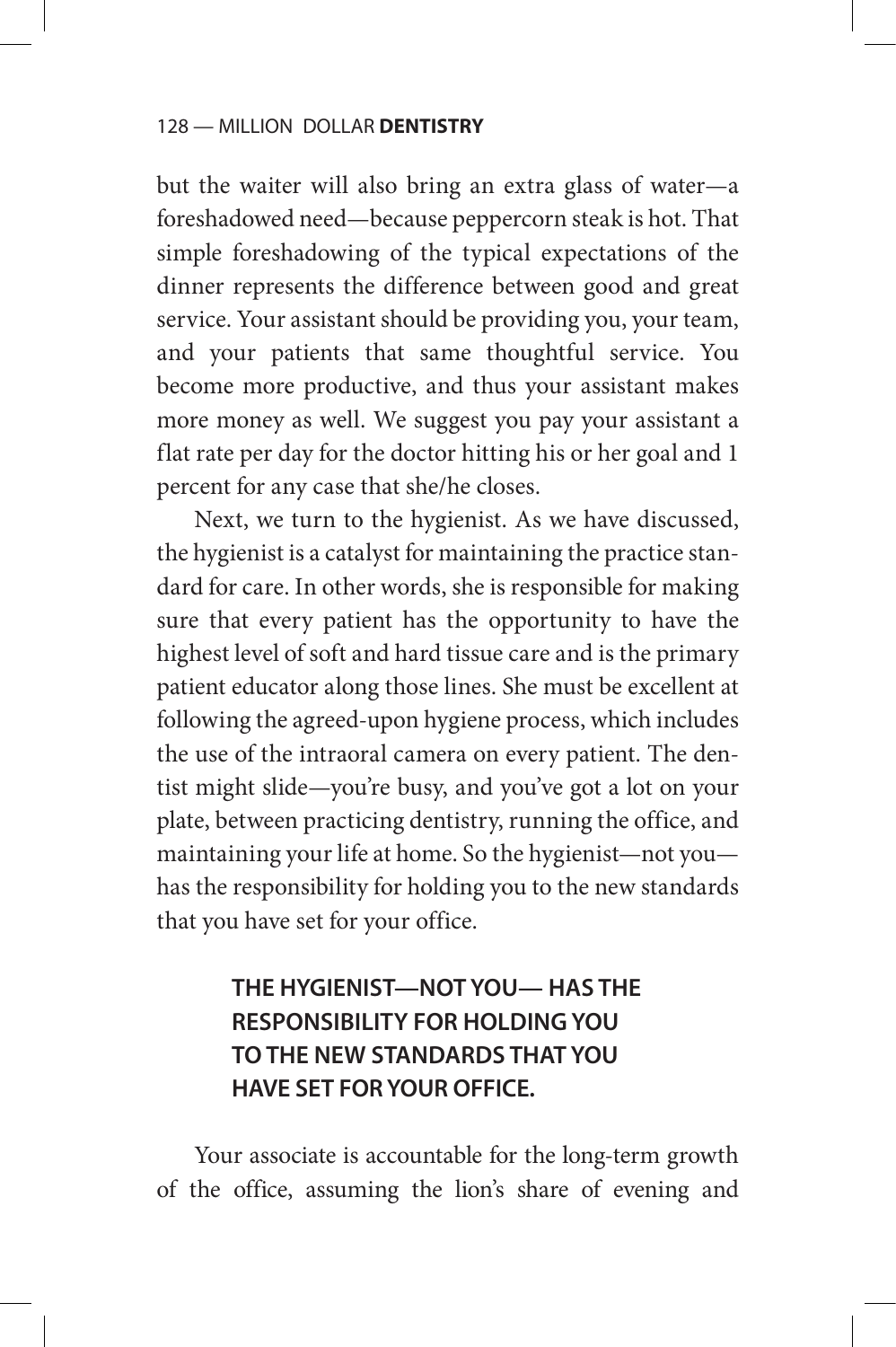weekend hours—that is, if you continue to offer those hours. Let's talk for a moment about the idea of closing your doors nights and weekends. This idea actually terrifies many of our clients at first, because they can't imagine that their patients will stay with their practice if they no longer offer evening and weekend hours. In reality, few leave. You are seeking to create a practice that makes your life easier and in so doing allows you to serve your patients in an atmosphere of confidence and calm. Most of the kinds of patients you want to retain can and will readjust their schedules to see you on weekdays. Just about anybody whom you would like to serve can take off from work to go to the dentist. You are no longer running your practice just for the convenience of your patients. This is now a mutually beneficial relationship.

### **YOU ARE NO LONGER RUNNING YOUR PRACTICE JUST FOR THE CONVENIENCE OF YOUR PATIENTS. THIS IS NOW A MUTUALLY BENEFICIAL RELATIONSHIP.**

You're running your practice in order to share with the patients the responsibility to maximize their dental health. So you don't have to stay open evenings and weekends if you don't want to. Incidentally, world-class team members are harder to attract to practices with night and evening hours. They're so good that they don't have to work those hours. Again, it's about catering to the needs of your team members—putting them first—so that you and they can offer your patients the highest and most professional standard of care.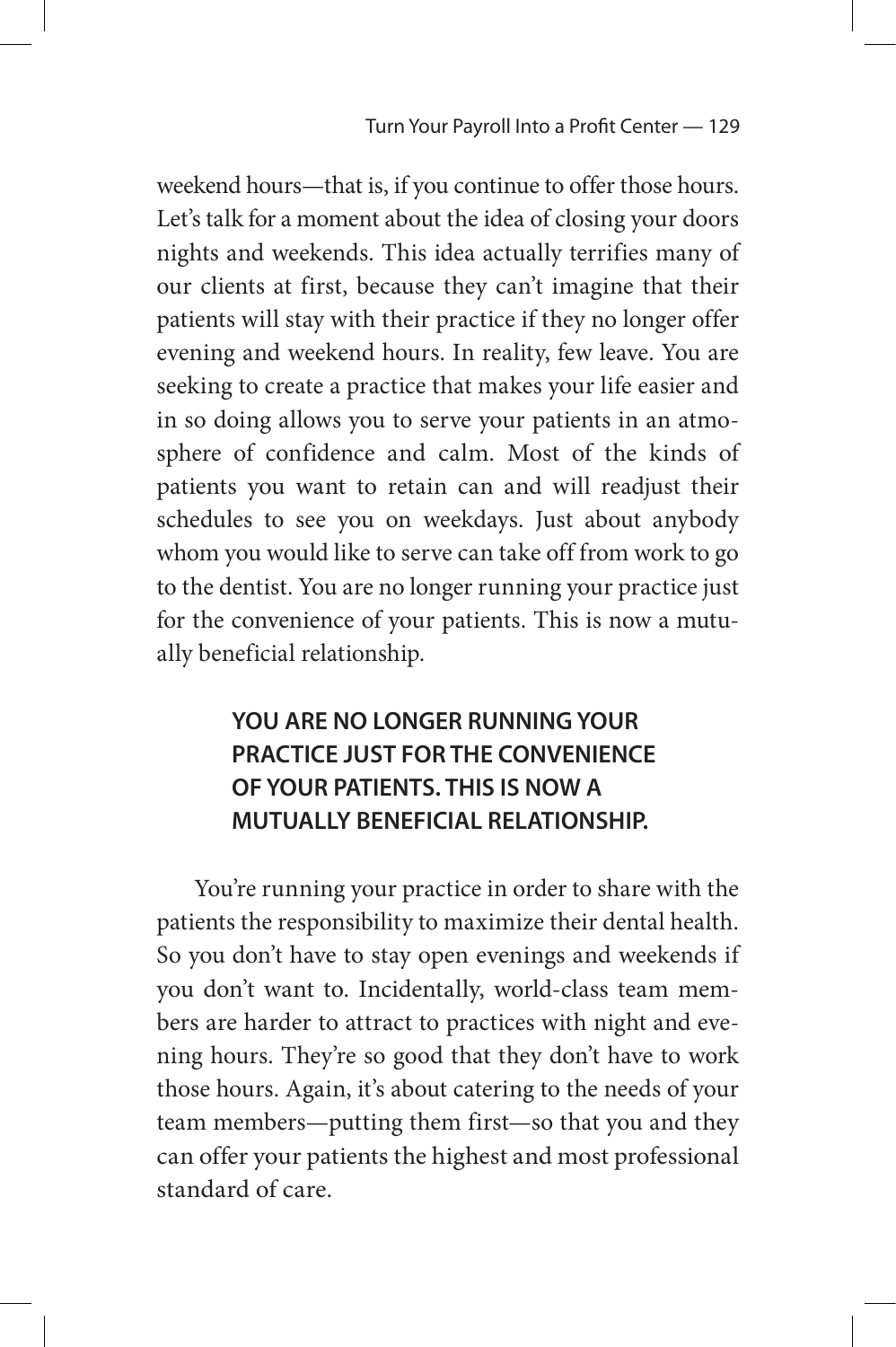#### 130 — MILLION DOLLAR **DENTISTRY**

Additionally, newer associates will be on call—not you. And they will be responsible for taking care of the children who come to your office and also to provide basic treatment. It's your job to do the highly productive cases, but you want to make sure that your associate gets some good cases as well. This will enhance your associate's growth and job satisfaction. As the associate grows with the practice, he or she will be integrated into more complex parts of the practice, like treatment planning of bigger cases and managing the office. The associate's focus should be on building a reputation of excellence and on marketing functions, such as running the website and attending community events.

Keep in mind that your sales system is built around your associate and not just around you. So be sure to integrate your associate into the new selling process that you've established for your office. That way you will maximize the efficiency of your associate and his or her use of the time.

Let's now turn to the team leader for a moment. The team leader is accountable for the morale of the team, for practice efficiency, and for statistical management. Keep in mind that every single process we have discussed can and must be measured statistically, and your office manager should devote 10 percent of her total time to statistical management, team morale issues, and upholding agreements with patients with regard to appointments, payment, and other matters. This includes making sure that everyone is getting his or her proper bonus. The remaining 90 percent of the office manager's time should be devoted to patient relations. The main statistic that you want your office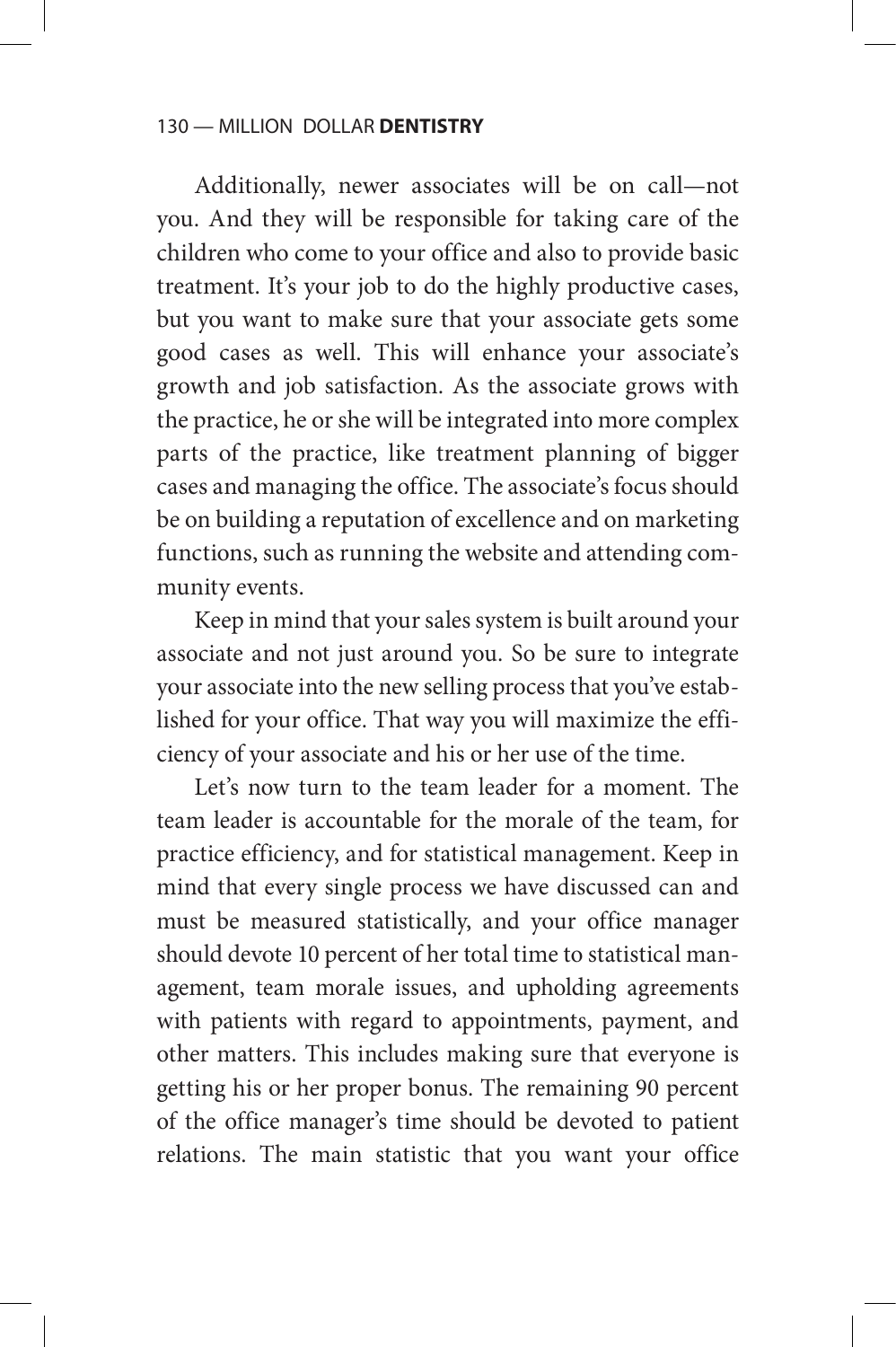manager to observe: whether treatment presented is accepted at least 80 percent of the time. As we discussed earlier, this leads to a situation where your office is managed by results, not by emotion—not your emotions and not the emotions of your office manager—on any given day.

In order to assist your office manager in her statistical management, you want to establish tracking forms by position for every day that your practice is open. You've got to give your office manager the tools—and the time—to perform this basic statistical analysis, without which you cannot measure the progress of your office.

Keep in mind that everyone in your office—like everyone on the planet—craves certainty. People don't want to wonder if they're doing their job properly. When you put into place statistical measurements, you and your team members no longer have to worry if they are doing their jobs well. The numbers speak for themselves. In addition, everyone leverages one another's efforts, because everyone knows how each other member of the office fits into the success of the office—and the bonus structure that each member will enjoy. This leads to what we call "productive" office gossip—everybody will know who is pulling his or her weight and who is not. The system is self-policing, and office politics are minimized. Again, people want to play a game instead of simply getting through the day. When you provide each team member with responsibilities, accountabilities, and rewards, they all know exactly what their positions are, exactly what they are responsible for, and exactly what they will get if they do their jobs especially well. This leads us to situations where the entire team is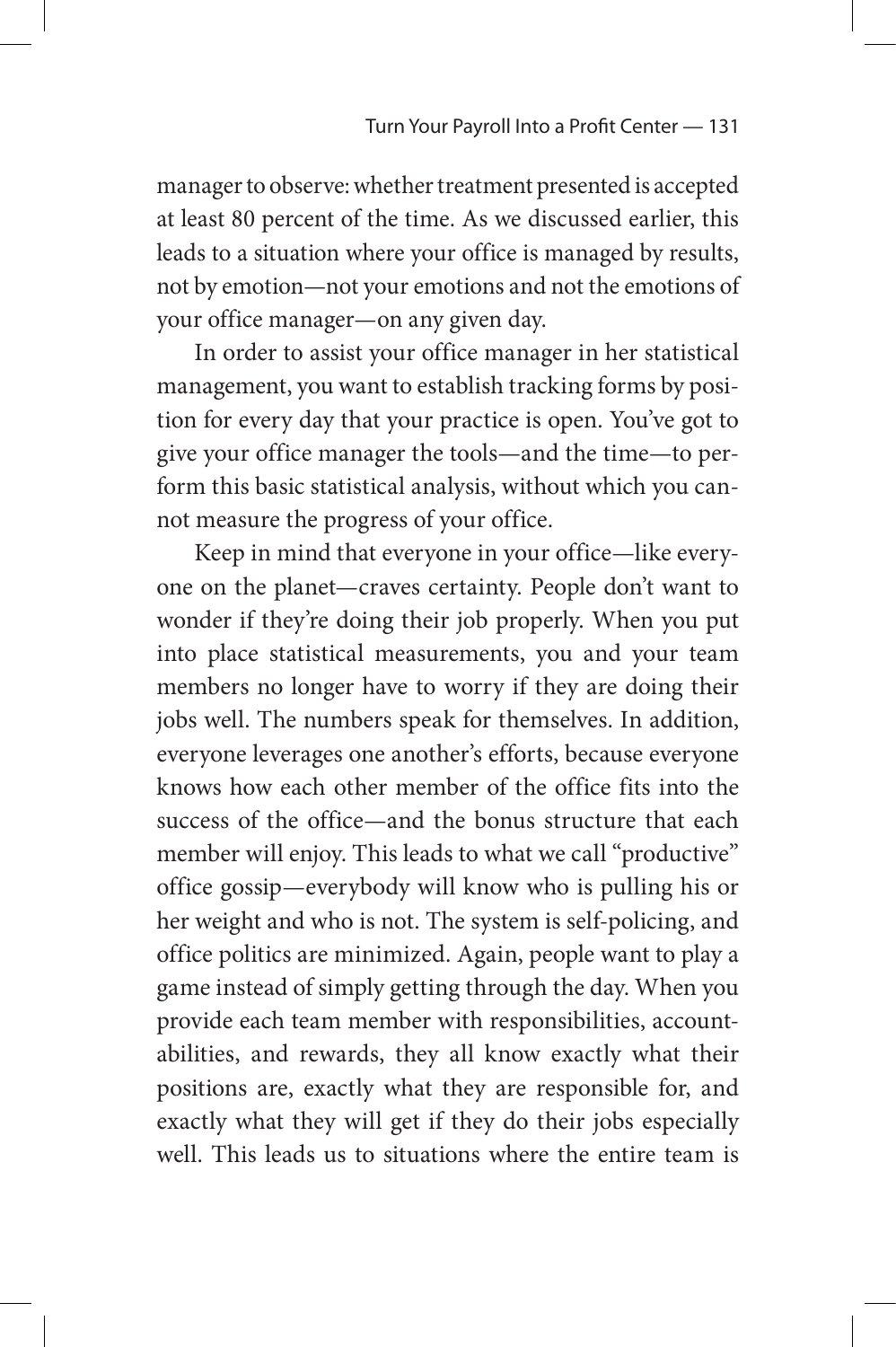saying, "We won! Mrs. Smith accepted her treatment!" Don't laugh—that really does happen in our clients' offices.

I always like to suggest to our clients that they offer an annual team trip. Pick a number that you'd like to have the office achieve above the numbers in their incentive program, and when you hit it, send everybody to our annual coaching camp in Cancun, or somewhere else that's fun.

Your team will love it, and this will be a massive boost to your bottom line, especially if you pick a target 30 to 40 percent above what you are used to making. Also, have a charity team and a community team for events in your neighborhood. People in the community will notice that you have a happy, together team, and they'll want to see what's going on that makes your office so special.

### **KEEP IN MIND THAT EVERYONE IN YOUR OFFICE—LIKE EVERYONE ON THE PLANET—CRAVES CERTAINTY. PEOPLE DON'T WANT TO WONDER IF THEY'RE DOING THEIR JOBS PROPERLY.**

Don't forget to play the acknowledgment game. Catch people doing things right. You can put up Post-it notes that say "GREAT JOB, JENNIFER!" when the situation warrants. Read the acknowledgments that were distributed at the morning team meeting, and the person who gets the most acknowledgments over a month should win a day of beauty, or some other incentive.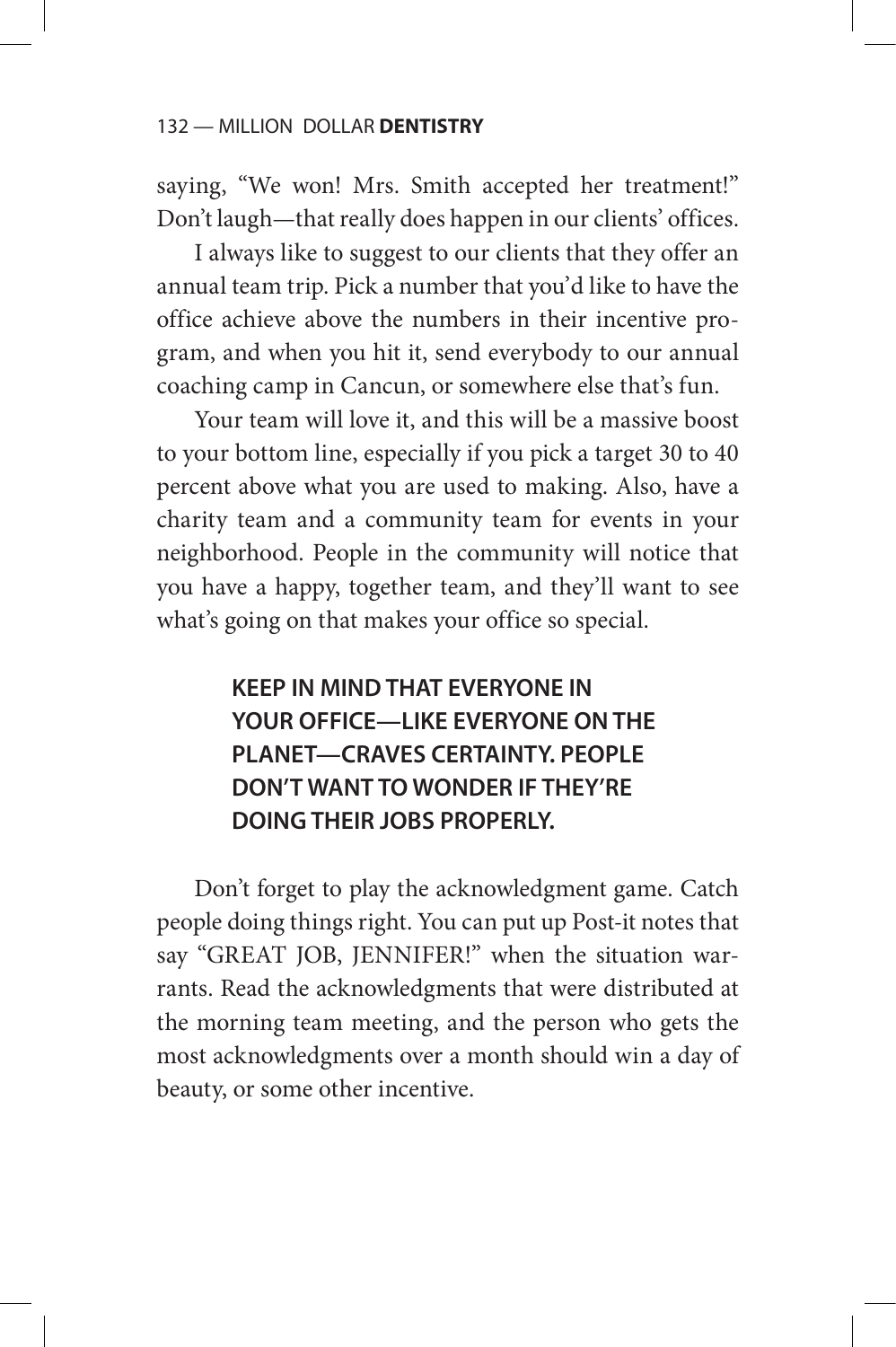Don't be afraid to post your statistics in the office for all your team to see. Accountability to each other is the easiest way to make sure that everybody is pulling his or her weight. Have a different team member be responsible for each team meeting—this increases their sense of involvement and importance, and it costs you nothing. You can also pick a different team member each quarter to send on a shopping spree. The possibilities are endless. The main point is simply to make sure that your team members share in the success of your office, and therefore will be motivated to increase that success.

 Again, to summarize everything we've discussed about how to run your office on terms that provide maximum success, just keep these ideas in mind: First, turn it into a game; second, give each player specific responsibilities. Third, tie in accountabilities to those responsibilities, so that everybody knows exactly what everybody is supposed to be doing on any given day, both in terms of specific actions and in terms of financial results. And finally, provide bonuses, trips, acknowledgment, and other incentives that make the game truly worth playing for everyone in your office. When your team wins, you win.

Now you know how to revitalize your office and maximize the contributions of your team. In our next two chapters, we're going to focus on your patients. We'll discuss what you should be doing differently with your current patients, and a brand-new way to integrate new patients into your practice.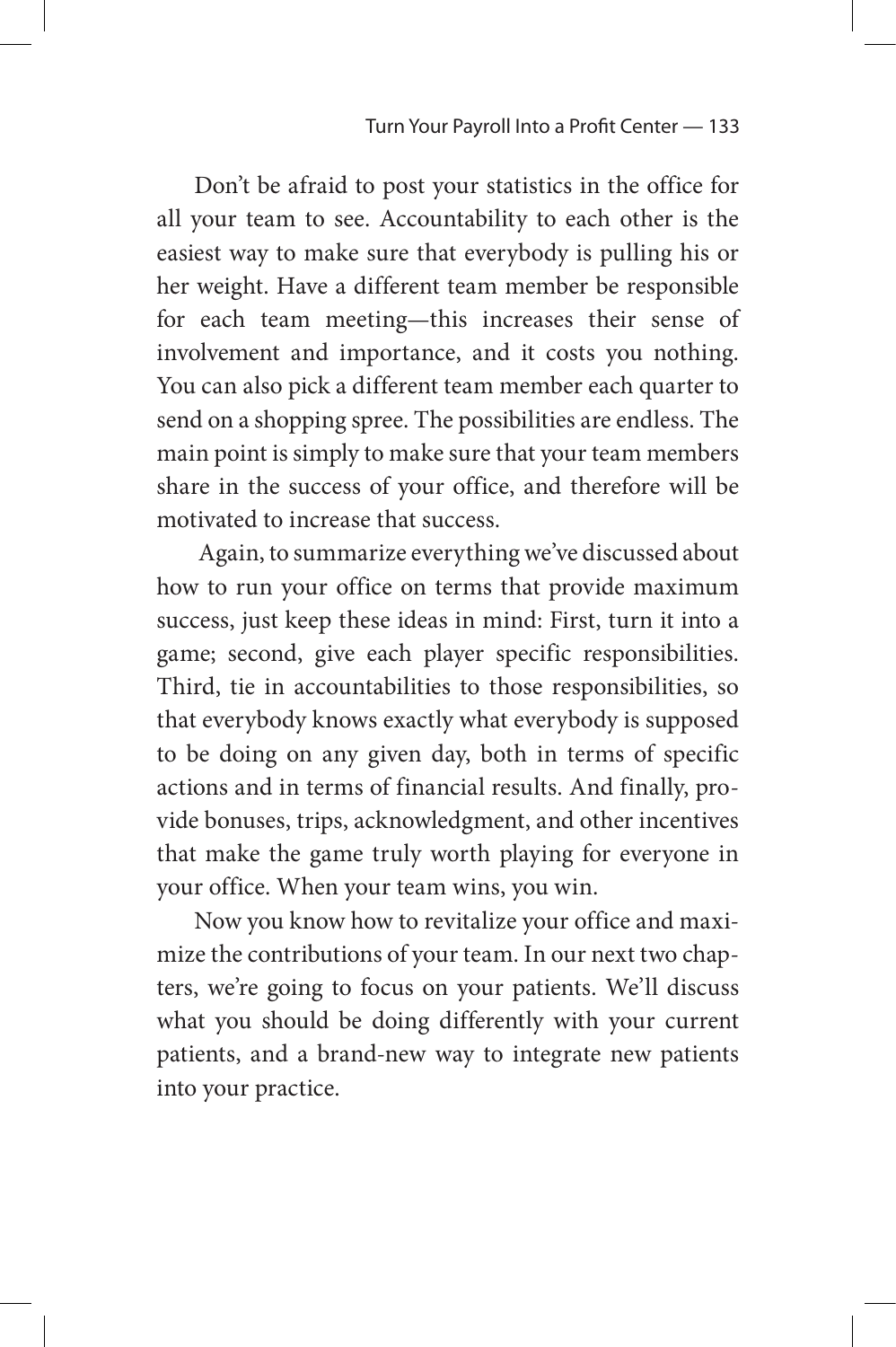#### 134 — MILLION DOLLAR **DENTISTRY**

#### **Take Your Practice To The NextLevel:**

- 1. View salaries as an investment, not as an expense. Look at your ROI. How much money is each employee making you? And what would you do without them?
- 2. Look at each position in your office as a separate business with accountability for managing its processes and specific results to be attained. Have each of your team members write out the roles and responsibilities of their position. This enables you to not only see what they're accountable for, but to check into their reality. It also paves the way for a conversation about expectations and results.
- 3. Your team members crave certainty. They don't want to have to wonder if they're doing their jobs correctly. When you track performance statistics, your team members know exactly how well they are performing…and they also know who is letting the team down. Decide what your team is responsible for, and create a list of duties and expectations that you can both agree on. Set up how both you and they will track their progress to ensure that they are successfully meeting their performance goals. Evaluation is essential to success. For evaluation methods, go to our website at GaryKadi.com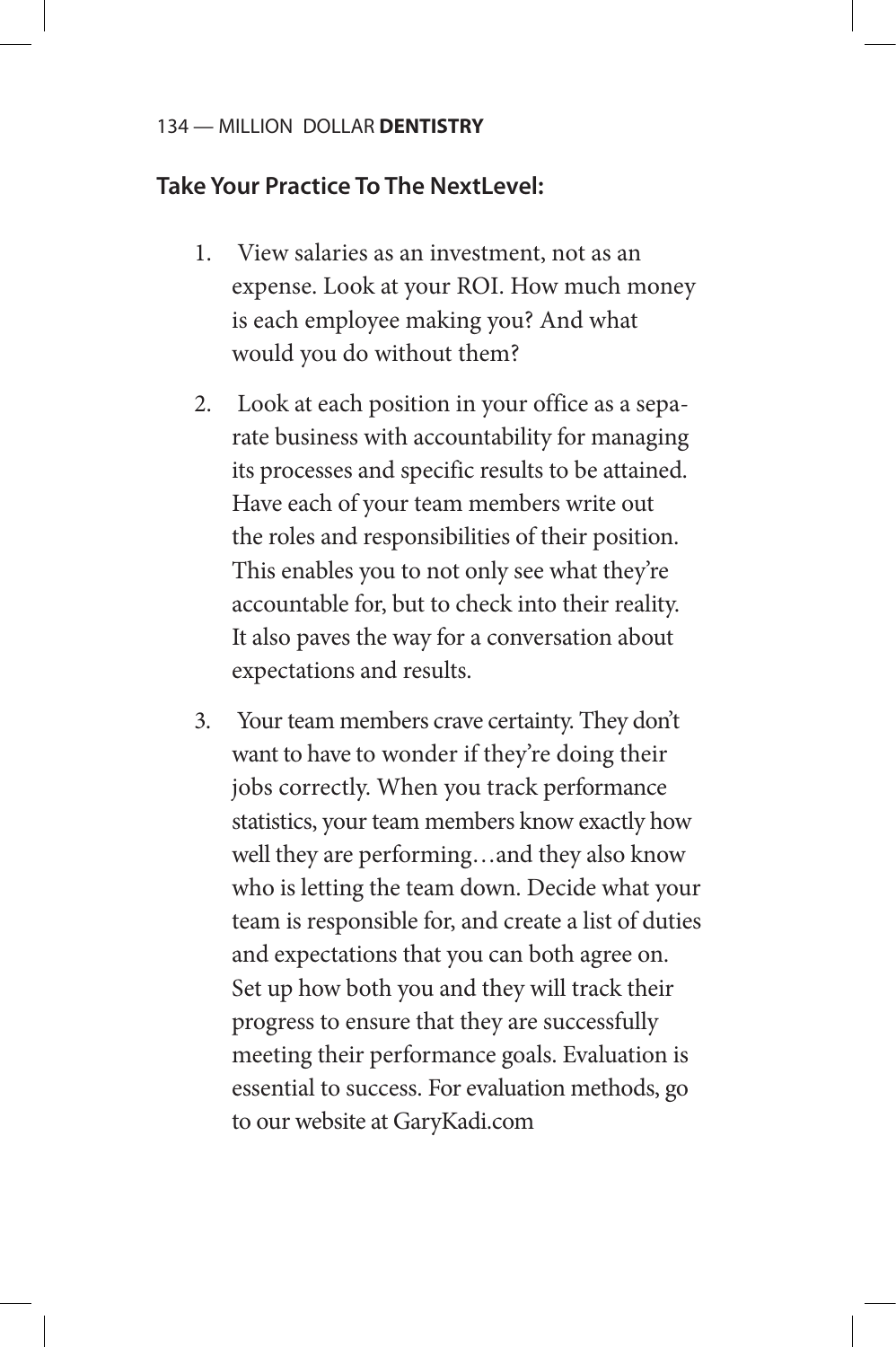## **Chapter 8**

# When Patients Try Your Patience

**MANY DENTISTS BELIEVE** that the practice of dentistry would be absolutely wonderful . . . if it weren't for the patients.

Dentists face huge sources of stress in their lives. The four biggest ones: money, team, patients, and personal/family issues. So far in this book, we've begun to get a handle on the first two sources of stress—money and your team. In Chapter 3, we put cash in your pocket right now, and in subsequent chapters we discussed how to reorganize, motivate, and energize your team so that they are working with you to maximize your practice, instead of working against you, as they may have been in the past.

## **DENTISTS FACE HUGE SOURCES OF STRESS IN THEIR LIVES.**

The great news about getting money and team issues handled, most dentists report, is that their home lives improve as well. Green truly does go with everything, and when a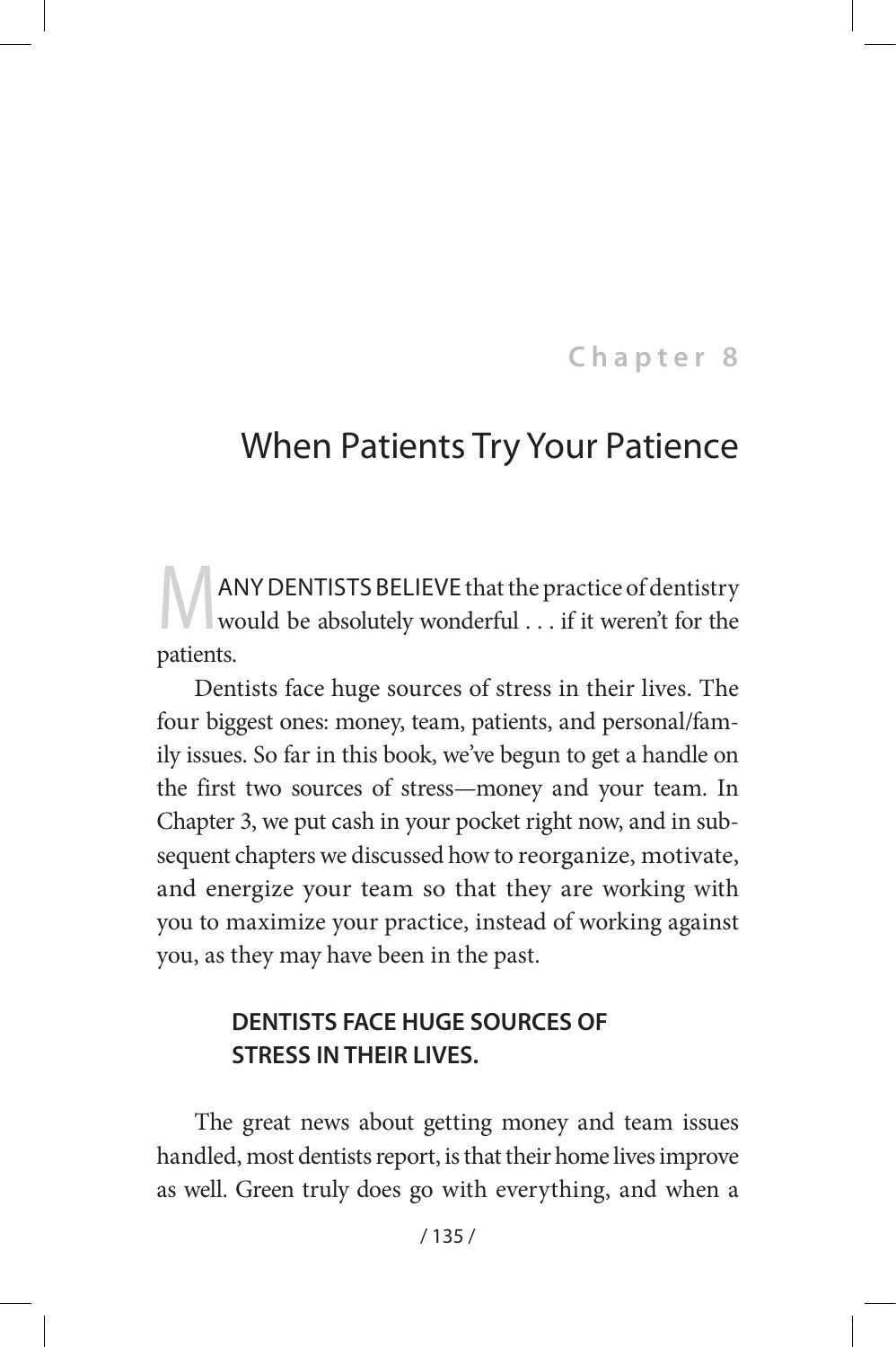dentist is making more money and making it more easily, in a more relaxed and harmonious office, those good feelings come home along with the cash. Our clients almost universally report that their relationships improve in direct proportion to the decrease in tension that they enjoy in their offices and in their personal finances. So an extremely important side benefit of straightening out your office is that your home life becomes much happier as well.

It's hard to put a price tag on a harmonious home. Of course, judges and divorce courts seem to have no problem dividing up the assets of unhappy ones! When you're making more money and having more fun, your relationships with your partner and your kids somehow magically fall into place.

In this chapter, I want to tackle with you the one major stressor remaining—your relationship with your patients. I want to show you a new way to relate to your patients—for you and for your team. When you implement the suggestions I'll offer you in this chapter about how to work with your patients, you will have removed the last remaining stumbling block to professional and personal serenity. So let's jump right in.

I'd like you to think of yourself as a master artist, and the painting of which you are most proud is your portrait of the Ideal Patient.

Most dentists think that they have to take their patients as they walk through the door—often irresponsible, often highly unpleasant to deal with, and often extremely slow to pay. I want to suggest a radical idea to you, and this is a concept that truly blows the minds of the dentists we work with. You are free to create your own portrait of the Ideal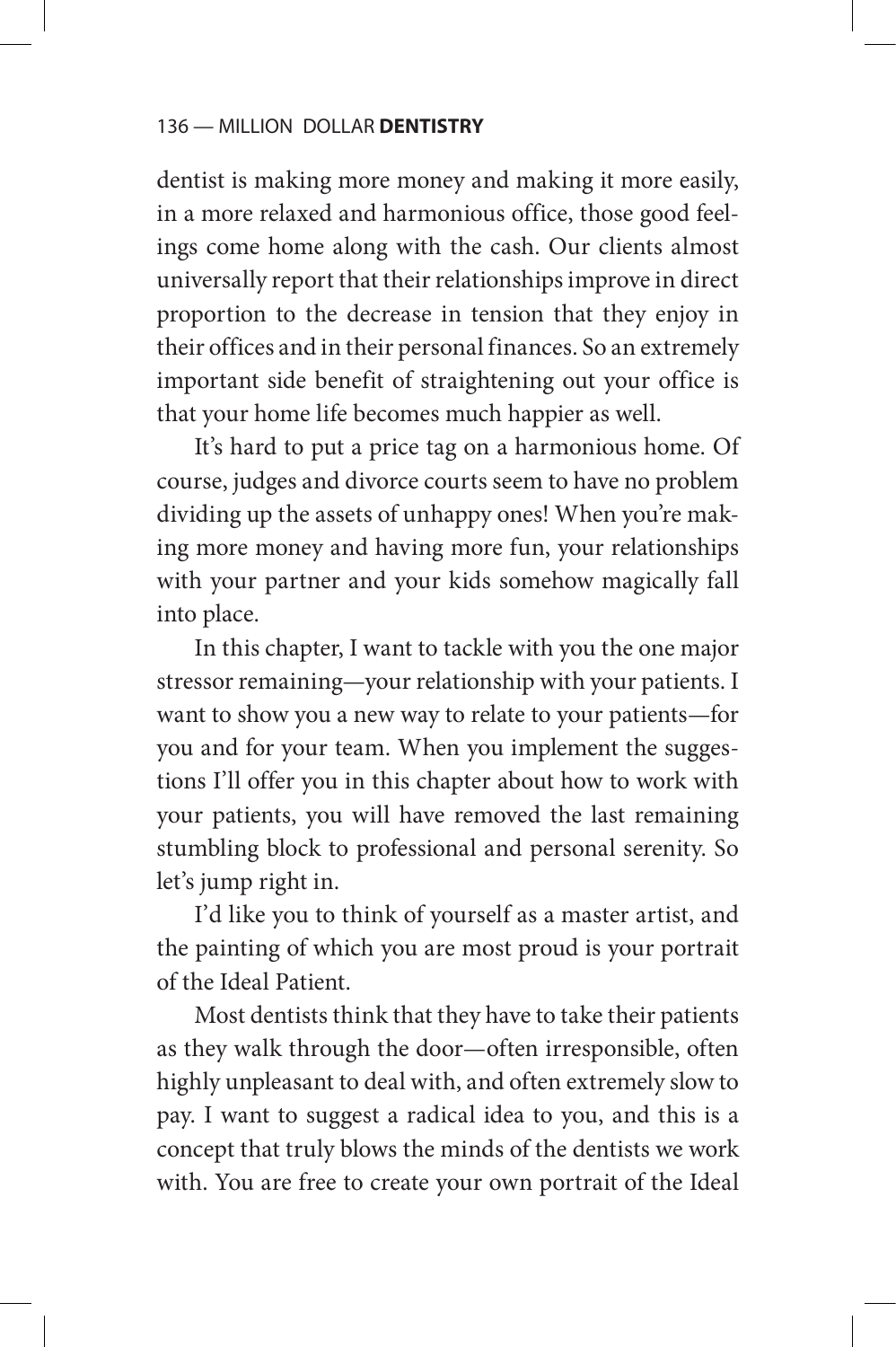Patient, and you can then work with your team to re-educate your current patients and transform them into the Ideal Patient you would prefer to treat.

# **YOU ARE FREE TO CREATE YOUR OWN PORTRAIT OF THE IDEAL PATIENT, AND YOU CAN THEN WORK WITH YOUR TEAM TO RE-EDUCATE YOUR CURRENT PATIENTS AND TRANSFORM THEM INTO THE IDEAL PATIENT YOU WOULD PREFER TO TREAT.**

It's only fair; after all, you've become the ideal dentist, and your practice has become the ideal practice! Now let's hold your patients to an equally high standard. You can do it—after all, you're in control now, you make things happen, and your team believes in your ability to create transformations! They know how much more money they're making, they see how much more smoothly the office operates, now that you've established the principles we've talked about throughout this book. They get it. Now that you've been transformed and they've been transformed, it's time to transform the patients. So what I'd like you to do right now is take out your easel and your canvas and your smock and your palette and your brushes and create with me the Ideal Patient for your new approach to the practice of dentistry.

I like acronyms, and I want to share a simple acronym with you. You are now the *painter.* The brush—control—is in your hands. So let's use the word painter as an acronym to see your Ideal Patient coming to life on your canvas.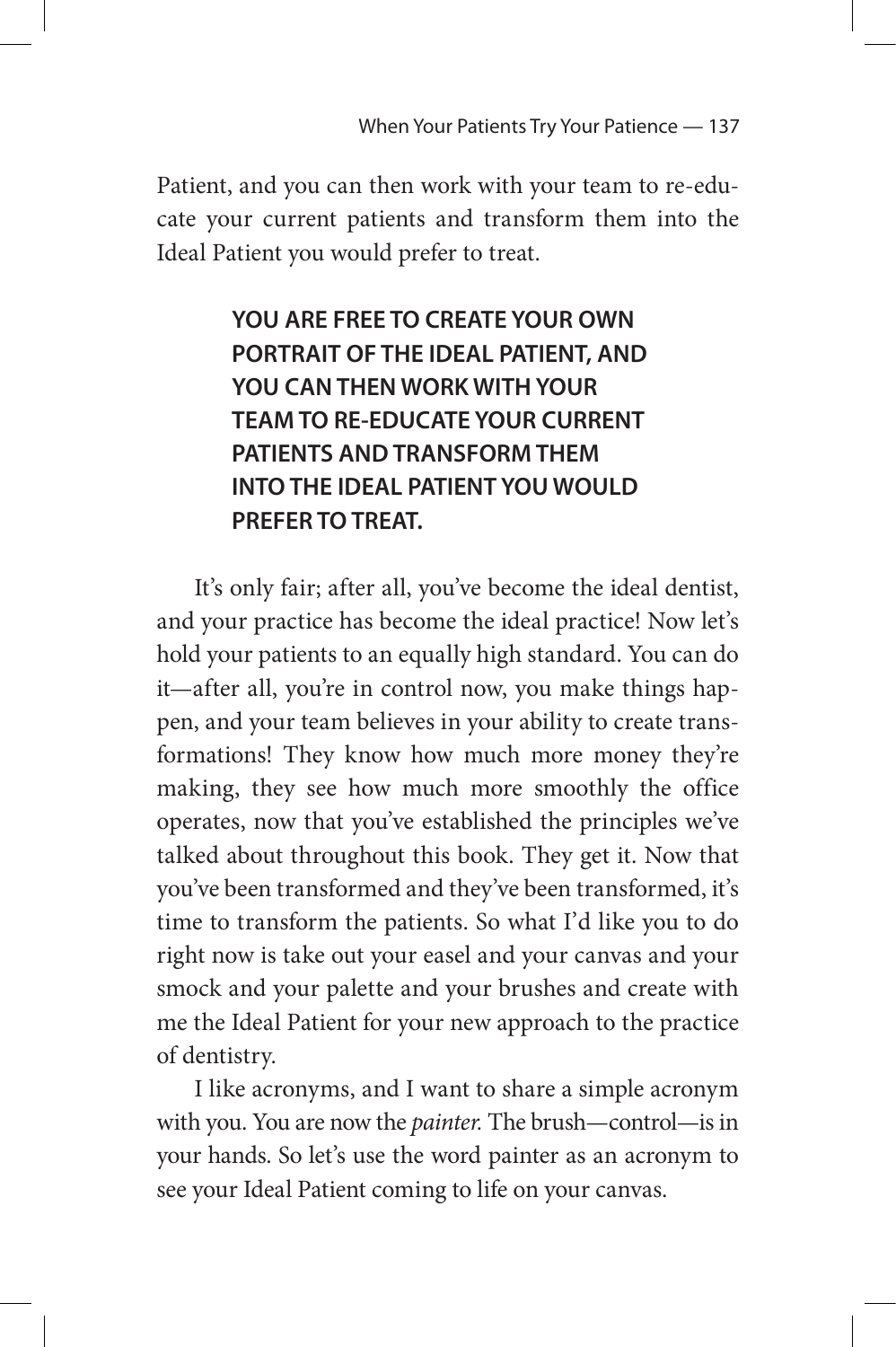- **P—**your Ideal Patient Pays for all treatment before the case is completed, leaving no balance due.
- **A—**your Ideal Patient Appreciates your dental practice, your team, and the quality of work all of you perform.
- **I—**your Ideal Patient understands that Insurance is a benefit and not a panacea. As we discussed earlier, your treatment coordinator will be educating your patient as to the right way to view insurance. Rather than reviewing it now, I would simply direct you back to the material in Chapter 6.
- **N—**your Ideal Patient refers New Ideal Patients to your practice. You've ceased advertising in the Yellow Pages or the other time-honored—but unsuccessful approaches to marketing and advertising. Instead, you can count on your Ideal Patients to tell your friends about their outstanding dentist. In fact, your patients can't wait to brag about you to their friends! And they will, because you exude certainty, caring, and control, which are what people really want.
- **T—**your Ideal Patient Trusts the treatment that is presented and accepts all of it. I don't think any explanation is necessary on this point.
- **E—**your Ideal Patient is Educated as to the value of dentistry. Your Ideal Patient "gets it." He or she understands the paramount importance of achieving and maintaining outstanding dental health both now and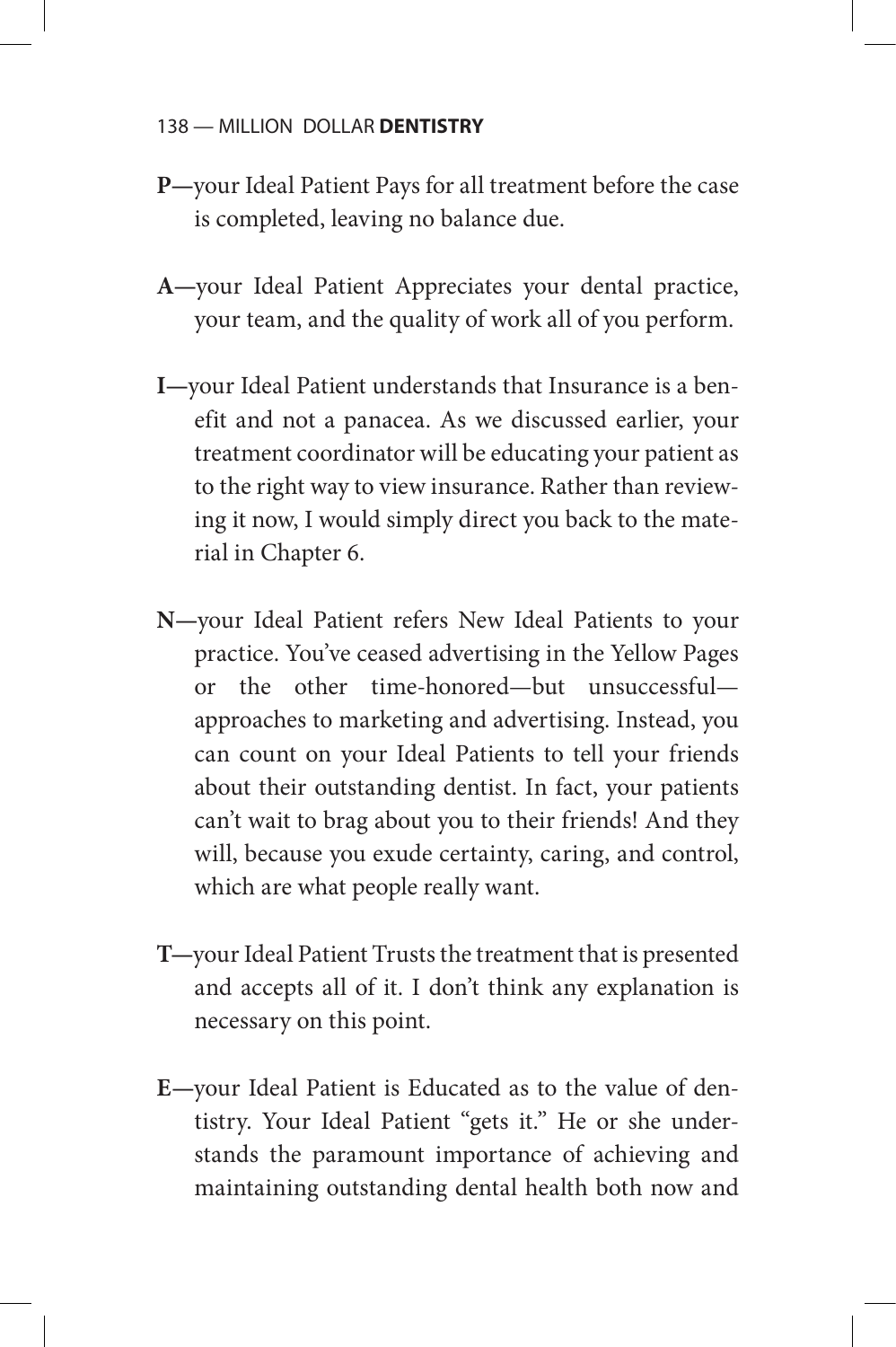for the future. You're no longer dealing with people who view dentistry as an intrusion in their lives but instead view it as very good fortune that they get to take the very best possible care of themselves with you in control of the situation.

And finally,

**R—**your Ideal Patient Respects your time and shows up on time—for all appointments.

 Let's take a step back from the canvas for a moment and admire this truly exciting portrait we have painted together. Imagine if your patients—all of them, every single one of them—

- … paid on time
- … appreciated everything you and your team do
- … understood the proper role of insurance and paying for treatment
- … referred other new Ideal Patients to your practice
- … trusted the treatment presented and accepted all of it
- … were educated as to the value of dentistry
- … and respected your time and the time of everyone else in your office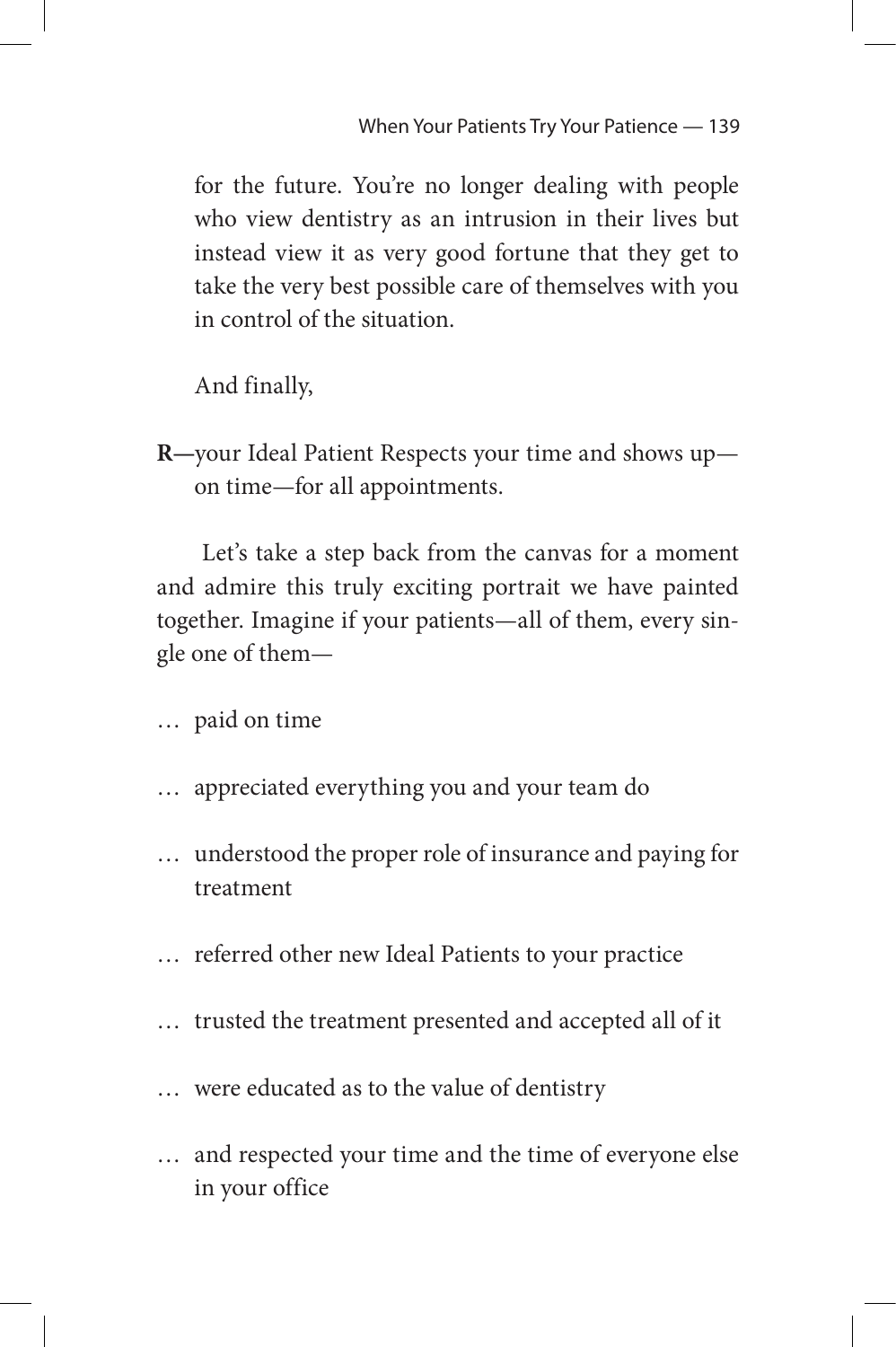Take a bow—for you have truly painted a masterpiece! When we go through this exercise with our clients, they simply cannot believe that their patients could ever meet this ideal standard. Your patients can and will meet this ideal standard, so let's talk for a few moments about exactly how to make that happen.

# **FIRST, MEET WITH YOUR TEAM AND TELL THEM THAT YOUR OFFICE IS ONLY GOING TO TREAT IDEAL PATIENTS FROM NOW ON. GET AN AGREEMENT WITH YOUR TEAM AS TO WHAT THE IDEAL PATIENT LOOKS LIKE.**

First, meet with your team and tell them that your office is only going to treat Ideal Patients from now on. Get an agreement with your team as to what the Ideal Patient looks like. In other words, show them the word portrait that you have just painted, and explain that this is the kind of patient that you are going to treat from now on. Let them know that transforming your patients from their current situations to a place where they are all Ideal Patients will take at least six months, and it must be and will be an ongoing commitment on your part and on the part of every member of your team.

Next, you want to set up a plan for implementing this new process. If you've put into place everything we've discussed in Chapters 3 through 7, your practice will now be set up to take on new projects like this. That's because you have created accountability by position. Everybody in your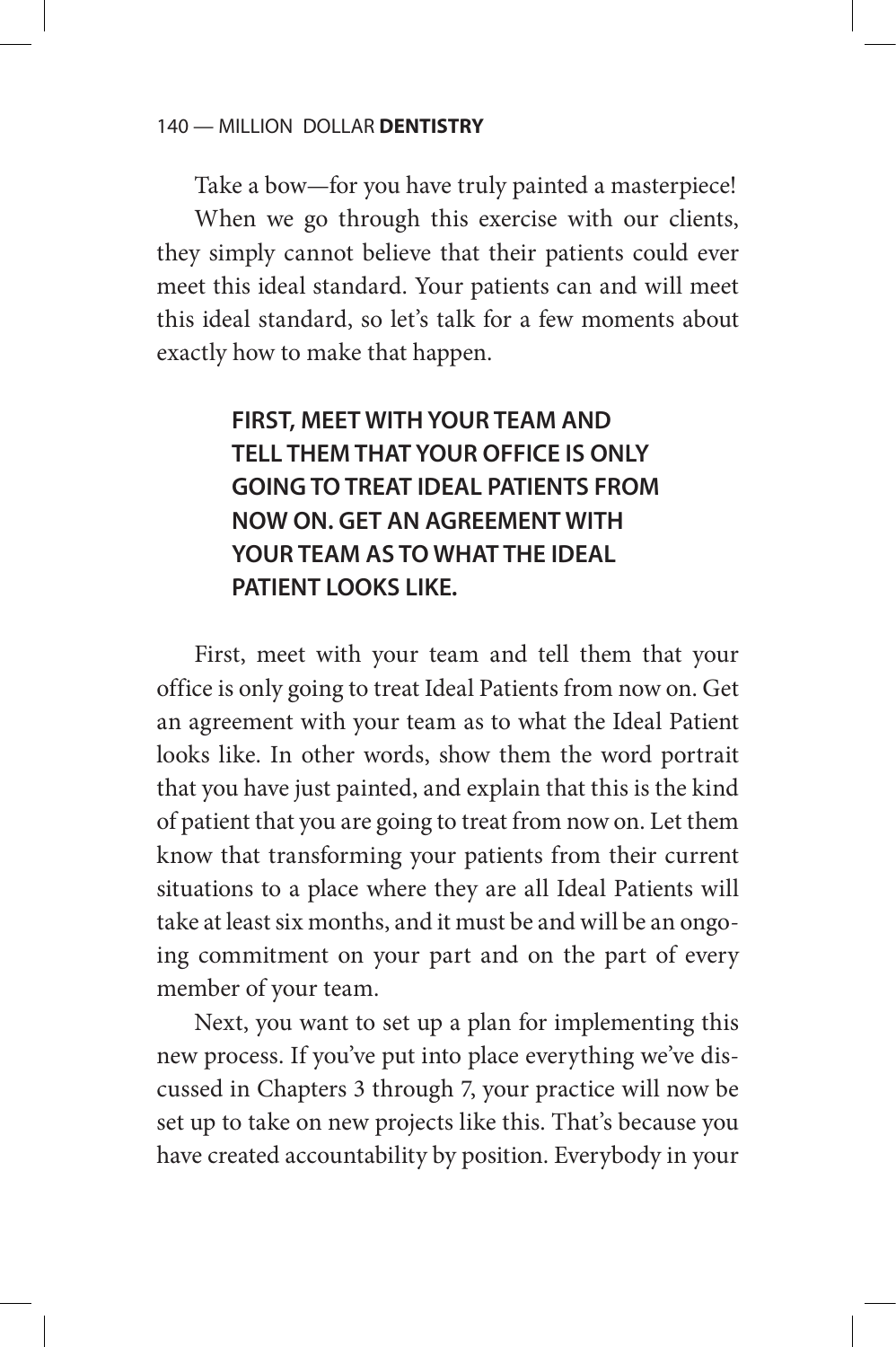office knows exactly what he or she is supposed to do, how, and why. Implementation of this Ideal Patient program works this way: Everyone in your office is responsible for re-educating patients about his or her aspect of the practice.

What exactly does that mean? Let's start with your appointment coordinator. Your appointment coordinator now has the responsibility of re-educating patients about the fact that appointments are to be kept and arrived at on time. The people in charge of the finances in your office are to re-educate existing patients about new agreements regarding finances. People in charge of patient education and sales are to re-educate existing patients about new agreements in this area. It's not about making your patients wrong for what's happened in the past. Instead, it's about you, through your team, taking responsibility for what has happened in the past, and setting new standards for the future.

Your team members will be telling your patients essentially the following: "Up until now, we ran our office one way. We've now decided to make some upgrades to our practice, to make the practice better for everyone. We are now having everyone in our office take specific responsibilities for different areas of our practice, and it's going to be great for you. This way, we can provide you with the absolute best experience in our office."

Then your people will explain that arriving late, paying late, or all the other luxuries in which patients previously have been free to indulge are no longer acceptable. Those are, in fact, the magic words that will issue from your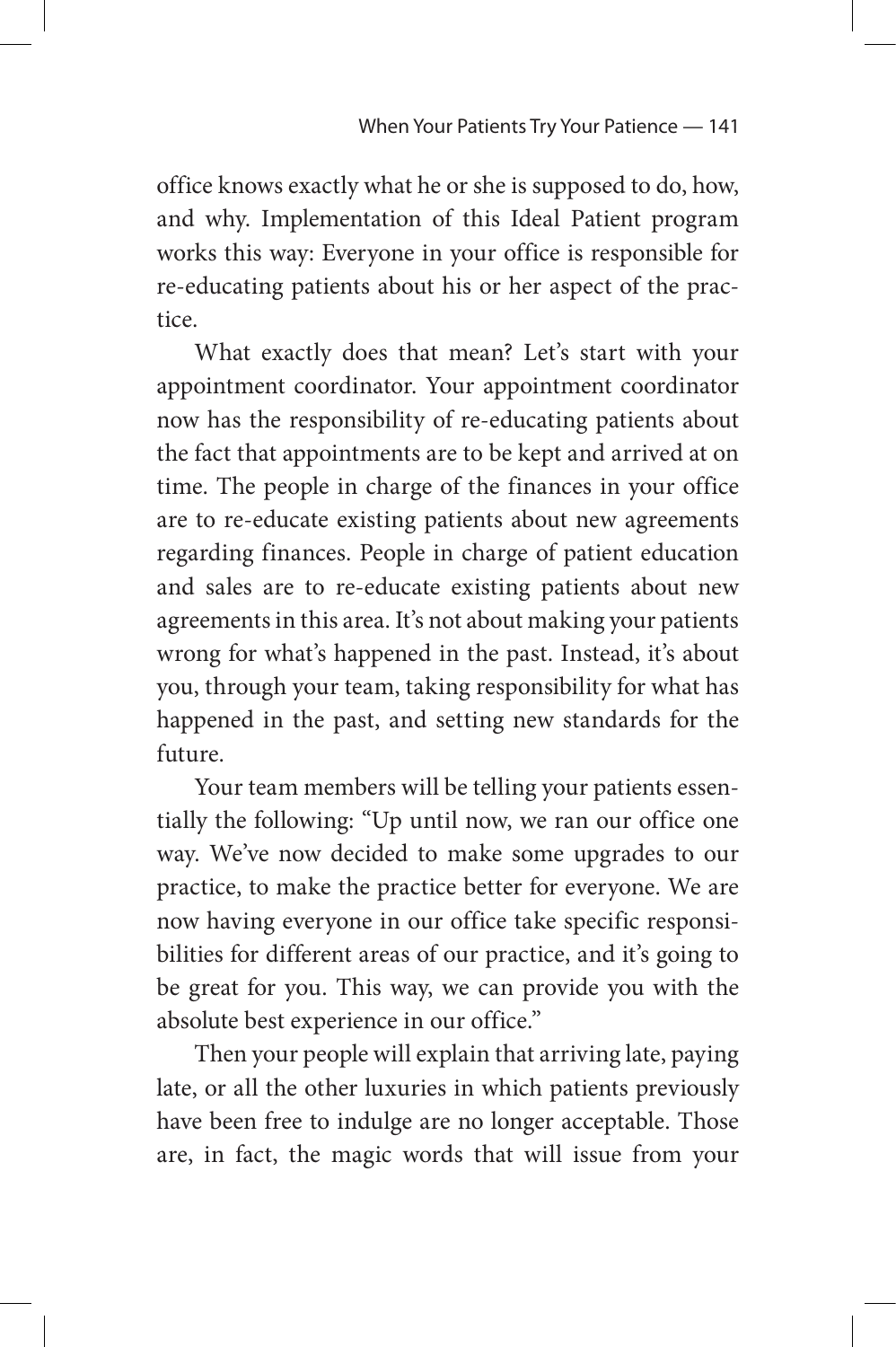team's mouths over and over and over, until your patients have been re-educated: "It's no longer acceptable to . . ."

Your team members have to speak courteously and calmly to your patients, but they have to set these limits. We spend an enormous amount of time with our clients, working with every single member of their teams, to train them in this incredibly important task of reeducating patients. Together, we role-play the specific situations that occur, go over the most effective language to use, and determine how best to handle the various levels of problem situations their patients present.

# **IT'S NOT THE EASIEST THING IN THE WORLD TO RETRAIN PATIENTS, AND MANY UNIQUE SITUATIONS ARISE.**

The dentists and their team members call us, sometimes twice and three times a day, as they're implementing this Ideal Patient approach. It's not the easiest thing in the world to retrain patients, and many unique situations arise. So it truly is up to the dentist to be committed to implementing this process throughout the office with every patient, and we work very hard with our clients to get them through this often challenging transition period.

Sustained implementation of the Ideal Patient approach will exist only if every morning team meeting is dedicated to troubleshooting. Everybody's going to have situations that they want to discuss, and you've got to be prepared to talk about these things with your team members every single morning. The form of the morning meeting is "YTT"— Yesterday Today Tomorrow. In other words, your team will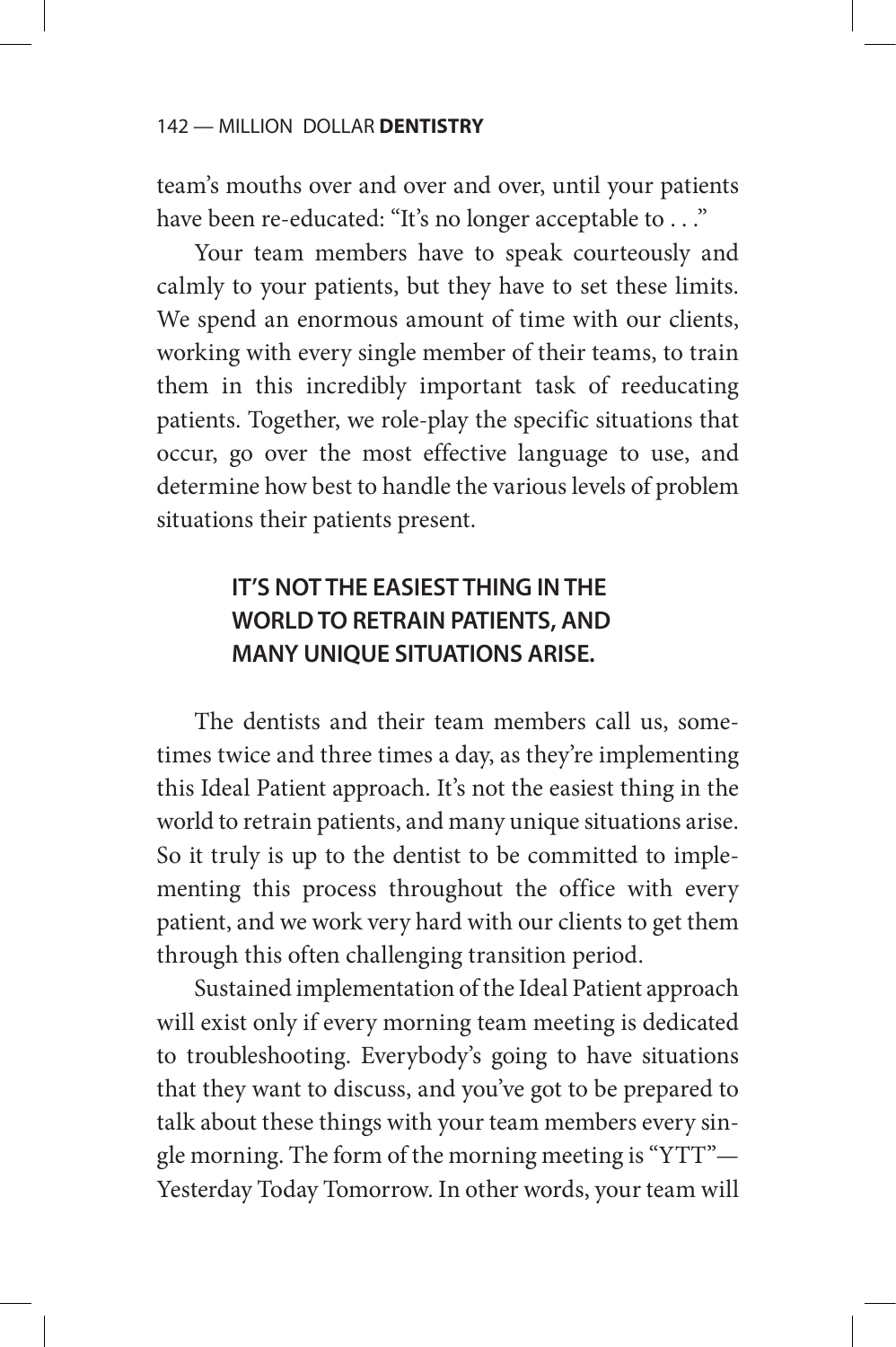first talk about what happened yesterday, then discuss what you're expecting today, and then talk a little bit about where things are headed tomorrow and in the future with the Ideal Patient program.

You can expect the first ninety days to be challenging, because everyone is going to be learning new roles—you, your team, and your patients. Your team will be counting on you to supervise this process. You can also count on the fact that patients will test you, push back against this new process, and challenge you. Under no circumstances should you waver. This is an intense period, but one that produces the most phenomenal results—Ideal Patients who resemble in every way the portrait we painted earlier. Again, someone has to be in control of your practice. It's either going to be you, or it's going to be the patients. If it's you, and if you are essentially forcing your patients to conform to this higher standard, a few of them may go away. Those are the ones who were probably the hardest to deal with: the most disruptive ones due to their lateness, cancellations, or broken appointments and the ones who were the least likely to pay. Good riddance to them.

It takes some courage for a dentist to say, "I want to serve only patients who resemble the portrait I created in my mind of the Ideal Patient." But I'm sure you agree with me that if you hold your current patients to these higher standards and thus transform them into Ideal Patients, everything will improve. You've now become the Ideal Dentist. Your team has become the Ideal Team. Your patients have attained the status of Ideal Patients. Once again, these changes will be reflected in your own level of enjoyment and serenity . . . and in your bottom line.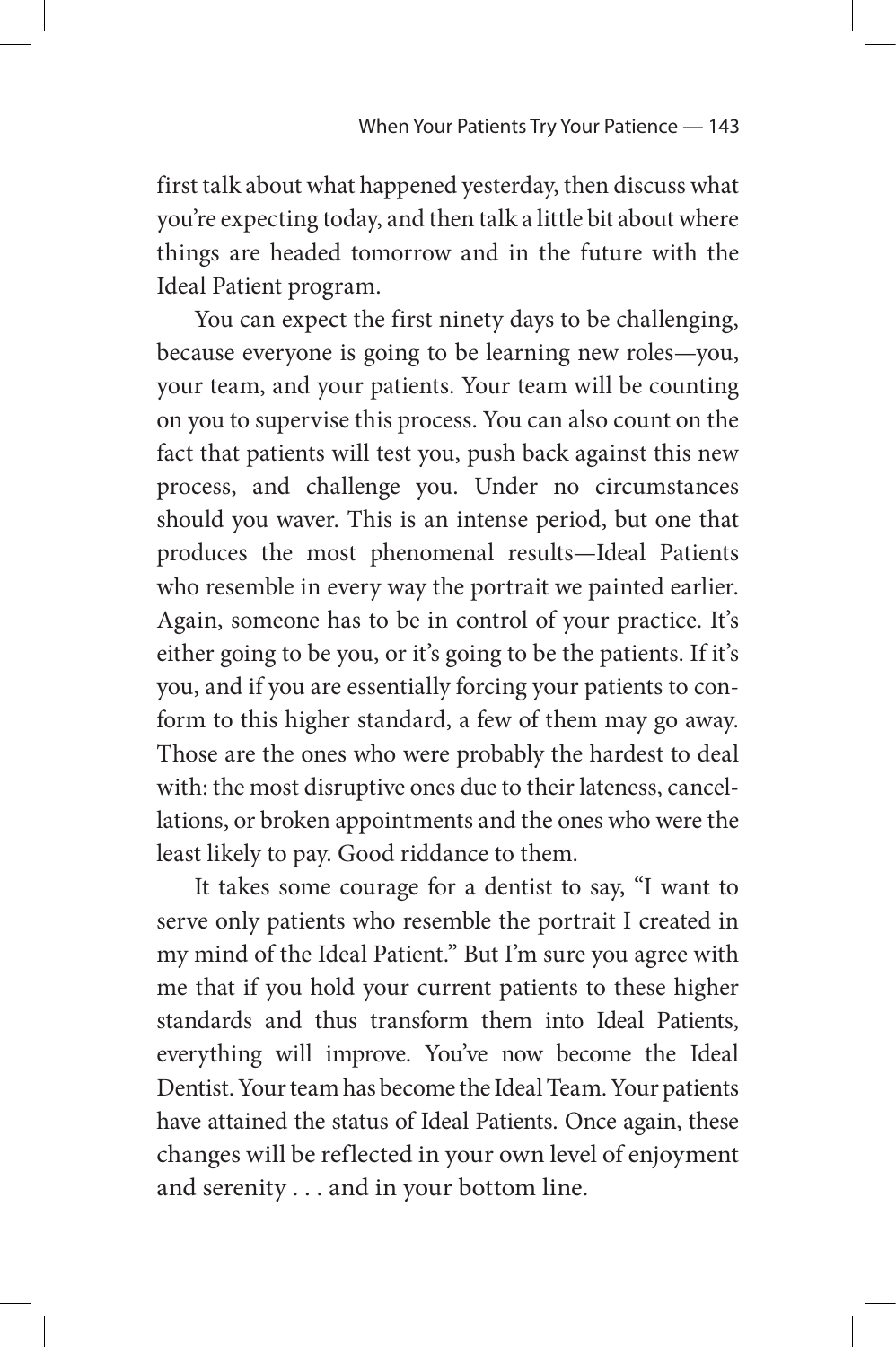Another important subject to discuss, when it comes to improving your relationships with your patients, is the concept of control. Everybody feels more comfortable when they are in control of the situation. Control is one of the biggest results that my clients enjoy as a result of our work together—and in most cases, they didn't even know to ask for it. When we ask our clients what they want out of our work together, they always say they want to make more money. Many of them say that they want to experience less frustration in their work. But seldom does a client ask for an increase in a sense of control of his or her life. And yet this is a natural by-product of the kind of work that we do with our clients.

Our clients quickly learn that control is worth more than money, because you can create anything you choose, including more money, when you're in control. So I want to show you a new way to achieve a sense of control in your relationships with your patients, because when you control the situation, things will go much better for everyone.

There are two kinds of control. First, there's the type of control that I don't advocate. This is the kind of dictatorial control that you see in socialistic or totalitarian governments, where one person or a small group of people possesses all the power, to the detriment of everyone else in society. Instead, I'm talking about the kind of healthy control that can be best illustrated by the traffic signals you see—and follow—every day. Traffic signals provide a type of control that is automatic, unquestioned, and honored, because if we fail to honor those signals, there are natural built-in consequences. We risk accidents, injuries, or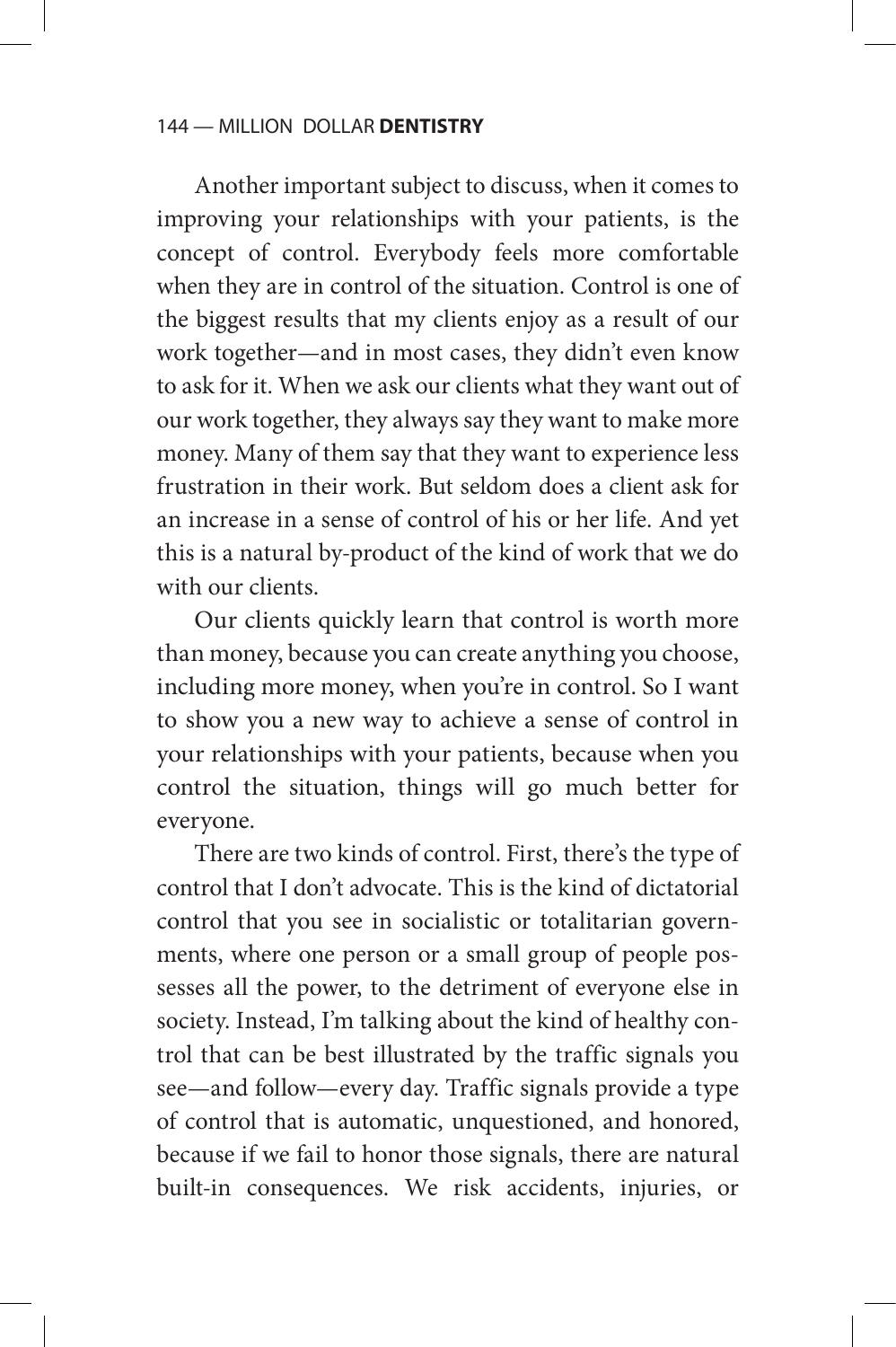citations from police, who always happen to be right there the "one time" we speed through the yellow light.

# **OUR CLIENTS QUICKLY LEARN THAT CONTROL IS WORTH MORE THAN MONEY, BECAUSE YOU CAN CREATE ANYTHING YOU CHOOSE, INCLUDING MORE MONEY, WHEN YOU'RE IN CONTROL.**

The kind of control exemplified by traffic signals provides a win-win situation for everyone. We all get to arrive at our destinations safely and with a minimum of tension and frustration.

You can think of what's going to follow in this chapter as a means of providing traffic signals for your patients. Most of the time, when I come into a client's office for the first time, no one is in control. Everything just sort of happens chaotically. The doctor rushes from room to room. The front desk is scrambling to keep up with the latest crisis. Patients arrive and pay for treatment either late or not at all. This is no way to run a traffic system—and it's no way to run an office!

So the question becomes how do we gain good control—the kind of automatic, unquestioned control that traffic signals provide—with your current patients, who, after all, have essentially been "trained" to contribute to the chaos in your practice? How do we get them on board with the idea that we are moving from chaos to healthy control and that your office is going to control its own destiny, perhaps for the first time?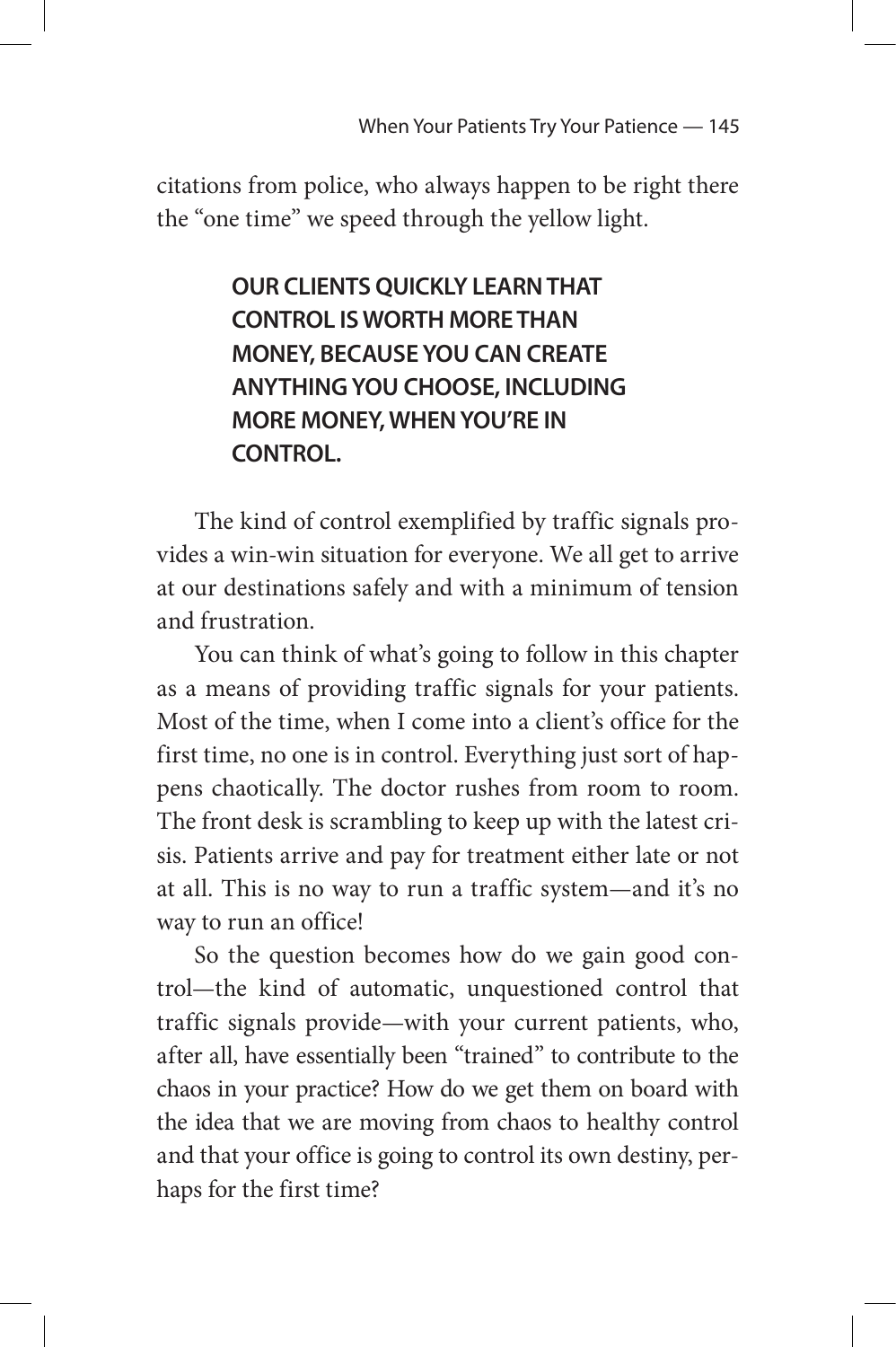Let's start with some great news. Even the dentists most uncomfortable at presenting cases are transformed into powerhouses when they implement the suggestions I've offered you in Chapters 3 through 7 of this book. Now they've got an entire office backing them up. They're practicing the kind of dentistry they want to practice, in a calm, harmonious, extremely lucrative environment. They realize that they've finally become the dentists they've always wanted to be.

The analogy that we like to share with our clients is that of Michelangelo's David. Michelangelo famously said that his job was to free the sculpture from the marble that surrounded it. In other words, by chipping away at the extraneous pieces that should not have been there, he arrived at the perfect sculpture, and his sculptures have touched the hearts of viewers for more than five hundred years.

Similarly, when you chip away at all the unnecessary limitations that inhibit your ability to practice dentistry at the highest level, the real you—the Michelangelo's David trapped in the marble—emerges. How can you not perform a thousand times better when you are no longer trapped by the thinking patterns and behaviors that held back the real you? This process will chip away at everything that doesn't belong, leaving you with the ability to be the caring, committed, and amazingly successful dentist you deserve to be.

Okay, Dr. Powerhouse. Let's talk about three transformations that will take place in you simply as a result of putting into practice everything that we've talked about in Chapters 3 through 7. These three transformations focus on the way you relate to your patients.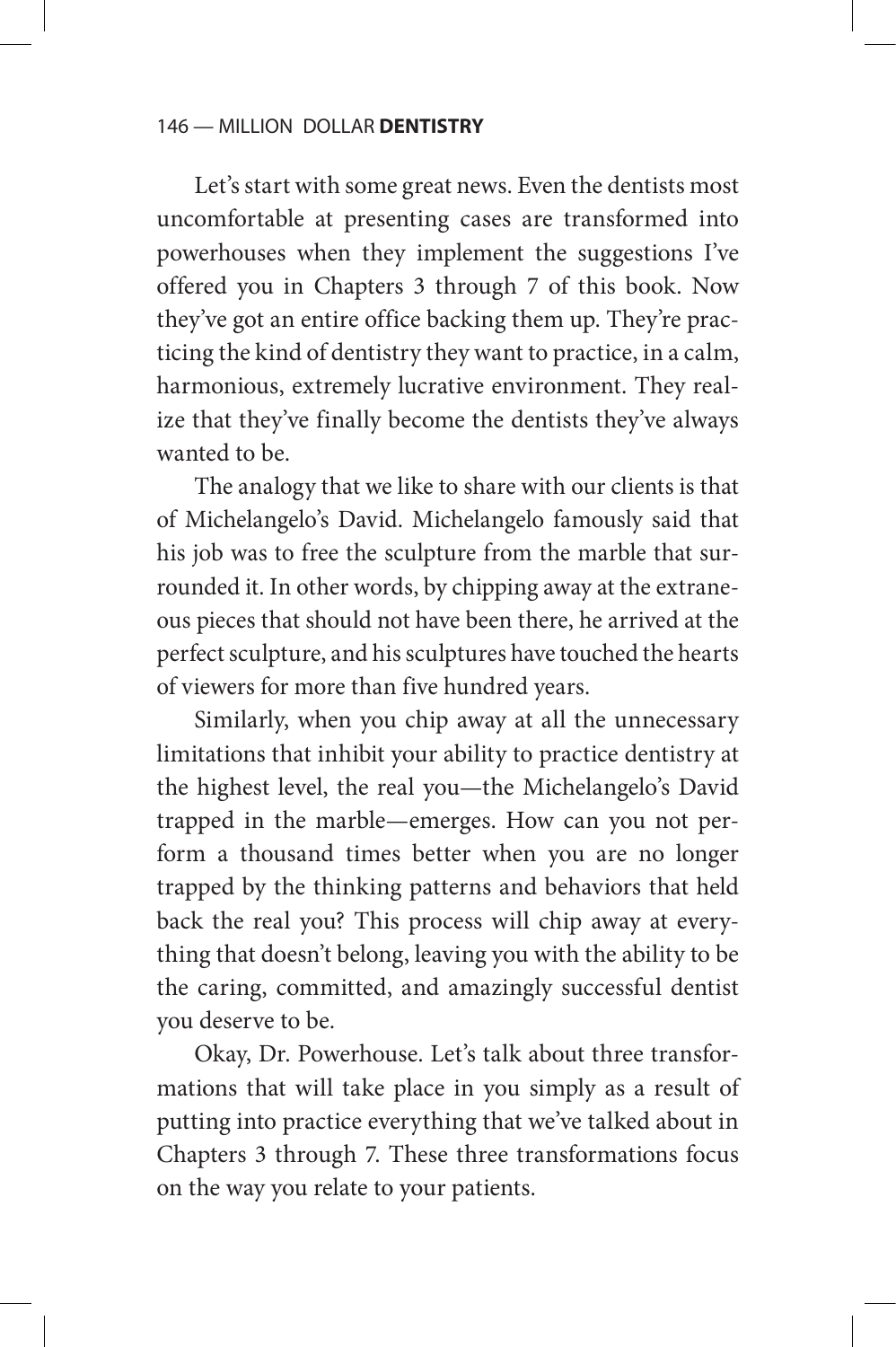# **1. The first transformation means moving from doubt to certainty.**

Dentists who are afraid to present cases to their patients, out of fear of rejection or whatever other reason, convey a sense of doubt and uncertainty to their patients. It's a little like the guy who steps up to the craps table in the casino with a scared look in his eyes. He takes everybody down. The casino term is "scared money," and scared money never wins. The one thing that your patients, your team, and your family all want from you is a sense of certainty.

Nobody wants to sense doubt in a medical professional. Think about it—your patients are simply not in a position to determine whether you are the world's greatest dental practitioner or just an average Joe. But they sure can tell whether you convey a sense of doubt or certainty, and if they sense your doubt, their own fears will multiply when they see you holding a handpiece. By implementing the procedures we've talked about in the preceding chapters, you will come across as the absolute embodiment of certainty. Your patients will respond to you more positively, because you are giving them what they most desire—a sense that they are in good hands.

## **2. The second transformation is moving from survival to caring.**

Most dentists have an attitude of simply surviving—of getting through the day. They see their day as a series of unpleasant situations and crises that require their attention, instead of seeing their day as an opportunity to serve others, bring the highest level of dental care to their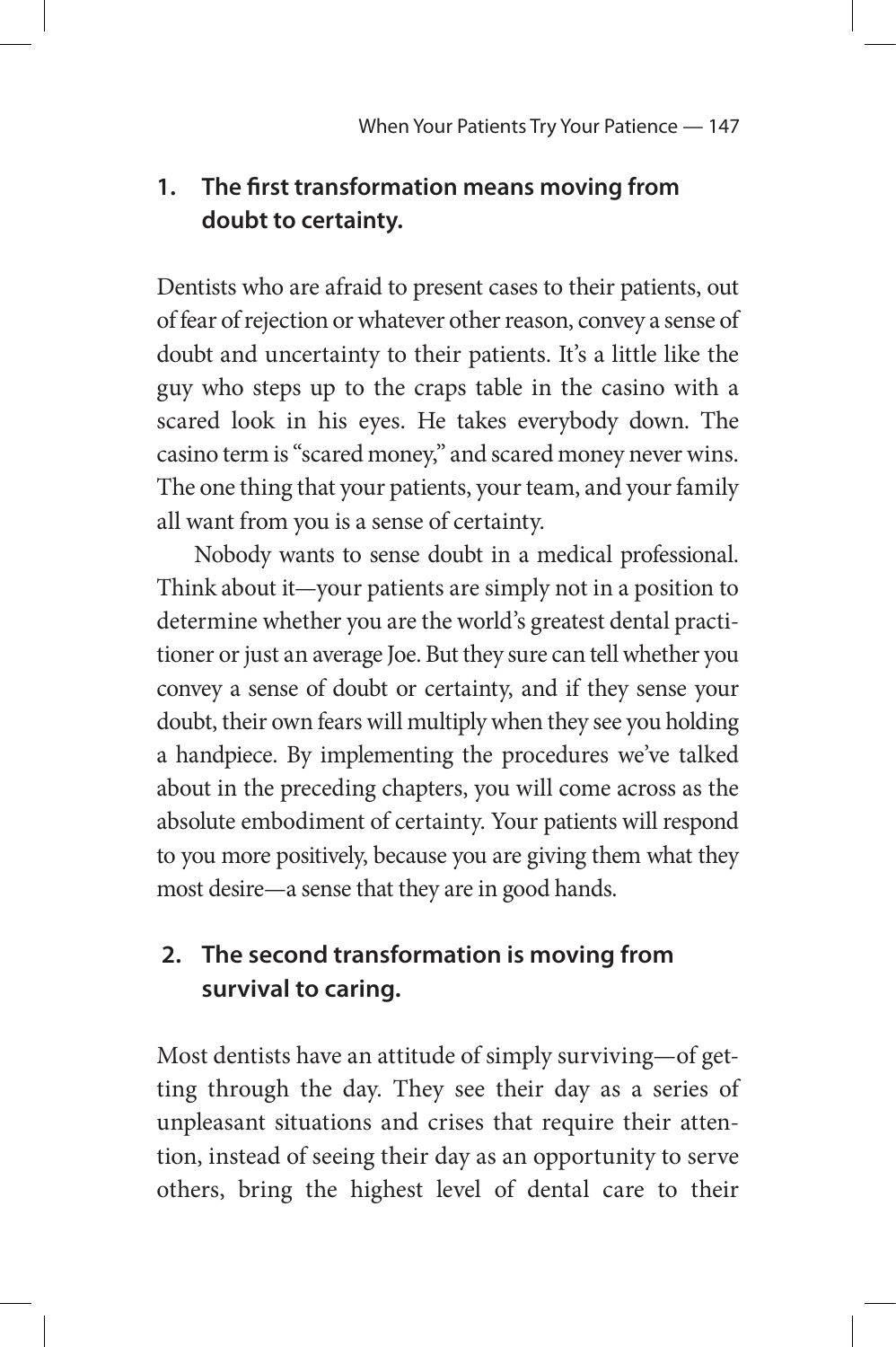patients, and, not so coincidentally, make really great money in the process. The problem is that if you are focused on survival, you are focused on you.

If you don't think a patient can sense that aura of desperation that a person in survival mode invariably exudes, you're fooling yourself. They can tell. It's always shocking to a patient to see a dentist who is harried, harassed, and otherwise unhappy. After all, the patient knows that a dentist is an individual who runs his own shop, who makes a lot of money, and who lives a very nice lifestyle. What exactly do you have to complain about, the patient wonders, as he or she sees you heading into the hygienist's room?

Patients can smell fear. If you are operating in survival mode, you are thinking first, last, and always about you. The alternative, of course, is to think about the patient. If you don't have any worries, if your team is working with you and not against you, if everyone from the hygienist to the appointment coordinator to the treatment coordinator to the re-care coordinator to your assistant knows exactly what his or her job is and is doing it beautifully, you can focus all of your energy on the patient. You can afford to care, because you now have the emotional energy to devote to thinking about the needs of your patient instead of thinking about your own situation. The move from survival to caring is key if you want your patients to believe that you are in control of the situation.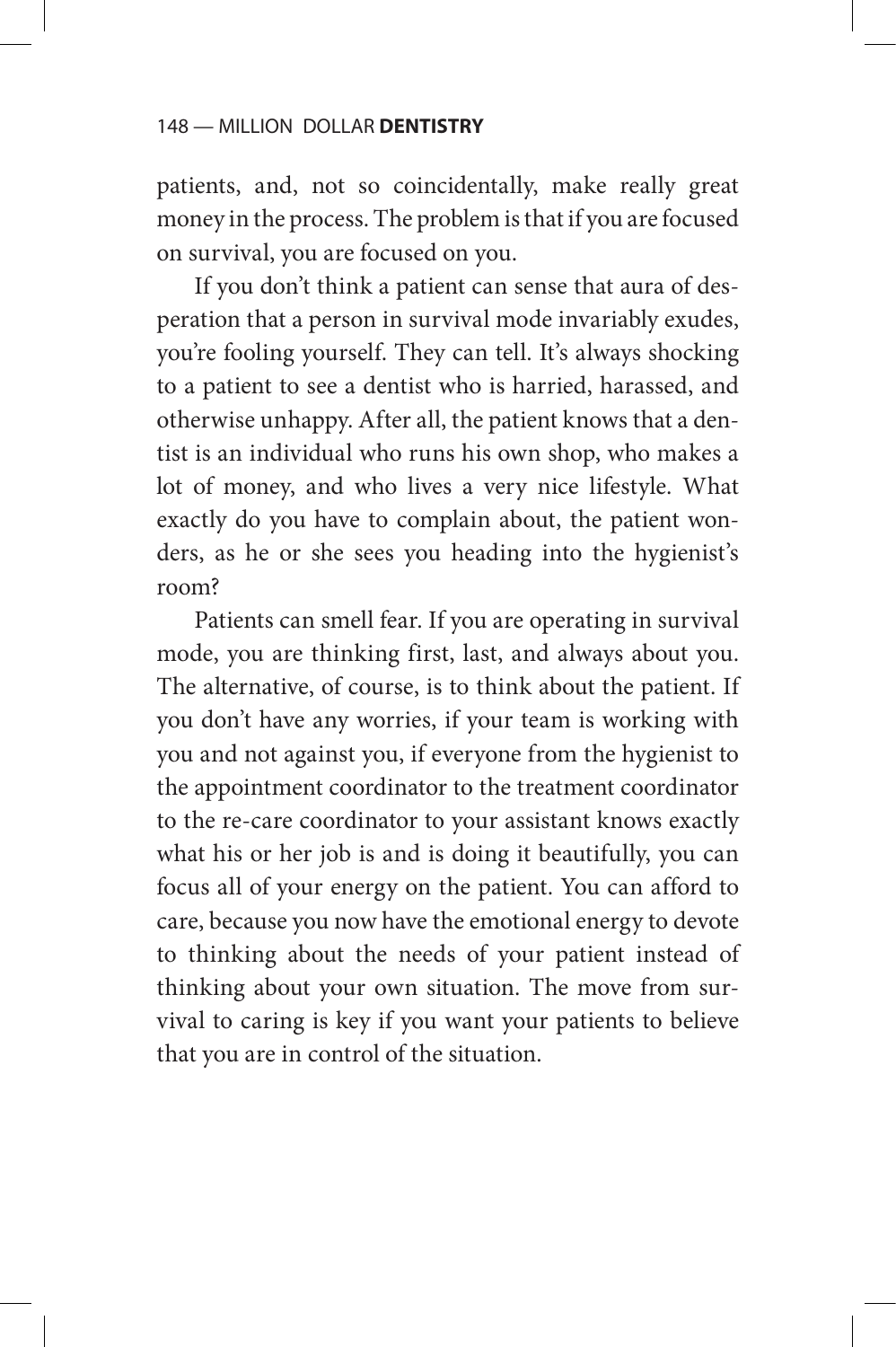**YOU CAN AFFORD TO CARE, BECAUSE YOU NOW HAVE THE EMOTIONAL ENERGY TO DEVOTE TO THINKING ABOUT THE NEEDS OF YOUR PATIENT INSTEAD OF THINKING ABOUT YOUR OWN SITUATION.** 

**3. The third and final transformation is from blaming others to recognizing that you can cause things to go right.** 

Most people, even most successful people, go through their lives thinking of themselves as victims. The world is doing it to me, they sob. Poor, poor, pitiful me. I'm such a victim. They begin to speak a new language: victimese. Everything conspires against me. I can't get anything right. We all know people like that, sometimes we all think this way, often without realizing it.

The simple fact is that nobody likes a person with a victim mentality, and again, this is just as hard to hide as that survival mode we were talking about a moment ago. The fact is that you are not a victim. You may have created the sense of chaos in your thinking and in your dental practice. The unpleasant reality that people who want to be highly successful have to face is that they are the authors of their own lives. Yes, tragedy happens in life, but I'm not talking about tragedy. I'm talking about the situation that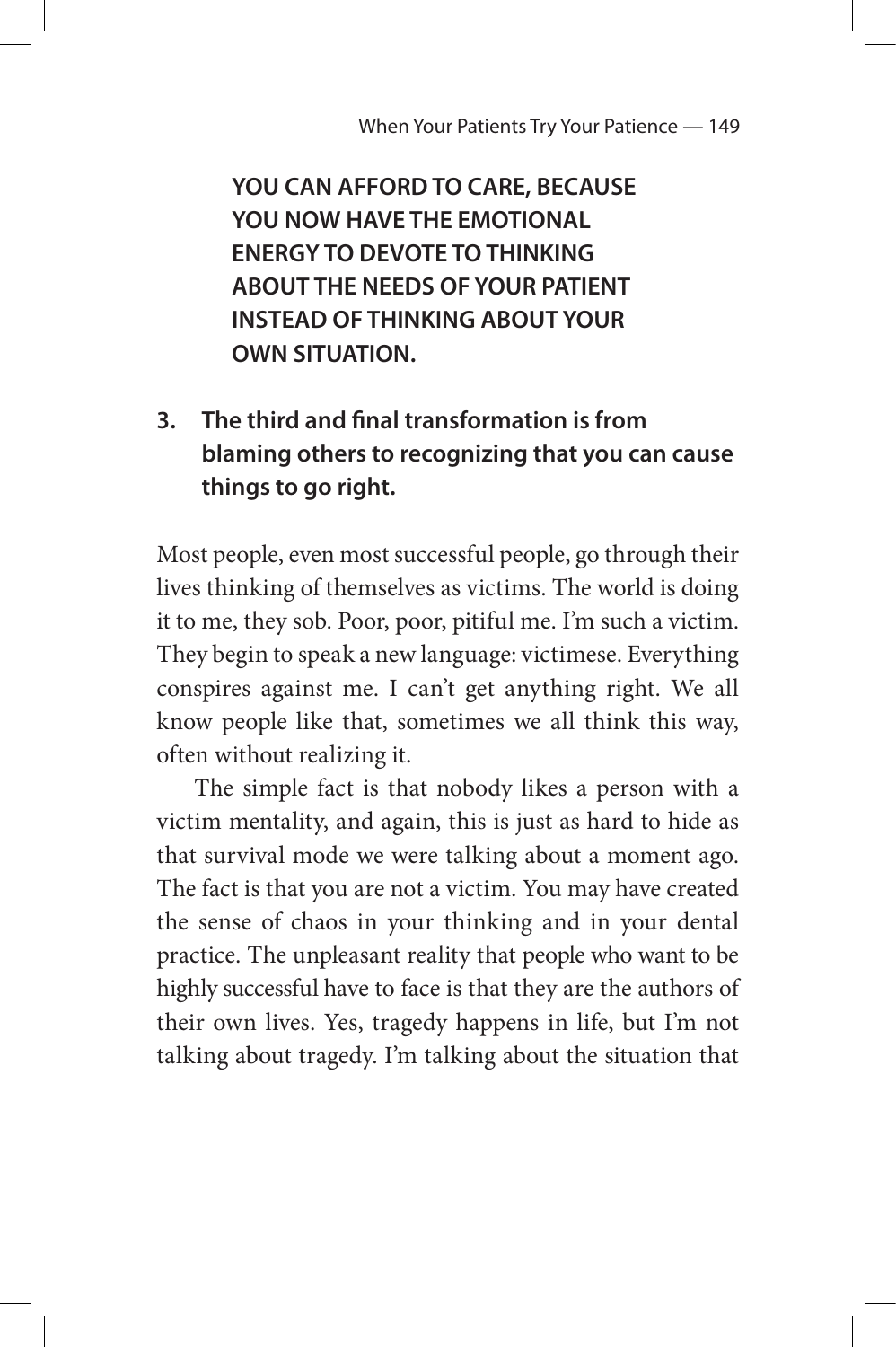is bound to occur when a dentist manages a practice based on his emotions, based on his financial crises, and based on anything other than the kind of principles we are talking about in this book.

The dentists we work with learn to take responsibility for the fact that they helped create the situation in which they have found themselves. They caused it. Once they realize they caused it, once they free themselves from the blame game, they realize they have the same amount of power with which to cure these problems. And with the ideas that we've been talking about in this book, they have a method for curing those problems, and they have a method for running their office in a way that truly benefits everyone—themselves, their teams, their patients, and their families. So it's essential for a successful individual, or an individual who wants to achieve a high level of success, to let go of the finger-pointing mentality, to begin to recognize that we are indeed the authors of our lives and begin to take action to remedy the past and chart a course for a brighter future.

Those are the three Cs that your patients want you to display: they want to see you as certain, as caring, and as causative. These three Cs lead to the fourth and most important C of all—control. If you don't control your practice, your patients will, by showing up and paying whenever they feel like it, instead of adhering to agreements into which you cause them to enter.

To summarize what we've discussed in this chapter, you have the right to transform your current patients into Ideal Patients. You've earned this right because you've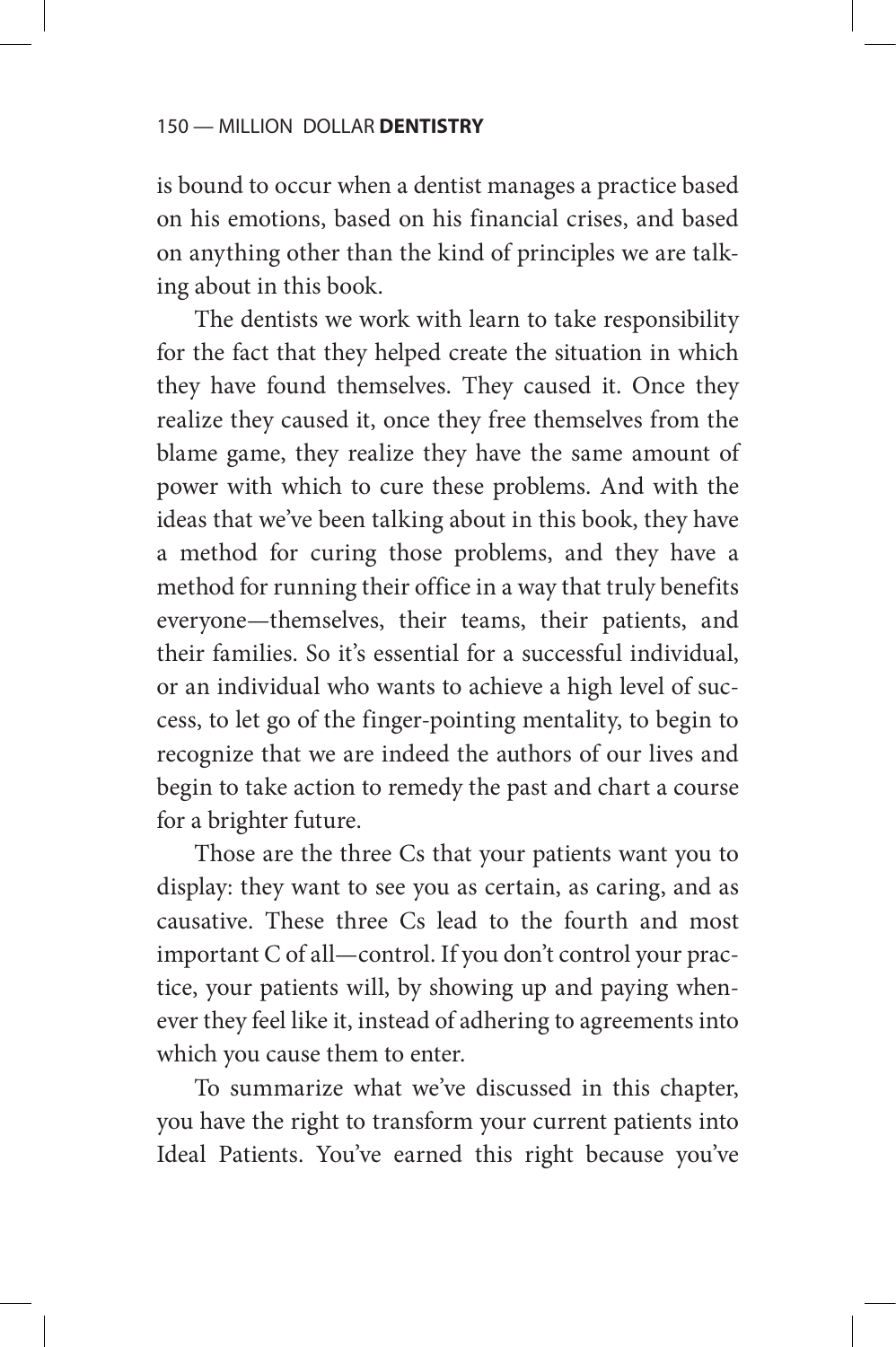transformed your office into the Ideal Office, and you've transformed yourself into the Ideal Dentist! We concentrated in this chapter on your current patients. Now, how do you attract only Ideal New Patients to your practice? That's the subject of Chapter 9.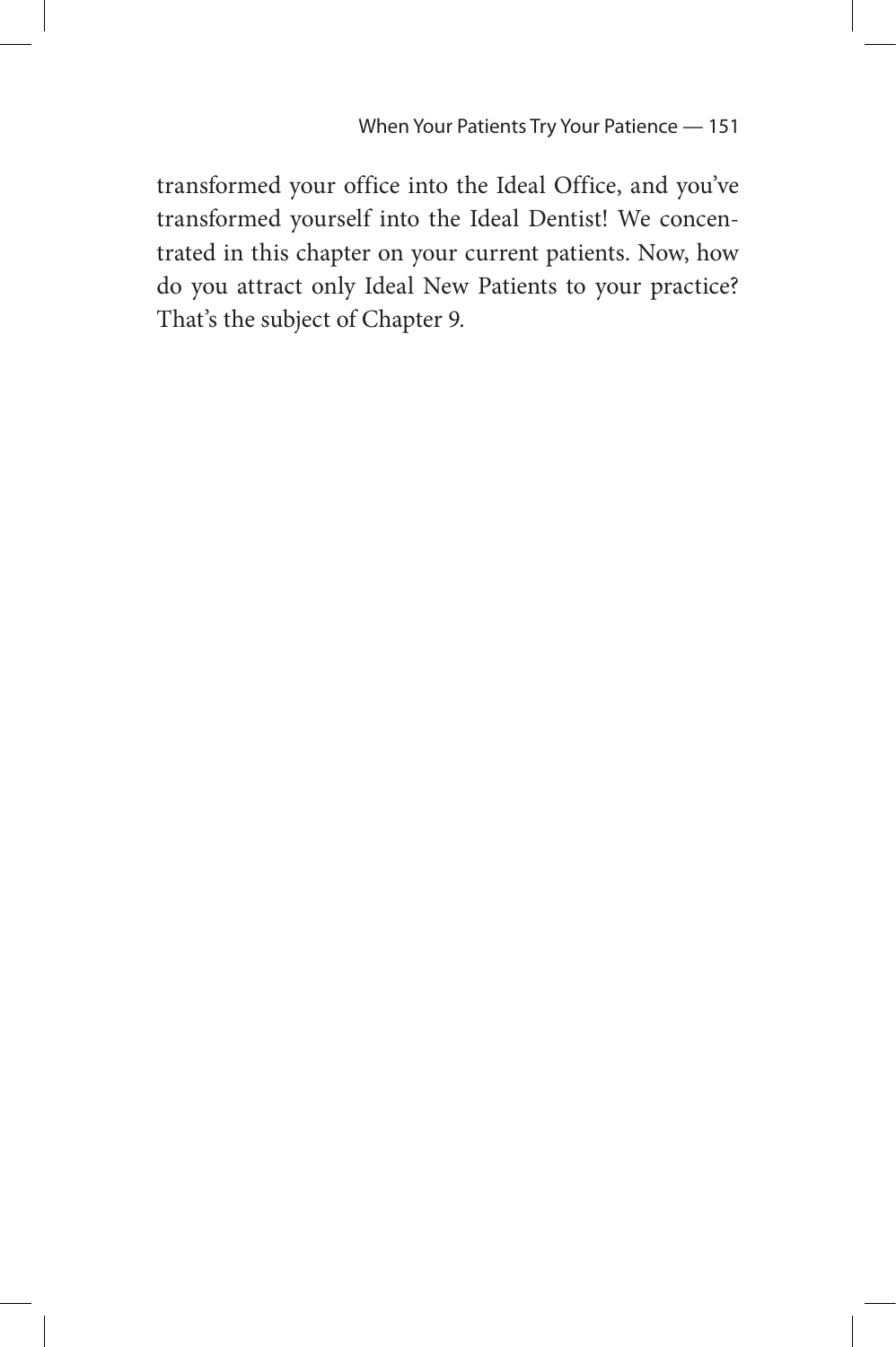## **Take Your Practice To The NextLevel:**

- 1. Now that your office is running in an ideal manner, you're entitled to be seeing only Ideal Patients.
- 2. Create your own concept of the Ideal Patient. Then, work with your team to transform your current patients into the Ideal Patients you would prefer to treat.

Right now, name five of your favorite patients. What are their qualities and attributes? What makes them different from your least favorite patients? Identifying the traits you're seeking—and the traits you're keen to avoid—will help you know what to look for as you make a composite of your Ideal Patient.

3. An Ideal Patient pays on time, appreciates everything you and your team do, understands the proper role of insurance and paying for treatment, refers other Ideal Patients to your practice, trusts the treatment presented and accepts all of it, is educated as to the value of dentistry, and respects your time and the time of everyone else in your office. Ideal Patients are the type of patient you deserve.

To add to your roster of Ideal Patients, call your current top five patients and tell them how happy you are to have their business. Then ask if they know anyone like them whom they would be willing to refer to you. You might also suggest that they give you names and numbers of people so that you can call them yourself.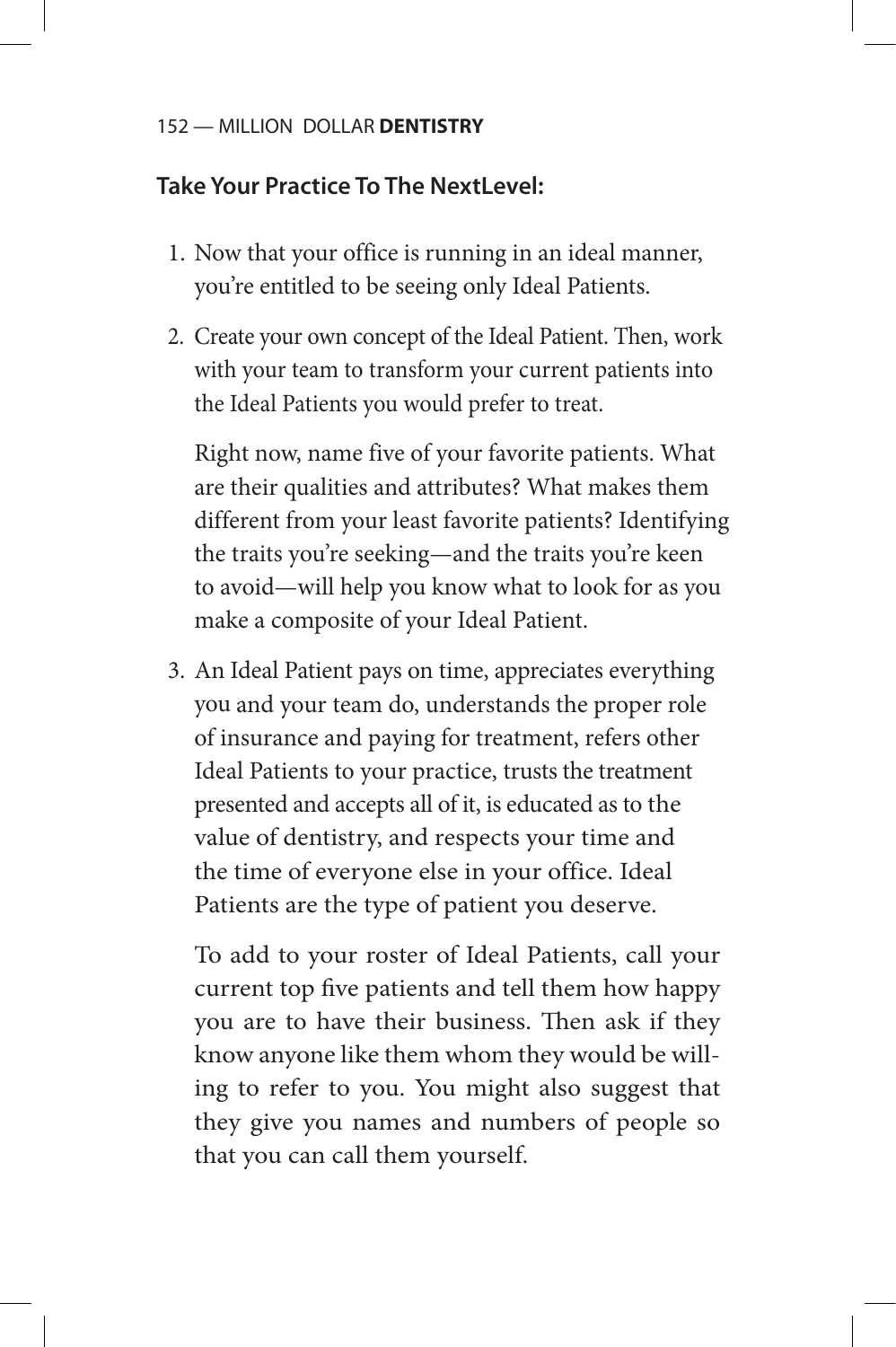# **Chapter 9**

# Getting Off the New Patient Treadmill

OST DENTISTS THINK that new patients are the lifeblood of their practice, responsible for maintaining and increasing the success and cash flow of the practice. In fact, new patients typically consume far more energy and resources than most dentists realize. These dentists churn through the maximum number of new patients every month in order to maintain cash flow and the growth of their practices. Yet this approach doesn't provide a very high return on investment. Most of the new patients will cycle through the practice and be gone within a year, leaving behind a wake of diagnostic work performed leading to cases not presented, or cases inserted and not paid for. Either way, relying on new patients to shore up a dental practice is a recipe for disaster. Perhaps one dentist in a thousand realizes this.

I want to give you a new way to think about new patients, a new way to integrate them into your system, and a method for transforming these individuals into the Ideal Patients whom we discussed in the previous chapter. The system I am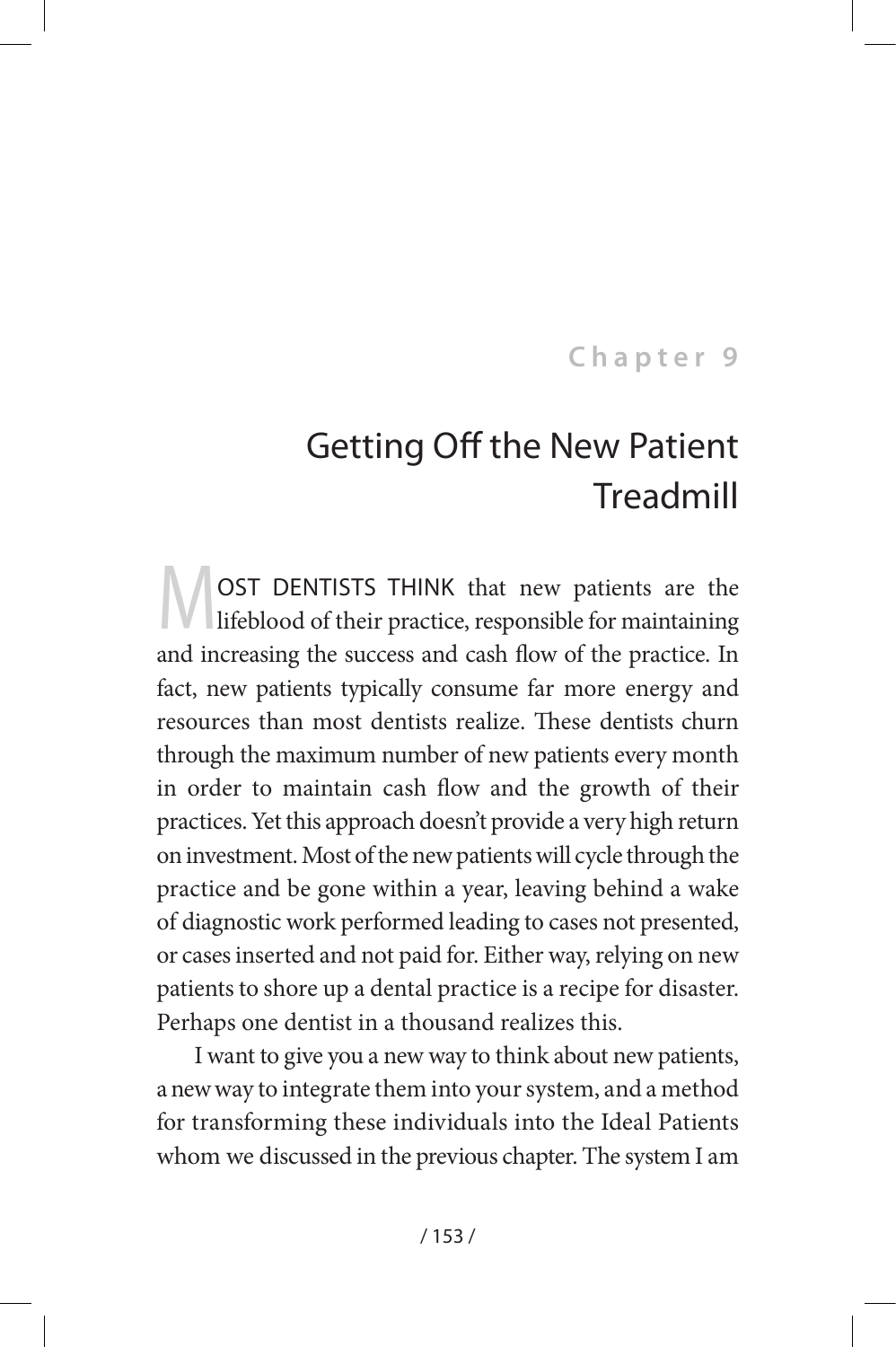going to share with you for integrating new patients into your practice will make you so much money, saving you up to a week of non-productive chair time per month and greatly reducing stress and rejection, that you will scarcely believe it. One client of mine averaged just four new patients a month in the first three months of implementing this system and increased his monthly gross income by \$75,000—by the third month.

# **NEW PATIENTS TYPICALLY CONSUME FAR MORE ENERGY AND RESOURCES THAN MOST DENTISTS REALIZE.**

Keep in mind that your new patient, one in which you are investing a great deal of effort and resources, is most likely some other dentist's problem ex-patient. Most dentists are just happy to have a new warm body in the reception area. Yet that warm body might have been dismissed from someone else's practice for broken or cancelled appointments or simply may have caused upheaval due to chaotic, angry, or unpleasant behavior. Most dentists never ask themselves the simple question, "Why does this person need a new dentist?" That's because most dentists are approaching life from a survival mindset, and when you're thinking in terms of survival, any new patient, no matter how ornery or slow to pay, will do.

Some people are dissatisfied with life in general, not just with dentists, and they essentially travel from dentist to dentist in search of some seemingly unattainable ideal, failing to respect the quality of treatment the dentist offers,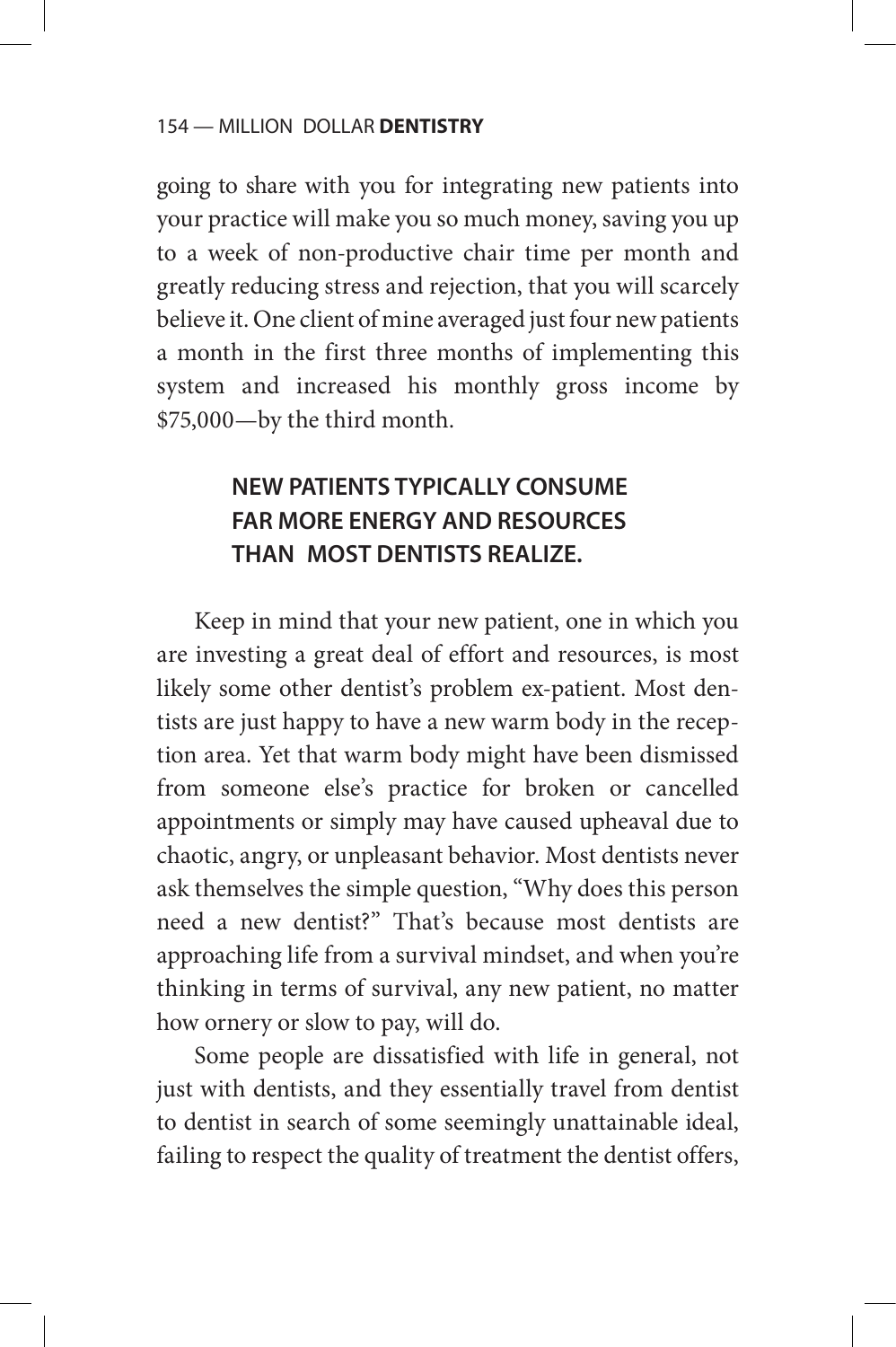the time of the dentist, hygienist, or the rest of the team, or the dentist's legitimate right to be compensated in full and on time for services rendered.

There are few dental virgins out there. Just about every adult in our society has had treatment from some dentist or other, so when we discuss new patients, we're not really talking about a completely "new" human being. We're just talking about someone who is new to your office. And chances are that if your office handles them in the same way they've been handled by other dental offices, that individual is going to wreak just as much damage on your bottom line, your happiness, and your team's well-being as he or she has caused to your colleagues. These people are drains on time, money, and emotions, and you have the responsibility—and the *right*—to refuse to allow them to cause you grief.

## **THERE ARE FEW DENTAL VIRGINS OUT THERE.**

When you have put into practice the suggestions I have shared with you, the simple fact is that you won't have a lot of time left over for new patients. Whenever I perform a chart audit, I see millions of dollars in treatment that could be provided, had the dentist only possessed the courage and the system—to turn that necessary dental work into treatment closed, inserted, and paid for. Most dentists collect less than 100 percent for the work they have performed, especially as a percentage of the work their current patients need, so they rely far too heavily on churning new patients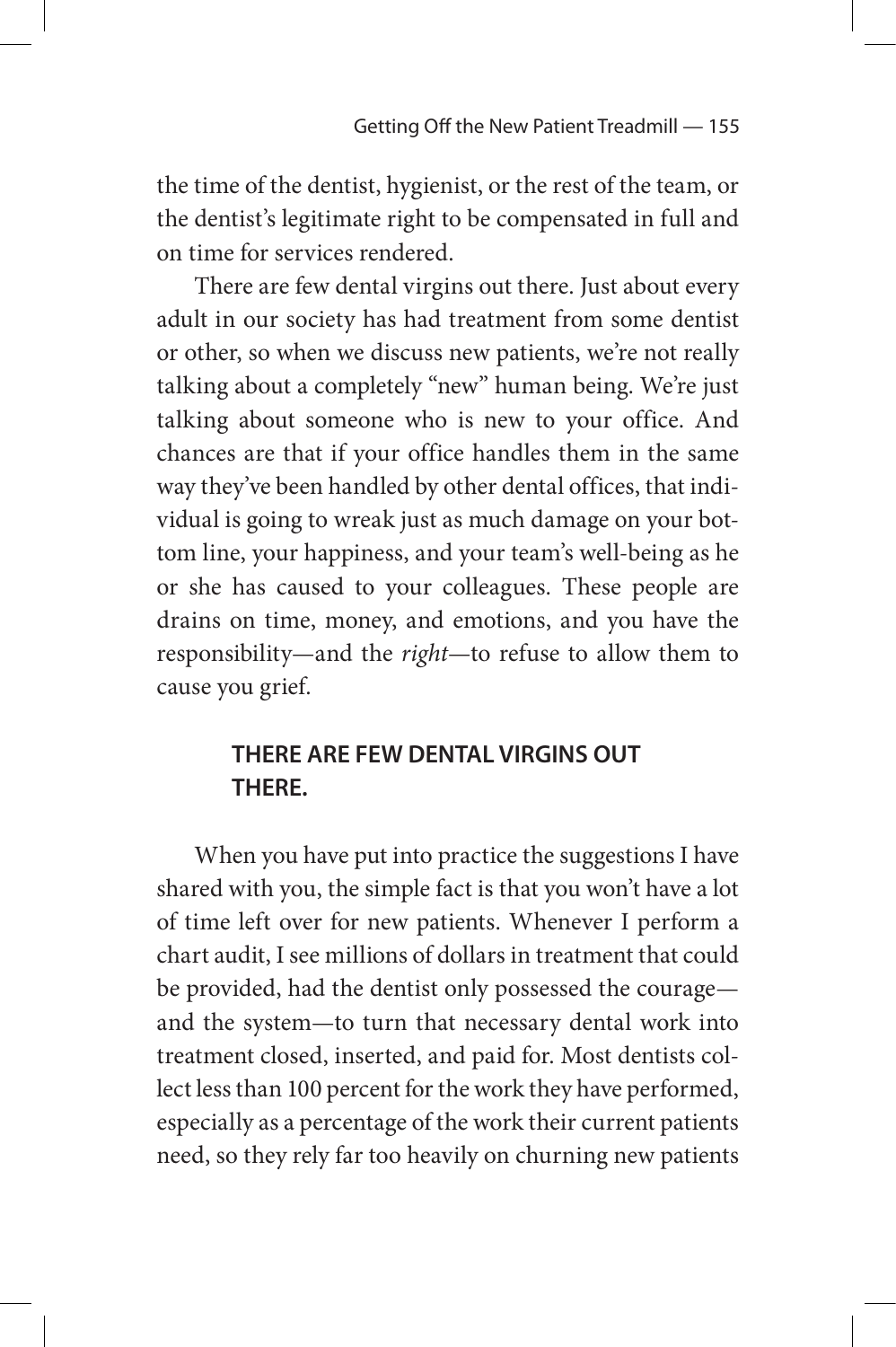through the office. Unfortunately, these dentists are as unlikely to present and close cases to new patients as they are to existing patients.

The psychological explanation is very straightforward. It's harder to close a case with a new patient, because the dentist hasn't yet earned the trust of that patient. As a result, many dentists don't even bother trying to present or close complex cases to new patients. They'll settle for getting some work—a few fillings, perhaps—but they aren't providing the patient with the care that patient really needs. This hurts the patient, who needs comprehensive care, and it hurts the dental practice, because you don't get to serve the patient to the fullest and thus maximize your income.

Let's go a little deeper into the problems that new patients present to a dental practice. I performed a study, which revealed that new patients on average accept only 17 percent of the treatment presented, and only 38 percent of new patients are retained as patients after the first year. My survey also indicated that half of their new patients were in fact the exact kind of people they did not want in their offices—individuals who left another dentist owing money, claiming to have been "treated poorly." Why would you allow these people free entry into your office without any sort of qualification? You are basically giving them a driver's license without even making them take a road test! What kind of driving am I talking about? Driving you crazy!

The other problem about new patients coming from other dentists' offices is that they assume that your office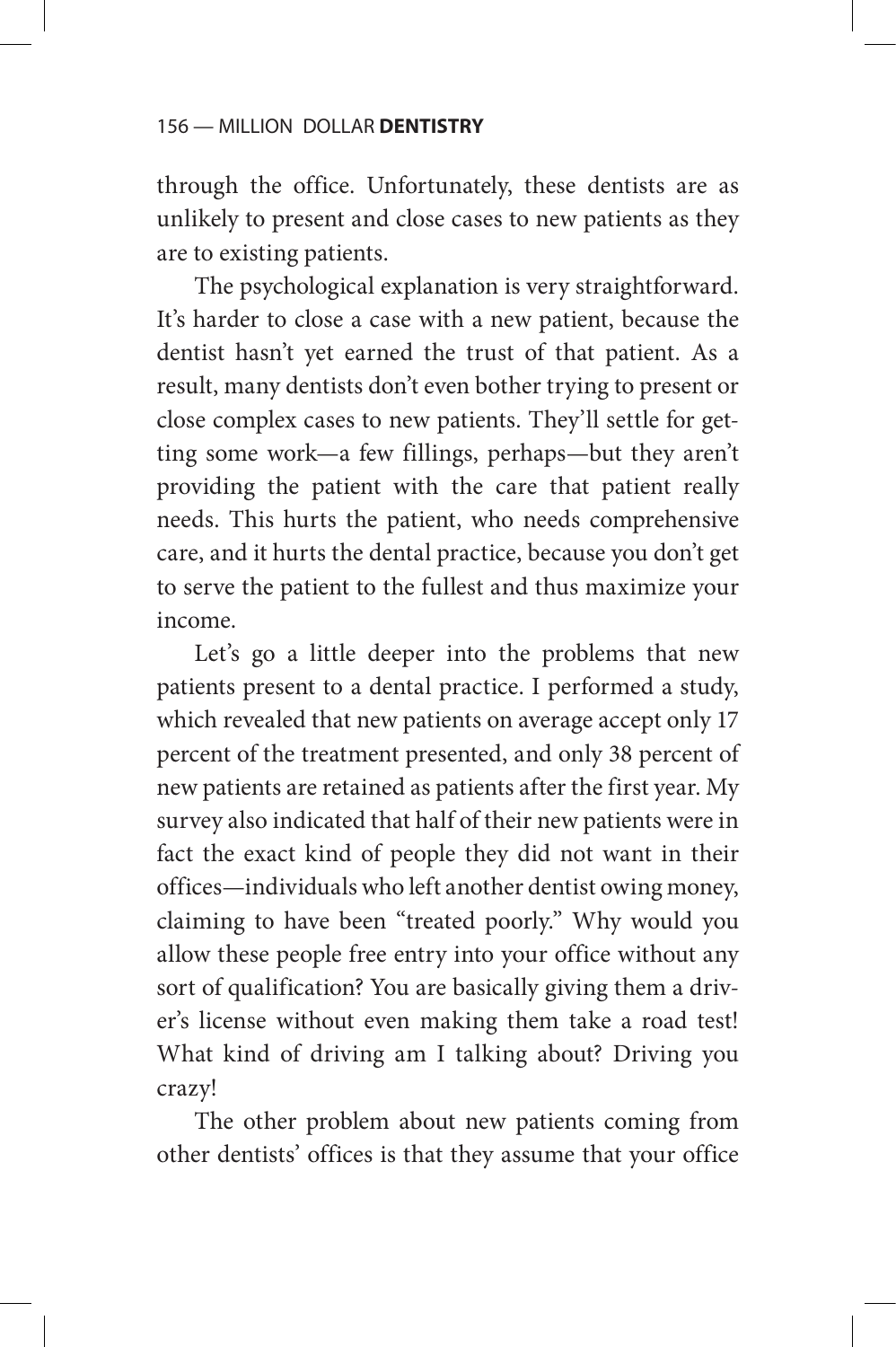runs just as inefficiently as the dental and medical offices they have visited in the past. In other words, their prior dental and medical practitioners essentially trained them to be mediocre patients. How did those dentists and other medical professionals train these patients poorly? Think about your own experience when you go see a doctor. Chances are, you were seen late and forced to wait, regardless of the havoc this played with your schedule. This essentially "trained" you to believe that since the doctor didn't respect your time, you were under no obligation to respect his. In those other offices, the patients were allowed to change appointments at will, confounding the ability of the office to get things done on time.

Another way in which medical doctors "create" problem patients relates to payment. A doctor creates value in the mind of the patient when he shows just how much the work he'll perform is worth to the patient. Yet most doctors never share with their patients the sense that their work is worth more than the \$20 co-pay. Perhaps the doctor is performing services worth \$2,000—but if the doctor doesn't tell the patient, how will the patient know?

Is a doctor's training and experience worth only twenty bucks to a patient? The answer is yes, unless and until the doctor trains the patient to think otherwise. Patients think the doctor is "worth" only the amount of their co-pay. That's training a patient to disrespect the doctor. And that disrespectful attitude toward the doctor's time and treatment spills over into the way that patient will feel about you, his dentist.

Most medical offices, and most dental offices, too, for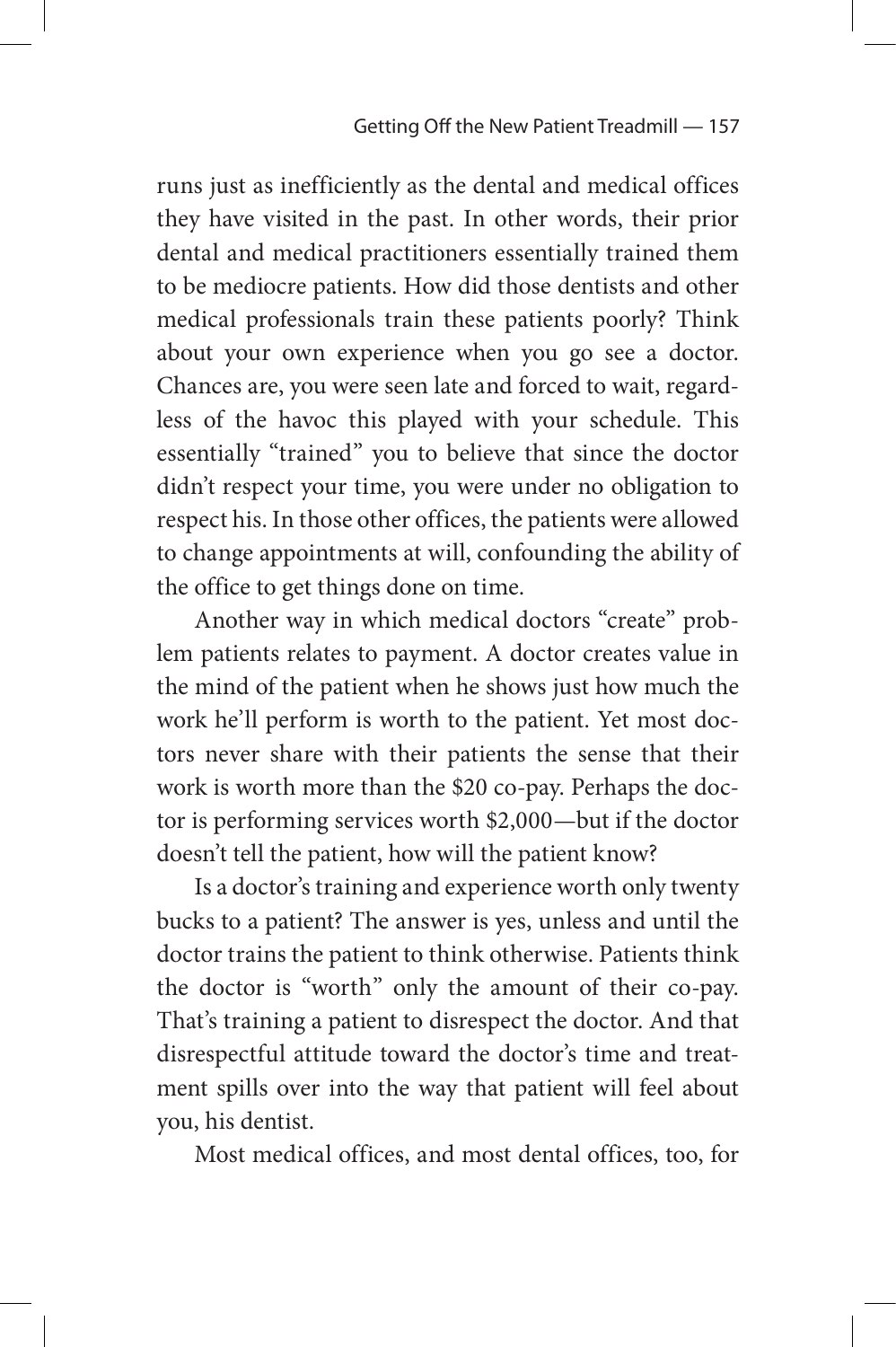that matter, fail to give the patients a sense of love and appreciation—what I call the Ritz-Carlton effect. When you walk into a Ritz-Carlton lobby, you're treated like you're a billionaire unless and until you choose to inform them otherwise! You're greeted with a smile and you are made to feel respected and special. Ritz-Carlton spares no expense creating that warm and fuzzy feeling, and its millions of guests don't mind paying more for the sense of trust and respect they enjoy every time they arrive. But do patients in most doctors' and dentists' offices get a warm and fuzzy feeling? Where is the love? Nowhere. And patients reciprocate the feeling that they aren't important by treating your time with disrespect. That's why patients feel so free to cancel appointments at the last minute, show up late, or fail to show up at all. They sense that you don't care about them, so why should they care about you?

Not only do most health care providers fail to make the patient feel special, *they also provide little to no patient education, which is just as bad*. Unfortunately, most dentists and doctors are focused primarily on increasing volume in order to meet their own financial survival needs, instead of coming from a place of caring for each individual patient. They may *want* to give each patient tender loving care, but they believe that they simply don't have time to do so. They're on a survival treadmill, and it only spins faster and faster.

These harried dentists don't see the value of creating a patient education system because they don't see how it puts cash in their pockets right away. By now, you've seen that patient education is the missing link between where you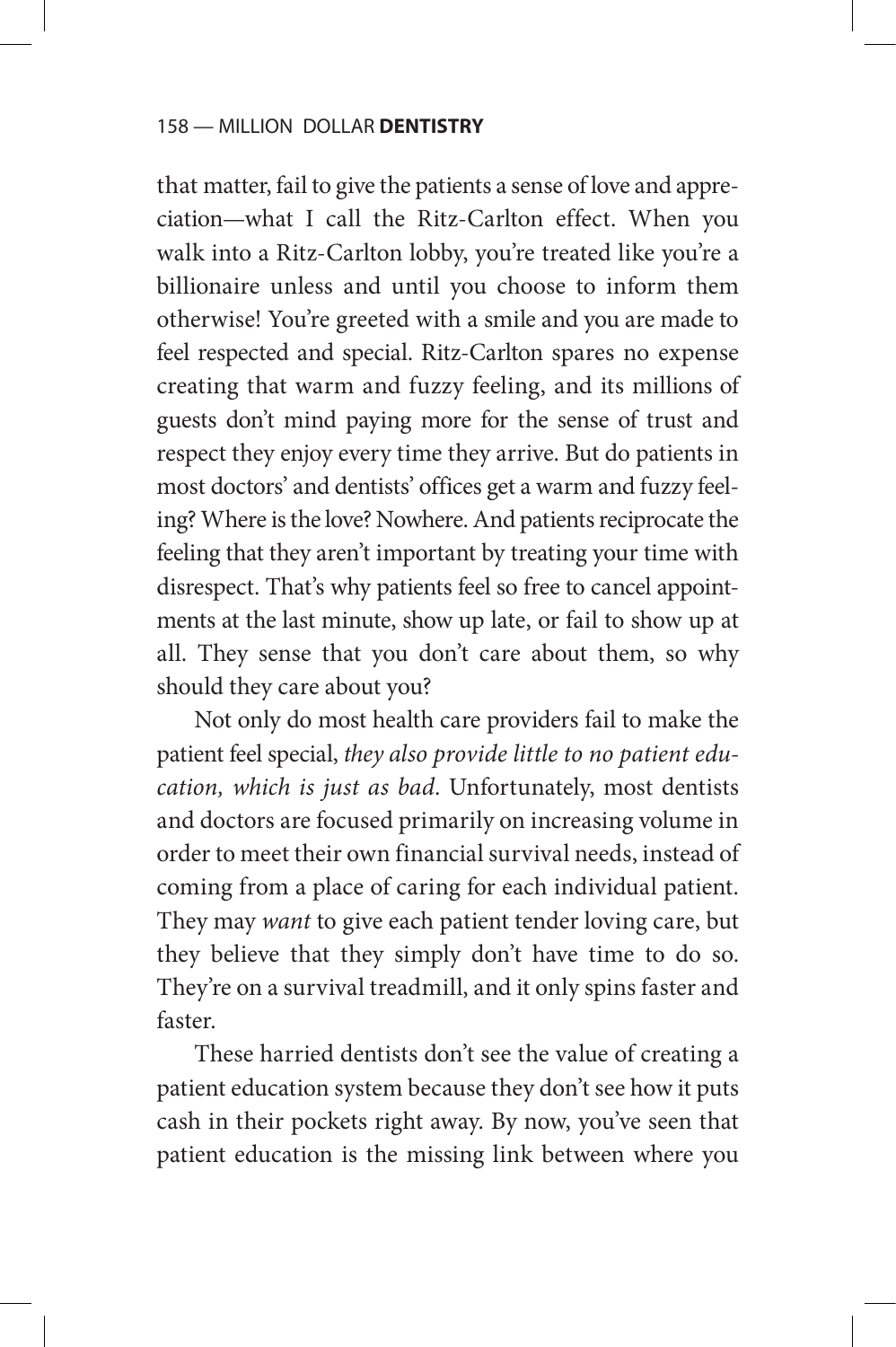are financially and where you want to be. Yet patients in those offices are exposed only to solutions, without a clear explanation in layperson's terms of the problems that need to be treated. They are given no education as to why the proposed care is vital—and *worth every dollar*. To top it off, these other offices have failed to enter into agreements with the patients—agreements that cover the nature of the treatment, the time frame for the treatment, and the method and timing of payment.

In short, all of your colleagues—doctors *and* dentists are working overtime to train your potential new patients to be bad patients. Obviously, this is simply not going to work in the new kind of system that you are implementing. So I'd like to share with you now the four key elements in eliminating new patient inefficiency.

*First, establish the team as the patient's trusted advisor.*  Here comes the Ritz-Carlton warm and fuzzy. Here comes the love. Here comes your team, establishing themselves not just as a drill, fill, and bill operation, but as the most caring group of dental professionals your patient has ever encountered. It's your responsibility to institute a method by which your team is established quickly in the mind of the patient as the most trusted advisor the patient will ever need with regard to dental care. The system we have spoken about does this automatically. The patient clearly understands who is leading whom. This causes him or her to listen to you differently, as a trusted advisor.

*The second element in eliminating new patient inefficiency is for you and the rest of your team to be aware of your new patient's personal motivating values.* In other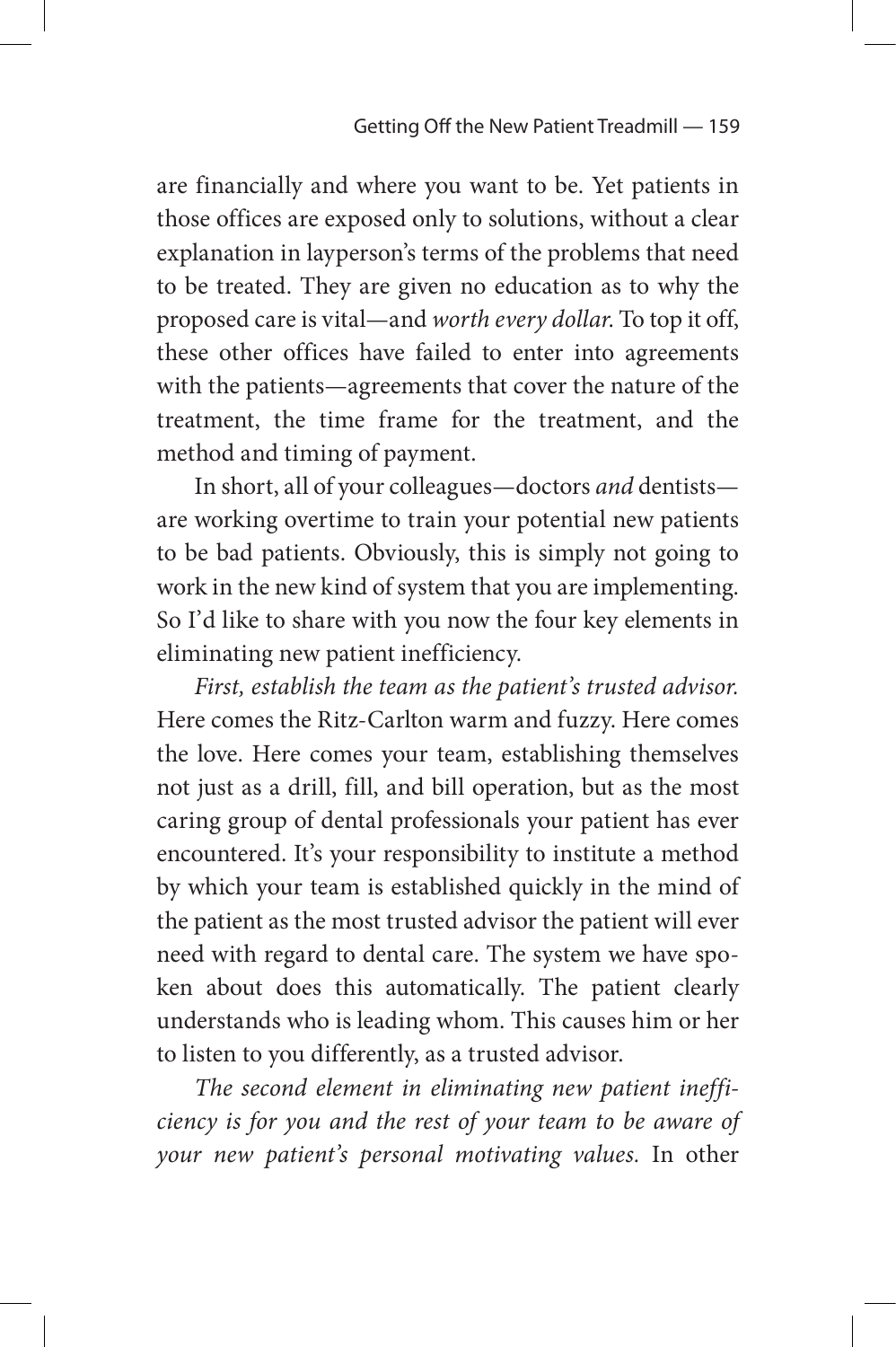words, what do they want out of their relationship with your dental practice? If you don't ask, you'll never know, and if you don't know, the chances are slim that you'll be able to meet their expectations and desires. You'll base your thinking on assumptions instead of the patient's reality. How can you uncover a patient's personal motivating values? During the trust exam, learn where your patient is in life. Ask the simple question, "Tell me about yourself."

Listen carefully for upcoming life events that trigger the desire for people to look and feel healthier and more attractive. Life events such as college reunions, "odometer" birthdays (turning 30, 40, 50, etc.), getting married, or getting divorced are enormous incentives to people to maintain and enhance their health and appearance. Find out if such events are on your new patients' horizons. And if so, don't be afraid to suggest the care or cosmetic work that will allow them to look and feel their best.

> **WHAT DO THEY WANT OUT OF THEIR RELATIONSHIP WITH YOUR DENTAL PRACTICE? IF YOU DON'T ASK, YOU'LL NEVER KNOW, AND IF YOU DON'T KNOW, THE CHANCES ARE SLIM THAT YOU'LL BE ABLE TO MEET THEIR EXPECTATIONS AND DESIRES.**

*The third element in eliminating new patient inefficiency is to know the patient's fears and concerns.* Just about everybody who walks into a dental office is afraid of something. Maybe it's the sound of the drill. Maybe it's the pain they associate with dentistry. Maybe it's the needle. Maybe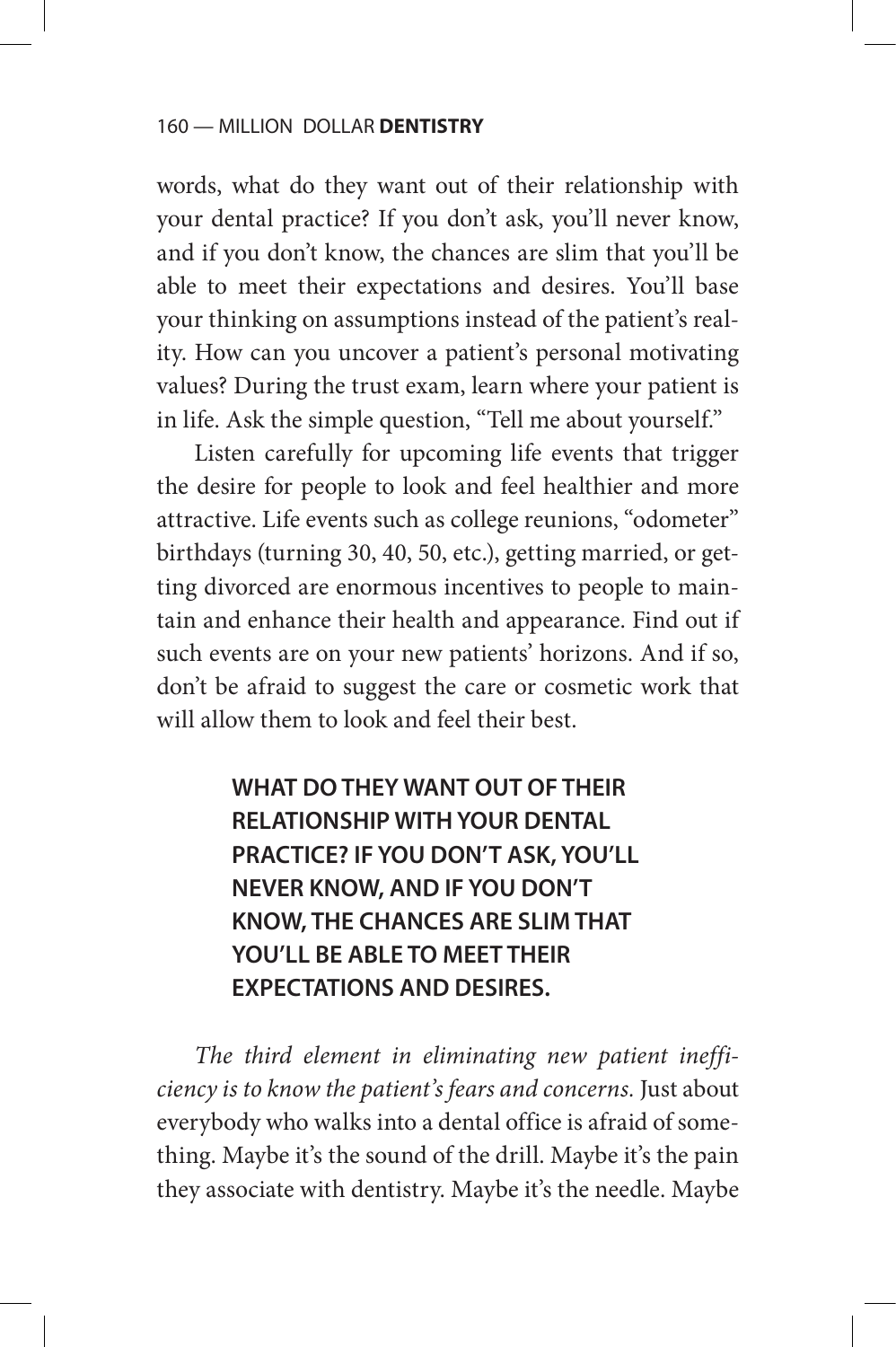it's paying for the dental treatment. Maybe it's just being there. But it's fair to say that 100 percent of the patients who enter your office bring with them some sort of fear. It's your job and the job of your team to determine exactly what each new patient's specific fears and concerns are, so that you can address those fears and concerns. Again, if you don't ask, they won't tell. And if they don't tell you what they're afraid of, they will skip appointments and break agreements rather than face their fears.

Let's take an extra moment to talk about dealing with each patient's fears. Dentists are certainly aware in a general way that most dental patients experience fear when they come in for treatment. Yet most dentists don't take the time to discern exactly what each specific patient's fears are. When the patient knows that you know the precise nature of her fears, she will feel safer. Fear will loosen its tight grip on her. She'll feel that you and she are in partnership to overcome her fears—it's two against one, you and the patient against the patient's fear. And the two of you, together, will vanquish that fear every time. Do you see the kind of loyalty that such an act of caring on your part creates?

## **WITH NEW PATIENTS, YOU WANT TO TAKE POSITIVE, HEALTHY CONTROL FROM THE VERY START.**

More than any other factor, fear keeps people from showing up for their appointments. If a patient doesn't want to show up for treatment or pay for treatment, take the time to go back to their motivating factors and comfort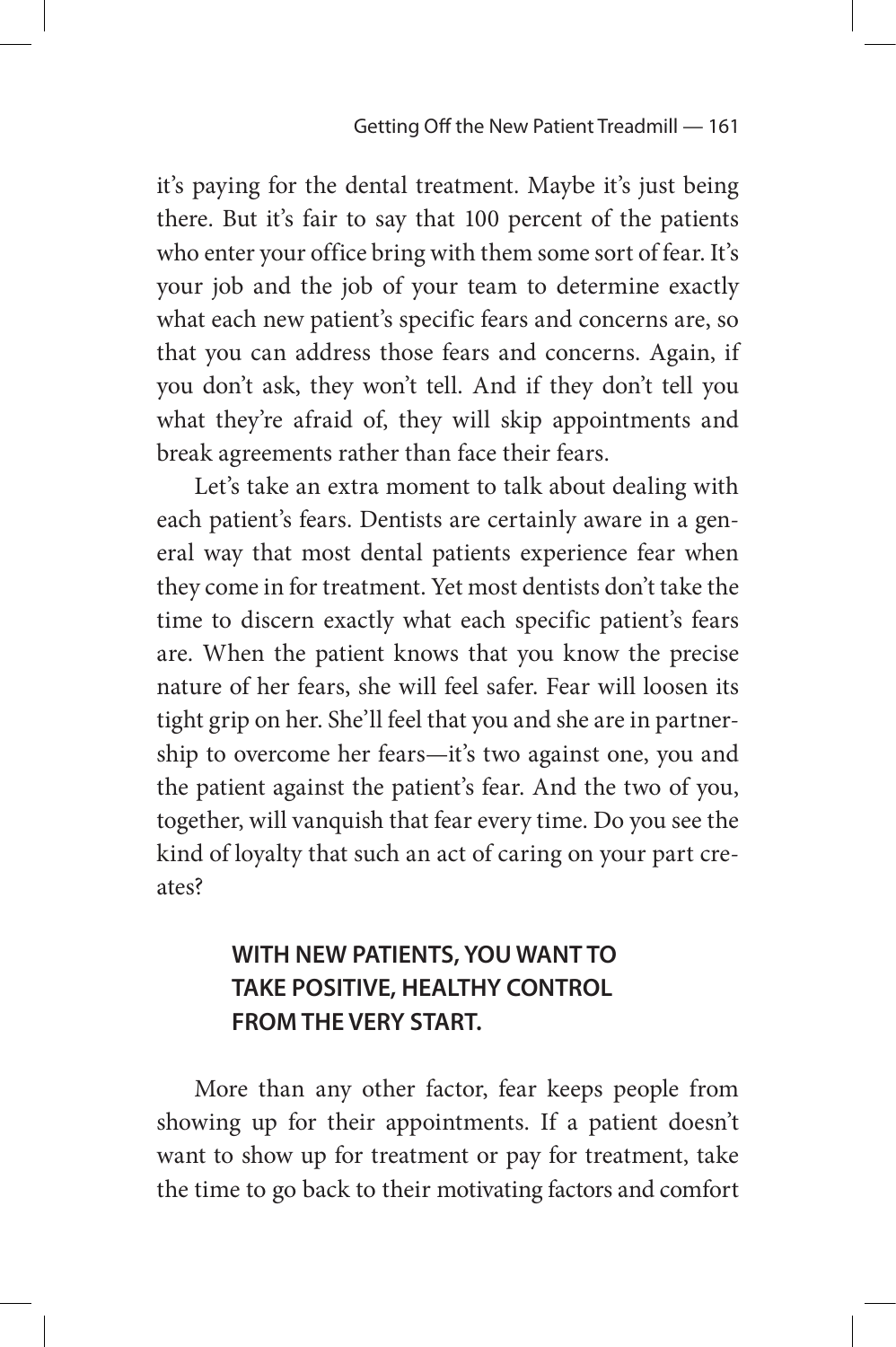them on their fears. "Oh, you don't want to pay that bill? Remember we talked about how you didn't want to lose your teeth, and we talked about how we comforted you by numbing you before we numbed you."

*The fourth and final element in eliminating new patient inefficiency is that you've got to take time up front to educate the patient on how to participate in your practice.*  Remember that in the last chapter we talked about the sense of control that emerges from the processes you've instituted in your office that we've outlined in this book. With new patients, you want to take positive, healthy control f*rom the very start.* Taking control means letting the patient know that there is a certain way to be a patient in this office, and it's different from the ways that patients are patients in the offices of other dentists and doctors.

Now let's talk about how to institute these different procedures.

The first thing to realize is that there are two types of patients. There are those who are willing to be coached by you and your team to become the Ideal Patients we discussed in the previous chapter. And then there are those who are more than willing to suck the life out of you as they sucked the life out of previous dentists who sought unsuccessfully to treat them and never even got paid for their troubles with these people. I think it's clear by now that the typical new patient, trained to be a poor patient by previous dental and medical practitioners, is the last person you ever want to set foot in your office. So the question becomes, how do you find those patients who are willing to be coached to meet the standards of your office? What steps are necessary in order to make the new patients you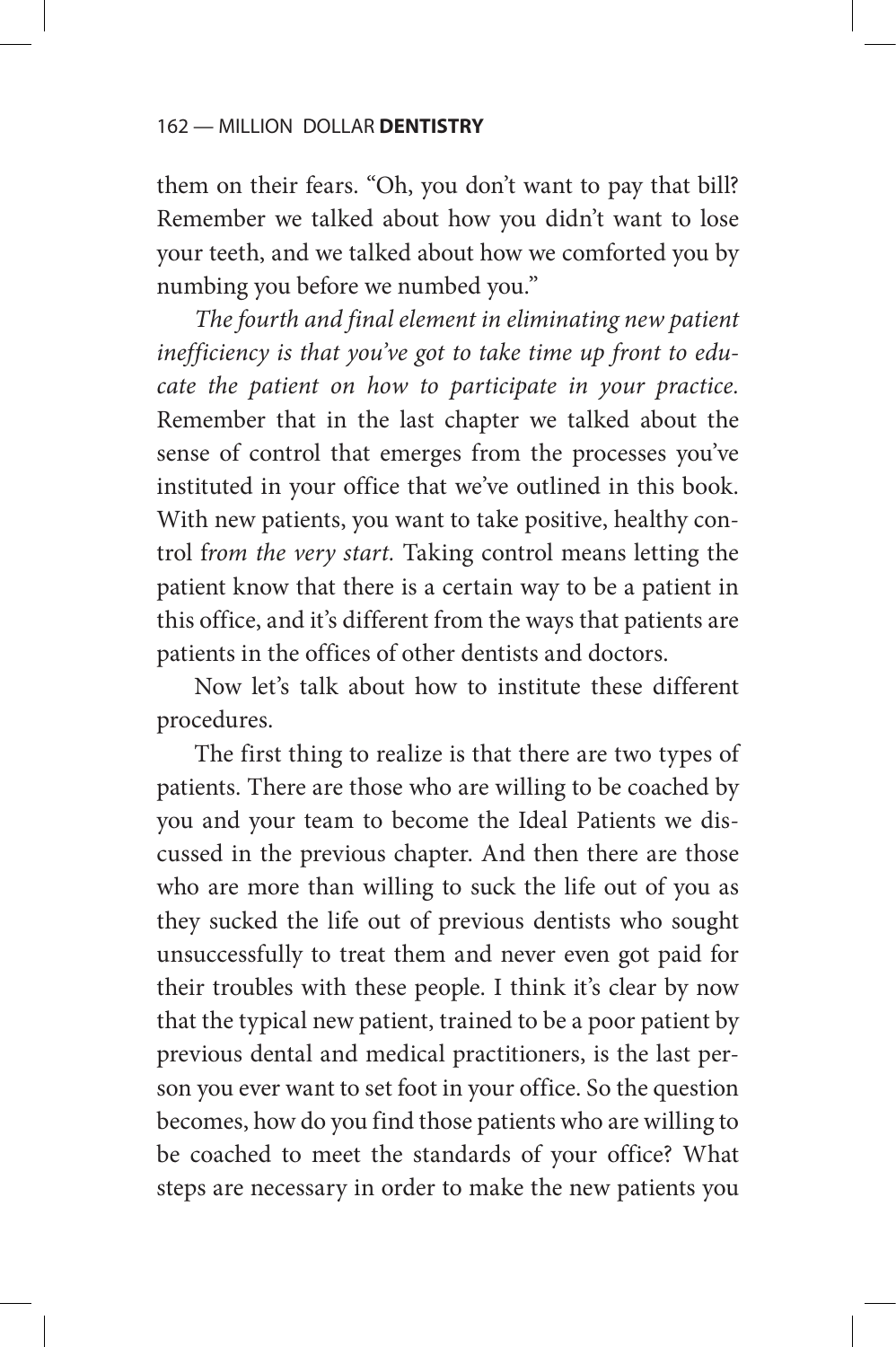do accept career-long Ideal Patients for you and your team?

The first thing you want to figure out is just how many patients you are willing to see and also can fit in after all the new production you have created by implementing the steps I've outlined for you in this book. Again, you will find you have very little open time for new patients, so you no longer have to worry about where that constant stream of new patients will come from.

Getting off the new patient treadmill terrifies many dentists. They wonder how they'll survive financially if they aren't churning countless newbies through the practice. And yet, whenever I meet with a new client, I go into his or her software, to analyze the ratio of "treatment presented" to "treatment accepted and paid for." (Of course, I can do this only if treatment plans are entered into the system.) As I mentioned earlier, most dentists are leaving millions of dollars in the cabinets of their chartrooms. So you don't need a gazillion new patients if you're simply providing your current patients with the level of comprehensive care we've discussed earlier in this book. The simple fact is that if you offer your current patients the dentistry they need, you'll *never run out of work.*

## **GETTING OFF THE NEW PATIENT TREADMILL TERRIFIES MANY DENTISTS.**

A metaphor we share with our clients is the painting and repainting of the George Washington Bridge. It takes four years to paint the entire bridge, and by the time the painters have completed the task, it's time to start over! Similarly, it will take you years to catch up with the decay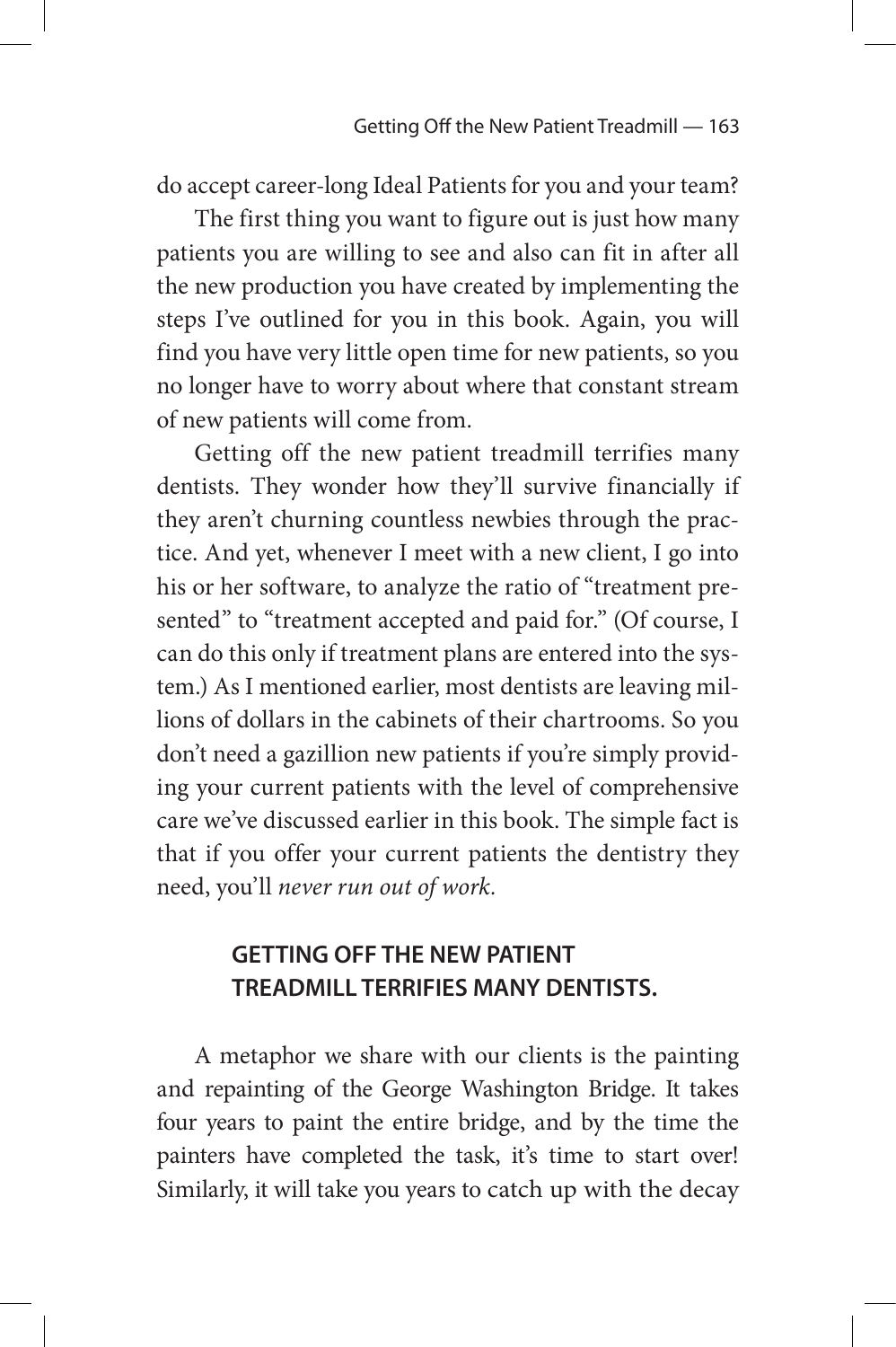and disease in your *current* patients' mouths, and by the time you finish that Herculean task, it'll be time to start over, because those current patients' dental health will worsen, for various reasons.

The painters on the George Washington Bridge don't have to worry about finding new bridges to paint. And you won't have to worry about finding new patients, either. Take proper care of the people you already serve, and there will be very few free hours in your practice.

If you accept that logic, then the next question is this: How many new patients do you need in order to fill the (very small) gap in your schedule? Usually, my solo practices see about fifteen new patients per month. This amount translates into the traditional amount of attrition patients who leave the practice due to moving, passing away, or other reasons. After my practices have scheduled in their fifteenth new patient in any given month, the appointment coordinator books the next new patients into the next month so as not to bog down the system.

The appointment coordinator also is careful to schedule these new patients at designated times that make sense for the practice and for the patient. A time that works for the practice means not scheduling a new patient during peak times—just one new patient a day, maximum. If you're working sixteen days a month, like most of our clients, and you're seeing only fifteen new patients a month, you don't need to see more than one new patient a day. This also allows you to interact with each new patient with a degree of interest and friendliness that simply isn't possible for dentists who are churning the largest possible number of new patients through their schedules.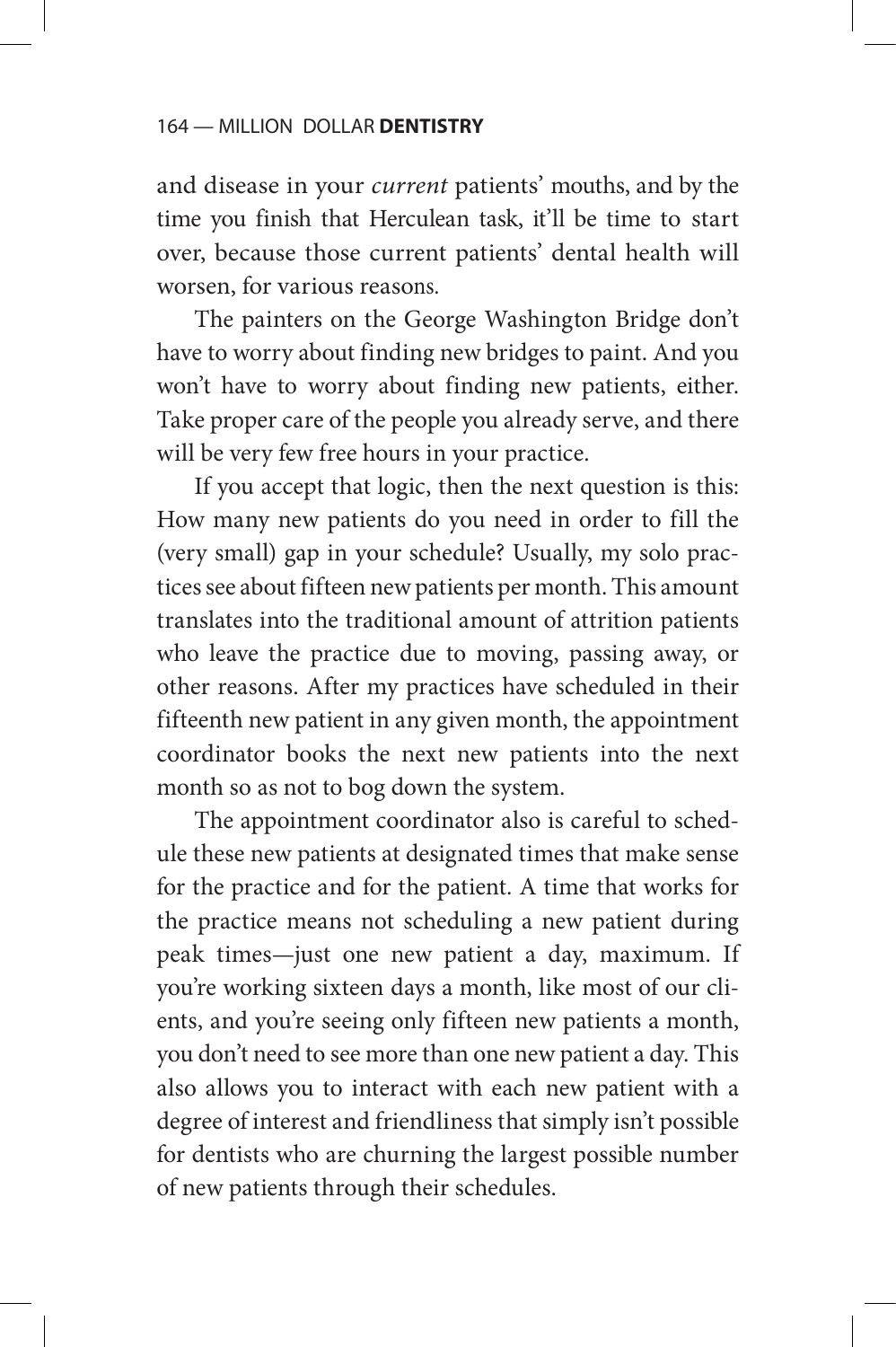Let's assume that your practice currently welcomes forty new patients a month. The approach I've just outlined for you, in which you'll be seeing just fifteen new patients a month, saves you twenty-five patient visits, which equals twenty-five hours of your valuable time. This nets your practice twenty-five hugely productive hours to do work for your current patients, work that is already closed and paid for. What would you rather do, sell yourself to twentyfive strangers, most of whom won't be with your practice a year from now, or use that time to perform the kind of interesting and lucrative dentistry that you enjoy the most?

We're also limiting your new patients to the kinds of patients you really want to add to your practice. Keep in mind that we don't allow just any potential new patient to walk in the door and drive you and your team crazy. Instead, we teach our clients to set up a gatekeeper system. First, there is a telephone interview process by which the treatment coordinator, working in a quiet setting off the floor, is able to screen out those individuals who simply do not meet with the standards of the practice. These are the people who may owe money to their previous practitioners, can't pay, won't pay, rely too heavily on insurance, or are not interested in comprehensive and preventative care. These people have no right to your time and expertise.

If the potential new patient gets past that phone call (and most, but not all, do), an appointment is made for that potential new patient to meet with the treatment coordinator. In other words, before the new patient sees a hygienist, gets x-rays, or, above all, meets with the dentist, that new patient must first meet with the treatment coordinator for fifteen minutes.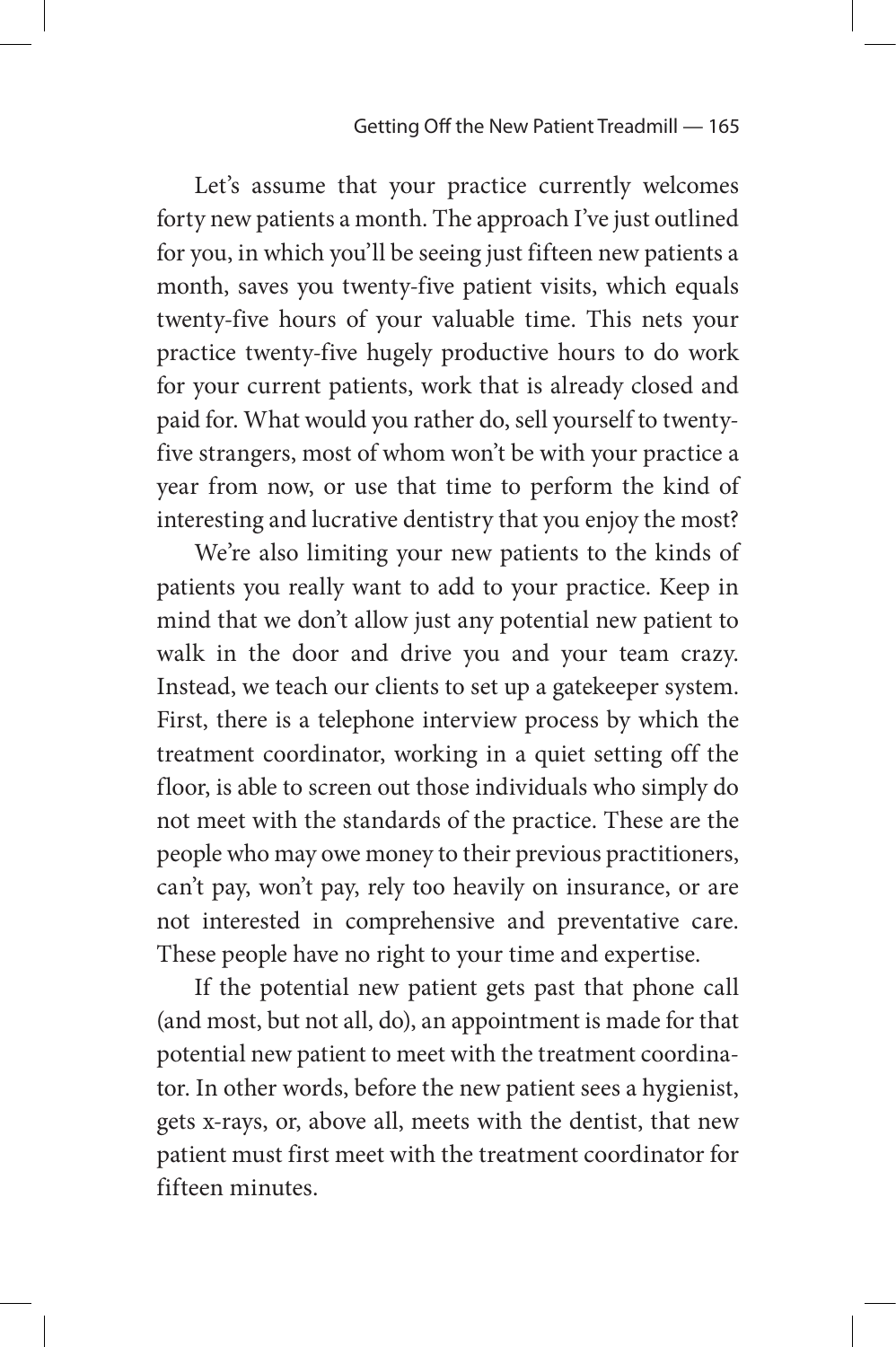During this first session, the treatment coordinator will further qualify the patient as to his or her ability to meet the financial expectations of the practice, then educate the patient as to the nature of the practice and the fact that *things work differently here.* My clients' treatment coordinators ask the specific questions that we have determined are the most effective at drawing out and addressing up front all their concerns, motivations, and fears. After the treatment coordinator has gone through that very thorough interview process with the new patient, she then gives the new patient an office tour. This is unlike any process that any patient experiences in any other office.

Some of my clients express a concern over whether their patients will really want to talk about their lives. Who has time for that in today's busy world? The simple reality is that people love to talk about themselves, and now you are providing them with the most valuable thing that most human beings crave: a willing ear. You create a huge bond of trust with your patients when you just simply listen to them talk about their lives, their past dental experiences, their fears, their financial issues. Your patients will never forget the fact that your office took the time to get to know them as people, to forge a bond of shared humanity, instead of looking at them strictly as a source of revenue and work.

> **THE SIMPLE REALITY IS THAT PEOPLE LOVE TO TALK ABOUT THEMSELVES, AND NOW YOU ARE PROVIDING THEM WITH THE MOST VALUABLE THING THAT MOST HUMAN BEINGS CRAVE: A WILLING EAR.**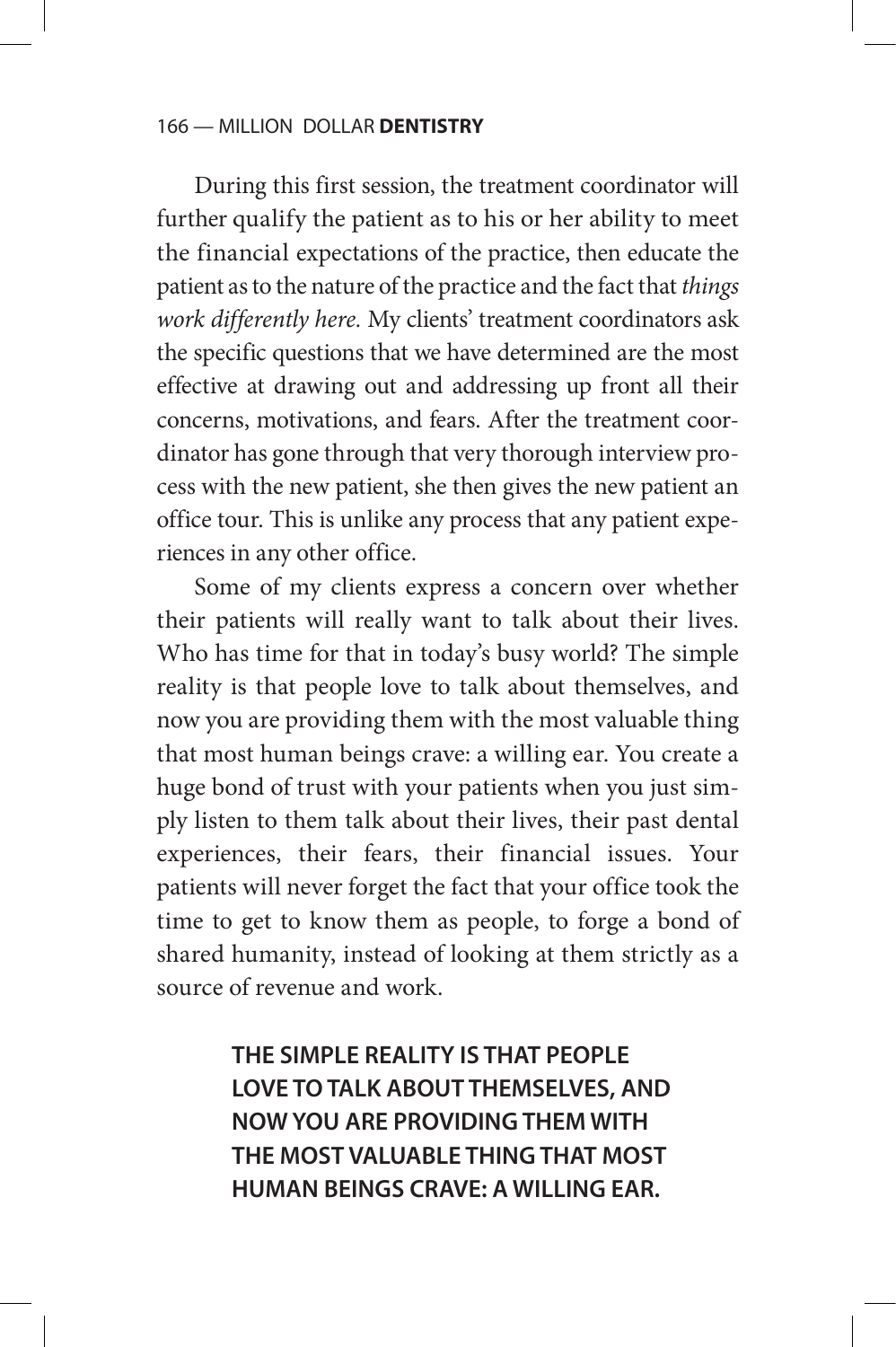Our clients also wonder exactly how many new patients they will be rejecting as a result of putting in these practices. It isn't many—it may just be one in fifty or even one in a hundred. More important, having this "gatekeeper" system in effect trains your new patients to respect the way things work in your office. Your new patients will now learn that they must show up on time. Since the office is a "zero-balance office," they learn that they will not be permitted to leave work unpaid for. Your office insists on making agreements with regard to appointments, financing, and other important matters. Your team tells the patient, "Please don't make the appointment unless you're sure you're going to show up. We really value appointments around here, so don't schedule an appointment you know you can't make. Dr. So-And-So is a stickler for patients showing up for their appointments on time."

It's extremely powerful to teach your patients that y*our office is different.* The bottom line: You've established a different standard about the value of your own time inside your practice. And your patients will admire and respect you for having done so. When you've got a policy of explaining the "rules of the road" at your practice, you'll cut down enormously on stress and heartache for you and your team, and you'll weed out those individuals who will be nothing but serious trouble down the road. Most patients who might not have conformed in the past to these sorts of guidelines will do so for you and your team, because you're showing them the "bigger picture" as to how your office works. This allows them to see how they fit into your practice, instead of letting them decide how to fit your practice into their (often chaotic) lives.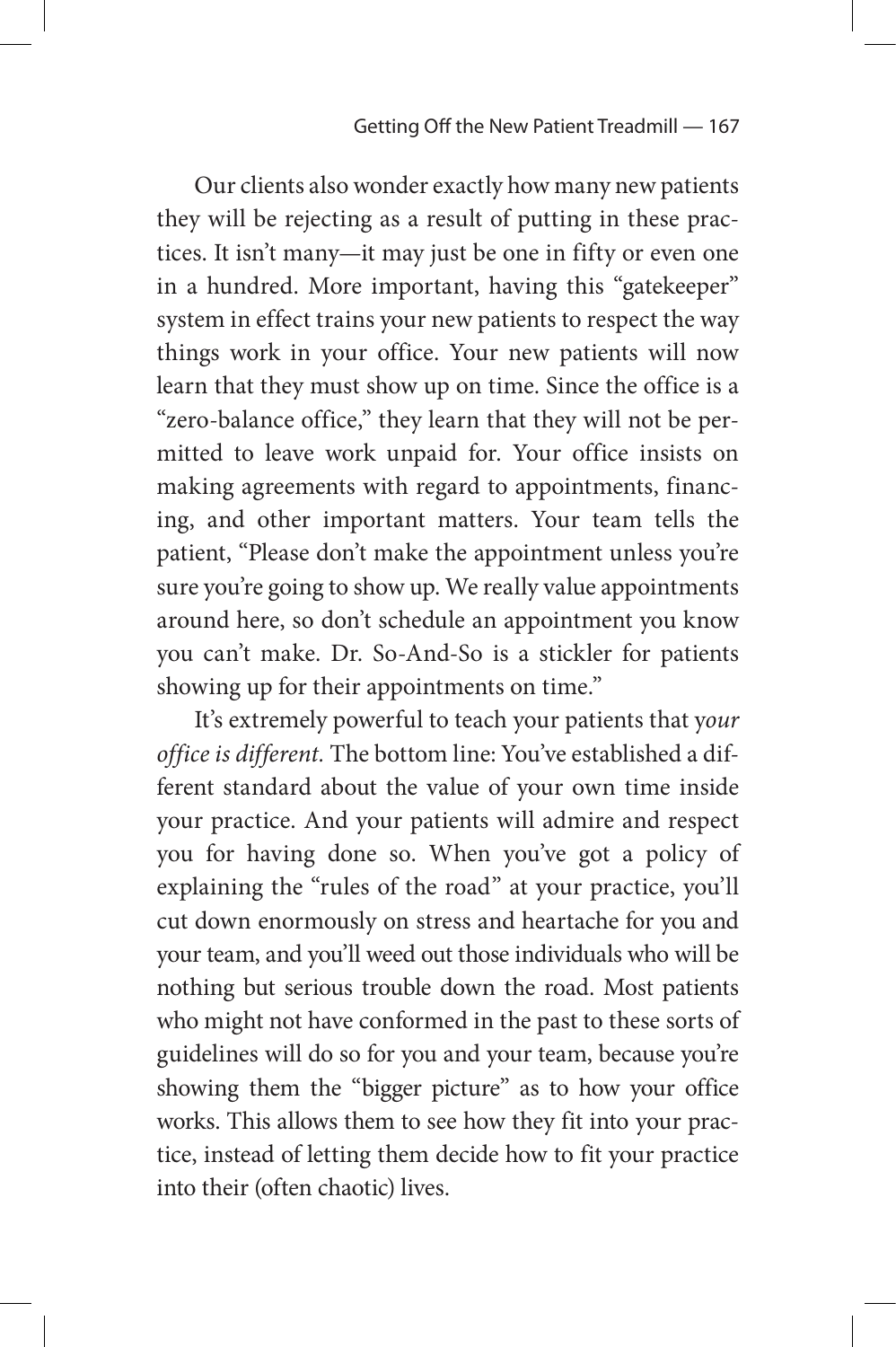Once the patient has passed the "test" of meeting with the treatment coordinator for fifteen minutes in the treatment room, has been qualified financially, and has been educated as to the nature of the practice, only *then* will the patient proceed to the final round: meeting the dentist.

On the initial meeting with the client, the dentist performs the "trust exam" I mentioned earlier. I use this term because you are seeking, in this examination, to establish trust between you and the patient. Get connected with the patient. Say to him or her, "Tell me about yourself." Listen for common connectors—do they have children, do they live in the same town as you, where are they from—all the sort of humanizing facts that link us together in the common human experience. Also ask, "What would you like to know about me as your doctor?" Tell them where you went to dental school. Tell them how many kids you have. Tell them the name of your dog. In other words, you're trying to humanize yourself so that you're not some sort of robotic dental practitioner with no heart, no soul, and not an ounce of caring for the patient. It is important that you get to know the patient as a person before you're in the back being a clinician. This also helps to eliminate the two obsessive thoughts plaguing the new patient as they sit in the chair: Is this going to hurt me? And how much is it going to cost?

Once you have established your own humanity and trustworthiness, explain what will happen on this visit. Remember that you are constantly increasing the patient's trust when you show yourself to be in control in a courteous and kind way—and also when you eliminate the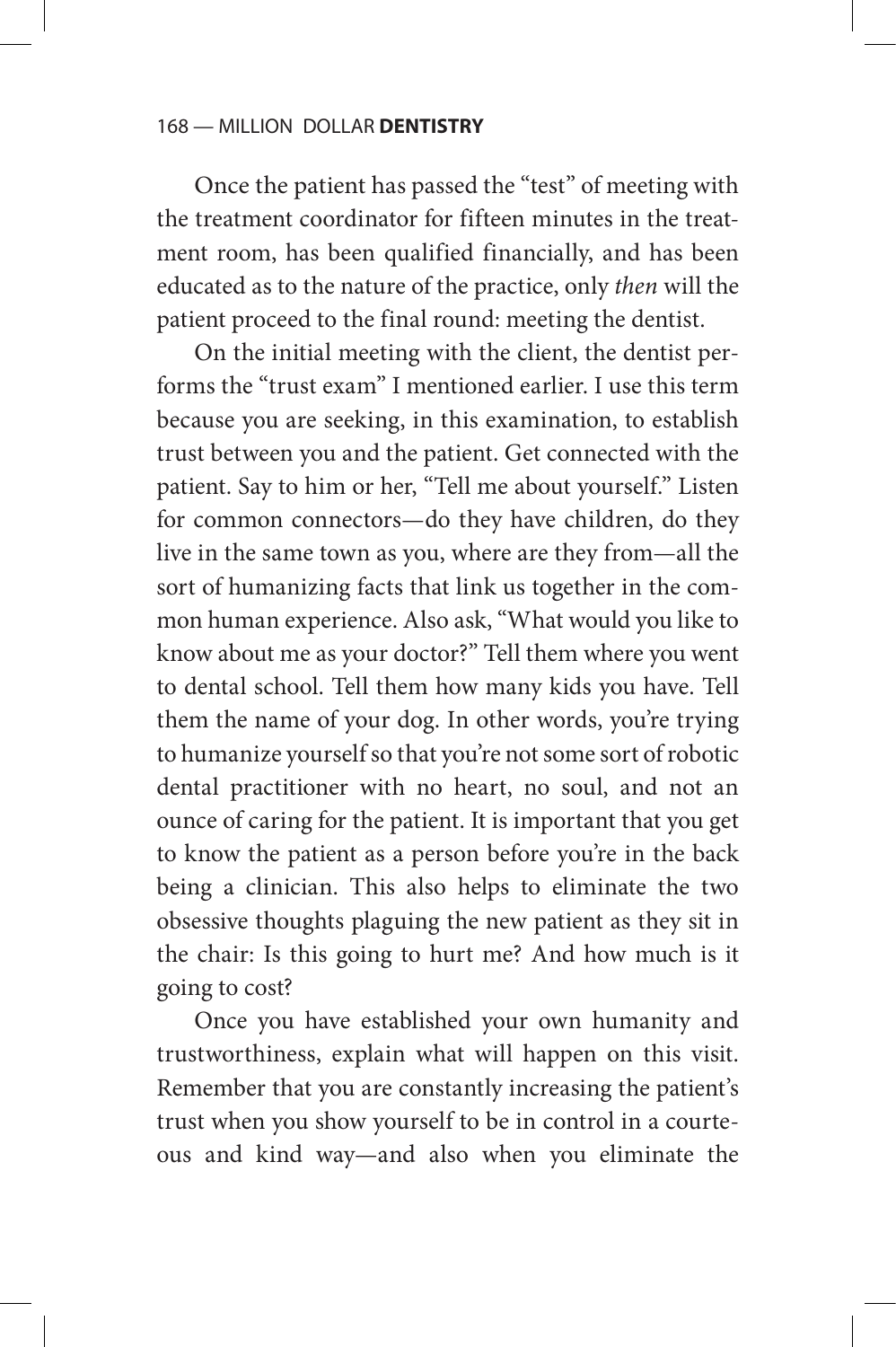unknown. You can dissolve just about any fear by reducing or taking away the oppressive element of the unknown.

Right now you might be thinking to yourself, "I don't have time to have all these conversations with new patients. I'm busy!" I have no doubt that you're busy, and that's why I suggest that you need spend only five minutes in this trust-building phase of the conversation. It doesn't take long, and the results will pay off tenfold.

 After you've accomplished a sense of connectedness with your patient, instruct your hygienist to spend the next fifteen minutes doing x-rays. Then have the hygienist perform the intraoral tour of the mouth. Follow that by ten minutes of educating your patient, familiarizing them with what they need.

I like to tell our clients, "You've got to get in their heads before you can get in their mouths." Also, patients don't care what you know until they know you care. By now, your patient will have been at the office for at least an hour and will thoroughly understand the nature of your practice and exactly what is *expected of him or her.*

Let's analyze what it takes to get a patient to trust you. First, you're establishing that bond of caring by spending five minutes just chatting about raising your kids, discovering that you both grew up in Scottsdale, or how much you love golf. Those first five minutes with the patient are the most valuable "real estate" in your portfolio. You're building on the bond of trust that the treatment coordinator, representing you and your practice, just spent half an hour creating. Your patient has never been treated like this anywhere—with the possible exception of the Ritz-Carlton.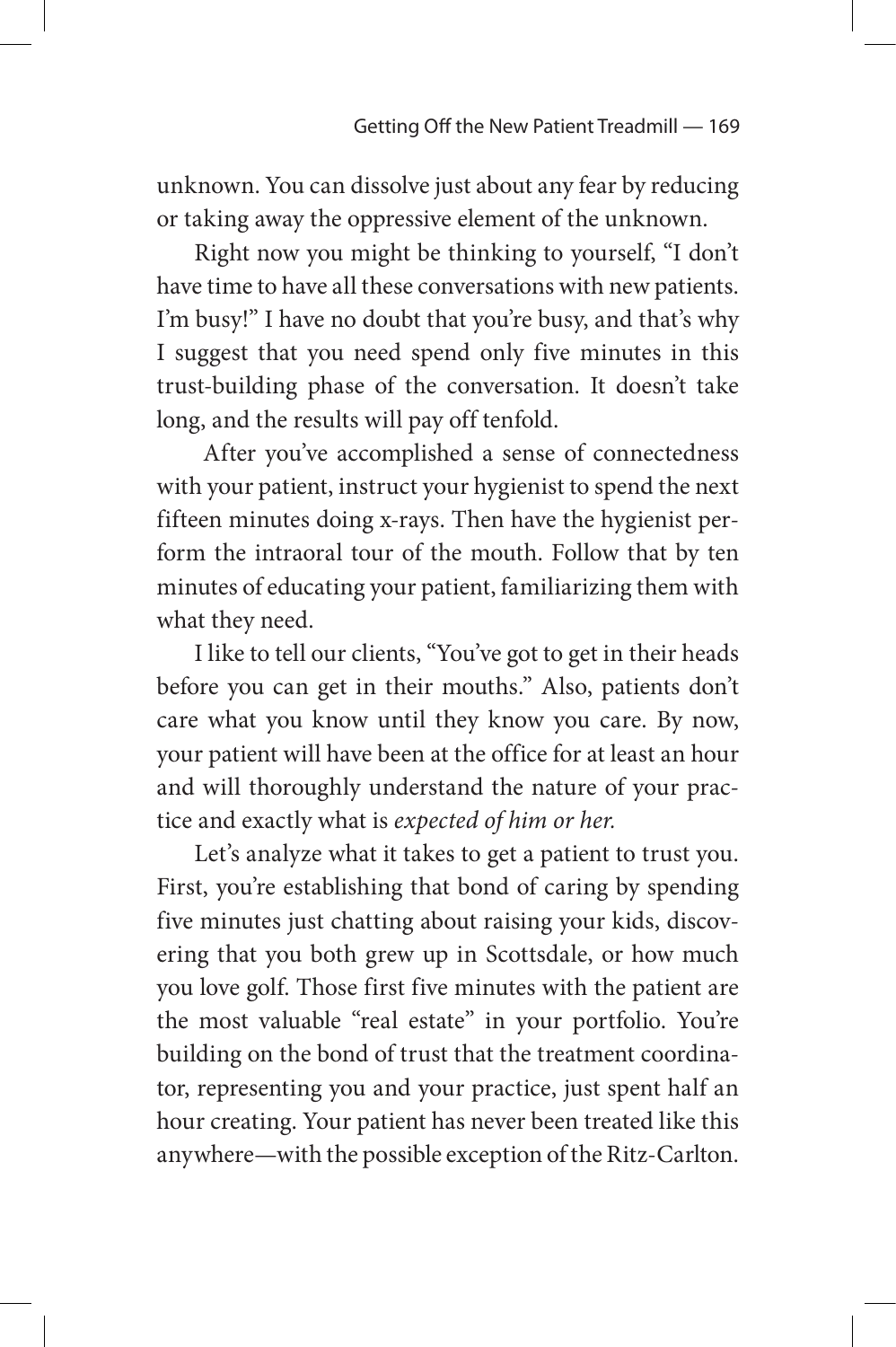To summarize:

## **NextLevel Practice New Patient Protocol**

- 1. Phone interview with treatment coordinator.
- 2. In-Office interview with treatment coordinator.
- 3. "Trust Exam" with Dentist.
- 4. Tour of office with treatment coordinator.
- 5. Hygienist performs X-Rays.
- 6. Hygienist performs intraoral "Tour of the Mouth" and provides 10-minute patient education to build their awareness of what was found.
- 7. Dentist comes into the room and confirms what the hygienist found with the intraoral camera.
- 8. Hygienist completes cleaning (if advanced care is not needed) and sets 6-month recare appointment.
- 9. Treatment coordinator explains care, handles financing, and schedules any dental work before closing the case.
- 10. Work is performed.
- 11. Patient enters re-care system.

You now have a clear sense of how my clients welcome appropriate new patients into their practices—and screen out all the rest. The last point I want to share with you in this chapter is that it is absolutely vital to schedule a patient into the re-care system. This is a huge bleeding point for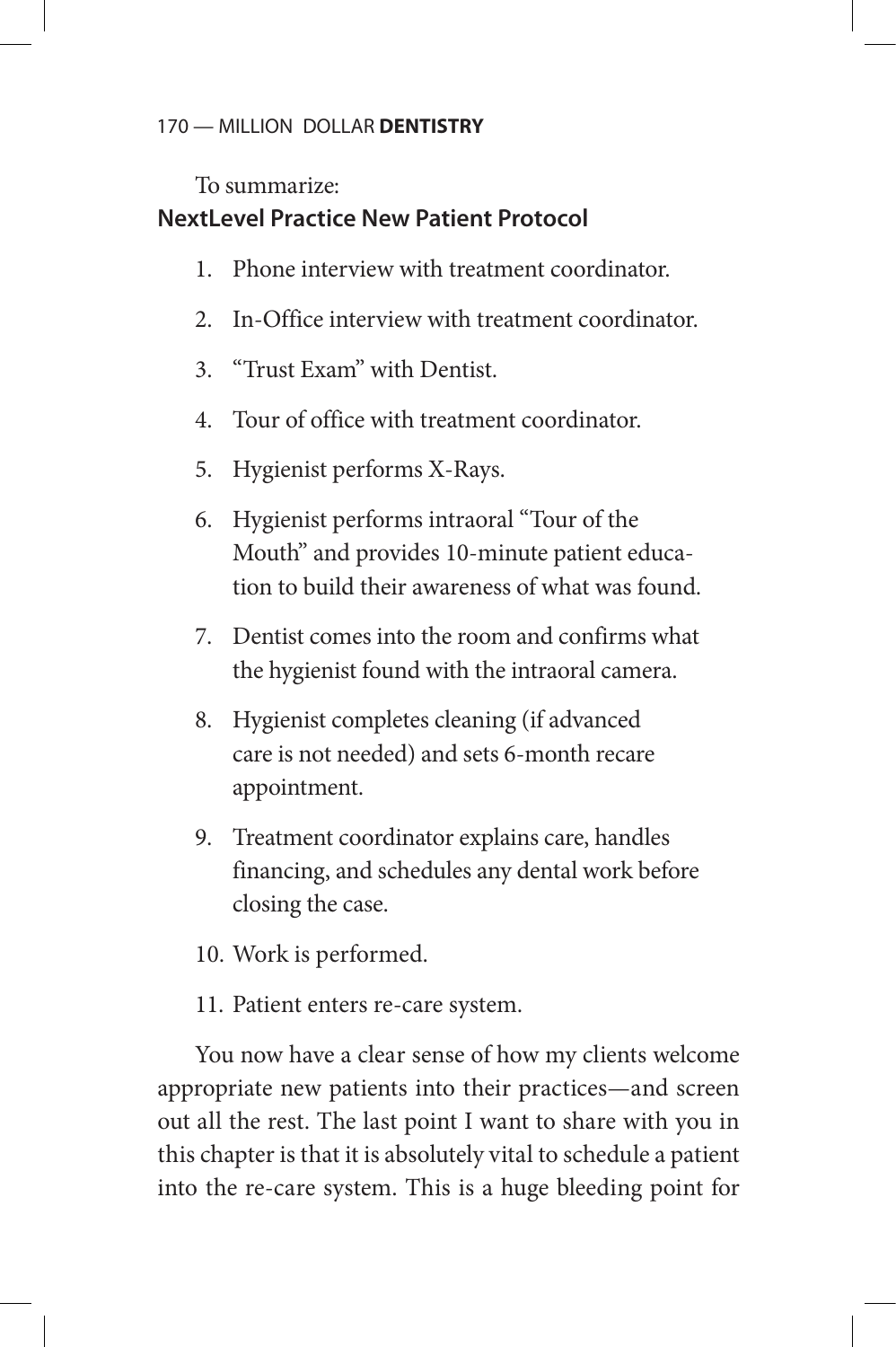most dental practices: they get new patients in the door, the patients get work done, and then the dentist never sees them again. So you'll be applying the NextLevel methodology of getting and keeping your new patients in the re-care system, using the same suggestions you found earlier in this book with your current patients.

In the beginning of the chapter, I made the assertion that new patients tend to have the exact opposite effect on dental practices than what most dentists think. Dentists typically assume that new patients equal new cash flow, whereas the reality is that for most dentists, new patients can equal new heartache. By now, you've retrained your team. You've retrained yourself in many important ways. You've retrained your current patients to turn them into Ideal Patients. And now you know how to train new patients to become sort of ideal patients that you—and your practice—deserve.

## **NOW YOU KNOW HOW TO TRAIN NEW PATIENTS TO BECOME THE SORT OF IDEAL PATIENTS THAT YOU—AND YOUR PRACTICE—DESERVE.**

If you think about the suggestions we've offered in this book as comprehensive care for the dental practice, you'll notice that there are no longer any bleeding points. We have a completely healthy situation, replacing the chaos, dysfunction, and red ink that might have existed previously. Now that you have a clear picture of how to run your dental practice on these terms, I'd like to share with you a vision of what your dental practice will be like when all of this is implemented. You'll find that vision at the heart of our next and final chapter.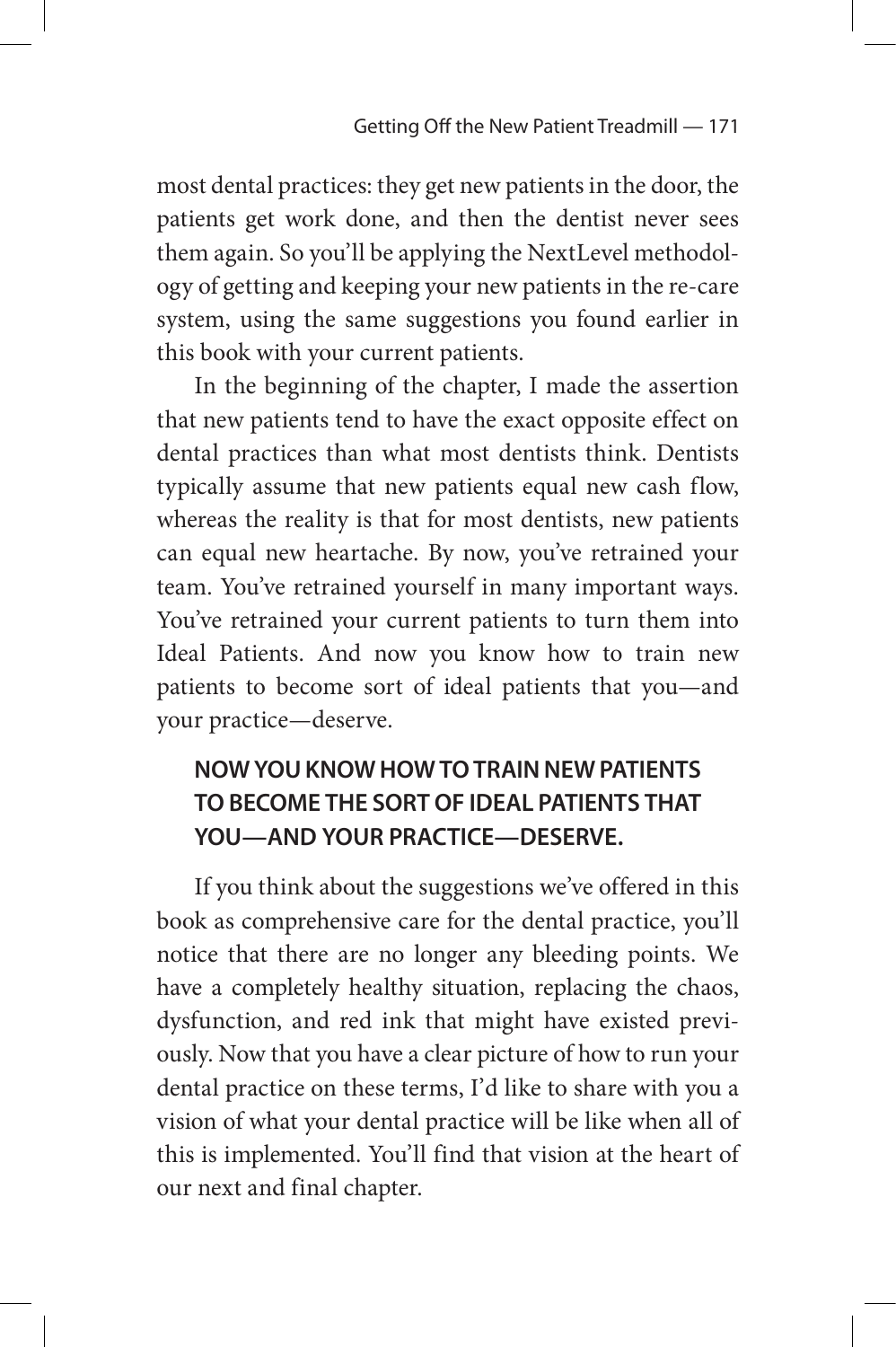### 172 — MILLION DOLLAR **DENTISTRY**

### **Take Your Practice To The NextLevel:**

- 1. New patients typically consume far more energy and resources than most dentists realize.
- 2. No patient can cause you heartache without your permission. When your patient is aggravated or ticked off, ask them why they are so angry. Then ask if they are wiling to have a conversation with you about why they're mad. Be warned—some patients may be more interested in remaining ticked off than actually solving the problem. Just remember: if you continue to step over bad behavior, they will continue to behave badly.
- 3. When you get a new patient, you must try to understand their needs, desires, motivations, and fears. Learn to listen to what the patient is *not* saying. What does having the dental work provide for them? Who don't they get to be if their teeth remain like they are? For most people, not having nice teeth means the lack of a friendly smile or not looking attractive. The art of listening to your patients' unspoken sentiments is a great gift, one that will serve you well. To practice, converse with your spouse, listen both to what they're saying and what they're not.
- 4. Apply the New Patient Protocol to each new patient whom your office accepts. And don't forget to enroll your team. It takes a team to close a case.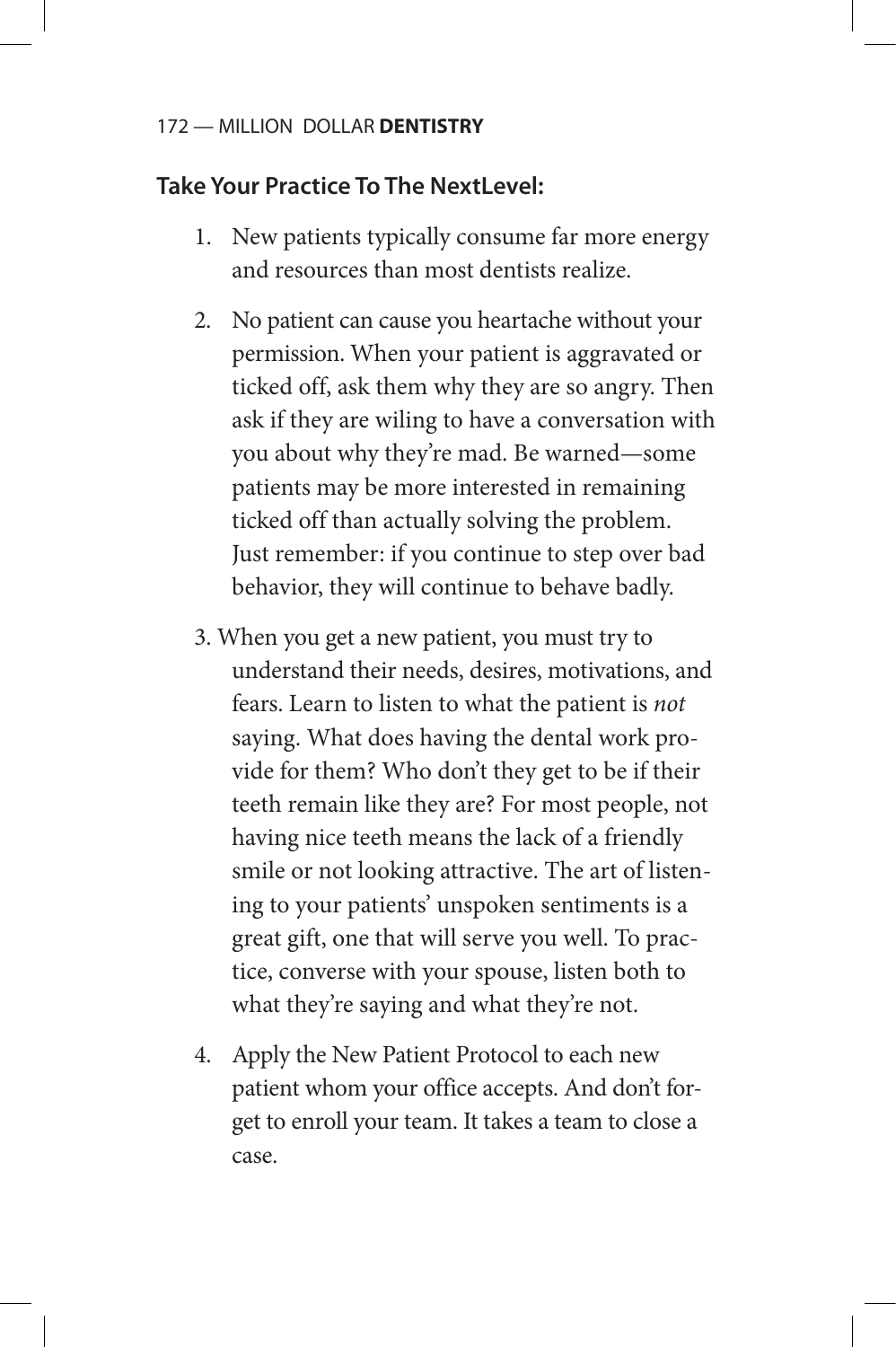## **Chapter 10**

# Attaining the Next Level in Your Practice

STHE CREATOR of the NextLevel Practice, I'm happiest when I get calls from clients with whom I worked a decade ago and they tell me that the systems we installed back then are still going strong and that the office is making huge amounts of money—with ease. Everyone's having a great time because they all—the dentist, the team members, and the patients—know their roles. The office runs smoothly, there's a waiting list of new patients stretching out for months, turnover is at a minimum, and they're constantly getting bombarded with calls and résumés from highly talented people who want to work there.

Why shouldn't you have the same kind of experience as my current and past clients? Why shouldn't you have an office that absolutely mints money for you, while providing the highest level of care for your patients? Why shouldn't you have a stress-free existence, a chaos-free office, a much bigger net worth, and a more serene home life? You're entitled to it. And you've seen in this book how to achieve it.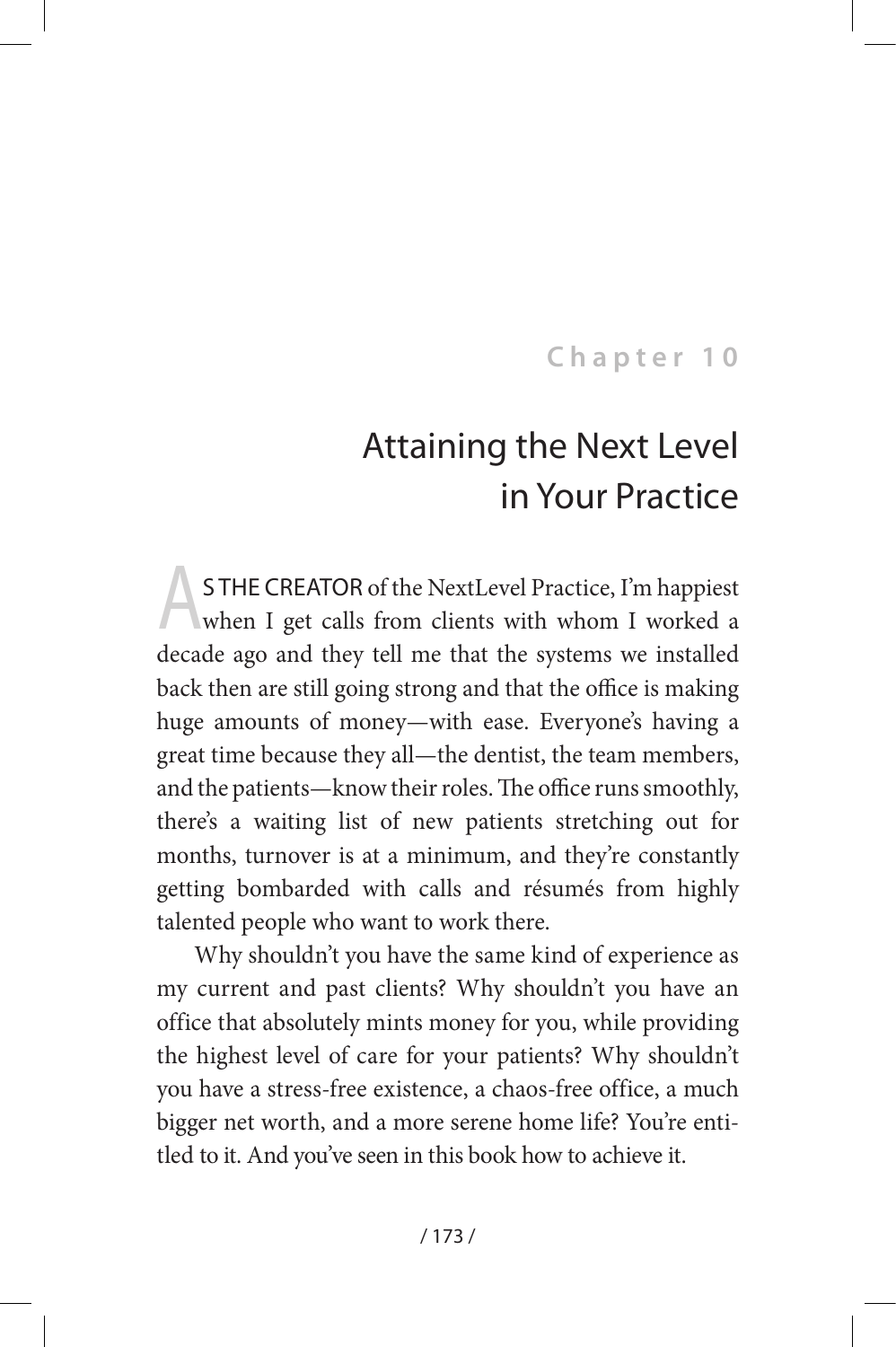Sometimes our clients tell us, "I knew I needed to do a lot of these things before you came on board. But you showed me how to make these changes stick . . . and stick forever."

## **WHY SHOULDN'T YOU HAVE AN OFFICE THAT ABSOLUTELY MINTS MONEY FOR YOU, WHILE PROVIDING THE HIGHEST LEVEL OF CARE FOR YOUR PATIENTS?**

Let's take a look at the three major shifts that occur when the NextLevel Practice System is installed. These three critical distinctions will separate you from the typical dentist. You'll be aware of these distinctions every day, your team will be aware of them, and your patients will be aware of them.

*The first distinction: Most people perceive that dentists cause pain. Yet your patients experience the fact that you make them feel good.* When was the last time you heard patients say, "I can't wait to go to the dentist"? It's not because you've got the latest LaserGuy 5000 office gear. It's because you and your team relate to your patients as human beings, maintaining the integrity of their dental health in an atmosphere of shared respect.

> **YOU AND YOUR TEAM RELATE TO YOUR PATIENTS AS HUMAN BEINGS, MAINTAINING THE INTEGRITY OF THEIR DENTAL HEALTH IN AN ATMOSPHERE OF SHARED RESPECT.**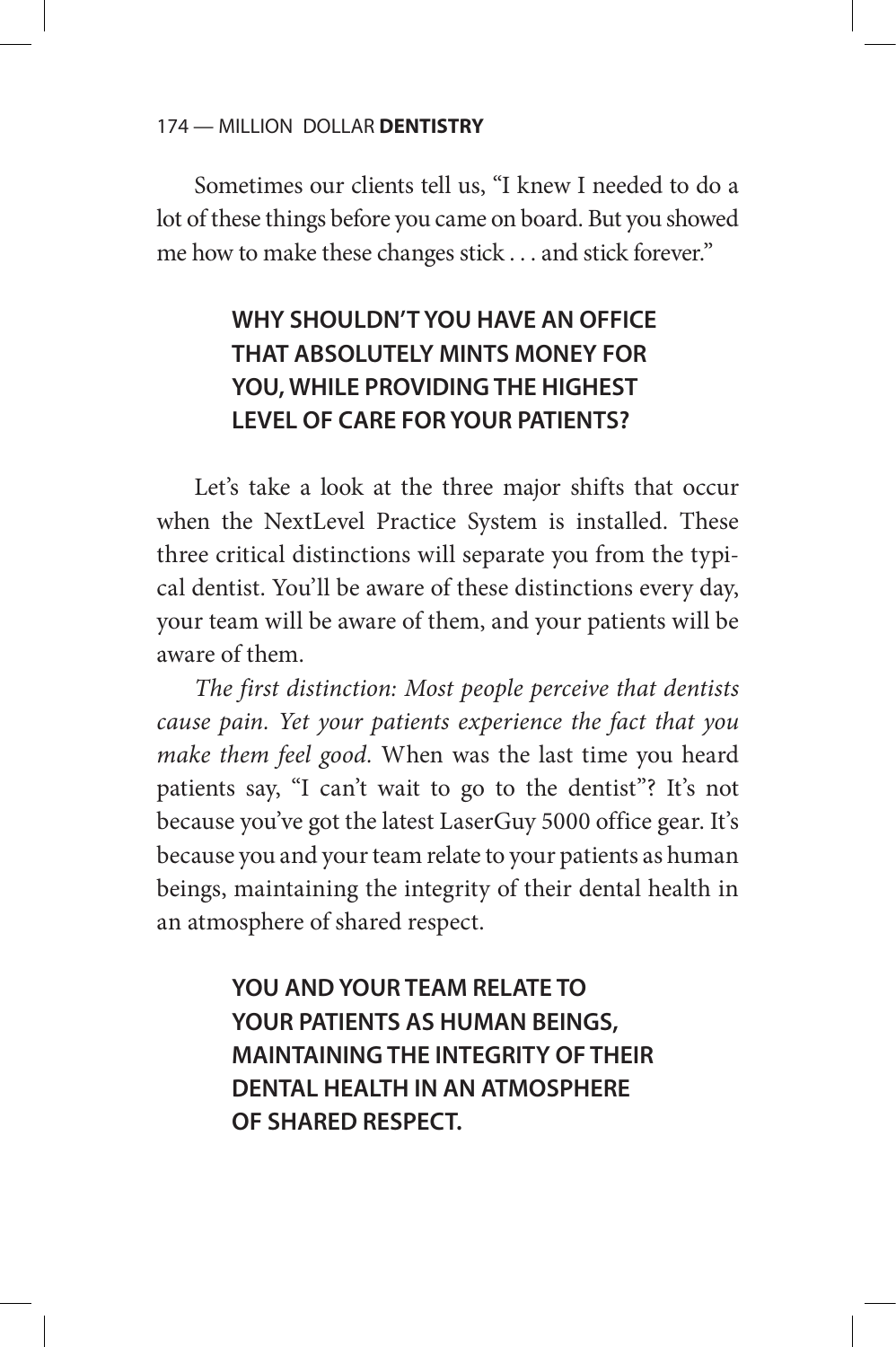From the time your patients step into your reception area, they sense that they are in for something different. You take the time to get to know your patients on a personal level, and you allow them a little bit of insight into your life. They've come through the treatment coordinator's office, which allowed them to get to know you, your team, your accomplishments, your successful patients, and your office's community involvement. You've given your patients a sense that you're in calm, quiet control of a harmonious, thriving dental practice. You've shown them that you care. You've shown them that they matter to you, and that you want to make an important difference in their lives. Most dentists are perceived as causing pain. You make your patients feel good—emotionally and physically—about the outstanding dental care they are so fortunate to receive.

One of the frustrations for most dentists is their awareness of the patients' needs and their inability to get the patients to agree to have their needs met. Now you and your team can fulfill your desire to provide care and meet your patients' needs for treatment. Communication, not chaos, is the soul of your practice. Your team is happy, too. A common team comment in our clients' offices: "I love coming to work because I know I'm really helping people."

*The second distinction is that patients perceive most dentists as commodities. You now provide an experience.* 

One of the most powerful trends in society today is the transformation of virtually all goods and services into commodities. The Internet allows us to shop easily for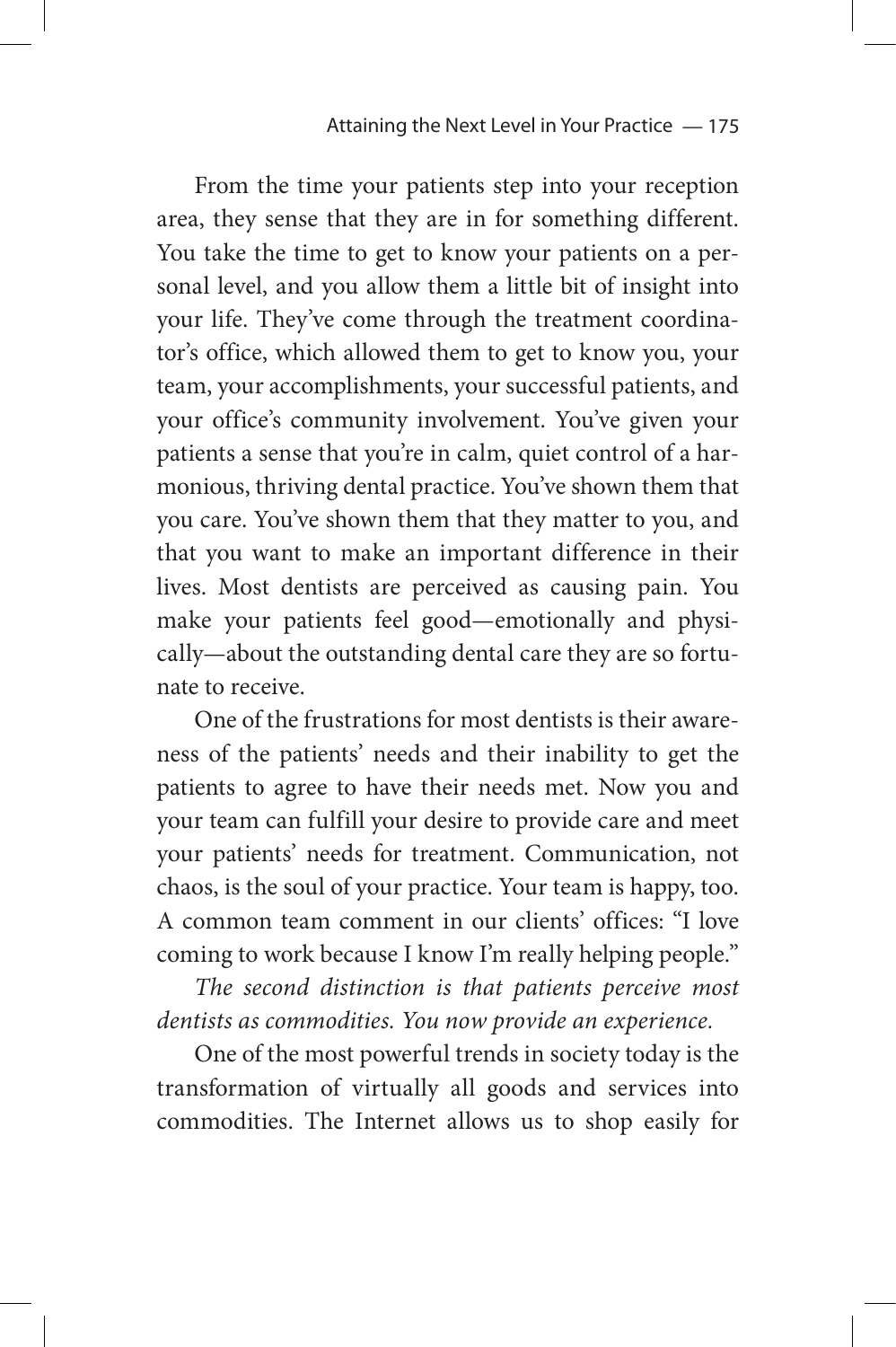price, and we buy in an impersonal manner from websites, 800 numbers, or "big box" stores where we seldom see the same sales clerk twice. The world has become so price-sensitive that it's so hard for anyone to charge a premium and justify that higher price.

The "personal touch" is vanishing from our world, and the so-called service economy provides little to no service at all. But you're different. While other dentists provide dental service as a commodity, be it a crown, a filling, or a bridge, you provide an experience, thanks to the fact that you display your caring for your patients, you educate them, and you make them feel special and important from the time they enter the reception area.

The closest parallel to your dental practice is, remarkably enough, Starbucks. At Starbucks, the raw beans for one cup of coffee cost about three cents. To roast and package those beans costs about fifteen cents. The service involved in brewing a cup of coffee probably costs the company twenty-five cents—and that includes the cup, the ground rent, the utilities, the Starbucks' sign, and the smiling barista's salary and benefits. (Barista? What's a barista? Just a fancy word for coffeemaker.)

The experience of going to a Starbucks for that cup of coffee that costs the company around forty-three cents costs the coffee lover four dollars. You could get that same cup of coffee in a diner for a buck. Yet millions upon millions of discerning, price-sensitive consumers will *stand in line* to pay the extra three dollars, day after day, just for the *experience* of being at Starbucks.

Now let's compare the Starbucks' experience to getting some dental work done. Let's take the example of having a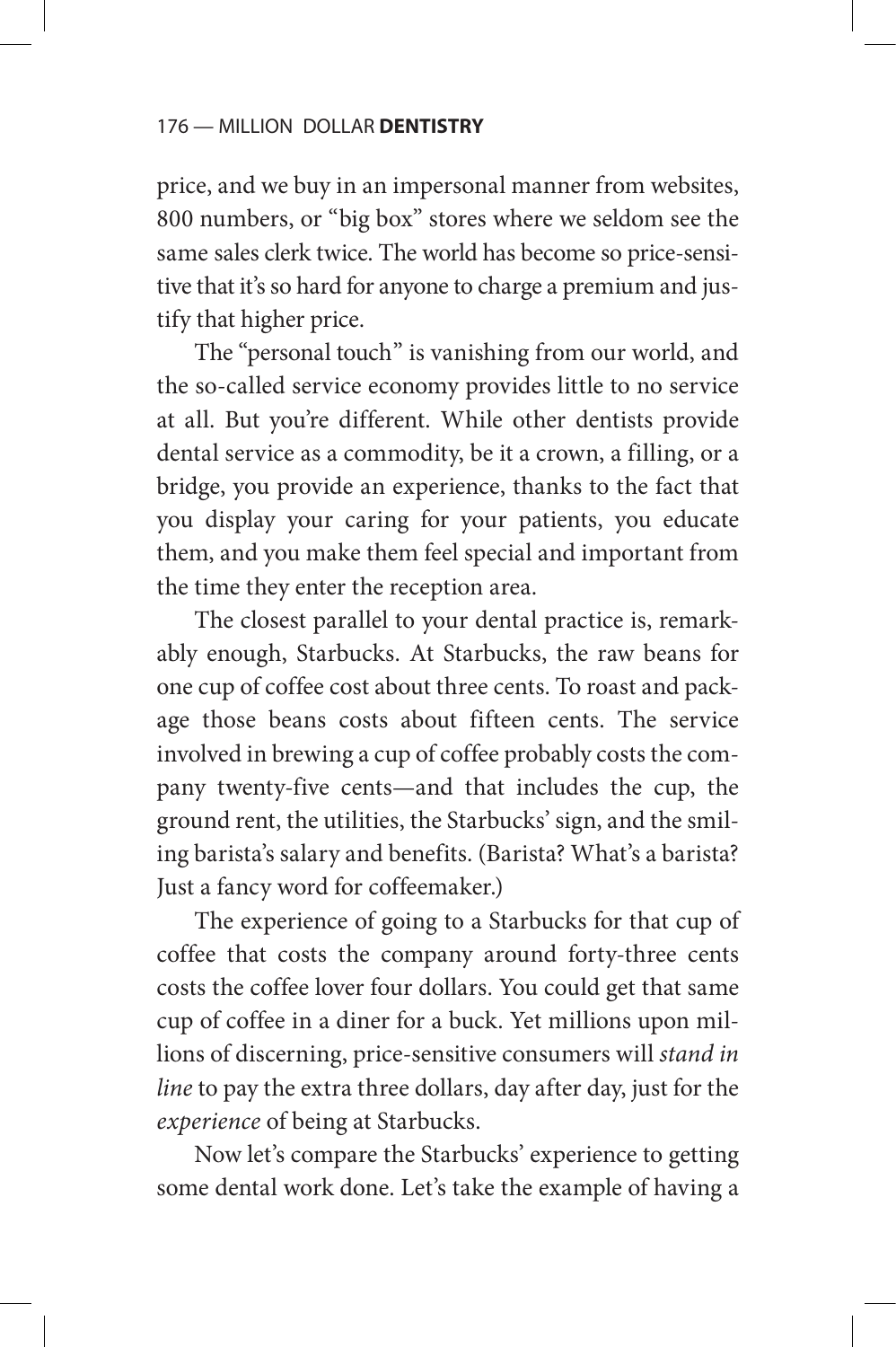crown put in. The basic underlying commodity for a crown—the "coffee beans," if you will—is a few dollars' worth of porcelain. It costs the typical dental office about a hundred fifty dollars to make an impression and provide instructions to the lab. To seat a crown (the dental equivalent of brewing and pouring a cup of coffee, because it's a fairly standard procedure) costs a dental office about five hundred dollars. A regular dentist who permits himself to be viewed as a commodity can charge about eight hundred dollars for installing a crown.

## **YOUR PATIENT SENSES, ACCURATELY, THAT YOUR OFFICE IS A SPECIAL PLACE, NOT THE DENTAL EQUIVALENT OF THE DINER ON THE HIGHWAY.**

What about you? You're Starbucks. Your patient senses, accurately, that your office is a special place, not the dental equivalent of the diner on the highway. Because you are providing an experience and not simply a commodity to your patient, you legitimately charge a thousand or more. People can and will pay a very high premium if they believe that they are being treated well, and that is exactly what you offer your patients.

People go to Starbucks—and willingly pay that threedollar premium—because *they like the experience of being there*. Similarly, you provide an experience that patients cannot find in most other dental offices. You create value. You get insurance information before the patient comes in. You understand the patient by taking the time to get to know his motivating factors and fears. You visually unveil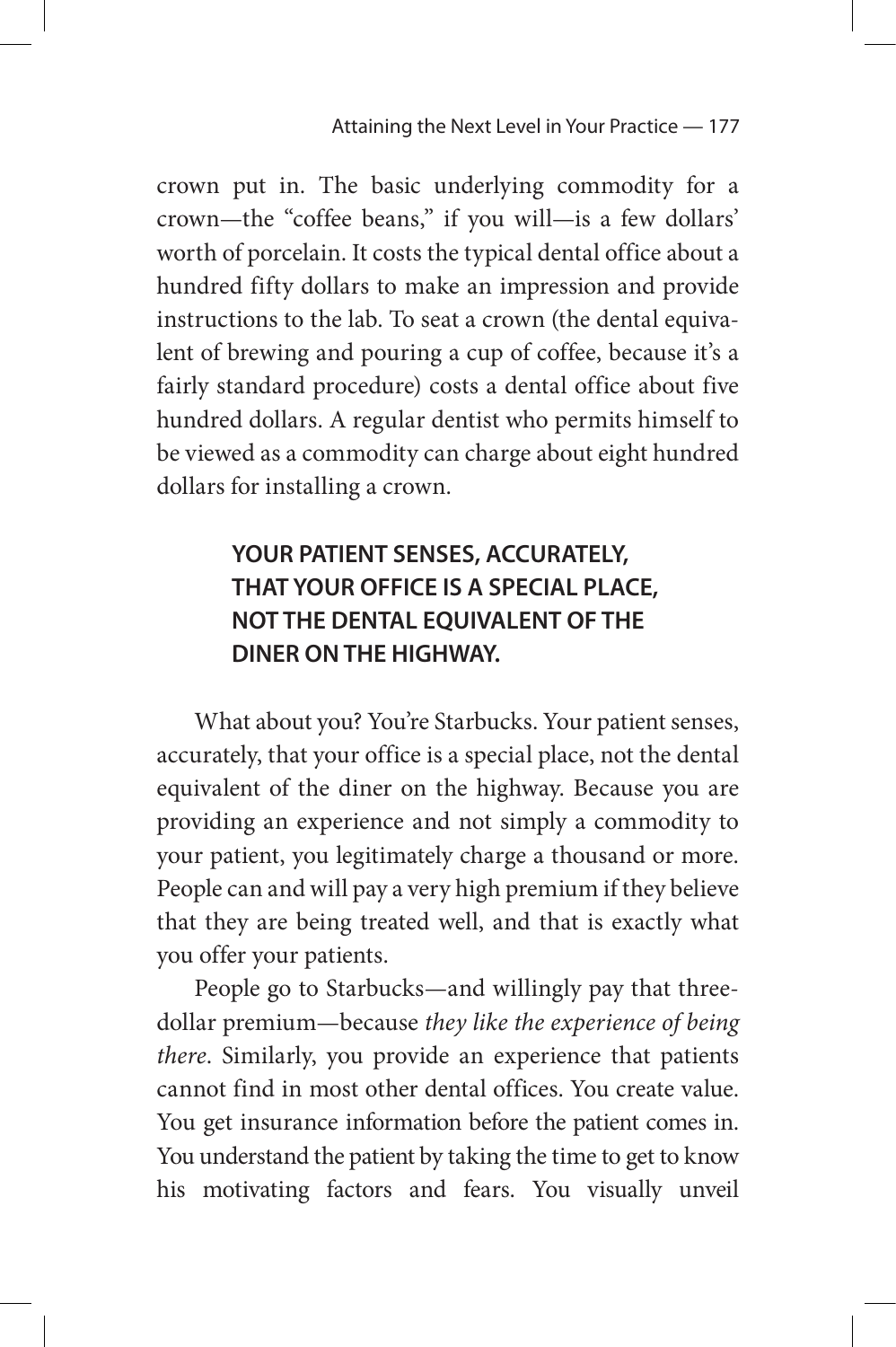#### 178 — MILLION DOLLAR **DENTISTRY**

problems with the intraoral camera, instead of leaping to the solution. You have a treatment coordinator to explain the problem, the consequences, and the solution. You completely explain the patient's financial responsibility, the benefits of their insurance, and the total investment for their care. You know how to use third-party financing effectively to fit people's budgets. You take away the unknown by explaining the treatment in terms that minimize fear and add benefit. You deliver virtually pain-free treatment. You educate patients on how to maximize their investments through solid preventative care and its long-term health benefits.

It all adds up to this simple fact: *you're not a commodity.* Other dentists, unfortunately for them, their team members, and their bankbooks, are indistinguishable one from the other.

*Finally, the third and last distinction: The welfare of your patients and their loyalty to you and your team have now become first and foremost in your practice.*

By installing the NextLevel Practice system, you will stand out from the rest of the crowd. Being limited by what insurance covers is no longer a concern. You have the freedom to address the needs of your entire patient base and the flexibility of insurance to assist in the patient's overall oral wellness.

Let's now see how these distinctions will determine the future of your practice.

As a result of instituting the procedures we've discussed, you come to work each day to lead a harmonious team whose members are just as interested in your success as they are in their own. They are all much happier, because they've got clear responsibilities, accountabilities, and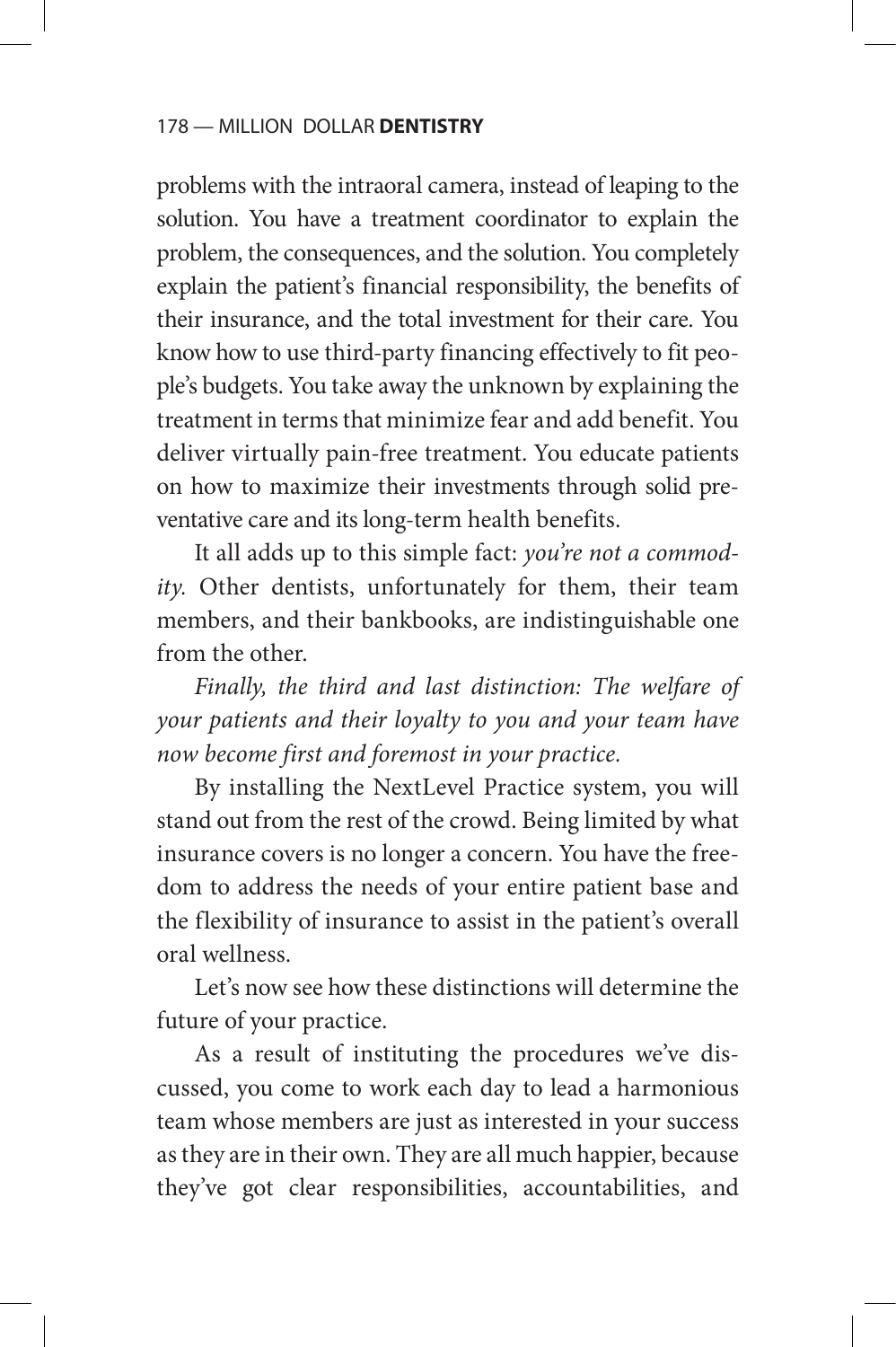incentives to help you grow your practice. Your income is predictable month-to-month, so you're no longer worried about making payroll or cashing your paychecks. And your income continues to explode year after year, so you have the financial freedom you've always sought.

Your team is happy because they're making more money than ever and more money than most of their peers. You're not bothered by that, because you've learned to view salary as an investment rather than an expense. The more dollars they make, the more hundreds of thousands of dollars you make. Your office is a harmonious place where people love to come to work and where your patients feel the difference.

Your patients are different, too. It wasn't always easy, but you led your team through that re-education experience for your existing patients, and you instituted procedures that practically guaranteed that the few new patients you have time to see are all Ideal Patients as well. Your patients truly appreciate everything that you and your team do for them, and they tell their friends about your practice. You've got a waiting list for new patients that stretches months into the future.

## **AND YOUR INCOME CONTINUES TO EXPLODE YEAR AFTER YEAR, SO YOU HAVE THE FINANCIAL FREEDOM YOU'VE ALWAYS SOUGHT.**

And what about you? You're chairside 80 percent of the time, doing exactly the kind of dentistry that interests you the most. You're making more money than you ever dreamt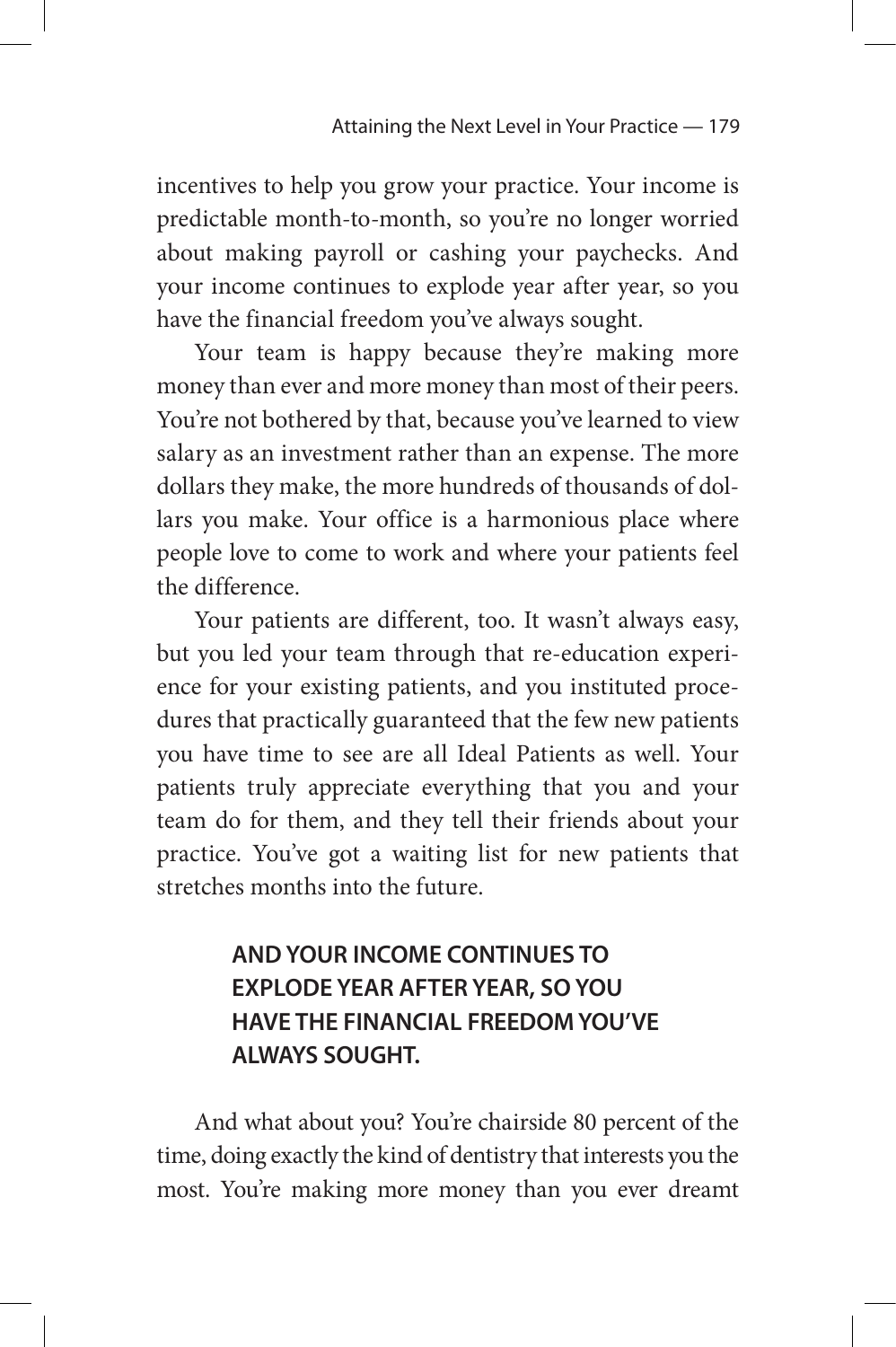possible. You don't have to sell, because your team sells on your behalf. You've established a new, higher level of integrity for yourself that has created in your team the kind of respect for you that you always desired. You are working far fewer hours and far fewer days, and you've either cut down or eliminated entirely nights and weekends.

Somehow everything goes more smoothly in your life—not just at work, but at home as well. That sense of control and harmony that you have instituted at the office now replicates itself in your home life. There's a very good chance that your family relationships are stronger, your ties to your mate are healthier, and you even get along better with your kids. When you don't have all those worries about money and team draining your energy, you've got a lot more time and energy for your family. Other people dream of having balance in their lives. You've achieved it.

Your colleagues and dental school classmates spend their nights and weekends chairside. You? You're poolside! Best of all, you no longer have that horrible feeling of running faster and faster on a cash-flow treadmill. You no longer walk around with a couple of paychecks in your wallet that you can't cash because the cash flow simply won't permit you to do so. If you had any personal debt, you've long since paid it all off. You sleep better at night, and so do those around you.

> **YOUR COLLEAGUES AND DENTAL SCHOOL CLASSMATES SPEND THEIR NIGHTS AND WEEKENDS CHAIRSIDE. YOU? YOU'RE POOLSIDE!**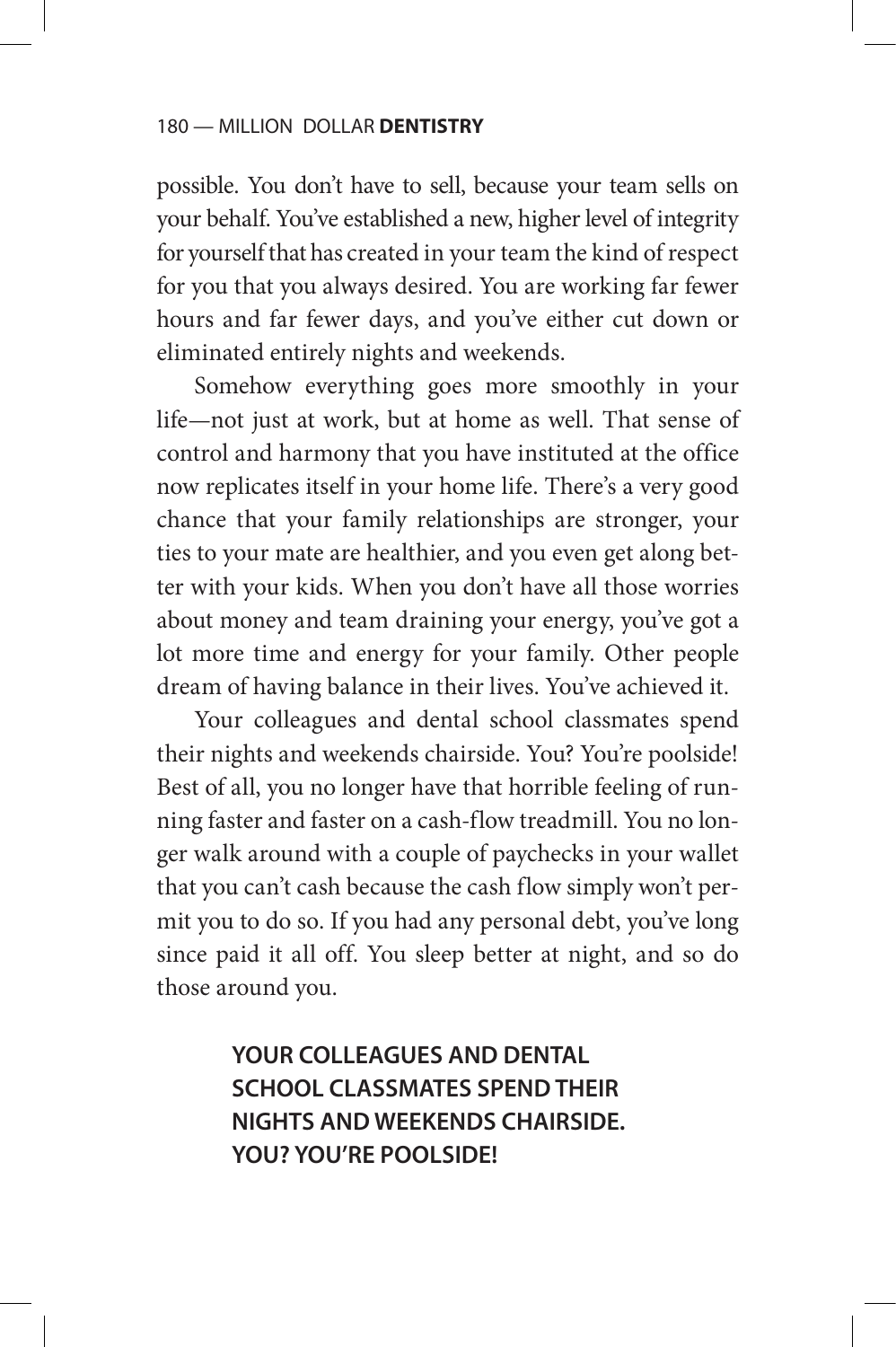I want to acknowledge you for being the kind of person who is willing to take their business and their life to something beyond the ordinary. Ordinary people do not look at anything beyond the day-to-day function of business. The fact that you took the time to read this book says a great deal about the kind of person you are. You're someone with a commitment to living an extraordinary life and having a business that provides value to the customers it serves. You're also serious about improving the lives of both your employees and your family. Congratulations!

 I'm proud to say that I've helped many dentists achieve the vision put forth in this book. There are three options I'd like to leave you with today:

First, after reading this book, you may essentially decide to leave things the way they are in your practice. It may well be that few or perhaps none of the problems we've discussed in this book apply to your office, so you don't need to make any changes.

The second option is that you've come to realize that the ideas in this book would make a dramatic difference if applied to your practice. So you may want to share these ideas with your team members and begin to implement them without outside assistance. Go to GaryKadi.com and register for the free daily morning huddle motivator and electronic newsletter for the latest updates.

The third choice is to contact me and set up a time to talk. I'm happy to have written a book that shares these ideas, helping many dentists increase their income, satisfaction level, and the functionality of their practice. But I am doubly privileged to work with dentists on a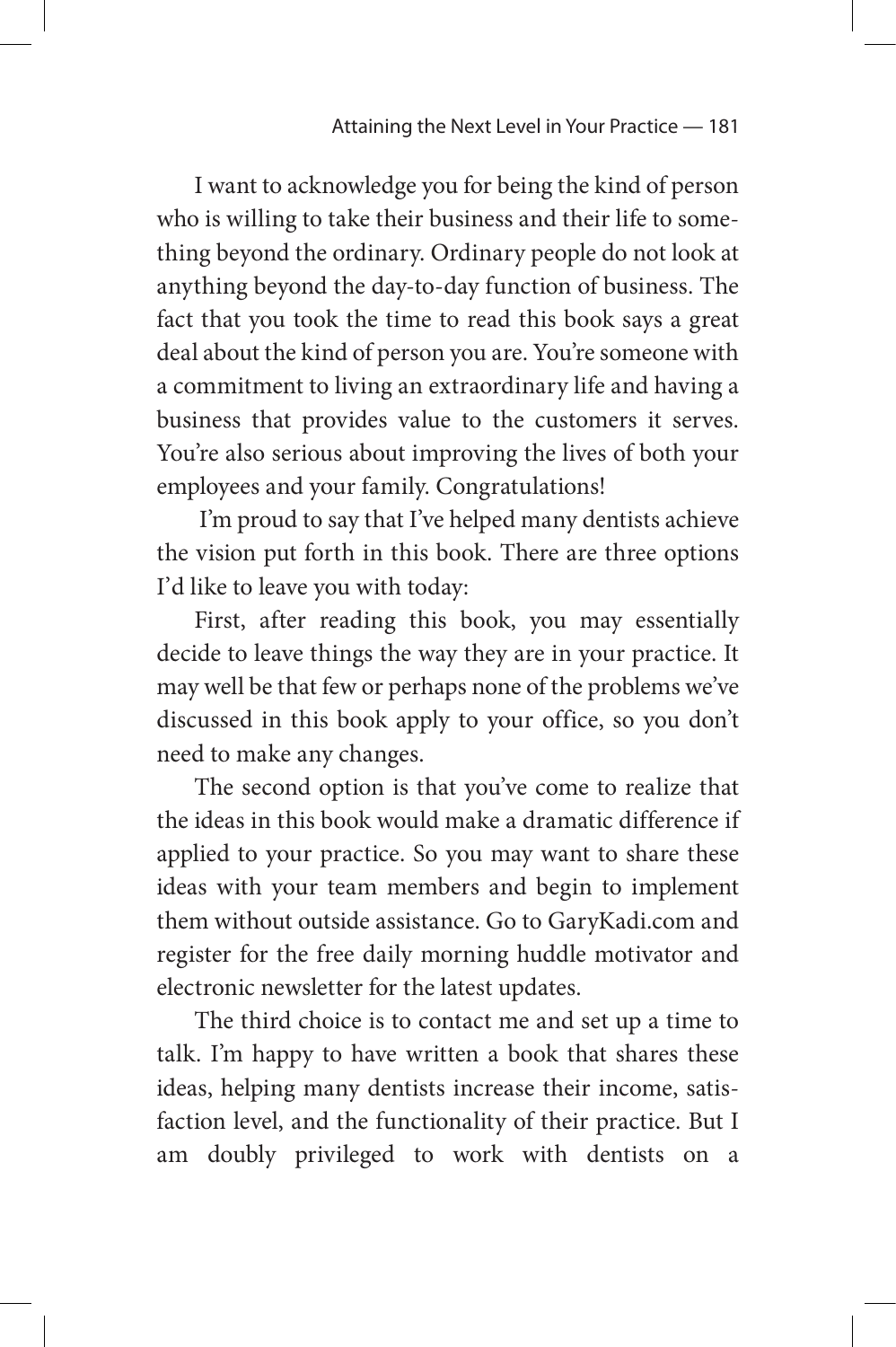one-on-one basis to fully customize and implement the system, watching as their practices reach levels of success they never imagined.

 I invite you to contact me at my personal email Gary@ GaryKadi.com so we can discuss the ways in which I can help you take your dental practice to the next level. There really is no risk—I guarantee dollar-for-dollar results based on your investment.

Thank you for taking the time to read this book. I know how valuable the time of a dentist truly is, and I appreciate the respect you've given my ideas. My wish is that this marks the beginning of a long and successful relationship between the two of us. I'll look forward to hearing from you.